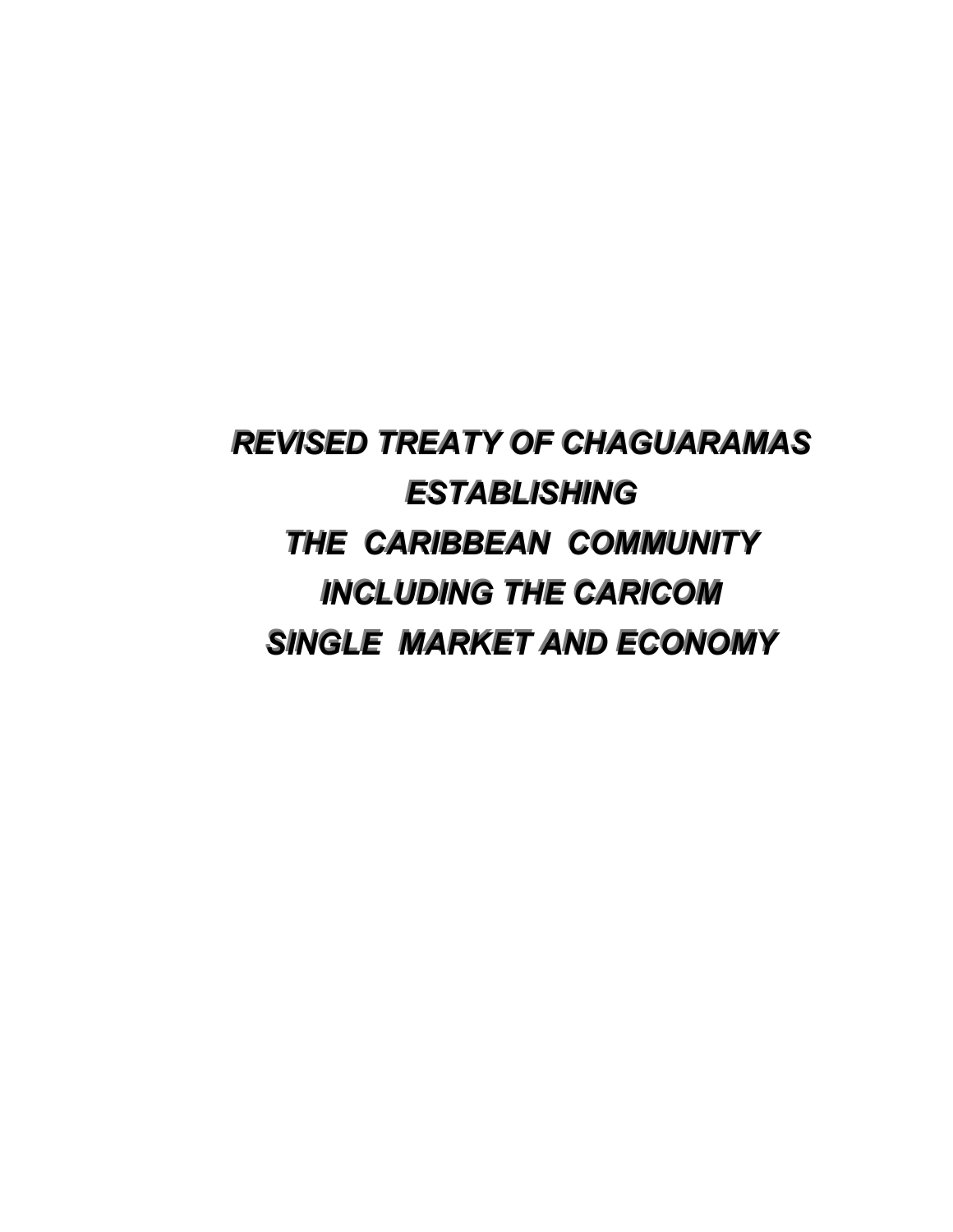### **© 2001 Caribbean Community (CARICOM) Secretariat** *REVISED TREATY OF CHAGUARAMAS ESTABLISHING THE CARIBBEAN REVISED TREATY OF CHAGUARAMAS ESTABLISHING THE CARIBBEAN COMMUNITY INCLUDING THE CARICO COMMUNITY INCLUDING THE CARICOM SINGLE MARKET AND ECONOMY M SINGLE MARKET AND ECONOMY*

### *PREAMBLE*

*The States Parties to the Treaty Establishing the Caribbean Community and Common Market signed at Chaguaramas on 4 July 1973,*

*Recalling the Declaration of Grand Anse and other decisions of the Conference of Heads of Government, in particular the commitment to deepening regional economic integration through the establishment of the CARICOM Single Market and Economy (CSME) in order to achieve sustained economic development based on international competitiveness, co-ordinated economic and foreign policies, functional co-operation and enhanced trade and economic relations with third States;*

*Recognising that globalisation and liberalisation have important implications for international competitiveness;*

*Determined to enhance the effectiveness of the decision-making and implementation processes of the Community;*

*Desirous of restructuring the Organs and Institutions of the Caribbean Community and Common Market and redefining their functional relationships so as to enhance the participation of their peoples, and in particular the social partners, in the integration movement;*

*Conscious of the need to promote in the Community the highest level of efficiency in the production of goods and services especially with a view to maximising foreign exchange earnings on the basis of international competitiveness, attaining food security, achieving structural diversification and improving the standard of living of their peoples;*

*Aware that optimal production by economic enterprises in the Community requires the structured integration of production in the Region, and particularly, the unrestricted movement of capital, labour and technology;*

*Resolved to establish conditions which would facilitate access by their nationals to the collective resources of the Region on a non-discriminatory basis;*

*Convinced that market-driven industrial development in the production of goods and services is essential for the economic and social development of the peoples of the Community;*

*Cognisant that a fully integrated and liberalised internal market will create favourable conditions for sustained, market-led production of goods and services on an internationally competitive basis;*

*Desirous further of establishing and maintaining a sound and stable macro-economic environment that is conducive to investment, including cross-border investments, and the competitive production of goods and services in the Community;*

*Believing that differences in resource endowment and in the levels of economic development of Member States, may affect the implementation of the Community Industrial Policy;*

*Recognising also the potential of micro, small, and medium enterprise development to contribute to the expansion and viability of national economies of the Community and the importance of large enterprises for achieving economies of scale in the production process;*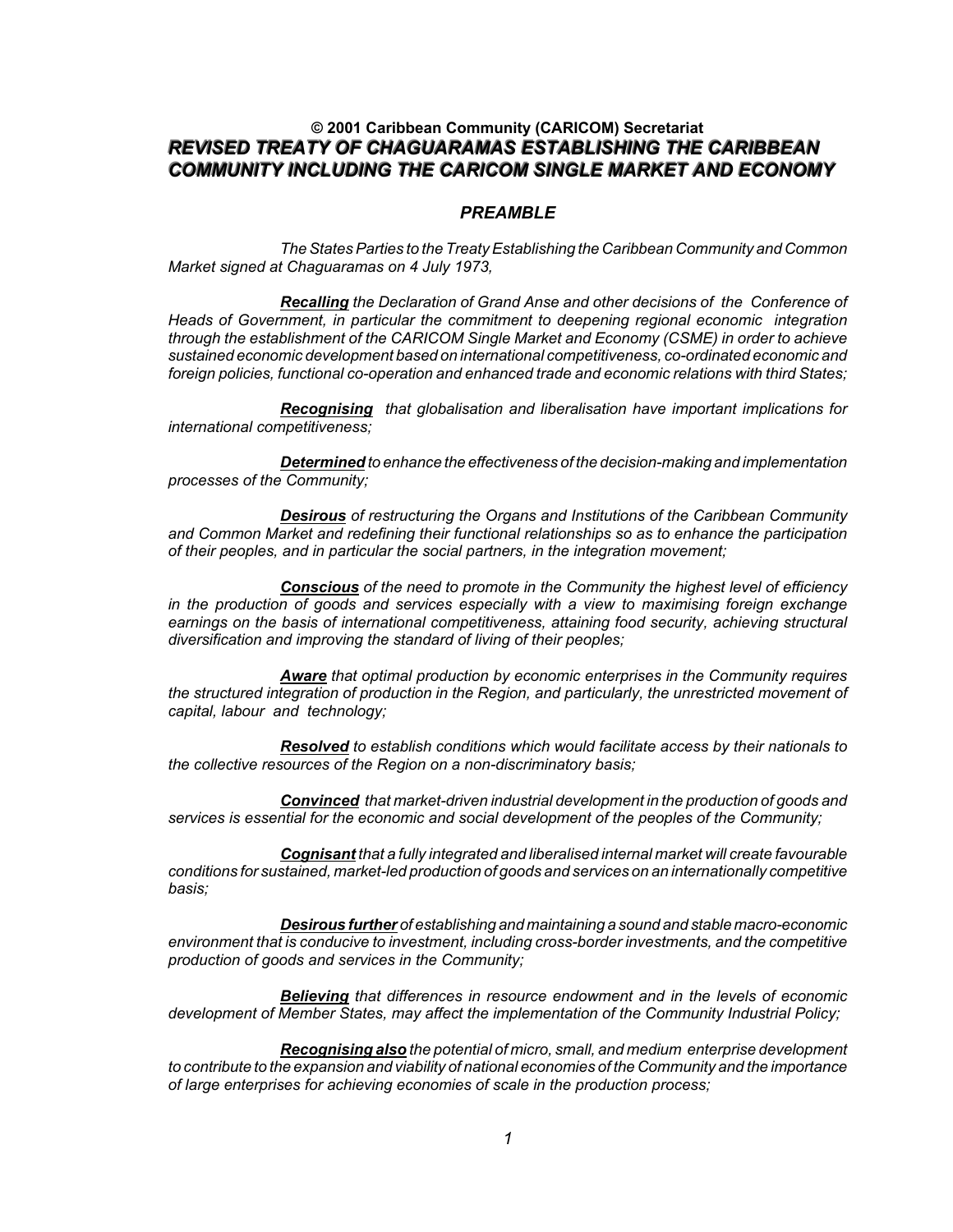*Mindful that co-operation and joint action in developing trade relations with third States and in establishing appropriate regulatory and administrative procedures and services are essential for the development of the international and intraregional trade of Member States;*

*Determined further to effect a fundamental transformation of the agricultural sector of the Community by diversifying agricultural production, intensifying agro-industrial development, expanding agri-business, strengthening the linkages between the agricultural sector and other sectors of the CSME and generally conducting agricultural production on a market-oriented, internationally competitive and environmentally sound basis;*

*Acknowledging the vital importance of land, air and maritime transportation for maintaining economic, social and cultural linkages as well as facilitating emergency assistance among the Member States of the Community;*

*Recognising further the importance of the establishment and structured development of transport links with third States for the accelerated and sustained development of the CSME;*

*Conscious also of the importance of promoting adequate air and maritime transport services for the continued viability of the tourism industry and of reducing the vulnerability of the CARICOM Region resulting from its reliance on extra-regional carriers;*

*Convinced also that a viable transport policy for the Community will make a significant contribution in satisfying the demands for the intra-regional movement of people and products in the CSME;*

*Acknowledging further that some Member States, particularly the Less Developed Countries, are entering the CSME at a disadvantage by reason of the size, structure and vulnerability of their economies; and*

*Believing further that the persistence of disadvantage, however arising, may impact adversely on the economic and social cohesion in the Community;*

*Conscious further that disadvantaged countries, regions and sectors will require a transitional period to facilitate adjustment to competition in the CSME;*

*Committed to establish effective measures, programmes and mechanisms to assist disadvantaged countries, regions and sectors of the Community;*

*Mindful further that the benefits expected from the establishment of the CSME are not frustrated by anti-competitive business conduct whose object or effect is to prevent, restrict, or distort competition;*

*Convinced further that the application and convergence of national competition policies and the cooperation of competition authorities in the Community will promote the objectives of the CSME;*

*Affirming that the employment of internationally accepted modes of disputes settlement in the Community will facilitate achievement of the objectives of the Treaty;*

*Considering that an efficient, transparent, and authoritative system of disputes settlement in the Community will enhance the economic, social and other forms of activity in the CSME leading to confidence in the investment climate and further economic growth and development in the CSME;*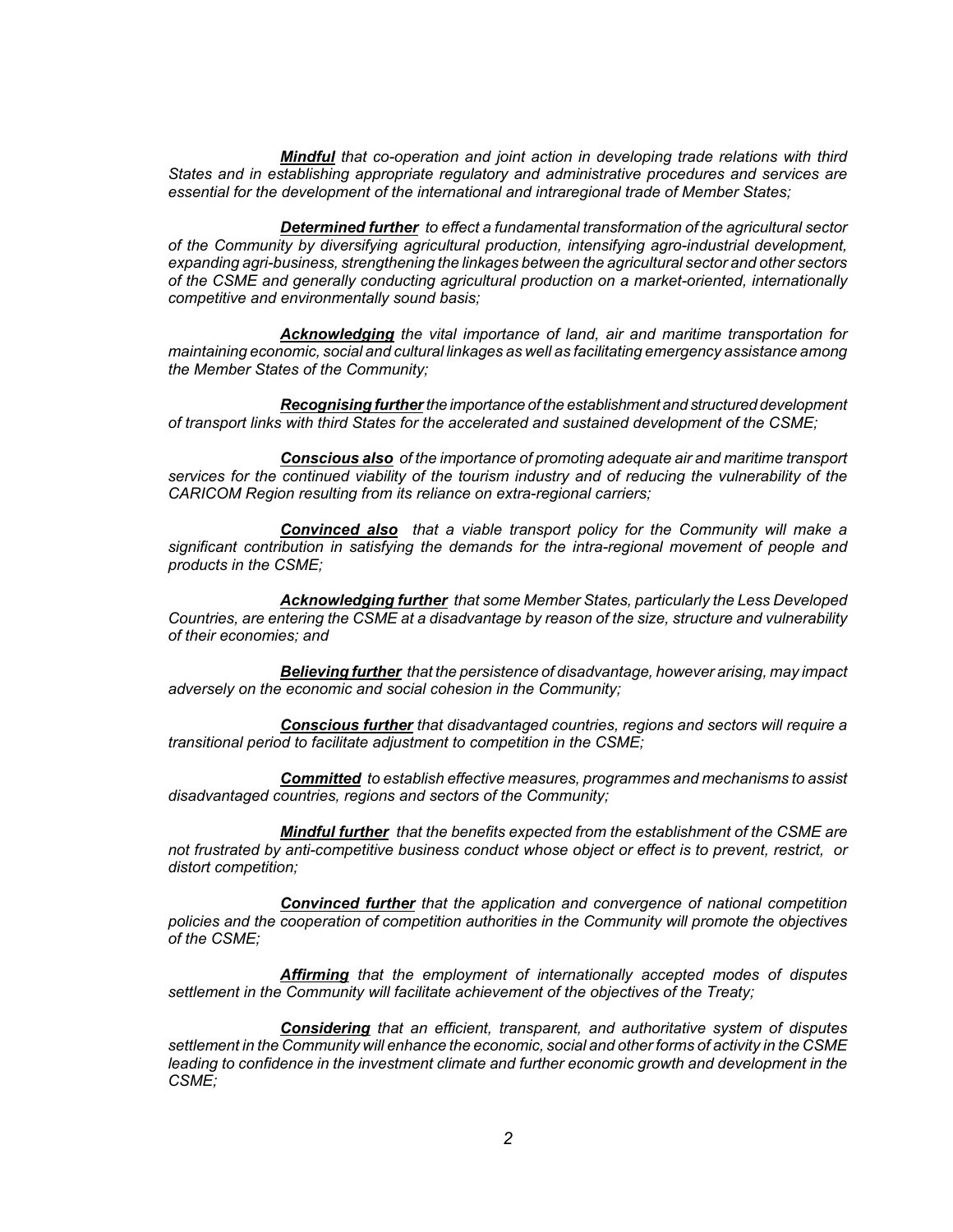*Affirming also that the original jurisdiction of the Caribbean Court of Justice is essential for the successful operation of the CSME;*

*Recalling further the Charter of Civil Society adopted by the Conference of Heads of Government on 19 February 1997 reaffirming the human rights of their peoples,*

*Have agreed as follows:*

### *ARTICLE 1 Use of Terms*

*In this Treaty, unless the context otherwise requires:*

*"Agreement" means the Agreement Establishing the Caribbean Court of Justice;*

*"anti-competitive business conduct" has the meaning assigned to it in Article 173;*

*"Budget Committee" means the Body of the Community established by paragraph 1 of Article 18;*

*"business" means any activity carried on for gain or reward or in the course of which goods or services are produced, manufactured or supplied as the case may be;*

*"Commission" means the Competition Commission established by Article 167;* 

*"Committee of Central Bank Governors" means the Body of the Community referred to in paragraph 2 of Article 18;*

*"Community" means the Caribbean Community established by Article 2 and includes the CSME established by the provisions of this Treaty;*

*"Community Council of Ministers" or "the Community Council" means the Organ of the Community so named in paragraph 1(b) of Article 10;*

*"Community origin" means origin which complies with the Rules of Origin set out in Article 78;*

*"Community treatment" means the access accorded to goods which are of Community origin to the markets of Member States without the application of import duties or quantitative restrictions;*

*"competent authority" means the authority legally authorised to perform a function and for the purpose of Chapter Five means the Minister of Government so designated by a Member State;*

*"Conference of Heads of Government" or "the Conference" means the Organ so named in paragraph 1(a) of Article 10;*

*"Contracting Party" means a party to the Agreement;*

*"Council for Human and Social Development" or "COHSOD" means the Organ of the Community so named in paragraph 2 of Article 10;*

*"Council for Finance and Planning" or "COFAP" means the Organ of the Community so named in paragraph 2(a) of Article 10;*

*"Council for Foreign and Community Relations" or "COFCOR" means the Organ*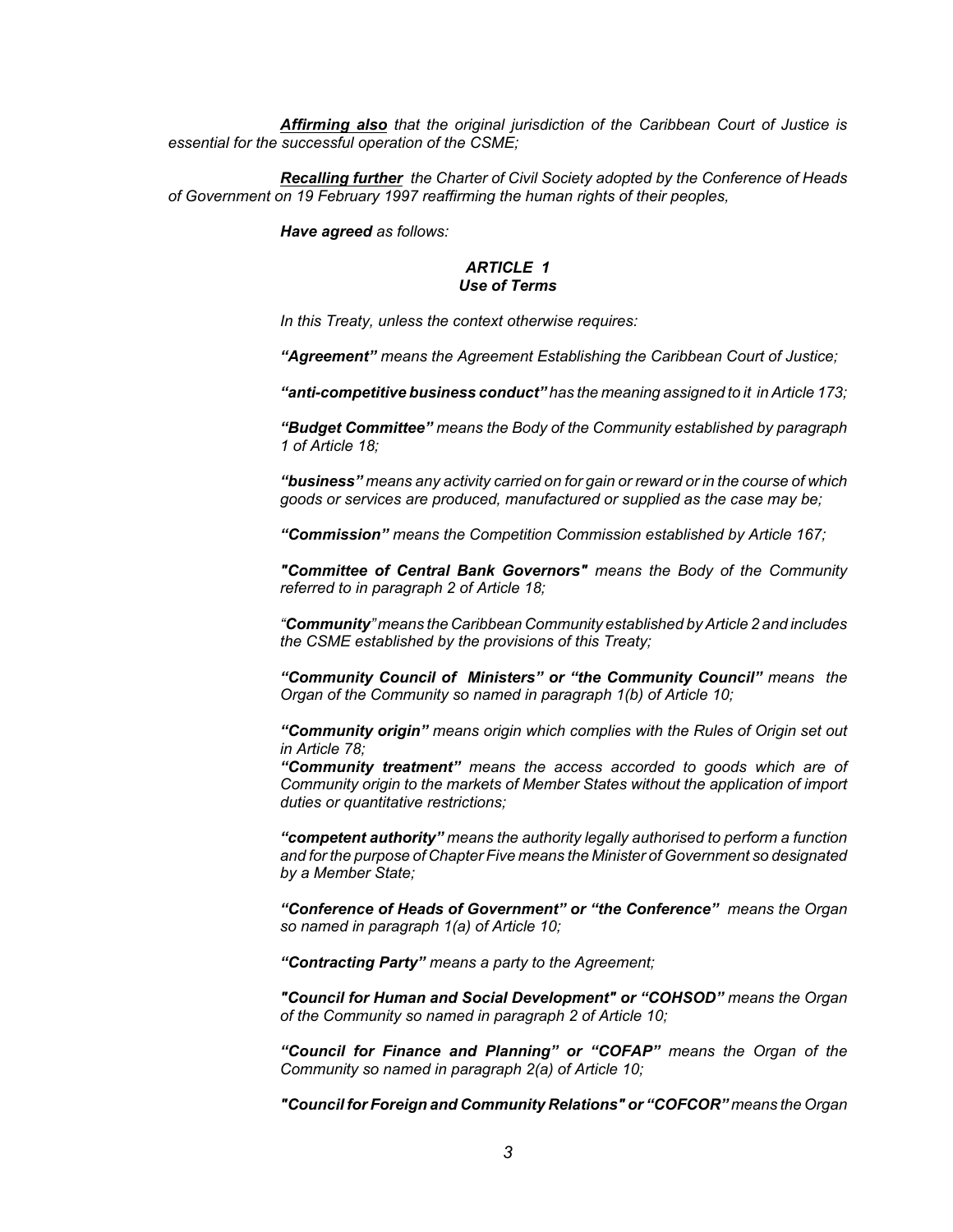*so named in paragraph 2(c) of Article 10;*

*"Council for Trade and Economic Development" or "COTED" means the Organ of the Community so named in paragraph 2(b) of Article 10;*

*"Court" means the Caribbean Court of Justice established by the Agreement;*

*"the CSME" means the regime established by the provisions of this Treaty replacing Chapters Three through Seven of the Annex to the Treaty Establishing the Caribbean Community and Common Market signed at Chaguaramas on 4 July 1973;*

### *"disadvantaged countries" means:*

- *(a) the Less Developed Countries within the meaning of Article 4; or*
- *(b) Member States that may require special support measures of a transitional or temporary nature by reason of:*
	- *(i) impairment of resources resulting from natural disasters; or*
	- *(ii) the adverse impact of the operation of the CSME on their economies; or*
	- *(iii) temporary low levels of economic development; or*
	- *(iv) being a Highly-Indebted Poor Country designated as such by the competent inter-governmental organisation;*

#### *"disadvantaged regions" means:*

- *(a) regions within Member States experiencing economic dislocation from the operation of the CSME; or*
- *(b) regions that may require special support measures of a transitional or temporary nature by reason of:*
	- *(i) impairment of resources resulting from natural disasters; or*
	- *(ii) temporary low levels of economic development;*

### *"disadvantaged sectors" means:*

- *(a) sectors of the economies of Member States in which economic enterprises experience dislocation from the operation of the CSME; or*
- *(b) sectors that may require special support measures of a transitional or temporary nature by reason of natural disasters, whereby the loss in the sector causes social and economic disorder;*

*"dispute" means a dispute within the meaning of Article 183;*

*"economic enterprises" means economic enterprises within the meaning of paragraph 5(b) of Article 32;*

*"enterprise" means any person or type of organisation, other than a non-profit*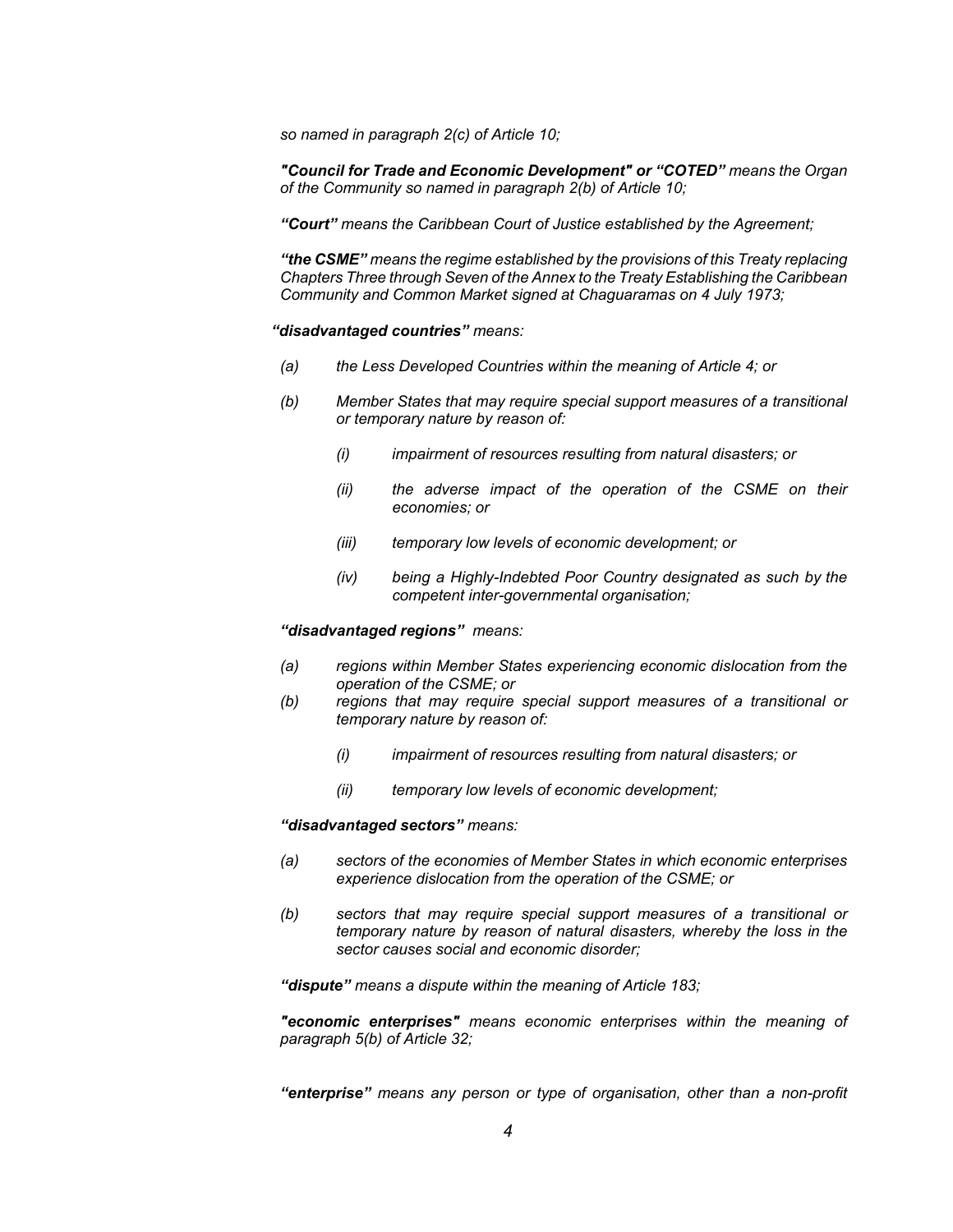*organisation, involved in the production of or the trade in goods, or the provision of services;*

*"goods" means all kinds of property other than real property, money, securities or choses in action;*

*"import duties" means any tax or surtax of customs and any other charges of equivalent effect whether fiscal, monetary or exchange, which are levied on imports except those notified under Article 85 and other charges which fall within that Article;*

*"Legal Affairs Committee" means the Body established by paragraph 1 of Article 18;*

*"Member State" means a Member State of the Community excluding an Associate Member within the meaning of Article 231;*

*"Ministerial Councils" means COFAP, COFCOR, COHSOD and COTED;*

*"national" means a national within the meaning of paragraph 5(a) of Article 32;*

*"President" means the President of the Court;*

*"recommended practice" means any specification for physical characteristics, configuration, material, performance, personnel or procedure, the uniform application of which is regionally or generally recognised in the international community as desirable for the efficient delivery of transport services;*

*"rules of competition" includes the rules set out in sub-paragraph (a)(i) of paragraph 1 of Article 166 and Articles 176, 177, 178 and 179;*

*"Secretariat" means the Secretariat of the Community referred to in Article 23;*

*"Secretary-General" means the Secretary-General of the Community;*

*"services" means services provided against remuneration other than wages in an approved sector and "the provision of services" means the supply of services:*

- *(a) from the territory of one Member State into the territory of another Member State;*
- *(b) in the territory of one Member State to a service consumer of another Member State;*
- *(c) by a service supplier of one Member State through commercial presence in the territory of another Member State; and*
- *(d) by a service supplier of one Member State through the presence of natural persons of a Member State in the territory of another Member State;*

*"standard" means any specification for physical characteristics, configuration, material, performance, personnel or procedure, the uniform application of which is regionally or generally recognised in the international community as necessary for the efficient delivery of transport services;*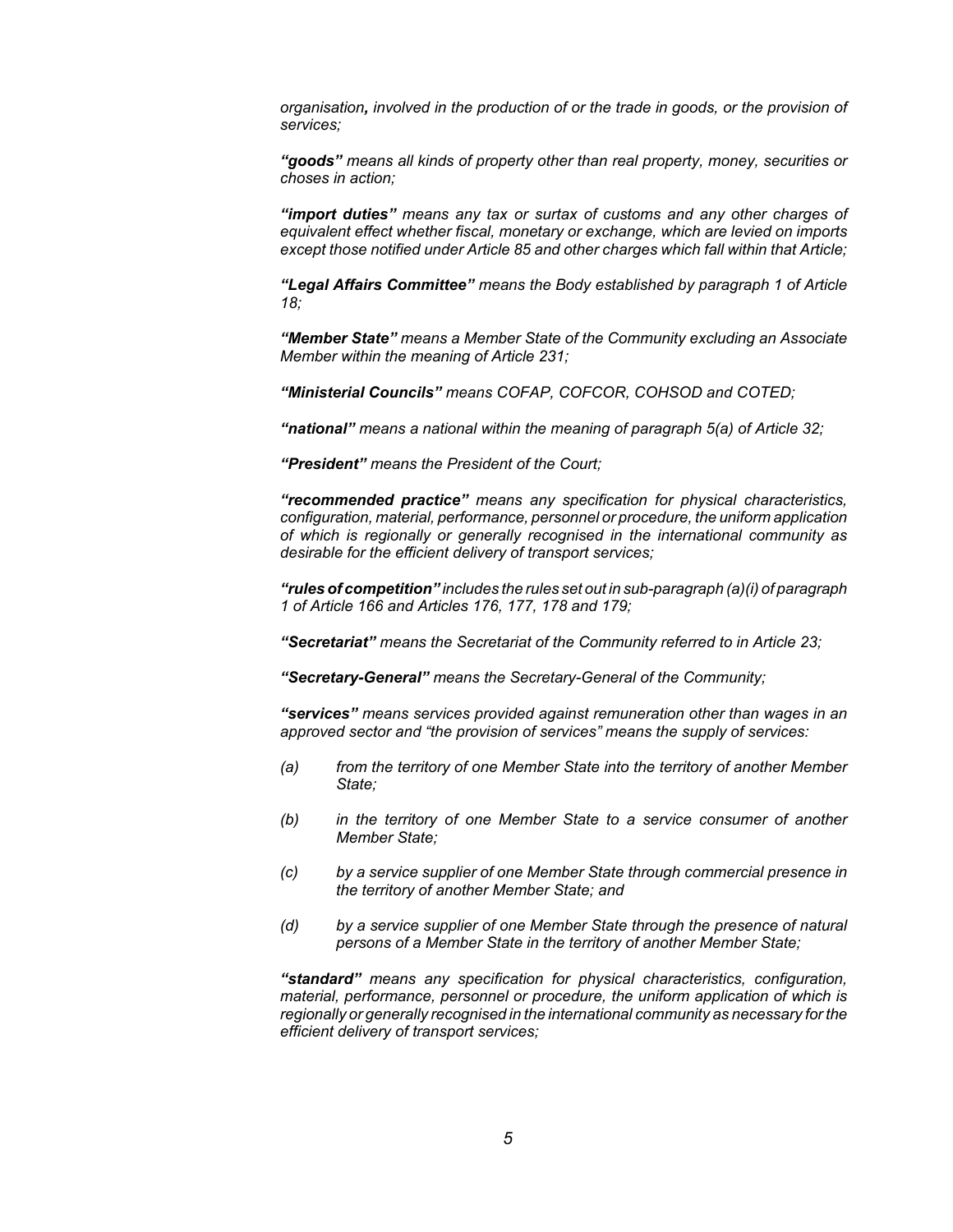*"subsidies" includes the subsidies set out in Schedule V and shall apply only in relation to goods;*

*"trade" includes any business, industry, profession or occupation relating to the supply or acquisition of goods or services;*

*"WTO Agreement" means the Agreement establishing the World Trade Organisation done at Marrakesh on 15 April 1994.*

# *CHAPTER ONE PRINCIPLES*

### *ARTICLE 2 Establishment of the Community*

*The Community is hereby established and recognised in the Protocol hereto as successor to the Caribbean Community and Common Market.*

### *ARTICLE 3 Membership*

- *1. Members of the Community consist of:*
	- *(a) Antigua and Barbuda*
	- *(b) The Bahamas*
	- *(c) Barbados*
	- *(d) Belize*
	- *(e) Dominica*
	- *(f) Grenada*
	- *(g) Guyana*
	- *(h) Jamaica*
	- *(i) Montserrat*
	- *(j) St. Kitts and Nevis*
	- *(k) Saint Lucia*
	- *(l) St. Vincent and the Grenadines*
	- *(m) Suriname*
	- *(n) Trinidad and Tobago.*

*2. Membership of the Community shall be open to any other State or Territory of the Caribbean Region that is, in the opinion of the Conference, able and willing to exercise the rights and assume the obligations of membership.*

### *ARTICLE 4 Less Developed Countries and More Developed Countries*

*For the purpose of this Treaty the States specified in sub-paragraphs 1(b), (c), (g), (h), (m) and (n) of Article 3 shall be more developed countries and the remainder listed in the said paragraph shall be less developed countries.*

### *ARTICLE 5*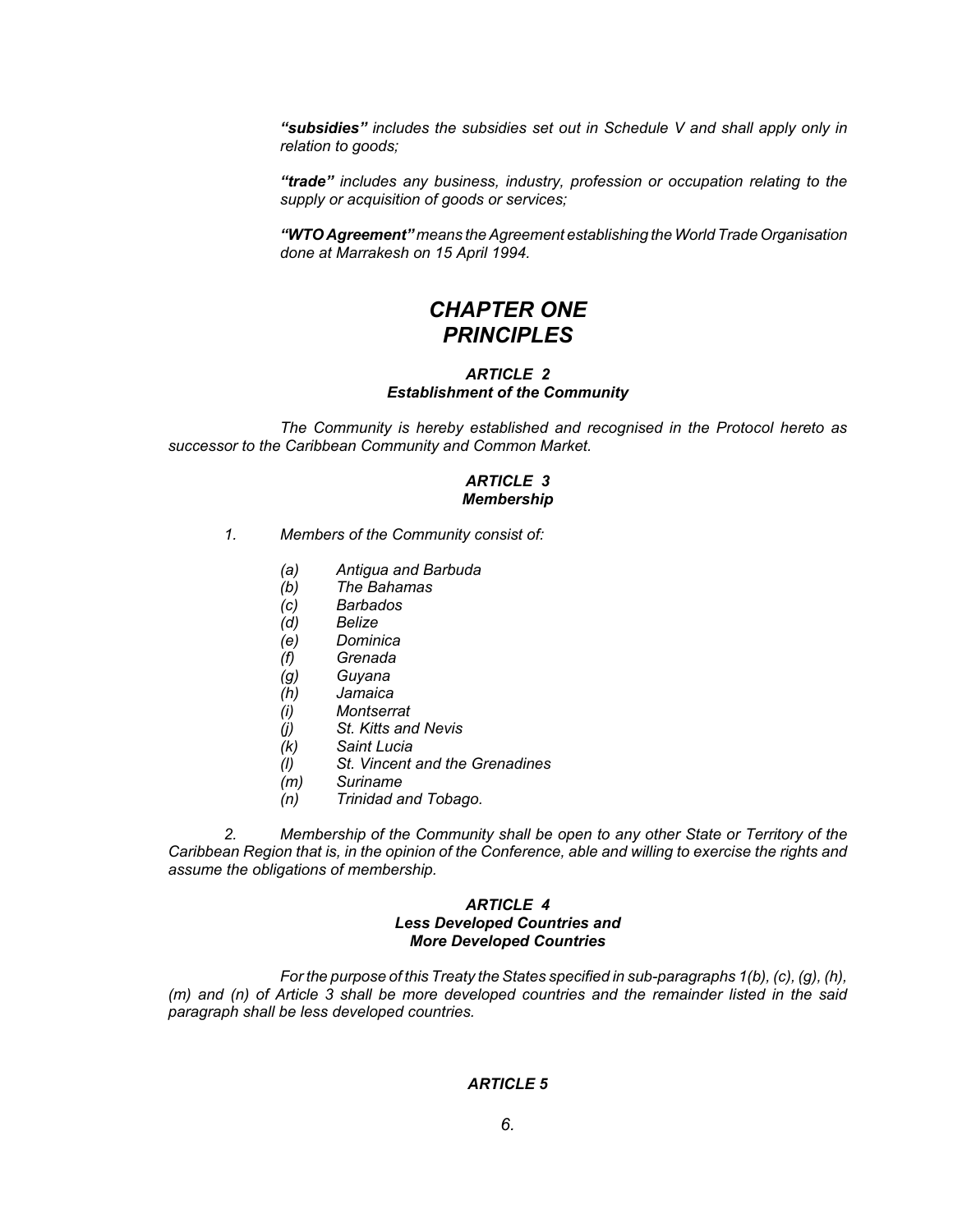### *Modification of the Status of Member States*

*Notwithstanding the provisions of Article 4 and paragraph 1 of Article 28, the Conference may, by majority decision, modify the status of a Member State.* 

### *ARTICLE 6 Objectives of the Community*

*The Community shall have the following objectives:*

- *(a) improved standards of living and work;*
- *(b) full employment of labour and other factors of production;*
- *(c) accelerated, co-ordinated and sustained economic development and convergence;*
- *(d) expansion of trade and economic relations with third States;*
- *(e) enhanced levels of international competitiveness;*
- *(f) organisation for increased production and productivity;*
- *(g) the achievement of a greater measure of economic leverage and effectiveness of Member States in dealing with third States, groups of States and entities of any description;*
- *(h) enhanced co-ordination of Member States' foreign and [foreign] economic policies; and*
- *(i) enhanced functional co-operation, including -*
	- *(i) more efficient operation of common services and activities for the benefit of its peoples;*
	- *(ii) accelerated promotion of greater understanding among its peoples and the advancement of their social, cultural and technological development;*
	- *(iii) intensified activities in areas such as health, education, transportation, telecommunications.*

### *ARTICLE 7 Non-Discrimination*

*1. Within the scope of application of this Treaty and without prejudice to any special provisions contained therein, any discrimination on grounds of nationality only shall be prohibited.* 

*2. The Community Council shall, after consultation with the competent Organs, establish rules to prohibit any such discrimination.*

### *ARTICLE 8 Most Favoured Nation Treatment*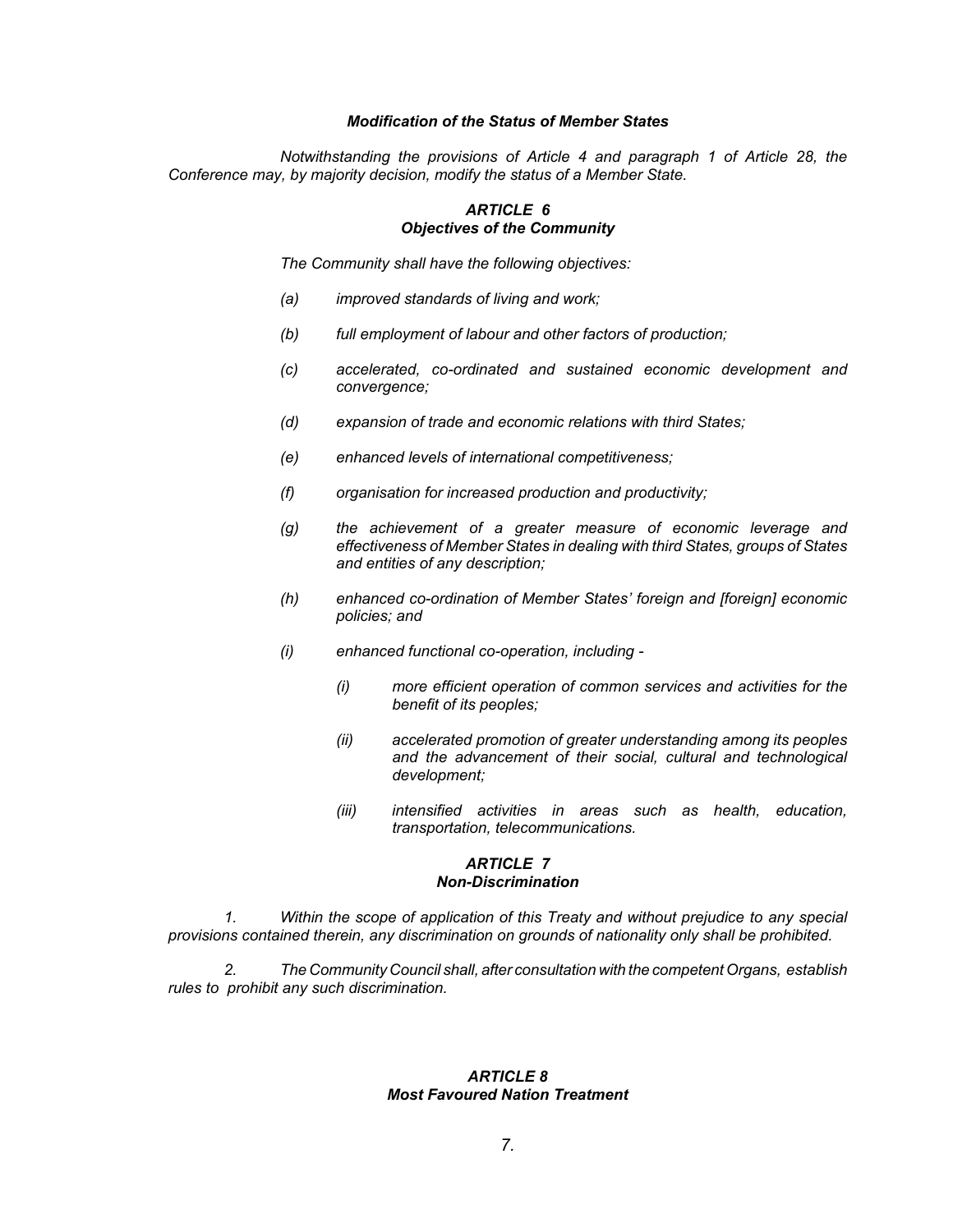*Subject to the provisions of this Treaty, each Member State shall, with respect to any rights covered by this Treaty, accord to another Member State treatment no less favourable than that accorded to:*

- *(a) a third Member State; or*
- *(b) third States.*

### *ARTICLE 9 General Undertaking on Implementation*

*Member States shall take all appropriate measures, whether general or particular, to ensure the carrying out of obligations arising out of this Treaty or resulting from decisions taken by the Organs and Bodies of the Community. They shall facilitate the achievement of the objectives of the Community. They shall abstain from any measures which could jeopardise the attainment of the objectives of this Treaty.*

# *CHAPTER TWO INSTITUTIONAL ARRANGEMENTS*

### *ARTICLE 10 Organs of the Community*

- *1. The principal Organs of the Community are:*
	- *(a) the Conference of Heads of Government; and*
	- *(b) the Community Council of Ministers which shall be the second highest organ.*

 *2. In the performance of their functions, the principal Organs shall be assisted by the following Organs:*

- *(a) the Council for Finance and Planning;*
- *(b) the Council for Trade and Economic Development;*
- *(c) the Council for Foreign and Community Relations, and*
- *(d) the Council for Human and Social Development.*

### *ARTICLE 11 Composition of the Conference*

 *1. The Conference of Heads of Government shall consist of the Heads of Government of the Member States.*

 *2. Any Head of Government may designate a Minister or other person to represent him or her at any Meeting of the Conference.*

### *ARTICLE 12 Functions and Powers of the Conference*

- *1. The Conference shall be the supreme Organ of the Community.*
- *2. The Conference shall determine and provide policy direction for the Community.*

 *3. Save as otherwise provided in this Treaty, the Conference shall be the final authority for the conclusion of treaties on behalf of the Community and for entering into relationships between*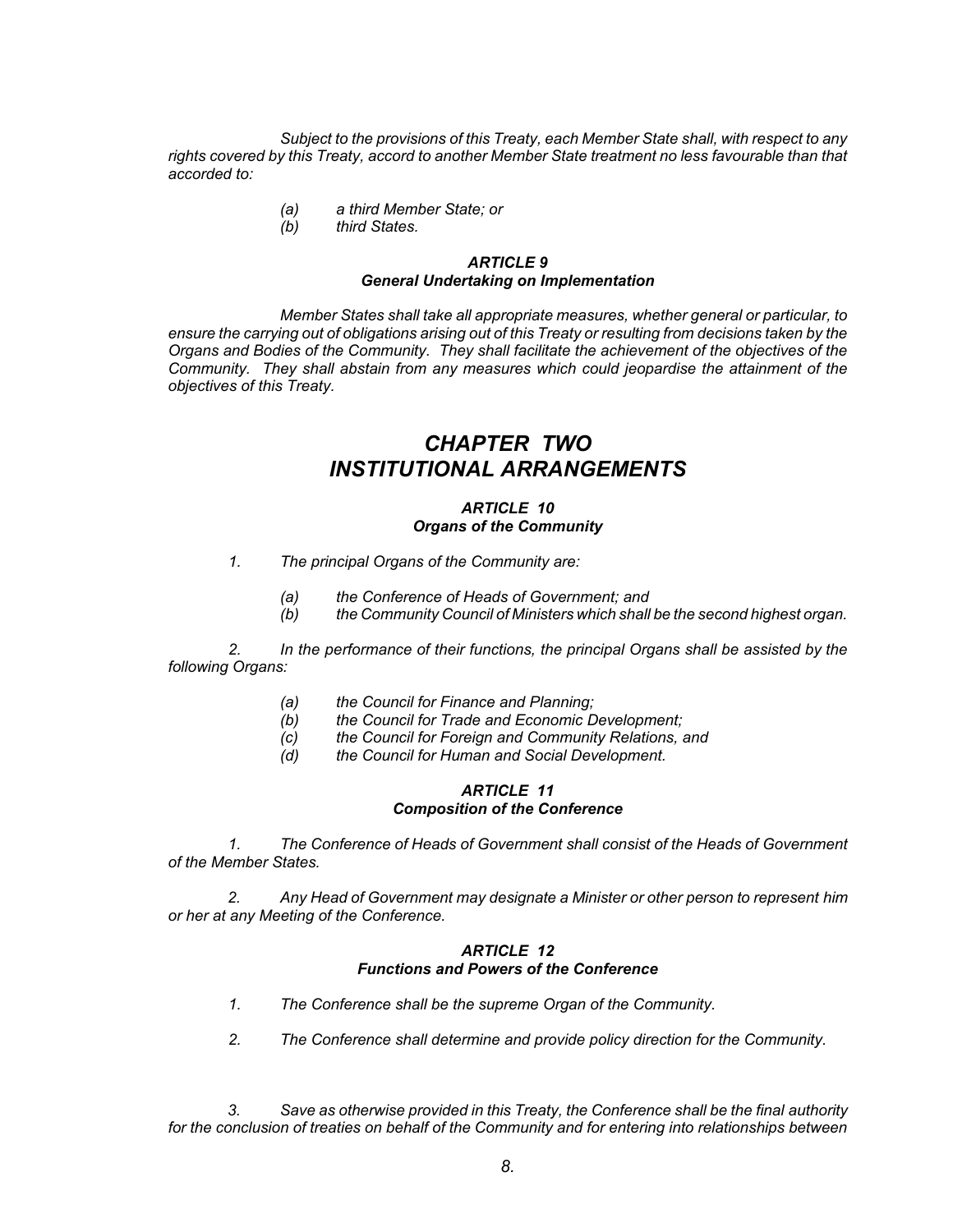*the Community and international organisations and States.* 

 *4. The Conference may take decisions for the purpose of establishing the financial arrangements necessary to defray the expenses of the Community and shall be the final authority on questions arising in relation to the financial affairs of the Community.*

 *5. Subject to the relevant provisions of this Treaty, the Conference shall exercise such powers as may be conferred on it by or under any instrument elaborated by or under the auspices of the Community.*

 *6. The Conference may establish such Organs or Bodies as it considers necessary for the achievement of the objectives of the Community.*

 *7. The Conference may issue policy directives of a general or special character to other Organs and Bodies of the Community concerning the policies to be pursued for the achievement of the objectives of the Community and effect shall be given to such directives.*

 *8. Notwithstanding any other provision of this Treaty, the Conference may consider and resolve disputes between Member States.*

 *9. The Conference may consult with entities within the Caribbean Region or with other organisations and for this purpose may establish such machinery as it considers necessary.*

*10. Subject to the provisions of this Chapter, the Conference shall regulate its own procedure and may decide to admit at its deliberations as observers representatives of non-Member States of the Community and other entities.*

*11. The Bureau, consisting of the current Chairman and the immediately outgoing and incoming Chairmen of the Conference, shall perform the following functions:*

- *(a) initiating proposals for development and approval by the Ministerial Councils as it considers necessary;*
- *(b) updating the consensus of the Member States on issues falling to be determined by the Conference;*
- *(c) facilitating implementation of Community decisions, both at the regional and local levels, in an expeditious and informed manner;*
- *(d) providing guidance to the Secretariat on policy issues.*

### *ARTICLE 13 The Community Council of Ministers*

 *1. The Community Council shall consist of Ministers responsible for Community Affairs and any other Minister designated by the Member States in their absolute discretion.* 

 *2. The Community Council shall, in accordance with the policy directions established by the Conference, have primary responsibility for the development of Community strategic planning and co-ordination in the areas of economic integration, functional co-operation and external relations.*

- *3. In pursuance of paragraph 2, the Community Council shall:*
	- *(a) approve the programmes of the Community on the basis, inter alia, of*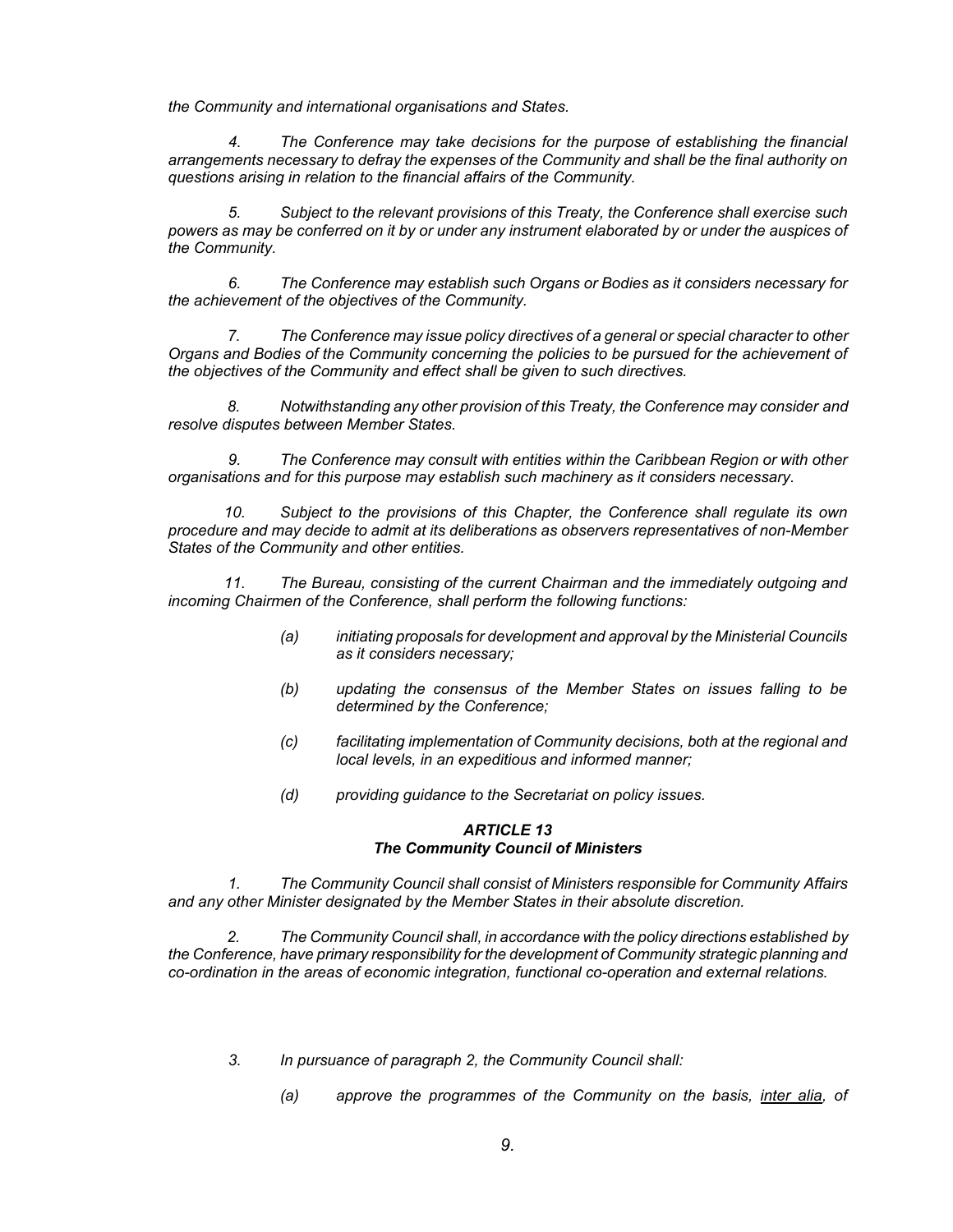*proposals emanating from other Community Organs;*

*(b) subject to paragraph 5 of Article 20, amend proposals developed by the Ministerial Councils or request them to develop proposals for the achievement of Community objectives,*

*and have responsibility for promoting and monitoring the implementation of Community decisions in the Member States.*

- *4. Without prejudice to the generality of the foregoing provisions, the Community Council shall:*
	- *(a) subject to paragraph 4 of Article 12, examine and approve the Community budget;*
	- *(b) mobilise and allocate resources for the implementation of Community plans and programmes;*
	- *(c) establish, subject to the provisions of Article 26, a system of regional and national consultations in order to enhance the decision-making and implementation processes of the Community;*
	- *(d) promote, enhance, monitor and evaluate regional and national implementation processes and, to this end, establish a regional technical assistance service;*
	- *(e) function as a preparatory body for meetings of the Conference;*
	- *(f) ensure the efficient operation and orderly development of the CSME, particularly by seeking to resolve problems arising out of its functioning, taking into account the work and decisions of COTED;*
	- *(g) receive and consider allegations of breaches of obligations arising under this Treaty, including disputes between Organs of the Community;*
	- *(h) on the instructions of the Conference, issue directives to Organs and to the Secretariat aimed at ensuring the timely implementation of Community decisions;*
	- *(i) undertake any additional functions remitted to it by the Conference, arising under this Treaty.*

### *ARTICLE 14 The Council for Finance and Planning*

 *1. The Council for Finance and Planning shall consist of Ministers designated by the Member States. Each Member State shall be entitled to designate alternates to represent it on COFAP.*

 *2. Subject to the relevant provisions of Article 12, COFAP shall have primary responsibility for economic policy co-ordination and financial and monetary integration of Member*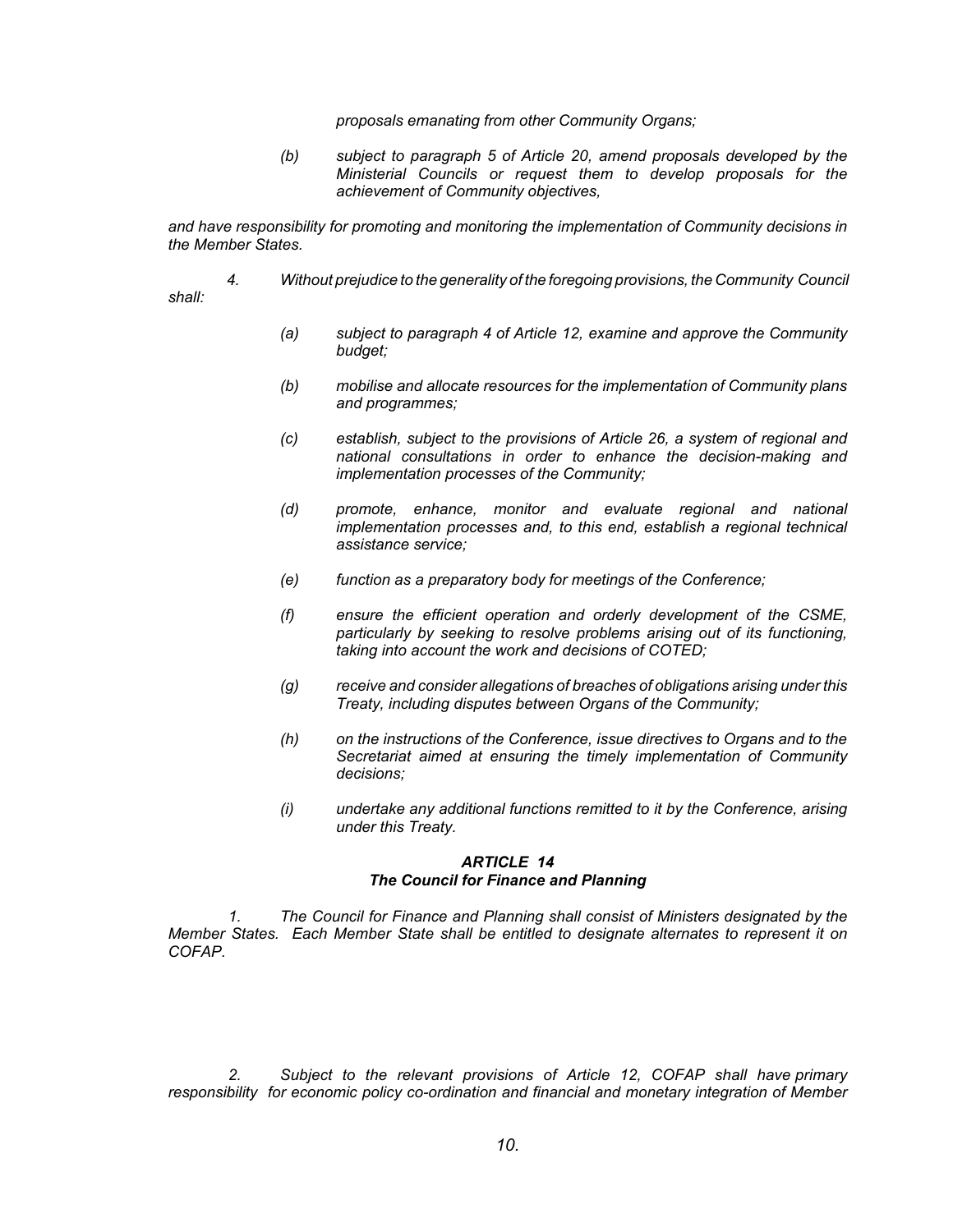*States and, without prejudice to the generality of the foregoing, shall:*

- *(a) establish and promote measures for the co-ordination and convergence of national macro-economic policies of the Member States and for the execution of a harmonised policy on foreign investment;*
- *(b) promote and facilitate the adoption of measures for fiscal and monetary cooperation among the Member States, including the establishment of mechanisms for payment arrangements;*
- *(c) recommend measures to achieve and maintain fiscal discipline by the Governments of the Member States;*
- *(d) pending the establishment of a monetary union in the Community, recommend arrangements for the free convertibility of the currencies of the Member States on a reciprocal basis;*
- *(e) promote the establishment and integration of capital markets in the Community, and*
- *(f) undertake any additional functions remitted to it by the Conference arising under this Treaty.*

*3. Under the direction of COFAP, the Committee of Central Bank Governors shall assist in the performance of the functions mentioned in paragraph 2 of this Article.*

### *ARTICLE 15 The Council for Trade and Economic Development*

*1. The Council for Trade and Economic Development shall consist of Ministers designated by the Member States. Each Member State shall be entitled to designate alternates to represent it on COTED.*

*2. Subject to the provisions of Article 12, COTED shall be responsible for the promotion of trade and economic development of the Community. In particular, COTED shall:*

- *(a) promote the development and oversee the operation of the CSME;*
- *(b) evaluate, promote and establish measures to enhance production, quality control and marketing of industrial and agricultural commodities so as to ensure their international competitiveness;*
- *(c) establish and promote measures to accelerate structural diversification of industrial and agricultural production on a sustainable and regionallyintegrated basis;*
- *(d) determine and promote measures for the accelerated development and marketing of services;*
- *(e) promote and develop policies and programmes to facilitate the transportation of people and goods;*
- *(f) promote measures for the development of energy and natural resources on*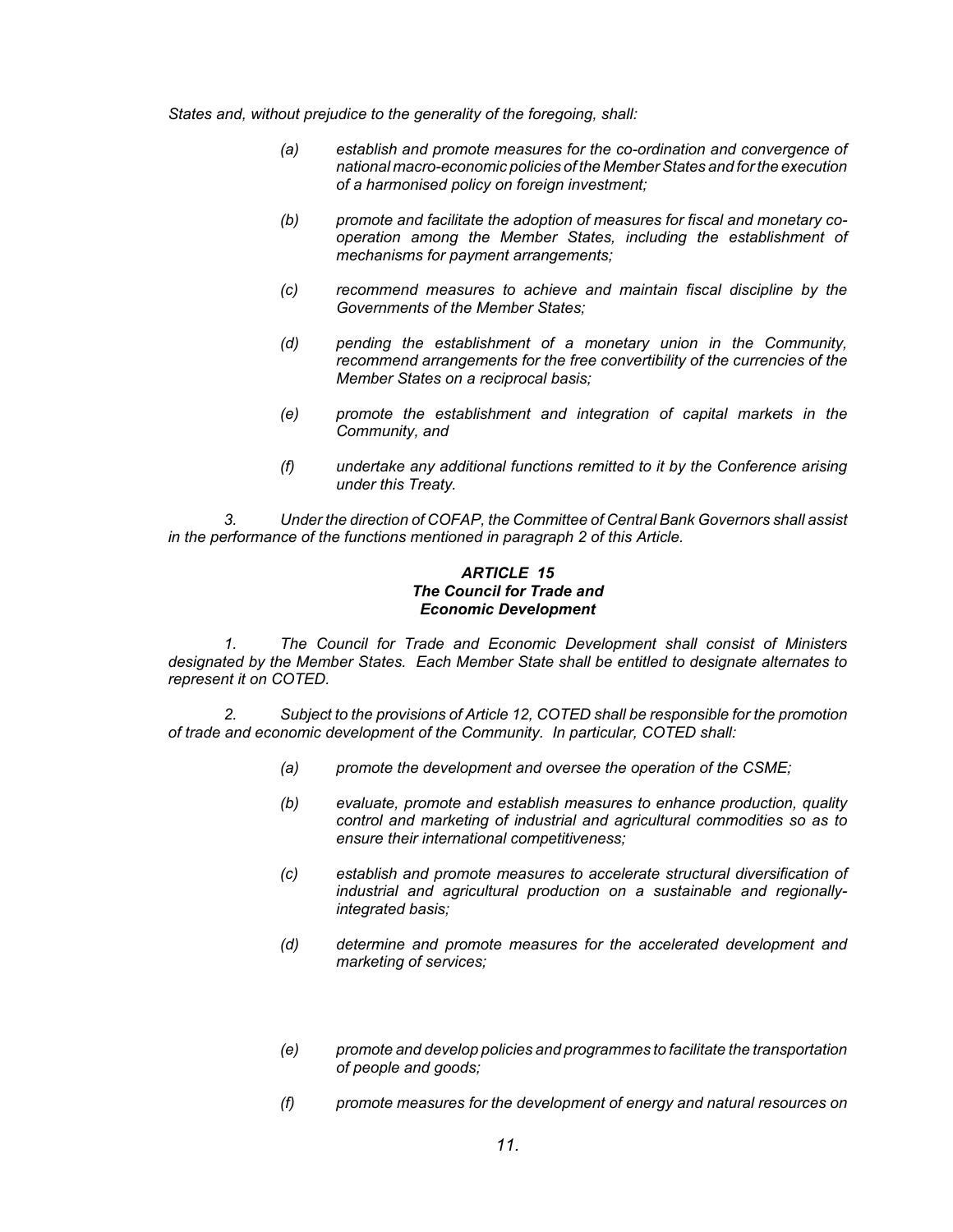*a sustainable basis;*

- *(g) establish and promote measures for the accelerated development of science and technology;*
- *(h) promote and develop policies for the protection of and preservation of the environment and for sustainable development;*
- *(i) promote and develop, in collaboration with the Council for Foreign and Community Relations, co-ordinated policies for the enhancement of external economic and trade relations of the Community, and*
- *(j) undertake any additional functions remitted to it by the Conference, arising under this Treaty.*

### *ARTICLE 16 The Council for Foreign and Community Relations*

 *1. The Council for Foreign and Community Relations shall consist of Ministers Responsible for the Foreign Affairs of Member States. Each Member State shall be entitled to designate an alternate to represent it on COFCOR.*

 *2. Subject to the provisions of Article 12, COFCOR shall be responsible for determining relations between the Community and international organisations and Third States.*

- *3. Without prejudice to the generality of paragraph 2, COFCOR shall:*
	- *(a) promote the development of friendly and mutually beneficial relations among the Member States;*
	- *(b) establish measures to co-ordinate the foreign policies of the Member States of the Community, including proposals for joint representation, and seek to ensure, as far as practicable, the adoption of Community positions on major hemispheric and international issues;*
	- *(c) co-ordinate the positions of the Member States in inter-governmental organisations in whose activities such States participate;*
	- *(d) collaborate with COTED in promoting and developing co-ordinated policies for the enhancement of external economic and trade relations of the Community;*
	- *(e) co-ordinate, in close consultation with the Member States, Community policy on international issues with the policies of States in the wider Caribbean Region in order to arrive at common positions in relation to Third States, groups of States and relevant inter-governmental organisations, and*
	- *(f) undertake any additional functions remitted to it by the Conference, arising under this Treaty.*

*4. Only Member States possessing the necessary competence with respect to the matters under consideration from time to time may take part in the deliberations of COFCOR.*

### *ARTICLE 17 The Council for Human and Social Development*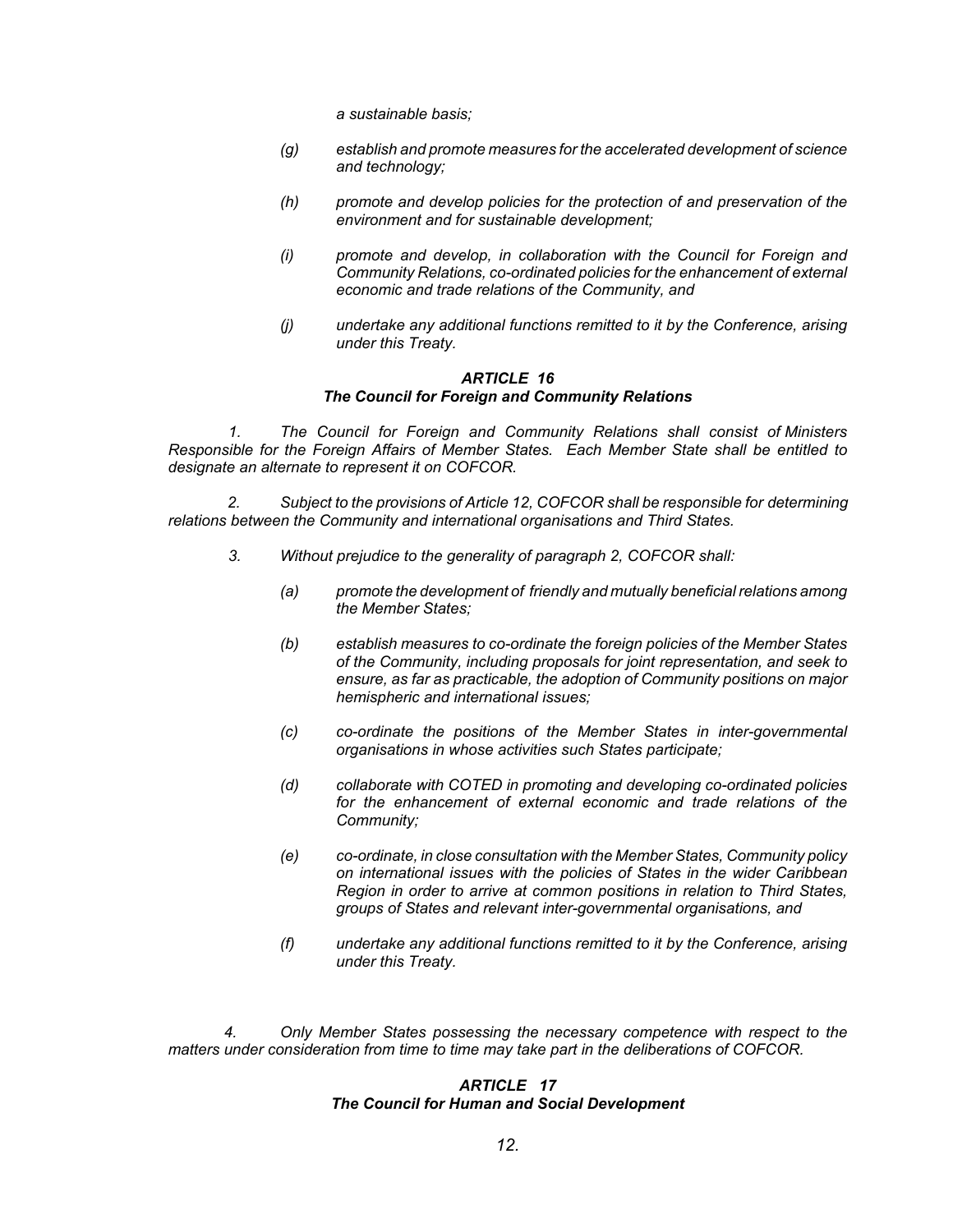*1. The Council for Human and Social Development shall consist of Ministers designated by the Member States. Each Member State shall be entitled to designate alternates to represent it on COHSOD.*

 *2. Subject to the provisions of Article 12, COHSOD shall be responsible for the promotion of human and social development in the Community. In particular, COHSOD shall:*

- *(a) promote the improvement of health, including the development and organisation of efficient and affordable health services in the Community;*
- *(b) promote the development of education through the efficient organisation of educational and training facilities in the Community, including elementary and advanced vocational training and technical facilities;*
- *(c) promote and develop co-ordinated policies and programmes to improve the living and working conditions of workers and take appropriate measures to facilitate the organisation and development of harmonious labour and industrial relations in the Community;*
- *(d) establish policies and programmes to promote the development of youth and women in the Community with a view to encouraging and enhancing their participation in social, cultural, political and economic activities;*
- *(e) promote and establish programmes for the development of culture and sports in the Community;*
- *(f) promote the development of special focus programmes supportive of the establishment and maintenance of a healthy human environment in the Community, and*
- *(g) undertake any additional functions remitted to it by the Conference, arising under this Treaty.*

 *3. Without prejudice to the requirements of any other provision of this Treaty, COHSOD shall promote co-operation among the Member States in the areas set out in the schedule hereto in furtherance of the objectives set out in Article 5.*

### *ARTICLE 18 Bodies of the Community*

- *1. There are hereby established as Bodies of the Community:*
	- *(a) the Legal Affairs Committee; and*
	- *(b) the Budget Committee.*

 *2. The Council of Central Bank Governors shall be redesignated the "Committee of Central Bank Governors" and recognised as a Body of the Community.*

 *3. The Organs of the Community may establish, as they deem necessary, other Bodies of the Community.*

### *ARTICLE 19 Composition and Functions of*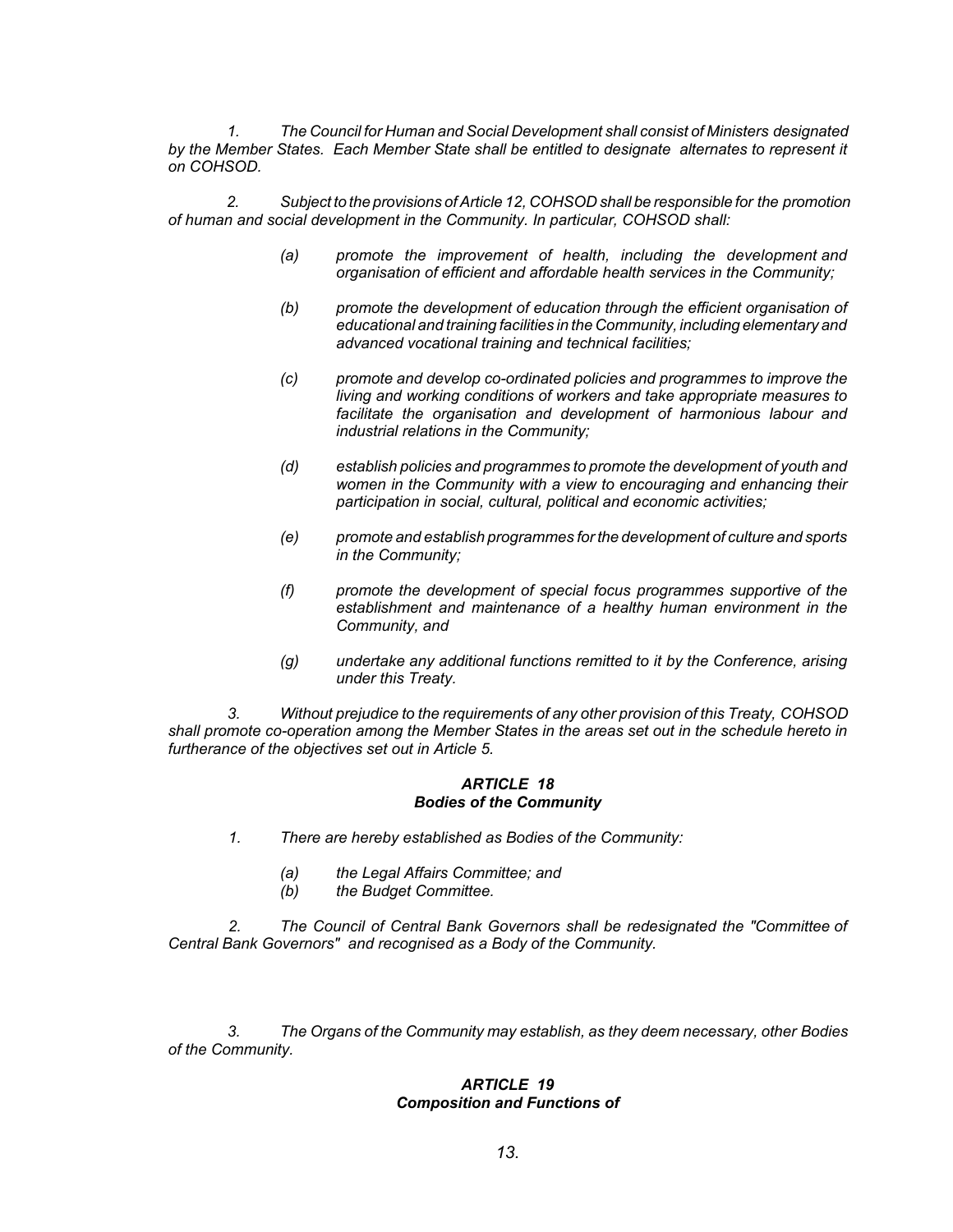### *Bodies of the Community*

 *1. The Legal Affairs Committee shall consist of the Ministers responsible for Legal Affairs or Attorneys-General of the Member States, or both, and shall be responsible for providing the Organs and Bodies, either on request or on its own initiative, with advice on treaties, international legal issues, the harmonisation of laws of the Community and other legal matters.*

 *2. The Budget Committee shall consist of senior officials of the Member States who shall perform their functions in a professional capacity . It shall examine the draft budget and work programme of the Community prepared by the Secretariat and submit recommendations to the Community Council.*

 *3. The Committee of Central Bank Governors shall consist of the Governors or Heads of the Central Banks of the Member States or their nominees. The Committee shall make recommendations to COFAP on matters relating to monetary co-operation, payments arrangements, free movement of capital, integration of capital markets, monetary union and any other related matters referred to it by the Organs of the Community.*

 *4. The procedures of Bodies shall be regulated, mutatis mutandis, by the relevant provisions of Articles 27 and 29.*

### *ARTICLE 20 Co-operation by Community Organs*

 *1. Community Organs shall co-operate with each other for the achievement of Community objectives.*

 *2. The Bureau and the Community Council may initiate proposals for development by the Ministerial Councils within their respective areas of competence.*

 *3. Where a Community Organ proposes to develop a proposal which is likely to impact importantly on activities within the sphere of competence of another Community Organ, the firstmentioned Community Organ shall transmit such proposal to other interested Community Organs for their consideration and reaction before reaching a final decision on the proposal.*

 *4. Proposals approved by the Ministerial Councils shall be transmitted to the Community Council for prioritisation and resource allocation for their implementation.*

 *5. Proposals approved by the Ministerial Councils and transmitted to the Community Council for prioritisation and resource allocation for implementation may be returned by the Community Council to the originating Organ for modification. The Community Council may modify the proposal to the extent and in the manner agreed with the originating Organ.*

 *6. The Secretariat shall monitor the development and implementation of proposals for the achievement of Community objectives and keep the Community Council informed accordingly.*

### *ARTICLE 21 Institutions of the Community*

*The following entities established by or under the auspices of the Community shall be recognised as Institutions of the Community:*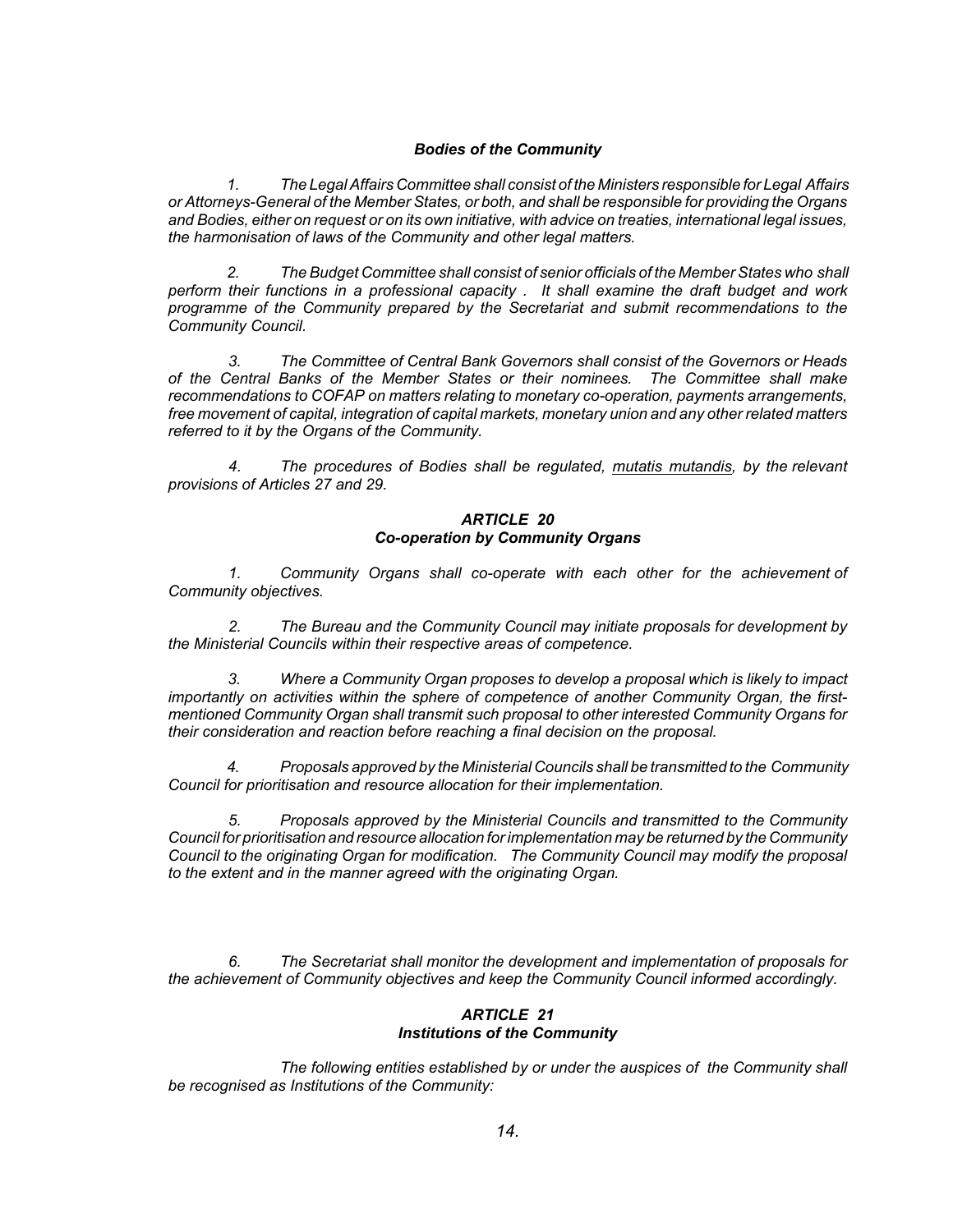- $\bullet$ *Caribbean Disaster Emergency Response Agency (CDERA);*
- $\bullet$ *Caribbean Meteorological Institute (CMI);*
- $\bullet$ *Caribbean Meteorological Organisation (CMO);*
- $\bullet$ *Caribbean Environmental Health Institute (CEHI);*
- $\bullet$ *Caribbean Agricultural Research and Development Institute (CARDI);*
- $\bullet$  *Caribbean Regional Centre for the Education and Training of Animal Health and Veterinary Public Health Assistants (REPAHA);*
- $\bullet$ *Assembly of Caribbean Community Parliamentarians (ACCP);*
- $\bullet$ *Caribbean Centre For Developmental Administration (CARICAD);*
- $\bullet$ *Caribbean Food and Nutrition Institute (CFNI),*

*and such other entities as may be designated by the Conference.* 

### *ARTICLE 22 Associate Institutions of the Community*

*The following entities with which the Community enjoys important functional relationships which contribute to the achievement of the objectives of the Community shall be recognised as Associate Institutions of the Community:*

- $\bullet$ *Caribbean Development Bank (CDB);*
- !*University of Guyana (UG);*
- $\bullet$ *University of the West Indies (UWI);*
- $\bullet$ *Caribbean Law Institute / Caribbean Law Institute Centre (CLI/CLIC);*
- $\bullet$ *the Secretariat of the Organisation of Eastern Caribbean States;*

*and such other entities as may be designated by the Conference.*

### *ARTICLE 23 The Secretariat*

 *1. The Secretariat shall be the principal administrative organ of the Community. The headquarters of the Community shall be located in Georgetown, Guyana.*

 *2. The Secretariat shall comprise a Secretary-General and such other staff as the Community may require. In the recruitment of such staff, consideration shall be given to securing the highest standards of efficiency, competence and integrity, bearing in mind the principle of equitable geographical distribution.*

 *3. The Secretary-General shall, in addition to the powers conferred by or under the Treaty, be the Chief Executive Officer of the Community and shall act in that capacity at all meetings of Community Organs and Bodies. He shall make an annual report to the Conference on the work of*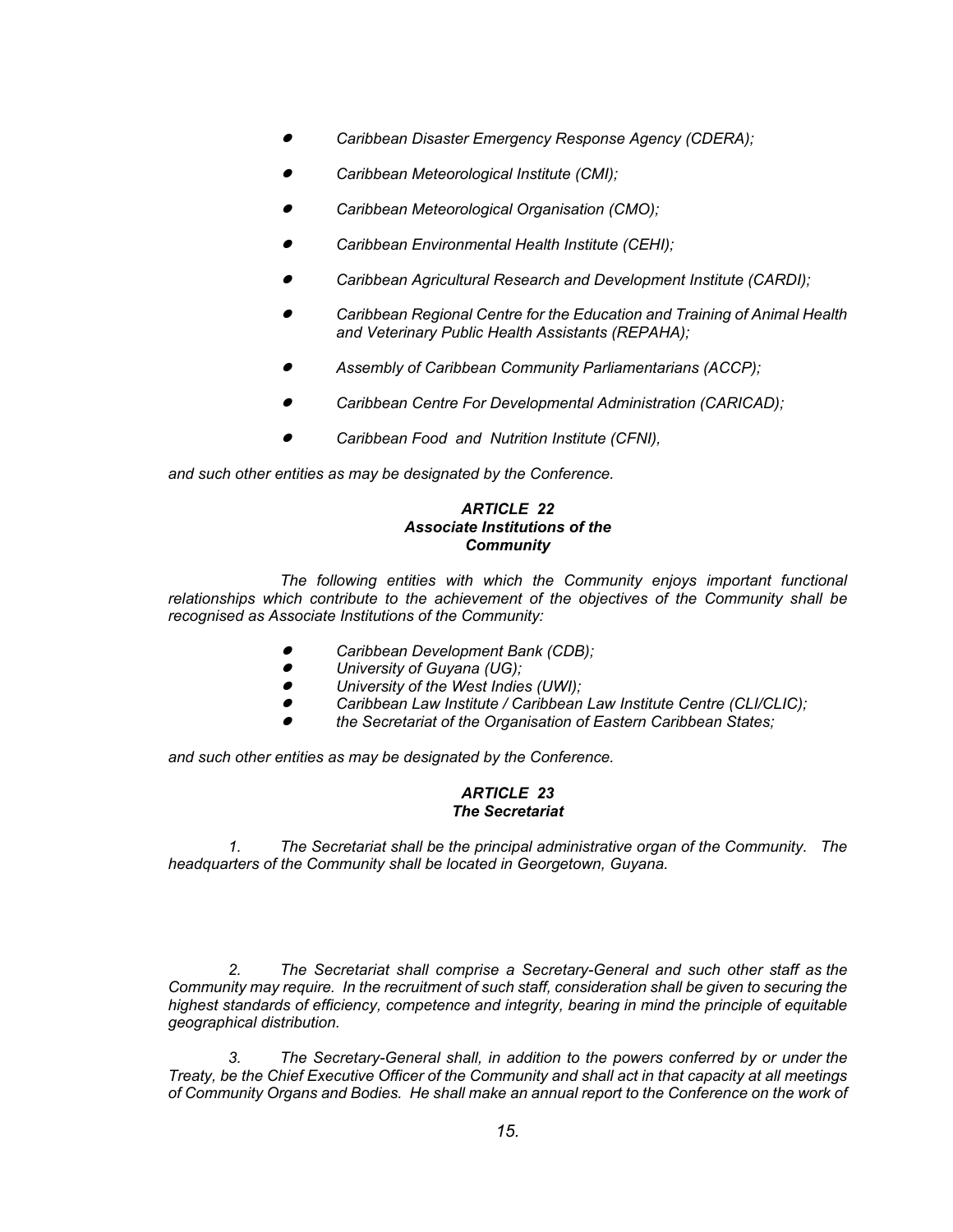*the Community.*

 *4. In the performance of their duties the Secretary-General and staff shall neither seek nor receive instructions from any Government of the Member States or from any other authority external to the Community. They shall refrain from any action which might reflect adversely on their position as officials of the Community and shall be responsible only to the Community.*

 *5. Member States undertake to respect the exclusively international character of the responsibilities of the Secretary-General and staff and shall not seek to influence them in the discharge of their responsibilities.*

 *6. The Conference shall approve the Staff Regulations governing the operations of the Secretariat.*

 *7. The Community Council shall approve the financial regulations governing the operations of the Secretariat.*

 *8. The Secretary-General shall establish Staff Rules for the operation of the Secretariat.*

### *ARTICLE 24 The Secretary-General*

 *1. The Secretary-General shall be appointed by the Conference, on the recommendation of the Community Council, for a term not exceeding five years and may be reappointed by the Conference.*

 *2. The Secretary-General shall be the Chief Executive Officer of the Community and shall, subject to the determinations of competent Organs of the Community and in accordance with the financial and other regulations, perform the following functions:*

- *(a) represent the Community;*
- *(b) develop, as mandated, decisions of competent Organs of the Community into implementable proposals;*
- *(c) identify and mobilise, as required, external resources to implement decisions at the regional level and undertake studies and develop decisions on relevant issues into implementable proposals;*
- *(d) implement, as mandated, decisions at the regional level for the achievement of Community objectives;*
- *(e) implement, with the consent of the Member State concerned, Community decisions which do not require legislative or administrative action by national authorities;*
- *(f) monitor and report on, as mandated, implementation of Community decisions;*
- *(g) initiate or develop proposals for consideration and decision by competent Organs in order to achieve Community objectives, and*
- *(h) such other functions assigned by the Conference or other competent Organs.*

### *ARTICLE 25 Functions of the Secretariat*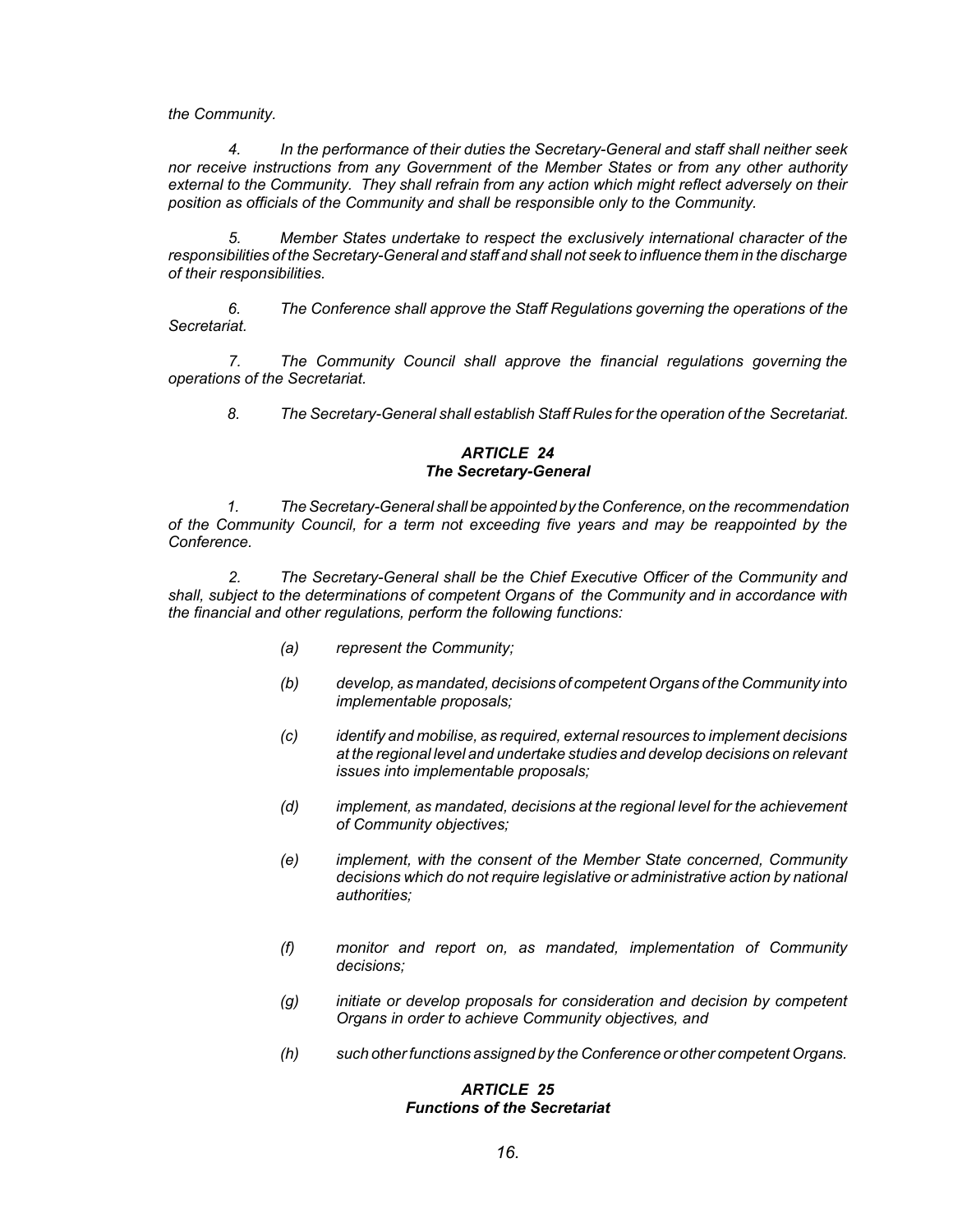*In addition to any functions which may be assigned to it by Organs of the Community, the Secretariat shall:*

- *(a) service meetings of the Organs and Bodies of the Community and take appropriate follow up action on determinations issuing from such meetings;*
- *(b) initiate, organise and conduct studies on issues for the achievement of the objectives of the Community;*
- *(c) provide, on request, services to the Member States of the Community on matters relating to the achievement of its objectives;*
- *(d) collect, store and disseminate to the Member States of the Community information relevant for the achievement of its objectives;*
- *(e) assist Community Organs in the development and implementation of proposals and programmes for the achievement of objectives of the Community;*
- *(f) co-ordinate in relation to the Community the activities of donor agencies, international, regional and national institutions for the achievement of objectives of the Community;*
- *(g) prepare the draft budget of the Community for examination by the Budget Committee;*
- *(h) provide, on request, technical assistance to national authorities to facilitate implementation of Community decisions;*
- *(i) conduct, as mandated, fact-finding assignments in the Member States, and*
- *(j) initiate or develop proposals for consideration and decision by competent Organs in order to achieve Community objectives.*

### *ARTICLE 26 The Consultative Process*

*1. In order to enhance the decision-making process in the Community, the Community Council, assisted by the Secretary-General, shall, in collaboration with competent authorities of the Member States, establish and maintain an efficient system of consultations at the national and regional levels.*

 *2. The system of consultations shall be structured to ensure that determinations of Community Organs and the Legal Affairs Committee are adequately informed by relevant information inputs and are reinforced by consultations undertaken at successively lower levels of the decisionmaking process.*

### *ARTICLE 27 Common Voting Procedures in Community Organs and Bodies*

 *1. Subject to paragraph 2 of this Article, each Member State represented on Community Organs and Bodies shall have one vote. A simple majority of Member States shall constitute a*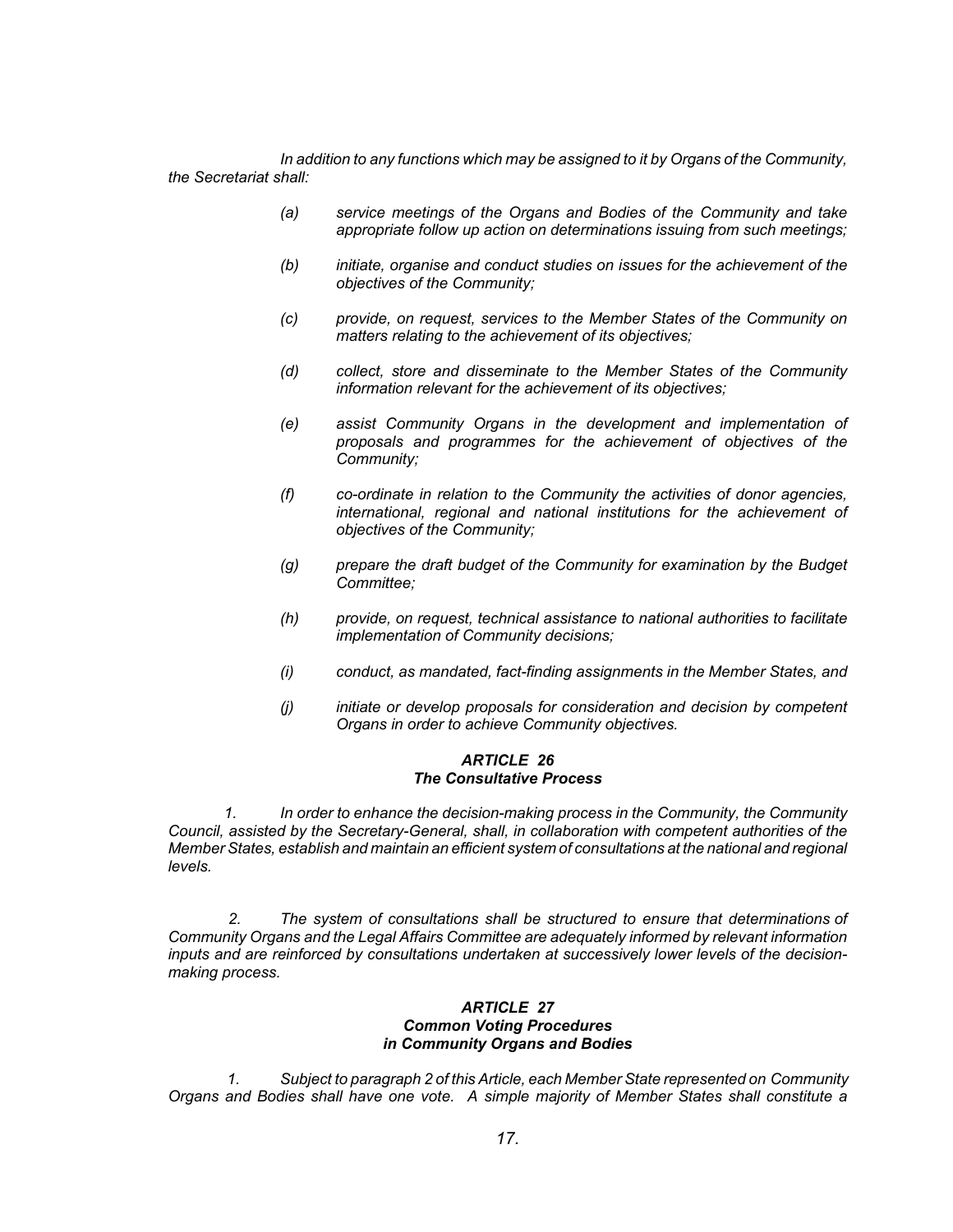*quorum.*

*2. Member States, whose contributions to the regular budget of the Community are in arrears for more than two years, shall not have the right to vote except on matters relating to the CSME, but may otherwise participate in the deliberations of Community Organs and Bodies. The Conference may, nevertheless, permit such Member States to vote if it is satisfied that the failure to contribute is due to conditions beyond their control.* 

 *3. Decisions on procedural issues in Community Organs shall be reached by a simple majority of Member States.*

*4. Subject to the agreement of the Conference, a Member State may opt out of obligations arising from the decisions of competent Organs provided that the fundamental objectives of the Community, as laid down in the Treaty, are not prejudiced thereby.* 

 *5. Prior to taking decisions on any issue falling to be determined by Community Organs, the Secretariat shall bring to the attention of the meeting the financial implications of such decisions and any other matters which may be relevant.*

 *6. Recommendations of Community Organs shall be made by a two-thirds majority of Member States and shall not be legally binding. Member States omitting to comply with recommendations shall inform the Secretariat in writing within six months stating the reasons for their non-compliance.*

 *7. Subject to the relevant provisions of this Treaty, Community Organs and Bodies shall establish their rules of procedure.*

### *ARTICLE 28 Voting in the Conference*

 *1. Save as otherwise provided in this Treaty and subject to paragraph 2 of this Article and the relevant provisions of Article 27, the Conference shall take decisions by an affirmative vote of all its members and such decisions shall be binding.*

 *2. For the purpose of this Article abstentions shall not be construed as impairing the validity of decisions of the Conference provided that the Member States constituting three-quarters of the membership of the Community, vote in favour of such decisions.*

 *3. Omission by a Member State to participate in the vote shall be deemed an abstention within the meaning of paragraph 2 of this Article.* 

 *4. Parties to a dispute or against which sanctions are being considered shall not have the right to vote on the issue falling to be determined.*

### *ARTICLE 29 Voting in the Community Council and Ministerial Councils*

 *1. Save as otherwise provided in this Treaty and subject to the provisions of this Article and Article 27, the Ministerial Councils shall take decisions by a qualified majority vote and such decisions shall be binding.*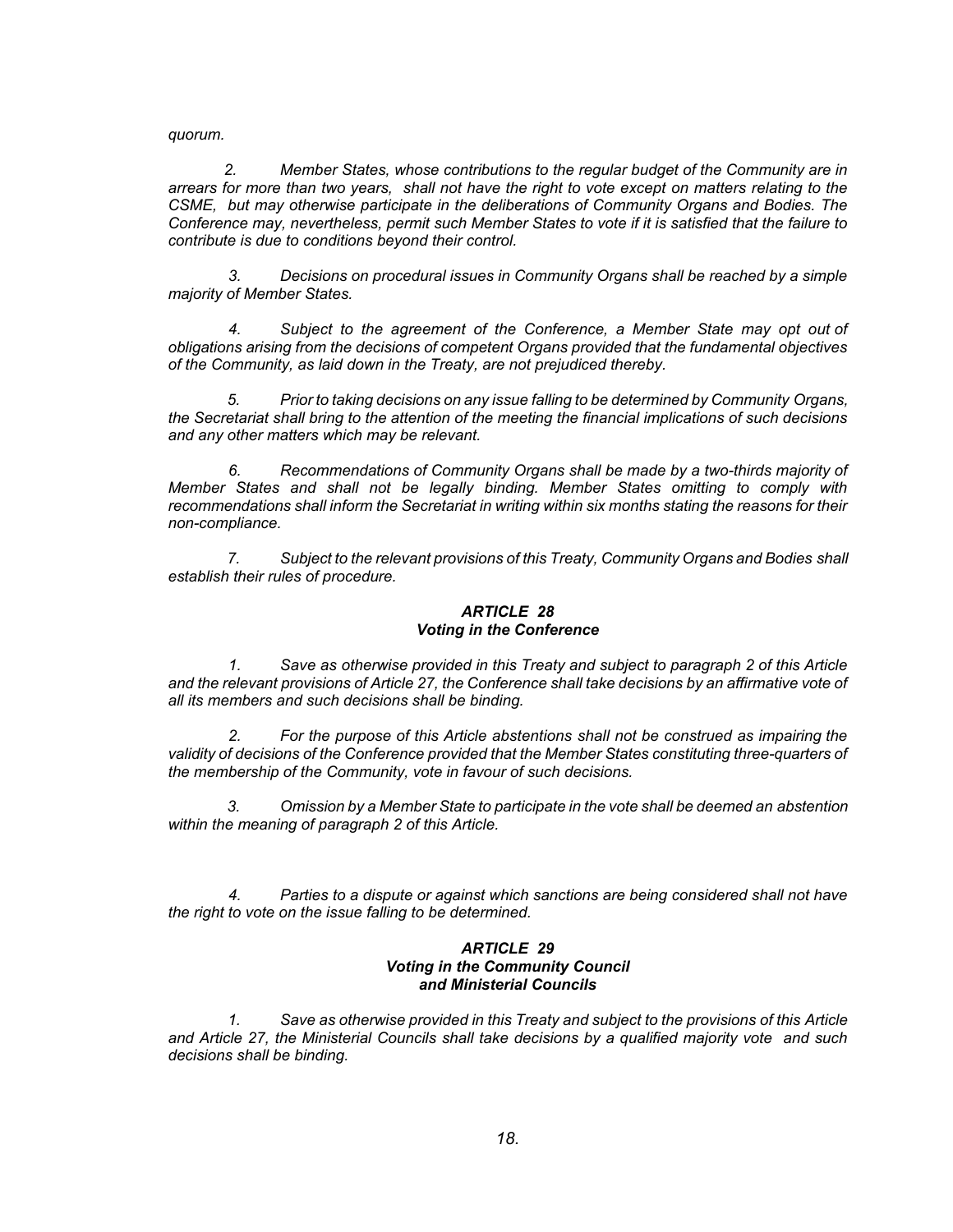*2. For the purposes of paragraph 1 of this Article a qualified majority vote means an affirmative vote of the Member States comprising no less than three-quarters of the membership of the Community.*

 *3. Where issues have been determined to be of critical importance to the national wellbeing of a Member State, in accordance with paragraph 4 of this Article, such decisions shall be reached by an affirmative vote of all Member States.*

 *4. Decisions that an issue is of critical importance to the national well-being of a Member State shall be reached by a two-thirds majority of the Member States.*

 *5. For the purposes of paragraph 3 of this Article abstentions shall not be construed as impairing the validity of decisions required to be reached by unanimity provided that Member States constituting not less than three-quarters of the membership of the Community vote in favour of such decisions.*

# *CHAPTER THREE ESTABLISHMENT, SERVICES, CAPITAL AND MOVEMENT OF COMMUNITY NATIONALS*

### *ARTICLE 30 Scope of Application*

*1. Save as otherwise provided in this Article and Article 31, the provisions of this Chapter shall apply to the right of establishment, the right to provide services and the right to move capital in the Community.*

*2. Activities in a Member State involving the exercise of governmental authority shall, in so far as that Member State is concerned, be excluded from the operation of this Chapter.*

*3. For the purposes of this Chapter, "activities involving the exercise of governmental authority" means activities conducted neither on a commercial basis nor in competition with one or more economic enterprises, and includes:*

- *(a) activities conducted by a central bank or monetary authority or any other public entity, in pursuit of monetary or exchange rate policies;*
- *(b) activities forming part of a statutory system of social security or public retirement plans;*
- *(c) activities forming part of a system of national security or for the establishment or maintenance of public order; and*
- *(d) other activities conducted by a public entity for the account of or with the guarantee or using financial resources of the government.*

### *ARTICLE 31 Treatment of Monopolies*

*1. The Member States may determine that the public interest requires the exclusion or restriction of the right of establishment in any industry or in a particular sector of an industry.*

*2. Where such a determination has been made:*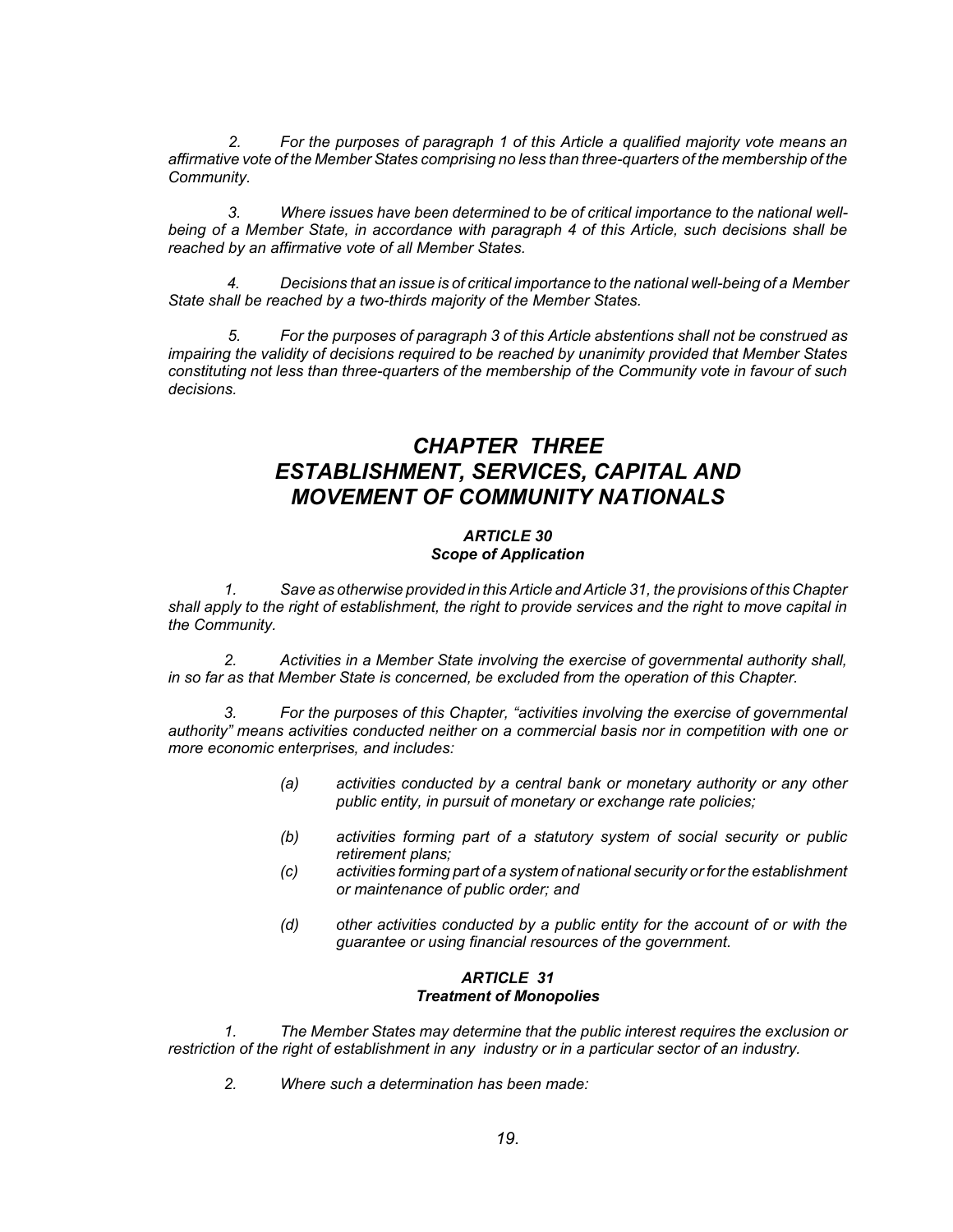- *(a) if the determination results in the continuation or establishment of a government monopoly, the Member State shall adopt appropriate measures to ensure that the monopoly does not discriminate between nationals of Member States, save as otherwise provided in this Treaty, and is subject to the agreed rules of competition established for Community economic enterprises;*
- *(b) if the determination results in the continuation or establishment of a private sector monopoly, the Member State shall, subject to the provisions of this Treaty, adopt appropriate measures to ensure that national treatment is accorded to nationals of other Member States in terms of participating in its operations.*

### *ARTICLE 32 Prohibition of New Restrictions on the Right of Establishment*

*1. The Member States shall not introduce in their territories any new restrictions relating to the right of establishment of nationals of other Member States save as otherwise provided in this Treaty.*

*2. The Member States shall notify COTED of existing restrictions on the right of establishment in respect of nationals of other Member States.*

- *3. (1) The right of establishment within the meaning of this Chapter shall include the right to:*
	- *(a) engage in any non-wage-earning activities of a commercial, industrial, agricultural, professional or artisanal nature;*
	- *(b) create and manage economic enterprises referred to in paragraph 5(b) of this Article.*
	- *(2) For the purposes of this Chapter "non-wage earning activities" means activities undertaken by self-employed persons.*

*4. The Community Council may, with the approval of the Conference and upon the recommendation of COTED or COFAP, as the case may be, enlarge the body of rights provided in paragraph 3 of this Article. The competent Organ shall establish basic criteria for Member States in order to safeguard against manipulation or abuse of such rights so as to gain an unfair advantage against other Member States, for example, in the areas of nationality criteria and in the operation of companies.*

- *5. For the purposes of this Chapter:*
	- *(a) a person shall be regarded as a national of a Member State if such person -*
		- *(i) is a citizen of that State;*
		- *(ii) has a connection with that State of a kind which entitles him to be regarded as belonging to or, if it be so expressed, as being a native or resident of the State for the purposes of the laws thereof relating to immigration; or*
		- *(iii) is a company or other legal entity constituted in the Member State in*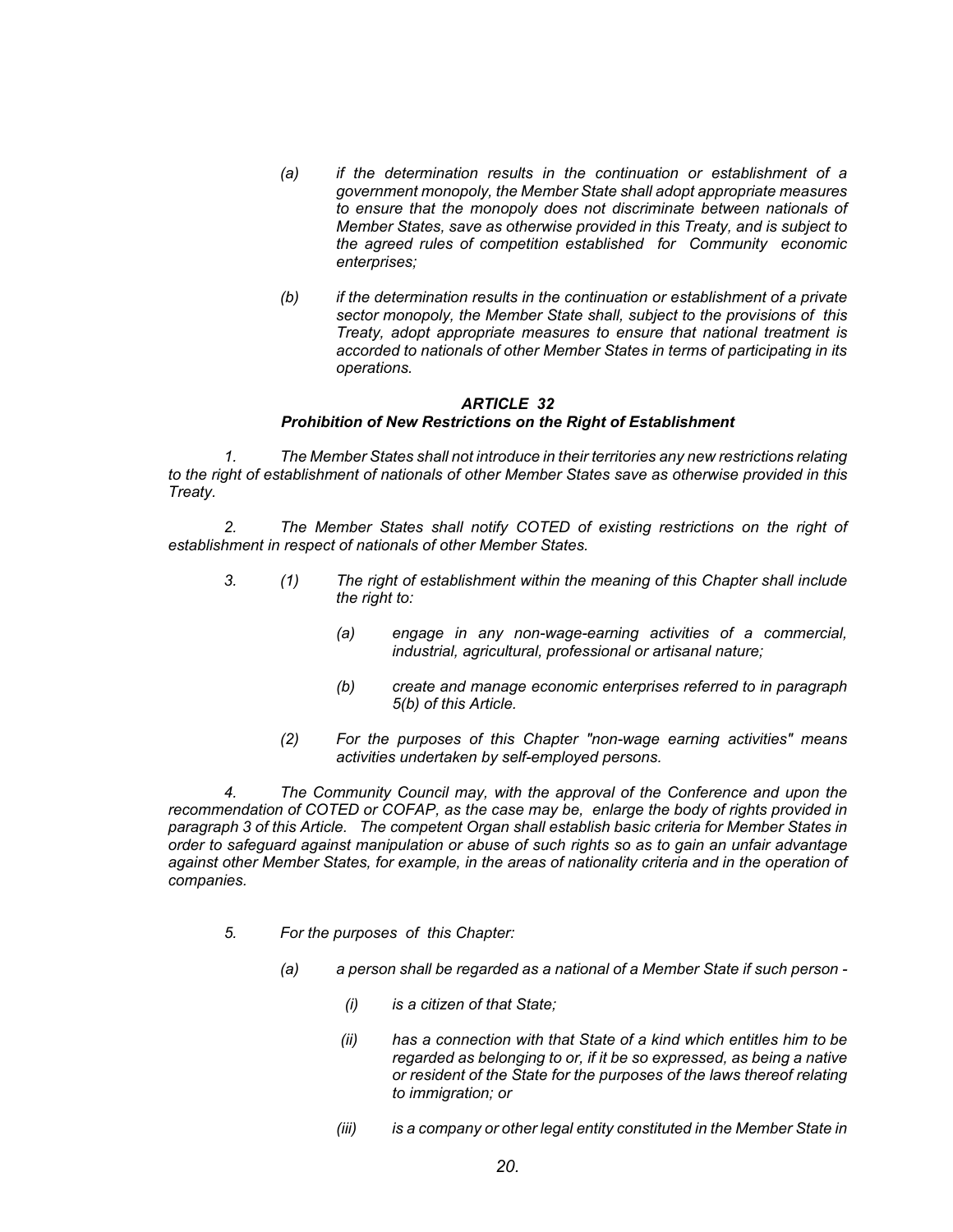*conformity with the laws thereof and which that State regards as belonging to it, provided that such company or other legal entity has been formed for gainful purposes and has its registered office and central administration, and carries on substantial activity, within the Community and which is substantially owned and effectively controlled by persons mentioned in sub-paragraphs (i) and (ii) of this paragraph;*

- *(b) "economic enterprises" includes any type of organisation for the production of or trade in goods or the provision of services (other than a non-profit organisation) owned or controlled by any person or entity mentioned in subparagraph (a) of this paragraph;*
- *(c) a company or other legal entity is:*
	- *(i) substantially owned if more than 50 per cent of the equity interest therein is beneficially owned by nationals mentioned in subparagraph (a) (i) or (ii) of this paragraph;*
	- *(ii) effectively controlled if nationals mentioned in sub-paragraph (a) of this paragraph have the power to name a majority of its directors or otherwise legally to direct its actions.*

### *ARTICLE 33 Removal of Restrictions on the Right of Establishment*

*1. Subject to the provisions of Article 221 and Article 222, the Member States shall remove restrictions on the right of establishment of nationals of a Member State in the territory of another Member State.*

 *2. The removal of restrictions on the right of establishment mentioned in paragraph 1 of this Article shall also apply to restrictions on the setting up of agencies, branches or subsidiaries by nationals of a Member State in the territory of another Member State.*

*3. Subject to the approval of the Conference, COTED, in consultation with COHSOD and COFAP, shall, within one year from the entry into force of this Treaty, establish a programme providing for the removal of restrictions on the right of establishment of nationals of a Member State in the territory of another Member State. The programme shall, inter alia:*

- *(a) identify the activities in respect of which the right of establishment shall not apply;*
- *(b) establish the conditions under which the right of establishment is to be achieved; and*
- *(c) set out the conditions, stages and time-frames for the removal of restrictions on the right of establishment.*

 *4. The Community Council may authorise a Member State whose nationals have been aggrieved by the violation of obligations set out in this Article, Article 32, Article 36 and Article 37 to take such measures as may be provided for in this Treaty.*

### *ARTICLE 34 Management of Removal of Restrictions*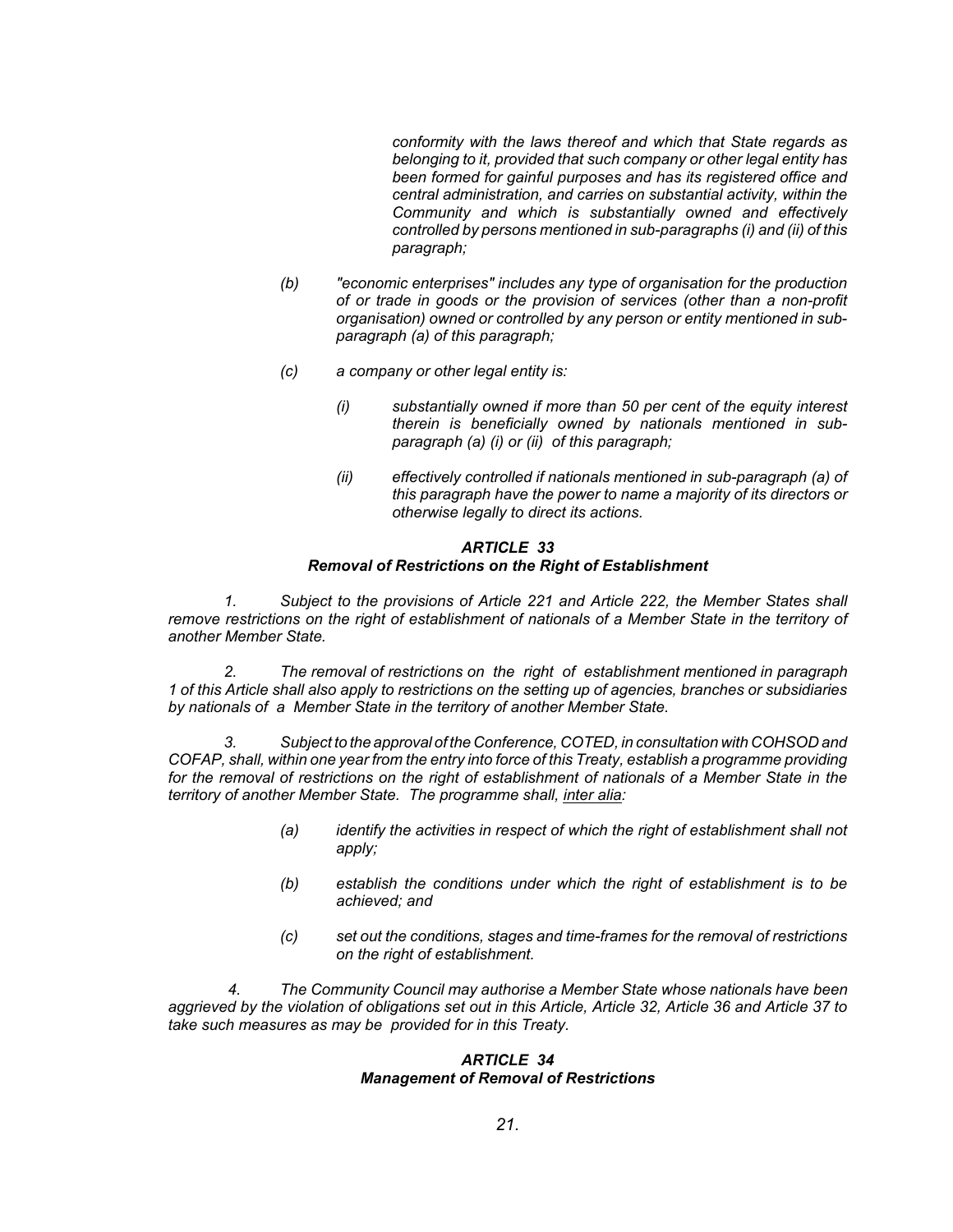### *on the Right of Establishment*

*In performing its tasks set out in Article 33, COTED shall, inter alia:*

- *(a) accord priority to the removal of restrictions on activities in respect of which the right of establishment encourages the development of:*
	- *(i) the production of trade in goods;*
	- *(ii) the provision of services,*

*which generate foreign exchange earnings;*

- *(b) require the Member States to remove administrative practices and procedures, the maintenance of which impede the exercise of the right of establishment;*
- *(c) require the Member States to remove all restrictions on the movement of managerial, technical and supervisory staff of economic enterprises and on establishing agencies, branches and subsidiaries of companies and other entities established in the Community;*
- *(d) establish measures to ensure the removal of restrictions on the right of establishment in respect of activities accorded priority treatment pursuant to paragraph (a) of this Article as they relate to:*
	- *(i) the establishment, in the territories of the Member States, of agencies, branches or subsidiaries belonging to an economic enterprise; and*
	- *(ii) the conditions governing the entry of managerial, technical or supervisory personnel employed in such agencies, branches and subsidiaries, including the spouses and immediate dependent family members of such personnel;*
- *(e) take appropriate measures to ensure close collaboration among competent national authorities in order to improve their knowledge of the particular situation regarding the relevant activities within the Community;*
- *(f) require the Member States to ensure that nationals of one Member State may have access to land, buildings and other property situated in the territory of another Member State, other than for speculative purposes or for a purpose potentially destabilising to the economy, on a non-discriminatory basis, bearing in mind the importance of agriculture for many national economies;*
- *(g) ensure concordance in the Member States regarding the protection afforded the interests of partners, members and other persons with financial interests in companies and other entities.*

### *ARTICLE 35 Acceptance of Diplomas, Certificates, and other Evidence of Qualifications*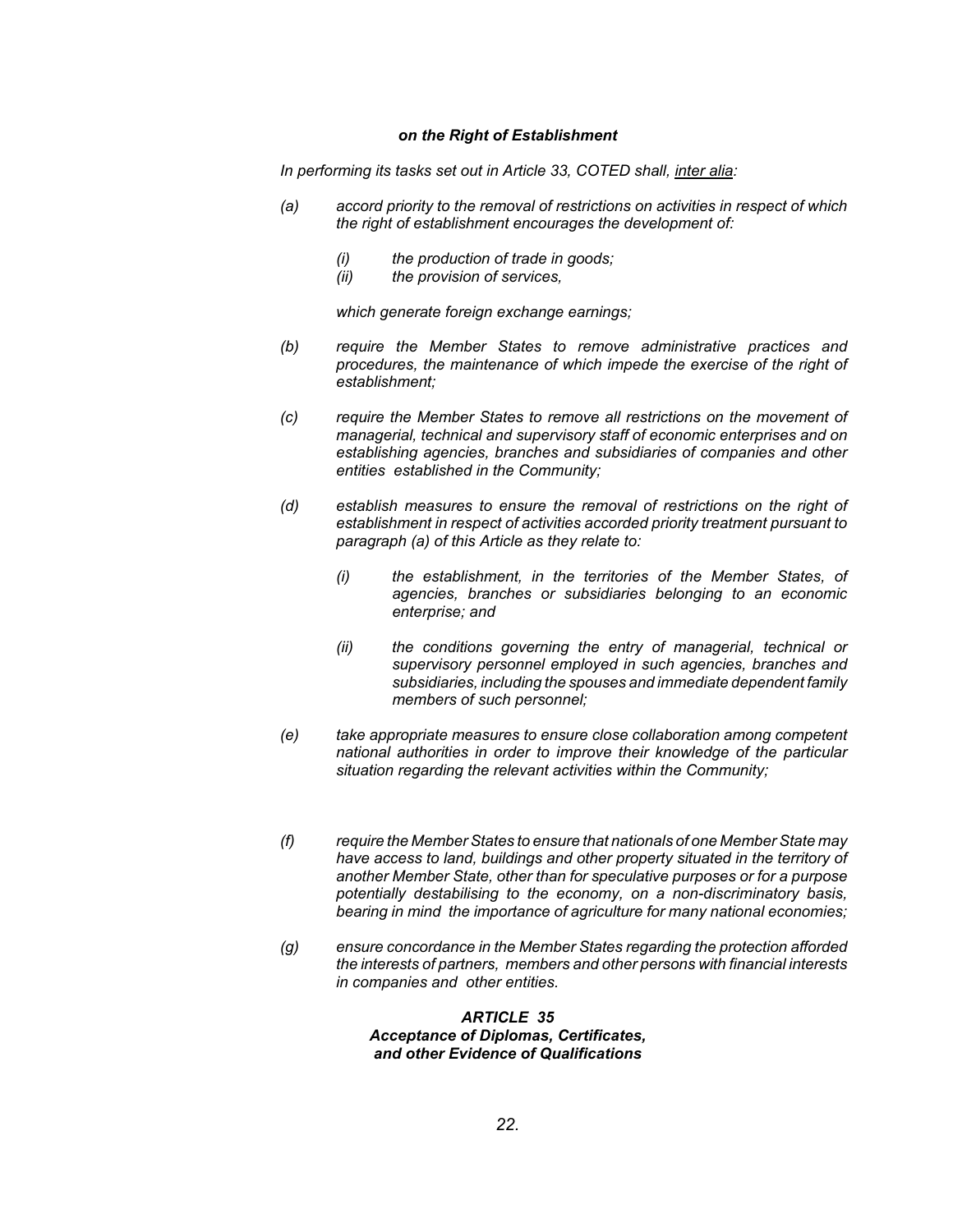*1. COHSOD, in consultation with the competent Organ, shall establish common standards and measures for accreditation or when necessary for the mutual recognition of diplomas, certificates and other evidence of qualifications of the nationals of the Member States in order to facilitate access to, and engagement in, employment and non-wage-earning activities in the Community.*

*2. The Member States shall establish or employ, as the case may be, appropriate mechanisms to establish common standards to determine equivalency or accord accreditation to diplomas, certificates and other evidence of qualifications secured by nationals of other Member States.*

 *3. COHSOD shall also establish measures for the co-ordination of legislative and administrative requirements of the Member States for the participation of Community nationals in employment and for the conduct of non-wage-earning activities in the Community.*

### *ARTICLE 36 Prohibition of New Restrictions on the Provision of Services*

*1. The Member States shall not introduce any new restrictions on the provision of services in the Community by nationals of other Member States except as otherwise provided in this Treaty.*

*2. Without prejudice to the provisions relating to the right of establishment, persons providing services may, in order to provide such services, temporarily engage in approved activities in the Member State where the services are to be provided under the same conditions enjoyed by nationals of that Member State.*

*3. The Member States shall notify COTED of existing restrictions on the provision of services in respect of nationals of other Member States.*

*4. For the purposes of this Chapter, "services" means services provided against remuneration other than wages in any approved sector and "the provision of services" means the supply of services:*

- *(a) from the territory of one Member State into the territory of another Member State;*
- *(b) in the territory of one Member State to the service consumer of another Member State;*
- *(c) by a service supplier of one Member State through commercial presence in the territory of another Member State; and*
- *(d) by a service supplier of one Member State through the presence of natural persons of a Member State in the territory of another Member State.*

### *ARTICLE 37 Removal of Restrictions on Provision of Services*

*1. Subject to the provisions of this Treaty, Member States shall abolish discriminatory restrictions on the provision of services within the Community in respect of Community nationals.*

 *2. Subject to the approval of the Conference, COTED, in consultation with other competent Organs, shall, within one year from the entry into force of this Treaty, establish a*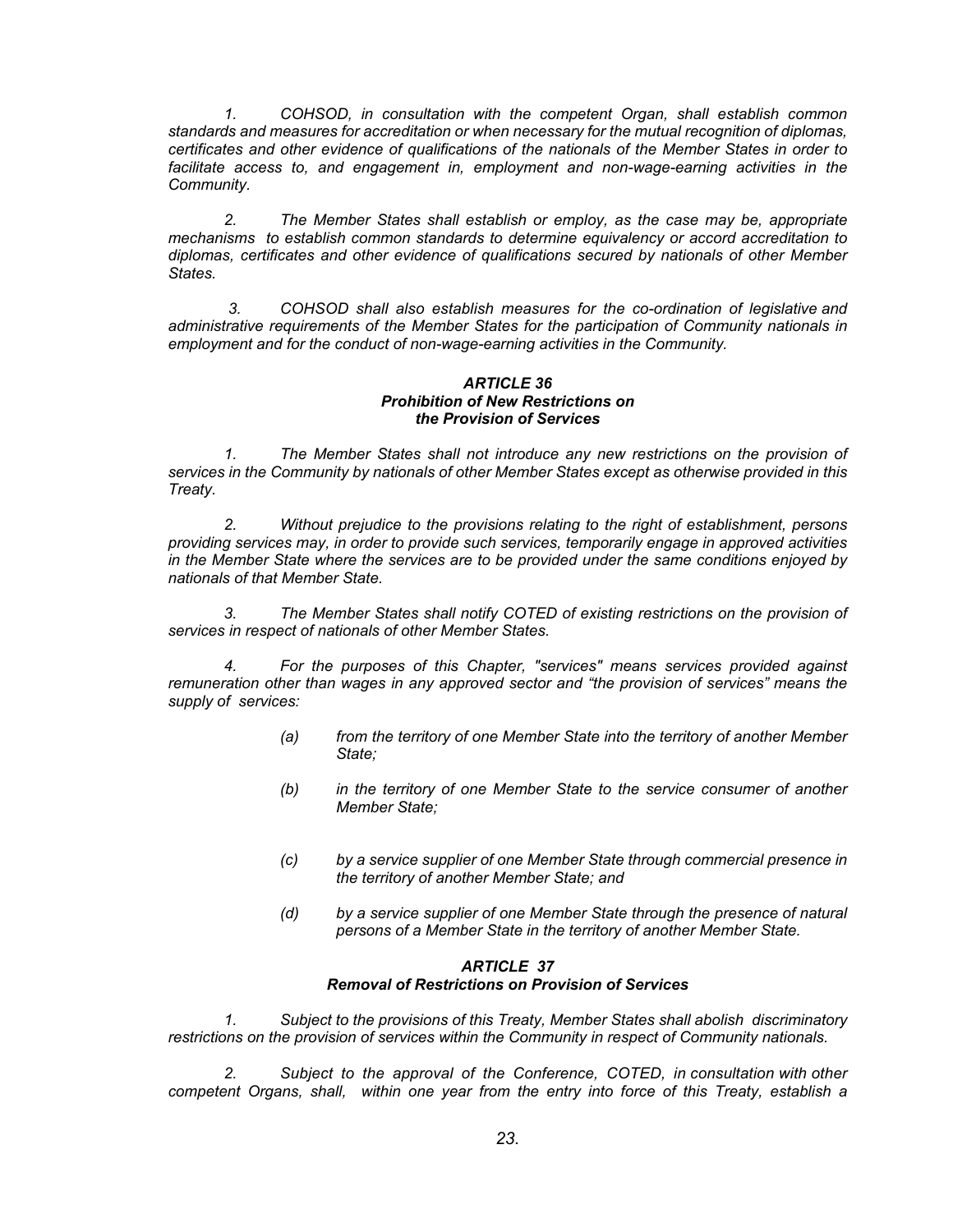*programme for the removal of restrictions on the provision of such services in the Community by Community nationals.* 

- *3. In establishing the programme mentioned in paragraph 2 of this Article, COTED shall:*
	- *(a) accord priority to services which directly affect production costs or facilitate the trade in goods and services which generate foreign exchange earnings;*
	- *(b) require the Member States to remove administrative practices and procedures, the maintenance of which impede the exercise of the right to provide services;*
	- *(c) establish measures to ensure the abolition of restrictions on the right to provide services in respect of activities accorded priority treatment in accordance with sub-paragraph (a) of this paragraph, both in terms of conditions for the provision of services in the territories of Member States as well as the conditions governing the entry of personnel, including their spouses and immediate dependent family members, for the provision of services;*
	- *(d) take appropriate measures to ensure close collaboration among competent national authorities in order to improve their knowledge of the conditions regarding relevant activities within the Community, and*
	- *(e) require the Member States to ensure that nationals of one Member State have on a non-discriminatory basis, access to land, buildings and other property situated in the territory of another Member State for purposes directly related to the provision of services, bearing in mind the importance of agriculture for many national economies.*

### *ARTICLE 38 Removal of Restrictions on Banking, Insurance and Other Financial Services*

*1. Subject to the provisions of this Chapter, the Member States shall remove discriminatory restrictions on banking, insurance and other financial services.* 

*2. Subject to the approval of the Conference, COFAP, in consultation with other competent Organs of the Community, may exclude certain financial services from the operation of the provisions of this Article.*

### *ARTICLE 39 Prohibition of New Restrictions on Movement of Capital and Current Transactions*

*The Member States shall not introduce any new restrictions on the movement of capital and payments connected with such movement and on current payments and transfers, nor render more restrictive existing regulations except as provided in Article 43 and Article 46.*

### *ARTICLE 40 Removal of Restrictions on Movement of Capital and Current Transactions*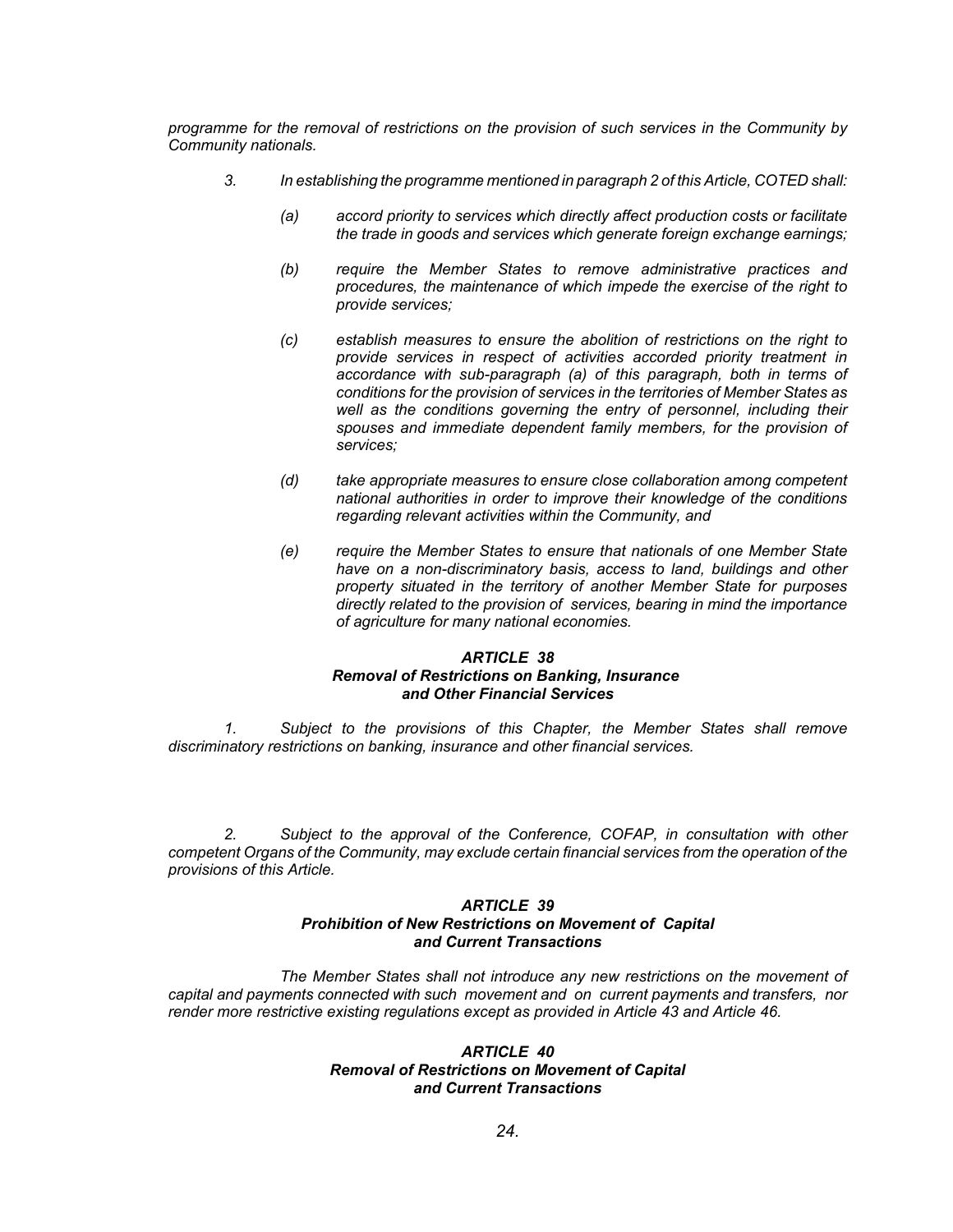*1. The Member States shall, in order to ensure the proper functioning of the CSME, remove among themselves:*

- *(a) restrictions on the movement of capital payments;*
- *(b) restrictions on all current payments including payments for goods and services and other current transfers.*

*2. COFAP, subject to the approval of the Conference, shall establish in collaboration with the Committee of Central Bank Governors a programme for the removal of the restrictions mentioned in paragraph 1 of this Article.*

- *3. For the purpose of this Article, capital and related payments and transfers include:*
	- *(a) equity and portfolio investments;*
	- *(b) short-term bank and credit transactions;*
	- *(c) payment of interest on loans and amortization;*
	- *(d) dividends and other income on investments after taxes;*
	- *(e) repatriation of proceeds from the sale of assets; and*
	- *(f) other transfers and payments relating to investment flows.*

### *ARTICLE 41 Authorisation to Facilitate Movement of Capital*

*1. The Member States shall, where necessary and subject to paragraph 2 of this Article, grant the authorisations required for the movement of capital mentioned in Article 40 on a nondiscriminatory basis.*

*2. A loan intended for State purposes may require prior notification to the State in which it is being issued or placed.*

### *ARTICLE 42 Co-ordination of Foreign Exchange Policies and Exchange of Information*

*1. The Member States shall take such measures as are necessary to coordinate their foreign exchange policies in respect of the movement of capital between them and third States.*

*2. The Member States shall keep the competent authorities in other Member States informed of significant unusual movements of capital within their knowledge to and from third States.*

### *ARTICLE 43 Restrictions to Safeguard Balance-of-Payments*

*1. In the event of serious balance-of-payments and external financial difficulties or threat thereof, a Member State may, consistently with its international obligations and subject to paragraph 5 of this Article, adopt or maintain restrictions to address such difficulties.*

*2. The restrictions which may be adopted or maintained pursuant to paragraph 1 of this Article may include quantitative restrictions on imports, restrictions on the right of establishment, restrictions on the right to provide services, restrictions on the right to move capital or on payments and transfers for transactions connected therewith. However, such restrictions:* 

*(a) shall, subject to the provisions of this Treaty, not discriminate among Member*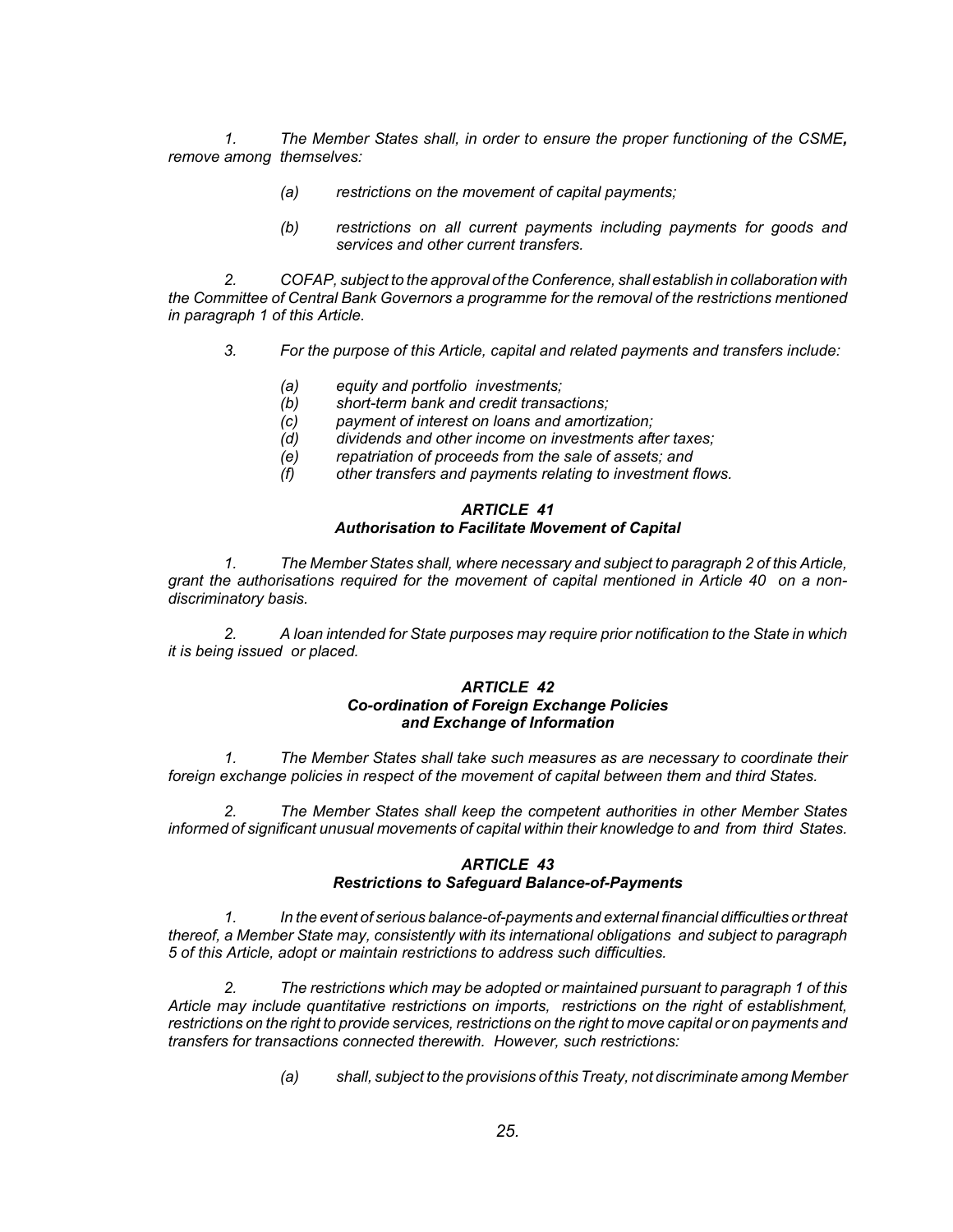*States or against Member States in favour of third States;*

- *(b) shall at all times seek to minimise damage to the commercial, economic or financial interests of any other Member State;*
- *(c) shall not exceed those necessary to deal with the circumstances described in paragraph 1 of this Article; and*
- *(d) shall be temporary but in any event not longer than a period of eighteen (18) months and be phased out progressively as the situation described in paragraph 1 improves.*

*3. In determining the incidence of such restrictions, the Member State concerned may accord priority to activities which are essential to its economic stability. Such restrictions shall not be adopted or maintained for the purpose of protecting a particular sector in contravention of the relevant provisions of this Treaty, due regard being paid in either case to any special factors which may be affecting the reserves of such Member State or its need for reserves.*

*4. Restrictions adopted or maintained pursuant to paragraph 1 of this Article, or any changes therein, shall be promptly notified within three (3) working days to COFAP and to COTED, and, in any event, the Member State concerned shall immediately consult with the competent Organ if and when requested.*

*5. COFAP shall establish procedures for periodic consultations including, where possible and desirable, prior consultations with the objective of making recommendations to the Member State concerned for the removal of the restrictions.* 

- *6. The consultations referred to in paragraph 5 of this Article shall:*
	- *(a) be designed to assist the Member State concerned to overcome its balanceof-payments and external financial difficulties;*
	- *(b) assess the balance-of-payments situation of the Member State concerned and the restrictions adopted or maintained under this Article, taking into account, inter alia:*
		- *(i) the nature and extent of the balance-of-payments and the external financial difficulties;*
		- *(ii) the external economic and trading environment of the Member State applying the restrictions; and*
		- *(iii) alternative corrective measures which may be available.*

*7. The consultations shall address the compliance of any restrictions with paragraph 2 of this Article and, in particular, the progressive phase-out of restrictions in accordance with paragraph 2(d).*

*8. In such consultations, all findings of statistical and other facts presented by the Committee of Central Bank Governors relating to foreign exchange, monetary reserves and balance-ofpayments, shall be accepted and conclusions shall be based on the assessment by the Committee of the balance-of-payments and the external financial situation of the Member State concerned.*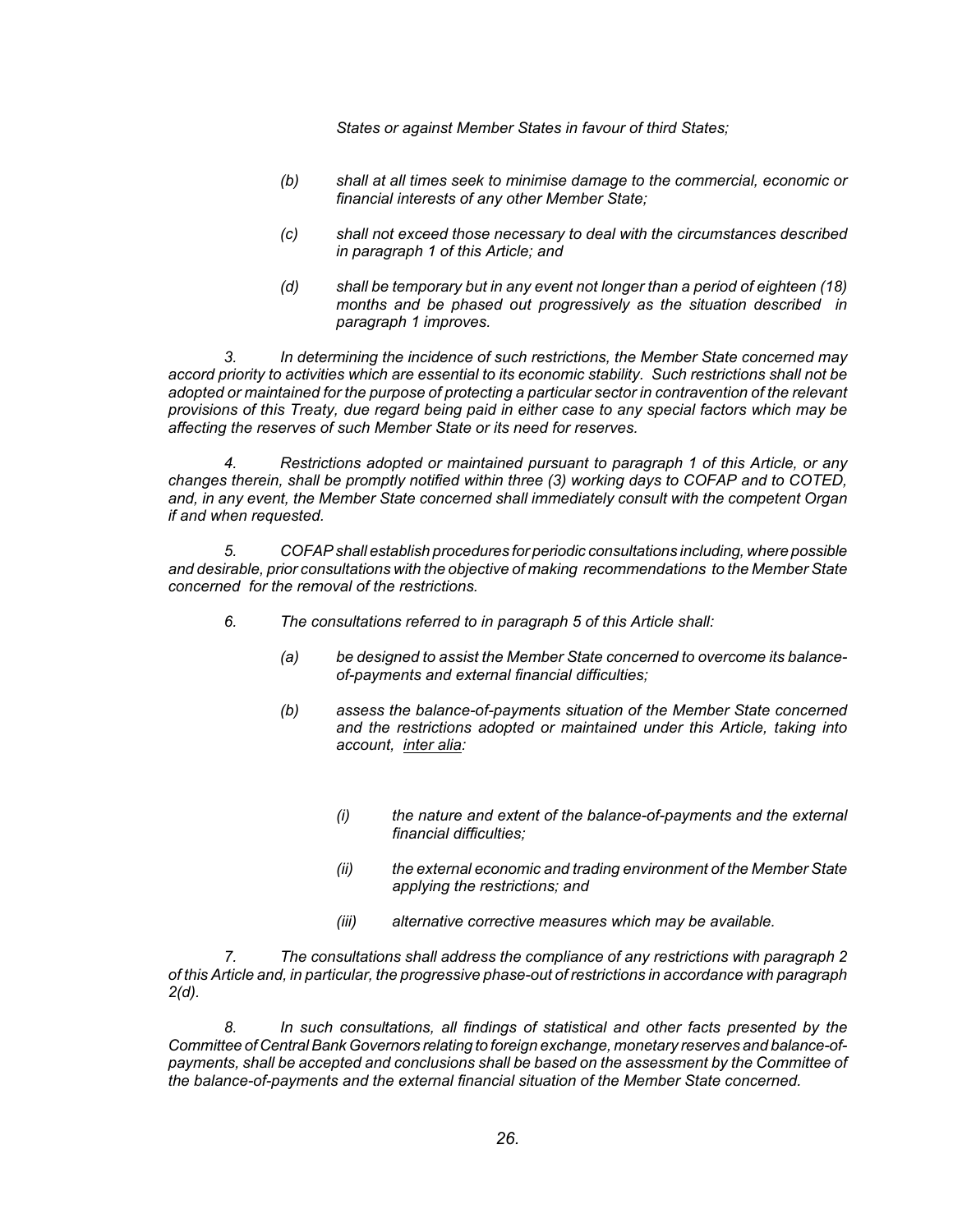### *ARTICLE 44 Measures to Facilitate Establishment, Provision of Services and Movement of Capital*

*1. In order to facilitate the exercise of the rights provided for in this Chapter, COTED and COFAP shall, subject to the approval of the Conference, adopt appropriate measures for:*

- *(a) the establishment of market intelligence and information systems in the Community;*
- *(b) harmonised legal and administrative requirements for the operation of partnerships, companies, or other entities;*
- *(c) abolition of exchange controls in the Community, and free convertibility of the currencies of the Member States;*
- *(d) the establishment of an integrated capital market in the Community;*
- *(e) convergence of macro-economic performance and policies through the coordination or harmonisation of monetary and fiscal policies, including, in particular, policies relating to interest rates, exchange rates, tax structures and national budgetary deficits;*
- *(f) the establishment of economical and efficient land, sea and air transport services throughout the Community, and*
- *(g) the establishment of efficient communication services.*

*2. COFAP and COTED shall establish a comprehensive set of rules in respect of the areas listed in paragraph 1 of this Article for approval by the Conference.*

### *ARTICLE 45 Movement of Community Nationals*

*Member States commit themselves to the goal of free movement of their nationals within the Community.*

### *ARTICLE 46*

### *Movement of Skilled Community Nationals*

*1. Without prejudice to the rights recognised and agreed to be accorded by Member States in Articles 32, 33, 37, 38 and 40 among themselves and to Community nationals, Member States have agreed, and undertake as a first step towards achieving the goal set out in Article 45, to accord to the following categories of Community nationals the right to seek employment in their jurisdictions:*

- *(a) University graduates;*
- *(b) media workers;*
- *(c) sportspersons;*
- *(d) artistes; and*
- *(e) musicians,*

*recognised as such by the competent authorities of the receiving Member States.*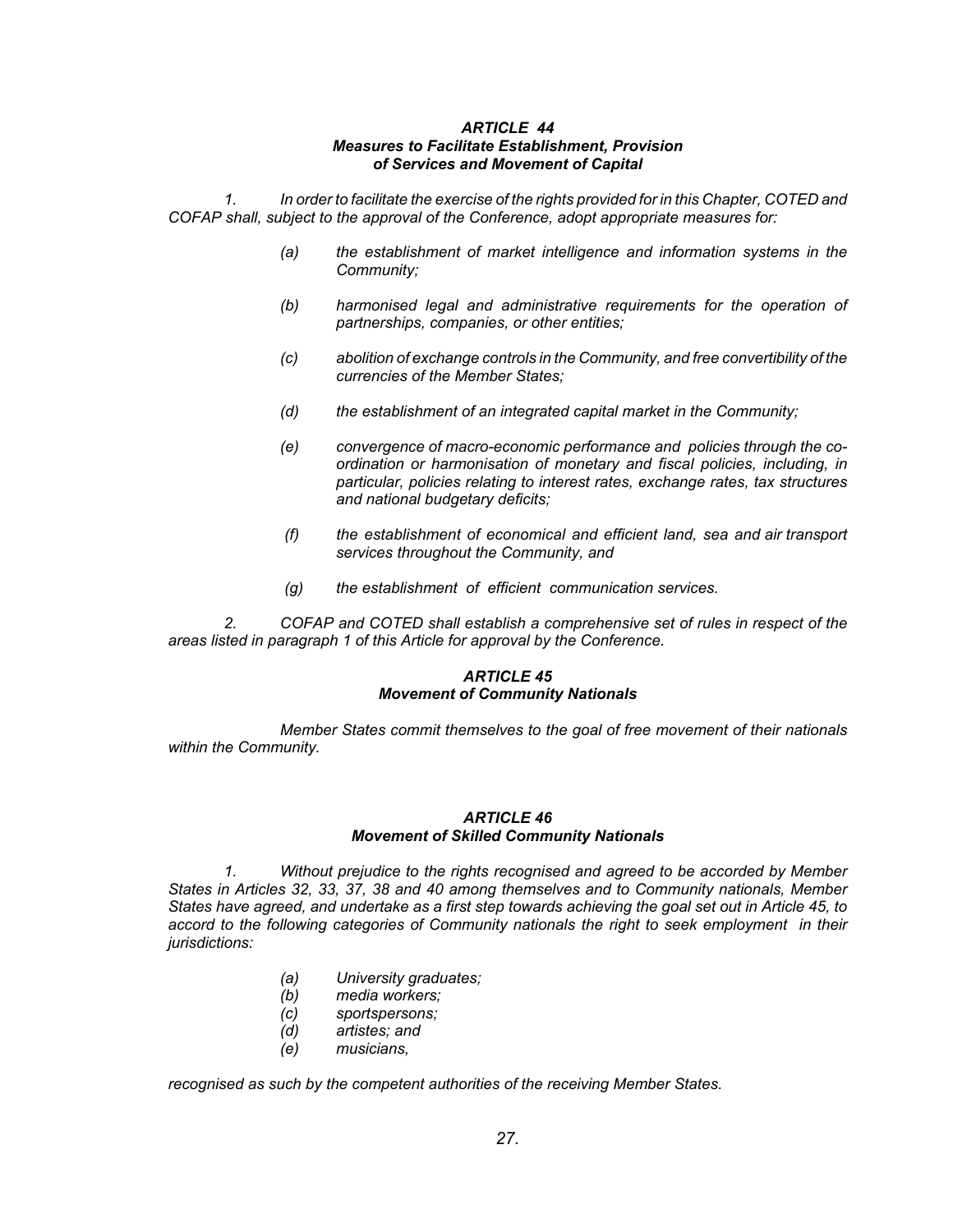*2. Member States shall establish appropriate legislative, administrative and procedural arrangements to:*

- *(a) facilitate the movement of skills within the contemplation of this Article;*
- *(b) provide for movement of Community nationals into and within their jurisdictions without harassment or the imposition of impediments,*

*including:*

- *(i) the elimination of the requirement for passports for Community nationals travelling to their jurisdictions;*
- *(ii) the elimination of the requirement for work permits for Community nationals seeking approved employment in their jurisdictions;*
- *(iii) establishment of mechanisms for certifying and establishing equivalency of degrees and for accrediting institutions;*
- *(iv) harmonisation and transferability of social security benefits.*

*3. Nothing in this Treaty shall be construed as inhibiting Member States from according Community nationals unrestricted access to, and movement within, their jurisdictions subject to such conditions as the public interest may require.*

- *4. The Conference shall keep the provisions of this Article under review in order to:*
	- *(a) enlarge, as appropriate, the classes of persons entitled to move and work freely in the Community; and*
	- *(b) monitor and secure compliance therewith.*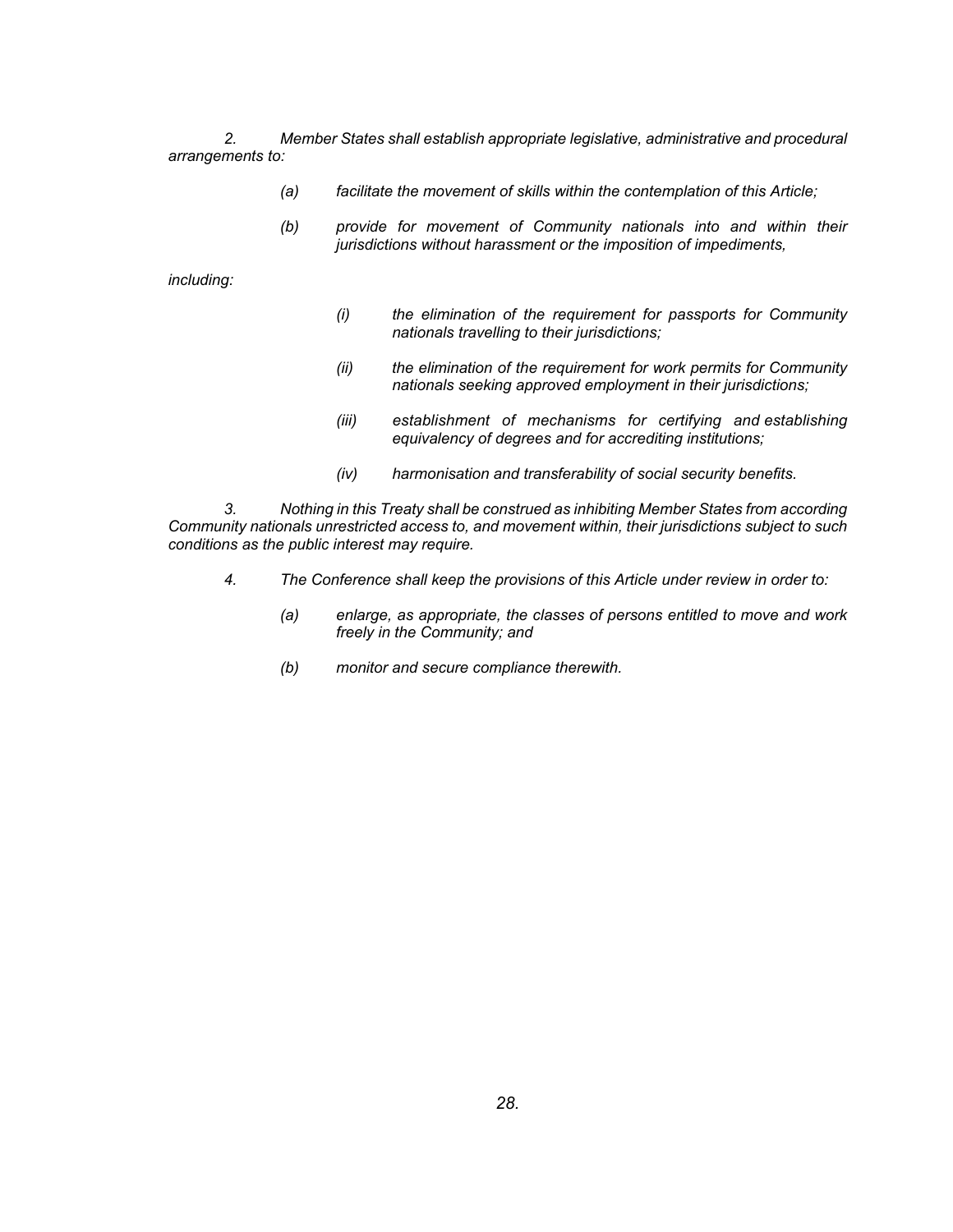### *ARTICLE 47 Restrictions to Resolve Difficulties or Hardships Arising from the Exercise of Rights*

*1. Where the exercise of rights granted under this Chapter creates serious difficulties in any sector of the economy of a Member State or occasions economic hardships in a region of the Community, a Member State adversely affected thereby may, subject to the provisions of this Article, apply such restrictions on the exercise of the rights as it considers appropriate in order to resolve the difficulties or alleviate the hardships.*

- *2. Where a Member State:*
	- *(a) intends to apply restrictions in accordance with paragraph 1 of this Article, it shall, prior to applying those restrictions, notify the competent Organ of that intention and the nature of the restrictions;*
	- *(b) is unable to comply with sub-paragraph (a) of this paragraph, it shall, upon applying the restrictions in accordance with paragraph 1, immediately notify the competent Organ of the application and nature of the restrictions.*

 *3. The Member State shall, at the time of application of the restrictions mentioned in paragraph 1, submit to COTED or COFAP, as the case may require, a programme setting out the measures to be taken by that Member State to resolve the difficulties or to alleviate the hardships.*

- *4. The competent Organ shall give its earliest consideration to the programme, and:*
	- *(a) make a determination in respect of the appropriateness of the restrictions and whether they shall be continued; and*
	- *(b) where it decides that the restrictions shall be continued, determine:*
		- *(i) the adequacy of the programme; and*
		- *(ii) the period for which the restrictions should continue.*

*The competent Organ, in making a determination under sub-paragraph (b) of this paragraph, may impose such conditions as it considers necessary.*

*5. Restrictions applied by a Member State pursuant to paragraph 1 of this Article shall be confined to those necessary:*

- *(a) to resolve the difficulties in the affected sectors;*
- *(b) to alleviate economic hardships in a particular region.*
- *6. In applying restrictions mentioned in paragraph 5, Member States shall:*
	- *(a) minimise damage to the commercial or economic interests of any other Member State; or*
	- *(b) prevent the unreasonable exercise of rights granted under this Chapter, the exclusion of which could impair the development of the CSME.*

*7. The Member States, in applying restrictions pursuant to paragraph 1 of this Article, shall not discriminate and:*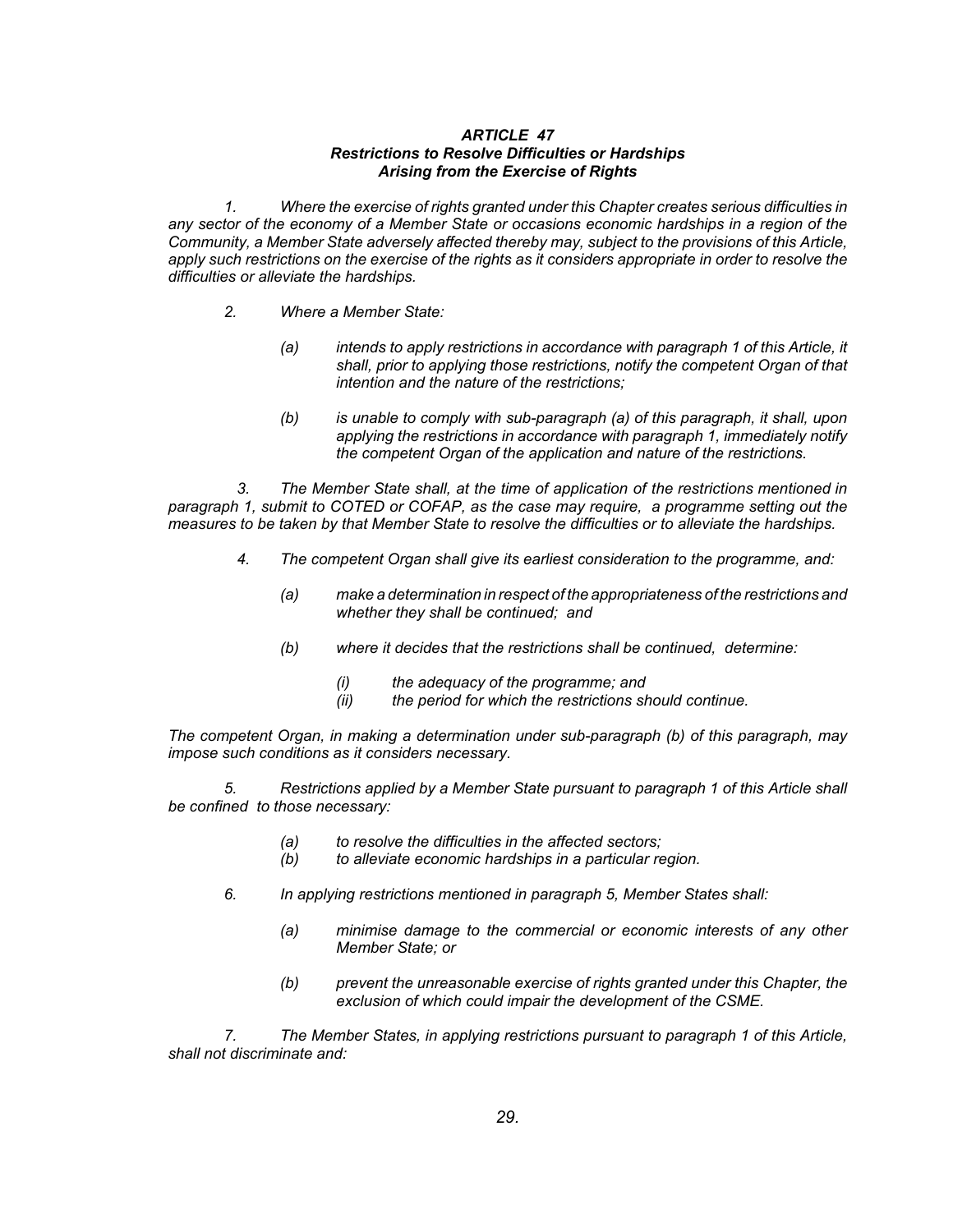- *(a) shall progressively relax them as relevant conditions improve;*
- *(b) may maintain them only to the extent that conditions mentioned in paragraph 1 of this Article continue to justify their application.*

*8. If COTED or COFAP, as the case may require, is not satisfied that Member States applying restrictions are acting in accordance with the provisions of paragraph 6 of this Article, it may recommend to the Member States adversely affected thereby alternative arrangements to the same end.*

### *ARTICLE 48 Waiver of Obligations to Grant Rights*

*1. Notwithstanding any provision in this Chapter, a Member State may apply to the Community Council for a waiver of the requirement to grant any of the rights mentioned in paragraph 1 of Article 30 in respect of any industry, sector or enterprise.*

- *2. An application for a waiver within the meaning of paragraph 1 of this Article shall:*
	- *(a) be made prior to the establishment of the relevant programme for the removal of restrictions on the rights mentioned in paragraph 1;*
	- *(b) identify the rights in respect of which the waiver is required;*
	- *(c) set out the circumstances justifying the grant of the waiver; and*
	- *(d) indicate the period for which the waiver is required.*

*3. The Community Council may require the applicant to furnish such additional information as the Council may specify.*

*4. Where the Community Council is satisfied that the waiver should be granted, it shall grant a waiver for a period not exceeding five years, subject to such terms and conditions as the Community Council may determine.*

*5. A Member State which has been granted a waiver within the meaning of paragraph 1 of this Article:*

- *(a) shall not, while the waiver is in force, be entitled to espouse a claim on behalf of its nationals against another Member State in respect of the rights for which the waiver was granted;*
- *(b) shall:*
	- *(i) at the termination of the period of the waiver, remove the restrictions and notify the Community Council; or*
	- *(ii) where the Member State removes the restrictions before the end of the period of the waiver, notify the Community Council accordingly.*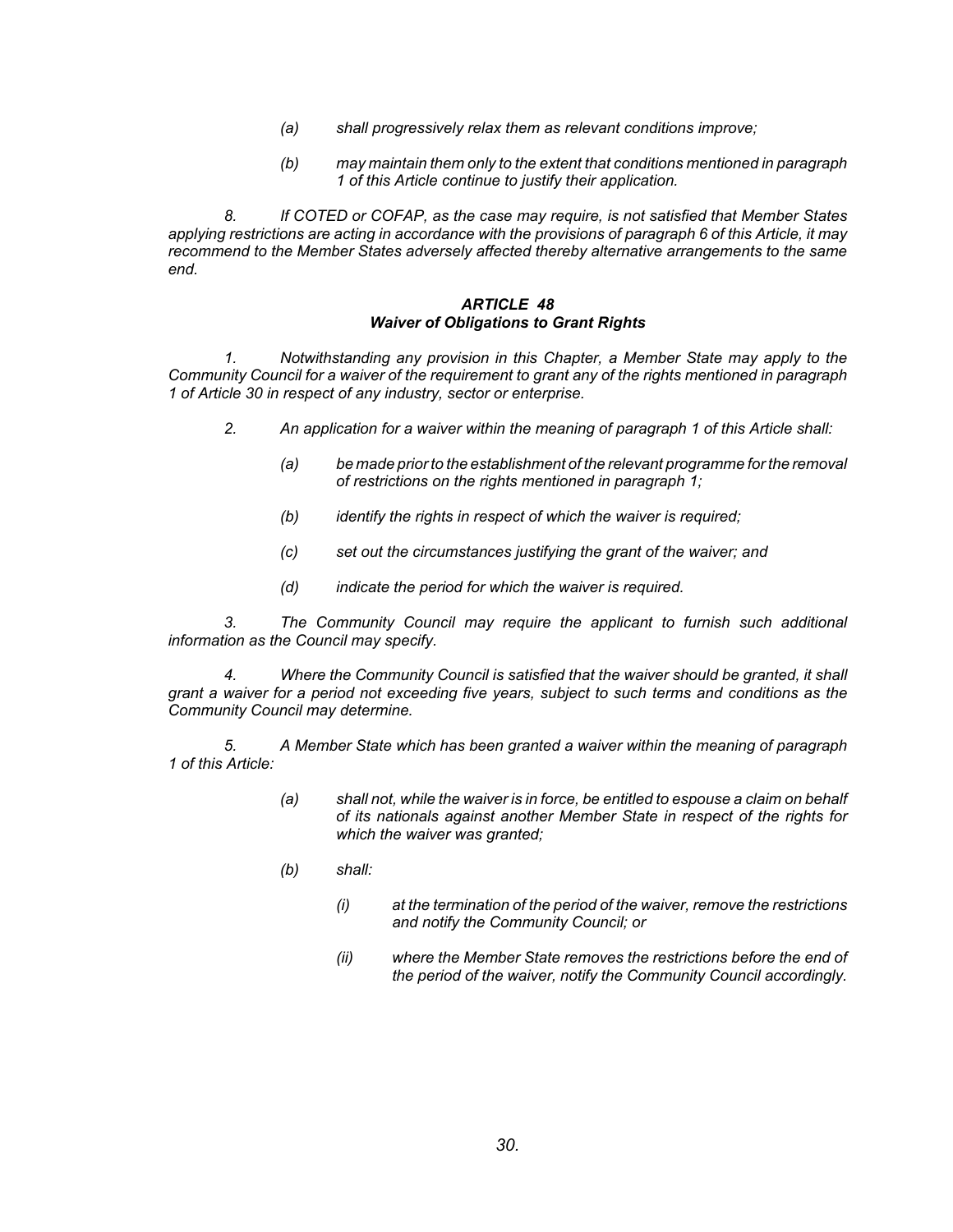### *ARTICLE 49 Special Provisions for Less Developed Countries*

*Where in this Chapter, the Member States or competent Organs are required to remove restrictions on the exercise of the rights mentioned in paragraph 1 of Article 30 the special needs and circumstances of the Less Developed Countries shall be taken into account.*

### *ARTICLE 50 Accelerated Implementation*

*Nothing in this Chapter shall be construed as precluding the Member States from adopting measures to remove restrictions on the right of establishment, the right to provide services or the right to move capital within the Community earlier than is required by these provisions.*

# *CHAPTER FOUR POLICIES FOR SECTORAL DEVELOPMENT*

## *PART ONE INDUSTRIAL POLICY*

### *ARTICLE 51 Objectives of the Community Industrial Policy*

*1. The goal of the Community Industrial Policy shall be market-led, internationally competitive and sustainable production of goods and services for the promotion of the Region's economic and social development.*

*2. In fulfilment of the goal set out in paragraph 1 of this Article, the Community shall pursue the following objectives:*

- *(a) cross-border employment of natural resources, human resources, capital, technology and management capabilities for the production of goods and services on a sustainable basis;*
- *(b) linkages among economic sectors and enterprises within and among the Member States of the CSME;*
- *(c) promotion of regional economic enterprises capable of achieving scales of production to facilitate successful competition in domestic and extra-regional markets;*
- *(d) establishment of a viable micro and small economic enterprise sector;*
- *(e) enhanced and diversified production of goods and services for both export and domestic markets;*
- *(f) sustained public and private sector collaboration in order to secure marketled production of goods and services;*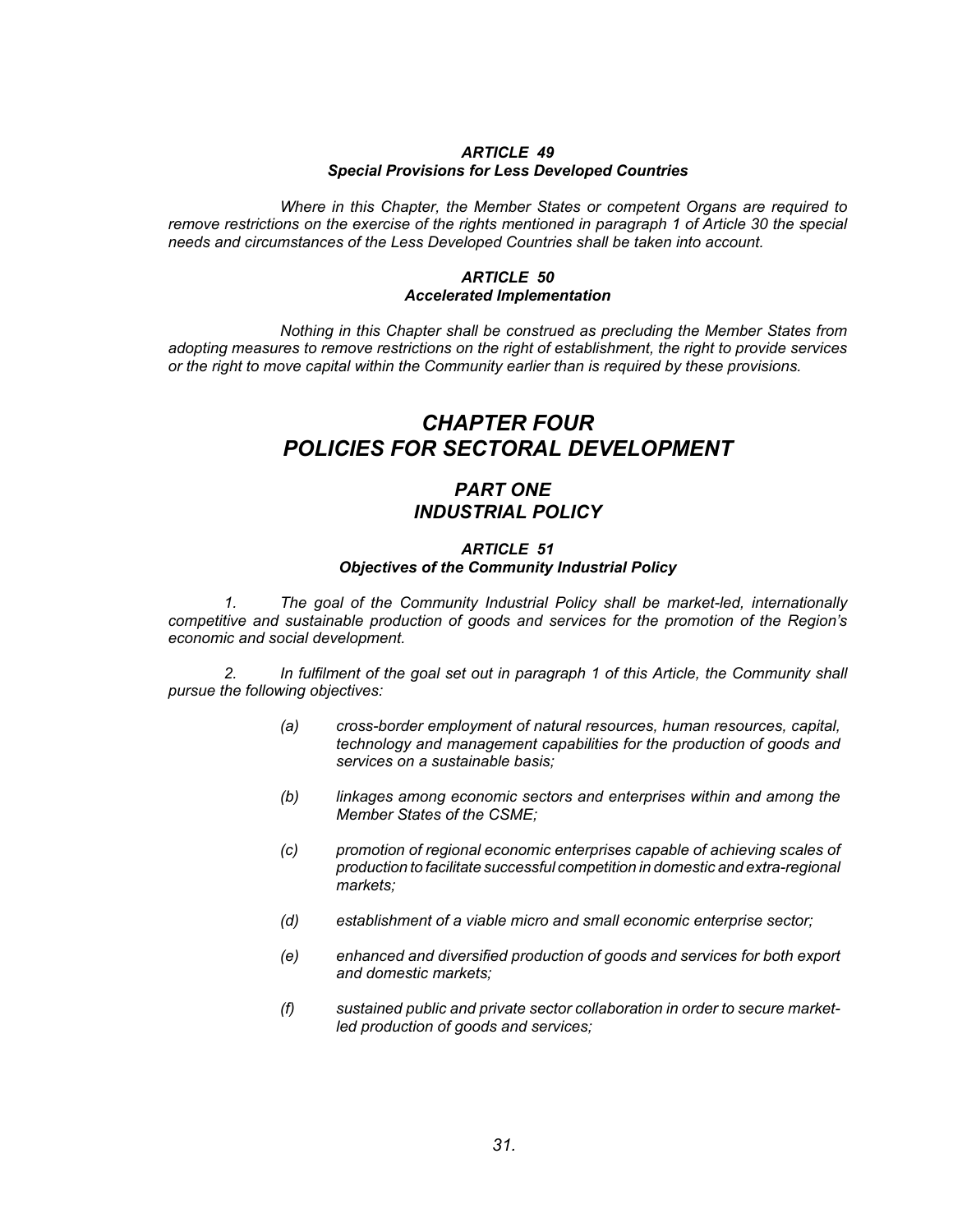- *(g) enhanced industrial production on an environmentally sustainable basis;*
- *(h) balanced economic and social development in the CSME bearing in mind the special needs of disadvantaged countries, regions and sectors within the meaning of Article I; and*
- *(i) stable industrial relations.*

### *ARTICLE 52 Implementation of Community Industrial Policy*

*1. In order to achieve the objectives of its industrial policy, the Community shall promote, inter alia:*

- *(a) the co-ordination of national industrial policies of the Member States;*
- *(b) the establishment and maintenance of an investment-friendly environment, including a facilitative administrative process;*
- *(c) the diversification of the products and markets for goods and services with a view to increasing the range and value of exports;*
- *(d) the organisation and development of product and factor markets;*
- *(e) the development of required institutional, legal, technical, financial, administrative and other support for the establishment or development of micro and small economic enterprises throughout the Community; and*
- *(f) in collaboration with the social partners, the advancement of production integration.*

 *2. The Community shall establish a special regime for disadvantaged countries, regions and sectors.* 

*3. COTED shall, in collaboration with competent organs and bodies of the Community and the private sector, establish criteria for according special consideration to particular industries and sectors. Such criteria shall include, in particular, arrangements relating to the prospects of the industry for successful production integration.*

*4. COTED shall collaborate with competent agencies to assist the Member States in designing appropriate policy instruments to support industries, which may include effective export promotion policies, financing policies, incentives and technology policies.*

*5. In implementing the Community Industrial Policy, COTED shall have regard to the provisions of this Treaty relating to environmental protection.*

*6. The Member States undertake to establish and maintain appropriate macro-economic policies supportive of efficient production in the Community. In addition, they shall undertake to put in place arrangements for, inter alia:*

- *(a) effective payment mechanisms;*
- *(b) the avoidance of double taxation;*
- *(c) harmonised legislation in relevant areas;*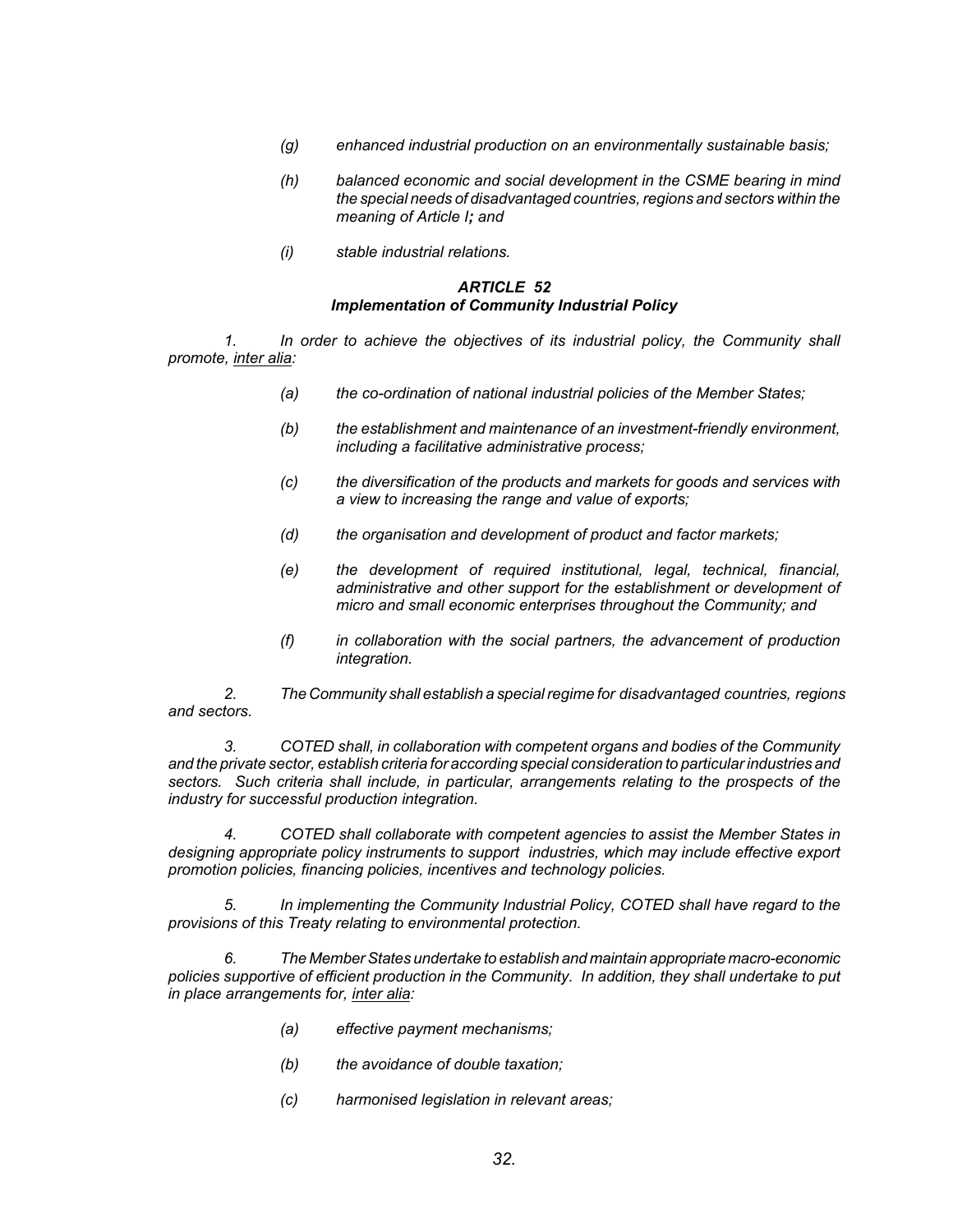- *(d) the elimination of bureaucratic impediments to deployment of investments in industrial enterprises;*
- *(e) the improvement of infrastructure and co-operation in the areas of air and maritime transport;*
- *(f) communications systems.*

*7. In order to facilitate the implementation of the Community Industrial Policy, COTED shall, in collaboration with competent organs and agencies:*

- *(a) develop strategies for the development and dissemination of market information and appropriate mechanisms to facilitate acquisition, storage and retrieval of such information;*
- *(b) promote the establishment and development of capital markets in the Member States; and*
- *(c) encourage the Member States to establish and develop export markets, especially in non-traditional sectors, through the development of sectorspecific incentives and appropriate policy instruments.*
- *8. For the purpose of this Article, "production integration" includes:*
	- *(a) the direct organisation of production in more than one Member State by a single economic enterprise;*
	- *(b) complementary production involving collaboration among several economic enterprises operating in one or more Member States to produce and use required inputs in the production chain; and*
	- *(c) co-operation among economic enterprises in areas such as purchasing, marketing, and research and development.*

### *ARTICLE 53 Micro and Small Economic Enterprise Development*

*1. The Community shall adopt appropriate policy measures to encourage the development of competitive micro and small economic enterprises in the Member States.*

*2. Without prejudice to the generality of the foregoing, the competent Organ shall encourage policy initiatives and the establishment of effective programmes to foster a facilitative legal, economic, and administrative framework in the Member States to enhance micro and small economic enterprise development, and shall promote:*

- *(a) the development of the capacities of national and regional support agencies for micro and small economic enterprises, including the creation of entrepreneurial centres, by organising technical assistance inclusive of planning, delivery and evaluation of support services to the sector;*
- *(b) access to, improvement in the quality of, and opportunities for training and education in areas such as technical skills, entrepreneurial competence and business management for micro and small entrepreneurs;*
- *(c) access by micro and small economic enterprises to the technical assistance provided by the support agencies;*
- *(d) the establishment, development or modernising, as the case may require,*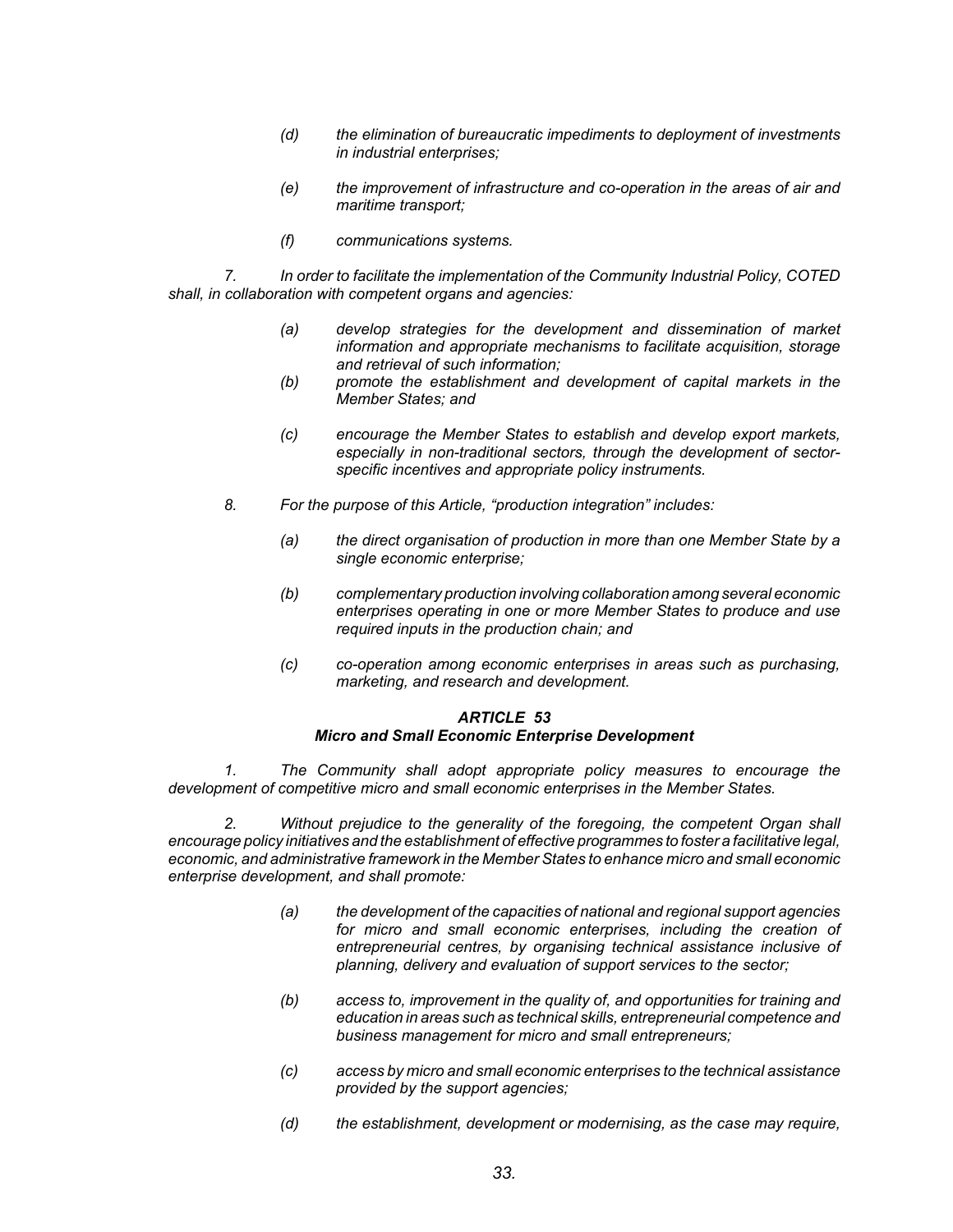*of financial institutions to provide, to micro and small economic enterprises, services by way of appropriate and innovative instruments;*

- *(e) innovation within the micro and small enterprise sector; and*
- *(f) the creation of, and access to, trade and technology information networks.*

*3. For the purposes of this Article, micro and small economic enterprises shall be economic enterprises within the meaning of Article 32 that satisfy such other criteria as may be determined by the competent authorities.* 

### *ARTICLE 54 Development of the Services Sector*

*1. COTED shall, in collaboration with the appropriate Councils, promote the development of the services sector in the Community in order to stimulate economic complementarities among, and accelerate economic development in, the Member States. In particular, COTED shall promote measures to achieve:*

- *(a) increased investment in services;*
- *(b) increased volume, value and range of trade in services within the Community and with third States;*
- *(c) competitiveness in the modes of delivering services; and*
- *(d) enhanced enterprise and infrastructural development, including that of micro and small service enterprises.*

*2. In order to achieve the objectives set out in paragraph 1, the Member States shall, through the appropriate Councils, collaborate in:*

- *(a) designing programmes for the development of human resources to achieve competitiveness in the provision of services;*
- *(b) establishing a regime of incentives for the development of and trade in services; and*
- *(c) adopting measures to promote the establishment of an appropriate institutional and administrative framework and, in collaboration with the Legal Affairs Committee, promote the establishment of the appropriate legal framework to support the services sector in the Community.*

*3. In the establishment of programmes and policies of the Community for the development of the services sector, the relevant Councils shall give priority to:*

- *(a) the efficient provision of infrastructural services including telecommunications, road, air, maritime and riverain transportation, statistical data generation and financial services;*
- *(b) the development of capacity-enhancing services including education services, research and development services;*
- *(c) the development of services which enhance cross-sector competitiveness;*
- *(d) the facilitation of cross-border provision of services which enhance the competitiveness of the services sector; and*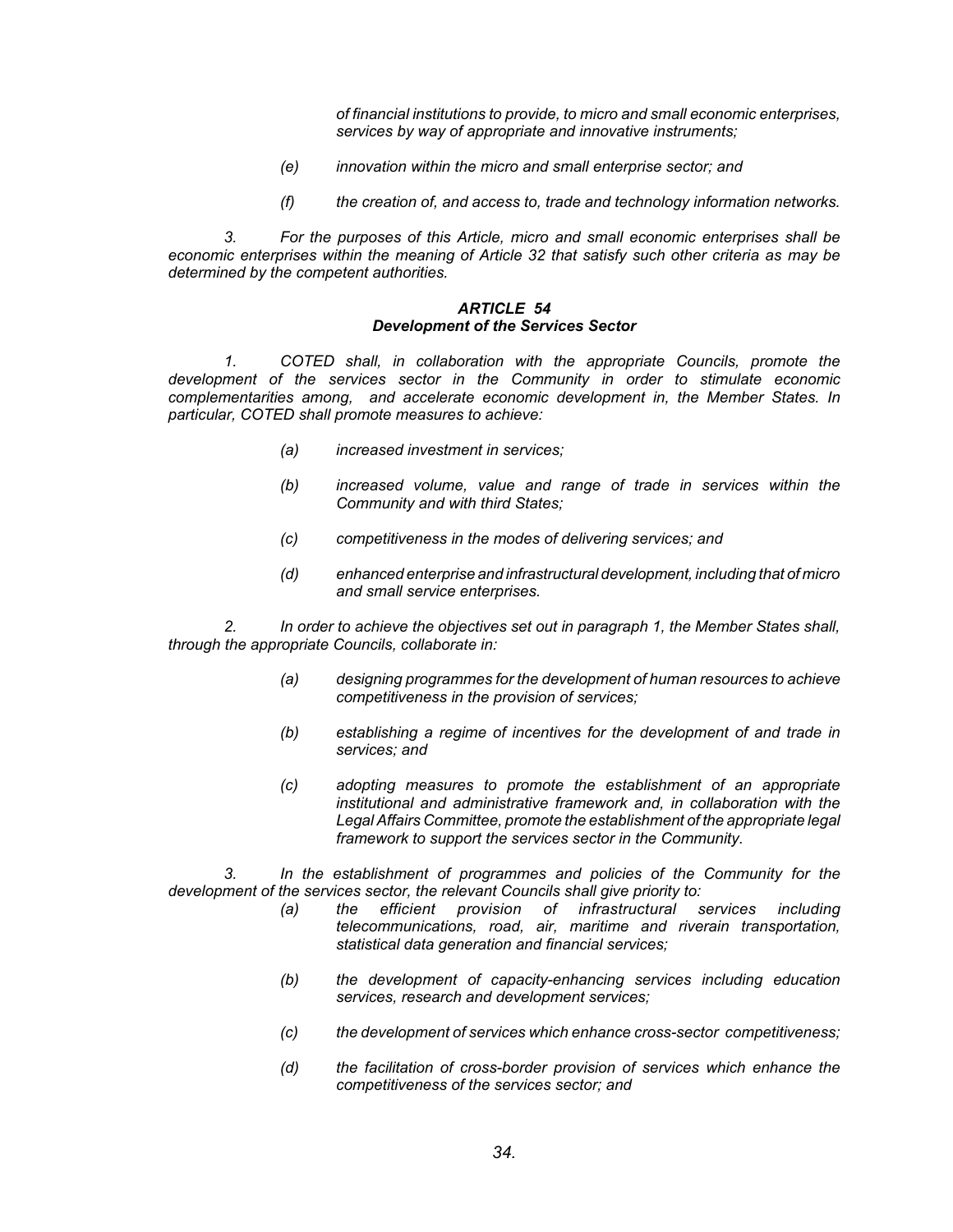*(e) the development of informatics and other knowledge-based services.*

### *ARTICLE 55 Sustainable Tourism Development*

*1. The Community shall, in collaboration with competent international organisations, formulate proposals for sustainable tourism development. These proposals shall recognise the importance of the tourism sub-sector to the economic development of the Region, and the need to conserve its cultural and natural resources and to maintain a balance between a healthy ecology and economic development.*

*2. The programme for sustainable tourism development shall have the following objectives:*

- *(a) an enhanced image for the Region as a tourist destination;*
- *(b) a diversified tourism product of a consistently high quality;*
- *(c) an expanded market-base;*
- *(d) education programmes designed to ensure that appropriate practices are pursued by service-providers;*
- *(e) linkages with other sectors in the economy;*
- *(f) conservation of the natural and cultural resources of the Region through proper management; and*
- *(g) appropriate infrastructure and other services in support of tourism, considering the natural and social carrying-capacity of the Member States.*

### *PART TWO AGRICULTURAL POLICY*

### *ARTICLE 56 The Community Agricultural Policy*

- *1. The goal of the Community Agricultural Policy shall be:*
	- *(a) the fundamental transformation of the agricultural sector towards marketoriented, internationally competitive and environmentally sound production of agricultural products;*
	- *(b) improved income and employment opportunities, food and nutrition security, and poverty alleviation in the Community;*
	- *(c) the efficient cultivation and production of traditional and non-traditional primary agricultural products;*
	- *(d) increased production and diversification of processed agricultural products;*
	- *(e) an enlarged share of world markets for primary and processed agricultural products; and*
	- *(f) the efficient management and sustainable exploitation of the Region's natural resources, including its forests and the living resources of the exclusive economic zone,*

*bearing in mind the differences in resource endowment and economic development of the Member*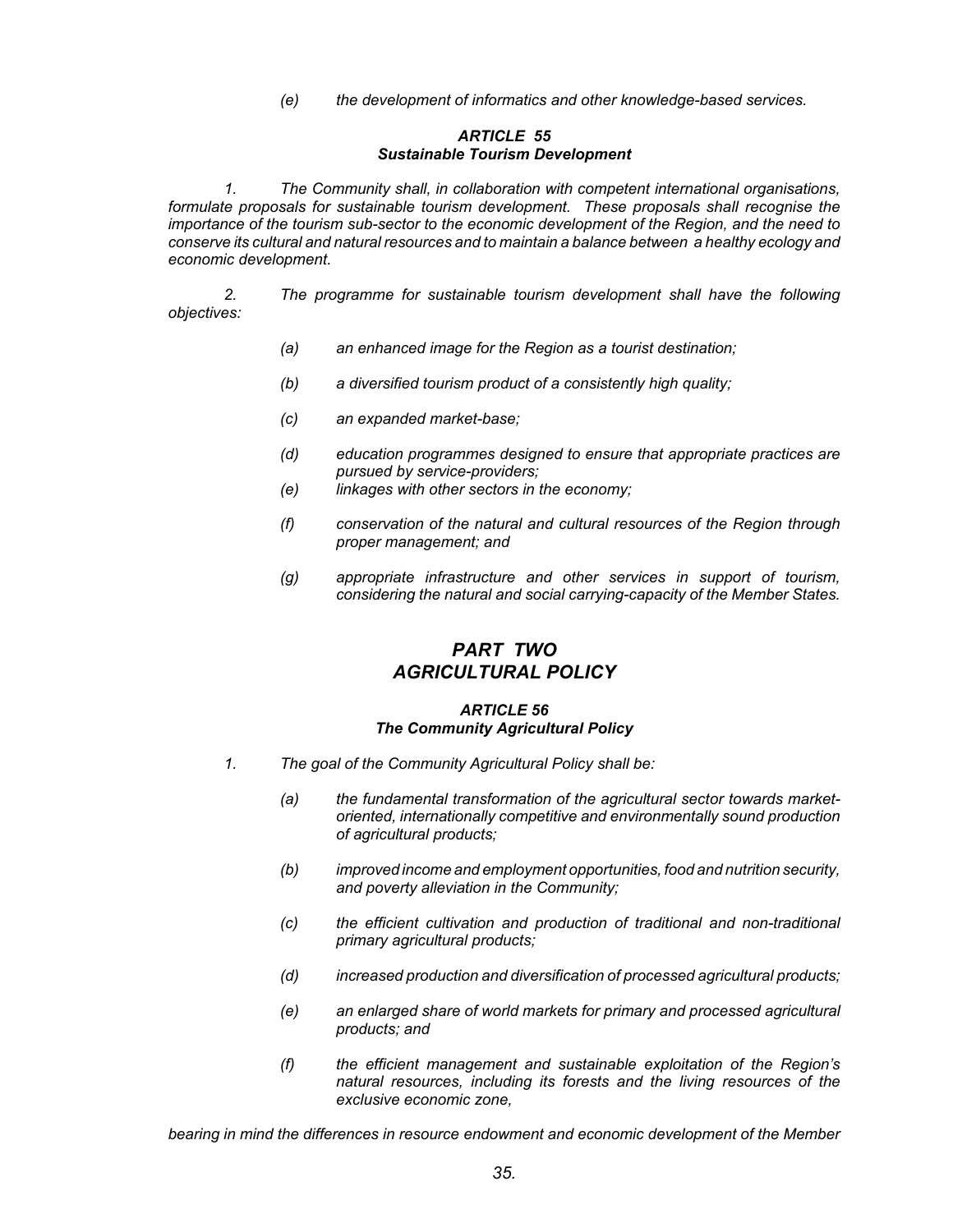*States.*

## *ARTICLE 57 Implementation of the Community Agricultural Policy*

*1. For the achievement of the goal set out in Article 56, the Community shall, through competent Community Organs and Bodies, promote and support:*

- *(a) the production, diversification, processing and marketing of agricultural products;*
- *(b) the establishment of effective agricultural financing systems, including insurance, bearing in mind the special needs of artisanal fishers, small farmers, foresters and agro-processors;*
- *(c) the establishment of linkages among the Member States with complementary natural resources, industries, agricultural skills and technical abilities;*
- *(d) the development of human resources and delivery systems responsive to the requirements of the agricultural sector;*
- *(e) the development of appropriate policies for the use of land and marine space with a view to increased agricultural production;*
- *(f) appropriate land tenure systems to provide the farmer with security of tenure;*
- *(g) the establishment of effective information and market intelligence services;*
- *(h) research and development with a view to the adaptation, dissemination and application of appropriate technologies at all levels of the sector and all stages of production;*
- *(i) the adoption of effective measures for rural enterprise development;*
- *(j) public education to enhance the economic and social profiles of agriculture, particularly among the youth;*
- *(k) the establishment of an effective regime of sanitary and phytosanitary measures;*
- *(l) the establishment of a policy environment designed to attract investment to the agricultural sector; and*
- *(m) technical co-operation and the dissemination of knowledge in agriculture.*

*2. For the purpose of assisting the Member States to implement the agricultural policy set out in paragraph 1, COTED shall establish effective support measures including:*

- *(a) strengthening the relevant administrative and institutional framework to modernise and enhance the competitiveness of agriculture by:*
	- *(i) improving the capability of the Member States to undertake policy analysis, formulation, planning, execution and resource mobilisation for the development of the sector;*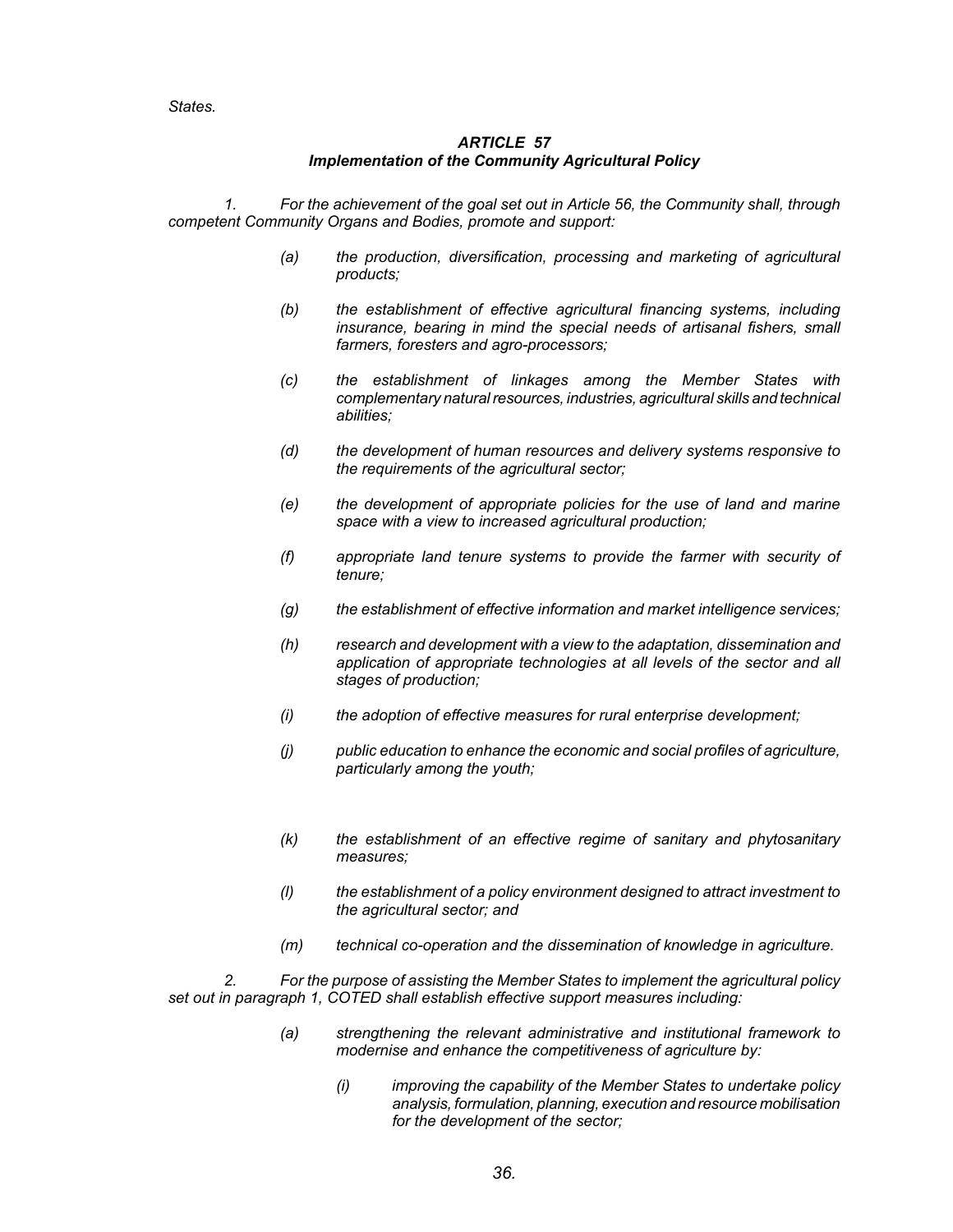- *(ii) investigating and analysing developments in the agri-food sector; and*
- *(iii) improvement of the collection, analysis and dissemination of empirical data and other relevant information;*
- *(b) upgrading of national and regional capabilities in the areas of sustainable natural resources management;*
- *(c) enhancement of the capabilities of the Member States in the areas of agricultural trade analysis and negotiations; and*
- *(d) promotion of a mechanism for the collaboration of farmers, fishers, foresters and the social partners in agricultural development.*
- *3. The Community shall:*
	- *(a) promote collaboration among the Member States and competent regional organisations in the areas of policy formulation and implementation of regional agricultural policies; and*
	- *(b) establish an effective regime to protect regional agricultural production from dumping, subsidisation and other unfair trading practices.*

*4. The Community shall, as a matter of priority, and in collaboration with national, regional and international agencies and organisations, promote and adopt measures relating, inter alia, to:*

- *(a) the provision of appropriate inputs; and*
- *(b) the development of infrastructure, such as port facilities, drainage, irrigation, access roads, post-harvest handling and marketing facilities.*

## *ARTICLE 58 Natural Resource Management*

*1. The Community shall adopt effective measures to assist the Member States in the management of their natural resources in support of the transformation and sustainable development of the agricultural sector.*

*2. Without prejudice to the generality of paragraph 1 and to obligations of Member States under existing international agreements, the Community shall adopt measures for:*

- *(a) the effective management of the soil, air and all water resources, the exclusive economic zone and all other maritime areas under the national jurisdiction of the Member States; and*
- *(b) the conservation of biological diversity and the sustainable use of biological resources of the Member States, especially those of important medicinal and traditional value.*

#### *ARTICLE 59 Marketing of Agricultural Products*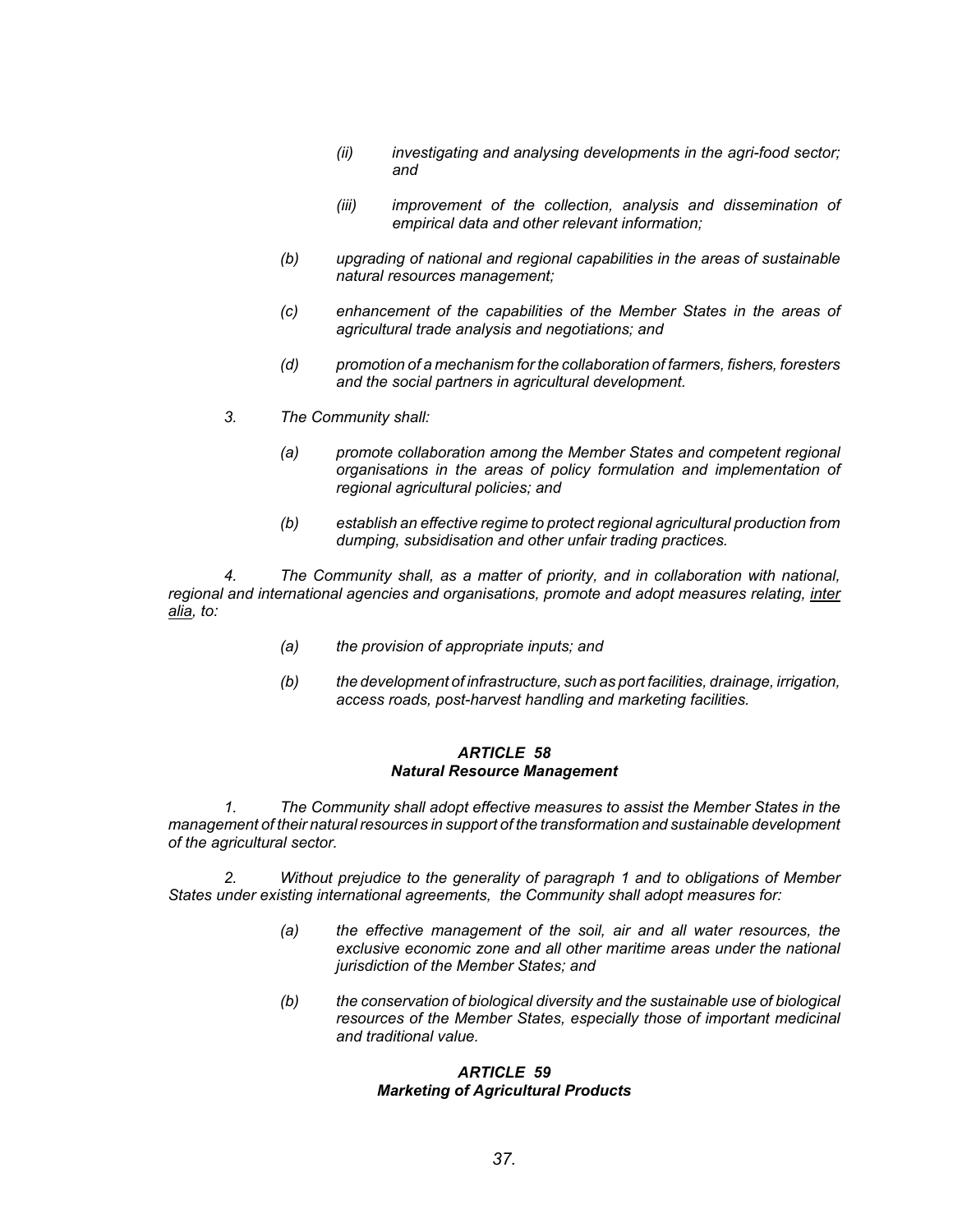*1. The Community shall, in collaboration with competent national, regional and international organisations, promote the development of effective agricultural marketing systems in order to respond to, influence and generate market demand for agricultural products of the Member States.* 

*2. In effecting the promotion referred to in paragraph 1, the Community shall pay particular attention to:*

- *(a) market information, intelligence and planning;*
- *(b) improved post-harvest technology;*
- *(c) risk insurance; and*
- *(d) efficient distribution services.*

*3. In order to accomplish the objectives referred to in paragraph 1, the Community shall adopt measures to promote:*

- *(a) the establishment of a regional market information system;*
- *(b) the improvement of production and market information systems of the Member States in order to facilitate, inter alia, the efficient co-ordination of marketing strategies and systems;*
- *(c) institutional arrangements including producer associations and joint venture marketing enterprises in order to respond to existing and changing market conditions;*
- *(d) niche marketing;*
- *(e) linkages between agriculture and other sectors in particular, the tourism sector;*
- *(f) the identification and utilisation of sources of low cost alternative inputs;*
- *(g) the establishment and adoption of regional standards and specifications compatible with international standards for products being traded;*
- *(h) enhanced productivity and food quality;*
- *(i) insurance coverage for primary agricultural products; and*
- *(j) the development of efficient distribution services to facilitate intra-regional and extra-regional marketing.*

*4. In pursuance of the need to generate market demand for agricultural products of the Member States and to promote the agricultural development of the Less Developed Countries, the Member States shall agree to the arrangements for marketing oils and fats set out in Schedule III.*

## *ARTICLE 60 Fisheries Management and Development*

*1. The Community, in collaboration with competent national, regional and international agencies and organisations, shall promote the development, management and conservation of the fisheries resources in and among the Member States on a sustainable basis.*

*2. The Community shall effect the promotion and facilitation referred to in paragraph 1 by:*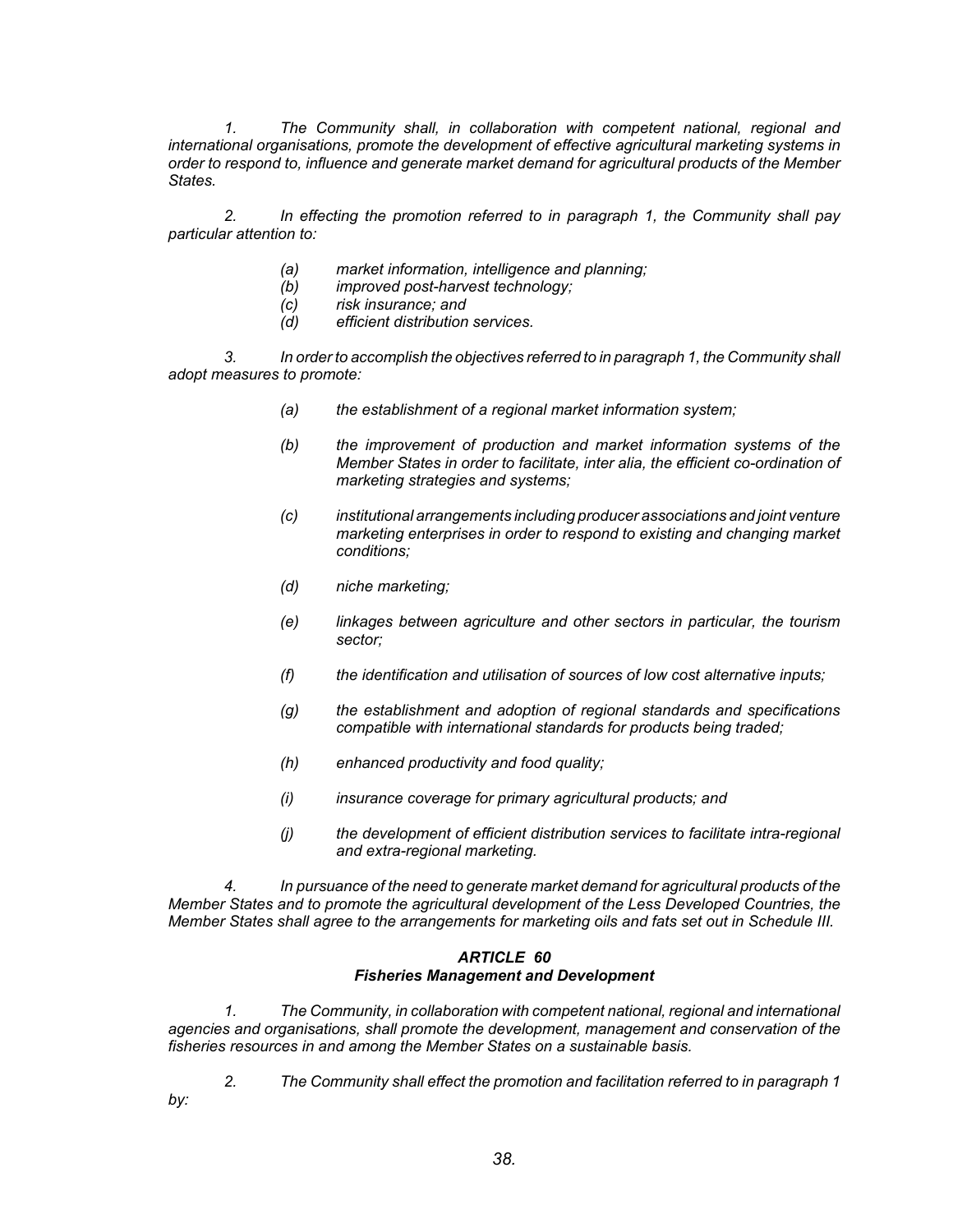- *(a) enhancing the institutional capabilities of the Member States in areas such as policy formulation, registration and management systems, resource monitoring and assessment, and harvesting and post-harvesting technologies;*
- *(b) establishing mechanisms to provide assistance in:*
	- *(i) the development, management and conservation of the fisheries resources;*
	- *(ii) the discharge of obligations relating to fisheries resources arising under Articles 62, 63 and 64 of the United Nations Convention on the Law of the Sea (1982).*
- *(c) effective regional representation at international fora;*
- *(d) establishing development programmes for aquaculture;*
- *(e) encouraging the establishment of protected aquatic habitats and associated terrestrial areas and fish populations for the sustainable development of fisheries resources of the Member States; and*
- *(f) establishing, facilitating and strengthening research and human resource development at the professional, technical and vocational levels.*
- *3. The Community shall collaborate with the Member States in:*
	- *(a) the management of straddling and highly migratory fish stocks;*
	- *(b) ongoing surveillance of their exclusive economic zones;*
	- *(c) the delimitation of maritime boundaries; and*
	- *(d) safeguarding their marine environment from pollutants and hazardous wastes.*

*4. Without prejudice to the provisions of Article 56, COFCOR shall promote the establishment of a regime for the effective management, conservation and utilisation of the living resources of the exclusive economic zones of the Member States.*

*5. For the purpose of this Article, "fisheries resources" includes all the fishable resources, natural and cultured, in the inland and internal waters, territorial seas and the exclusive economic zones of the Member States.*

## *ARTICLE 61*

#### *Forest Management and Development*

*1. The Community shall, in collaboration with competent national, regional and international agencies and organisations, promote the development, management and conservation of the forest resources in the Member States on a sustainable basis.*

*2. The Community shall effect the promotion and facilitation referred to in paragraph 1 by formulating policies and programmes for:*

- *(a) the management of its forest resources;*
- *(b) the integration of forest development in rural communities;*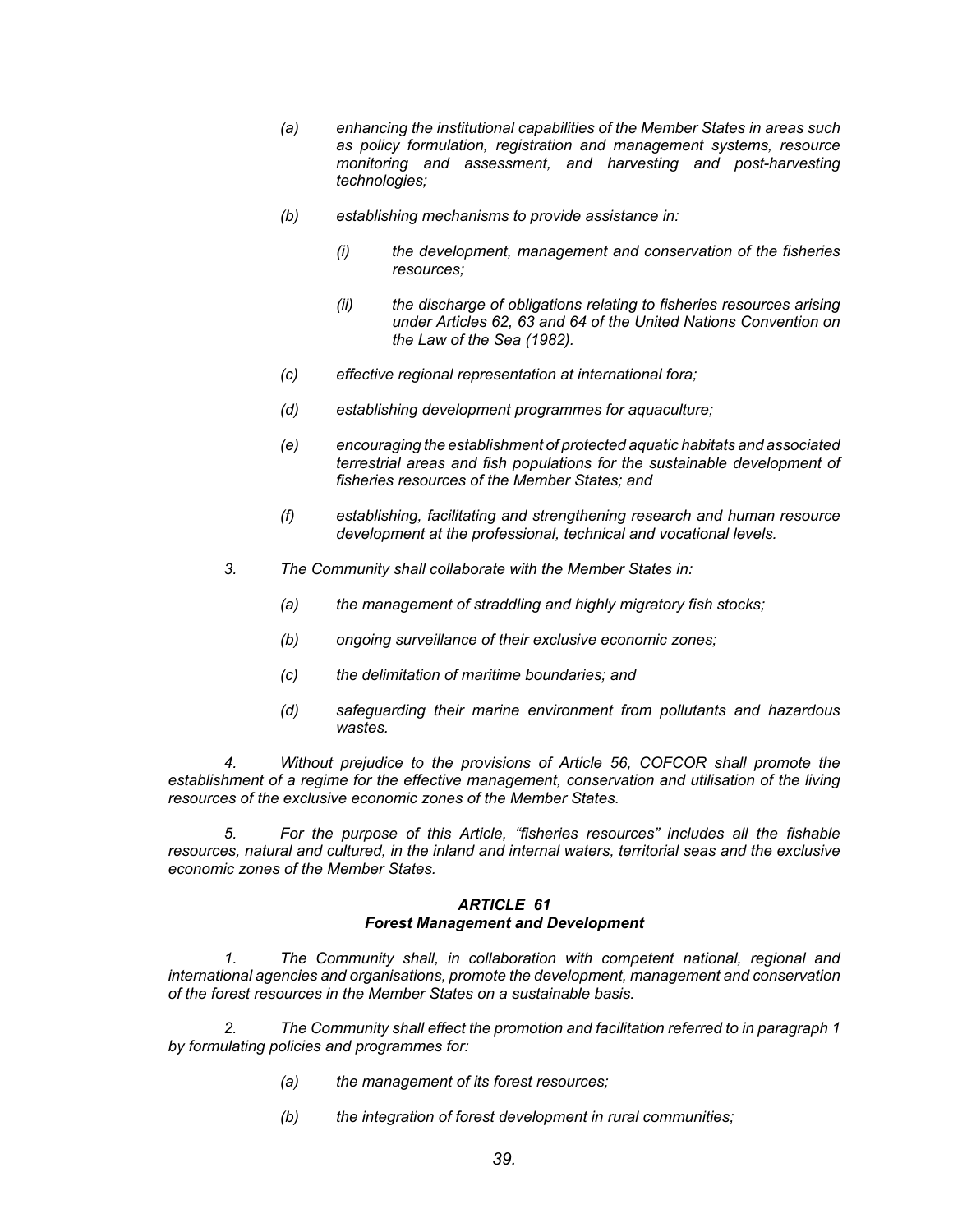- *(c) enhancing the institutional capabilities of the Member States to design and implement forest management systems;*
- *(d) establishing, facilitating and strengthening programmes for research and for human resource development at the professional, technical and vocational levels;*
- *(e) encouraging public and private sector participation in the development and application of technology;*
- *(f) providing incentives for forestry development to stimulate domestic, regional and foreign investment in the forestry sub-sector;*
- *(g) harmonising standards for quality assurance, compatible with international specifications;*
- *(h) promoting commercialisation of natural forest products in a sustainable manner; and*
- *(i) undertaking national forest inventories.*

*3. For the purposes of this Article, "forest resources" are those natural assets of forest* lands, including timber and other forest products, biological diversity, recreation, fish and wildlife *habitat, wilderness, flora and fauna, air, water and soil.*

#### *ARTICLE 62 Saving*

*The provisions of this Chapter are without prejudice to obligations of the Member States under existing international agreements.*

## *PART THREE COMMON SUPPORTIVE MEASURES*

### *ARTICLE 63 Human Resources Development*

*1. Without prejudice to any other provision of this Treaty relating to human resources development, the COTED shall, in collaboration with the COHSOD, adopt measures to develop the Community's human resources which shall, inter alia, support its thrust toward international competitiveness in the development, production and delivery of goods and services.*

*2. The measures referred to in paragraph 1 of this Article shall be designed to address the economic, social and cultural aspects of human resources development, and shall include the following:*

- *(a) development of programmes that will assist Community nationals in engendering the attitudes and acquiring the competence to function effectively;*
- *(b) development of the skills and attitudes required to foster a culture of entrepreneurship;*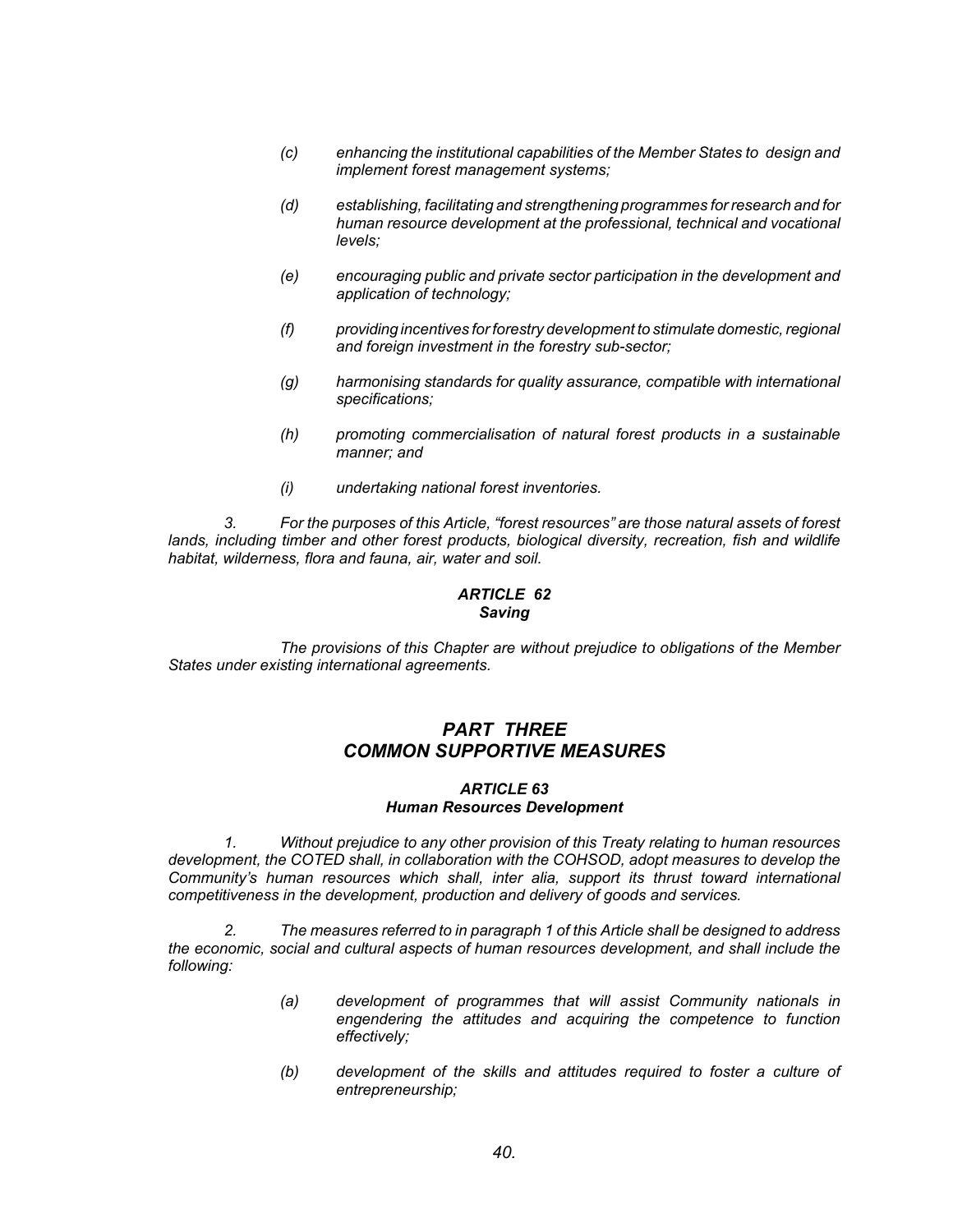- *(c) establishing and strengthening educational and training institutions for formal and informal modes of delivery and alternative modes for distance education;*
- *(d) development of industry-oriented curricula designed to improve the competitiveness of regional industries; and*
- *(e) promotion of multi-lingual skills at all levels for general education, with particular emphasis on the needs of the services sector.*

*3. The Community shall, in particular and on a continuing basis, adopt effective measures for the development of human resources to satisfy the requirements for cadres of skilled agricultural personnel at all levels in the Member States.*

- *4. For the purposes of paragraph 3, provision shall be made to:*
	- *(a) monitor and evaluate, on an on-going basis, the demand for, and appropriateness of agricultural education and training;*
	- *(b) establish training programmes in the agricultural sector;*
	- *(c) develop effective delivery of in-field training for farmers, foresters and fishers; and*
	- *(d) improve the facilities and strengthen the capabilities of regional training institutions and national administrations in support of agricultural development.*

*5. In performing the functions referred to in paragraph 4 of this Article, the Community shall collaborate with education and training institutions and relevant regional and international organisations in developing harmonised agricultural syllabuses, training materials and case studies in key areas of farming, fisheries and forestry utilising distance education technology where appropriate.* 

#### *ARTICLE 64 Research and Development*

*1. COTED shall promote market-led research, technological development and adaptation of technology in the Community in order to support the production, on a sustainable basis, of goods and services in the Member States with a view to diversifying such production and enhancing its international competitiveness.*

*2. In the discharge of its mandate set out in paragraph 1 of this Article, COTED shall adopt measures to encourage, inter alia, inventions and innovation, and acquisition, transfer, assimilation, adaptation and diffusion of technologies in the Community. Without prejudice to the generality of the foregoing, COTED shall:*

- *(a) encourage public and private sector agencies, research establishments and tertiary institutions in their research and technological development activities and assist in identifying sources of funding for such activities;*
- *(b) promote co-operation in research and technological development among the Member States and with third States and competent international organisations;*
- *(c) facilitate co-operation:*
	- *(i) in training;*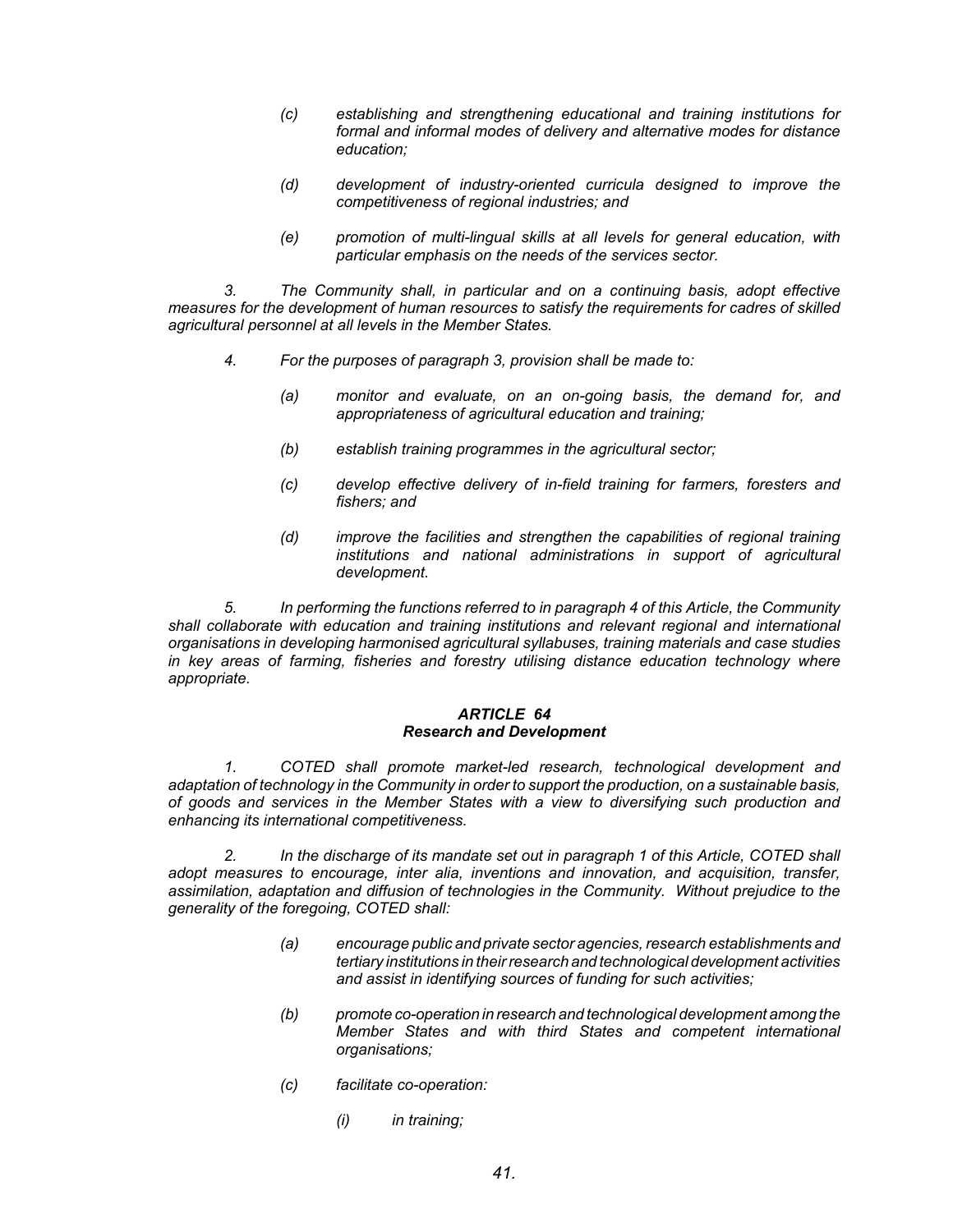- *(ii) in the exchange of scientific and technical information among competent institutions;*
- *(iii) in the free movement of researchers in the Community;*
- *(iv) among private sector enterprises to integrate the results of research and development in the production process;*
- *(d) develop and implement technological policies and strategies, having due regard for the importance of technology management and protection of intellectual property rights;*
- *(e) facilitate access by Community nationals to technological and research facilities of Member States; and*
- *(f) promote the development of technology extension services.*

*3. In particular, COTED shall promote and encourage research and development, and the adaptation, diffusion and transfer of appropriate technologies in order to achieve increased agricultural production and productivity, bearing in mind the need to protect the independence and human rights of the farming community.*

*4. COTED shall, in collaboration with competent public and private sector research and development institutions, encourage and assist Member States:*

- *(a) to facilitate access to and use of new and appropriate technologies in the agricultural sector;*
- *(b) to develop:*
	- *(i) efficient systems for the generation and transfer of ppropriate technologies; and*
	- *(ii) technological and institutional capabilities in the public and private sectors,*

*compatible with competitive and sustainable agricultural production.*

*5. In the pursuit of its functions under this Article, COTED shall encourage the private sector to play a vital role in:*

- *(a) the development, adaptation and transfer of appropriate technologies in the agricultural sector; and*
- *(b) the development of producer associations as a basis for autonomous action and intra-regional transfer of technologies and research findings.*

*6. COTED shall co-operate with the Member States and competent organisations to devise means of protecting, developing and commercialising local knowledge about the value and use of the Region's biodiversity for the benefit of their populations, especially their indigenous peoples.*

#### *ARTICLE 65 Environmental Protection*

*1. The policies of the Community shall be implemented in a manner that ensures the prudent and rational management of the resources of the Member States. In particular, the*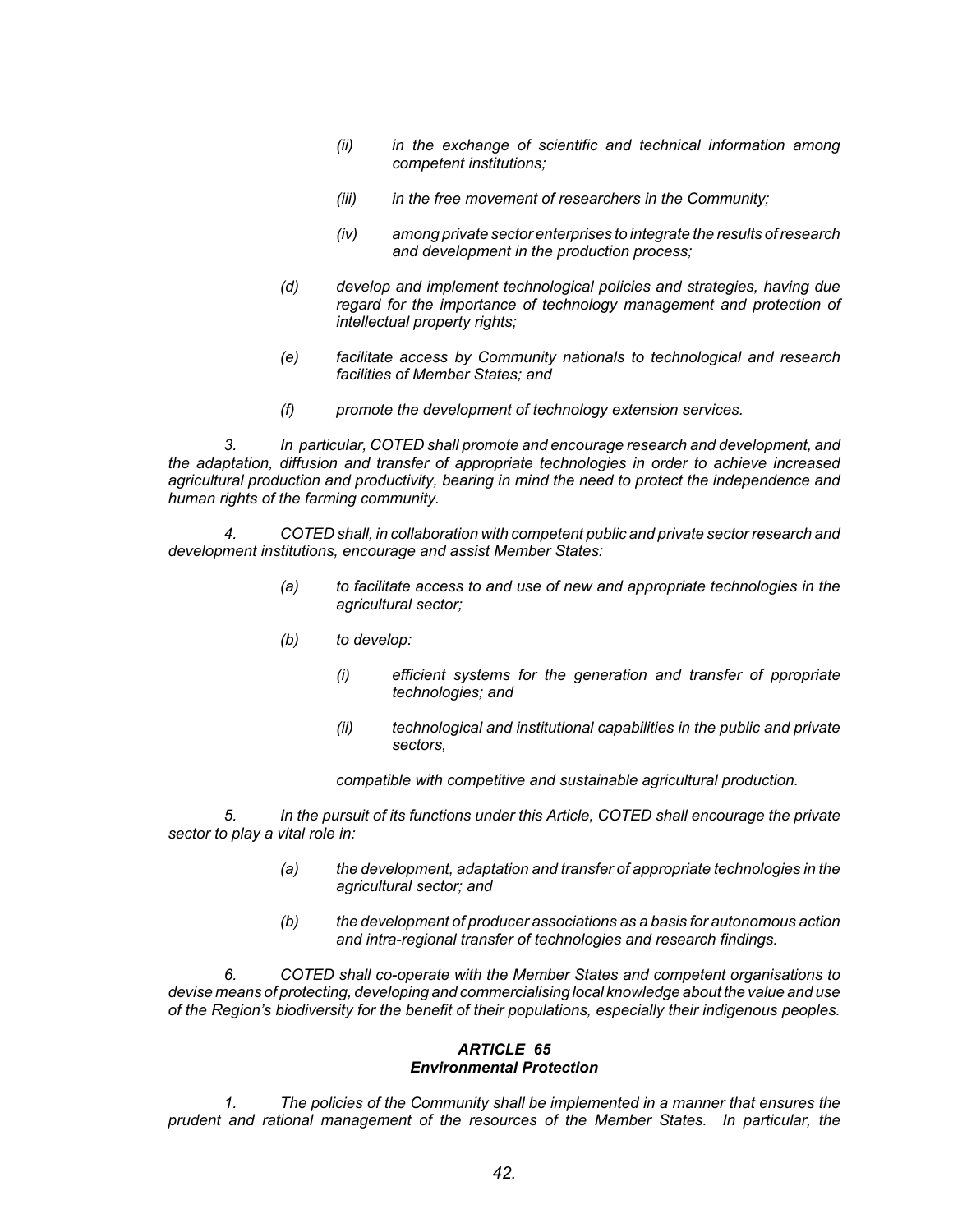*Community shall promote measures to ensure:*

- *(a) the preservation, protection and improvement of the quality of the environment;*
- *(b) the protection of the life and health of humans, animals and plants; and*
- *(c) the adoption of initiatives at the Community level to address regional environmental problems.*

*2. In formulating measures in relation to the environment, the Community shall take account of:*

- *(a) available and accessible scientific and technical data;*
- *(b) environmental conditions in the Member States;*
- *(c) the potential costs and benefits of action or inaction;*
- *(d) the economic and social development of the Community as a whole and the balanced development of the Member States;*
- *(e) the precautionary principle and those principles relating to preventive action, rectification of environmental damage at source and the principle that the polluter pays; and*
- *(f) the need to protect the Region from the harmful effects of hazardous materials transported, generated, disposed of or shipped through or within the Community.*

*3. In performing its functions under this Treaty, COTED shall ensure a balance between the requirements of industrial development and the protection and preservation of the environment.*

*4. In giving effect to this Article, the Community and the Member States shall, within their respective spheres of competence, co-operate with third States and competent environmental organisations.* 

### *ARTICLE 66 Protection of Intellectual Property Rights*

*COTED shall promote the protection of intellectual property rights within the Community by, inter alia:*

- *(a) the strengthening of regimes for the protection of intellectual property rights and the simplification of registration procedures in the Member States;*
- *(b) the establishment of a regional administration for intellectual property rights except copyright;*
- *(c) the identification and establishment, by the Member States of mechanisms to ensure:*
	- *(i) the use of protected works for the enhanced benefit of the Member States;*
	- *(ii) the preservation of indigenous Caribbean culture; and*
	- *(iii) the legal protection of the expressions of folklore, other traditional*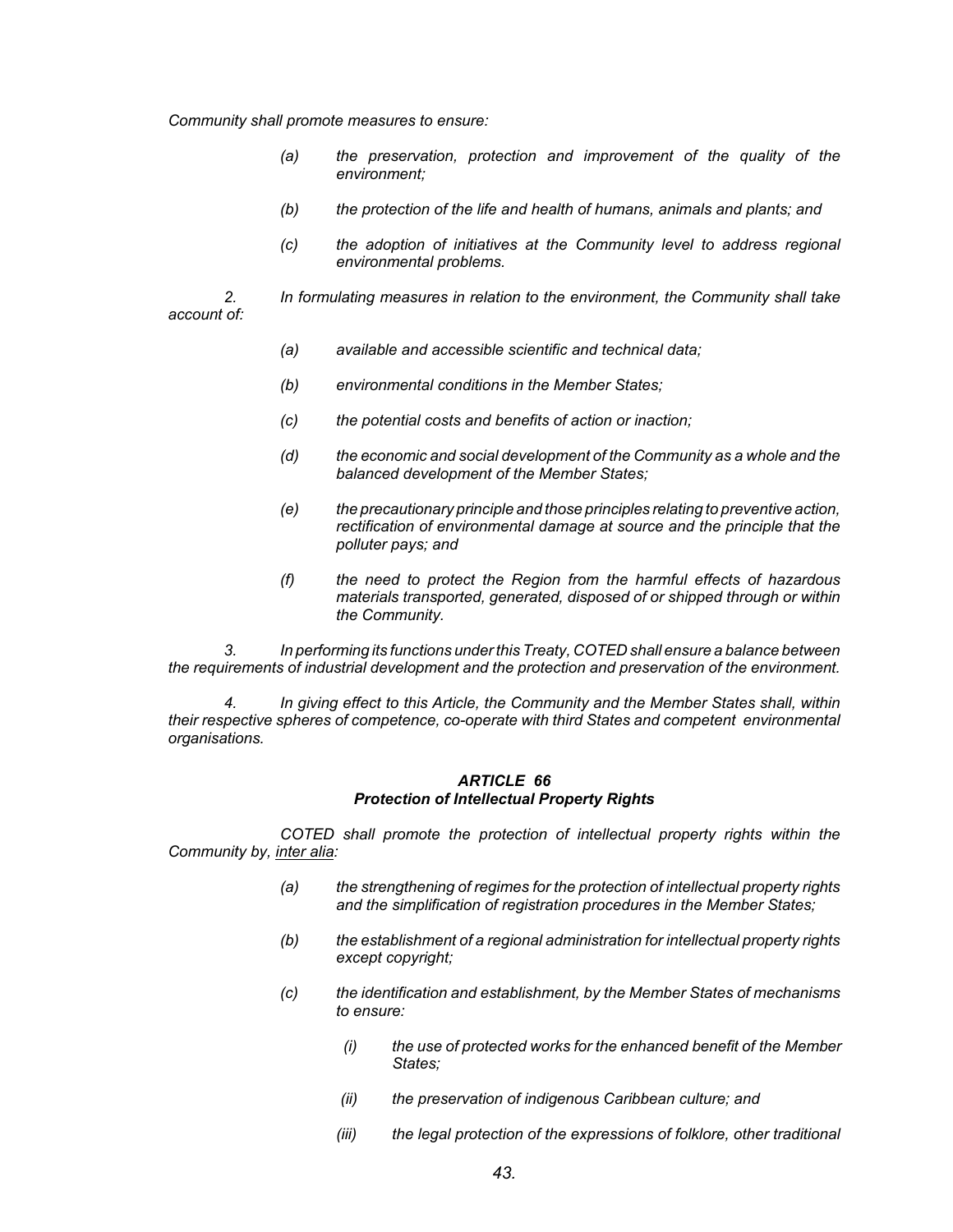*knowledge and national heritage, particularly of indigenous populations in the Community;*

- *(d) increased dissemination and use of patent documentation as a source of technological information;*
- *(e) public education;*
- *(f) measures to prevent the abuse of intellectual property rights by rightsholders or the resort to practices which unreasonably restrain trade or adversely affect the international transfer of technology; and*
- *(g) participation by the Member States in international regimes for the protection of intellectual property rights.*

## *ARTICLE 67 Standards and Technical Regulations*

*1. COTED shall, in collaboration with competent agencies, develop a standardisation programme in furtherance of the objectives of this Chapter and consistent with the international obligations of the Member States.*

*2. In implementing the programme, the Member States shall not use standards, technical regulations and conformity assessment procedures as barriers to trade.*

- *3. The programme shall have the following objectives:*
	- *(a) trade facilitation;*
	- *(b) enhanced efficiency in the production and delivery of goods and services;*
	- *(c) improved quality of goods and services traded within the Community and with third States; and*
	- *(d) consumer and environmental protection.*
- *4. The programme shall include the following elements:*
	- *(a) harmonisation of standards and technical regulations, and transparency in the development and promulgation of standards and technical regulations;*
	- *(b) recognition of conformity assessment procedures through mutual recognition agreements or other means;*
	- *(c) facilitation of standards infrastructure development at the national and regional levels;*
	- *(d) facilitation of metrology infrastructure development; and*
	- *(e) arrangements for the exchange of information with respect to development and implementation of standards and technical regulations among the parties to this Treaty.*

*5. The Community shall promote the establishment of a regional standards body which shall, inter alia:*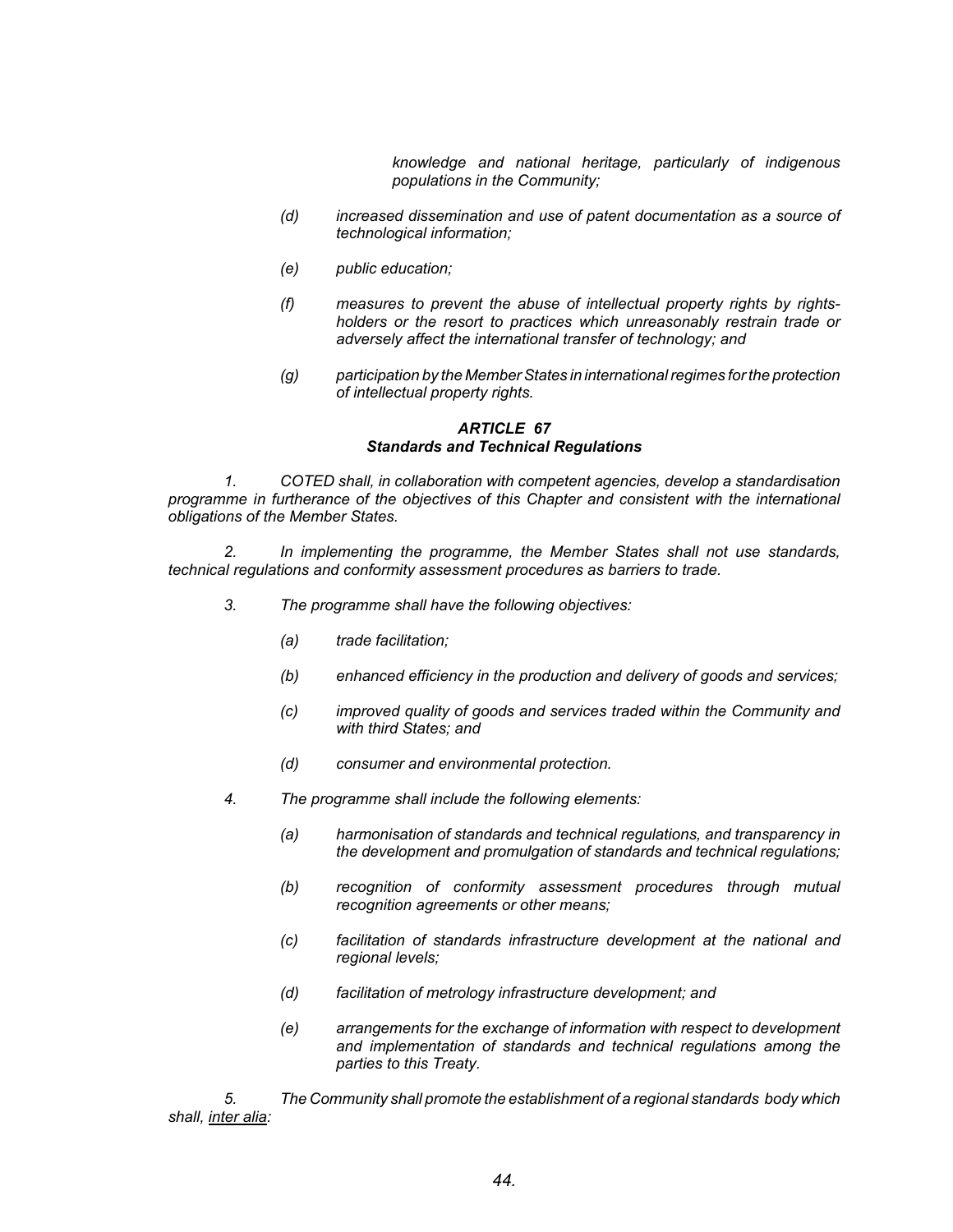- *(a) facilitate implementation of the standardisation programme;*
- *(b) assist the Member States in understanding and fulfilling their obligations under this Treaty and other international agreements;*
- *(c) promote the development of national standards bodies in the Member States; and*
- *(d) facilitate access to technical assistance available in the Member States and in third States.*
- *6. For the purposes of this Article, the following definitions apply:*
	- *(a) "technical regulations" means regulations which lay down product characteristics or their related processes and production methods, including the applicable administrative provisions, with which compliance is mandatory. The term may also include or deal exclusively with terminology, symbols, packaging, marking or labelling requirements as they apply to a product, process or production method.*
	- *(b) "standard" means a guideline approved by a recognised body, that provides, for common and repeated use, rules, guidelines or characteristics for products or related processes and production methods, with which compliance is not mandatory. The term may also include or deal exclusively with terminology, symbols, packaging, marking or labelling requirements as they apply to a product, process or production method.*
	- *(c) "conformity assessment procedures" includes any procedure used, directly or indirectly, to determine that relevant requirements in technical regulations or standards are fulfilled.*

#### *ARTICLE 68 Community Investment Policy*

*COTED in collaboration with COFAP and COHSOD shall establish a Community Investment Policy which shall include sound national macro-economic policies, a harmonised system of investment incentives, stable industrial relations, appropriate financial institutions and arrangements, supportive legal and social infrastructure and modernisation of the role of public authorities.*

## *ARTICLE 69 Harmonisation of Investment Incentives*

*1. The Member States shall harmonise national incentives to investments in the industrial, agricultural and services sectors.*

*2. COFAP shall, consistently with relevant international agreements, formulate proposals for the establishment of regimes for the granting of incentives to enterprises in the sectors mentioned in paragraph 1. In particular, such proposals shall accord support for industries considered to be of strategic interest to the Community.*

*3. In formulating the proposals mentioned in paragraph 2, COFAP shall give due consideration to the peculiarities of the industries concerned and, without prejudice to the generality of the foregoing, may provide for the following:*

> *(a) national incentives to investment designed to promote sustainable, exportled industrial and service-oriented development;*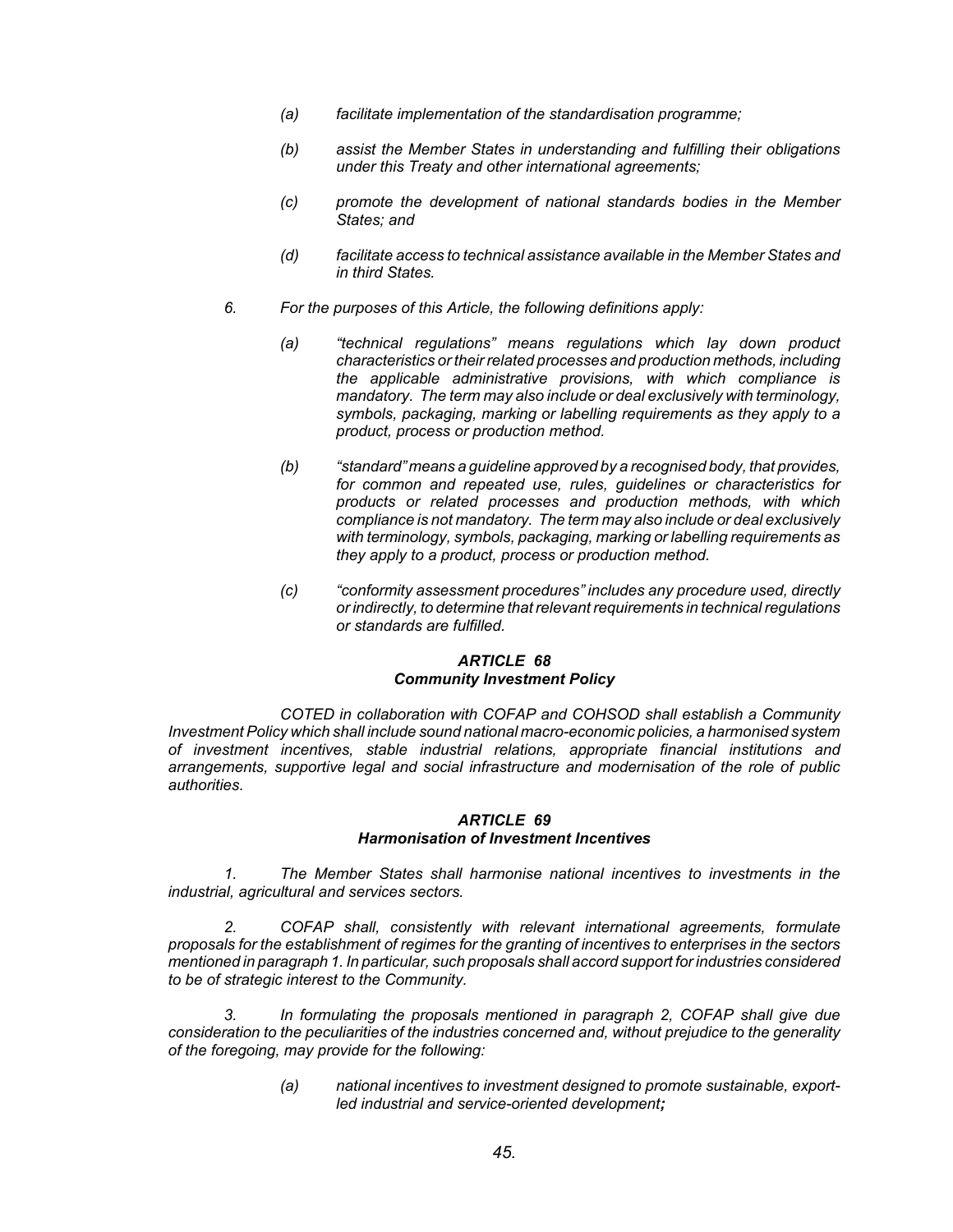- *(b) investment facilitation through the removal of bureaucratic impediments; and*
- *(c) non-discrimination in the granting of incentives among Community nationals.*

## *ARTICLE 70 Macro-Economic Policies*

*1. COFAP shall formulate proposals and adopt appropriate measures to promote a sound macro-economic environment in the Member States, consistent with their obligations under this Treaty and applicable international agreements.*

*2. COFAP shall, in collaboration with other competent Organs, promote economic development in the Member States through the development and application of convergent macroeconomic policies to ensure fiscal discipline, favourable balance-of-payments, stable currencies and moderate prices without prejudice to securing high levels of employment.*

- *3. COFAP shall collaborate with COFCOR and COTED in co-ordinating:*
	- *(a) the economic policies of the Member States; and*
	- *(b) the positions and presentations of the Member States in all international economic, financial and trade meetings at which they are represented.*

*4. In support of the development of macro-economic policies, the Community shall provide for harmonisation of the output of the statistical services of the Member States.*

## *ARTICLE 71 Financial Infrastructure*

*COFAP shall adopt proposals for the establishment of financial infrastructure supportive of investments in the Community. In particular, COFAP shall assist the Member States in establishing capital markets, financial institutions and appropriate financial instruments to facilitate capital investment on a sustainable basis.*

## *ARTICLE 72 Double Taxation Agreements*

*1. The Member States shall conclude among themselves an agreement for the avoidance of double taxation in order to facilitate the free movement of capital in the Community.*

*2. The Member States shall conclude their double taxation agreements with third States on the basis of mutually agreed principles which shall be determined by COFAP.* 

#### *ARTICLE 73 Industrial Relations*

*COHSOD shall, in consultation with COTED, formulate proposals and adopt appropriate measures for the promotion of harmonious, stable and enlightened industrial relations in the Community. In formulating such measures and proposals, COHSOD shall, inter alia, promote:*

> *(a) the objectives of full employment, improved living and working conditions; adequate social security policies and programmes; tripartite consultations among governments, workers' and employers' organisations; and crossborder mobility of labour;*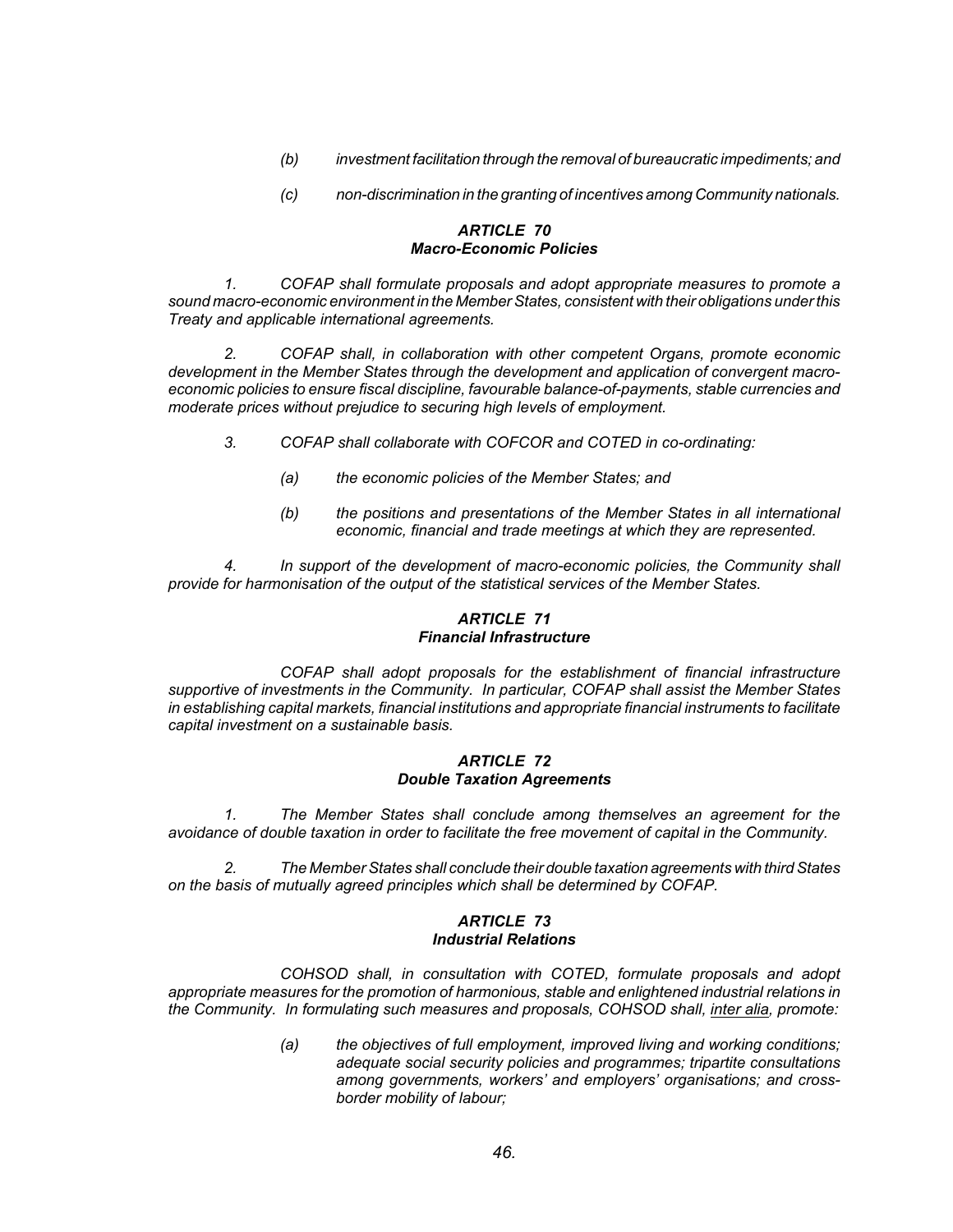- *(b) recognition of the principle of non-discriminatory treatment among Community workers in the pursuit of employment within the Community;*
- *(c) the establishment and maintenance of effective mechanisms for the enhancement of industrial relations, particularly that of collective bargaining; and*
- *(d) awareness among Community workers and employers that international competitiveness is essential for social and economic development of Member States and requires collaboration of employers and workers for increased production and productivity in Community enterprises.*

#### *ARTICLE 74 Legal Infrastructure*

*1. The Legal Affairs Committee shall co-operate with competent Organs of the Community to advise the Member States on the legal infrastructure required to promote investments in the Member States, including cross-border investments, bearing in mind the provisions of Article 68.*

*2. The Member States shall harmonise their laws and administrative practices in respect of, inter alia:*

- *(a) companies or other legal entities;*
- *(b) intellectual property rights;*
- *(c) standards and technical regulations;*
- *(d) labelling of food and drugs;*
- *(e) sanitary and phytosanitary measures;*
- *(f) competition policy;*
- *(g) dumping;*
- *(h) subsidies and countervailing measures; and*
- *(i) commercial arbitration.*

### *ARTICLE 75 Development of Social Infrastructure*

*1. In establishing its industrial policy, the Community shall promote appropriate measures for the establishment of adequate social infrastructure, the alleviation of poverty, and securing social stability in the Member States.* 

*2. Without prejudice to the generality of the foregoing, the Community shall promote in the Member States:*

- *(a) the establishment and improvement of health, education, sports and social security institutions and facilities;*
- *(b) conclusion of reciprocal social security agreements among Member States in order to facilitate the movement of skills; and*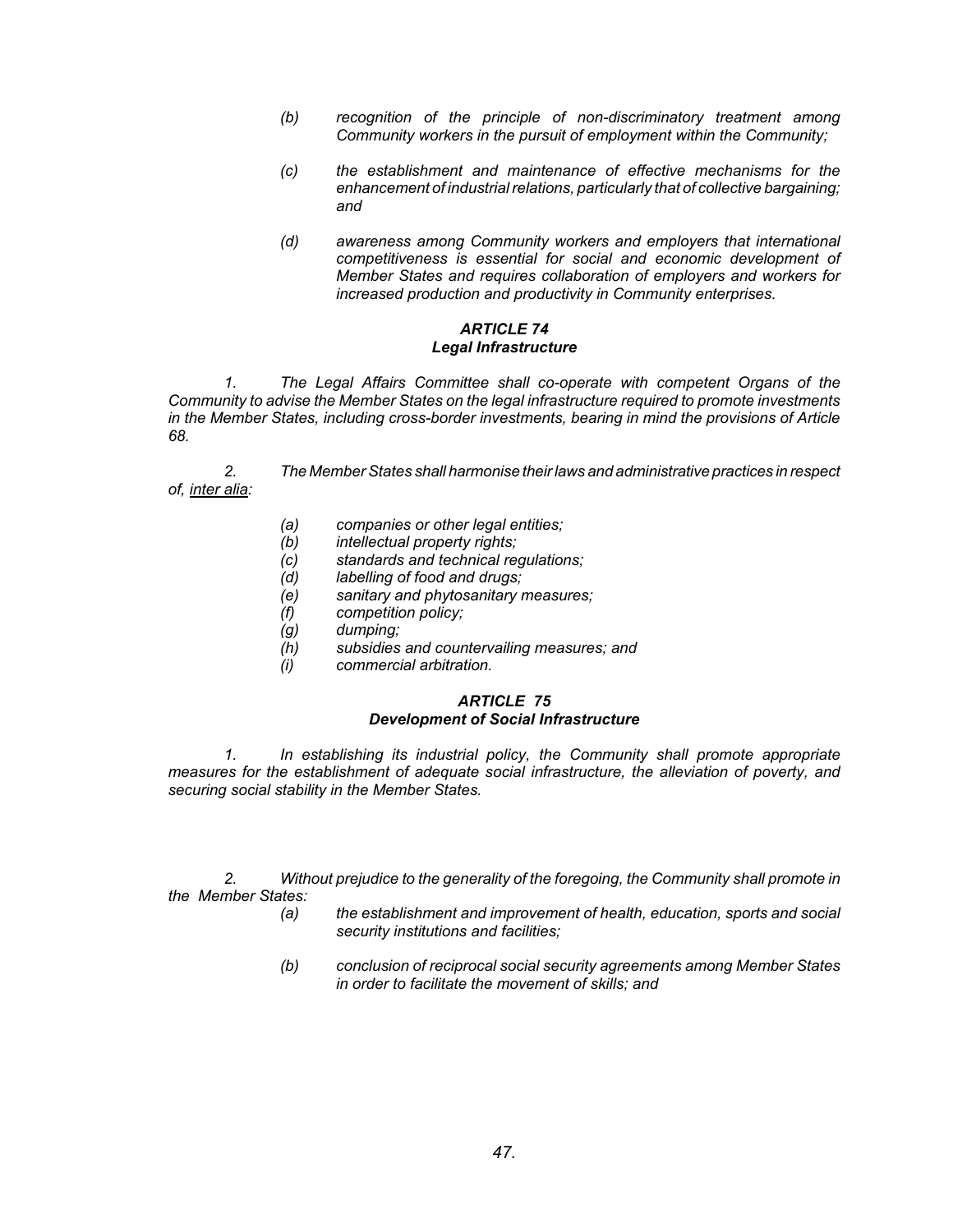*(c) training and retraining of workers, mobility of instructors and trainees, cooperation among educational and training institutions, and the development of distance education.*

*3. The Member States shall engender an understanding and appreciation of the Community through effective public relations, educational, cultural and youth exchange programmes.*

#### *ARTICLE 76 Role of Public Authorities*

*COTED shall promote the modernisation of government bureaucracies by, inter alia:*

- *(a) encouraging the development of closer contacts between public sector administrations, industry and other stakeholders to ensure that challenges presented by the global environment are understood and co-operative solutions developed;*
- *(b) removing impediments and improving the regulatory framework for economic enterprises at national and regional levels;*
- *(c) encouraging cost-effectiveness in the delivery of services to the public; and*
- *(d) proposing adequate arrangements to address the changes in the business environment and future challenges to industry.*

## *ARTICLE 77*

#### *Special Provisions for Less Developed Countries*

*Where in this Chapter Member States or competent Organs are required to adopt measures for the achievement of the Community Industrial Policy, the special needs and circumstances of the Less Developed Countries shall be taken into account.*

# *CHAPTER FIVE TRADE POLICY*

## *PART ONE PRELIMINARY*

## *ARTICLE 78 Objectives of the Community Trade Policy*

*1. The goal of the Community Trade Policy shall be the sustained growth of intra-Community and international trade and mutually beneficial exchange of goods and services among the Member States and between the Community and third States.*

*2. In fulfilment of the goal set out in paragraph 1 of this Article the Community shall pursue the following objectives:*

- *(a) full integration of the national markets of all Member States of the Community into a single unified and open market area;*
- *(b) the widening of the market area of the Community;*
- *(c) the active promotion of export of internationally competitive goods and services originating within the Community;*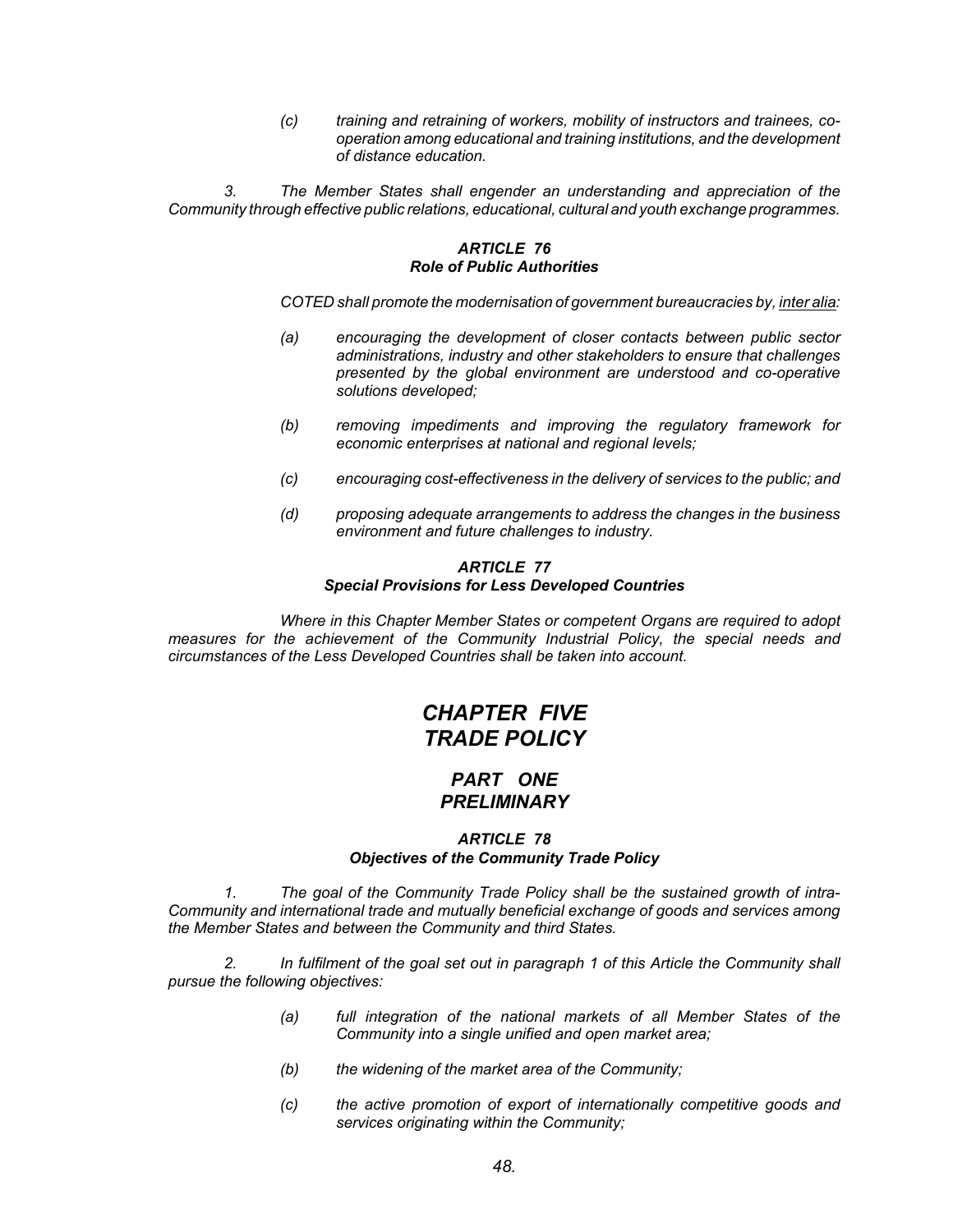- *(d) the securing of the most favourable terms of trade for Community goods and services exported to third States and groups of States.*
- *3. In order to achieve the objectives of its Trade Policy, the Community shall:*
	- *(a) undertake:*
		- *(i) the establishment of common instruments, common services and the joint regulation, operation and efficient administration of the internal and external commerce of the CSME;*
		- *(ii) where possible, the employment of common negotiating strategies in the development of mutually beneficial trade agreements with third States and groups of States;*
		- *(iii) participation and joint representation as appropriate in international and regional organisations which negotiate, establish and apply disciplines governing international and regional trade;*
	- *(b) prohibit the imposition by the Member States of new restrictions on imports and exports of products of Community origin.*

*4. Member States shall eliminate existing restrictions on imports and exports of goods of Community origin, other than those authorised by this Treaty.*

## *ARTICLE 79 General Provisions on Trade Liberalisation*

*1. The Member States shall establish and maintain a regime for the free movement of goods and services within the CSME.*

*2. Each Member State shall refrain from trade policies and practices, the object or effect of which is to distort competition, frustrate free movement of goods and services, or otherwise nullify or impair benefits to which other Member States are entitled under this Treaty.*

*3. The Member States shall not introduce in their territories any new restrictions on imports or exports of Community origin save as otherwise provided in this Treaty.*

## *ARTICLE 80 Co-ordination of External Trade Policy*

*1. The Member States shall co-ordinate their trade policies with third States or groups of third States.*

*2. The Community shall pursue the negotiation of external trade and economic agreements on a joint basis in accordance with principles and mechanisms established by the Conference.*

*3. Bilateral agreements to be negotiated by Member States in pursuance of their national strategic interests shall:*

- *(a) be without prejudice to their obligations under the Treaty; and*
- *(b) prior to their conclusion, be subject to certification by the CARICOM Secretariat that the agreements do not prejudice or place at a disadvantage the position of other CARICOM States vis-a-vis the Treaty.*
- *4. Where trade agreements involving tariff concessions are being negotiated, the prior*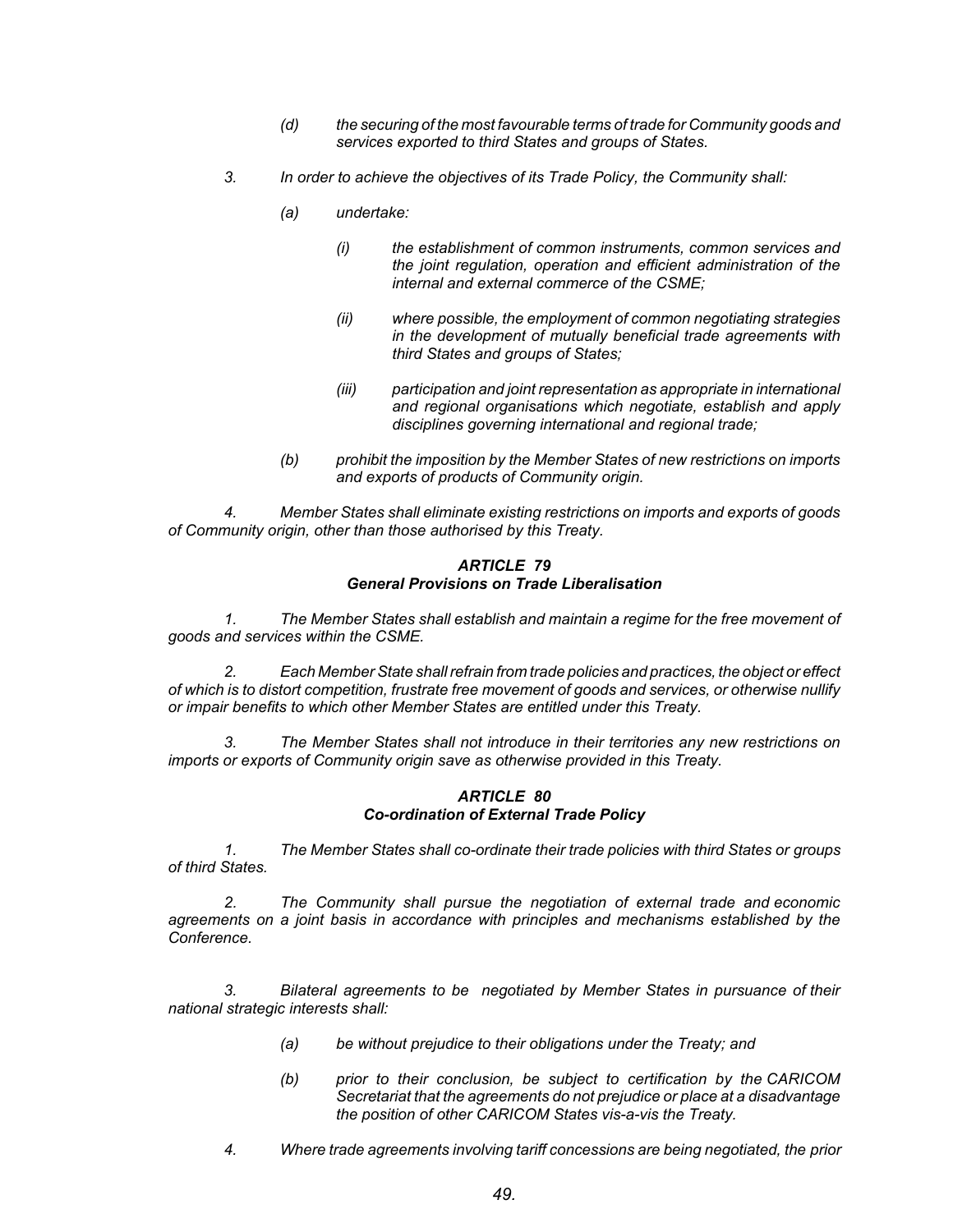*approval of COTED shall be required.*

 *5. Nothing in this Treaty shall preclude Belize from concluding arrangements with neighbouring economic groupings provided that treatment not less favourable than that accorded to third States within such groupings shall be accorded to the Member States of the Community, and that the arrangements make adequate provision to guard against the deflection of trade into the rest of CARICOM from the countries of such groupings through Belize.*

#### *ARTICLE 81 Deposit of Agreements with Third Countries*

*The Member States shall deposit with the Secretariat, agreements relating to trade or aid concluded by them with third countries.*

## *PART TWO TRADE LIBERALISATION*

## *ARTICLE 82 Establishment of Common External Tariff*

*The Member States shall establish and maintain a common external tariff in respect of all goods which do not qualify for Community treatment in accordance with plans and schedules set out in relevant determinations of COTED.*

## *ARTICLE 83 Operation of the Common External Tariff*

*1. Any alteration or suspension of the Common External Tariff on any item shall be decided by COTED.*

- *2. Where:*
	- *(a) a product is not being produced in the Community;*
	- *(b) the quantity of the product being produced in the Community does not satisfy the demand of the Community; or*
	- *(c) the quality of the product being produced in the Community is below the Community standard or a standard the use of which is authorised by COTED,*

*COTED may decide to authorise the reduction or suspension of the Common External Tariff in respect of imports of that product subject to such terms and conditions as it may decide, provided that in no case shall the product imported from third States be accorded more favourable treatment than similar products produced in the Member States.*

*3. The authority referred to in paragraph 2 to suspend the Common External Tariff may be exercised by the Secretary-General on behalf of COTED during any period between meetings of COTED. Any exercise of such authority by the Secretary-General shall be reported to the next meeting of COTED.*

*4. Each Member State shall, for the purpose of administering the Common External Tariff, appoint a competent authority which shall be notified to COTED.*

*5. COTED shall continuously review the Common External Tariff, in whole or in part, to assess its impact on production and trade, as well as to secure its uniform implementation throughout the Community, in particular, by reducing the need for discretionary application in the day*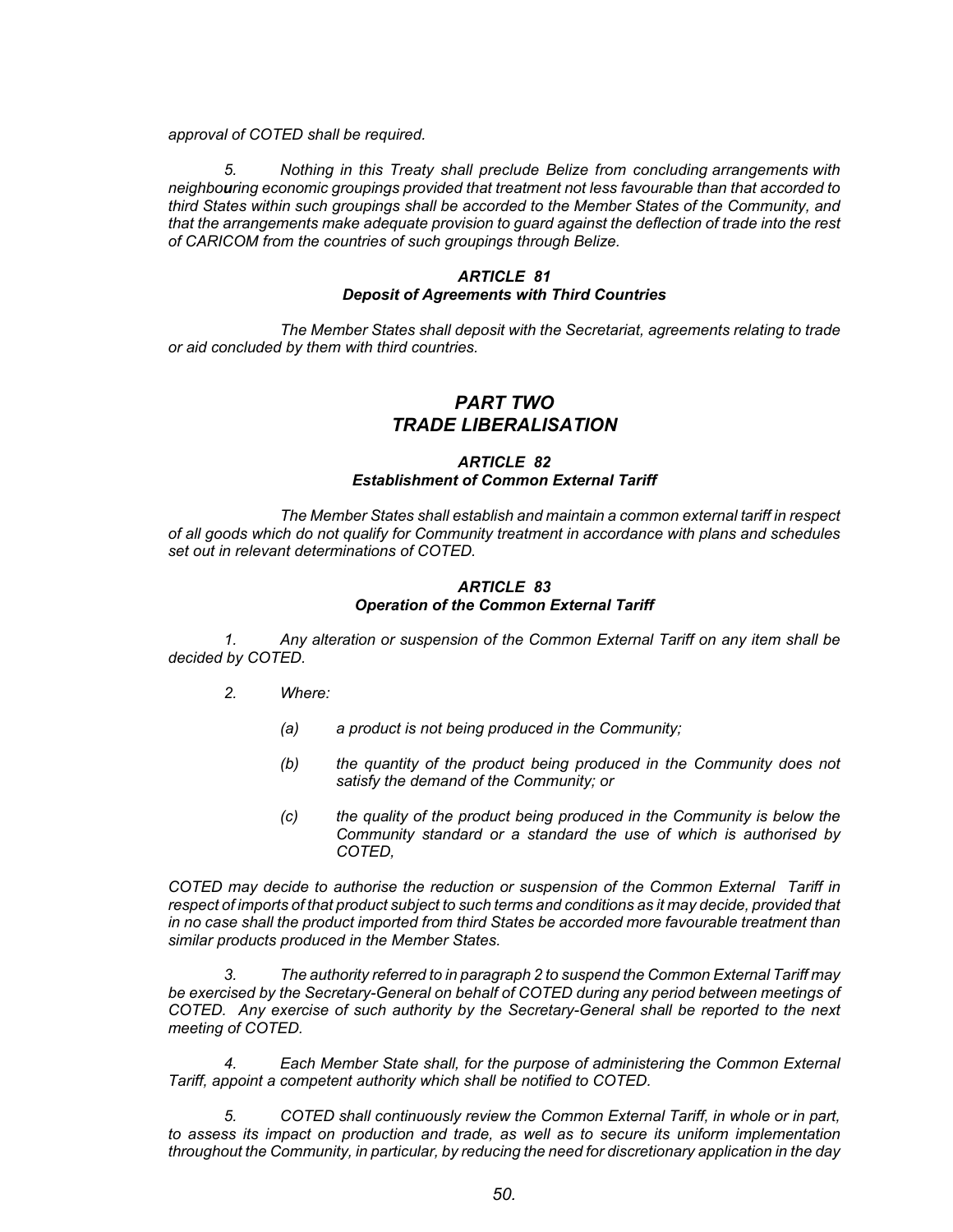*to day administration of the Tariff.*

## *ARTICLE 84 Community Rules of Origin*

*1. Subject to the provisions of this Article, goods that have been consigned from one Member State to a consignee in another Member State shall be treated as being of Community origin, where the goods:*

- *(a) have been wholly produced within the Community; or*
- *(b) have been produced within the Community wholly or partly from materials imported from outside the Community or from materials of undetermined origin by a process which effects a substantial transformation characterised:*
	- *(i) by the goods being classified in a tariff heading different from that in which any of those materials is classified; or*
	- *(ii) in the case of the goods set out in the List in Schedule I to this Treaty (hereinafter referred to as "the List"), only by satisfying the conditions therefor specified.*

*2. Goods that have been consigned from one Member State to a consignee in another Member State for repair, renovation or improvement shall, on their return to the Member State from which they were exported, be treated for the purpose of re-importation only, in like manner as goods which are of Community origin, provided that the goods are reconsigned directly to that Member State from which they were exported and the value of materials imported from outside the Community or of undetermined origin which have been used in the process of repair, renovation or improvement does not exceed:*

- *(a) in the case where the goods have undergone the process of repair, renovation or improvement in a More Developed Country, 65 per cent of the cost of repair, renovation or improvement;*
- *(b) in the case where the goods have undergone the process of repair, renovation or improvement in a Less Developed Country, 80 per cent of the cost of repair, renovation or improvement.*

*3. Where there is an interruption or inadequacy of supplies of regional materials and the manufacturer of goods, for which the qualifying condition for Community origin is that of "wholly produced" or "produced from regional materials", is unable by reason of circumstances beyond his control to obtain supplies of the regional materials, he shall so inform the competent authority.*

- *4. The competent authority shall:*
	- *(a) after receipt of information from the manufacturer, cause investigations to be made into the matter, and if he is satisfied that the representation from the manufacturer is justified, submit to the Secretary-General in the prescribed instrument an application for a certificate provided for in this Article;*
	- *(b) at the time of making the application, inform the other Member States of the inability of the manufacturer to obtain the supplies of the required materials from within the Community with respect to quantities and specifications of the materials sought and the period during which the materials are required.*
- *5. The Secretary-General shall, on receipt of the application from the competent authority:*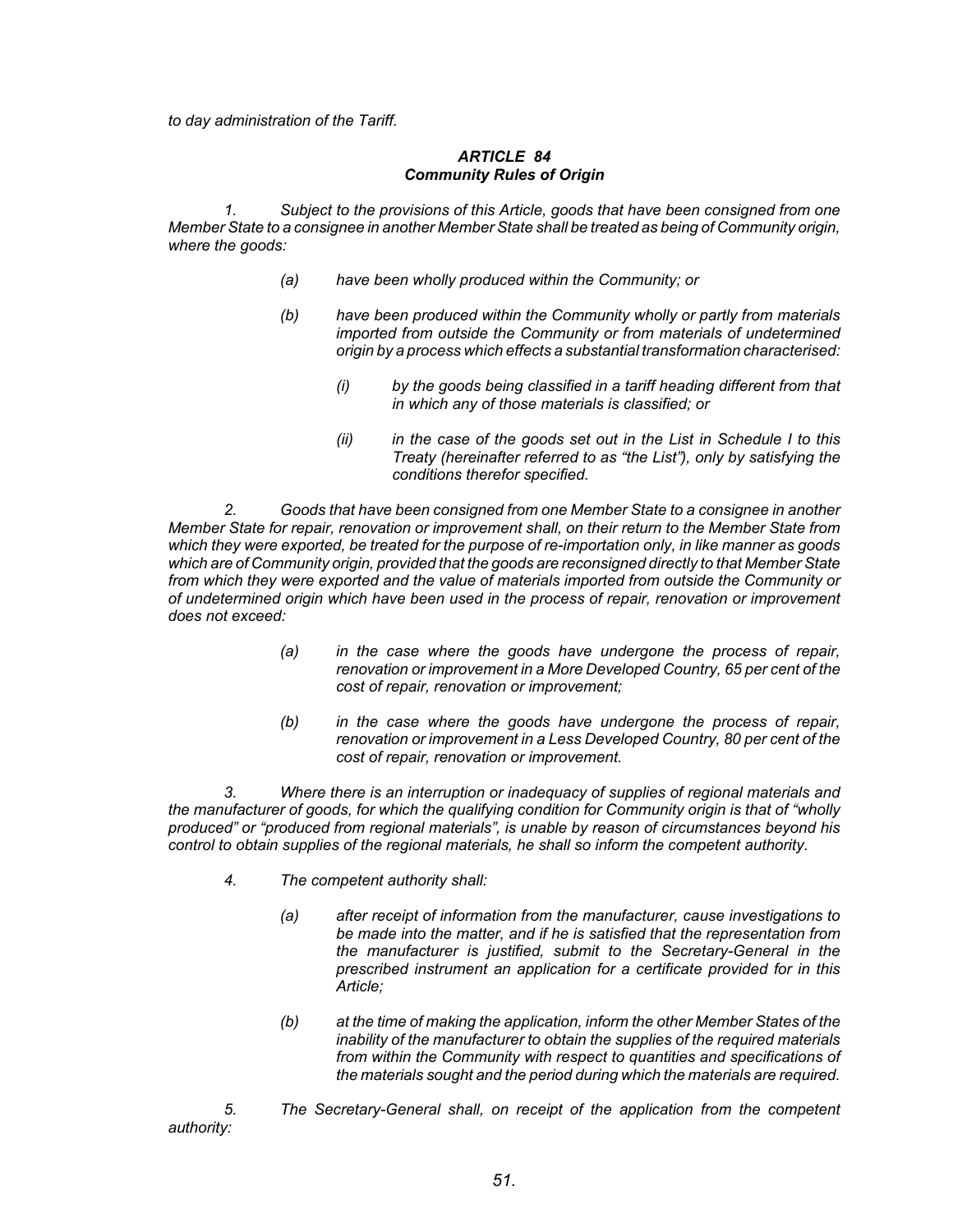- *(a) forthwith make the relevant enquiries by the quickest possible means from the competent authorities in the other Member States as to their ability to supply the materials required by the manufacturer; and*
- *(b) request a reply to the enquiry from each competent authority within seven calendar days of the despatch of his enquiry.*

*6. A competent authority shall reply to the enquiry referred to in paragraph 5 within the time specified.*

*7. Where the Secretary-General, on the basis of his investigations, is satisfied that the application received from the competent authority justifies favourable consideration, he shall, notwithstanding that he may not have received a reply to his enquiry from one or more Member States, within fourteen calendar days after the receipt of the application from the competent authority, issue, on behalf of COTED, a certificate to the competent authority authorising the use of like materials from outside the Community, subject to such conditions as he may think fit to impose.*

*8. The Secretary-General shall inform the Member States of the issue of his certificate, including any conditions attaching thereto and that notwithstanding anything to the contrary in the provisions of this Article, goods manufactured from like materials imported from outside the Community shall be deemed to be of Community origin.* 

*9. A Member State may treat as of Community origin any imports consigned from another Member State, provided that the like imports consigned from any other Member State are accorded the same treatment. Member States concerned shall promptly inform COTED of any trading arrangements concluded pursuant to this paragraph and COTED may, as it thinks fit, recommend to the Member States concerned the adoption of alternative trading arrangements.*

*10. The provisions of Schedule I shall apply to and have effect for the purposes of this Article. COTED shall keep the Schedule and, in particular, the List under continuous review, and may amend the Schedule in order to ensure the achievement of the objectives of the Community.*

*11. The issue of a certificate in accordance with paragraph 7 shall be reported by the Secretary-General to COTED at the Meeting of COTED next following the date of issue thereof.*

#### *ARTICLE 85 Export Promotion*

*1. COTED shall adopt appropriate measures for the promotion and export of goods and services.*

*2. In the implementation of measures to promote exports, COTED shall give consideration to:*

- *(a) the establishment and maintenance of effective trade information systems and services;*
- *(b) the design and implementation of trade facilitation programmes including the conduct of market research and the organisation of trade missions;*
- *(c) the co-ordination and support of the active participation of the Member States in international trade promotion fora, including trade fairs and exhibitions.*

## *ARTICLE 86 Freedom of Transit*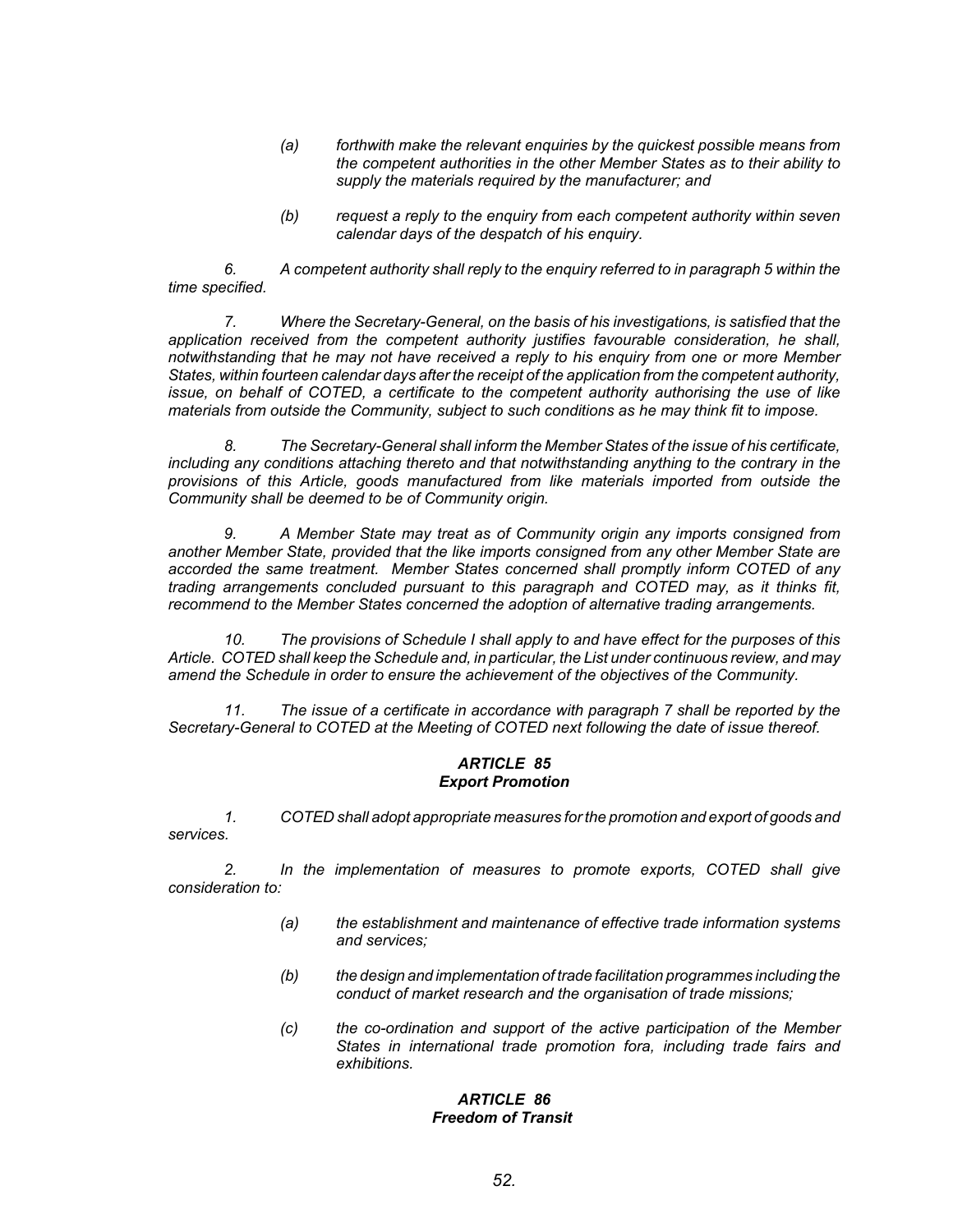*1. The Member States shall grant freedom of transit within the Community with respect to goods and vessels and other vehicles transporting those goods.*

*2. For the purpose of paragraph 1 of this Article, transit means the passage of goods and of vessels and aircraft and vehicles transporting those goods:*

- *(a) through or across the frontier of a Member State;*
- *(b) with or without transhipment, warehousing, breaking bulk or change of mode of transport,*

*where the passage is only a portion of a journey beginning and terminating beyond its frontier.*

- *3. In granting freedom of transit within the meaning of paragraph 2, the Member States:*
	- *(a) shall ensure that there are no unnecessary delays or restrictions and that goods, vessels, aircraft and vehicles transporting those goods are subject only to charges for transport, handling, and other services rendered;*
	- *(b) shall not discriminate based on the flag of vessels, place of origin, departure, entry, exit or destination or any circumstance relating to the ownership of goods, vessels, or aircraft or vehicles;*
	- *(c) shall, with respect to regulations, formalities, fees and other service charges in connection with the transit, ensure that treatment extended to any Member State is on terms no less favourable than those extended to all other Member States.*

#### *ARTICLE 87 Import Duties*

*1. Save as otherwise provided in this Treaty, Member States shall not impose import duties on goods of Community origin.*

*2. Nothing in paragraph 1 of this Article shall be construed to extend to the imposition of non-discriminatory internal charges on any products or a substitute not produced in the importing Member State.*

*3. This Article does not apply to fees and similar charges commensurate with the cost of services rendered.*

 *4. Nothing in paragraph 3 of this Article shall be construed to exclude from the application of paragraph 1 of this Article any tax or surtax of customs on any product or a substitute not produced in the importing State.*

### *ARTICLE 88 Prohibition of Export Duties*

*1. The Member States shall not apply any export duties on goods of Community origin traded within the Community.*

*2. Nothing in this Article shall prevent a Member State from taking such measures as are necessary to prevent evasion of export duties which are applied to products destined for export outside of the Community where such products are re-exported through another Member State.*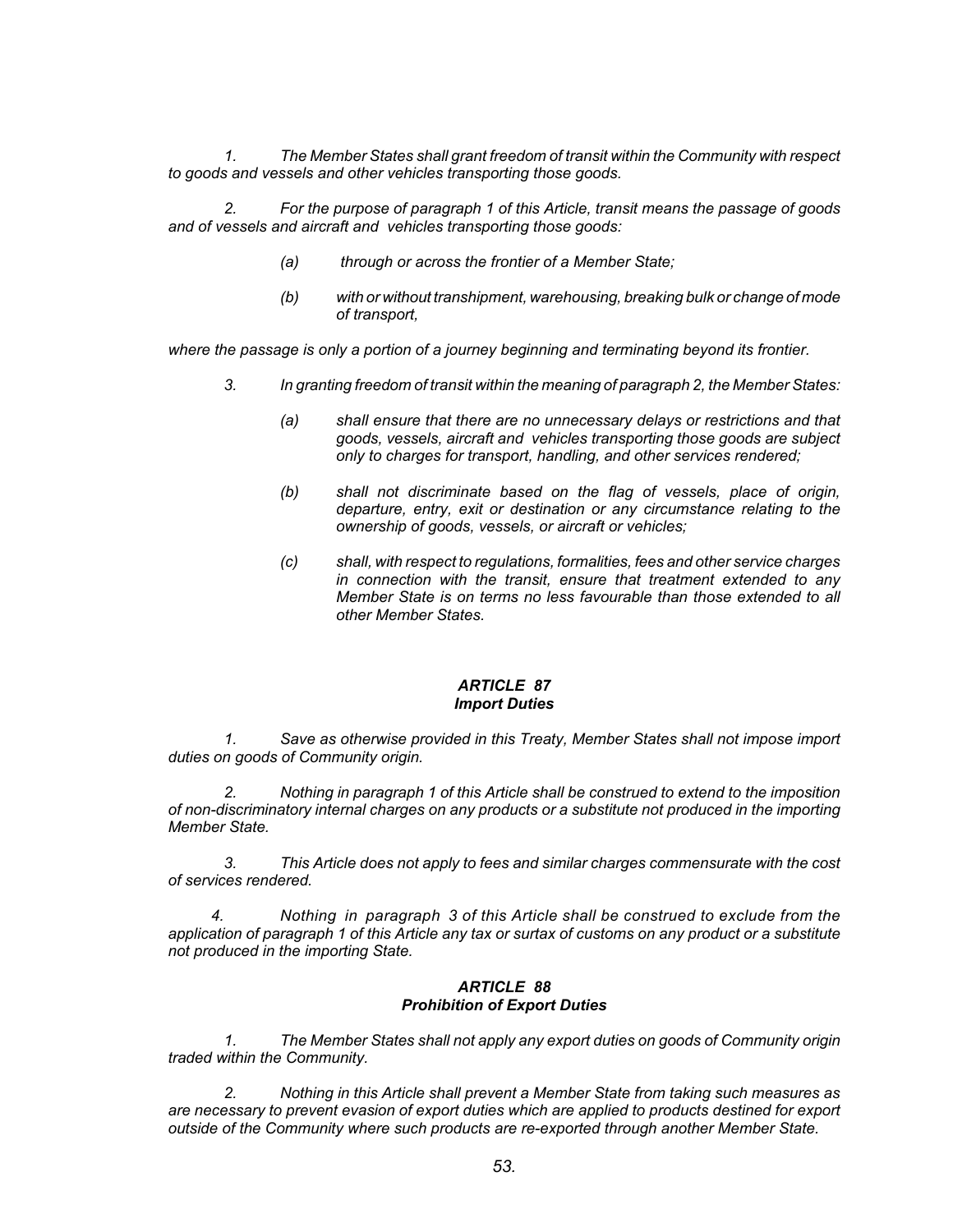*3. For the purposes of this Article, "export duties" means any duties or charges with equivalent effect imposed on or in connection with the exportation of goods.*

### *ARTICLE 89 Export Drawback*

*1. A Member State may refuse to treat as of Community origin goods which benefit from export drawback allowed by other Member States. In applying this paragraph, a Member State shall accord the same treatment to such goods consigned from all other Member States.*

*2. Whenever a Member State intends to apply an export drawback within the meaning of paragraph 6, it shall notify COTED.*

*3. The Member State shall, at the time of notification, set out the circumstances which justify the need to apply an export drawback, the products which will benefit therefrom, the nature and proposed duration of the measures, and such other information as COTED may prescribe from time to time.*

*4. COTED shall give its earliest consideration to the notification referred to in paragraph 3 and make a determination of the appropriateness of the measures and, if it is not satisfied, may recommend that the Member State which intends to apply an export drawback, modify the programme.*

*5. COTED shall review annually all export drawback programmes maintained by Member States.*

- *6. For the purposes of this Article -*
	- *(a) `export drawback' means any arrangement for the refund or remission, wholly or in part, of import duties applicable to imported materials: provided that the arrangement, expressly or in effect, allows refund or remission if certain goods or materials are exported, but not if they are retained for home use;*
	- *(b) `remission' includes exemption for materials brought into free ports and other places which have similar customs privileges;*
	- *(c) `duties' means:*
		- *(i) all charges on or in connection with importation, except fiscal charges to which Article 80 applies; and*
		- *(ii) any protective element in such fiscal charges;*
	- *(d) `materials' shall have the meaning assigned to it in Rule I of Schedule I to this Treaty.*

#### *ARTICLE 90 Internal Taxes and Other Fiscal Charges*

- *1. Save as otherwise provided in this Treaty, Member States shall not:*
	- *(a) apply directly or indirectly to imported goods of Community origin any fiscal charges in excess of those applied directly or indirectly to like domestic goods, or otherwise apply such charges so as to protect like domestic goods; or*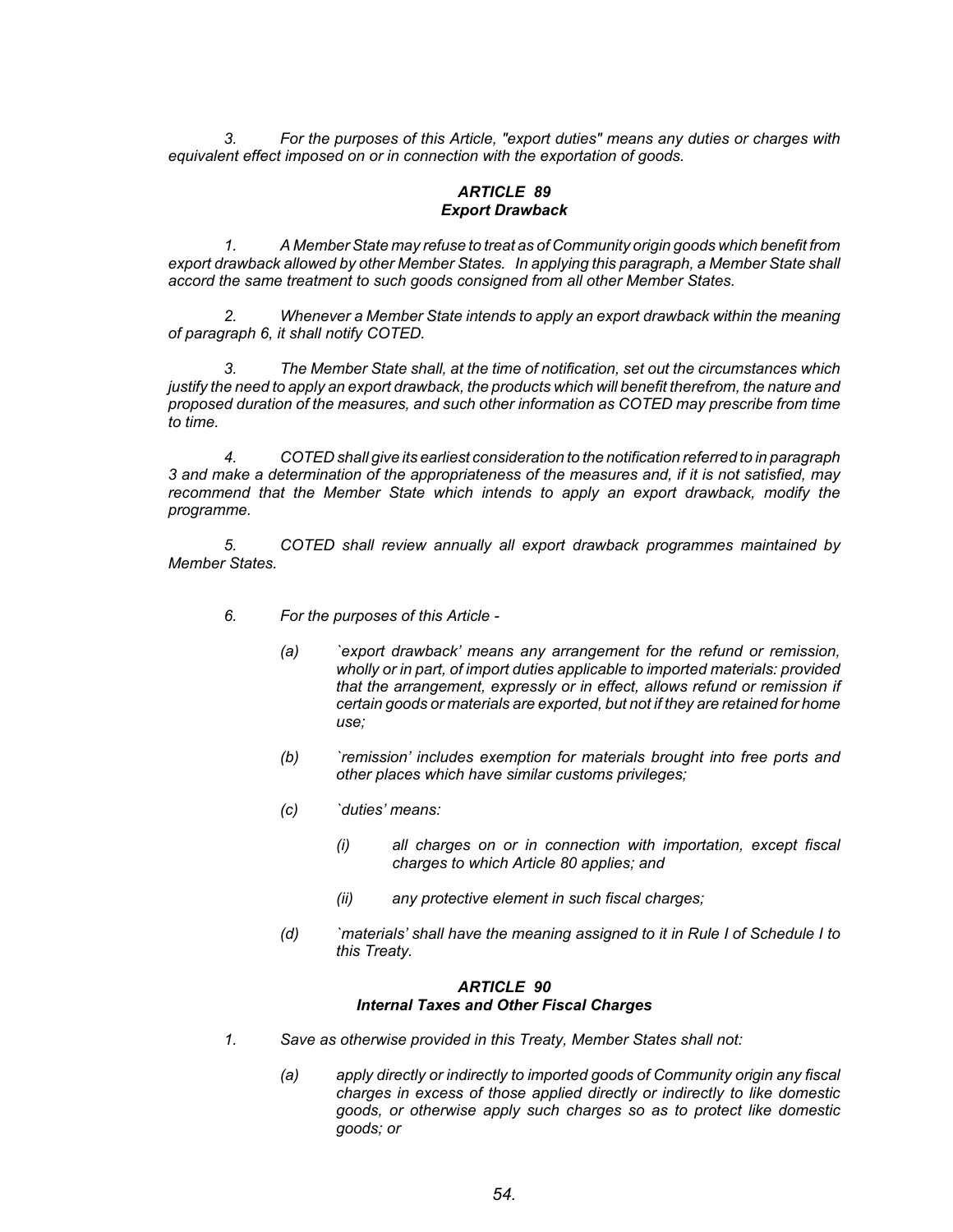*(b) apply fiscal charges to imported goods of Community origin of a kind which they do not produce, or which they do not produce in substantial quantities, in such a way as to protect the domestic production of substitutes which enter into direct competition with them and which do not bear, directly or indirectly, in the country of importation, fiscal charges of equivalent incidence.*

*2. A Member State shall notify COTED of all fiscal charges applied by it where, although the rates of charge, or the conditions governing the imposition or collection of the charge, are not identical in relation to the imported goods and to the like domestic goods, the Member State applying the charge considers that the charge is, or has been made, consistently with sub-paragraph (a) of paragraph 1 of this Article. A Member State shall, at the request of any other Member State, supply information about the application of paragraph I of this Article.*

*3. For the purposes of this Article `fiscal charges' means internal taxes and other internal charges with equivalent effect on goods.*

#### *ARTICLE 91 Quantitative Restrictions*

*1. Save as otherwise provided in this Treaty, and in particular Articles 88, 89 and 90, and in Schedules II, III and IV, a Member State shall not apply any quantitative restrictions on the importation of goods which are of Community origin.*

*2. Except as otherwise provided in this Treaty, and particularly in Articles 89 and 90, and in Schedule III, a Member State shall not apply any quantitative restrictions on exports to any other Member State.*

*3. This Article shall not prevent any Member State from taking such measures as are necessary to prevent evasion of any prohibitions or restrictions which it applies to imports from or exports to third States provided that less favourable treatment is not granted to Member States than to countries outside the Community.*

*4. "Quantitative restrictions" means prohibitions or restrictions on imports into, or exports from, any other Member State, as the case may be, whether made effective through quotas, import licences or other measures with equivalent effect, including administrative measures and requirements restricting imports or exports.*

## *ARTICLE 92 Difficulties Occasioned by Particular Imports*

*1. Subject to Article 150, wherever imports of any product, including any primary agricultural product, into a Member State cause serious injury or the threat of serious injury to domestic producers of like or directly competitive products in any industry or specific sector of any industry, the importing Member State shall be free to impose restrictions in respect of such product if:*

- *(a) the import of the product in question results in a substantial decrease in demand for the like or directly competitive product produced within its jurisdiction; and*
- *(b) the decrease in demand is directly linked to an increase in imports consigned from another Member State.*

*2. Where a Member State decides to exercise its rights under paragraph I, it may provisionally, until a determination by COTED is made:*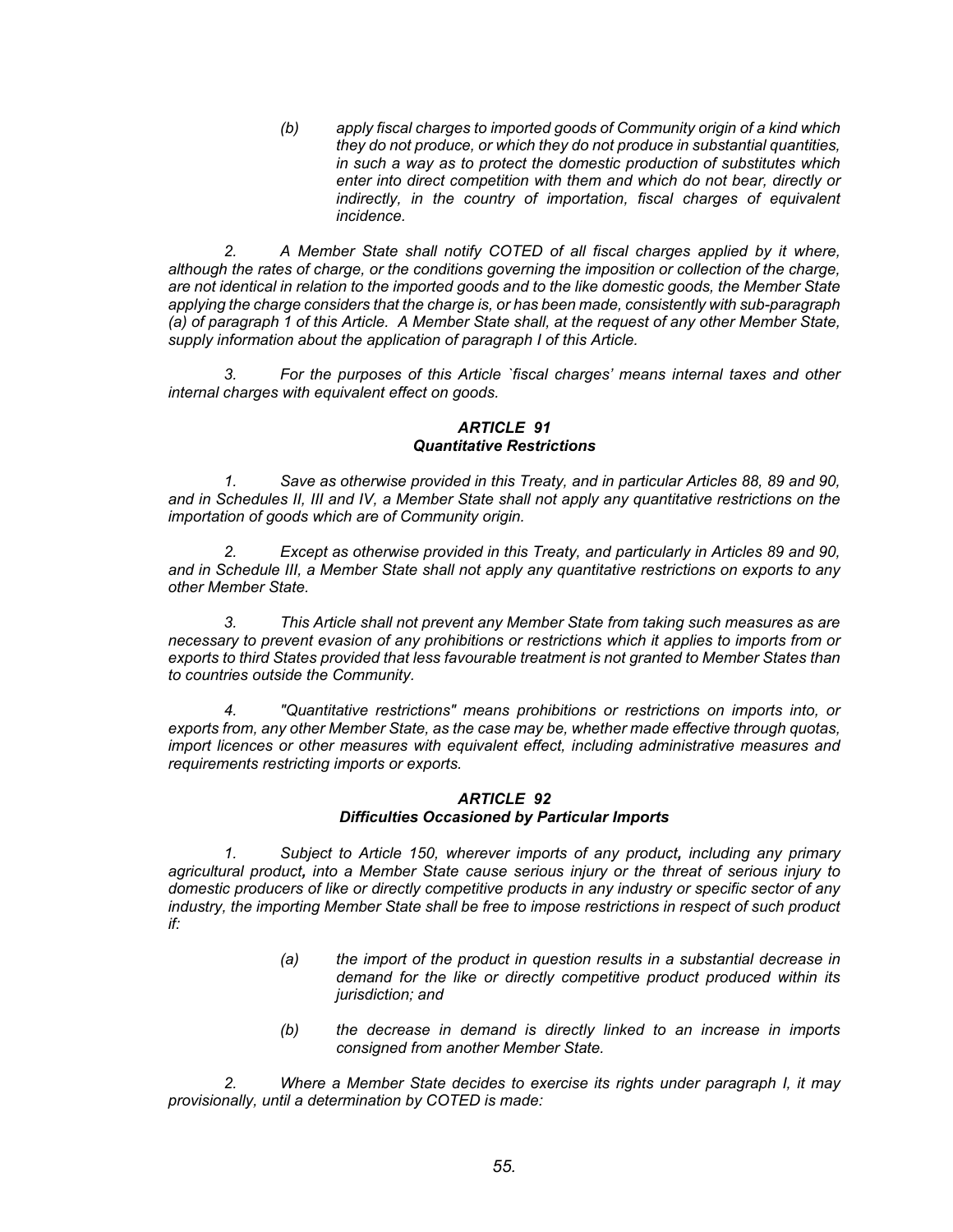- *(a) limit imports of the product of Community origin by means of quantitative restrictions at a rate not less than the rate of such imports during any period of 12 months which ended 12 months before the date on which the restrictions entered into force;*
- *(b) take such other measures either instead of or in addition to quantitative restrictions in accordance with sub-paragraph (a) as COTED may authorise.*

*3. In applying the restrictions in accordance with paragraph 2, a Member State shall not discriminate among the sources of supply or the nationality of suppliers, and shall give consideration to the proportionate share of the market previously enjoyed by each Member State.*

*4. Where a Member State:*

*5, and:*

- *(a) intends to act in accordance with paragraph 2, it shall, prior to taking such action, enter into consultations with affected Member States and notify COTED of that intention and the nature of the action;*
- *(b) is unable to comply with sub-paragraph (a) of this paragraph, it shall, in taking the action, immediately notify COTED of the application and the nature of the action.*

*5. The Member State at the time of taking such action in accordance with paragraph 2 shall submit to COTED:*

- *(a) such information as is reasonably available, including:*
	- *(i) the identity of the producers and the length of time during which the producers of the like or directly competitive product have been in production;*
	- *(ii) a complete description of the product and the annual volume of production;*
	- *(iii) an estimate of the size by volume of the domestic market, the share by volume in the domestic market of the domestic product, imports from other Member States and from third States;*
	- *(iv) information on changes in the level of sales and employment for the periods comparable to the periods during which imports have increased; and*
	- *(v) any other information as COTED may from time to time prescribe;*
- *(b) a programme setting out the measures to be taken to assist the domestic producers to alleviate the difficulties they face and to restore their position in the domestic market.*
- *6. COTED shall give its earliest consideration to the submission made under paragraph*
	- *(a) make a determination of the appropriateness of the restrictions and whether they shall be continued;*
	- *(b) where it decides that the restrictions shall be continued, determine the adequacy of the programme and the period for which the restrictions shall continue.*

*7. Restrictions applied by a Member State pursuant to paragraph 2 shall be confined to those necessary to forestall a threat of serious injury or otherwise eliminate injury.*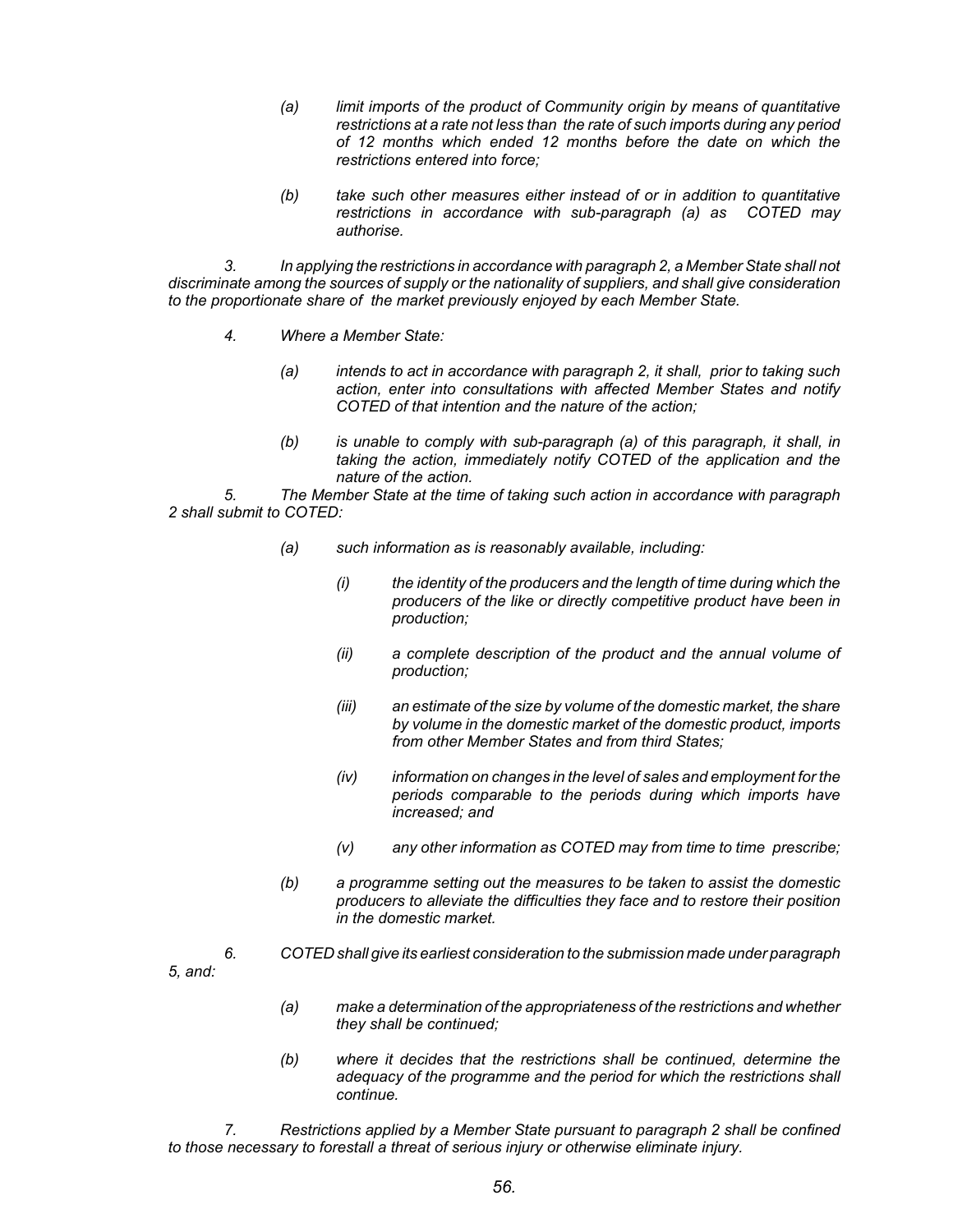*8. The Member States in applying restrictions pursuant to paragraph 2 shall not discriminate and:*

- *(a) shall progressively relax them as the relevant conditions improve;*
- *(b) may maintain them only to the extent that the conditions mentioned in paragraph 1 of this Article continue to justify their application.*

*9. If a Member State has demonstrated that the imposition of measures by another Member State under paragraph 2 has caused injury or the threat of serious injury to domestic producers in its jurisdiction, then the first mentioned Member State may request consultation with the Member State maintaining the restrictions and notify COTED accordingly.*

*10. Where the consultations do not result in a mutually agreed solution, the matter may be referred to COTED for a determination.*

*11. If COTED is not satisfied that the Member States applying restrictions are acting in accordance with the provisions of paragraph 7, it may recommend to the Member State adversely affected thereby, alternative arrangements to the same end.*

## *ARTICLE 93 Government Assistance to Economic Development*

*1. Except as otherwise provided in this Treaty, a Member State shall not maintain or introduce:*

- *(a) the forms of assistance to export of goods to any other part of the Community which are described in Schedule V; or*
- *(b) any other forms of assistance, the main purpose or effect of which is to frustrate the benefits expected from such removal or absence of duties and quantitative restrictions as is required by this Treaty.*

*2. If the application of any type of assistance by a Member State, although not contrary to paragraph 1(b) of this Article, nevertheless frustrates the benefits expected from such removal or absence of duties and quantitative restrictions as is required by this Treaty, COTED may authorise any Member State to suspend, in relation to the Member State which is applying the assistance, the application of such obligations under this Treaty as the COTED considers appropriate.*

*3. COTED may amend the provisions of Schedule V.*

### *ARTICLE 94 Public Undertakings*

*Except as otherwise provided in this Treaty, Member States shall ensure the elimination in the practices of public undertakings of :*

- *(a) measures the effect of which is to afford protection to domestic production and which would be inconsistent with this Treaty if achieved by means of a duty or charge with equivalent effect or quantitative restrictions or Government assistance; or*
- *(b) trade discrimination on grounds of territorial origin in so far as it frustrates the benefits expected from the removal or absence of such charges, duties and quantitative restrictions as is required by this Treaty.*
- *2. In so far as Article 92 is relevant to the activities of public undertakings, that Article*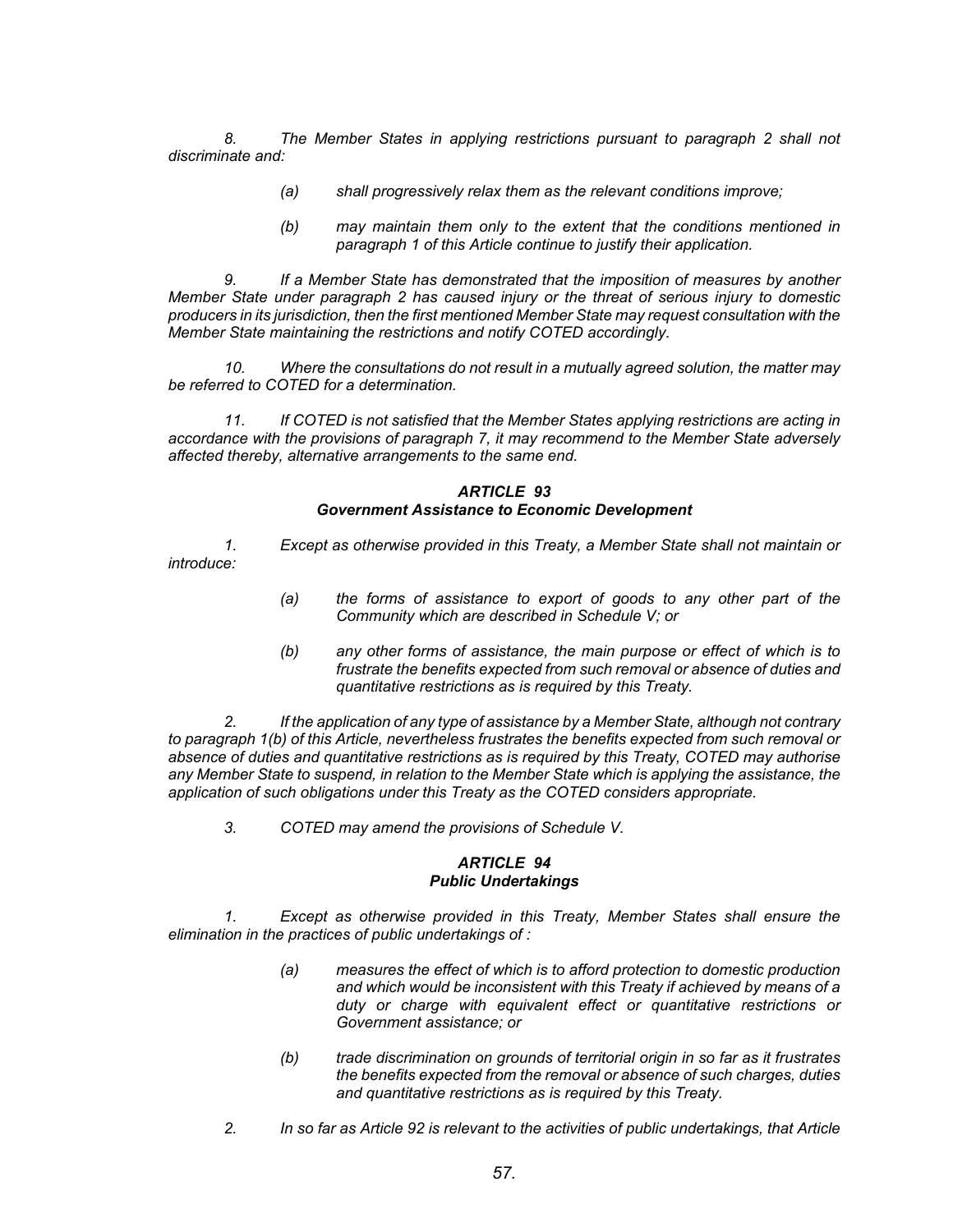*shall apply to them in the same way as it applies to other enterprises.*

- *3. Where a public undertaking has introduced a measure or practice which:*
	- *(a) is inconsistent with paragraph 1; or*
	- *(b) in law or in effect, results in limiting access to any market, distorts competition or fair trade, or otherwise nullifies or impairs benefits expected from the establishment of the CSME,*

*then, in such a case, the aggrieved Member State may request consultations with the offending Member State and promptly notify COTED of the request.*

*4. The Member State alleged to have introduced a measure or practice within the meaning of paragraph 3 shall give favourable consideration to a request for consultations by the aggrieved Member State with a view to resolving their differences and arriving at a mutually acceptable solution.*

*5. If no mutually acceptable solution is reached within 30 days of the date of request for consultations, the aggrieved Member State may refer the matter to COTED, which shall cause an investigation to be carried out into the circumstance giving rise to the complaint; the investigation is to be completed within 60 days of the date of receipt of the complaint by COTED.*

*6. COTED shall, upon receipt of the report arising from the investigation, make available the report to the Member States concerned to facilitate consultations and to permit them to reach a mutually acceptable solution.*

*7. If no mutually acceptable solution is reached at the end of 15 days starting from the date of submission of the report by COTED to the parties concerned and COTED is satisfied that the rights of the aggrieved Member States under paragraph 1 have been unreasonably denied, then COTED shall request the offending Member State to withdraw the measure or practice, as the case may be.*

*8. If the offending Member State referred to in paragraph 7 fails to comply with the request of COTED within 60 days of the date thereof, then COTED may authorise the Member States to suspend, in relation to the Member State which is applying the measure or practice, the application of such provisions of this Treaty as COTED may decide.*

*9. The Member States shall ensure that new practices of the kind described in paragraph 3 of this Article are not introduced.*

 *10. For the purposes of this Article, 'public undertakings' means central, regional, or local government authorities, public enterprises and any other organisation by means of which a Member State by law or in practice controls or appreciably influences imports from, or exports to any other part of the Community.*

#### *ARTICLE 95 Co-operation in Customs Administration*

*1. The Member States shall co-operate with each other to ensure that their interpretation and application of Articles 82, 83, 84, 86, 87, 88, 89, 90, 93 and Schedule I are effectively and harmoniously applied, particularly with respect to provisions relating to:*

- *(a) effective customs systems and procedures governing the movement of goods, people and conveyances across customs borders;*
- *(b) maximising the effectiveness of co-operation among customs administrations and with international agencies to combat customs and*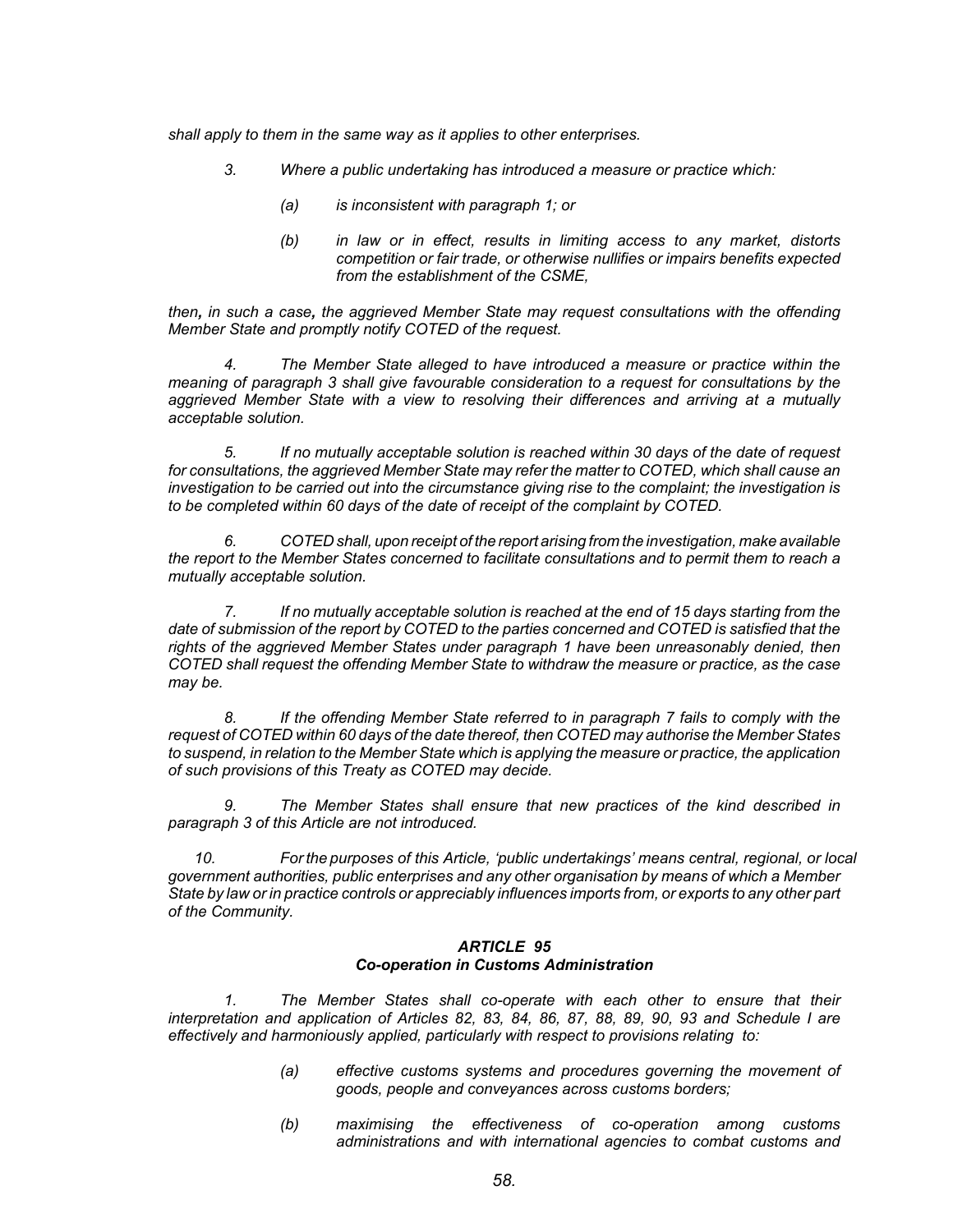#### *other cross-border offences.*

*2. The Member States undertake to establish harmonised customs legislation and customs procedures in accordance with the provisions of this Chapter.*

*3. COTED shall establish procedures for co-operation in customs administration as described in paragraph 1 of this Article.*

## *PART THREE SUBSIDIES*

## *ARTICLE 96 Determination of a Subsidy*

*For the purpose of this Part, a subsidy shall be deemed to exist if there is a financial contribution by a Government or any public body within the territory of a Member State (hereinafter referred to as "government") where:*

- *(a) a government practice involves direct transfer of funds (e.g., grants, loans and equity infusion) or potential direct transfer of funds or liabilities (e.g., loan guarantees);*
- *(b) government revenue that is otherwise due is foregone or not collected (e.g., fiscal incentives, such as tax credits);*
- *(c) a government purchases goods or provides goods or services other than general infrastructure;*
- *(d) a government makes payments to a funding mechanism, or directs or entrusts to a private body the conduct of activities mentioned in subparagraphs (a), (b) and (c) which are normally conducted by governments;*
- *(e) there is any form of income or price support,*

*and a benefit is thereby conferred.*

### *ARTICLE 97 Types of Subsidies*

- *1. A subsidy within the meaning of Article 96 shall be categorised as follows:*
	- *(a) a prohibited subsidy;*
	- *(b) a subsidy which:*
		- *(i) causes injury to a domestic industry; or*
		- *(ii) results in nullification or impairment of benefits accruing directly or indirectly to any Member State; or*
		- *(iii) seriously prejudices the interests of any Member State; or*
	- *(c) a subsidy which causes serious adverse effects to a domestic industry of any Member State such as to cause damage which would be difficult to repair:*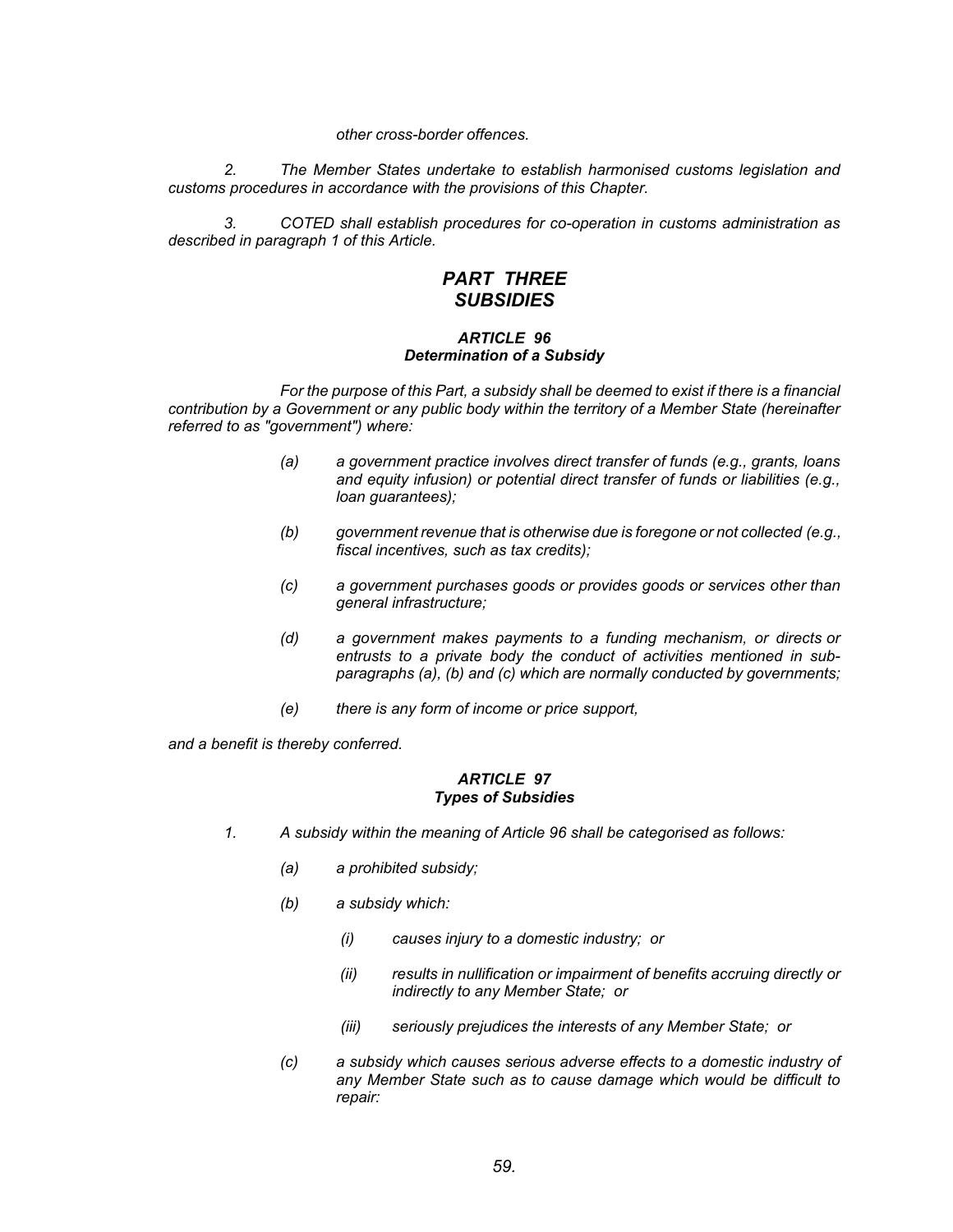*Provided that the subsidy is specific to an enterprise or industry or group of enterprises or industries within the jurisdiction of the granting Member State.*

*2. For the purpose of this Chapter a determination of whether a subsidy as defined in Article 92 is specific shall be governed by the following:*

- *(a) in order to determine whether a subsidy referred to in paragraph 1 of this Article is specific to an enterprise or industry or group of enterprises or industries (referred to in this Part as "certain enterprises") within the jurisdiction of the granting authority, the following criteria shall apply:*
	- *(i) where the granting authority, or the legislation pursuant to which the granting authority operates, explicitly limits access to a subsidy to certain enterprises, such a subsidy shall be specific;*
	- *(ii) where the granting authority, or the legislation pursuant to which the granting authority operates, establishes objective criteria or conditions governing the eligibility for, and the amount of, a subsidy, specificity shall not exist, provided that the eligibility is automatic and that such criteria and conditions are strictly adhered to. The criteria or conditions must be clearly spelled out in law, regulation, or other official document, so as to be capable of verification;*
	- *(iii) if, notwithstanding any appearance of non-specificity resulting from the application of the principles laid down in sub-sub-paragraphs (i) and (ii), there are reasons to believe that the subsidy may in fact be specific, other factors may be considered. Such factors are: use of a subsidy programme by a limited number of certain enterprises, predominant use of certain enterprises, the granting of disproportionately large amounts of subsidy to certain enterprises, and the manner in which discretion has been exercised by the granting authority in the decision to grant a subsidy. In applying this sub-paragraph, account shall be taken of the extent of diversification of economic activities within the jurisdiction of the granting authority, as well as of the length of time during which the subsidy programme has been in operation;*
- *(b) a subsidy which is limited to certain enterprises located within a designated geographical region within the jurisdiction of the granting authority shall be specific. It is understood that the setting or change of generally applicable tax rates by all levels of government entitled to do so shall not be deemed to be a specific subsidy for the purposes of this Part;*
- *(c) any subsidy falling under the provisions of Article 99 shall be deemed to be specific;*
- *(d) any determination of specificity under the provisions of this Article shall be clearly substantiated on the basis of positive evidence.*

## *ARTICLE 98 Entitlement to Take Action Against Subsidised Products*

*1. A Member State may take action against subsidised products where:*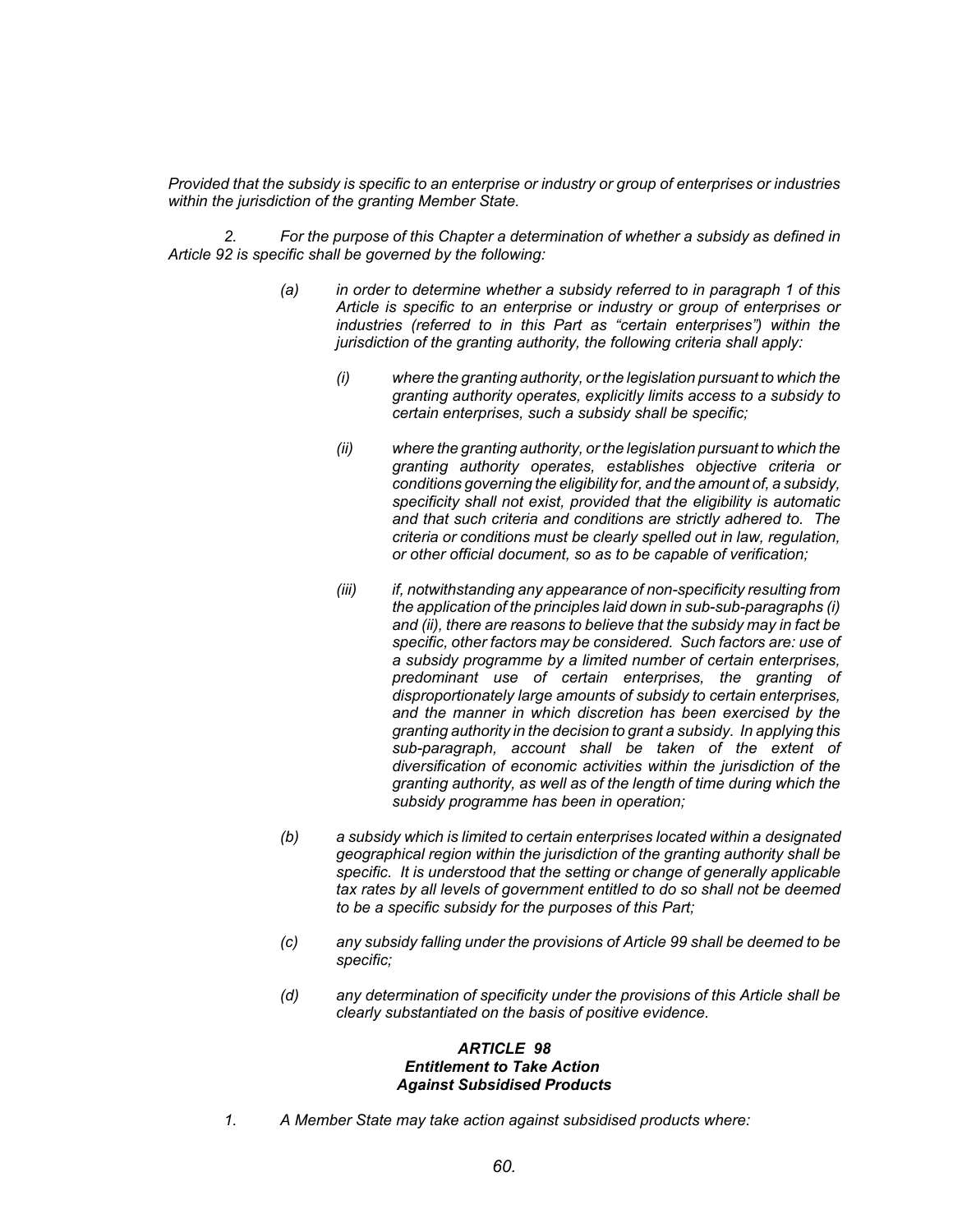- *(a) the products have benefited from a prohibited subsidy;*
- *(b) the subsidy is specific and has caused any of the effects referred to in Article 112; and*
- *(c) the subsidy is specific and does not conform to the provisions of Article 108.*

*2. Notwithstanding the provisions of paragraph 1, a Member State shall not take definitive action against products which are believed to be benefitting from subsidies referred to in Article 97 if the Member State aggrieved thereby has not:*

- *(a) promulgated legislation to permit the introduction of counter measures or countervailing duties against subsidised imports;*
- *(b) consulted with the Member State which is alleged to have introduced or to be maintaining subsidies identified in Article 97;*
- *(c) notified COTED of the alleged subsidisation based on preliminary investigations and failure of consultations; and*
- *(d) received authorisation from COTED to introduce countervailing duties or countermeasures as a result of a definitive determination of the existence of prohibited subsidies which cause nullification, impairment, serious prejudice or adverse effects caused by subsidisation.*

*3. Consultations for the purposes of this Part shall follow the procedures set out in Annex II.*

#### *ARTICLE 99 Prohibited Subsidies*

*1. Subject to this Treaty, a Member State shall neither grant nor maintain subsidies referred to in paragraph 2.*

- *2. The following subsidies within the meaning of Article 96 shall be prohibited:*
	- *(a) subsidies contingent, in law or in fact, whether solely or as one of several other conditions, upon export performance, including those listed in Schedule V; and*
	- *(b) subsidies contingent, whether solely or as one of several other conditions, upon the use of domestic over imported goods.*

*3. Nothing in this Article shall be construed as applying to agricultural commodities produced in the Community.*

### *ARTICLE 100 Preliminary Investigation of Prohibited Subsidies*

*1. An application for an investigation may be made in writing by or on behalf of a domestic industry to the competent authority where the industry has reason to believe that a prohibited subsidy referred to in Article 99 has been granted or maintained by another Member State. The authority shall examine the application and determine, on the basis of the facts available, whether to initiate an investigation.*

*2. An investigation initiated pursuant to paragraph 1 of this Article shall be deemed to be a preliminary investigation. The authority shall give public notice of the preliminary investigation to inform the concerned Member State, other Member States and the interested parties all of whom shall be afforded adequate time to submit information required and to make comments.*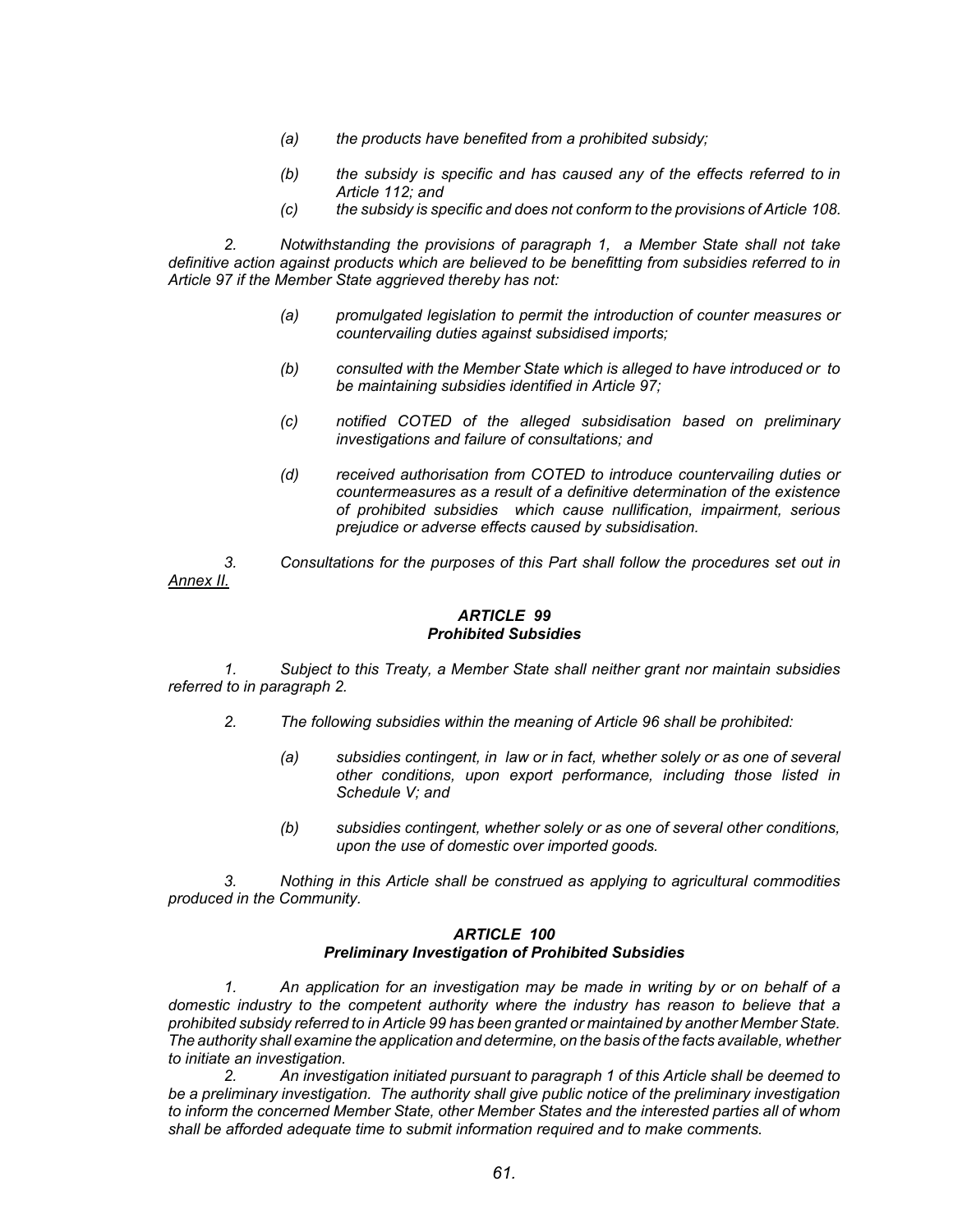*3. The authority shall make a preliminary determination whether a prohibited subsidy has been granted or maintained and, where the determination is affirmative, invite the concerned Member States and interested parties to defend their interests.*

*4. A request for investigation by the domestic industry under this Article or under Article 106 or 112 shall be accompanied by information set out in the Illustrative List at Annex 111(a).*

*5. Wherever the term "domestic industry" is used in this Chapter, it shall mean domestic industry as defined in Annex I.*

## *ARTICLE 101 Request for Consultations Relating to Prohibited Subsidies*

*1. Whenever a Member State has reason to believe, pursuant to Article 99 that a prohibited subsidy has been granted or is maintained by a Member State, the aggrieved or any other Member State may request consultations with the Member State believed to be granting or maintaining the subsidy. The aggrieved Member State shall notify COTED of the request for consultations. A request for consultations shall include a statement of the available evidence with regard to the existence and nature of the alleged prohibited subsidy.*

*2. Upon receipt of a request for consultations under paragraph 1, the Member State believed to be granting or maintaining the subsidy shall reply within 10 days and shall furnish the relevant information requested and shall promptly enter into consultations which shall be concluded within 30 days of the date of request for such consultations unless the parties agree to extend the consultations to a mutually agreed date. The purpose of the consultations shall be to clarify the facts relating to the existence and type of the alleged subsidy and to arrive at a mutually agreed solution.*

## *ARTICLE 102 Reference to COTED to Investigate Prohibited Subsidies*

*1. If no mutually agreed solution is reached at the completion of 30 days from the date of the request for the consultations referred to in Article 101, or at such time as the parties agree, or if the Member State believed to be granting or maintaining the subsidy refuses to co-operate, the Member State requesting consultations or any other Member State interested in such consultations may refer the matter to COTED which shall carry out an investigation to establish whether the subsidy in question is a prohibited subsidy.*

*2. The referral of the matter to COTED for an investigation shall not prevent the aggrieved Member State from taking, on a provisional basis, which shall not be sooner than 60 days from the date of initiation of investigations under paragraph 1 of Article 103 counter-measures to forestall injury or to prevent further injury to its domestic industry.*

### *ARTICLE 103 Investigation by COTED of Prohibited Subsidies*

*1. Whenever COTED decides to carry out an investigation pursuant to Article 102, such an investigation by COTED shall proceed as expeditiously as possible. COTED may appoint competent experts to advise whether the subsidy falls to be classified as a prohibited subsidy, in which case COTED shall set a time limit for the examination of the evidence by the competent experts. COTED shall make its determination and issue its report which shall, unless extenuating circumstances arise, not exceed 90 days from the date of receipt of request for the investigation.* 

*2. The results of an investigation carried out pursuant to Article 102 shall be made available to all Member States for information and to afford the concerned Member States an*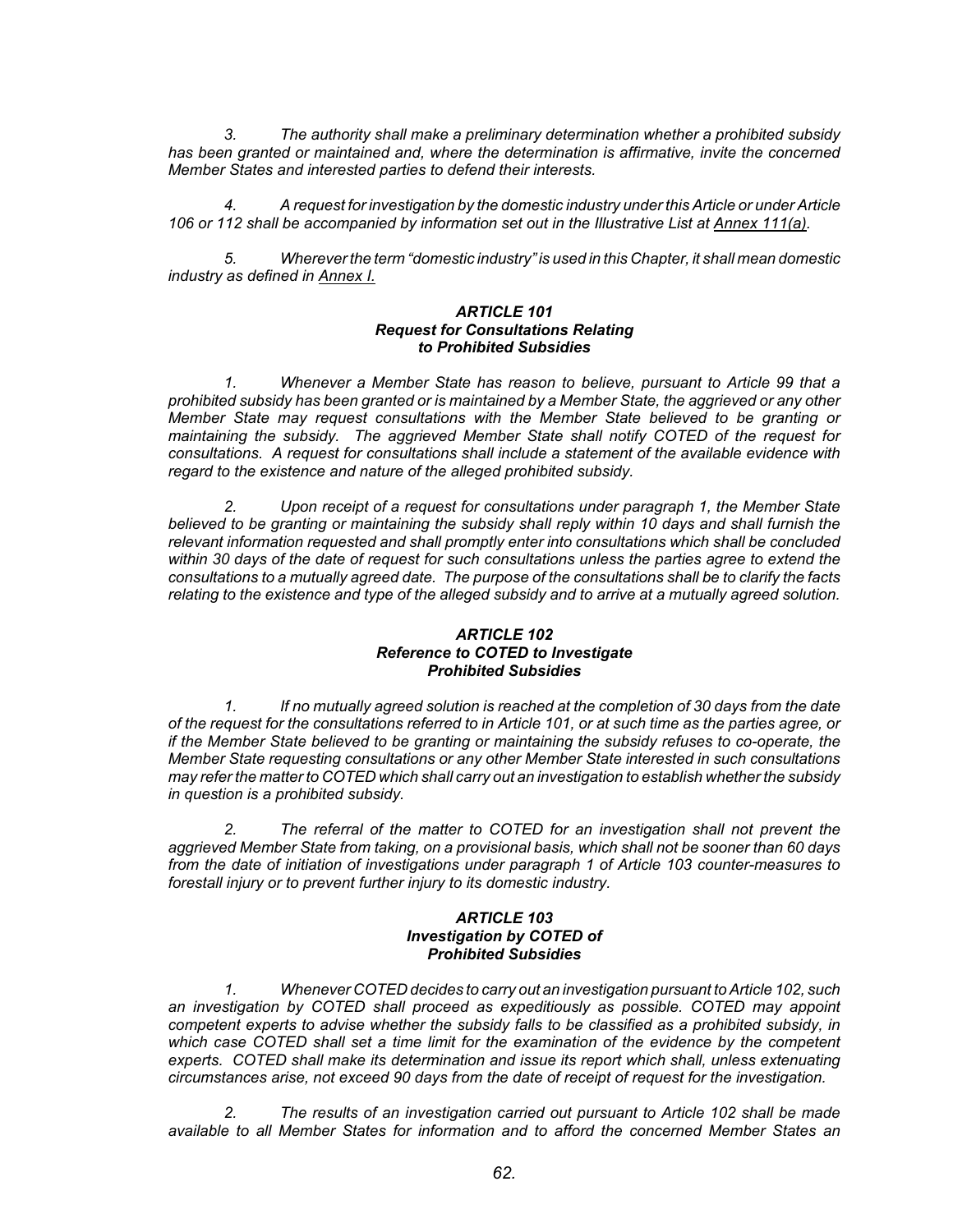*opportunity to arrive at a mutually agreed solution within 30 days from the date of issue of the report failing which COTED shall adopt the recommendations of the report.*

*3. If COTED is satisfied, based on the results of the investigation, that the subsidy in question is a prohibited subsidy and that the concerned Member States cannot reach a mutually agreed solution, it shall, subject to Article 104, require the offending Member State to withdraw the subsidy within a specified time-frame. Where the offending Member State fails to comply, COTED shall authorise the aggrieved Member State to take counter-measures on the products which benefit from such a subsidy.*

### *ARTICLE 104 Withdrawal of Prohibited Subsidies*

*1. Notwithstanding the investigation confirming the existence of a prohibited subsidy in paragraph 3 of Article 103, COTED shall not impose a requirement for the Member States to withdraw such a subsidy sooner than specified in this paragraph as follows:* 

- *(a) with respect to subsidies contingent upon export performance:*
	- *(i) the Member States with per capita GNP of less than one thousand United States dollars shall be allowed to maintain such subsidies; and*
	- *(ii) other Member States shall be allowed to maintain such subsidies until 1 January 2003;*
- *(b) with respect to subsidies contingent upon the use of domestic over imported inputs, the Member States with per capita GNP of less than one thousand United States dollars shall be allowed to maintain such subsidies until 2003.*

*2. Whenever the results of an investigation by COTED prove that the alleged subsidy is not a prohibited subsidy, any provisional countervailing measures which might have been imposed shall be promptly withdrawn and any bond or deposit which might have been effected, released or refunded, as the case may be. If the provisional measures referred to in this paragraph have materially retarded the exports of the Member State which was wrongfully alleged to have introduced or maintained prohibited subsidies, COTED shall, upon application from such a Member State, assess the effects of the provisionally applied measures and determine the nature and extent of compensation which is warranted and recommend compensation in accordance with its assessment.*

*3. From the date of entry into force of this Treaty until the expiration of the dates mentioned in paragraph 1, no provisional measures shall be imposed where it has been determined by preliminary investigations that prohibited subsidies are maintained.* 

## *ARTICLE 105 Subsidies Causing Injury, Nullification, Impairment or Serious Prejudice*

*A Member State may take action against subsidised imports from any other Member State where it can be established, based on an investigation, that the effect of the subsidy has been:*

- *(a) injury to its domestic industry;*
- *(b) nullification or impairment of benefits which it expects under this Treaty; or*
- *(c) serious prejudice to its interests.*
- *2. Serious prejudice shall be deemed to exist in the case where:*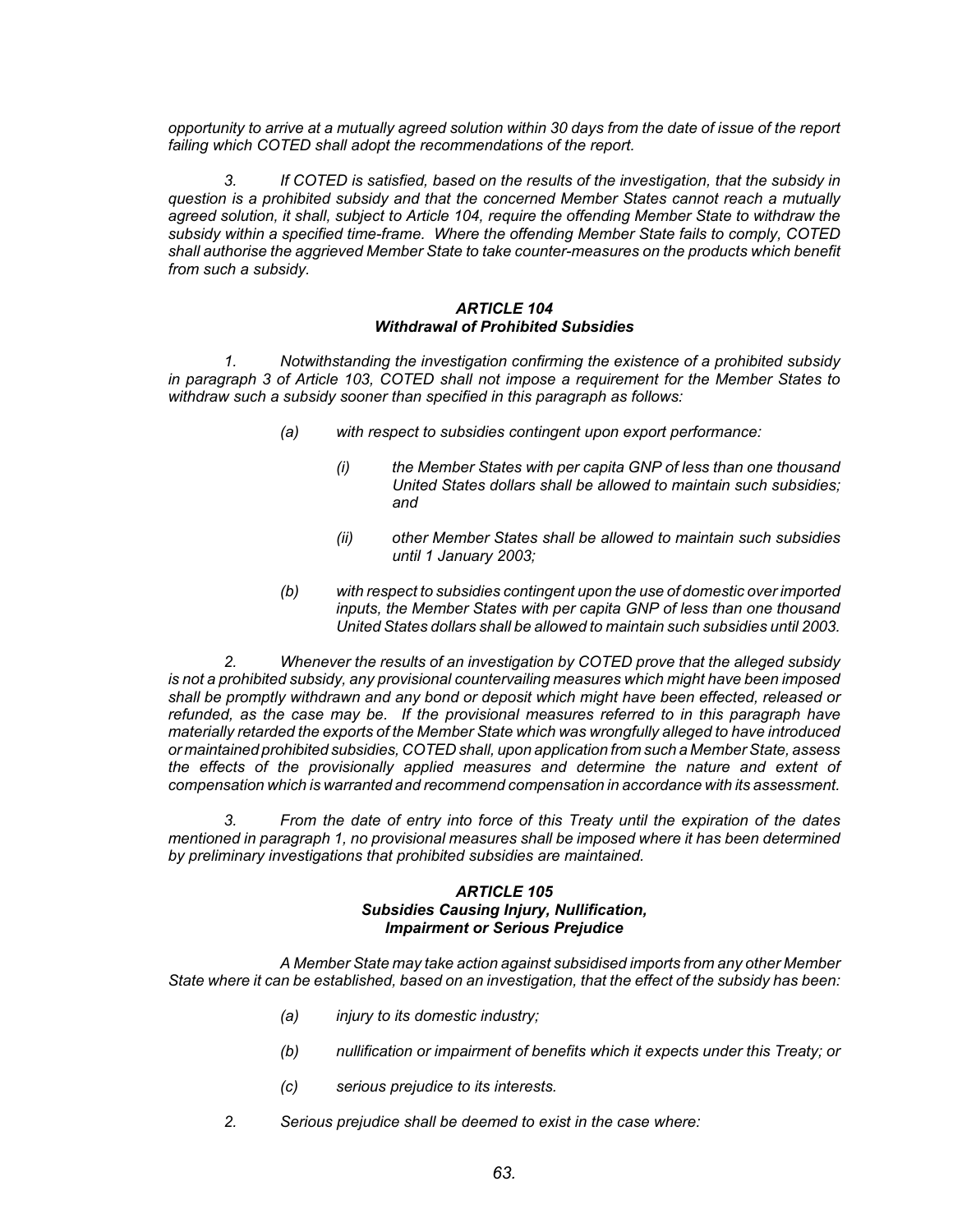- *(a) the total ad valorem subsidisation of a product exceeds 5 per cent;*
- *(b) subsidies cover operating losses sustained by an industry;*
- *(c) subsidies cover operating losses sustained by an enterprise, other than onetime measures which are non-recurrent and cannot be repeated for that enterprise and which are given merely to provide time for the development of long-term solutions and to avoid acute social problems; or*
- *(d) subsidies are granted in the form of forgiveness of government-held debt and government grants to cover debt repayment.*

*3. Notwithstanding the provisions of this Article, serious prejudice shall not be found if the Member State granting the subsidy in question demonstrates that the effect of the subsidy has not been:*

- *(a) to displace or impede the imports of like products from the Member State exporting to the Member State which has introduced or maintains the subsidy;*
- *(b) to displace or impede the exports of a like product from the affected exporting Member State into the market of a third Member State;*
- *(c) a significant price undercutting by the subsidised product as compared with the price of a like product of another Member State in the same market or a significant price suppression or price depression;*
- *(d) lost sales of another Member State in the same market; or*
- *(e) an increase in its market share within the CSME.*
- *4. The provisions of this Article shall not apply to Part Three.*

## *ARTICLE 106*

#### *Preliminary Investigation of Subsidies Causing Injury, Nullification, Impairment or Serious Prejudice*

*1. An application for an investigation may be made in writing by or on behalf of a domestic industry to the national authority where the industry has reason to believe that a subsidy referred to in Article 105 has been granted or is maintained by another Member State and has caused injury, or resulted in nullification, impairment or serious prejudice to its interests.*

*2. An application under paragraph 1 shall include sufficient information about the existence of a subsidy and, if possible, its amount, injury and a causal link between the subsidised products and the alleged injury.*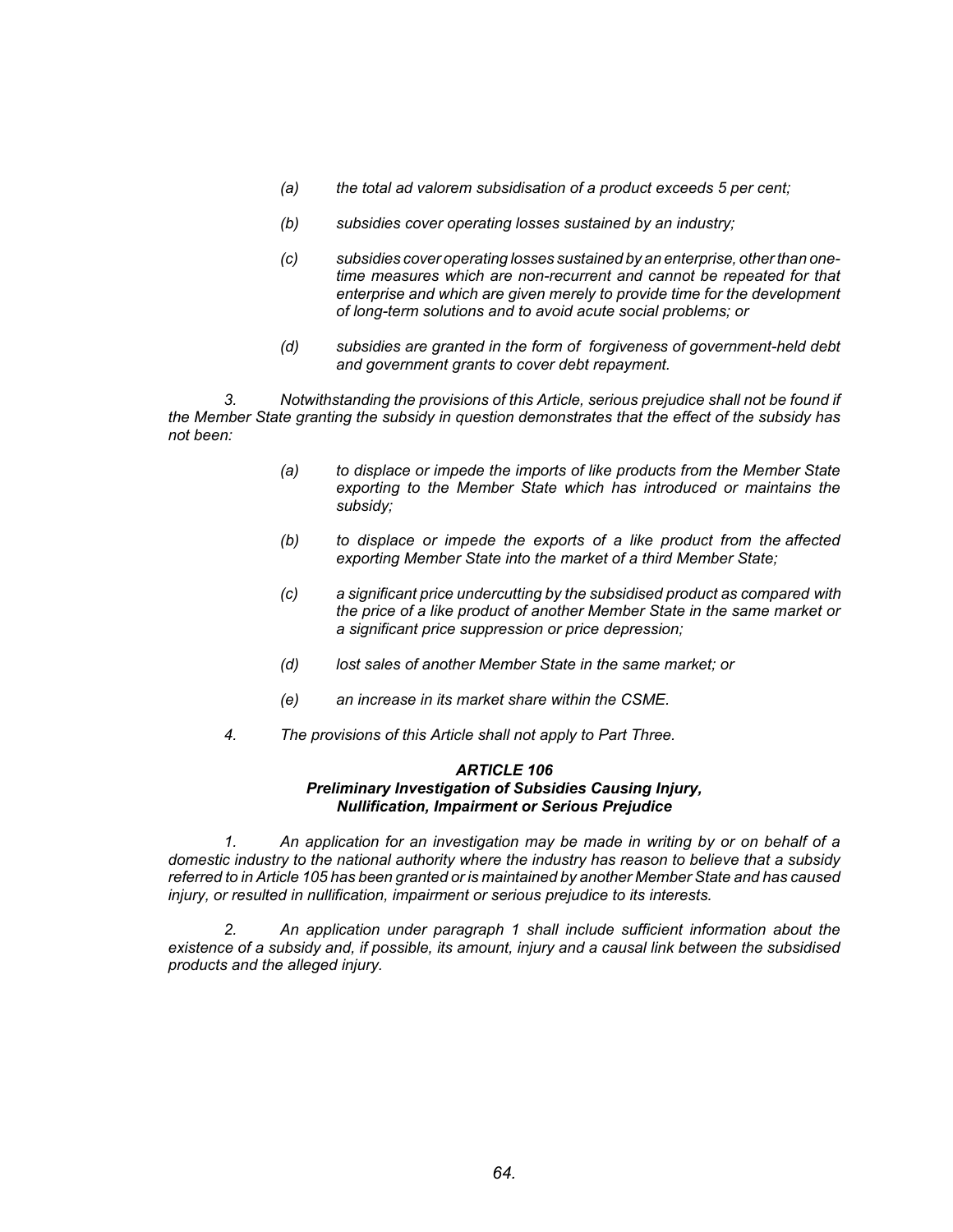*3. An application to initiate an investigation shall be considered to have been made by or on behalf of a domestic industry if it is supported by those domestic producers whose collective output constitutes more than 50 per cent of the total production of the like product by that proportion of the domestic industry expressing support for or opposition to the application. The investigation shall not be initiated where the domestic producers expressly supporting the application account for less than 25 per cent of the total production of the like product produced by the domestic industry.*

*4. Upon receipt of a request for such an investigation, the authority shall examine the application and determine, on the basis of the facts available, whether to initiate an investigation. If the authority decides to initiate an investigation, it shall issue a public notice to that effect, invite the concerned Member State, other interested Member States and interested parties to submit required information and comments.*

*5. An investigation initiated pursuant to paragraph 1 shall be deemed to be a preliminary investigation. The authority shall inform the concerned Member State and all interested parties of the results of the investigation.*

*6. For the purpose of this Part, "like product" shall be interpreted to mean a product which is identical, i.e., alike in all respects to the product under consideration, or in the absence of such a product, another product, which, although not alike in all respects, has characteristics closely resembling those of the product under consideration.*

## *ARTICLE 107*

## *Request for Consultations Relating to Subsidies Causing Injury, Nullification, Impairment or Serious Prejudice*

*1. Whenever a Member State has reason to believe that a subsidy within the meaning of Article 96 has been granted or is maintained by another Member State, and that imports from such a Member State have resulted in any of the effects mentioned in paragraph 1(b) of Article 97, the firstmentioned Member State may approach the Member State believed to be granting a subsidy with a request for consultations.*

*2. A request for consultations shall include a statement of available evidence with regard to -*

- *(a) the existence and nature of the subsidy; and*
- *(b) the injury caused to the domestic industry; or*
- *(c) the impairment or nullification of benefits of exporting to other Member States in the Community; or*
- *(d) serious prejudice to its interests.*

*3. Upon receipt of a request for consultations under paragraph 1, the Member State believed to be granting or maintaining the subsidy shall reply within 10 days, and shall furnish relevant information and enter into consultations within 30 days of the date of the request. The purpose of the consultations shall be to clarify the facts relating to the existence, type and effect of the alleged subsidy and to arrive at a mutually agreed solution.*

## *ARTICLE 108*

#### *Reference to COTED to Investigate Subsidies Causing Injury, Nullification, Impairment or Serious Prejudice*

*1. If no mutually agreed solution is reached at the completion of 60 days from the date of request for consultations, or on a date mutually agreed, the Member State requesting consultations may refer the matter to COTED which shall initiate an investigation, make a determination to resolve the dispute and issue a report within 120 days of the date of the request for an investigation by the aggrieved Member State.*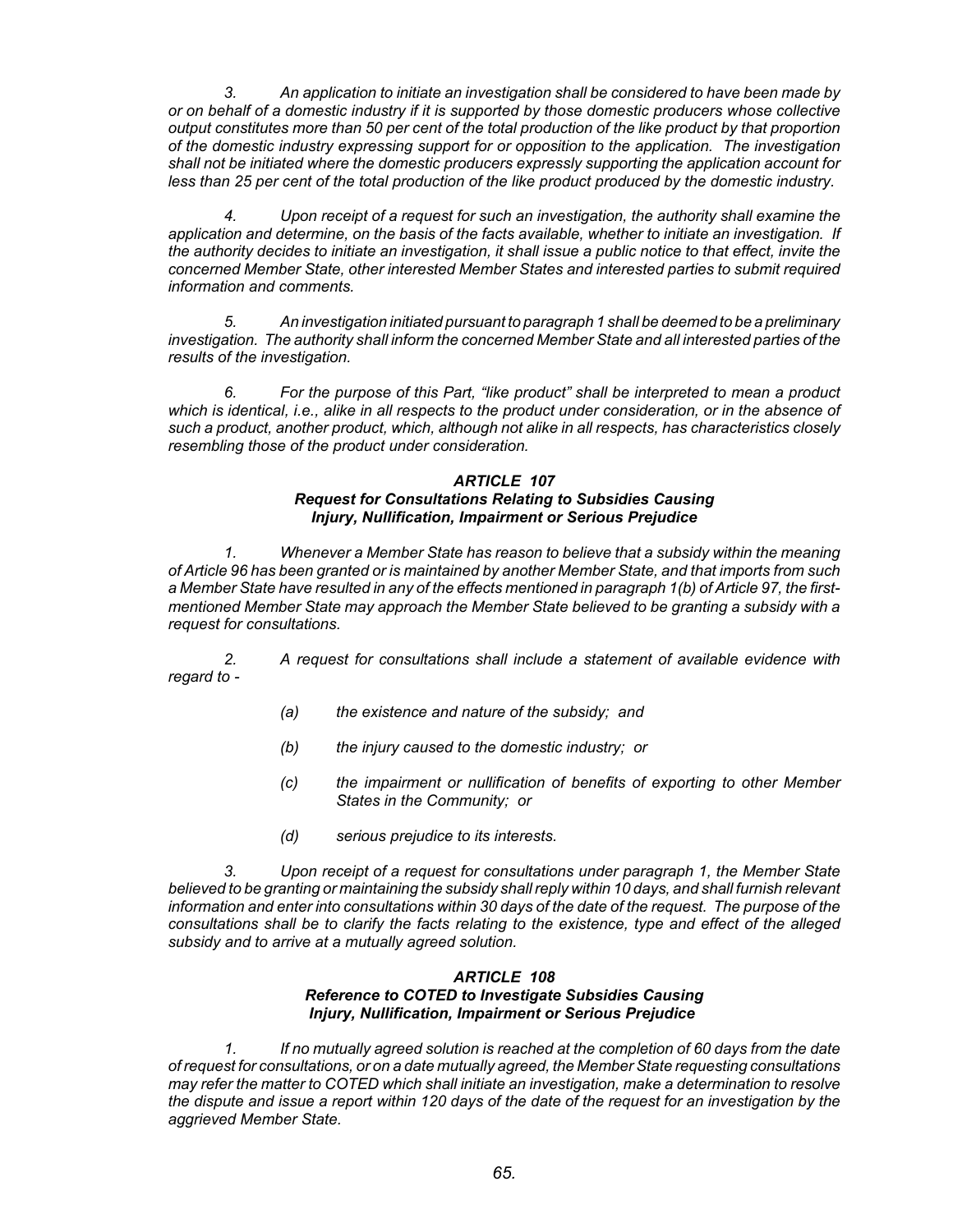*2. A decision by COTED to initiate an investigation shall not prevent the aggrieved Member State from taking, on a provisional basis, countermeasures which shall not be sooner than 60 days from the date of initiation of a preliminary investigation by the national authority to forestall or prevent further adverse effects.*

#### *ARTICLE 109 Investigation by COTED of Subsidies Causing Injury, Nullification, Impairment or Serious Prejudice*

*1. In order to arrive at a determination of the existence, degree and effect of subsidisation, and remedial action which may be taken pursuant to the referral of a complaint of alleged subsidisation mentioned in Article 108, COTED shall -*

- *(a) carry out an investigation into the circumstances relating to the alleged grant or maintenance of the subsidy by the offending Member State; the investigation is to be completed within 120 days of the date of receipt of a complaint regarding alleged subsidisation by an offending Member State; and*
- *(b) upon receipt of the report arising from the investigation, promptly make available the report to the concerned Member States to facilitate consultation and to permit the Member states concerned to arrive at a mutually acceptable solution.*

## *ARTICLE 110 Consequences of Failure to Remove Subsidies Causing Injury, Nullification, Impairment or Serious Prejudice*

*1. If no mutually acceptable solution is reached within 30 days of the date of issue of the report by COTED, and COTED is satisfied:*

- *(a) of the existence of a subsidy within the meaning of Article 105; and*
- *(b) that the subsidy has caused injury to the enterprise in the aggrieved Member State; or*
- *(c) that the subsidy has impaired or nullified benefits expected of the aggrieved Member State with respect to its exports to the Community; or*
- *(d) that the effect of the subsidy was to seriously prejudice the interests of the Member State,*

*then in such a case, COTED shall request the Member State which has granted or maintained the subsidy to take appropriate steps to remedy the effects of the subsidy within six months of the date of the issue of the report by COTED.*

*2. If, at the end of the period of six months allowed by COTED to the Member State granting or maintaining the subsidy to remedy the effects of the subsidy, the Member State fails to comply and in the absence of agreement on compensation COTED shall authorise the aggrieved Member State to impose countervailing duties at a rate equivalent to the amount of subsidisation for such time and under such conditions as COTED may prescribe.*

#### *ARTICLE 111 Types of Subsidies Causing Serious Adverse Effects*

*1. The Member States shall not ordinarily impose or introduce countervailing duties or take countermeasures on products which benefit from:*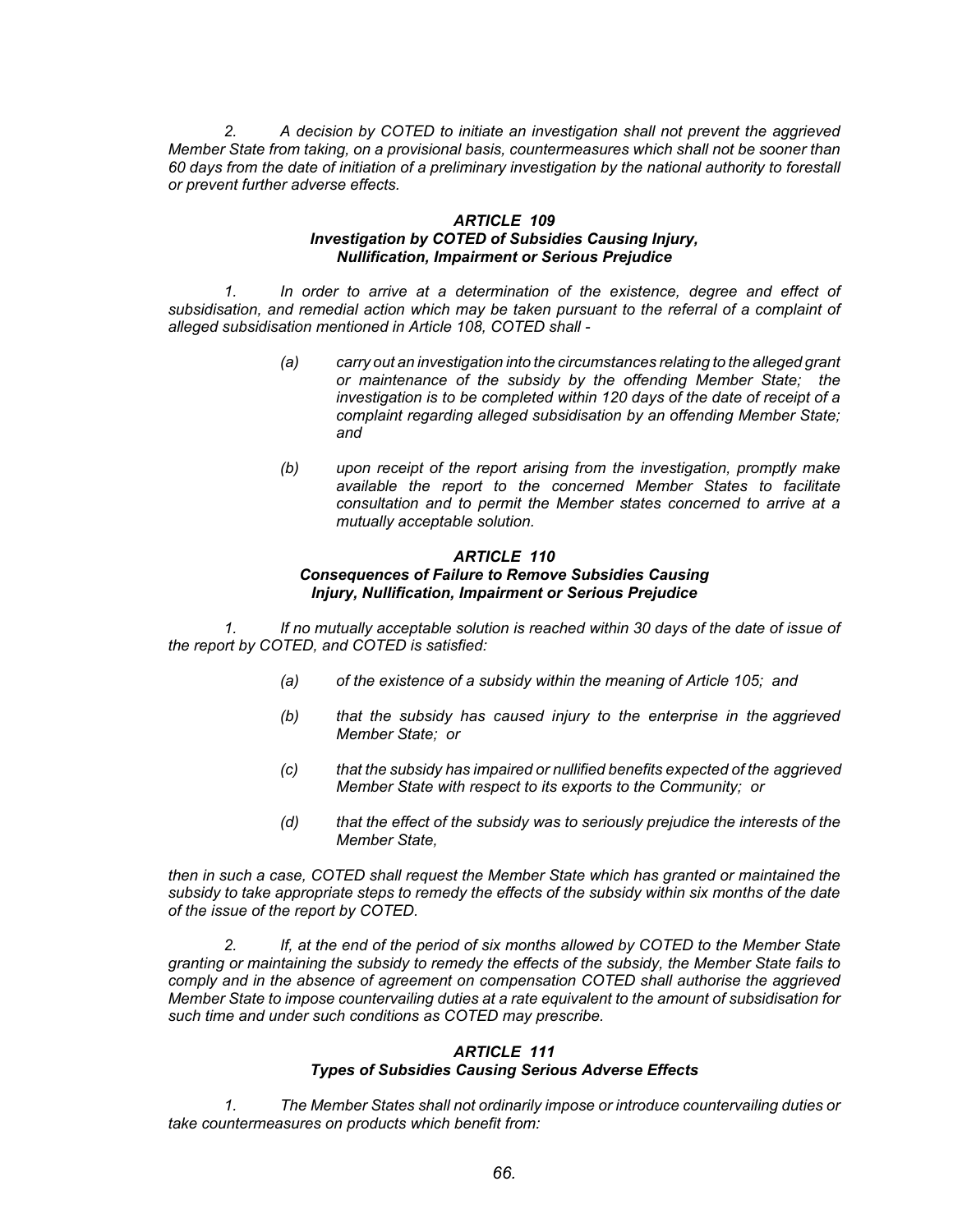- *(a) subsidies which are not specific within the meaning of Article 97; or*
- *(b) subsidies which are specific within the meaning of Article 97 but which satisfy all of the conditions set out in this sub-paragraph hereunder:*
	- *(i) subsidies granted for research activities conducted by enterprises or by higher education or research establishments on a contract basis with firms if the assistance covers not more than 75 per cent of the costs of industrial research or 50 per cent of the costs of precompetitive development activity and provided that such assistance is limited exclusively to:*
		- *(aa) costs of personnel (researchers, technicians and other supporting staff employed exclusively in the research activity);*
		- *(bb) costs of instruments, equipment, land and buildings used exclusively and permanently (except when disposed of on a commercial basis) for the research activity;*
		- *(cc) costs of consultancy and equivalent services used exclusively for the research activity, including bought-in research, technical knowledge, patents, etc.;*
		- *(dd) additional overhead costs incurred directly as a result of the research activity;*
		- *(ee) other running costs (such as those of materials, supplies and the like), incurred directly as a result of the research activity.*
- *(c) subsidies granted to assist disadvantaged regions within the territory of a Member State given pursuant to a general framework of regional development and that are non-specific within eligible regions provided that:*
	- *(i) each disadvantaged region must be a clearly designated contiguous geographical area with a definable economic and administrative identify;*
	- *(ii) the Region is considered as disadvantaged on the basis of neutral and objective criteria, indicating that the region's difficulties arise out of more than temporary circumstances; such criteria must be clearly spelled out in law, regulation, or other official document, so as to be capable of verification;*
	- *(iii) the criteria shall include a measurement of economic development which shall be based on at least one of the following factors:*
		- *(aa) one of either income per capita or household income per capita, or GDP per capita, which must not be above 85 per cent of the average for the territory concerned;*
		- *(bb) unemployment rate, which must be at least 110 per cent of the average for the territory concerned;*
- *(d) subsidies granted to assist entities in the adaptation of existing facilities to new environmental requirements imposed by law and/or regulations which*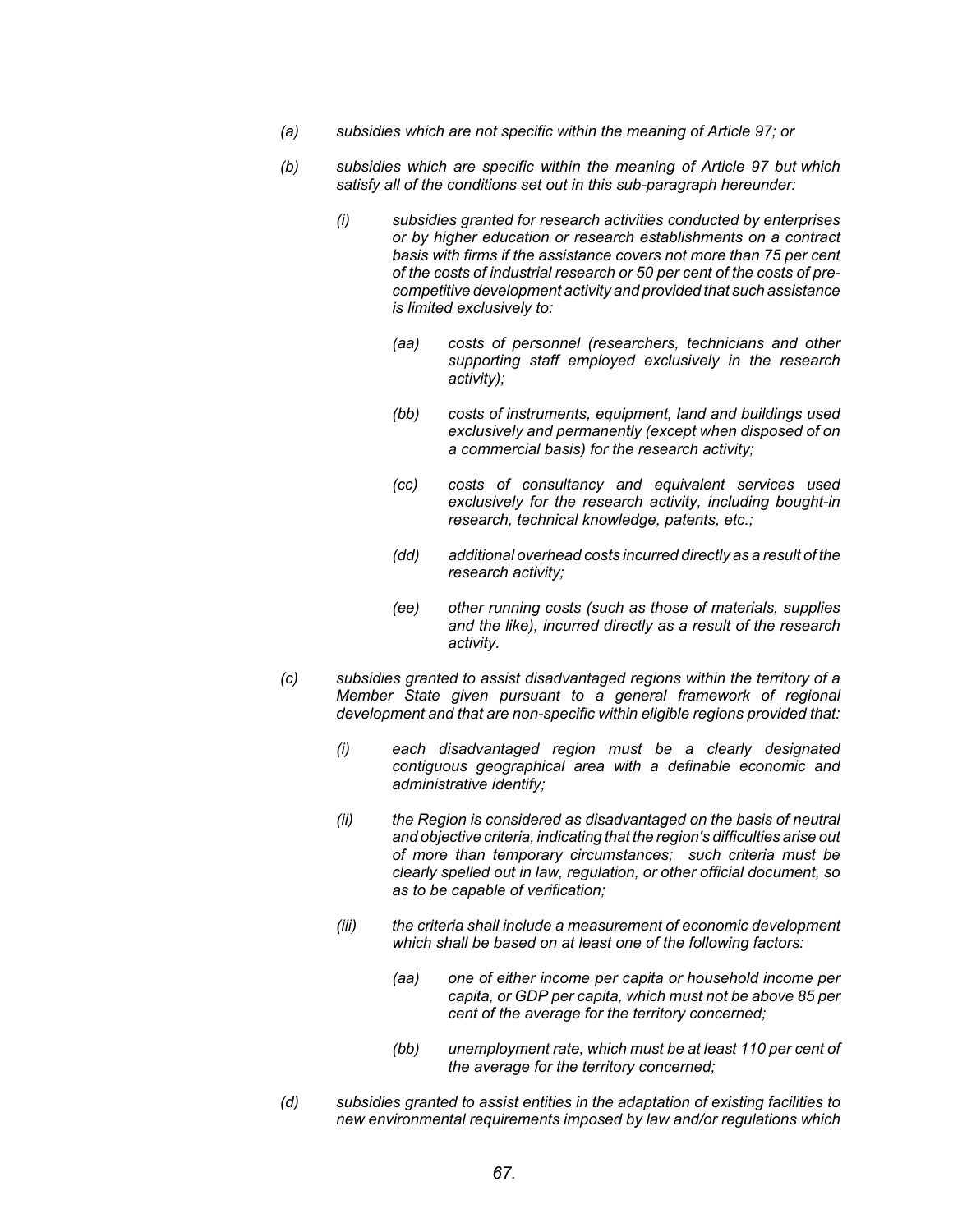*result in greater constraints and financial burden on enterprises provided that the subsidies -*

- *(i) are a one-time non-recurring measure; and*
- *(ii) are limited to 20 per cent of the cost of adaptation; and*
- *(iii) do not cover the cost of replacing and operating the assisted investment, which must be fully borne by firms; and*
- *(iv) are directly linked to and proportionate to a firm's planned reduction of nuisances and pollution, and do not cover any manufacturing cost savings which may be achieved; and*
- *(v) are available to all firms which can adopt the new equipment and/or production processes.*
- *(e) subsidies granted to assist enterprises to undertake training or retraining of employees, whether or not the enterprise is new, and the upgrading of existing facilities to facilitate transition to competitive status within the Community, provided that such subsidies are not specific.*

*2. The Member States shall notify COTED of any subsidy mentioned in paragraph 1. Any Member State may request further information regarding a notified subsidy programme and COTED shall review annually all notified subsidies referred to in paragraph 1.*

## *ARTICLE 112 Preliminary Investigation of Subsidies Causing Serious Adverse Effects*

*1. A domestic industry may submit to the competent authority an application for an investigation to verify that serious adverse effects have been caused by imports which benefit from subsidies referred to in Article 111.*

*2. Upon receipt of an application for an investigation to verify adverse effects, the authority shall examine the application, and, on the basis of the available facts, determine whether to initiate an investigation.*

*3. The investigation referred to in paragraph 2 shall be deemed a preliminary investigation. The authority shall give public notice of its decision to initiate a preliminary investigation and the concerned Member State, other interested Member States, and the interested persons shall all be invited to provide relevant information and make comments.*

*4. The results of the preliminary investigation shall be made available to the concerned Member State, other interested Member States and the interested persons to enable them to defend their interests.*

### *ARTICLE 113 Request for Consultations Relating to Subsidies Causing Serious Adverse Effects*

*1. Whenever a Member State has reason to believe that imports from another Member State benefited from subsidies within the meaning of Article 111 and such imports have resulted in serious adverse effects to a domestic industry so as to cause damage which would be difficult to repair, the Member State aggrieved may request consultations with the Member State granting or maintaining the subsidy.*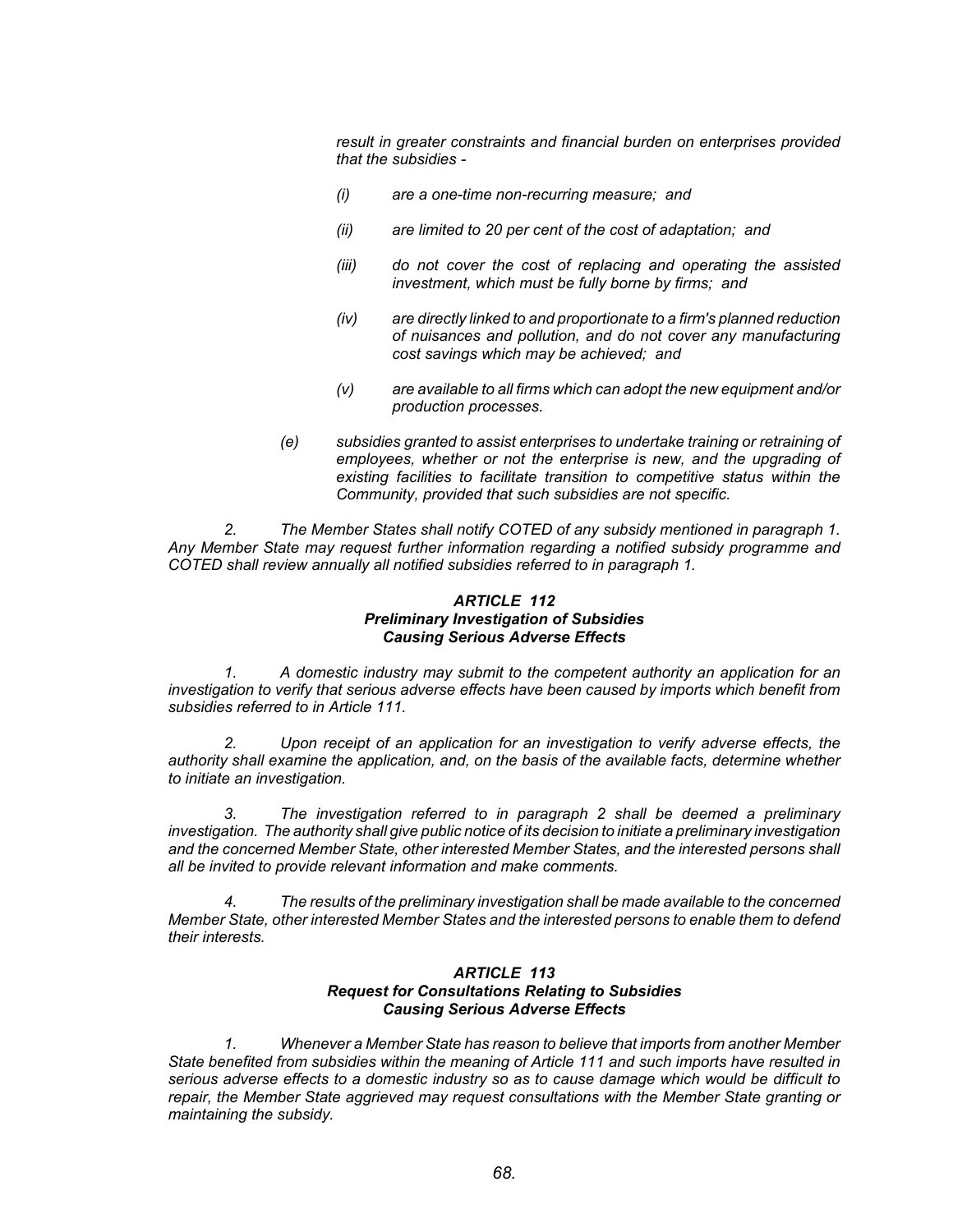*2. The Member State alleged to be granting the subsidy which caused adverse effects shall reply within 10 days of the date of the request for consultations and shall enter into the consultations requested by the aggrieved Member State. If there is no mutual agreement within 60 days of the date of the request for such consultations or on a later date which was mutually agreed or if the Member State refuses to co-operate, the aggrieved Member State may refer the matter to COTED and request COTED to carry out an investigation.*

### *ARTICLE 114 Investigation by COTED of Subsidies Causing Serious Adverse Effects*

*1. The referral of the matter to COTED for an investigation shall not prevent the aggrieved Member State from imposing on a provisional basis not sooner than 60 days from the date of initiation of the preliminary investigation referred to in Article 106, countermeasures to forestall or prevent further adverse effects.*

*2. If COTED is satisfied that the investigation requested is justified, COTED shall carry out the investigation, make a determination and issue a report within 120 days from the date when the request was referred.*

*3. Where the results of the investigation carried out by COTED demonstrate that the subsidised imports caused serious adverse effects to the domestic industry of the aggrieved Member State requesting the investigation, COTED shall recommend that the offending Member State modify the programme of subsidies in such a way as to remove the adverse effects complained of.*

### *ARTICLE 115 Consequences of Failure to Eliminate or Establish Adverse Effects of Subsidies*

*1. If the offending Member State fails to implement the recommendations of COTED within 6 months of the date of issue of the report referred to in paragraph 2 of Article 114, COTED shall authorise the aggrieved Member State to impose appropriate countervailing duties commensurate with the nature and degree of serious adverse effects determined to exist.*

*2. Whenever the results of an investigation by COTED prove that serious adverse effects have not been caused by subsidised imports referred to in paragraph 1 of Article 111, the Member State alleging that its domestic industry has suffered serious adverse effects shall promptly refund any duties which might have been provisionally imposed and where such provisional duties had materially retarded the exports of the Member State complained against, COTED shall, upon application from such State, assess the effects of the provisionally applied duties and determine the nature and extent of compensation which is warranted and require compensation in accordance with its assessment.*

## *ARTICLE 116 Imposition of Provisional Measures and Countervailing Duties*

*1. Notwithstanding anything to the contrary in this Chapter, a Member State aggrieved by the application or maintenance of prohibited subsidies or by subsidies which cause injury, or result in nullification, impairment, or serious prejudice, or cause serious adverse effects, as the case may be, shall introduce provisional measures only on the basis of the following rules:*

- *(a) Provisional measures may be applied only if -*
	- *(i) a preliminary investigation has been initiated in accordance with the provisions of this Chapter, a public notice has been given to that effect and interested persons have been given adequate*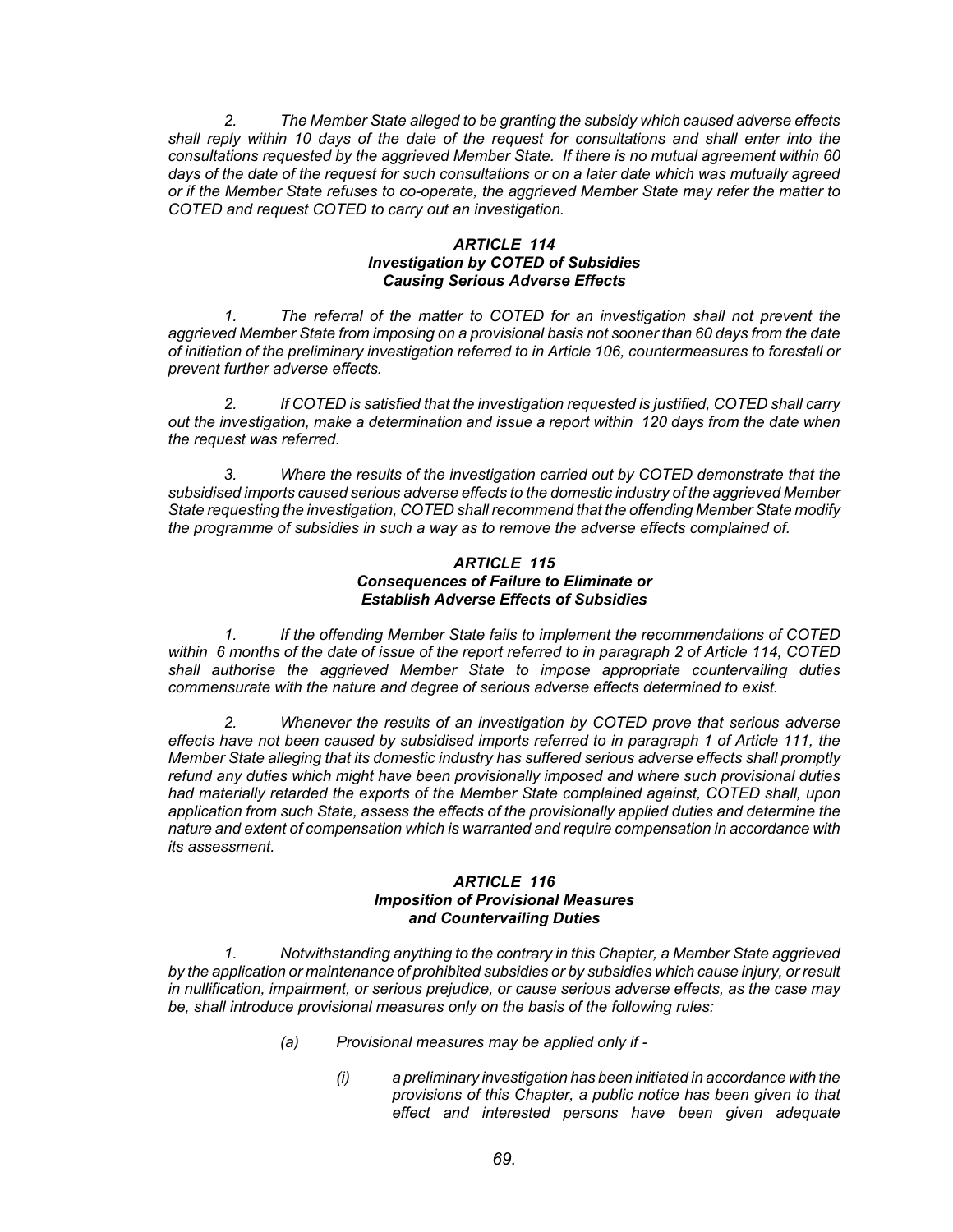*opportunities to submit information and make comments;*

- *(ii) an affirmative preliminary determination has been made of the existence of a prohibited subsidy, or a subsidy causing injury, nullification, impairment, serious prejudice, or a subsidy causing serious adverse effects, as the case may be;*
- *(iii) consultations were requested and undertaken, COTED was notified and requested to investigate and the authorities concerned judge such measures necessary to prevent injury being caused during the investigation;*
- *(b) Provisional measures may take the form of provisional countervailing duties guaranteed by cash deposits or bonds equal to the amount of the subsidisation calculated on a provisional basis;*
- *(c) Provisional measures shall not be applied sooner than 60 days from the date of initiation of the preliminary investigation;*
- *(d) The application of provisional measures shall be limited to as short a period as possible, not exceeding 120 days.*

*2. Where investigations by COTED continue beyond the period allowed for the maintenance of provisional measures under sub-paragraph 1(d), the Member State imposing the measures may continue with such measures until a definitive determination is made by COTED.*

*3. The Member States which are parties to an investigation to verify the existence and the effect of alleged subsidisation, may seek or accept, as the case may be, undertakings from the Member State alleged to have granted or to be maintaining a subsidy. Undertakings may take the form of:*

- *(a) withdrawal, or limiting the amount of, the subsidy to such an extent that injury, nullification, impairment, serious prejudice or serious adverse effects, as the case may be, are eliminated; or*
- *(b) a guarantee from the exporter benefiting from the subsidy to raise his price to such an extent that the injurious effect is eliminated.*

*4. If a Member State accepts a voluntary guarantee pursuant to sub-paragraph 3(b), then the accepting Member State shall notify COTED and promptly suspend proceedings, and any provisional measures which may have been imposed shall be withdrawn with immediate effect.*

*5. In the event that investigations to determine subsidisation have been concluded and the evidence proves injury, nullification, impairment or serious prejudice, or serious adverse effects, as the case may be, a Member State may impose countervailing duties retroactively to account for the entire period during which provisional measures have been in force. Such retroactively applied duties shall take into account the definitively assessed countervailing duties and the amount guaranteed by cash deposit or bond and:*

- *(a) where the definitive countervailing duties are higher than the provisional duties, the difference shall not be collected;*
- *(b) where the definitive countervailing duties are lower than the provisional duties, the excess of the deposit shall be refunded or the bond released promptly.*

*6. No Member State shall impose countervailing duties other than provisional countervailing duties without prior authorisation from COTED and the determination and imposition*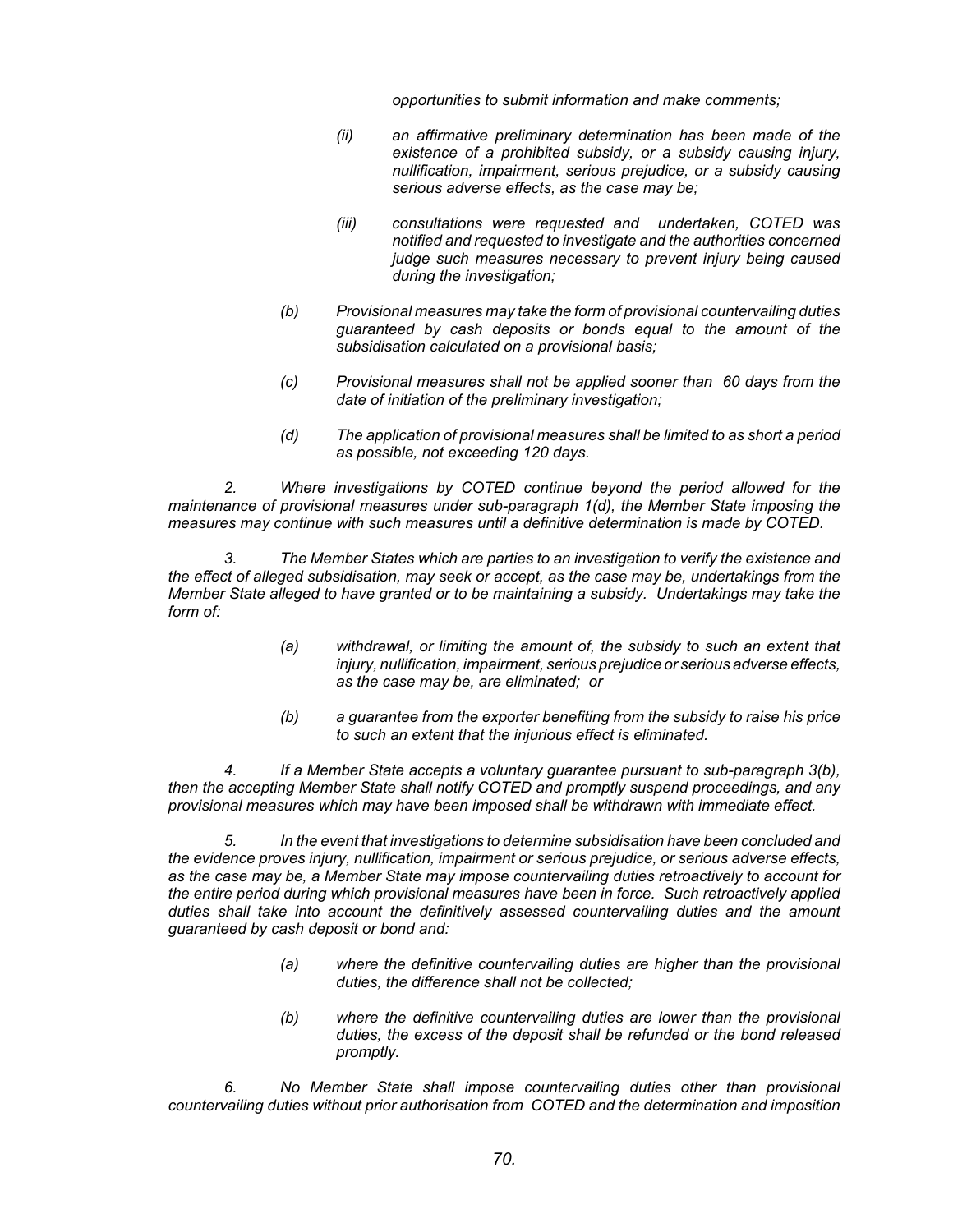*of definitive countervailing duties shall be governed by the relevant provisions of the WTO Agreement on Subsidies and Countervailing Measures.*

*7. COTED shall keep under review all counter-measures imposed by the Member States and shall ensure that the Member States observe the conditions and timetable for review and withdrawal of counter-measures that it may have authorised.*

*8. The Member States undertake to co-operate in establishing harmonised legislation and procedures in accordance with the provisions of this Chapter.*

## *PART FOUR SUBSIDIES TO AGRICULTURE*

## *ARTICLE 117 Definition*

*1. For the purpose of this Part, an agricultural subsidy means any form of domestic support, financial or otherwise, including revenue foregone, provided by government or any public agency in favour of the producers of a specific agricultural product or to the agricultural sector as a whole. This includes:*

- *(a) assistance provided by government or any public agency to foster agricultural and rural development or to assist low income producers or producers with deficient resources;*
- *(b) financial concessions granted by government or a public agency to offset the cost of agricultural inputs or to encourage investments in agriculture;*
- *(c) any other financial concession which has the effect of providing price or income support to producers of agricultural products which is administered either through direct payments to the producers or processors of an agricultural product or indirectly through government or other publicly funded programmes;*
- *(d) payments in kind to agricultural producers.*
- *2. "Agricultural products" refers to the products listed in Annex IV.*

#### *ARTICLE 118 Rights*

*Having regard to the general use of subsidies in Member States to encourage agricultural and rural development, to promote investments in agriculture generally and to assist lowincome or resource-poor producers, Member States may grant subsidies to meet those objectives, consistently with their obligations under international agreements and subject to the provisions of this Part.*

## *ARTICLE 119 Obligations*

*1. Notwithstanding the right to grant subsidies indicated in Article 118, a Member State shall not use such subsidies in a manner to distort the production of and intra-regional trade in the product or products benefiting from such subsidies.*

*2. Accordingly, subsidies provided by a Member State to agriculture shall not involve*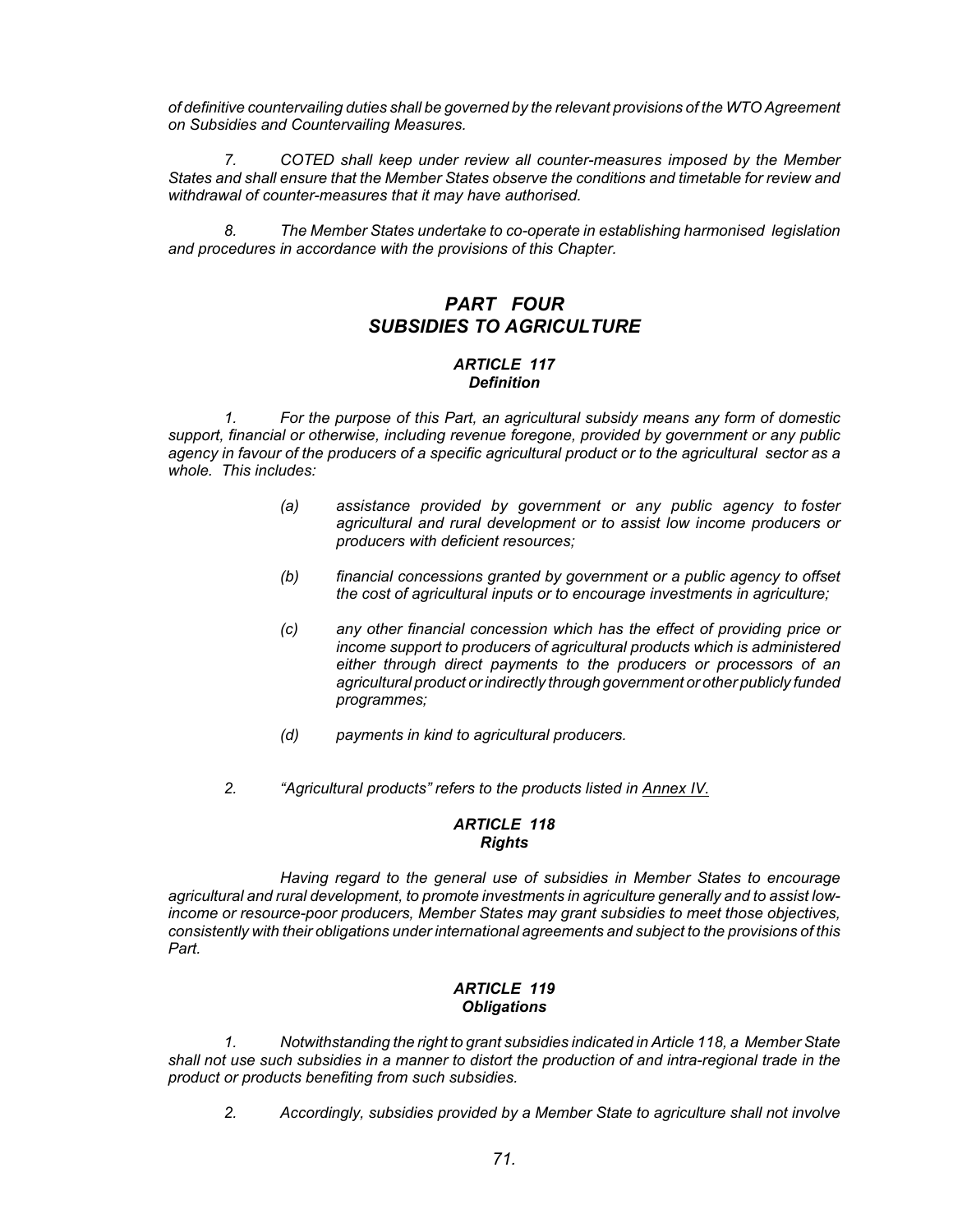*transfers from consumers, or direct payments to producers or processors which would have the effect of providing price support to producers.*

*3. Subsidies provided by a Member State to agriculture shall be made through publicly funded programmes which benefit the agricultural sector generally, in areas such as research, training, extension and advisory services, pest and disease control, inspection services, marketing and promotion services and infrastructural services.*

*4. Where a Member State makes direct payments of a subsidy to agricultural producers or processors through such schemes as crop insurance, disaster relief, income safety-net programmes, regional assistance programmes and structural adjustment assistance programmes, the Member State shall ensure that these payments, whether financial or otherwise, have no or minimal production and trade distortion effect and do not constitute price support to producers of the product or products benefitting from the use of such schemes.*

#### *ARTICLE 120 Regulation*

*1. Any subsidy provided by a Member State in favour of the production of an agricultural product entering regional trade, except for the provision of general services programmes or direct payments satisfying the conditions stated in Article 119, shall not exceed 10 per cent of the total value of that Member State's annual production of such tradeable agricultural product in any one year.*

*2. Any subsidy provided by a Member State in favour of agricultural producers or processors in general, except for the provision of general services programmes or direct payments satisfying the conditions stated in Article 119, shall not exceed 10 per cent of the total value of that Member State's annual total agricultural output, in any one year.*

*3. Where a Member State provides a subsidy, except for the provision of general services programmes or direct payments satisfying the conditions stated in Article 119, in excess of the levels prescribed in paragraphs 1 and 2, such a subsidy shall be considered as a subsidy causing injury, nullification, impairment or serious prejudice.*

#### *ARTICLE 121 Discipline*

*1. Each Member State shall ensure that any subsidy in favour of agricultural producers conforms with the provisions of Article 119 and Article 120.*

*2. Any subsidy in favour of agricultural producers that cannot be shown to satisfy the provisions in Article 119 and Article 120, shall be subject to the provisions of Article 106 to Article 110 inclusive.*

*3. A subsidies programme undertaken in conformity with the provisions of this Part shall be subject to action based on Article 106 to 110 inclusive where a determination of injury or threat thereof is made in accordance with the provisions of this Part.*

*4. In the determination of a threat of injury, the investigating authorities shall consider, inter alia, such factors as:*

- *(i) the nature of the subsidy or subsidies in question and the trade effects likely to arise therefrom;*
- *(ii) a significant rate of increase of subsidised imports into the domestic market indicating the likelihood of substantially increased importations;*
- *(iii) sufficient freely disposable or an imminent, substantial increase in capacity of the exporter indicating the likelihood of substantially increased subsidised*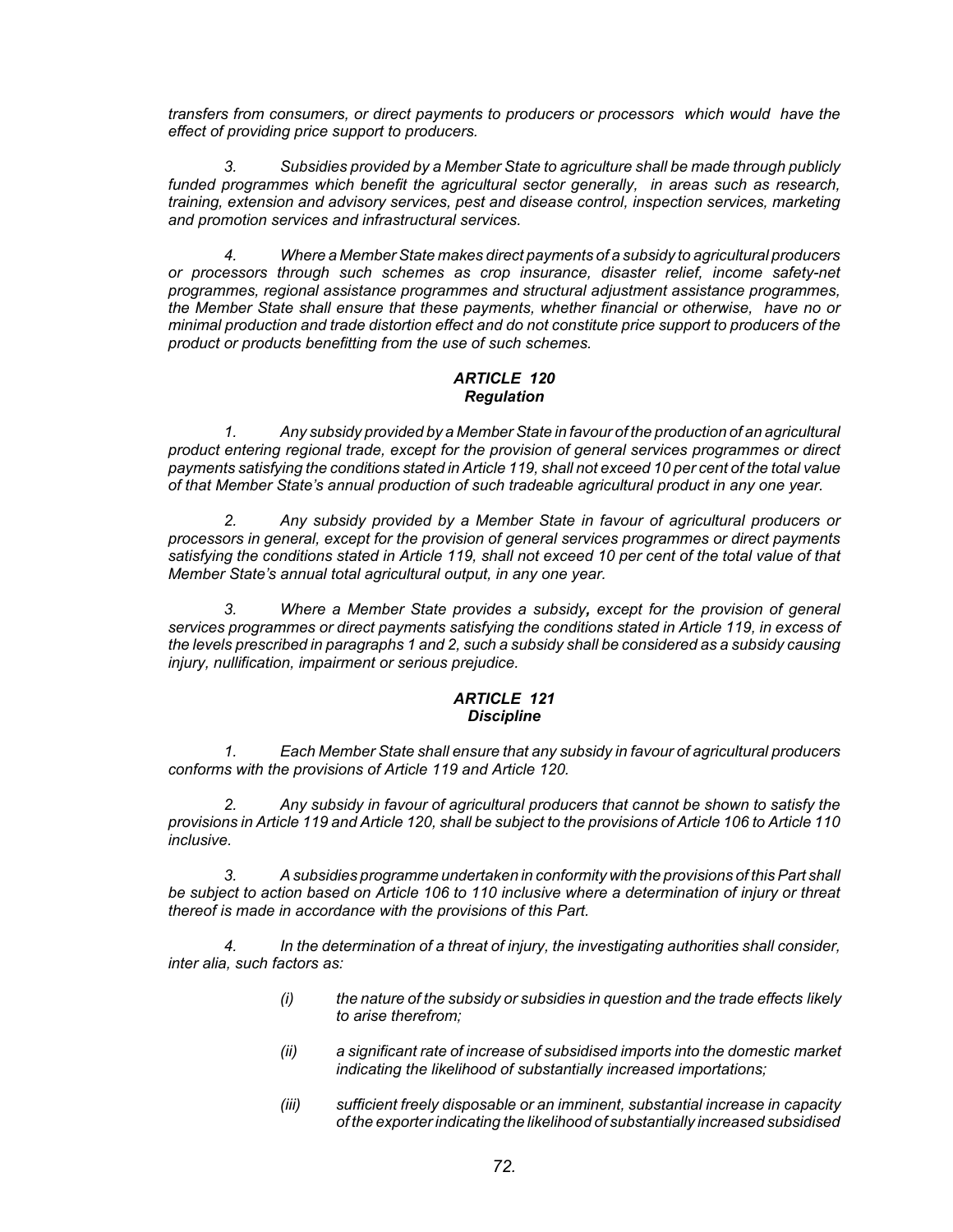*exports to the importing country's market, taking into account the availability of other export markets to absorb any additional exports;*

- *(iv) whether imports are entering at prices that will have a significant depressing or suppressing effect on domestic prices, and are likely to increase demand for further imports;*
- *(v) inventories of the product being investigated.*

#### *ARTICLE 122 Due Restraint*

*Where it has been determined that a subsidy causes injury or threatens to cause such injury, in accordance with the provisions of this Part, the aggrieved Member State shall exercise due restraint in initiating any action in retaliation.*

# *ARTICLE 123 Notification*

*1. The Member States shall notify COTED of any subsidy programme pursuant to Article 117 prior to implementation.*

*2. In addition to the notification to be submitted under this Article, any new subsidy or modification of an existing measure shall be notified promptly. This notification shall contain details of the new or modified subsidy and its conformity with the agreed criteria as set out in Article 116 and Article 120.*

*3. Any Member State may bring to the attention of COTED any measure which it considers ought to have been notified by another Member State.*

#### *ARTICLE 124 Review*

*COTED shall undertake a review of the implementation of the provisions on subsidies to agriculture on the basis of notifications of the subsidies programmes submitted by the Member States, as well as on the basis of any other documentation which the COTED may request to be prepared to facilitate its review.*

# *PART FIVE DUMPING*

### *ARTICLE 125 Action Against Dumping*

*A Member State may take action against dumped imports if such imports cause injury or pose a serious threat of injury to a domestic industry.*

### *ARTICLE 126 Determination of Dumping*

*1. For the purpose of this Part, a product is to be considered to be a dumped import where it is introduced into the commerce of another country at less than its normal value if the export*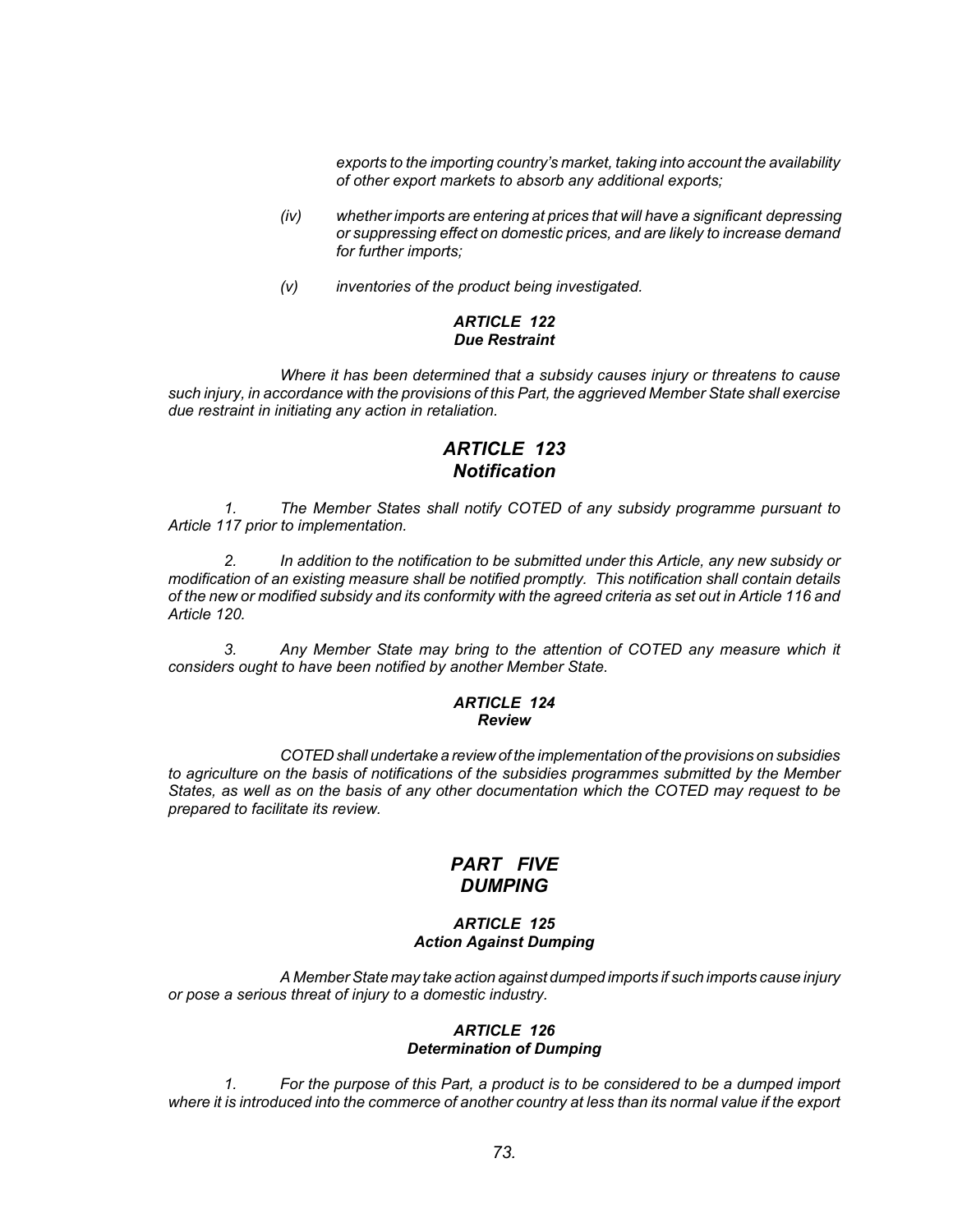*price of the product exported from one Member state to another Member State is less than the comparable price, in the ordinary course of trade, for the like product when destined for consumption in the exporting Member State.*

*2. When there are no sales of the like product in the ordinary course of trade in the domestic market of the exporting country or when, because of the particular market situation or the low volume of the sales in the domestic market of the exporting country, such sales do not permit a proper comparison, the margin of dumping shall be determined by comparison with a comparable price of the like product when exported to an appropriate third country, provided that this price is representative, or with the cost of production in the country of origin plus a reasonable amount for administrative, selling and general costs and for profits.*

*3. In cases where there is no export price or where it appears to the authorities concerned that the export price is unreliable because of association or a compensatory arrangement between the exporter and importer or a third party, the export price may be constructed on the basis of the price at which the imported products are first resold to an independent buyer, or if the products are not resold to an independent buyer, or not resold in the condition as imported, on such reasonable basis as the authorities may determine.*

*4. A fair comparison shall be made between the export price and the normal value. This comparison shall be made at the same level of trade, normally at the ex-factory level, and in respect of sales made at as nearly as possible the same time. Due allowance shall be made in each case, on its merits, for differences which affect price comparability, including differences in conditions and terms of sale, taxation, levels of trade, quantities, physical characteristics, and any other differences which are also demonstrated to affect price comparability. In the cases referred to in paragraph 3, allowances for costs, including duties and taxes incurred between importation and resale, and for profits accruing, should also be made. If in these cases price comparability has been affected, the authorities shall establish the normal value at a level of trade equivalent to the level of trade of the constructed export price, or shall make due allowance as warranted under this paragraph. The authorities shall indicate to the parties in question what information is necessary to ensure a fair comparison and shall not impose an unreasonable burden of proof on those parties.*

*5. In the case where products are not imported directly from the country of origin but are exported to the importing Member from an intermediate country, the price at which the products are sold from the country of export to the importing Member shall normally be compared with the comparable price in the country of export. However, comparison may be made with the price in the country of origin, if, for example, the products are merely transshipped through the country of export, or such products are not produced in the country of export, or there is no comparable price for them in the country of export.*

*6. For the purpose of this Part , "like product" shall be interpreted to mean a product which is identical, i.e., alike in all respects to the product under consideration, or in the absence of such a product, another product, which, although not alike in all respects, has characteristics closely resembling those of the product under consideration.*

### *ARTICLE 127 Determination of Injury*

*1. For the purpose of this Part, injury shall, unless otherwise specified, be taken to mean material injury to a domestic industry, threat of material injury to a domestic industry or material retardation of the establishment of such an industry.*

*2. A determination of injury within the meaning of paragraph l shall be based on positive evidence and involve an objective examination of:*

- *(a) the volume of the dumped imports and the effect of such imports on prices in the domestic market for like products; and*
- *(b) the consequent impact of the dumped imports on domestic producers of*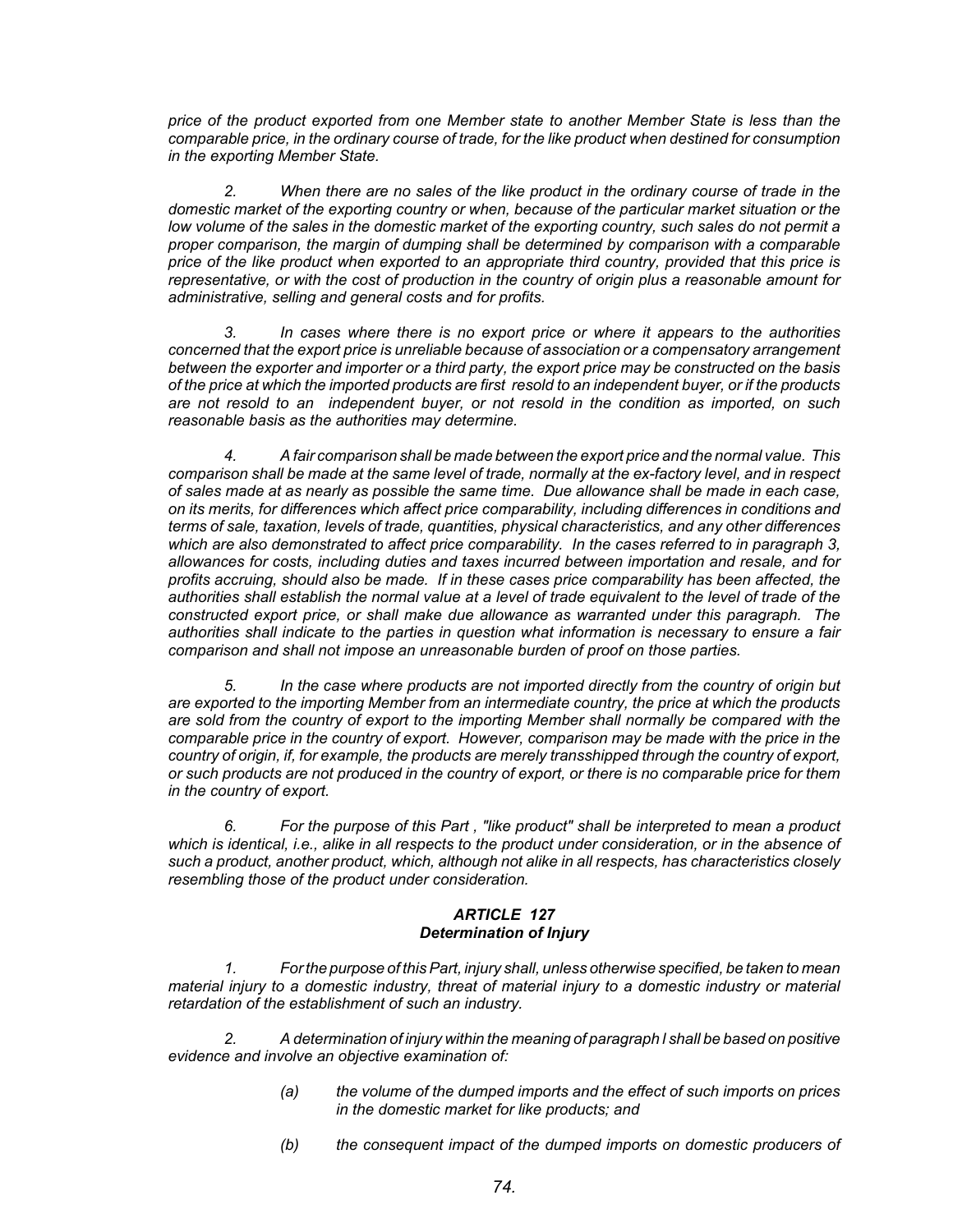#### *such products.*

*3. In making a determination regarding the existence of a threat of material injury, the competent authorities shall consider, inter alia:*

- *(e) a significant rate of increase of dumped imports into the domestic market indicating the likelihood of substantially increased importation;*
- *(b) sufficient freely disposable, or an imminent, substantial increase in, capacity of the exporter indicating the likelihood of substantially increased dumped exports to the importing Member's market taking into account the availability of other export markets to absorb any additional exports;*
- *(c) whether imports are entering at prices that will have a significant depressing or suppressing effect on domestic prices, and would likely increase demand for further imports; and*
- *(d) inventories of the product being investigated.*

# *ARTICLE 128 Definition of Domestic Industry*

*For the purpose of this Part, the term "domestic industry" means "domestic industry" as defined in Annex I.*

### *ARTICLE 129 Initiation of Preliminary Investigations*

*1. If a domestic industry in a Member State has reason to believe that it is being injured or faces the threat of injury as a result of dumped imports, an application may be submitted in writing by the industry or on its behalf by an association representing the industry or by employees employed by the producers of the like product to the competent authority to initiate an investigation in order to verify the existence of dumped imports and injury caused or the existence of a serious threat of injury as the case may be.*

*2. The application shall be considered to have been made by or on behalf of the domestic industry if it is supported by those domestic producers whose collective output constitutes more than 50 per cent of the total production of the like product produced by that portion of the domestic industry expressing either support for or opposition to the request. However, no investigation shall be initiated when domestic producers expressly supporting the request account for less than 25 per cent of total production of the like product produced by the domestic industry.*

*3. The authority shall examine the application and determine if an investigation is justified and if it is satisfied, it shall issue a public notice to that effect and request the concerned Member State, other interested Member States and the interested parties, all of which may be requested to and shall be afforded an opportunity to provide required information and comments.*

*4. A decision by the authority to initiate an investigation shall be considered a decision to initiate a preliminary investigation, the results of which shall be made available by a public notice.*

*5. Where a preliminary investigation provides sufficient evidence that dumped imports have entered into the commerce of the Member State and such imports seriously threaten or have injured a domestic industry, it may submit to the competent authority of the exporting Member State a request for consultations which shall be notified to COTED.*

*6. The purpose of the request for consultations shall be to establish whether imports have been dumped and injury has been caused or there is a serious threat of injury and if the injury or the serious threat thereof is directly the result of dumped imports.*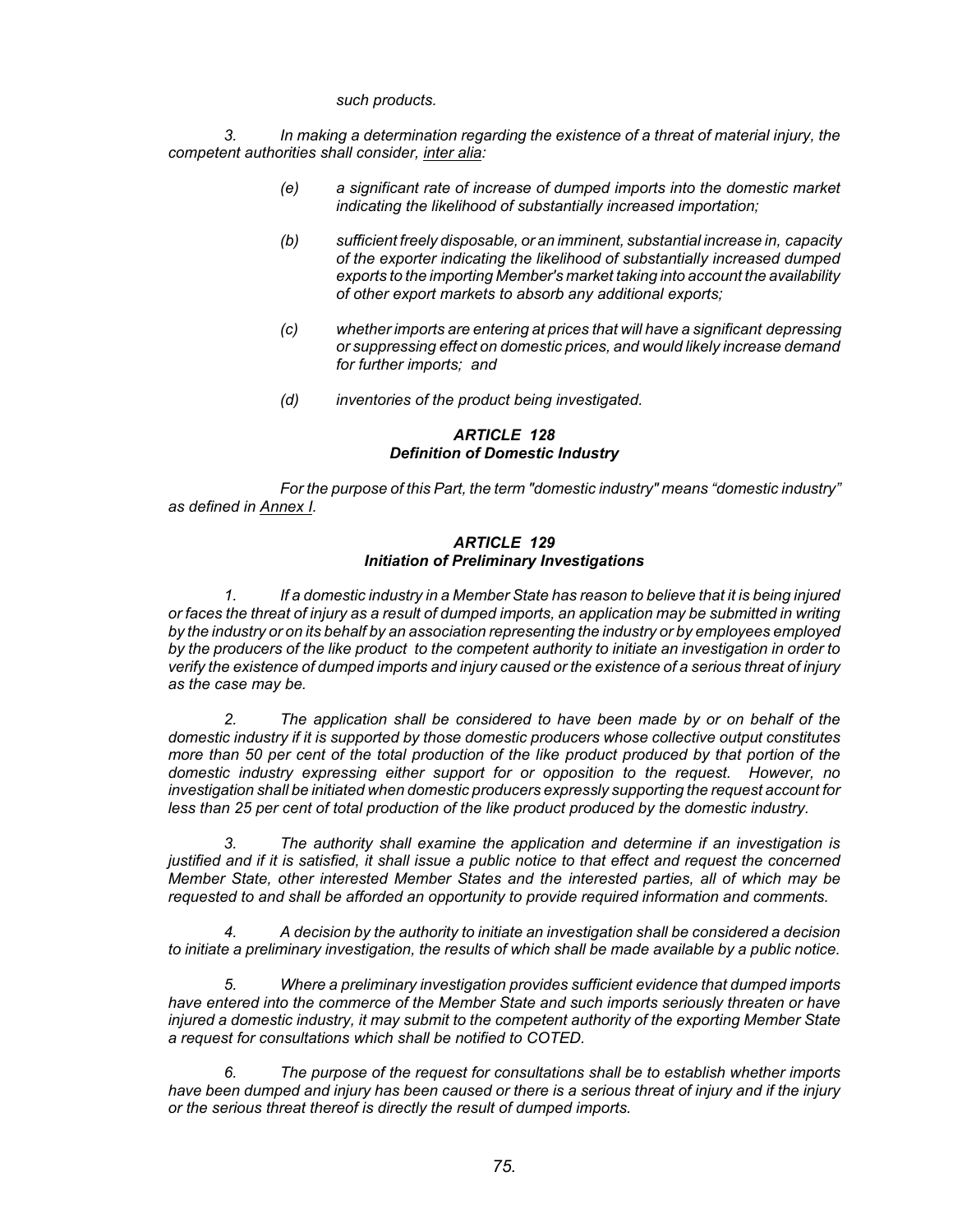*7. Interested parties who have been requested to provide information shall be allowed 30 days from the date of submission of the application by or on behalf of a domestic industry under paragraph 2 to reply unless the authorities concerned agree to a later date.*

- *8. For the purpose of this Part, "interested parties" shall include:*
	- *(a) an exporter or foreign producer or the importer of a product subject to investigation, or a trade or business association, a majority of the members of which are producers, exporters or importers of such product;*
	- *(b) the government of the exporting Member State; and*
	- *(c) a producer of the like product in the importing Member State or a trade and business association, a majority of the members of which produce the like product in the territory of the importing Member State.*

*9. A request for investigations to be undertaken by the competent authority of a Member State or by COTED shall include but shall not necessarily be limited to the information indicated in the Illustrative List set out in Annex III(b). If, however, an aggrieved Member State is satisfied that the offending party had not made satisfactory efforts to afford consultations, to provide requested information or otherwise unreasonably impede an investigation which has been initiated , the competent authority of the Member State aggrieved may impose on a provisional basis anti-dumping measures and may refer the request for investigation to COTED. A public notice of the imposition of provisional anti-dumping measures shall be issued by the Member State which has imposed such measures.*

### *ARTICLE 130 Provisional Measures*

- *1. Provisional measures may be applied only if -*
	- *(a) an investigation has been initiated in accordance with the provisions of paragraph 4 of Article 129, a public notice has been given to that effect and interested parties have been given adequate opportunities to submit information and make comments;*
	- *(b) a preliminary affirmative determination has been made of dumping and consequent injury to a domestic industry; and*
	- *(c) the authorities concerned judge such measures necessary to prevent injury being caused during the investigation.*

*2. Provisional measures may take the form of a provisional duty or preferably, a security - by cash deposit or bond - equal to the amount of the anti-dumping duty provisionally estimated, being not greater than the provisionally estimated margin of dumping. Withholding of appraisement is an appropriate provisional measure, provided that the normal duty and the estimated amount of the anti-dumping duty be indicated and as long as the withholding of appraisement is subject to the same conditions as other provisional measures.*

*3. Provisional measures shall not be applied sooner than 60 days from the date of initiation of the investigation by a competent authority.*

*4. The application of provisional measures shall be limited to as short a period as possible, not exceeding 120 days or, on decision of the authorities concerned, upon request by exporters representing a significant percentage of the trade involved, to a period not exceeding 180 days. When authorities, in the course of an investigation, examine whether a duty lower than the margin of dumping would be sufficient to remove injury, these periods may be 180 and 270 days, respectively.*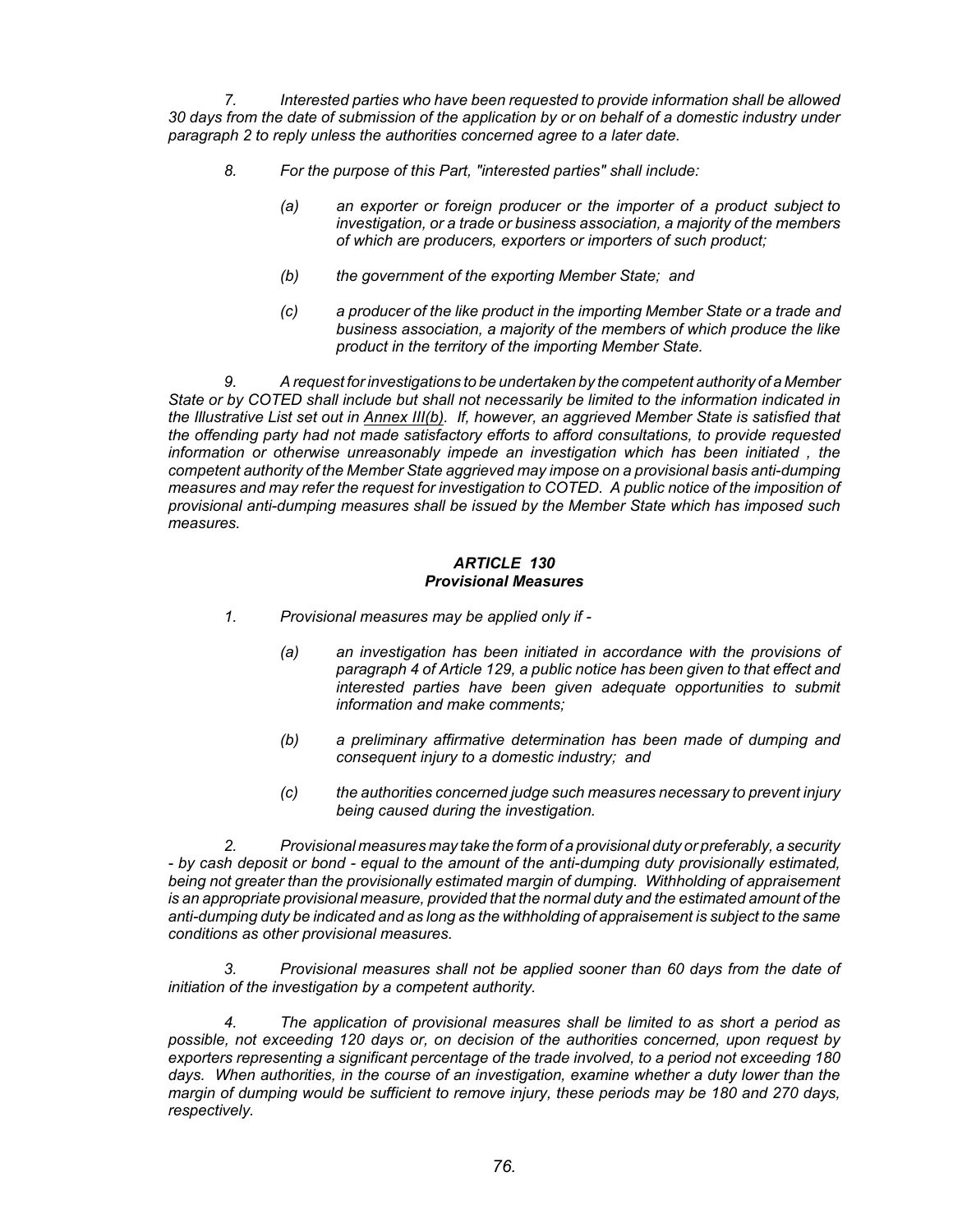## *ARTICLE 131 Conduct of Investigations leading to Definitive Determination of Injury*

*1. Whenever COTED receives a request for investigation, referred to it under paragraph 9 of Article 126, COTED shall determine whether the information accompanying the request justifies the continuation of investigations and if it is satisfied, cause an investigation to be completed within 12 months but not longer than 18 months after the date of receipt of the request. If COTED is not satisfied that there is sufficient justification to initiate an investigation, it shall inform the applicant in writing of its refusal to investigate.*

*2. Investigations initiated either by a competent authority of a Member State or undertaken by COTED shall be terminated promptly whenever:*

- *(a) the margin of dumping is determined to be less than two per cent; and*
- *(b) the volume of dumped imports from a particular country is less than three per cent of imports of the like product in the importing Member State, unless countries which individually account for less than three per cent of the imports of the like product into the importing Member State collectively account for more than seven per cent of the imports of the like product in the importing Member State,*

*and a public notice of the termination of investigations under this paragraph shall be made by the Member State terminating investigations or by COTED, as the case may be.*

*3. The Member States recognise that an investigation into the circumstances of alleged dumping based on a request by another Member State on behalf of a domestic industry will require the full co-operation of the competent authority and the parties alleged to be responsible for dumped imports, in the Member State from which such imports originated, all of whom shall provide relevant information in the time specified in this Article.*

*4. In the conduct of an investigation to determine the existence and effect of dumped imports, competent authorities of the Member States and the parties concerned shall observe the rights of the parties providing information with regard to confidentiality of any information provided and shall not disclose any such information without the prior written approval of the parties providing the information.*

*5. Where an industry within the CSME has suffered injury or faces the threat of serious injury based on evidence of dumped imports by third States, the competent authority for requesting investigation on behalf of the affected industry shall be COTED.*

*6. Nothing in this Article shall be construed so as to prevent an injured party or a Member State from initiating and proceeding with an investigation into alleged dumping having regard to the rights of such parties under international agreements to which they are signatories.*

#### *ARTICLE 132 Co-operation by Competent Authorities and Interested Parties*

*1. Where an applicant for an investigation who receives information pursuant to dumping investigations requires verification of the information, the competent authority and the parties alleged to be responsible for dumped imports shall co-operate in allowing the applicant to carry out verifications in the offending Member State.* 

*2. The results of any investigations carried out by a competent authority of a Member State aggrieved or by COTED shall be disclosed promptly to the competent authority and the parties alleged to be responsible for dumped imports in the offending Member State. A public notice of the conclusions of the investigations shall be issued by the Member State or by COTED, as the case may*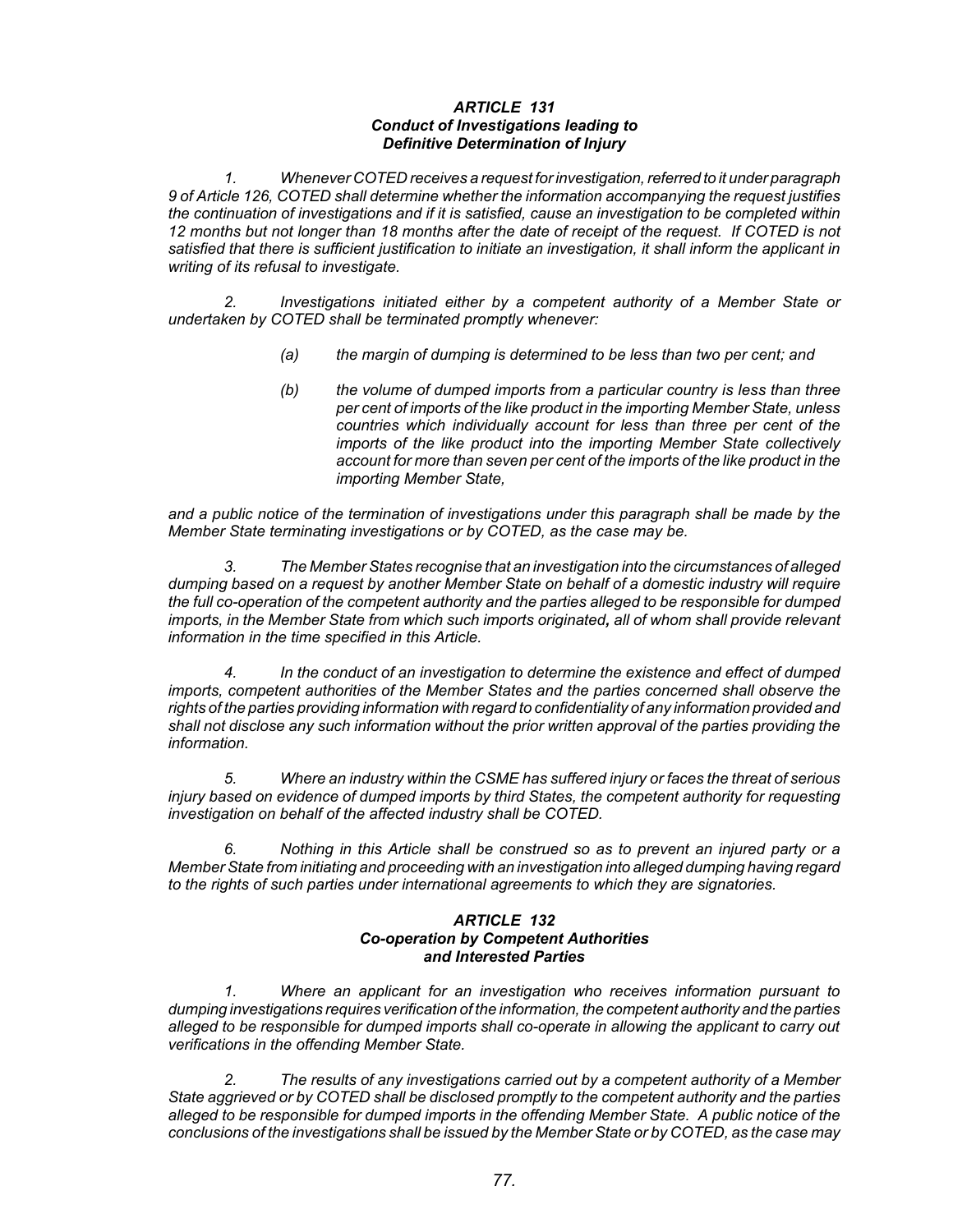*be.*

*3. The purpose of the disclosure referred to in paragraph 2 shall be to present the facts of the case and to allow the parties alleged to be responsible for the dumped imports to defend their interests.*

# *ARTICLE 133 Imposition of Anti-Dumping Measures*

*1. COTED shall, after consideration of the available evidence and having been satisfied of the existence of dumped imports, injury caused by dumped imports or the threat of serious injury from dumped imports, authorise the Member State aggrieved to take anti-dumping action:*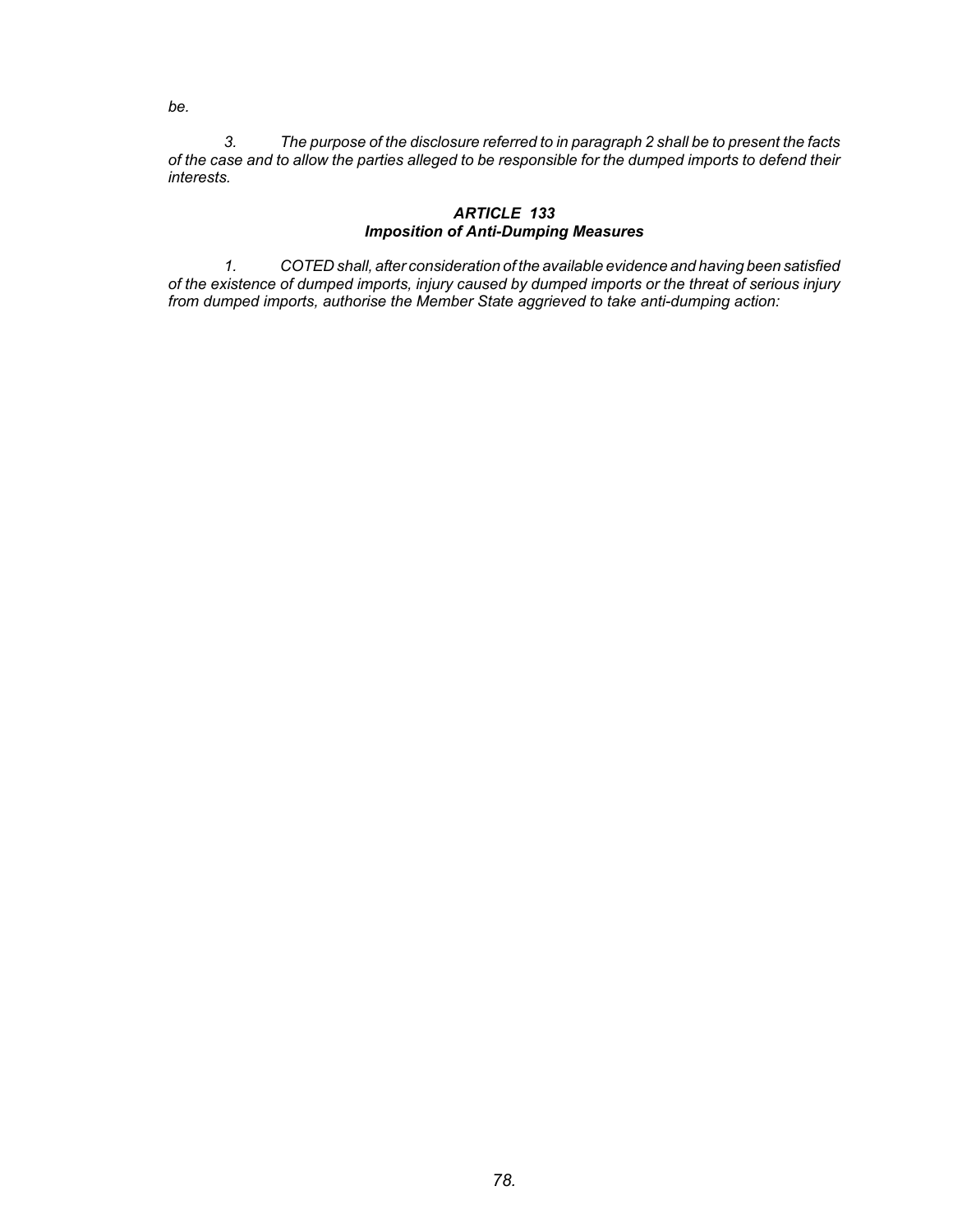- *(a) if the parties alleged to be responsible for dumped imports refuse to cooperate within the time specified so as to frustrate or otherwise impede an investigation;*
- *(b) if there is a serious threat of injury or if injury has resulted.*

*2. In authorising the imposition of anti-dumping measures, COTED shall set the date, duration and conditions for the imposition of the measures as the case may require.*

*3. Anti-dumping action taken pursuant to this Article, shall be based on the calculated margin of dumping and may be applied as follows:*

- *(a) if the evidence arising from definitive investigations of dumping proves the existence of dumping and that injury was caused by dumping, a Member State may impose anti-dumping duties sufficient to eliminate the margin of dumping. COTED may authorise all affected Member States to impose similar anti-dumping duties for such time and under such conditions as COTED may prescribe;*
- *(b) in the imposition of anti-dumping duties, the Member States imposing the measure shall not discriminate among the sources of all dumped imports based on country of origin or nationality of the exporters;*
- *(c) an exporter whose exports are the subject of anti-dumping duties may request at any time the Member State imposing the duties to review the application of the duties against the relevant exports;*
- *(d) if an applicant for review of anti-dumping duties applied to exports mentioned in sub-paragraph (c) is not satisfied that the competent authorities in the importing Member States have given adequate consideration to the request for review within 30 days of the receipt of the request, the applicant may refer the request to COTED which shall recommend to the Member State maintaining the anti-dumping duty to take the appropriate action if it is satisfied that the application for review is justified;*
- *(e) in the event that investigations have been concluded and the evidence proves that injury has been caused, a Member State may impose antidumping duties retroactively to account for the entire period during which provisional anti-dumping duties have been in force preceding the date of imposition of definitive anti-dumping duties. If, however, the definitive antidumping duties are higher than the provisional duties paid or payable or the amount estimated for the purpose of security, the difference shall not be collected. If the definitive duties are lower than the provisional duties payable, or the amount estimated for the purpose of security, the difference shall be reimbursed or the duties recalculated as the case may require;*
- *(f) if however the investigations reveal that injury was not caused by dumped imports as alleged, but the provisional measures have materially retarded exports of the Member State complained against, COTED shall, upon application by such State, assess the effects of the provisionally applied duties and determine the nature and extent of compensation which is warranted and require the Member State applying provisional measures to withdraw the measure and pay compensation in accordance with its assessment;*
- *(g) a Member State may accept a voluntary price guarantee from an exporter who is believed to be exporting dumped products, to raise the price of the export sufficiently to forestall a serious threat of injury or to eliminate injury*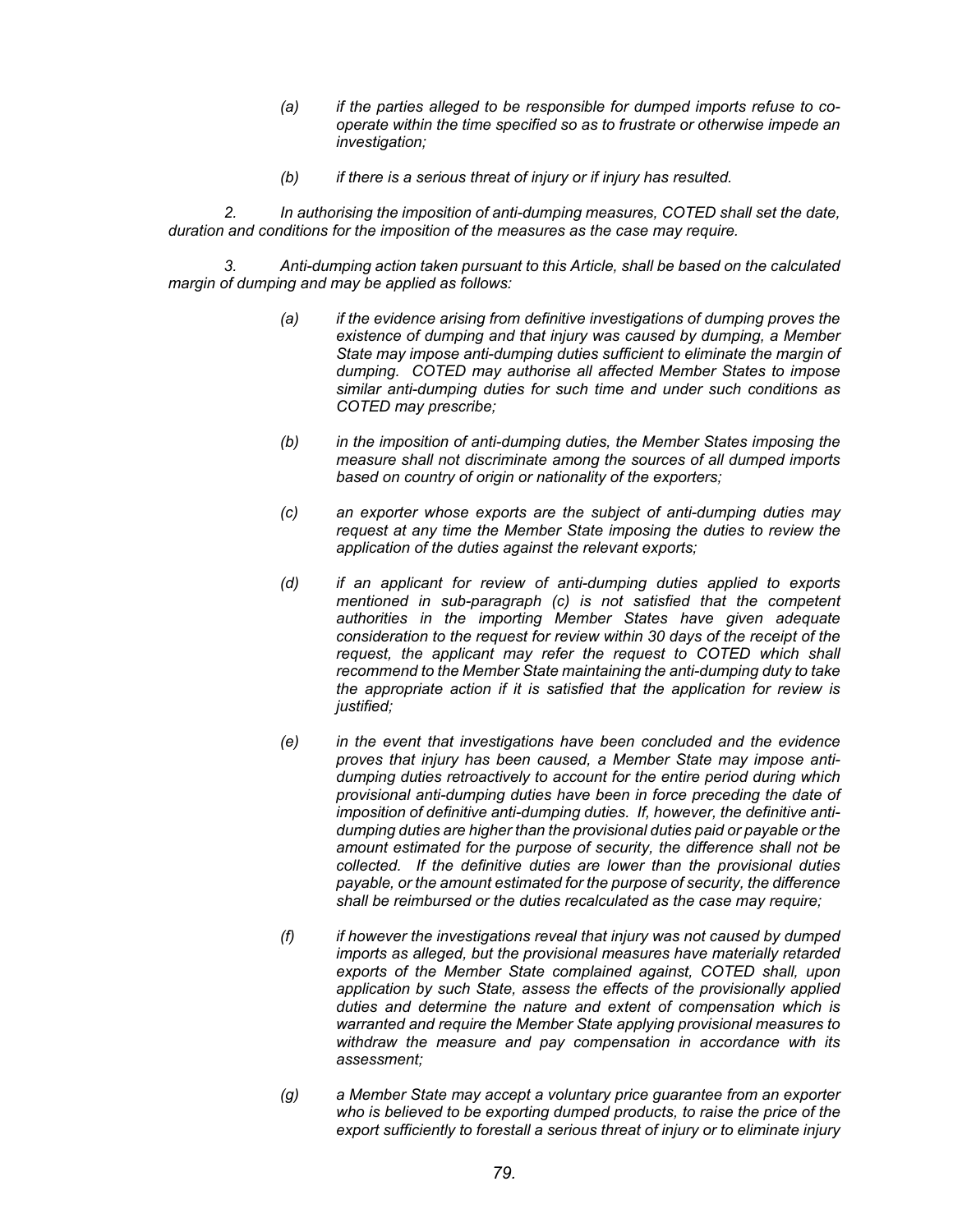*caused by dumped imports;*

*(h) if a Member State has initiated investigations based on evidence of dumped imports and the Member State had imposed provisional measures, the Member State may, upon the receipt of a voluntary guarantee from the exporter referred to in sub-paragraph (g), promptly suspend the investigation and withdraw any provisional measures it may have imposed as appropriate.*

*4. COTED shall keep under review all anti-dumping measures imposed by the Member States and shall ensure that the Member States observe the conditions and the timetable for review and withdrawal of anti-dumping measures that it may have authorised.*

*5. The Member States undertake to co-operate in the establishment of harmonised antidumping legislation and procedures in accordance with the provisions of this Protocol.*

# *CHAPTER SIX TRANSPORT POLICY*

### *ARTICLE 134 Objectives of the Community Transport Policy*

*1. The goal of the Community Transport Policy shall be the provision of adequate, safe and internationally competitive transport services for the development and consolidation of the CSME.*

*2. In fulfilment of the goal set out in paragraph 1 of this Article, the Community shall pursue the following objectives:*

- *(a) the organisation of efficient, reliable, affordable transport services throughout the Community;*
- *(b) the development and expansion of air and maritime transport capabilities in the Community;*
- *(c) the promotion of co-operative arrangements for the provision of transport services;*
- *(d) the development of efficient internationally competitive ancillary transport services;*
- *(e) the development of human resources for employment in all areas and at all levels of the transport sector;*
- *(f) the implementation of standards for the development of safe road, riverine, sea and air transport services.*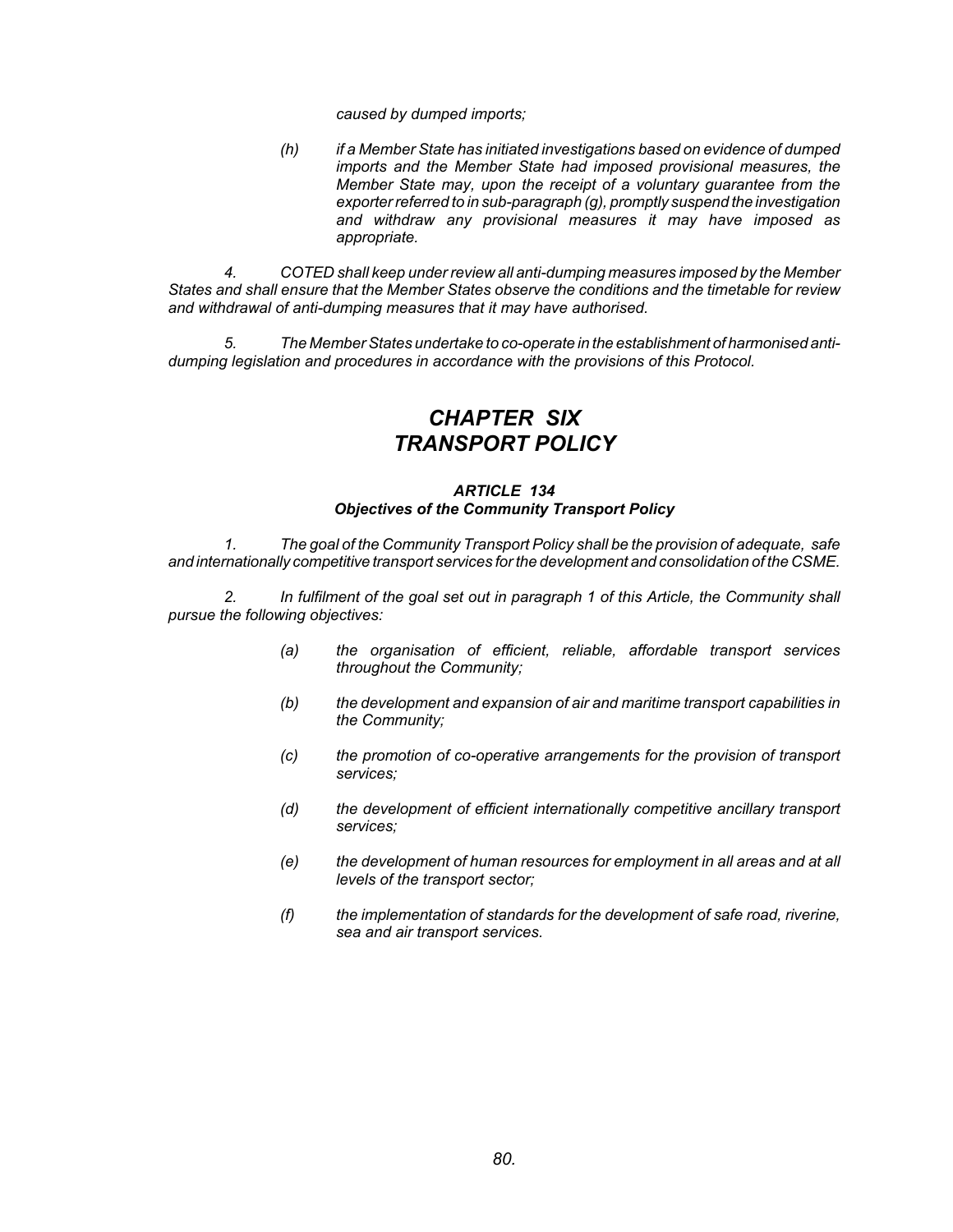#### *ARTICLE 135 Implementation of Community Transport Policy*

*1. In order to achieve the objectives of the Community Transport Policy, COTED shall, in collaboration with other Organs of the Community as appropriate, promote, inter alia:*

- *(a) co-ordination of the national transport policies of the Member States;*
- *(b) the implementation of uniform regulations and procedures, consistent with standards and recommended practices, for the development of an efficient multi-modal transport system, particularly in respect of operations, safety, licensing and certification;*
- *(c) the development of required institutional, legal, technical, financial and administrative support for the balanced, sustainable development of the transport sector;*
- *(d) the establishment of measures:*
	- *(i) to ensure that the development of the transport sector does not impact adversely on the environment of the Member States and, in particular, the Caribbean Sea;*
	- *(ii) for the acquisition and transfer of technology in the transport sector; and*
	- *(iii) for human resources development in accordance with Article 63;*
- *(e) investment in the transport sector, including ancillary services supportive of the sector through, for example, joint ventures;*
- *(f) the removal of obstacles to the provision of transport services by nationals of the Member States in accordance with the relevant provisions of Chapter Three.*

*2. COTED shall develop programmes to facilitate the achievement of the objectives set out in Article 134.*

*3. The Member States shall co-ordinate their actions in order to secure the best terms and conditions for the provision of transport services by service providers.* 

### *ARTICLE 136 Search and Rescue*

*1. COTED shall promote co-operation in air and maritime search and rescue operations in the Community, bearing in mind such machinery as may exist for the overall co-ordination of search and rescue services.*

*2. The Member States shall notify COTED of air and maritime equipment and facilities available for use in search and rescue operations.*

*3. The Member States shall collaborate with third States and competent international organisations in search and rescue operations.*

# *ARTICLE 137*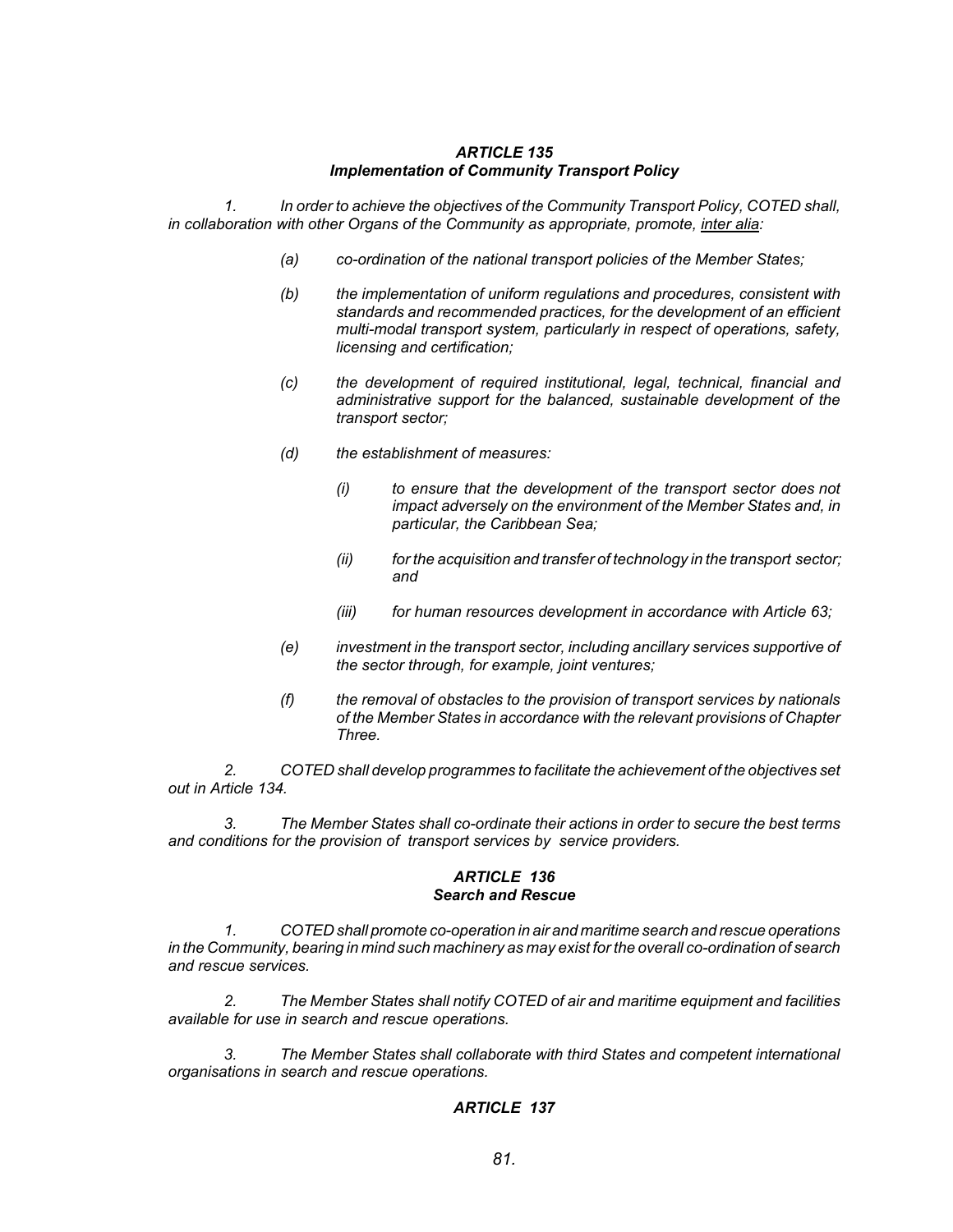#### *Intra-Community Transport Services*

*1. The Member States shall adopt uniform standards and recommended practices for the provision of transport services.*

*2. The Member States shall notify COTED of legislative, regulatory or administrative measures affecting the provision of transport services within their domestic jurisdictions where such measures deviate from uniform standards and recommended practices.* 

*3. The Member States adversely affected by such regulatory or administrative measures may notify COTED of such adverse effects, and shall have recourse to the disputes settlement procedures provided in the Treaty.*

#### *ARTICLE 138 Development of Air Transport Services*

- *1. The Member States shall co-operate in:*
	- *(a) the development of air transport services in the Community and towards this end may conclude among themselves air transport agreements designed to facilitate the provision of such services;*
	- *(b) establishing measures to ensure that the provision of international air transport services in the Community is undertaken by financially viable and technically qualified carriers and operators, and that the Community interest in safety, security and economy of air travel is not prejudiced.*

*2. COTED shall promote co-operation among the Member States in the registration of aircraft and the enforcement of applicable standards in the air transport industry.*

*3. The Member States shall co-operate in ensuring uniformity in licensing and certification procedures and equivalencies within the Community for aviation personnel in conformity with international standards.*

*4. COTED shall promote co-operation among operators of air transport services of the Member States particularly in purchasing of equipment and supplies, the management of inventories, interline and inter-modal operations, code sharing, reservations, insurance, leasing and similar operations.*

### *ARTICLE 139 Aircraft Accident and Incident Investigation*

*1. The Member States undertake to conduct effective and comprehensive investigations into aircraft accidents and incidents with a view to enhancing the technical conditions for the safe delivery of air transport services.*

*2. The Member States shall, to the extent practicable, make available appropriate equipment, facilities and personnel to assist in the investigation of aircraft accidents or incidents which occur within the Community and take effective measures to protect the property of victims, relevant evidence and the crash site from interference and unauthorised entry.*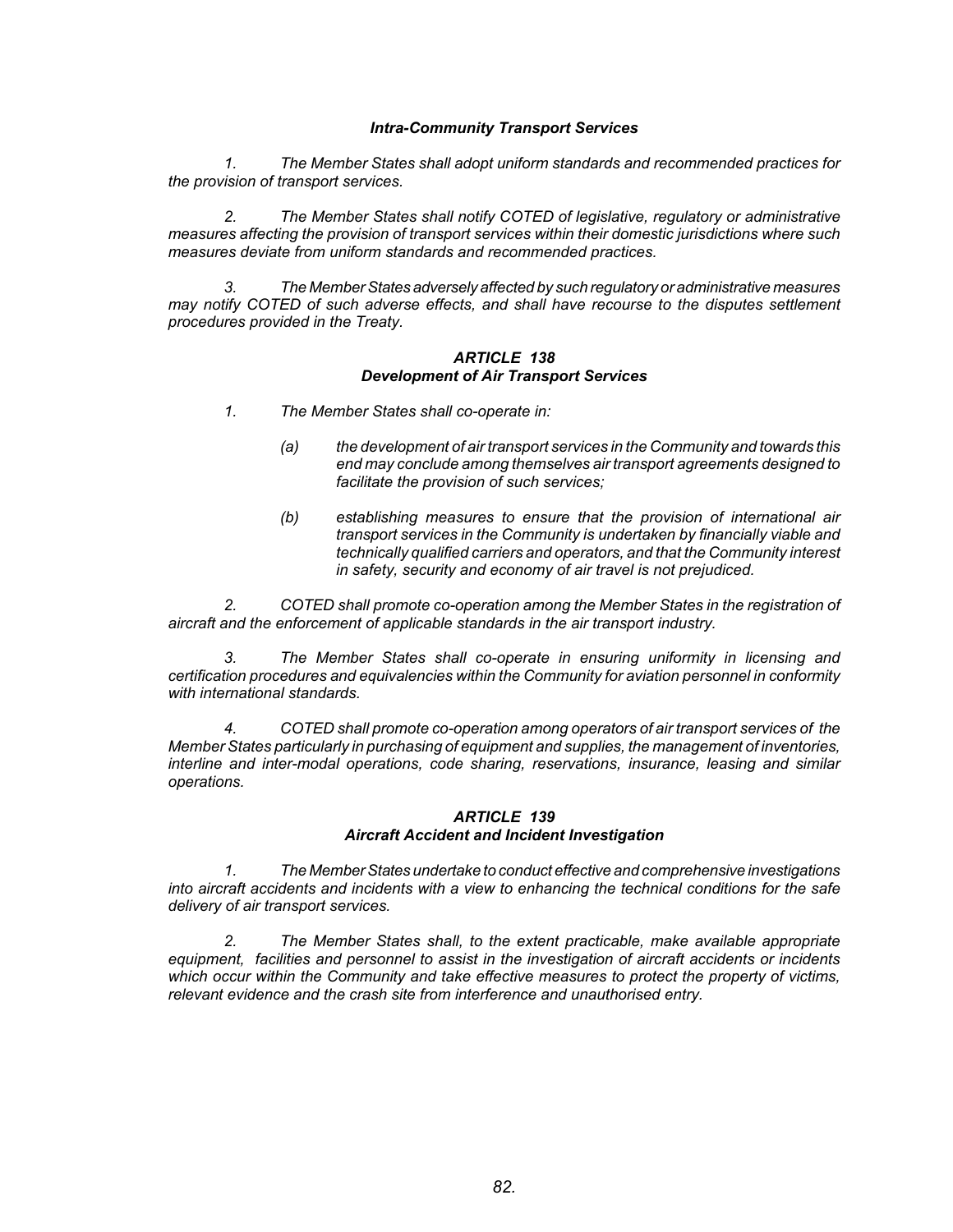*3. The Member States shall collaborate with third States and competent international organisations in the conduct of aircraft accident investigations.*

## *ARTICLE 140 Development of Maritime Transport Services*

*1. The Member States shall co-operate in the development of maritime transport services in the Community. In particular, the Member States shall co-operate in:*

- *(a) enhancing flag and port State control activities in the Region;*
- *(b) developing and providing expertise in the shipping industry, including the necessary services and infrastructure necessary for the growth of the shipping sector;*
- *(c) protecting the marine environment from the effects of vessel source pollution and in combating the effects of such pollution; and*
- *(d) taking any other action necessary for the sustainable development of the shipping sector.*

*2. The Community shall co-operate with competent national, regional and international organisations in establishing conditions for the provision of efficient and affordable maritime transport services among the Member States.*

*3. COTED shall promote co-operation among the Member States in the implementation of relevant international maritime instruments relating to maritime safety, marine environmental protection, maritime accident investigation and the facilitation of maritime traffic.*

*4. COTED shall promote and co-ordinate the development of maritime transport services in the Community through, inter alia:*

- *(a) the development of proposals for the establishment and upgrade of small vessel enterprises in the Community;*
- *(b) the establishment of a regime of incentives to encourage the development of shipping enterprises in the Community;*
- *(c) measures for the establishment, improvement and rationalisation of port facilities in the Community, to respond to the demands of containerisation, refrigeration and storage of agricultural commodities, nautical and cruise tourism and other special and dedicated services;*
- *(d) co-operation and regular interchange among administrations to promote a harmonised system for the development of maritime transport in the Community;*
- *(e) promotion of joint ventures among Community nationals and with extraregional shipping enterprises to facilitate the transfer of appropriate technology and increase the participation of the Member States in international shipping;*
- *(f) the organisation and harmonisation of training programmes within the Community, the strengthening of the capabilities of training institutions and the ease of access of Community nationals to all aspects of training and development in the shipping industry; and*
- *(g) measures for the development of ancillary services in the shipping industry, including non-vessel operating common carriers, marine insurance, freight forwarding, transshipment and other services.*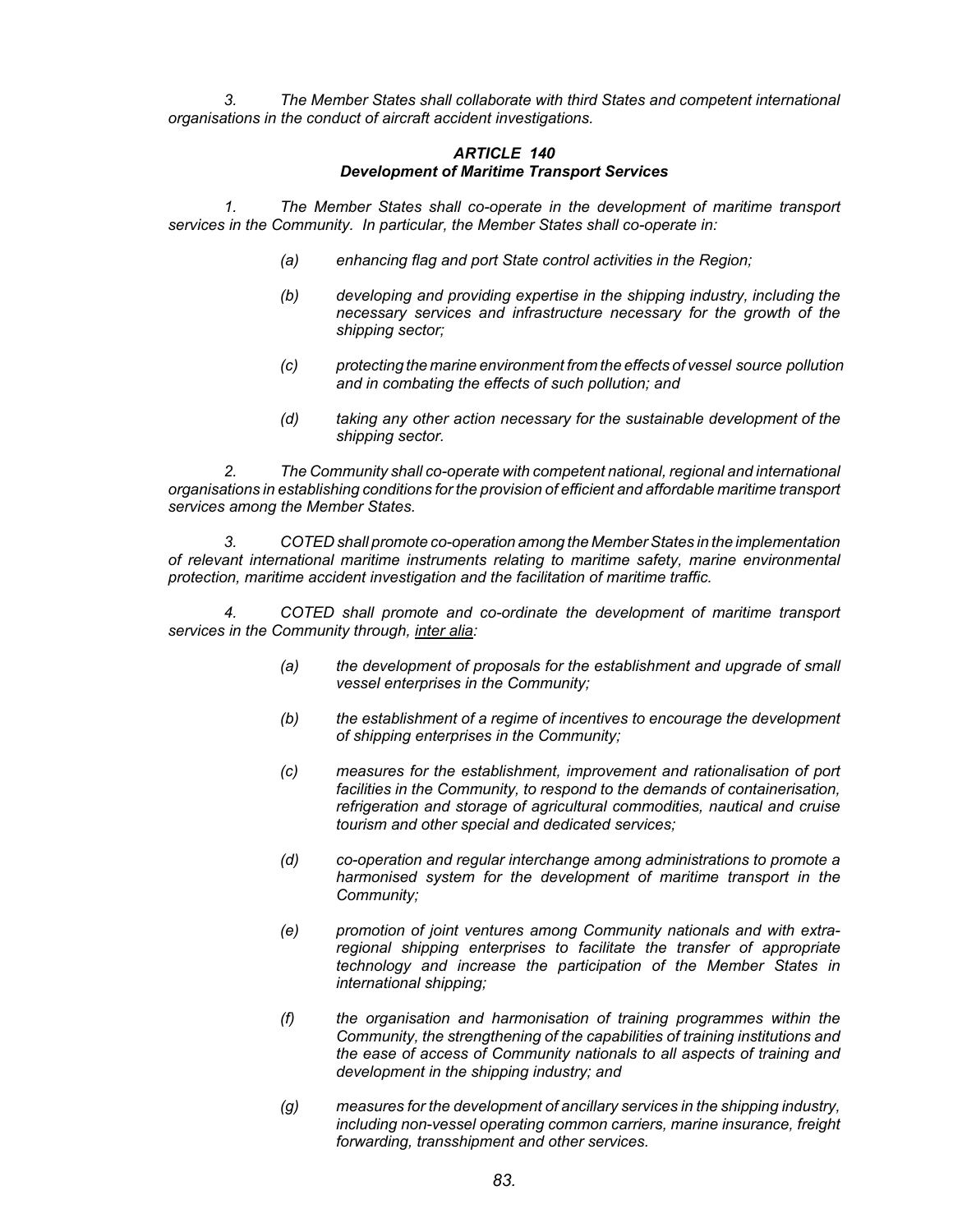*5. The Member States shall promote the development of maritime transport services in the Community through, inter alia:*

- *(a) the establishment and improvement of port facilities;*
- *(b) the establishment of effective maritime administrations for the regulation of shipping in the respective jurisdictions of maritime safety and marine environmental protection;*
- *(c) the implementation of relevant international maritime instruments related to the safety of shipping and the prevention of vessel source pollution; and*
- *(d) encouraging improved efficiency in ports and in related services to reduce maritime transportation costs.*

## *ARTICLE 141 Special Status of the Caribbean Sea*

*The Member States shall co-operate in achieving international recognition for the Caribbean Sea as a Special Area requiring protection from the potentially harmful effects of the transit of nuclear and other hazardous wastes, dumping, pollution by oil or by any other substance carried by sea or wastes generated through the conduct of ship operations.*

# *CHAPTER SEVEN DISADVANTAGED COUNTRIES, REGIONS AND SECTORS*

# *PART ONE PRELIMINARY*

# *ARTICLE 142 Scope of Application*

*1. The provisions of this Chapter shall have effect for the purpose of establishing a regime for disadvantaged countries, regions or sectors within the framework of the Treaty as well as a special regime for the Less Developed Countries in order to enhance their prospects for successful competition within the Community, and redress, to the extent possible, any negative impact of the establishment of the CSME.*

*2. As soon as practicable after the entry into force of this Treaty, the Conference shall, on the recommendation of the Community Council and in accordance with Article 1, designate disadvantaged countries, regions and sectors and may, from time to time, make such further designations or terminate such designations as circumstances warrant.* 

 *3. Wherever in this Treaty reference is made to disadvantaged countries, regions and sectors or to the Less Developed Countries, the Organs of the Community shall take the measures required to give effect to the spirit and intent of this Chapter.*

### *ARTICLE 143 Objective of the Regimes*

*1. The objective of the regimes mentioned in Article 142 is to assist the disadvantaged countries, regions and sectors towards becoming economically viable and competitive by appropriate*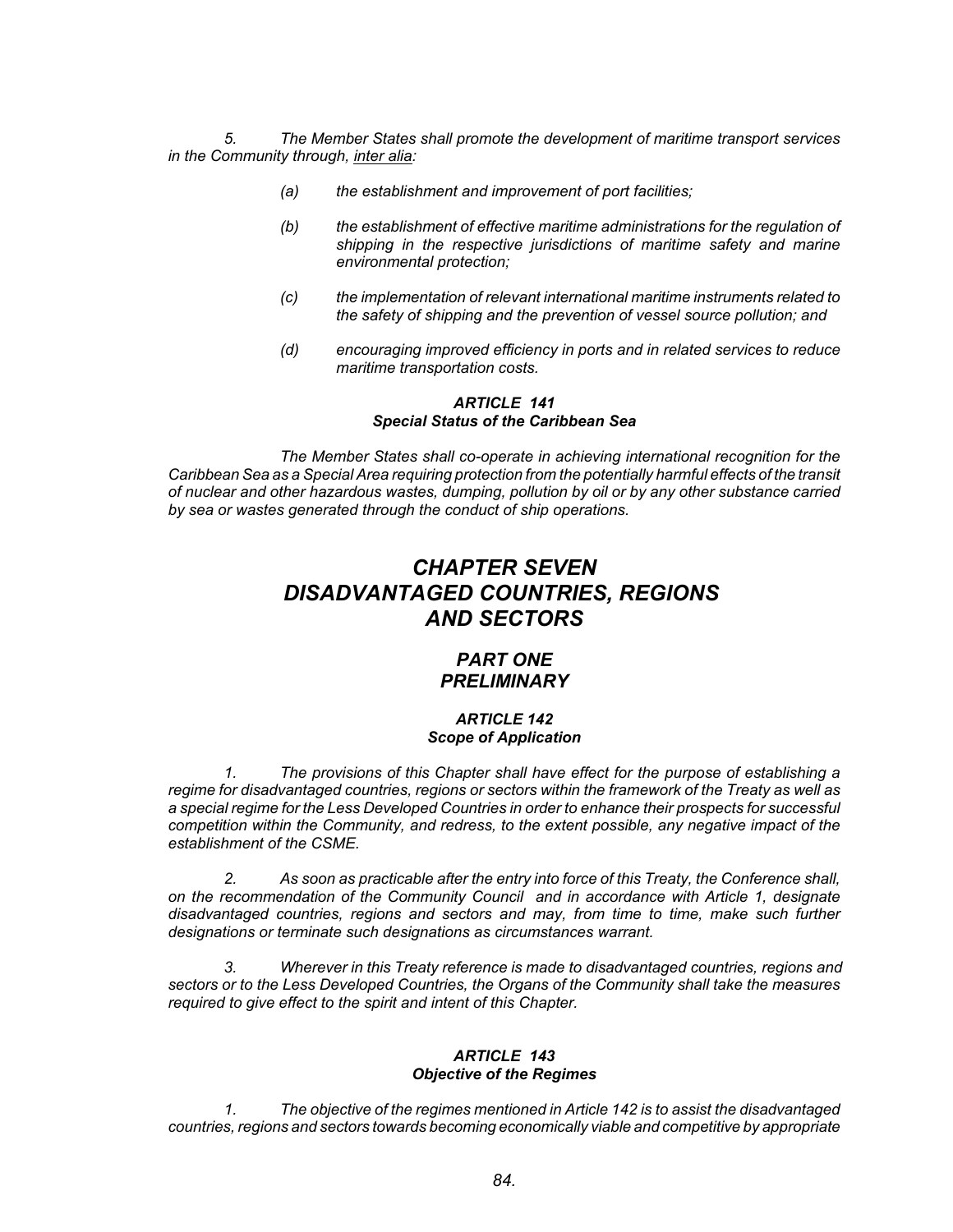*interventions of a transitional or temporary nature.*

- *2. The interventions referred to in paragraph 1 of this Article may include:*
	- *(a) technical and financial assistance to address economic dislocation arising from the operation of the CSME;*
	- *(b) special measures to attract investment and industries;*
	- *(c) transitional or temporary arrangements to ameliorate or arrest adverse economic and social impact arising from the operation of the CSME;*
	- *(d) special measures to assist industries to become efficient and competitive;*
	- *(e) assistance intended to achieve structural diversification and infrastructural development;*
	- *(f) assistance to economic enterprises disadvantaged by the removal of intraregional barriers;*
	- *(g) the establishment of mechanisms to monitor, and assist in the discharge of, obligations assumed under the Treaty and other international trade agreements.*

#### *ARTICLE 144 Implementation of Measures*

*Subject to the authority of the Conference, COTED and COFAP, as appropriate, shall establish, administer and monitor the measures identified in Article 143.*

#### *ARTICLE 145 Review of Measures*

*1. The Community Council shall review, as appropriate, the effectiveness of measures taken pursuant to this Chapter and take such action as may be necessary to achieve the objective set out in Article 143, and shall submit a report thereon to the Conference.*

*2. The review shall include an examination of relevant programmes and support measures in order to determine their efficacy as a basis for their termination or modification as the case may be.*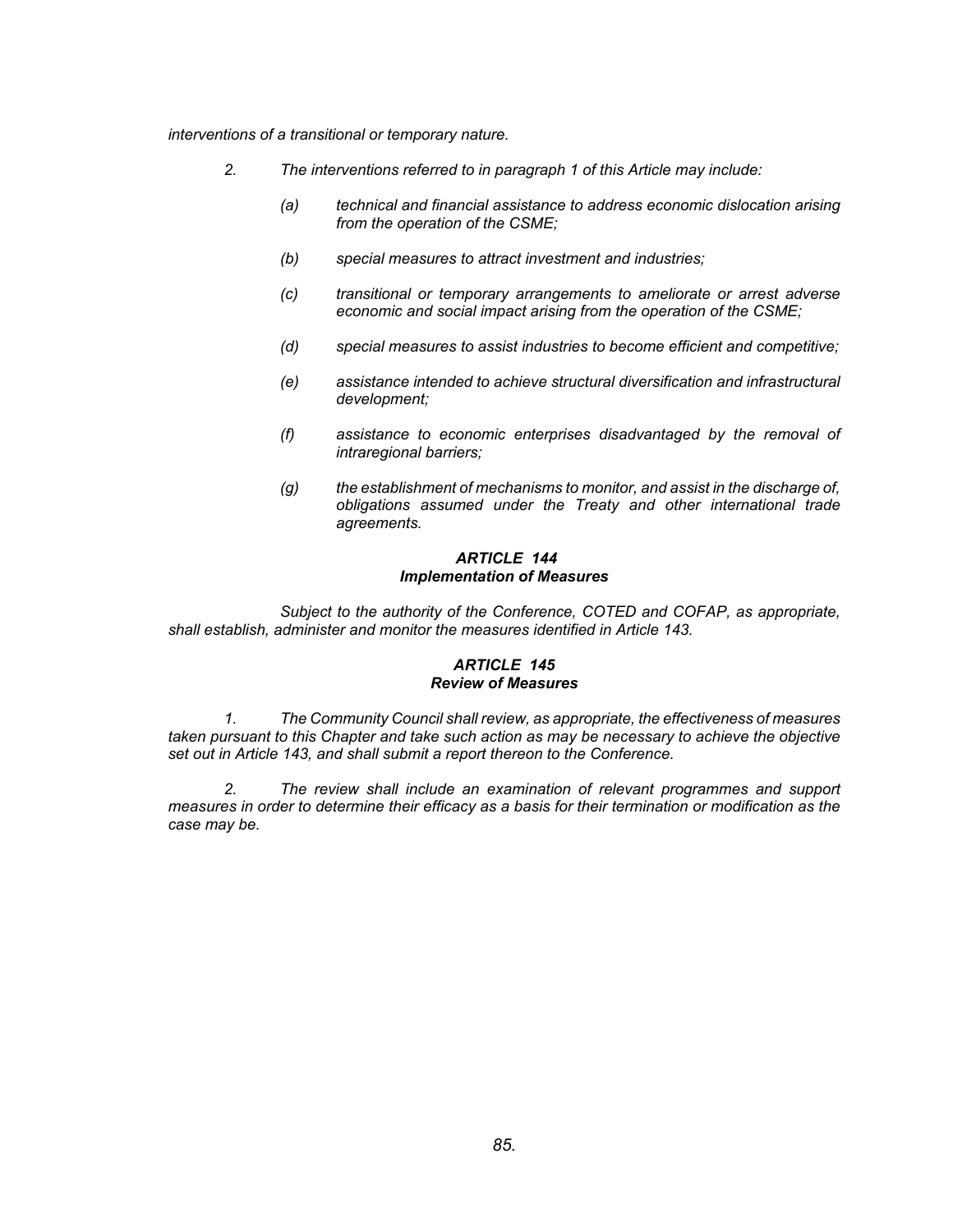# *PART TWO REGIME FOR DISADVANTAGED COUNTRIES, REGIONS AND SECTORS*

#### *ARTICLE 146 Measures to Redress Disadvantage Arising from Economic Dislocation*

*1. The Member States agree that where economic dislocation arising from the operation of the CSME occurs, and notwithstanding any provisions to the contrary in this Treaty, COTED may, as the case may require on a temporary basis and subject to Article 144, adopt effective measures to arrest or mitigate adverse effects on economic activity. Such measures may include the grant of incentives to address the dislocation and shall be without prejudice to any incentives provided for in Articles 52 and 69.*

*2. Notwithstanding any provisions to the contrary in this Treaty, the measures mentioned in this Article may, where necessary, provide for temporary derogations from rights and obligations set out in the Treaty.*

*3. COTED shall periodically examine the impact of the measures mentioned in paragraph 2 with a view to determining their adequacy and establishing a time-frame for their discontinuance.*

*4. The Member States shall co-operate with the Community Organs in implementing the measures mentioned in paragraph 2 of this Article and shall take the action required to secure compliance therewith.*

#### *ARTICLE 147 Promotion of Investment*

*COFAP shall promote investment in disadvantaged countries by, inter alia,*

*facilitating:*

- *(a) the establishment of joint ventures among nationals of disadvantaged countries as well as between nationals of disadvantaged countries and nationals of other Member States;*
- *(b) the establishment of joint ventures between nationals of disadvantaged countries and nationals of third countries;*
- *(c) investment for economic diversification including diversification of the agricultural sector;*
- *(d) research, development and the transfer of technology in the development of disadvantaged countries; and*
- *(e) capital flows from other Member States to disadvantaged countries through the conclusion of double taxation agreements and appropriate policy instruments.*

## *ARTICLE 148 Measures Relating to the Services Sector*

*1. COTED, in establishing the programme for removal of restrictions by Member States on the provision of services in the Community mentioned in paragraph 2 of Article 37 shall give due*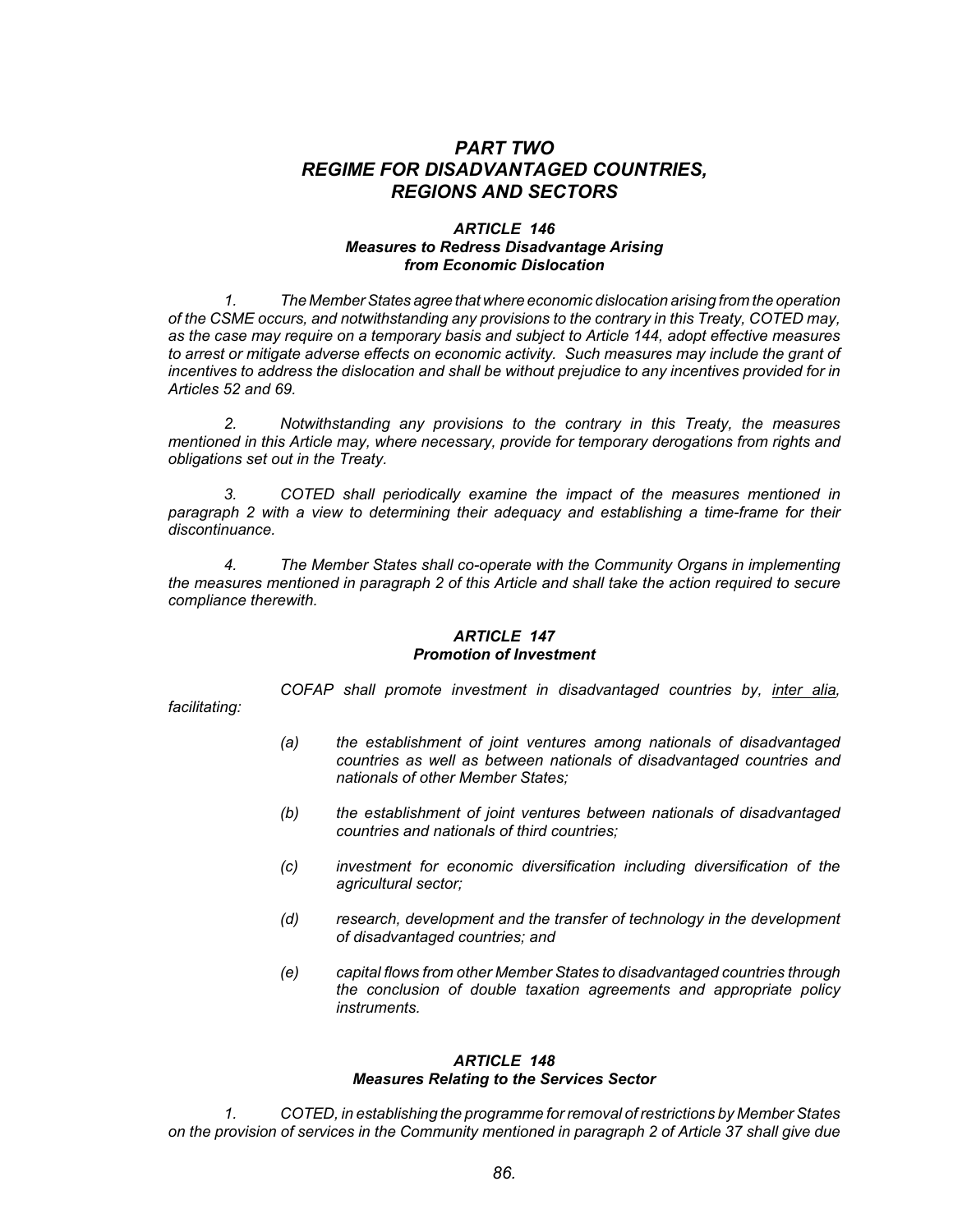*consideration to the peculiar economic vulnerability of disadvantaged countries, bearing in mind Article 49.*

*2. Without prejudice to the generality of the provisions set out in paragraph 1 of this Article, COTED shall, in establishing the said programme, determine in respect of disadvantaged countries:*

- *(a) a list of services in respect of which national treatment may not be applied for a specified period of time;*
- *(b) the manner in which restrictions on services not mentioned in sub-paragraph (a) of this paragraph shall be removed:*

*Provided that such disadvantaged countries shall accord the Member States rights no more restrictive than those accorded to other parties of the WTO under the General Agreement on Trade in Services (GATS).*

#### *ARTICLE 149 Measures Relating to the Right of Establishment*

*1. COTED shall take appropriate measures to ensure that, in establishing the programme for the removal of restrictions by the Member States on the right of establishment in the Community mentioned in paragraph 3 of Article 33, the peculiar economic vulnerability of disadvantaged countries in the Community is taken into account, bearing in mind Article 49.*

*2. Without prejudice to the generality of the provisions of paragraph 1 of this Article, COTED shall, in establishing the said programme, determine in respect of disadvantaged countries:*

- *(a) a list of economic activities in respect of which national treatment may not be accorded to persons exercising the right of establishment for a specified period of time;*
- *(b) the manner in which restrictions on the right of establishment in respect of economic activities not mentioned in sub-paragraph (a) of this paragraph shall be removed:*

*Provided that such disadvantaged countries shall accord to the Member States rights of establishment no more restrictive than those accorded to third States.*

#### *ARTICLE 150 Safeguard Measures*

*1. Where, in accordance with paragraph 1 of Article 92, a disadvantaged country establishes an entitlement to limit imports of goods from other Member States, then, notwithstanding any other provisions to the contrary in this Treaty, the disadvantaged country may limit such imports for a period of up to three (3) years unless COTED authorises the limitation for a longer period and take such other measures as COTED may authorise.*

*2. A disadvantaged country applying restrictions in accordance with paragraph 1 of this Article shall notify them to COTED, if possible, before they come into force. COTED may, at any time, consider those restrictions and shall, in light of such consideration, make recommendations designed to moderate any damaging effect of such restrictions or to assist the disadvantaged country to overcome its difficulties.*

*3. Nothing in this Treaty shall be construed as entitling any Member State to apply safeguard measures against the products of Community origin of a disadvantaged country where such products do not exceed 20 per cent of the market of the importing Member State.*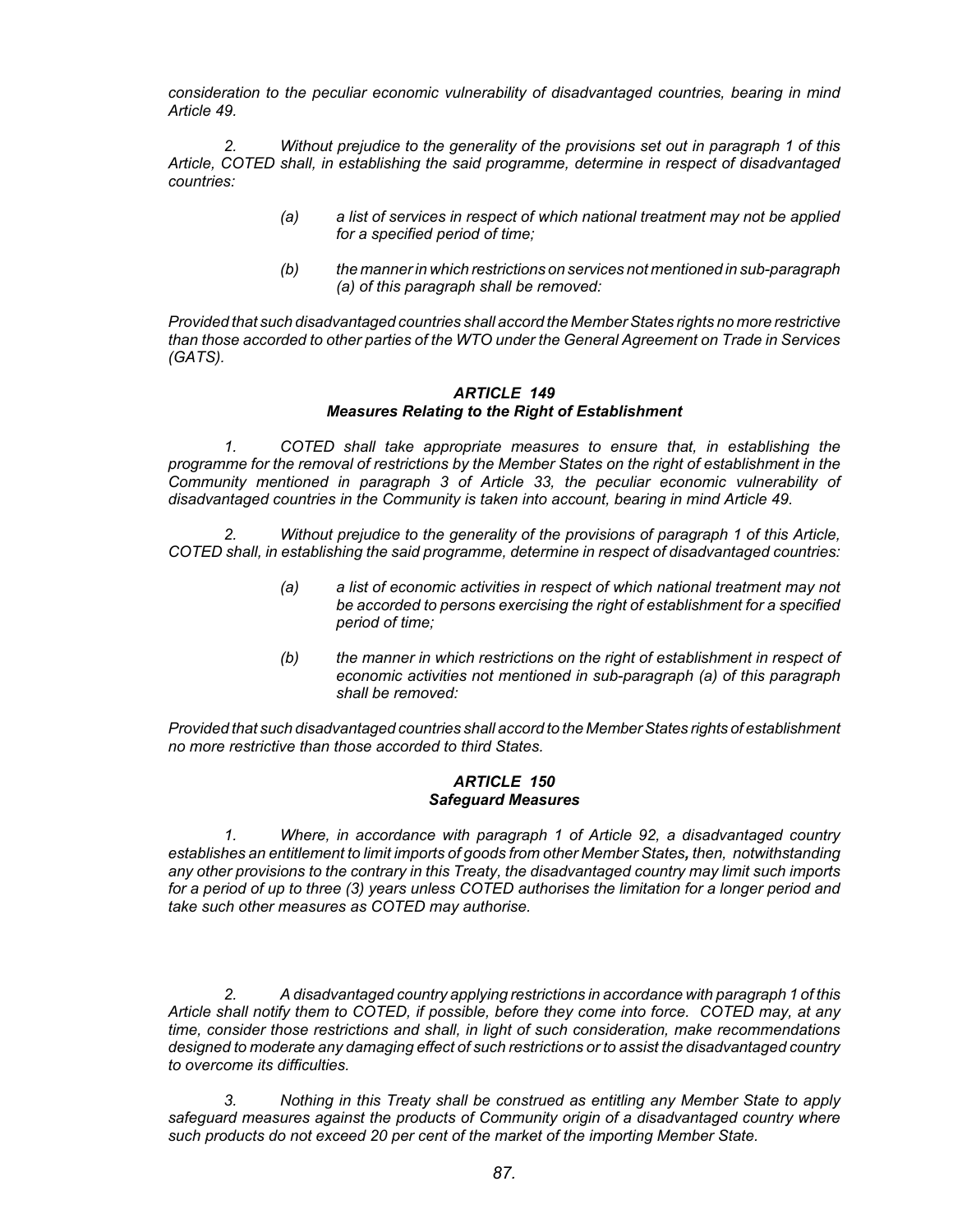#### *ARTICLE 151 Support for Sensitive Industries*

*1. COTED may authorise a Member State having a sensitive industry which can be disadvantaged by the operation of the CSME to suspend Community treatment to products of other Member States.*

*2. The suspension authorised in paragraph 1 of this Article shall be granted upon application to COTED in that behalf where the applicant establishes that the product is from a sensitive industry.*

*3. For the purpose of this Article, an industry may be considered to be sensitive by reason of its vulnerable nature and:*

- *(a) the significance of its contribution to, inter alia:*
	- *(i) Gross Domestic Product;*
	- *(ii) employment;*
	- *(iii) foreign exchange earnings; or*
- *(b) its designation as vital within the national industrial policy.*

*4. Notwithstanding any other provisions of this Treaty, a disadvantaged country may, for the period of suspension decided upon by COTED, suspend Community treatment in respect of imports of like description from the Member State granted the suspension.*

*5. COTED, in authorising the suspension mentioned in paragraph 1 of this Article may impose terms and conditions for the grant of the suspension.*

*6. COTED shall monitor the progress of the industry concerned and undertake a periodic review.*

### *ARTICLE 152 Public Undertakings*

*Notwithstanding any provisions to the contrary in this Treaty, disadvantaged countries may, with the prior approval of COTED, maintain, in respect of public undertakings, measures, the effect of which is to afford support to domestic production where such measures are in the form of:*

- *(a) a duty or charge having equivalent effect; or*
- *(b) quantitative restrictions.*

# *ARTICLE 153 Use of Technological and Research Facilities in Member States*

*1. The Member States undertake to provide opportunities for access to their technological and research facilities by nationals of disadvantaged countries.*

*. 2. COTED shall encourage close collaboration between research institutions and facilities located in disadvantaged countries with others located in other Member States.*

#### *ARTICLE 154 Promotion of Development*

*1. COTED shall promote the establishment of infrastructure in a disadvantaged country,*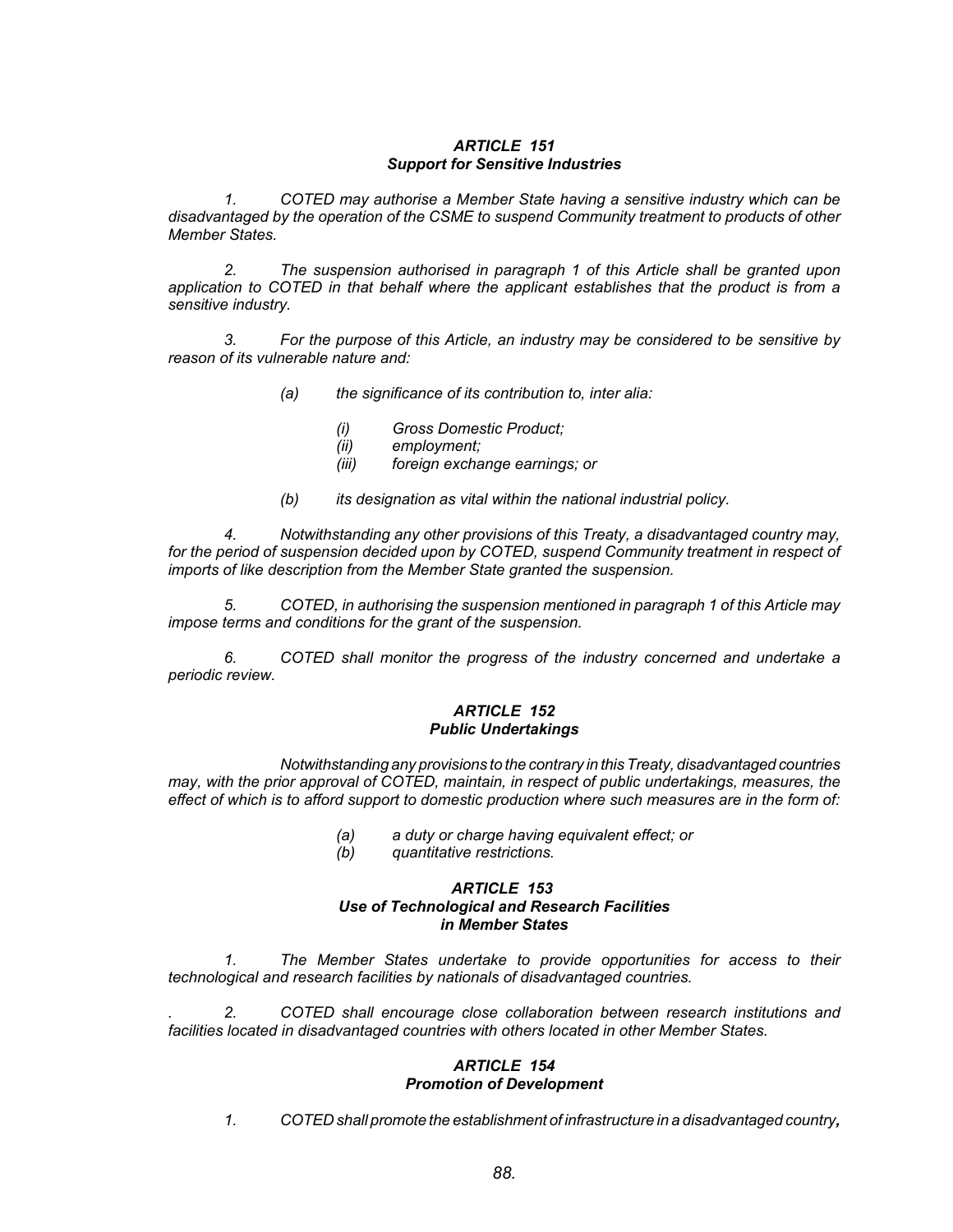*region or sector to encourage or stimulate economic activity.*

*2. COTED may also adopt measures for the establishment of new industries or for the retooling or expansion of existing industries in a disadvantaged country, region or sector.*

# *ARTICLE 155 Special Provisions for Guyana*

*Notwithstanding any provisions to the contrary in this Treaty, Guyana shall be allowed, for as long as it continues to benefit from wheat imports under PL 480 Agreements with the United States of America, to impose quantitative restrictions on the importation of wheat flour.*

#### *ARTICLE 156 Application of the Special Regime to Highly-Indebted Poor Countries*

*COTED shall to the extent necessary and for a a period to be determined, apply the provisions of the Special Regime for the less developed countries to Highly-Indebted Poor Countries.*

#### *ARTICLE 157 Technical and Financial Assistance*

*1. As soon as practicable after the entry into force of this Treaty, the Community Council shall, in collaboration with other competent Organs of the Community, make adequate arrangements to extend to disadvantaged countries, regions and sectors such technical and financial assistance as may be required to allow them to participate effectively in the CSME and to administer international trade agreements.*

*2. Pursuant to paragraph 1 of this Article, COTED shall evaluate the need for technical and financial assistance to disadvantaged countries, regions and sectors, and promote and facilitate appropriate programmes and projects. Such assistance may include:*

- *(a) grants or access to low-cost financing;*
- *(b) preparation of project proposals for financing;*
- *(c) performance guarantees and other guarantees to enterprises;*
- *(d) accessing technology including information technology;*
- *(e) product design or quality enhancement;*
- *(f) factory design and market development.*
- *3. Technical assistance within the meaning of this Article may also include:*
	- *(a) assistance to establish or upgrade national standardising bodies;*
	- *(b) assistance to countries to advance their diversification programmes;*
	- *(c) professional assistance in meeting obligations under trade-related agreements;*
	- *(d) assistance to establish institutions or centres for the training or retraining of employees as the case may require;*
	- *(e) provision of relevant expertise to formulate a legal policy framework conducive to fair trading and fair competition;*
	- *(f) professional expertise in espousing and defending claims arising in connection with the WTO Agreement and other trade-related agreements;*
	- *(g) professional assistance in preparing for disputes resolution arising in connection with trade-related agreements;*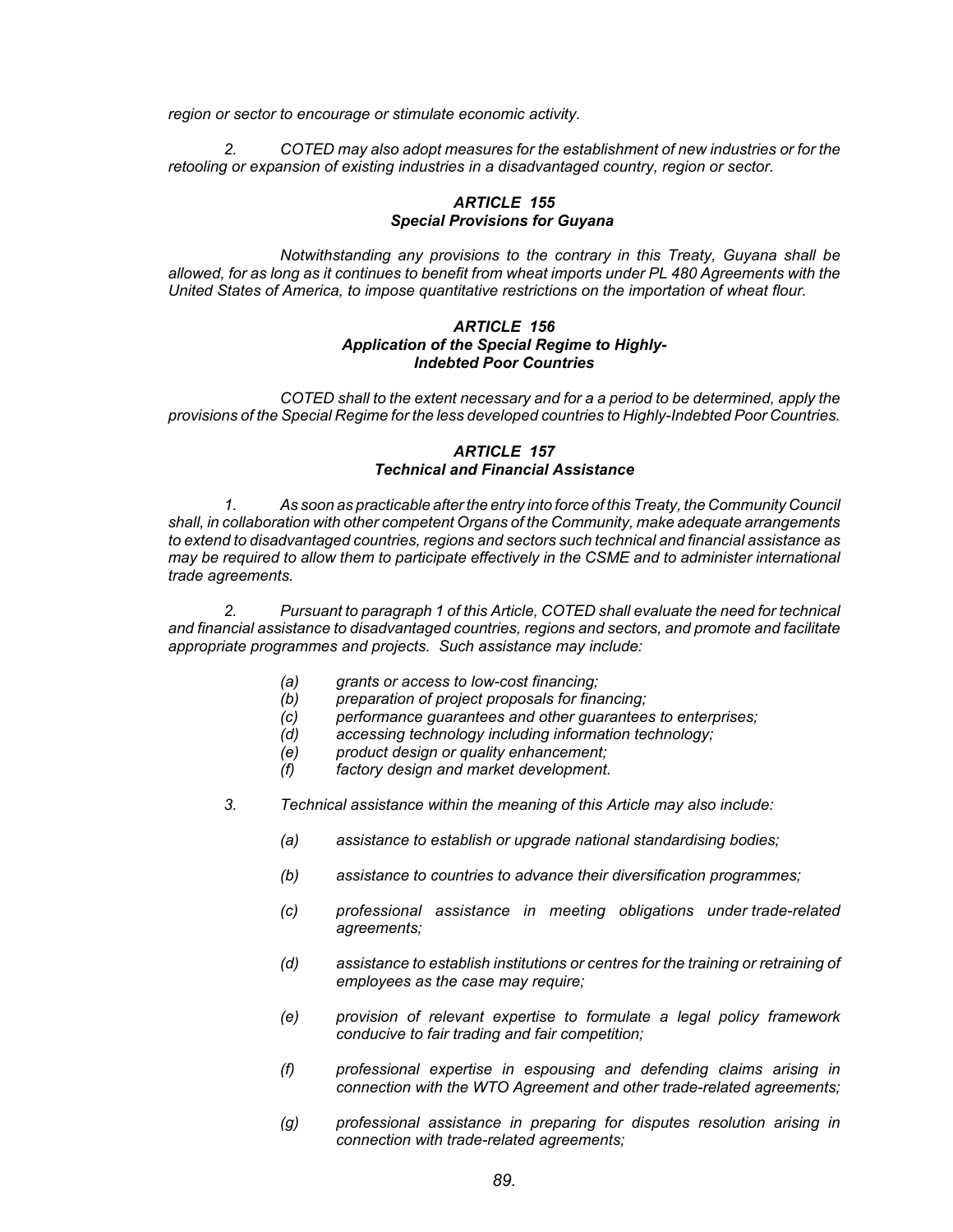*(h) professional assistance in preparing legislation.*

*4. The evaluation mentioned in paragraph 2 of this Article may be undertaken by COTED on its own initiative, or in response to an application for assistance issuing from a Member State.*

*5. COTED shall, from time to time, examine the impact of the measures mentioned in paragraph 2 with a view to determining their adequacy and establishing a time-frame for their discontinuance.*

#### *ARTICLE 158 The Development Fund*

*1. There is hereby established a Development Fund for the purpose of providing financial or technical assistance to disadvantaged countries, regions and sectors.*

*2. Subject to the provisions of this Article and relevant provisions of this Treaty, the Community Council, in collaboration with COFAP, shall:* 

- *(a) determine the status, composition and functions of the Development Fund;*
- *(b) determine the contributions of the Member States to the Development Fund.*

*3. The Development Fund may accept subventions from public or private sector entities of the Member States or from other entities external to the Community. Subventions shall not be accepted nor applied by the Development Fund on conditions which discriminate against Member States, regions or sectors except in accordance with the provisions of this Treaty.*

#### *ARTICLE 159 Saving*

*Nothing in this Chapter shall be construed as disentitling a disadvantaged country, region or sector, being the beneficiary of any other technical assistance programme, from simultaneously benefiting from technical assistance pursuant to the provisions herein set forth.*

# *PART THREE SPECIAL REGIME FOR LESS DEVELOPED COUNTRIES*

#### *ARTICLE 160 Import Duties*

*Where a less developed country has suffered or is likely to suffer loss of revenue as a result of the importation of goods eligible for Community treatment, COTED may, on application made in that behalf by the less developed country, authorise the imposition of import duties on such goods for such time and on such terms and conditions as COTED may decide.*

### *ARTICLE 161 Community Origin*

*The Member States agree that in the determination and operation of the criterion of substantial transformation pursuant to Article 84, the special needs of the less developed countries shall be taken into account.*

## *ARTICLE 162 Incentive Regimes*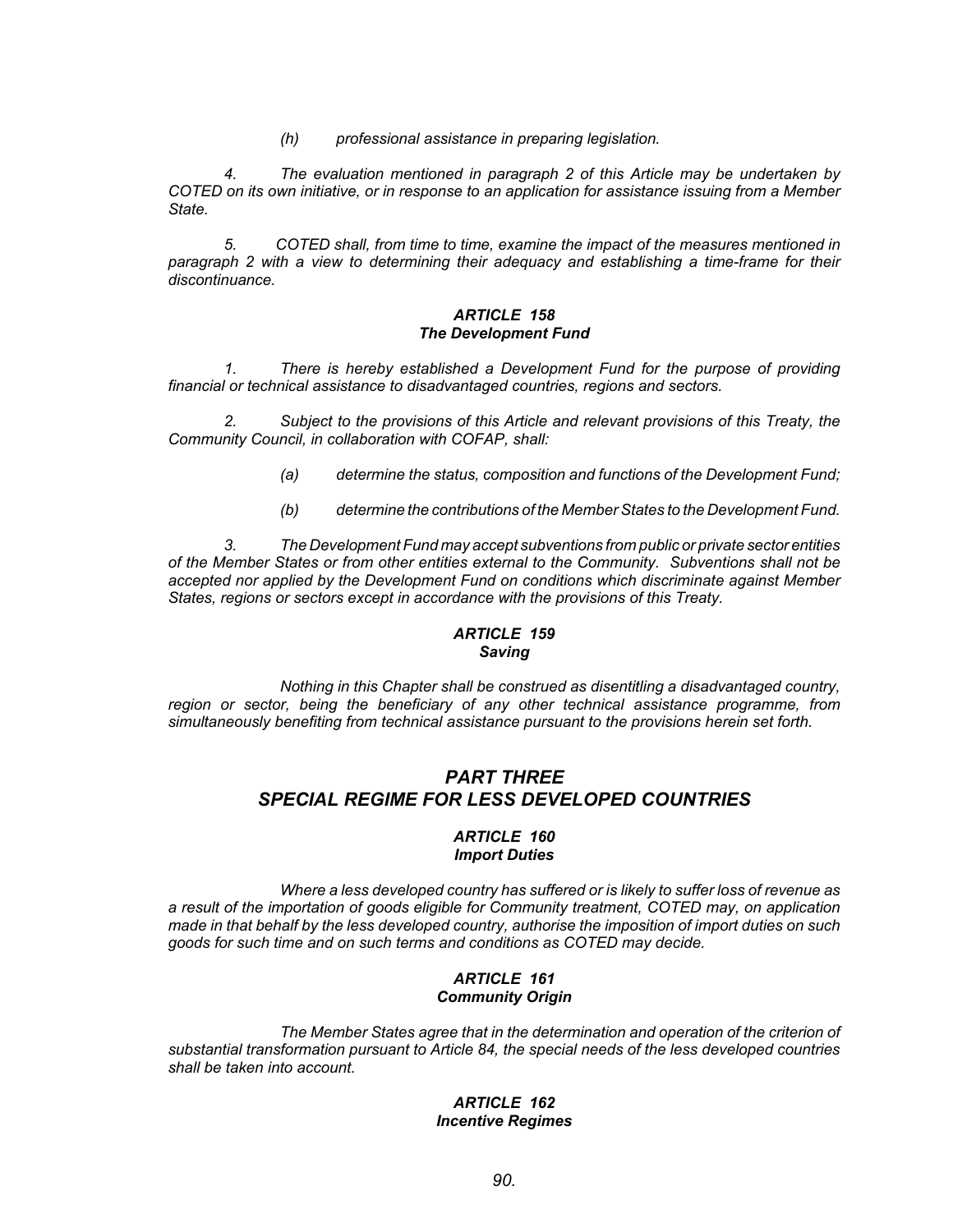*The Member States agree that in the establishment of any programme for incentives in the Community provided for in Article 52 and Article 69, the special needs of the less developed countries shall be taken into account.*

#### *ARTICLE 163 The Common External Tariff*

*The Member States agree that in the implementation of the Common External Tariff provided for in Article 82, the special needs of the less developed countries shall be taken into account.*

#### *ARTICLE 164 Promotion of Industrial Development*

*1. Upon application made in that behalf by the less developed countries, COTED may, if necessary, as a temporary measure in order to promote the development of an industry in any of these States, authorise such States to suspend Community origin treatment to any description of imports eligible therefor on grounds of production in one or more less developed countries.*

*2. COTED may, in taking decisions pursuant to paragraph 1 of this Article, establish terms and conditions including a phasing-out period during which Member States and the Community shall provide support measures and the industry implement the necessary programmes for achieving competitiveness.*

*3. The grant of authorisation pursuant to paragraph 1 of this Article shall be by means of a decision supported by the affirmative votes of all the less developed countries and at least two of the more developed countries.*

#### *ARTICLE 165 Public Undertakings*

*Paragraph 1 of Article 94 hall not apply to the less developed countries.*

### *ARTICLE 166 Use of Technological and Research Facilities*

*The more developed countries undertake to provide opportunities for the use of their technological and research facilities by the less developed countries.*

#### *ARTICLE 167 Special Provisions for Belize*

*Belize shall be allowed to impose import duties or quantitative restrictions on beer and cigarettes produced in the Community for a period ending 31 December 2000.* 

# *CHAPTER EIGHT COMPETITION POLICY AND CONSUMER PROTECTION*

# *PART ONE RULES OF COMPETITION*

*ARTICLE 168 Scope of Chapter*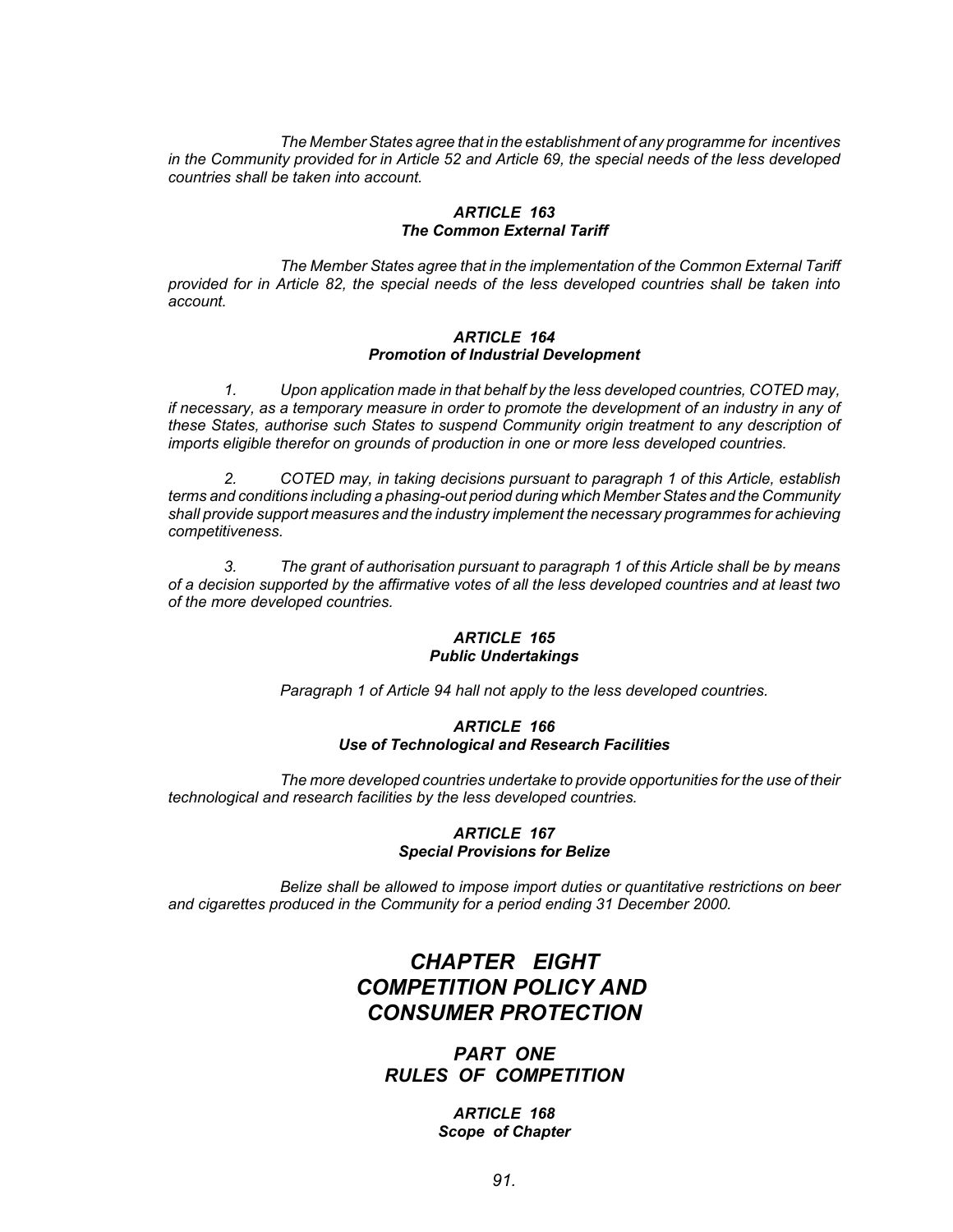*The rules of competition shall not apply to -*

- *(a) combinations or activities of employees for their own reasonable protection as employees;*
- *(b) arrangements for collective bargaining on behalf of employers or employees for the purpose of fixing terms and conditions of employment;*
- *(c) business conduct within the meaning of Article 177duly notified to COTED in accordance with Article 170;*
- *(d) negative clearance rulings within the meaning of Article 180 or exemptions within the meaning of Articles 181 and 183;*
- *(e) activities of professional associations designed to develop or enforce professional standards of competence reasonably necessary for the protection of the public and approved by the Commission.*

#### *ARTICLE 169 Objectives of Community Competition Policy*

*1.. The goal of the Community Competition Policy shall be to ensure that the benefits expected from the establishment of the CSME are not frustrated by anti-competitive business conduct.* 

*2. In fulfilment of the goal set out in paragraph 1 of this Article, the Community shall pursue the following objectives:*

- *(a) the promotion and maintenance of competition and enhancement of economic efficiency in production, trade and commerce;*
- *(b) subject to this Treaty, the prohibition of anti-competitive business conduct which prevents, restricts or distorts competition or which constitutes the abuse of a dominant position in the market; and*
- *(c) the promotion of consumer welfare and protection of consumer interests.*

### *ARTICLE 170 Implementation of Community Competition Policy*

- *1. In order to achieve the objectives of the Community Competition Policy,* 
	- *(a) the Community shall:*
		- *(i) subject to Articles 164, 177, 178 and 179 of this Treaty, establish appropriate norms and institutional arrangements to prohibit and penalise anti-competitive business conduct; and*
		- *(ii) establish and maintain information systems to enable enterprises and consumers to be kept informed about the operation of markets within the CSME;*
	- *(b) the Member States shall:*
		- *(i) take the necessary legislative measures to ensure consistency and*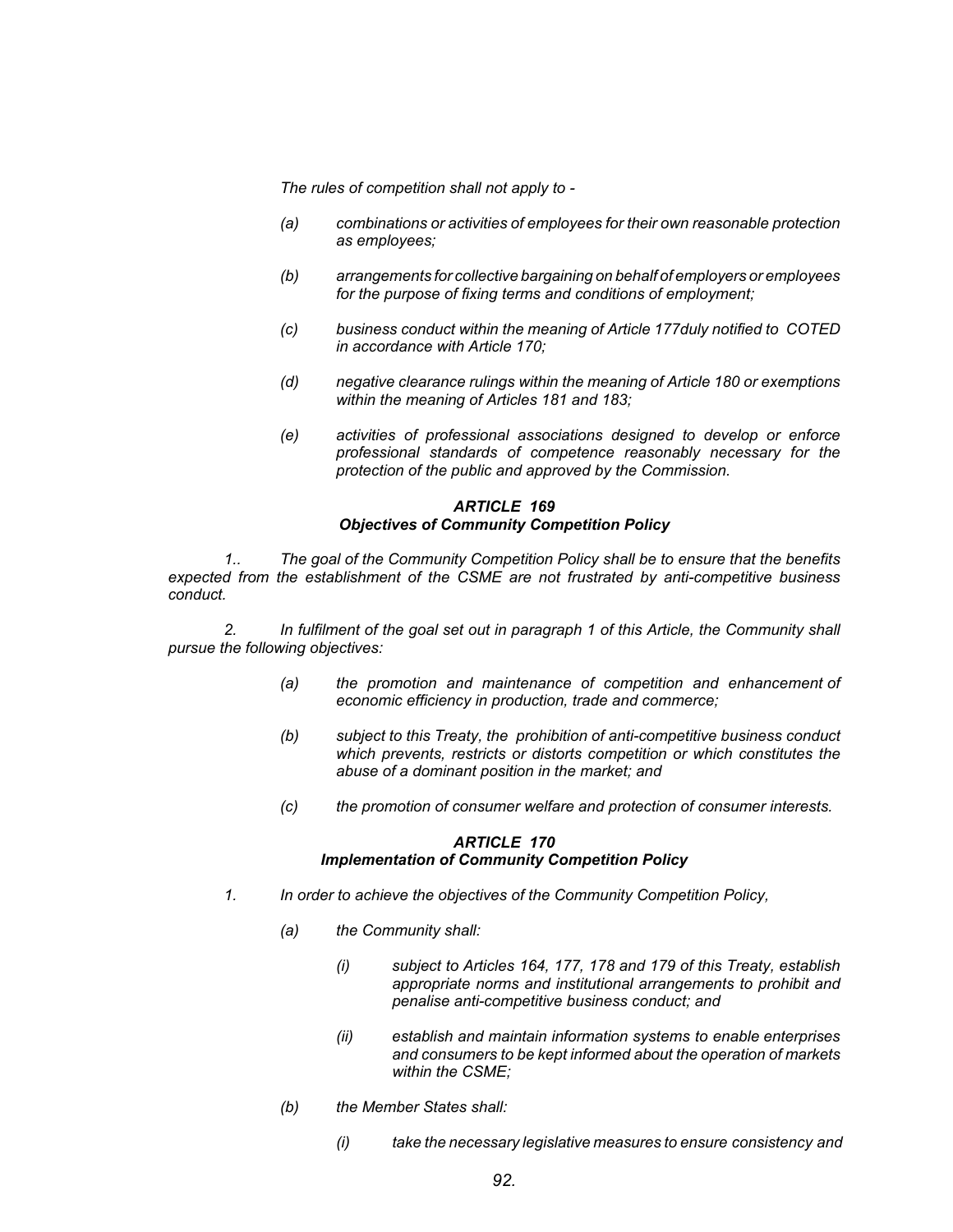*compliance with the rules of competition and provide penalties for anti-competitive business conduct;*

- *(ii) provide for the dissemination of relevant information to facilitate consumer choice;*
- *(Iii) establish and maintain institutional arrangements and administrative procedures to enforce competition laws; and*
- *(iv) take effective measures to ensure access by nationals of other Member States to competent enforcement authorities including the courts on an equitable, transparent and non-discriminatory basis.*

*2. Every Member State shall establish and maintain a national competition authority for the purpose of facilitating the implementation of the rules of competition.*

- *3. Every Member State shall require its national competition authority to:*
	- *(a) co-operate with the Commission in achieving compliance with the rules of competition;*
	- *(b) investigate any allegations of anti-competitive business conduct referred to the authority by the Commission or another Member State; .*
	- *(c) co-operate with other national competition authorities in the detection and prevention of anti-competitive business conduct, and the exchange of information relating to such conduct.*

 *4. Nothing in this Article shall be construed as requiring a Member State to disclose confidential information, the disclosure of which would be prejudicial to the public interest or to the legitimate commercial interests of enterprises, public or private. Confidential or proprietary information disclosed in the course of an investigation shall be treated on the same basis as that on which it was provided.*

*5. Within 24 months of the entry into force of this Treaty, the Member States shall notify COTED of existing legislation, agreements and administrative practices inconsistent with the provisions of this Chapter. Within 36 months of entry into force of this Treaty, COTED shall establish a programme providing for the repeal of such legislation, and termination of agreements and administrative practices.*

#### *ARTICLE 171 Establishment of the Competition Commission*

*For the purposes of implementation of the Community Competition Policy, there is hereby established a Competition Commission (hereinafter called "the Commission") having the composition, functions and powers hereinafter set forth.*

#### *ARTICLE 172 Composition of the Commission*

*1. The Commission shall comprise seven members appointed by the Regional Judicial and Legal Services Commission to serve on the Commission. The Regional Judicial and Legal Services Commission shall appoint a Chairman from among the members so appointed.*

*2. The Commission shall comprise persons, collectively having expertise or experience in commerce, finance, economics, law, competition policy and practice, international trade and such other areas of expertise or experience as may be necessary.*

*3. A Commissioner shall be appointed for a term of five years and such appointment may be renewed for a further period of not more than five years as determined by the Regional*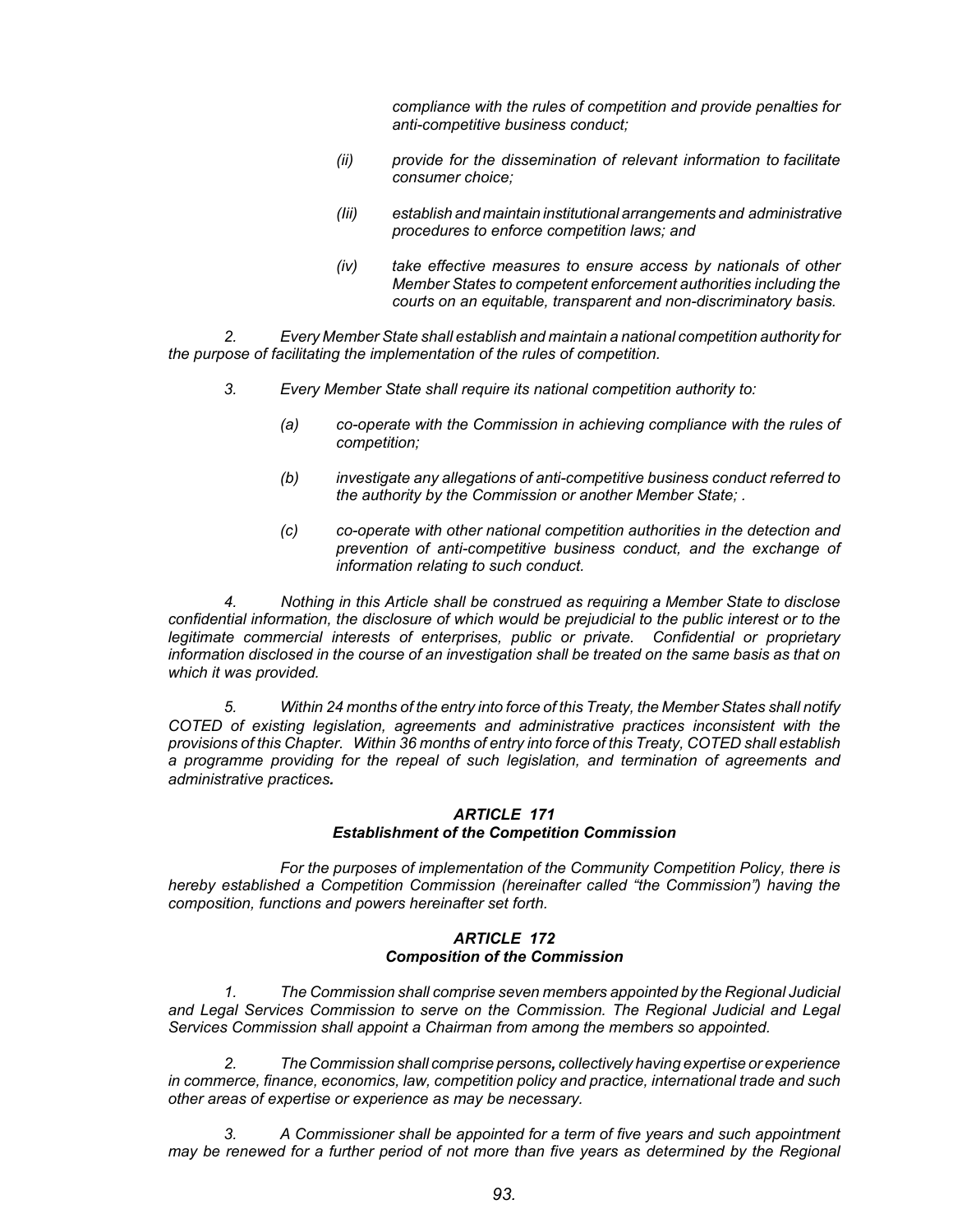*Judicial and Legal Services Commission.*

*4. A Commissioner may be removed from office only for inability to perform the functions of his office or for misbehaviour and shall otherwise be subject to the disciplinary procedures of the Regional Judicial and Legal Services Commission.*

*5. A Commissioner shall be removed only on the vote of the Judicial and Legal Services Commission that represents not less than three-quarters of all the Members of the Commission.*

*6. A Commissioner may at any time resign the office of Commissioner by writing under his hand addressed to the Chairman of the Judicial and Legal Services Commission.*

*7. A Commissioner shall not enter upon the duties of the office unless he has taken and subscribed before the Chairman of the Judicial and Legal Services Commission, the Oath of Office set out in the Annex to this Treaty.*

*8. Notwithstanding the foregoing provisions of this Article, the Conference shall on the recommendation of COTED execute the functions required to be carried out by the Regional Judicial and Legal Services Commission where the Parties to the Agreement Establishing the Caribbean Court of Justice are less than seven.*

# *ARTICLE 173 Functions of the Commission*

- *1. The Commission shall:*
	- *(a) apply the rules of competition in respect of anti-competitive cross-border business conduct;*
	- *(b) promote and protect competition in the Community and co-ordinate the implementation of the Community Competition Policy; and*
	- *(c) perform any other function conferred on it by any competent body of the Community.*
- *2. In discharging the functions set out in paragraph 1, the Commission shall:*
	- *(a) monitor anti-competitive practices of enterprises operating in the CSME, and investigate and arbitrate cross-border disputes;*
	- *(b) keep the Community Competition Policy under review and advise and make recommendations to COTED to enhance its effectiveness;*
	- *(c) promote the establishment of institutions and the development and implementation of harmonised competition laws and practices by the Member States to achieve uniformity in the administration of applicable rules;*
	- *(d) review the progress made by the Member States in the implementation of the legal and institutional framework for enforcement;*
	- *(e) co-operate with competent authorities in the Member States;*
	- *(f) provide support to the Member States in promoting and protecting consumer welfare;*
	- *(g) facilitate the exchange of relevant information and expertise; and*
	- *(h) develop and disseminate information about competition policy, and*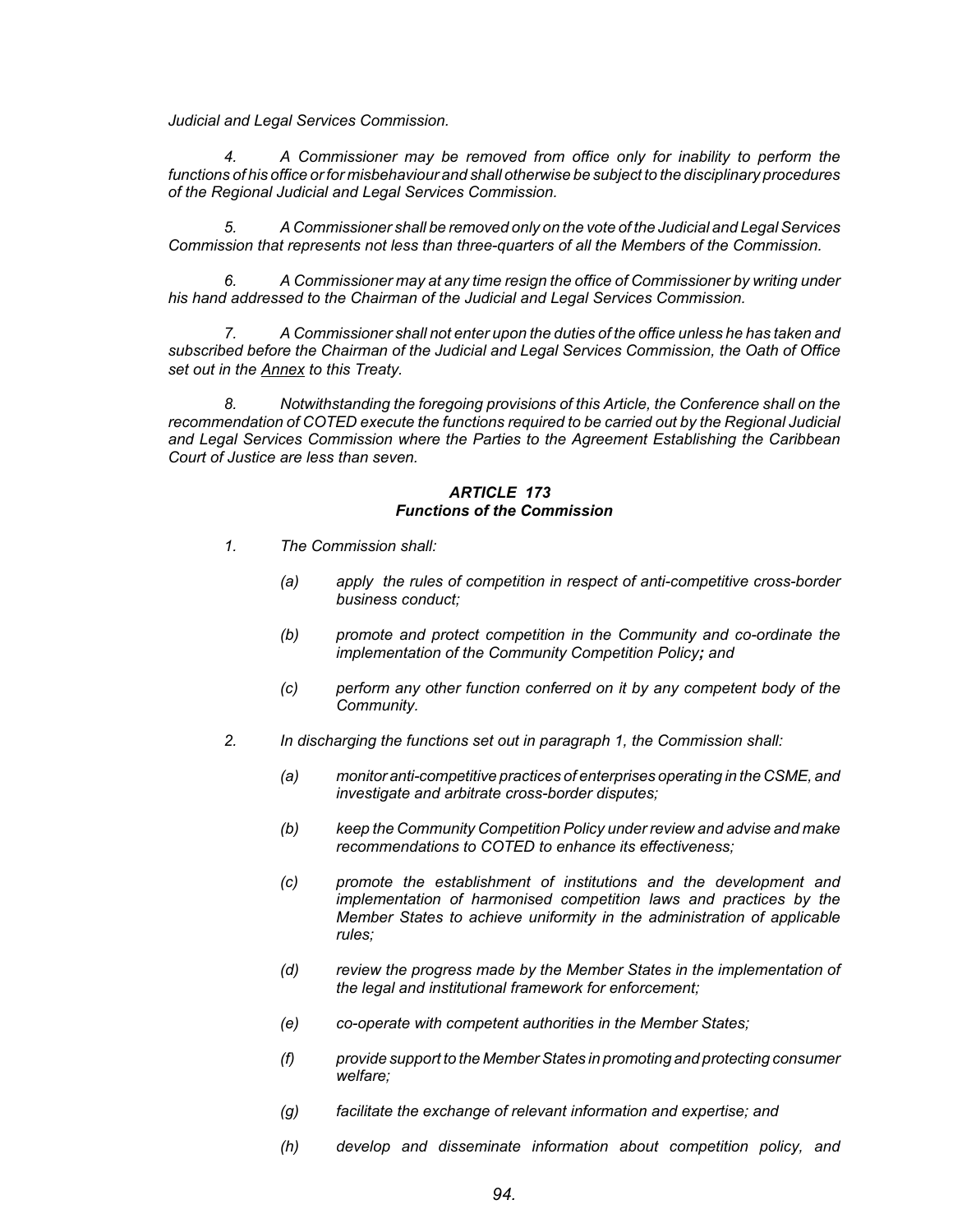#### *consumer protection policy.*

*3. The Commission may, by directions in writing and subject to such conditions as it thinks fit, delegate any of its functions to one or more of its members.*

# *ARTICLE 174 Powers of the Commission*

*1. Subject to Articles 175 and 176, the Commission may, in respect of cross-border transactions or transactions with cross-border effects, monitor, investigate, detect, make determinations or take action to inhibit and penalise enterprises whose business conduct prejudices trade or prevents, restricts or distorts competition within the CSME.*

*2. The Commission may, in accordance with applicable national laws, in the conduct of its investigations:*

- *(a) secure the attendance of any person before it to give evidence;*
- *(b) require the discovery or production of any document or part thereof; and*
- *(c) take such other action as may be necessary in furtherance of the investigation.*

*3. The Commission may, on the basis of its investigations, make determinations regarding the compatibility of business conduct with the rules of competition and other related provisions of the Treaty.*

*4. The Commission shall, to the extent required to remedy or penalise anti-competitive business conduct referred to in Article 177:*

- *(b) order the termination or nullification as the case may require, of agreements, conduct, activities or decisions prohibited by Article 170;*
- *(c) direct the enterprise to cease and desist from anti-competitive business conduct and to take such steps as are necessary to overcome the effects of abuse of its dominant position in the market, or any other business conduct inconsistent with the principles of fair competition set out in this Chapter;*
- *(i) order payment of compensation to persons affected; and*
- *(j) impose fines for breaches of the rules of competition.*

*5. The Commission may enter into such arrangements for the provision of services as may be necessary for the efficient performance of its functions.*

*6. The Member States shall enact legislation to ensure that determinations of the Commission are enforceable in their jurisdictions.*

*7. The Commission may establish its own rules of procedure.*

#### *ARTICLE 175 Determination of Anti-Competitive Business Conduct: Procedure of Commission on Request*

*1. A Member State may request an investigation referred to in paragraph 1 of Article 174 where it has reason to believe that business conduct by an enterprise located in another Member State prejudices trade and prevents, restricts or distorts competition in the territory of the requesting*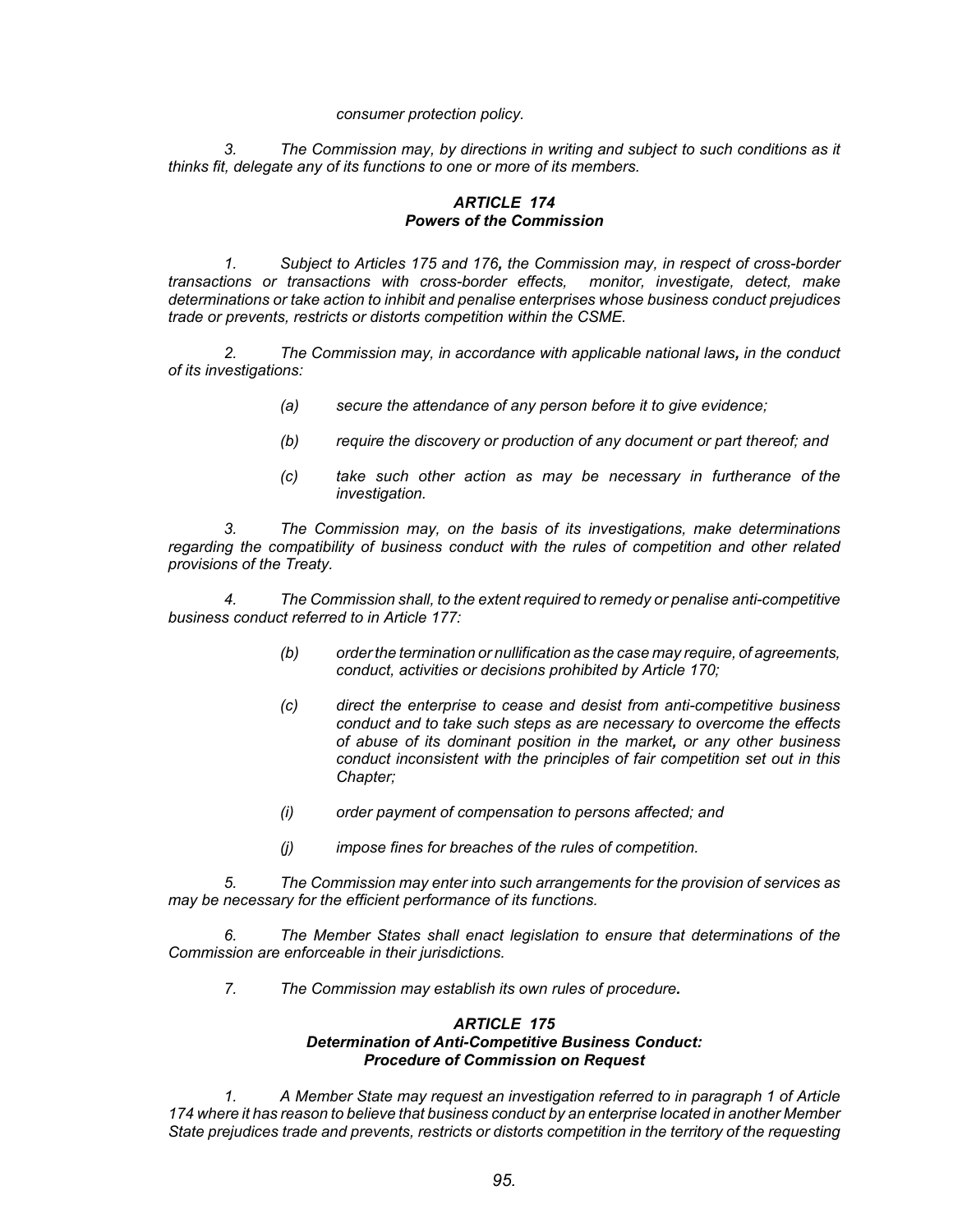*Member State.*

*2. Where COTED has reason to believe that business conduct by an enterprise in the CSME prejudices trade and prevents, restricts or distorts competition within the CSME and has or is likely to have cross-border effects, COTED may request an investigation referred to in paragraph 1 of Article 174.*

*3. Requests under paragraphs 1 and 2 shall be in writing and shall disclose sufficient information for the Commission to make a preliminary assessment whether it should proceed with the investigation.*

*4. Upon receipt of a request mentioned in paragraph 3, the Commission shall consult with the interested parties and shall determine on the basis of such consultations whether:*

- *(a) the investigation is within the jurisdiction of the Commission; and*
- *(b) the investigation is justified in all the circumstances of the case.*

*5. The consultations shall be concluded within 30 days of the date of receipt of the request for the investigation, unless the parties agree to continue the consultations for a longer period.*

- *6. Where the Commission decides to conduct the investigation, the Commission shall:*
	- *(a) notify the interested parties and COTED;*
	- *(b) complete the investigation within 120 days from the date of receipt of the request for the investigation; and*
	- *(c) where the circumstances so warrant, extend the time period for completion of the investigation and notify the interested parties.*

*7. Where the Commission decides to conduct an enquiry following an investigation, the Commission shall afford any party complained of the opportunity to defend its interest.*

*8. At the conclusion of an enquiry, the Commission shall notify the interested parties of its determination.*

*9. Where the Commission determines that a party has engaged in anti-competitive business conduct, it shall also require the party to take the action necessary to remove the effects of the anti-competitive business conduct.*

*10. Where a specific course of action is required under paragraph 9, the enterprise concerned shall take the appropriate course of action within 30 days of the date of notification. If the concerned enterprise cannot comply, it shall notify the Commission and request an extension.*

*11. If the enterprise cannot comply within the time period specified and fails to inform the Commission, the Commission may apply to the Court for an order.*

*12. A party which is aggrieved by a determination of the Commission under paragraph 4 of Article 174 in any matter may apply to the Court for a review of that determination.*

#### *ARTICLE 176 Determination of Anti-Competitive Business Conduct: Procedure of Commission Proprio Motu*

*1. Where the Commission has reason to believe that business conduct by an enterprise in the CSME prejudices trade and prevents, restricts, or distorts competition within the CSME and*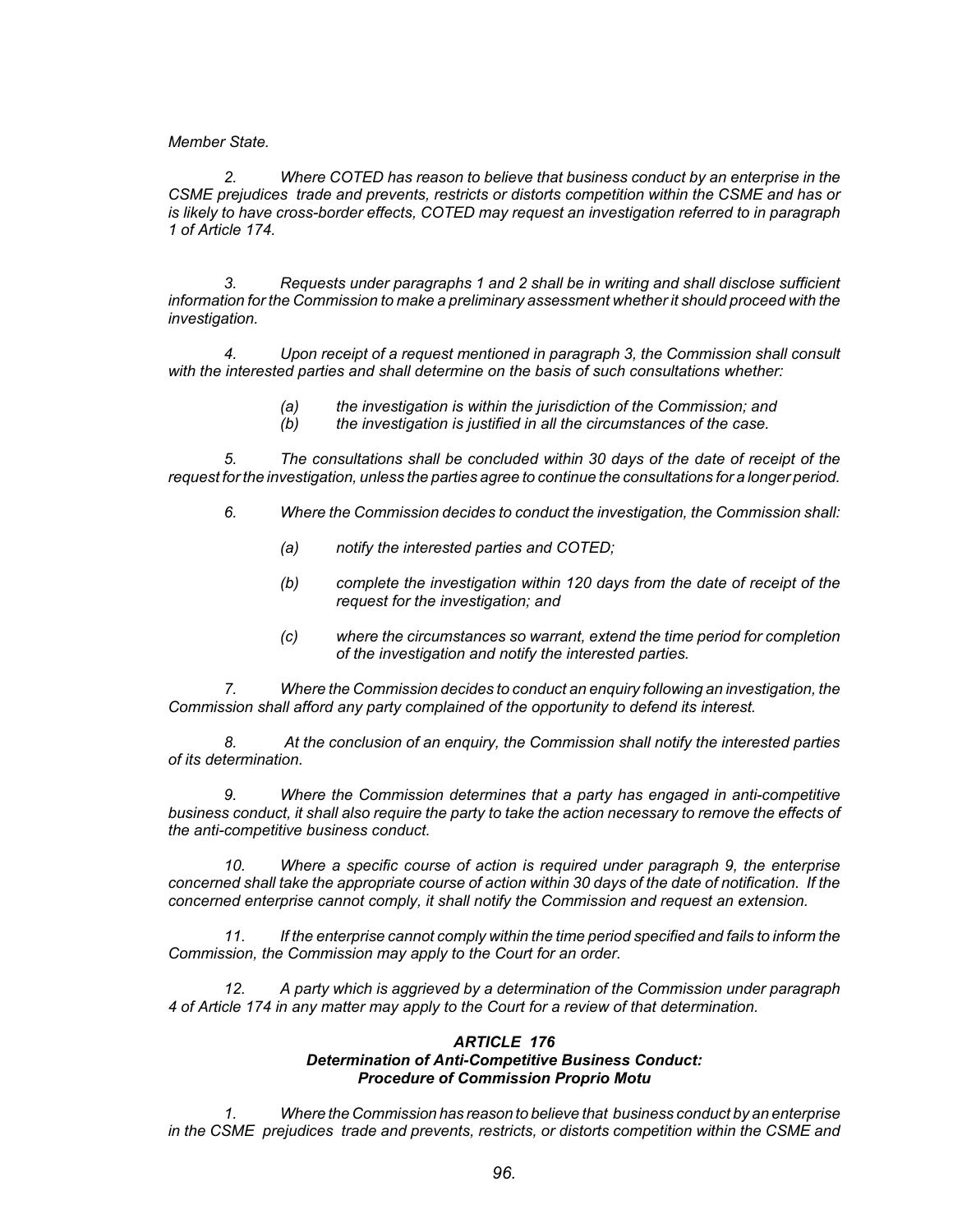*has cross-border effects, the Commission shall request the national competition authority to undertake a preliminary examination of the business conduct of the enterprise.*

*2. Where a request is made under paragraph 1, the national competition authority shall examine the matter and report its findings to the Commission within such time as may be determined by the Commission.*

*3. Where the Commission is not satisfied with the outcome of its request, the Commission may initiate its own preliminary examination into the business conduct of the enterprise referred to in paragraph 1.*

*4. Where the findings of the preliminary examination under paragraphs 2 and 3 require investigation, the Commission and the Member State concerned shall hold consultations to determine and agree on who should have jurisdiction to investigate.*

*5. If there is a difference of opinion between the Commission and the Member State regarding the nature and effects of the business conduct or the jurisdiction of the investigating authority, the Commission shall:*

- *(a) cease any further examination of the matter; and*
- *(b) refer the matter to COTED for its decision.*

*6. Nothing in this Article shall prejudice the right of the Member State to initiate proceedings before the Court at any time.*

*7. Where there is a finding that the Commission has jurisdiction to investigate the matter, the Commission shall follow the procedures set out in paragraphs 5, 6, 7 and 8 of Article 175.*

# *ARTICLE 177*

### *Prohibition of Anti-Competitive Business Conduct*

*1. A Member State shall, within its jurisdiction, prohibit as being anti-competitive business conduct, the following:*

- *(a) agreements between enterprises, decisions by associations of enterprises, and concerted practices by enterprises which have as their object or effect the prevention, restriction or distortion of competition within the Community;*
- *(b) actions by which an enterprise abuses its dominant position within the Community; or*
- *(c) any other like conduct by enterprises whose object or effect is to frustrate the benefits expected from the establishment of the CSME.*

*2. Anti-competitive business conduct within the meaning of paragraph 1 includes the following:*

- *(a) the direct or indirect fixing of purchase or selling prices,*
- *(b) the limitation or control of production, markets, investment or technical development;*
- *(c) the artificial dividing up of markets or restriction of supply sources;*
- *(d) the application of unequal conditions to parties undertaking equivalent engagements in commercial transactions thereby causing a competitive disadvantage;*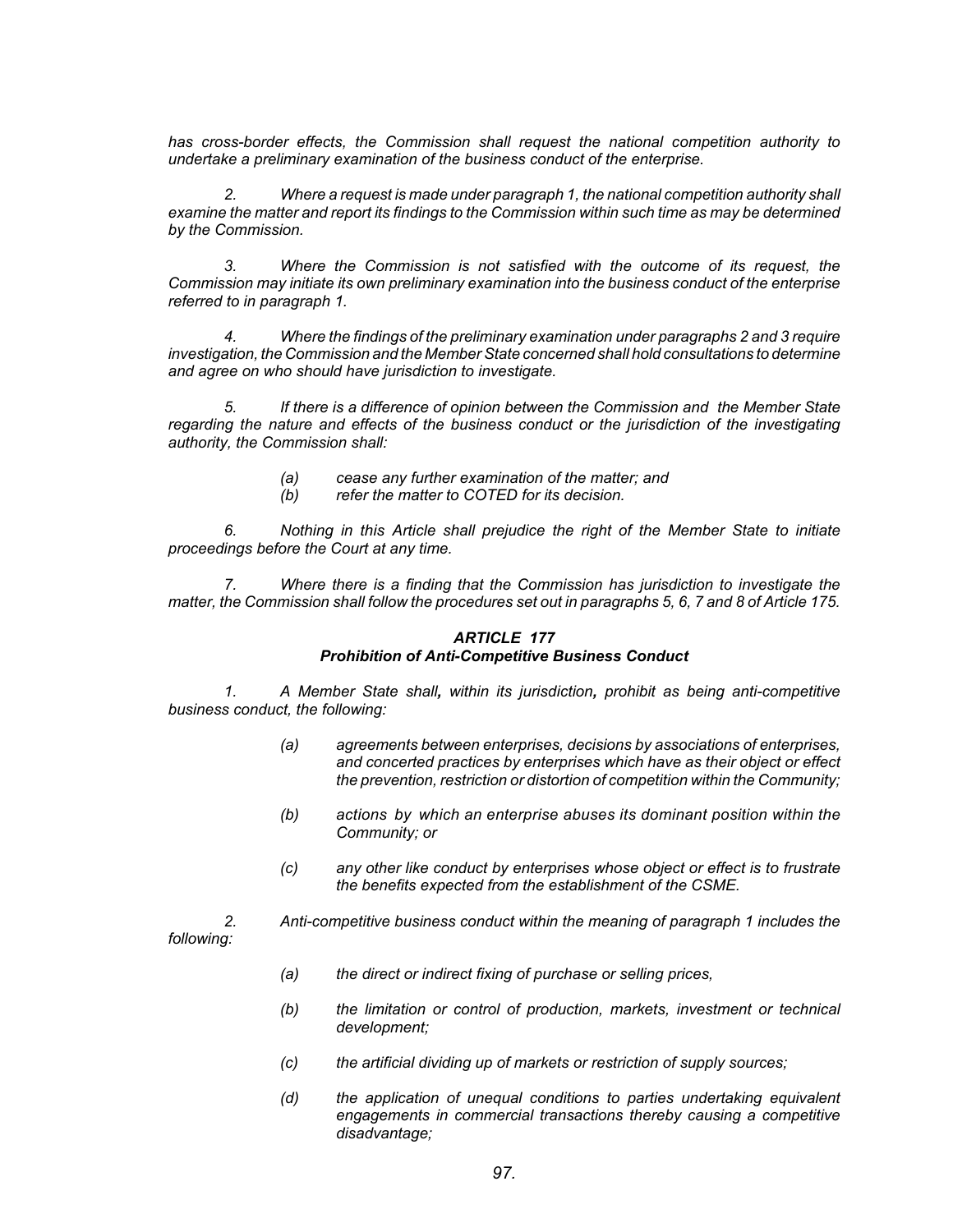- *(e) making the conclusion of a contract subject to the acceptance by the other party to the contract of additional obligations which, by their nature or according to commercial practice, have no connection with the subject matter of the contract;*
- *(f) unauthorised denial of access to networks or essential infrastructure;*
- *(g) predatory pricing;*
- *(h) price discrimination;*
- *(i) loyalty discounts or concessions;*
- *(j) exclusionary vertical restrictions; and*
- *(k) bid-rigging.*

*3. Subject to Article 168, a Member State shall ensure that all agreements and decisions within the meaning of paragraph 1 of this Article shall be null and void within its jurisdiction.*

 *4. An enterprise shall not be treated as engaging in anti-competitive business conduct if it establishes that the activity complained of:* 

- *(a) contributes to:*
	- *(i) the improvement of production or distribution of goods and services; or*
	- *(ii) the promotion of technical or economic progress,*

 *while allowing consumers a fair share of the resulting benefit;*

- *(b) imposes on the enterprises affected only such restrictions as are indispensable to the attainment of the objectives mentioned in subparagraph (a); or*
- *(c) does not afford the enterprise engaged in the activity the possibility of eliminating competition in respect of a substantial part of the market for goods or services concerned.*

#### *ARTICLE 178 Determination of Dominant Position*

*For the purposes of this Chapter:*

- *(a) an enterprise holds a dominant position in a market if by itself or together with an interconnected enterprise, it occupies such a position of economic strength as will enable it to operate in the market without effective constraints from its competitors or potential competitors;*
- *(b) any two enterprises shall be treated as interconnected enterprises if one of them is a subsidiary of the other or both of them are subsidiaries of the same parent enterprise.*

# *ARTICLE 179 Abuse of a Dominant Position*

*1. Subject to paragraph 2 of this Article, an enterprise abuses its dominant position in a market if it prevents, restricts or distorts competition in the market and, in particular but without*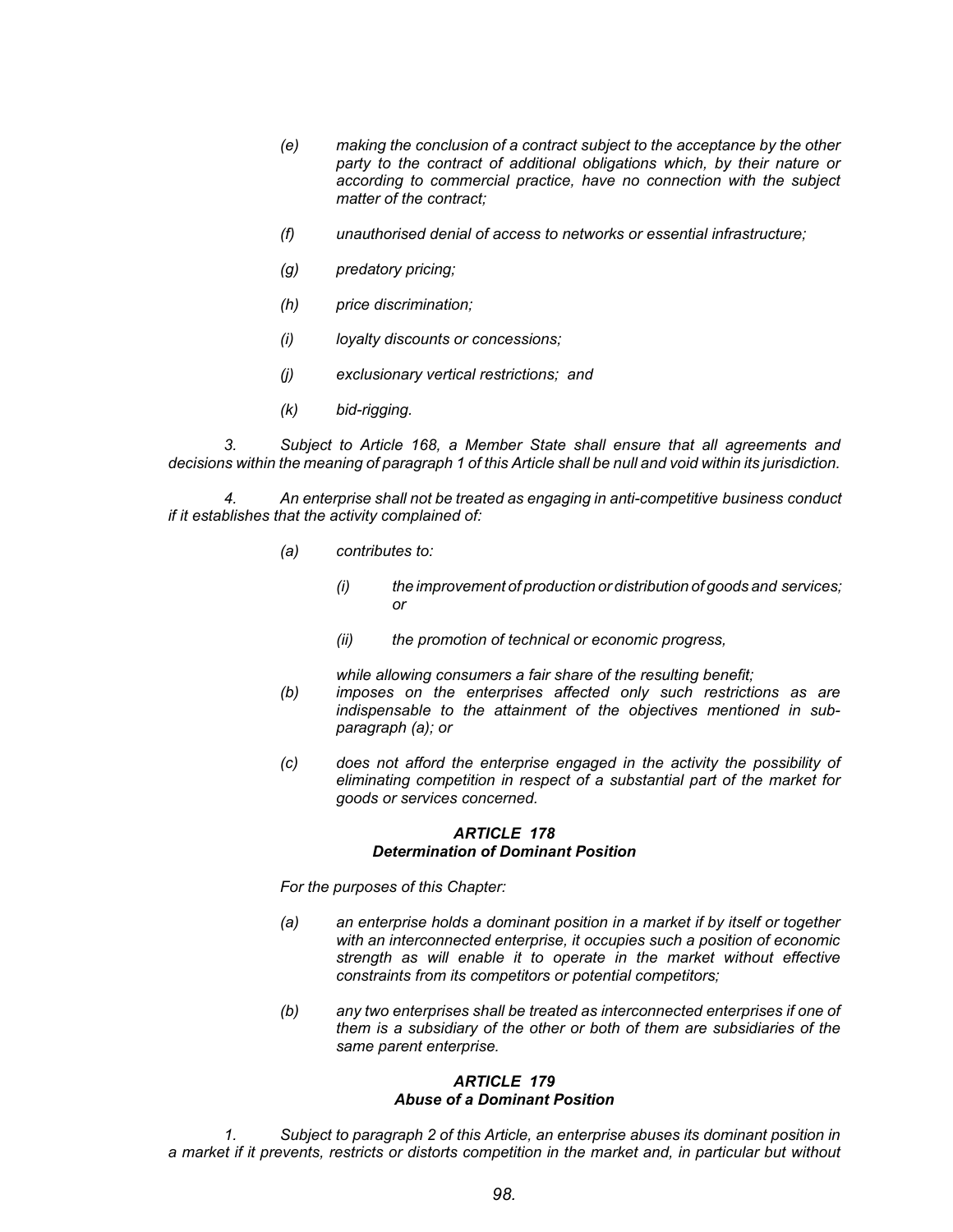*prejudice to the generality of the foregoing, it:*

- *(a) restricts the entry of any enterprise into a market;*
- *(b) prevents or deters any enterprise from engaging in competition in a market;*
- *(c) eliminates or removes any enterprise from a market;*
- *(d) directly or indirectly imposes unfair purchase or selling prices or other restrictive practices;*
- *(e) limits the production of goods or services for a market to the prejudice of consumers;*
- *(f) as a party to an agreement, makes the conclusion of such agreement subject to acceptance by another party of supplementary obligations which, by their nature or according to commercial usage, have no connection with the subject of the agreement;*
- *(g) engages in any business conduct that results in the exploitation of its customers or suppliers,*

*so as to frustrate the benefits expected from the establishment of the CSME.*

*2. In determining whether an enterprise has abused its dominant position, consideration shall be given to:*

- *(a) the relevant market defined in terms of the product and the geographic context;*
- *(b) the concentration level before and after the relevant activity of the enterprise measured in terms of annual sales volume, the value of assets and the value of the transaction;*
- *(c) the level of competition among the participants in terms of number of competitors, production capacity and product demand;*
- *(d) the barriers to entry of competitors; and*

*that:*

- *(e) the history of competition and rivalry between participants in the sector of activity.*
- *3. An enterprise shall not be treated as abusing its dominant position if it establishes*
	- *(a) its behaviour was directed exclusively to increasing efficiency in the production, provision or distribution of goods or services or to promoting technical or economic progress and that consumers were allowed a fair share of the resulting benefit;*
	- *(b) it reasonably enforces or seeks to enforce a right under or existing by virtue of a copyright, patent, registered trade mark or design; or*
	- *(c) the effect or likely effect of its behaviour on the market is the result of superior competitive performance of the enterprise concerned.*

#### *ARTICLE 180 Negative Clearance Rulings*

*1. In any case where a Member State is uncertain whether business conduct is*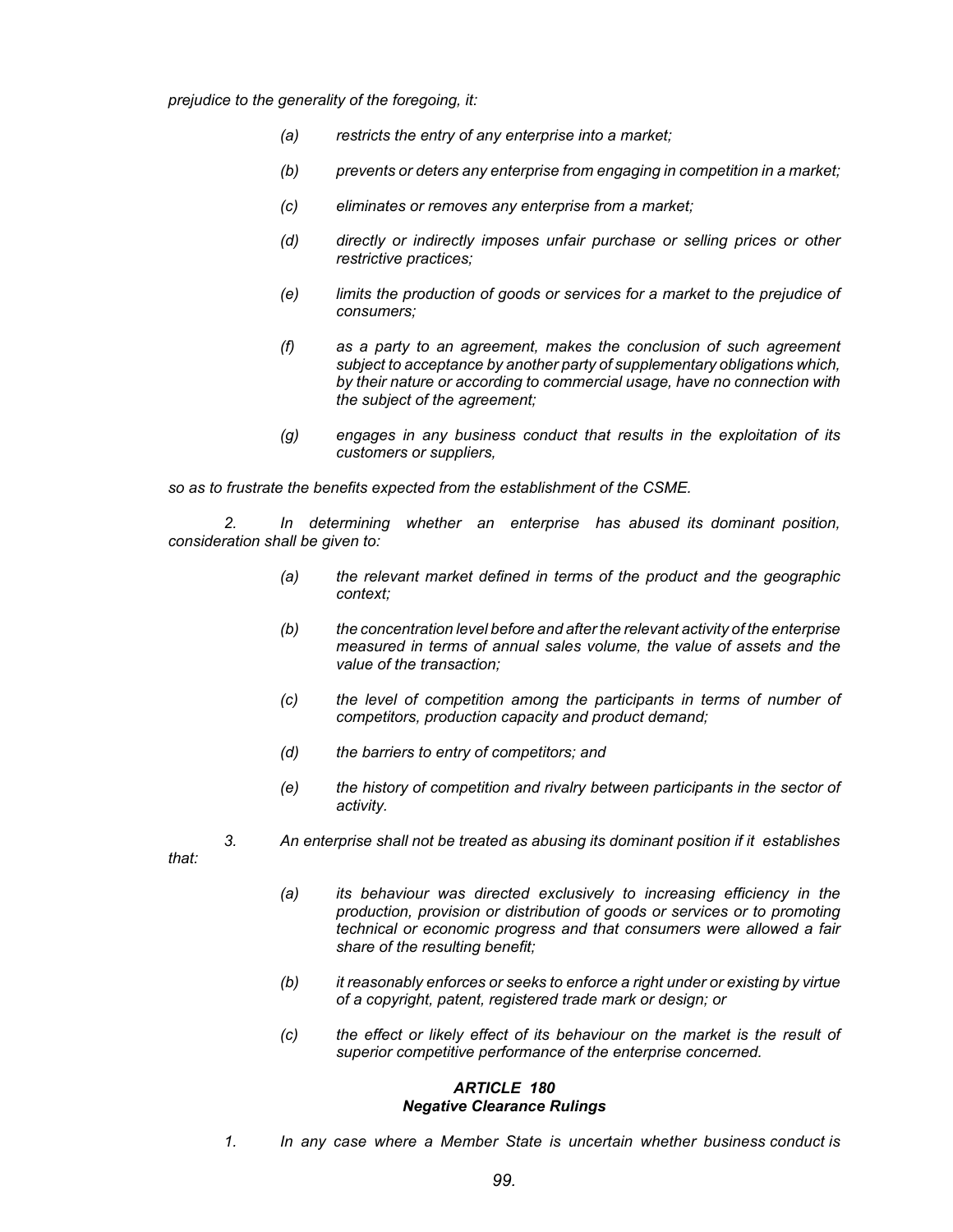*prohibited by paragraph 1 of Article 177, such a Member State may apply to the Commission for a ruling on the matter. If the Commission determines that such conduct is not prohibited by paragraph 1 of Article 177, it shall issue a negative clearance ruling to this effect.*

*2. Subject to paragraph 3, a negative clearance ruling shall be conclusive of the matters stated therein in any judicial proceedings in the Community.*

*3. The Court may, on an application of the Commission, review a decision of the Commission where the decision was induced by deceit or improper means.*

#### *ARTICLE 181 De Minimis Rule*

*The Commission may exempt from the provisions of this Part any business conduct referred to it if it considers that the impact of such conduct on competition and trade in the CSME is minimal.*

# *ARTICLE 182 Powers of the COTED Respecting Community Competition Policy and Rules*

*Subject to this Treaty, COTED shall develop and establish appropriate policies and rules of competition within the Community including special rules for particular sectors.*

#### *ARTICLE 183 Exemptions*

*1. Where COTED determines, pursuant to Article 182, that special rules shall apply to specific sectors of the Community, it may suspend or exclude the application of Article 177 to such sectors pending adoption of the relevant rules.*

*2. COTED may, on its own initiative or pursuant to an application by a Member State in that behalf, exclude or suspend the application of Article 177 to any sector or any enterprise or group of enterprises in the public interest.*

# *PART TWO CONSUMER PROTECTION*

#### *ARTICLE 184 Promotion of Consumer Interests in the Community*

*1. The Member States shall promote the interests of consumers in the Community by appropriate measures that:*

- *(a) provide for the production and supply of goods and the provision of services to ensure the protection of life, health and safety of consumers;*
- *(b) ensure that goods supplied and services provided in the CSME satisfy regulations, standards, codes and licensing requirements established or approved by competent bodies in the Community;*
- *(c) provide, where the regulations, standards, codes and licensing requirements referred to in paragraph (b) do not exist, for their establishment and*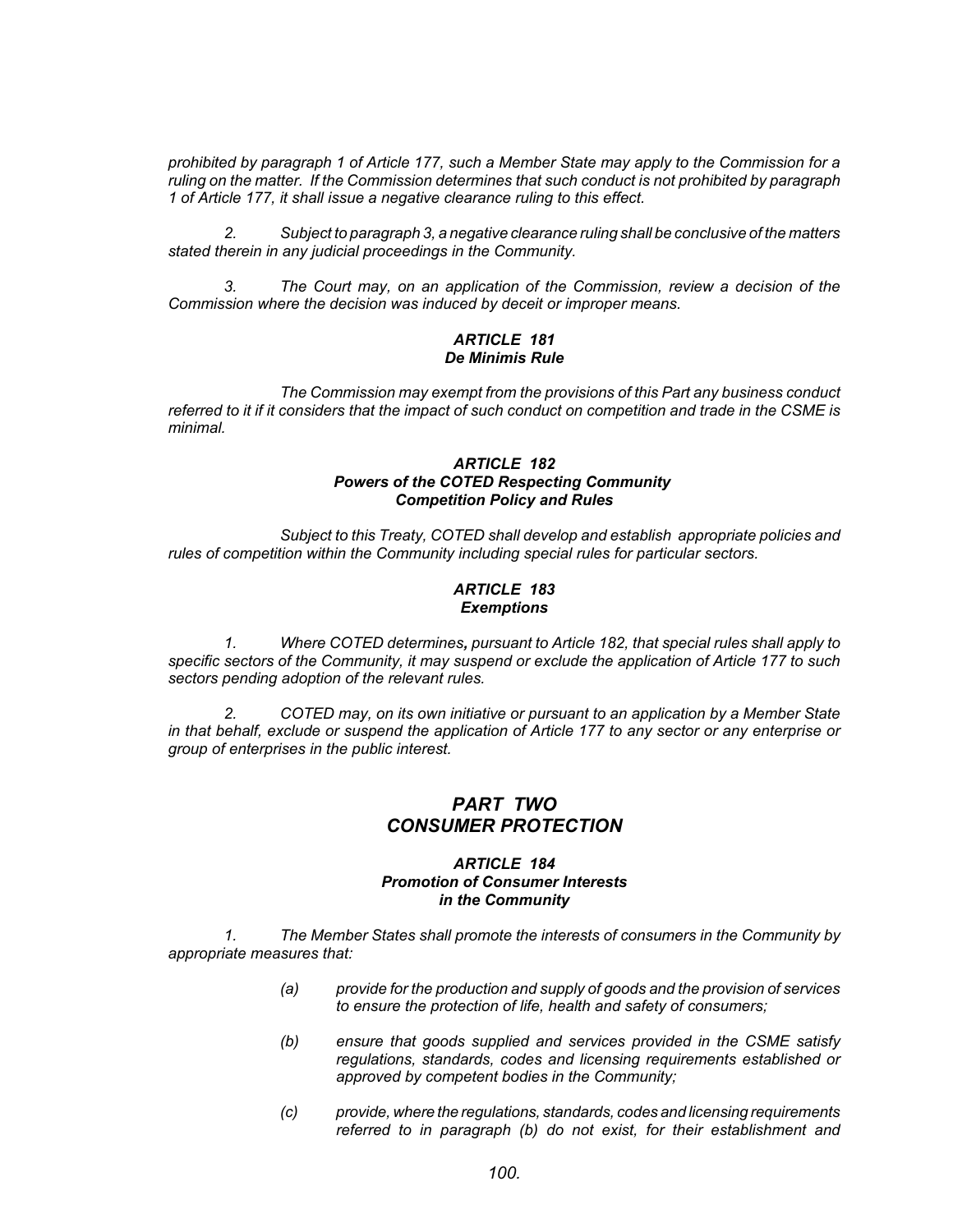*implementation;*

- *(d) encourage high levels of ethical conduct for those engaged in the production and distribution of goods and services to consumers;*
- *(e) encourage fair and effective competition in order to provide consumers with greater choice among goods and services at lowest cost;*
- *(f) promote the provision of adequate information to consumers to enable the making of informed choices;*
- *(g) ensure the availability of adequate information and education programmes for consumers and suppliers;*
- *(h) protect consumers by prohibiting discrimination against producers and suppliers of goods produced in the Community and against service providers who are nationals of other Member States of the Community;*
- *(i) encourage the development of independent consumer organisations;*
- *(j) provide adequate and effective redress for consumers.*
- *2. For the purpose of this Part,*

*"consumer" means any person:*

- *(a) to whom goods or services are supplied or intended to be supplied in the course of business carried on by a supplier or potential supplier; and*
- *(b) who does not receive the goods or services in the course of a business carried on by him.*

### *ARTICLE 185 Protection of Consumer Interests in the Community*

*The Member States shall enact harmonised legislation to provide, inter alia:*

- *(a) for the fundamental terms of a contract and the implied obligations of parties to a contract for the supply of goods or services;*
- *(b) for the prohibition of the inclusion of unconscionable terms in contracts for the sale and supply of goods or services to consumers;*
- *(c) for the prohibition of unfair trading practices, particularly such practices relating to misleading or deceptive or fraudulent conduct;*
- *(d) for the prohibition of production and supply of harmful and defective goods and for the adoption of measures to prevent the supply or sale of such goods including measures requiring the removal of defective goods from the market;*
- *(e) that the provision of services is in compliance with the applicable regulations, standards, codes and licensing requirements;*
- *(f) that goods supplied to consumers are labelled in accordance with standards and specifications prescribed by the competent authorities;*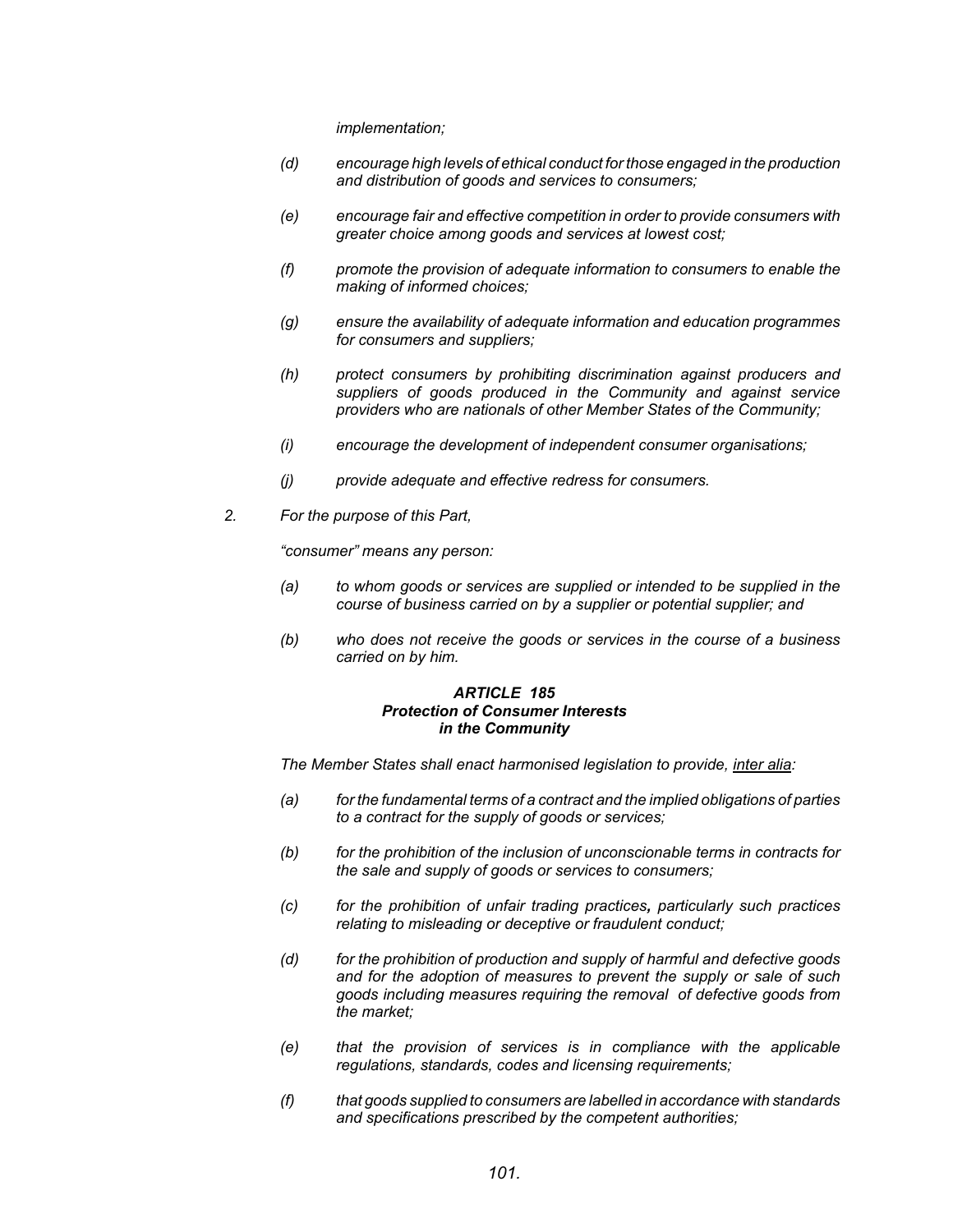- *(g) that hazardous or other goods whose distribution and consumption are regulated by law are sold or supplied in accordance with applicable regulations;*
- *(h) that goods or materials, the production or use of which is likely to result in potentially harmful environmental effects, are labelled and supplied in accordance with applicable standards and regulations;*
- *(i) that producers and suppliers are liable for defects in goods and for violation of product standards and consumer safety standards which occasion loss or damage to consumers;*
- *(j) that violations of consumer safety standards by producers or suppliers are appropriately sanctioned and relevant civil or criminal defences to such violations are available to defendants.*

#### *ARTICLE 186 Action by the Commission to Provide Support in the Promotion of Consumer Welfare and Protection of Consumer Interests*

*1. The Commission shall, for the purpose of providing support to the Member States in the enhancement of consumer education and consumer welfare:*

- *(a) promote in the Community the elaboration, publication and adoption of fair contract terms between suppliers and consumers of goods and services produced or traded in the CSME;*
- *(b) take such measures as it considers necessary to ensure that the Member States discourage and eliminate unfair trading practices, including misleading or deceptive conduct, false advertising, bait advertising, referral selling and pyramid selling;*
- *(c) promote in the Member States product safety standards as part of a programme of consumer education in order to assist the consumer to make informed choices concerning the purchase of consumer goods;*
- *(d) keep under review the carrying on of commercial activities in the Member States which relate to goods supplied to consumers in such States or produced with a view to their being so supplied, or which relate to services supplied for consumers with a view to identifying practices which may adversely affect the interests of consumers;*
- *(e) educate and guide consumers generally in the practical resolution of their problems and in the best use of their income and credit, using such techniques and means of communications as are available;*
- *(f) confer, on request, with consumer organisations of the Member States and offer such advice and information as may be appropriate for the resolution of their consumer problems;*
- *(g) establish the necessary co-ordination with government agencies and departments for the effective education and guidance of consumers having regard to the programmes, activities and resources of each agency or department;*
- *(h) conduct research and collect and collate information in respect of matters affecting the interests of consumers;*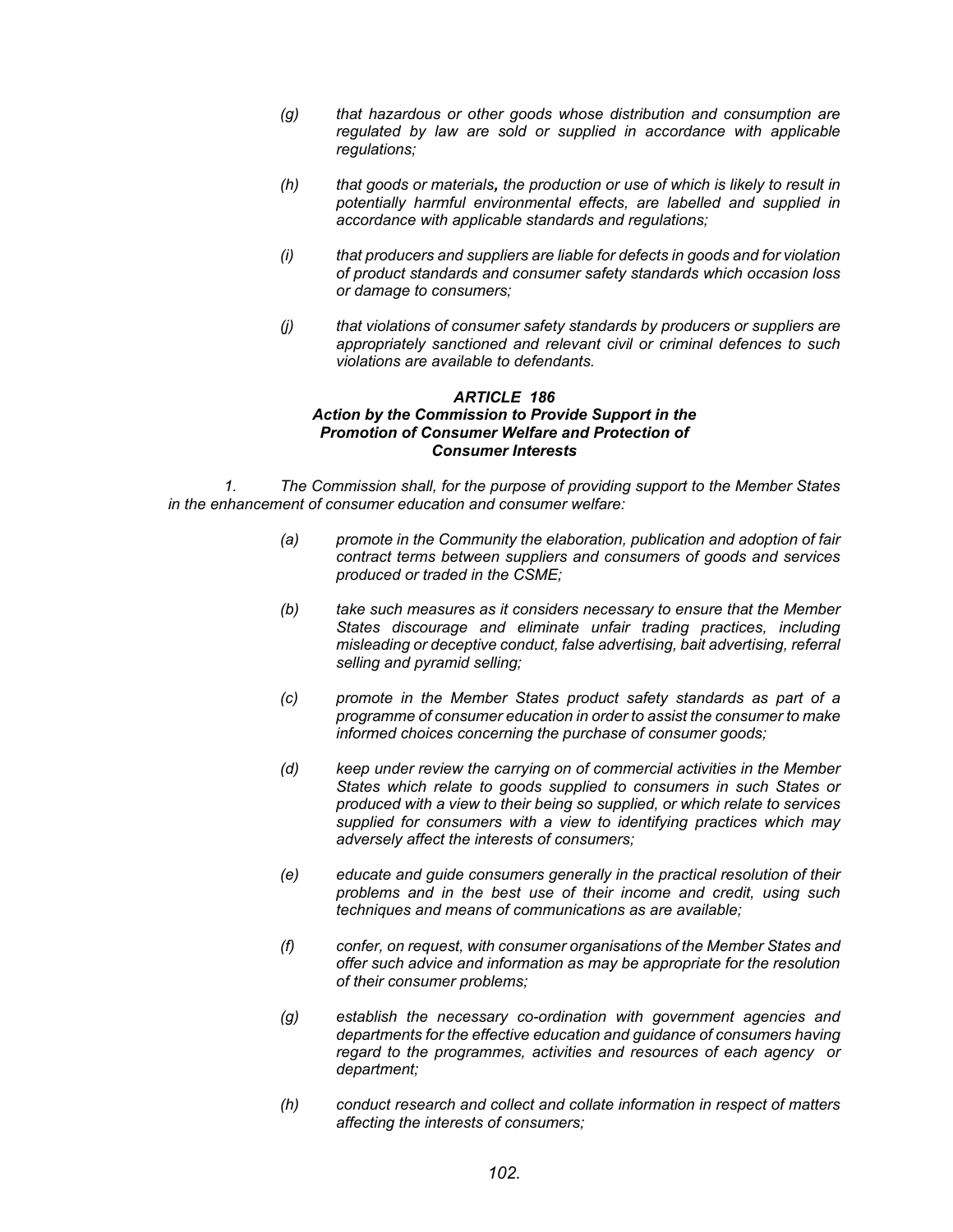- *(i) compile, evaluate and publicise enactments for the protection of consumers in such States and recommend to COTED the enactment of legislation considered necessary or desirable for the protection of consumers;*
- *(j) promote, after consultation with the competent standardising agency and other public and private agencies or organisations, the establishment of quality standards for consumer products;*
- *(k) promote and monitor, after consultation with relevant agencies and departments of Government, the enforcement of legislation affecting the interests of consumers, including, but not limited to, legislation relating to weights and measures, food and drugs adulteration, the control of standards and price controls;*
- *(l) make recommendations to COTED for the enactment of legislation by the Member States for the effective enforcement of the rights of consumers.*
- *2. The Commission shall:*
	- *(a) draw to the attention of COTED business conduct by enterprises which impacts adversely on consumer welfare;*
	- *(b) collaborate with competent Organs of the Community to promote consumer education and consumer welfare.*

# *CHAPTER NINE DISPUTES SETTLEMENT*

#### *ARTICLE 187 Scope of the Chapter*

*The provisions of this Chapter shall apply to the settlement of disputes concerning the interpretation and application of the Treaty, including:*

- *(a) allegations that an actual or proposed measure of another Member State is, or would be, inconsistent with the objectives of the Community;*
- *(b) allegations of injury, serious prejudice suffered or likely to be suffered, nullification or impairment of benefits expected from the establishment and operation of the CSME;*
- *(c) allegations that an organ or body of the Community has acted ultra vires; or*
- *(d) allegations that the purpose or object of the Treaty is being frustrated or prejudiced.*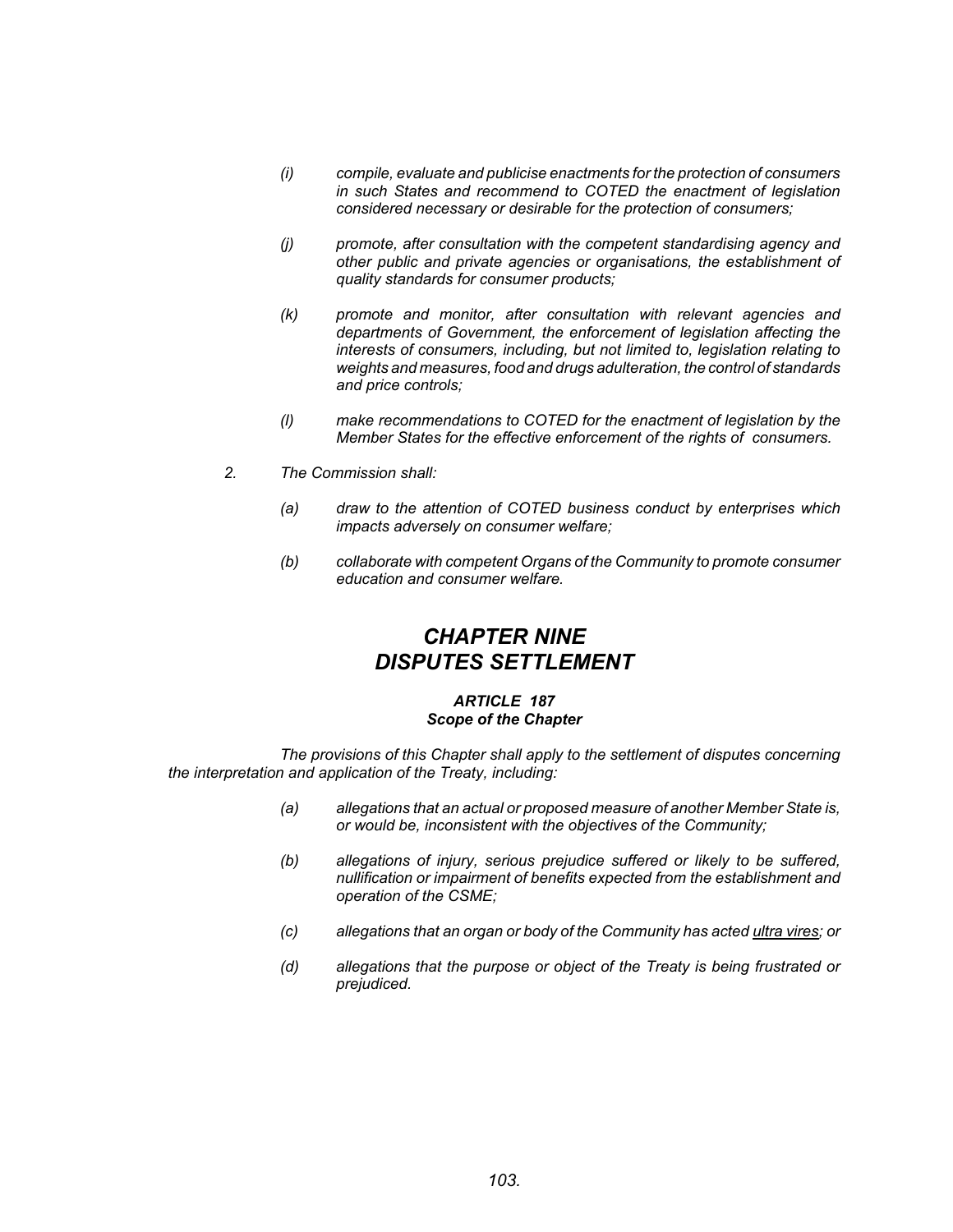#### *ARTICLE 188 Modes of Dispute Settlement*

*1. Subject to the provisions of this Treaty, the disputes mentioned in Article 187 shall be settled only by recourse to any one of the following modes for the settlement of disputes, namely, good offices, mediation, consultations, conciliation, arbitration and adjudication.*

*2. Where a dispute has not been settled following the adoption of one of the modes referred to in paragraph 1 other than arbitration or adjudication, either party may have recourse to another mode.*

*3. Subject to the procedural rules applicable in respect of arbitration or adjudication, the parties may agree, pending a settlement, to have recourse to good offices, mediation or conciliation in order to arrive at a settlement.*

*4. Without prejudice to the exclusive and compulsory jurisdiction of the Court in the interpretation and application of this Treaty under Article 211, the parties may use any of the voluntary modes of dispute settlement provided for in this Article in the settlement of a dispute.*

### *ARTICLE 189 Expeditious Settlement of Disputes*

*Where a dispute arises between Member States, the parties shall proceed expeditiously to an exchange of views for the purpose of agreeing on:*

- *(a) a mode of settlement and where an agreed mode has been terminated, to another mode of settlement; or*
- *(b) a mutually satisfactory method of implementation where a settlement has been reached and the circumstances require consultation regarding its implementation.*

# *ARTICLE 190 Notification of Existence and Settlement of Disputes*

- *1. Member States parties to a dispute shall notify the Secretary-General of:*
	- *(a) the existence and nature of the dispute; and*
	- *(b) any mode of dispute settlement agreed upon or initiated.*

*<i>2. Where a settlement is reached the Member States concerned shall notify the Secretary-General of the settlement and the mode used in arriving at the settlement.*

*3. The Secretary-General shall, as soon as practicable after receiving the information pursuant to paragraphs 1 and 2, notify other Member States of the information received.*

#### *ARTICLE 191 Good Offices*

*1. Member States parties to a dispute may agree to employ the good offices of a third party, including those of the Secretary-General, to settle the dispute.*

*2. Good offices may begin or be terminated at any time. Subject to the procedural rules applicable in respect of arbitration or adjudication, good offices may continue during the course of arbitration or adjudication.*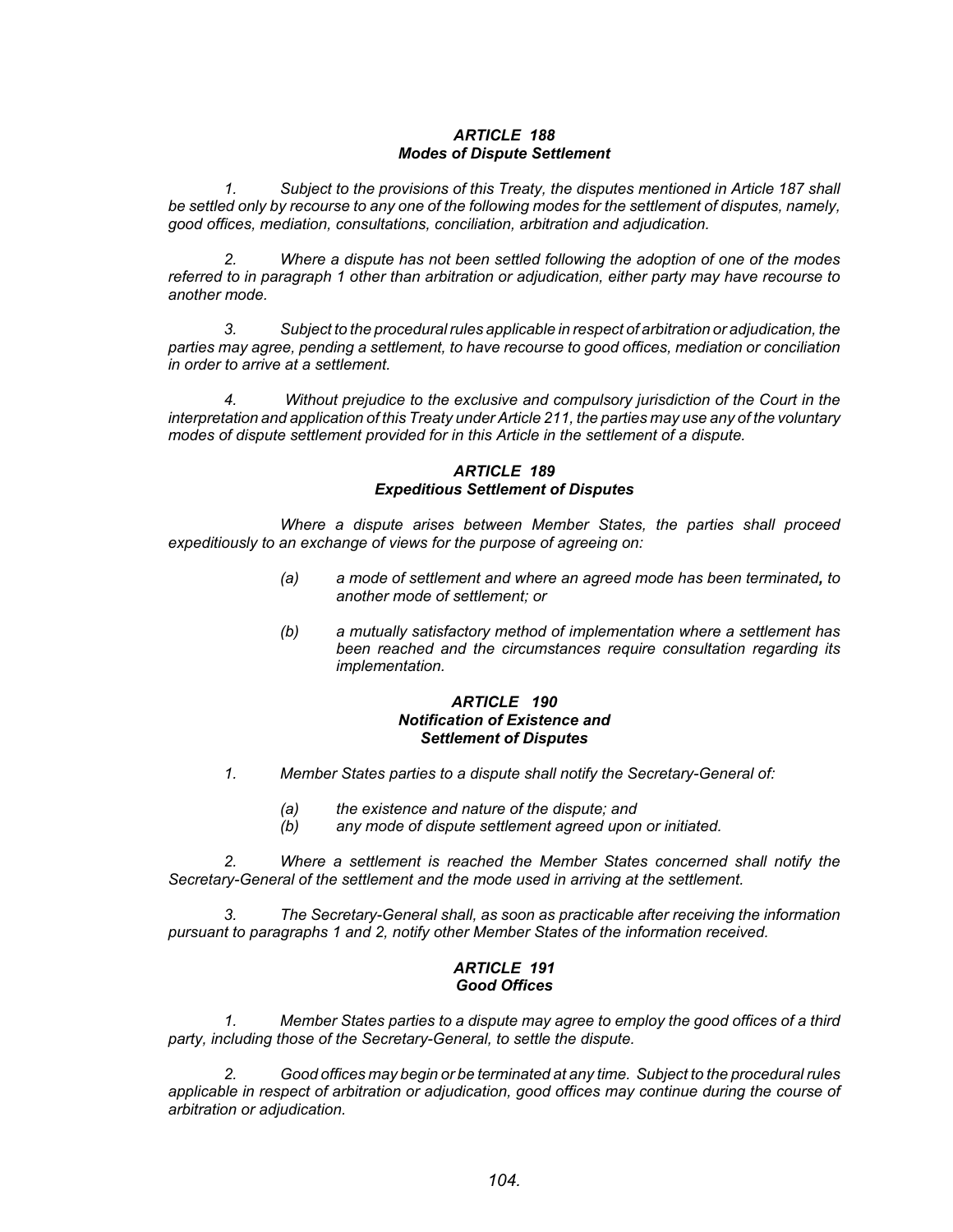#### *ARTICLE 192 Mediation*

*1. Where Member States parties to a dispute agree to settle the dispute by recourse to mediation, the parties may agree on a mediator or may request the Secretary-General to appoint a mediator from the list of conciliators mentioned in Article 196.*

*2. Mediation may begin or be terminated at any time. Subject to the procedural rules applicable in respect of arbitration or adjudication, mediation may continue during the course of arbitration or adjudication.*

*3. Proceedings involving mediation and, in particular, positions taken by parties during the proceedings, shall be confidential and without prejudice to the rights of the parties in any further proceedings.*

# *ARTICLE 193 Obligation to Enter Consultations*

*1. A Member State shall enter into consultations upon the request of another Member State where the requesting Member State alleges that an action taken by the requested Member State constitutes a breach of obligations arising from or under the provisions of this Treaty.*

*2. Where a request for consultations is made pursuant to paragraph 1, the requested Member State shall enter into consultations within 14 days of the receipt of the request or a mutually agreed period.*

- *3. Where:*
	- *(a) consultations have not been entered into within the period referred to in paragraph 2; or*
	- *(b) the consultations fail to settle the dispute within 45 days of the receipt of the request for consultations or the dates mutually agreed,*

*the requesting Member State may resort to any mode of dispute settlement including arbitration and adjudication.*

*4. Requests for consultations shall be in writing. The request shall state the reasons for the consultations and identify the measure at issue and the legal basis for the complaint.*

*5. The Secretary-General shall be notified of any request for consultations.*

*6. Consultations shall be confidential and without prejudice to the rights of the Member States in any further proceedings. However, before resorting to further proceedings, the Member States shall employ their best endeavours to settle the dispute.*

*7. In cases of urgency including those concerning perishable goods, the requested Member State shall enter into consultations within 3 days of the receipt of the request, and where such consultations are not entered into, the requesting Member State may resort to arbitration and adjudication.* 

*8. Where consultations under paragraph 7 fail to settle the dispute within 7 days of the receipt of the request for such consultations, the requesting Member State may resort to arbitration and adjudication.*

*9. Whenever a Member State, other than the consulting Member States, considers that it has a legitimate interest in consultations being held pursuant to this Article, such Member State may notify the consulting Member States and the Secretary-General, within 10 days after the date of the circulation of the request for consultations, of its desire to be joined in the consultations. Such*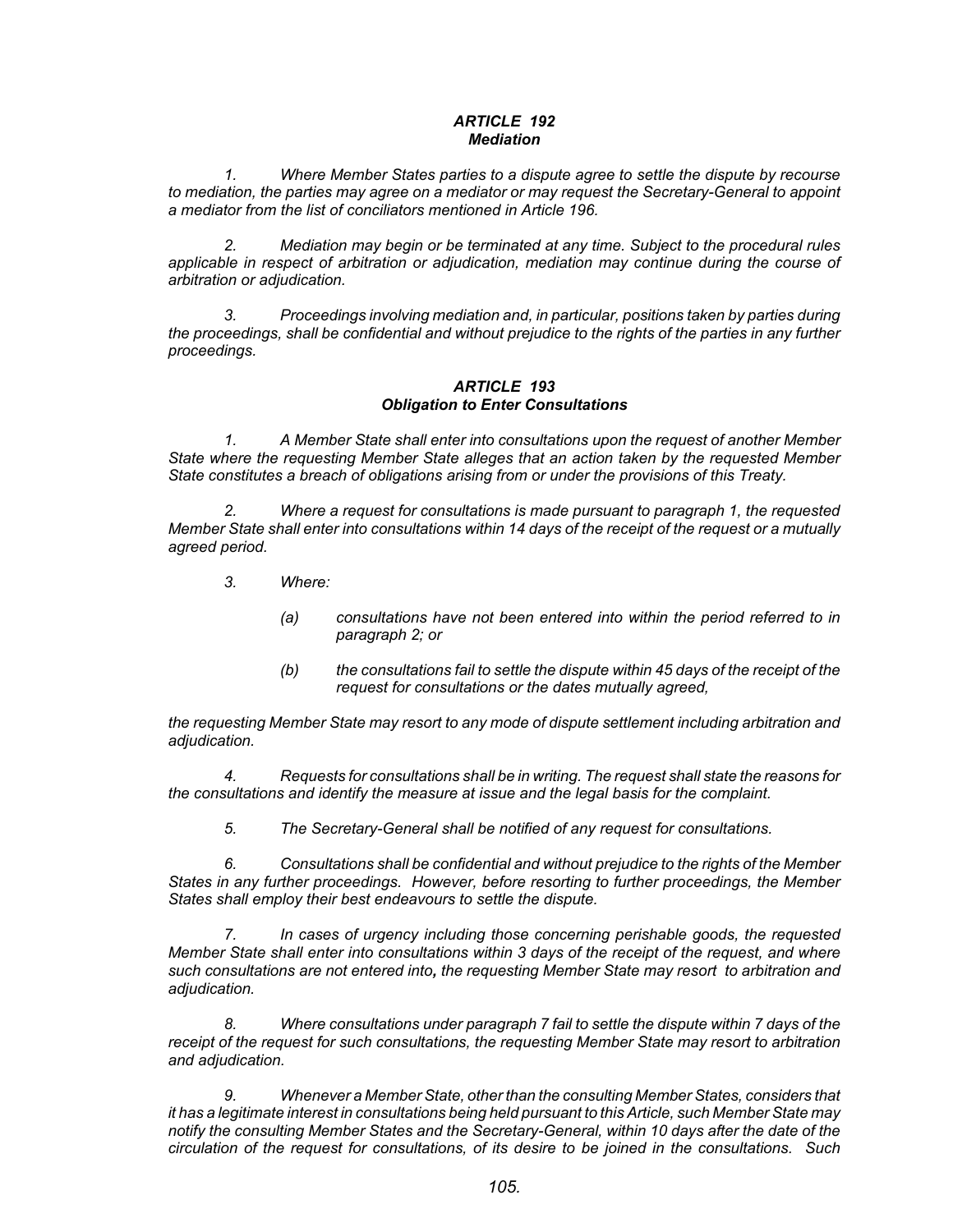*Member State shall be joined in the consultations, provided that the requested Member State agrees that the claim of legitimate interest is well-founded and based on similar facts and circumstances. In that event, the Member States concerned shall notify the Secretary-General. If the request to be joined in the consultations is not granted, the applicant Member State may request consultations under paragraph 1 of this Article.*

# *ARTICLE 194 Obligations of Consulting Parties*

*Where Member States parties to a dispute agree to settle the dispute by consultations, they shall endeavour to arrive at a mutually satisfactory settlement of the dispute through the consultations, and to this end shall:*

- *(a) provide sufficient information to enable a full examination of how the action complained of constitutes a breach of obligations arising from or under the provisions of this Treaty referred to in Article 193; and*
- *(b) treat any confidential or proprietary information exchanged in the course of consultations on the same basis as it is treated by the Member State providing the information.*

#### *ARTICLE 195 Initiation of Conciliation Proceedings*

*Where Member States parties to a dispute have agreed to submit the dispute to conciliation under this Part, any such Member State may institute proceedings by notification addressed to the other party or parties to the dispute.*

### *ARTICLE 196 Establishment of a List of Conciliators*

*1. A List of Conciliators shall be established and maintained by the Secretary-General. Every Member State shall be entitled to nominate two conciliators, each of whom shall be a person enjoying the highest reputation for fairness, competence and integrity. The names of the persons so nominated shall constitute the List. If at any time the number of conciliators nominated by a Member State is less than two, the Member State concerned shall be entitled to make such nominations as are necessary. The name of a conciliator shall remain on the List until withdrawn by the Member State which made the nomination and where a conciliator has been appointed to serve on any mediation or conciliation commission, the conciliator shall continue to serve on such commission until the completion of the relevant proceedings.*

*2. The term of a conciliator, including that of a conciliator appointed to fill a vacancy, shall be five (5) years and may be renewed.*

### *ARTICLE 197 Constitution of Conciliation Commission*

*A conciliation commission shall be constituted from time to time as follows:*

- *(a) subject to the provisions of this Article, a conciliation commission shall consist of three members;*
- *(b) unless the parties otherwise agree, the party instituting the proceedings shall appoint one conciliator to be chosen from the List mentioned in Article 196. The conciliator appointed may be a national of the party making the appointment. Such an appointment shall be included in the notification*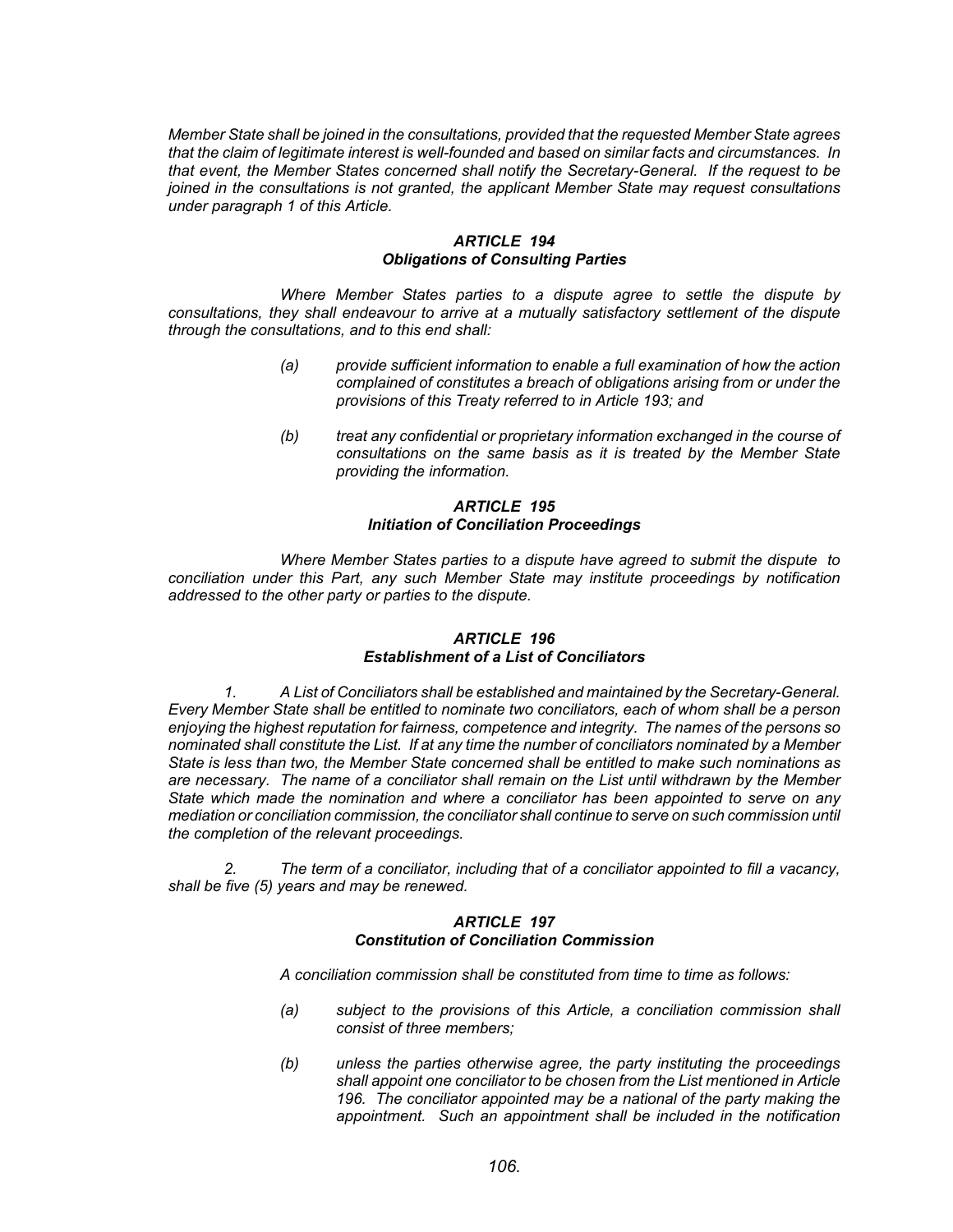*mentioned in Article 195;*

- *(c) the other party to the dispute shall appoint a conciliator in the manner set forth in sub-paragraph (b) within ten days of the notification referred to in Article 195. If the appointment is not made within that period, the party instituting the proceedings may, within one week of the expiration of that period, either terminate the proceedings by notification addressed to the other party or request the Secretary-General to make the appointment in accordance with sub-paragraph (e);*
- *(d) within ten days after both conciliators have been appointed, they shall appoint a third conciliator chosen from the List referred to in Article 196, and who shall be the Chairman. If the appointment is not made within that period either party may, within the week of the expiration of that period, request the Secretary-General to make the appointment in accordance with sub-paragraph (e);*
- *(e) within ten days of the receipt of a request under sub-paragraphs (c) and (d), the Secretary-General shall make the necessary appointments from the List referred to in Article 196 in consultation with the parties to the dispute;*
- *(f) any vacancy on a conciliation commission shall be filled in the manner prescribed for the initial appointment;*
- *(g) two or more Member States parties to the dispute which determine by agreement that they are of the same interest shall appoint one conciliator jointly;*
- *(h) in disputes involving more than two parties having separate interests, or where there is disagreement as to whether they are of the same interest, the parties shall apply sub-paragraphs (a) to (f) in so far as may be possible.*

### *ARTICLE 198 Amicable Settlement*

*A conciliation commission may draw to the attention of the Member States parties to the dispute any measures which might facilitate an amicable settlement of the dispute.*

### *ARTICLE 199 Functions of Conciliation Commission*

*A conciliation commission shall hear the Member States parties to the dispute, examine their claims and objections, and make proposals to the parties with a view to reaching an amicable settlement.*

#### *ARTICLE 200 Procedure*

*1. A conciliation commission shall, unless the Member States parties to the dispute otherwise agree, determine its own procedure. A conciliation commission may, with the consent of the parties to the dispute, invite any Member State to submit its views to the commission, orally or in writing. The report and recommendations and decisions of the commission regarding procedural matters shall be made by a majority vote of its members.*

*2. The Member States parties to the dispute may, by agreement applicable solely to that dispute, modify the procedure referred to in paragraph 1.*

#### *ARTICLE 201 Report*

*1. A conciliation commission shall report within three months of its constitution. Its*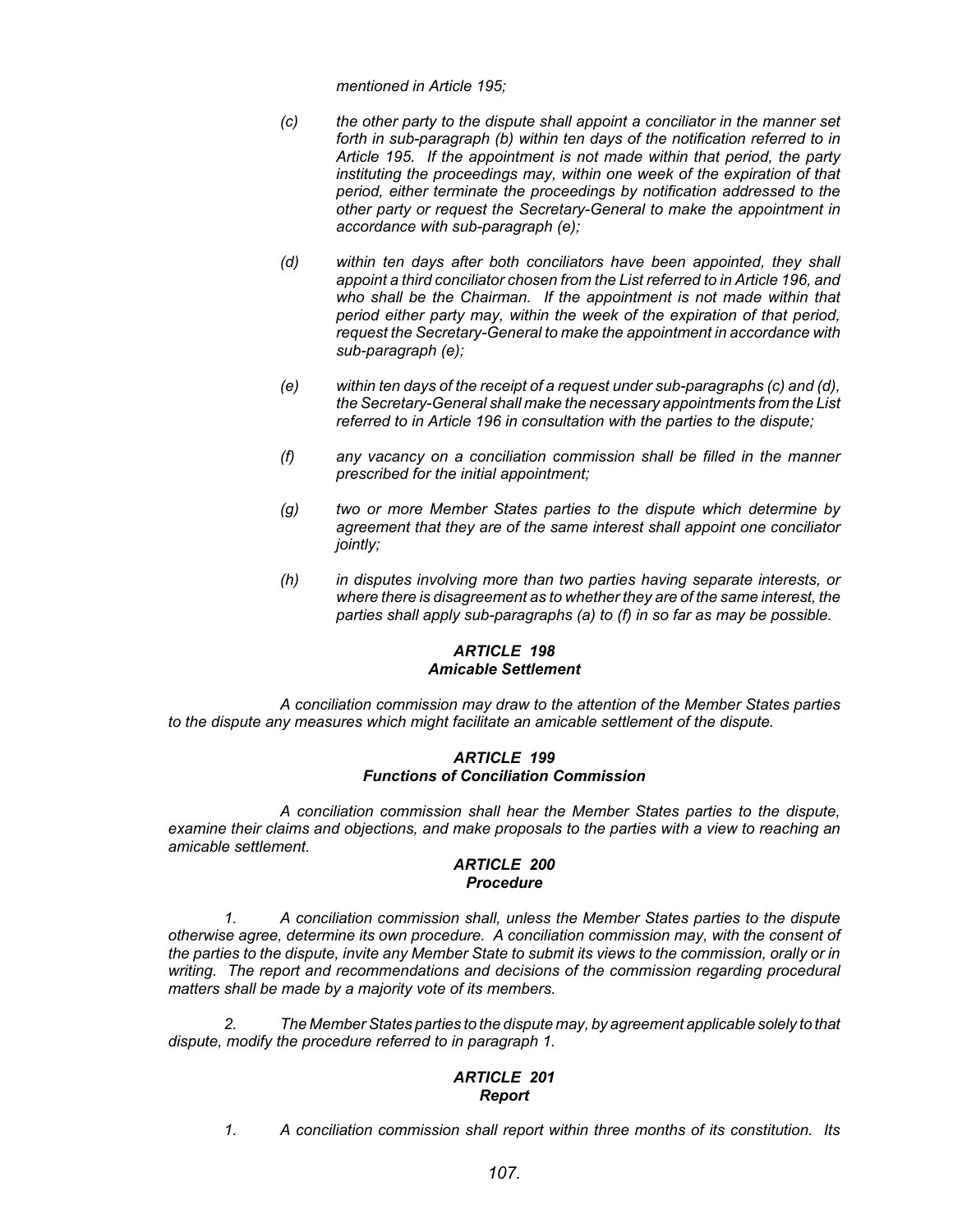*report shall record any agreements reached and, failing agreement, its conclusions on all questions of fact or law relevant to the matter in dispute and such recommendations as a conciliation commission may deem appropriate for an amicable settlement.*

*2. The conclusions or recommendations of a conciliation commission shall not be binding upon the parties.*

#### *ARTICLE 202 Termination*

*The conciliation proceedings shall be deemed to be terminated when a settlement has been reached, when the parties have accepted or one party has rejected the recommendations of the report by notification addressed to the Secretary-General, or when a period of one month has expired from the date of transmission of the report to the parties.*

#### *ARTICLE 203 Fees and Expenses*

*The fees and expenses of a conciliation commission shall be borne by the Member States parties to the dispute.*

#### *ARTICLE 204 Arbitration*

*A Member State party to a dispute may, with the consent of the other party, refer the matter to an arbitral tribunal constituted in accordance with the provisions of this Chapter.*

#### *ARTICLE 205 Constitution of the List of Arbitrators*

*1. For the purposes of constituting the arbitral tribunal referred to in Article 206, the Secretary-General shall establish and maintain a List of Arbitrators comprising persons chosen strictly on the basis of impartiality, reliability and sound judgment and who shall:*

- *(a) have expertise or experience in law, international trade, other matters covered by this Treaty, or the settlement of disputes arising under international trade agreements;*
- *(b) be independent of, and not be affiliated with or take instructions from any Member State; and*
- *(c) comply with the Code of Judicial Conduct governing the behaviour of judges of the Court.*

*2. The term of an arbitrator, including that of any arbitrator nominated to fill a vacancy, shall be five years and may be renewed.*

#### *ARTICLE 206 Constitution of Arbitral Tribunal*

*1. Each of the Member States parties to a dispute shall be entitled to appoint one arbitrator from the List of Arbitrators. The two arbitrators chosen by the parties shall be appointed within fifteen days following the decision to refer the matter to arbitration. The two arbitrators shall, within fifteen days following the date of their appointments, appoint a third arbitrator from the List who shall be the Chairman. As far as practicable, the arbitrators shall not be nationals of any of the parties to the dispute.*

*2. Where either party to the dispute fails to appoint its arbitrator under paragraph 1, the*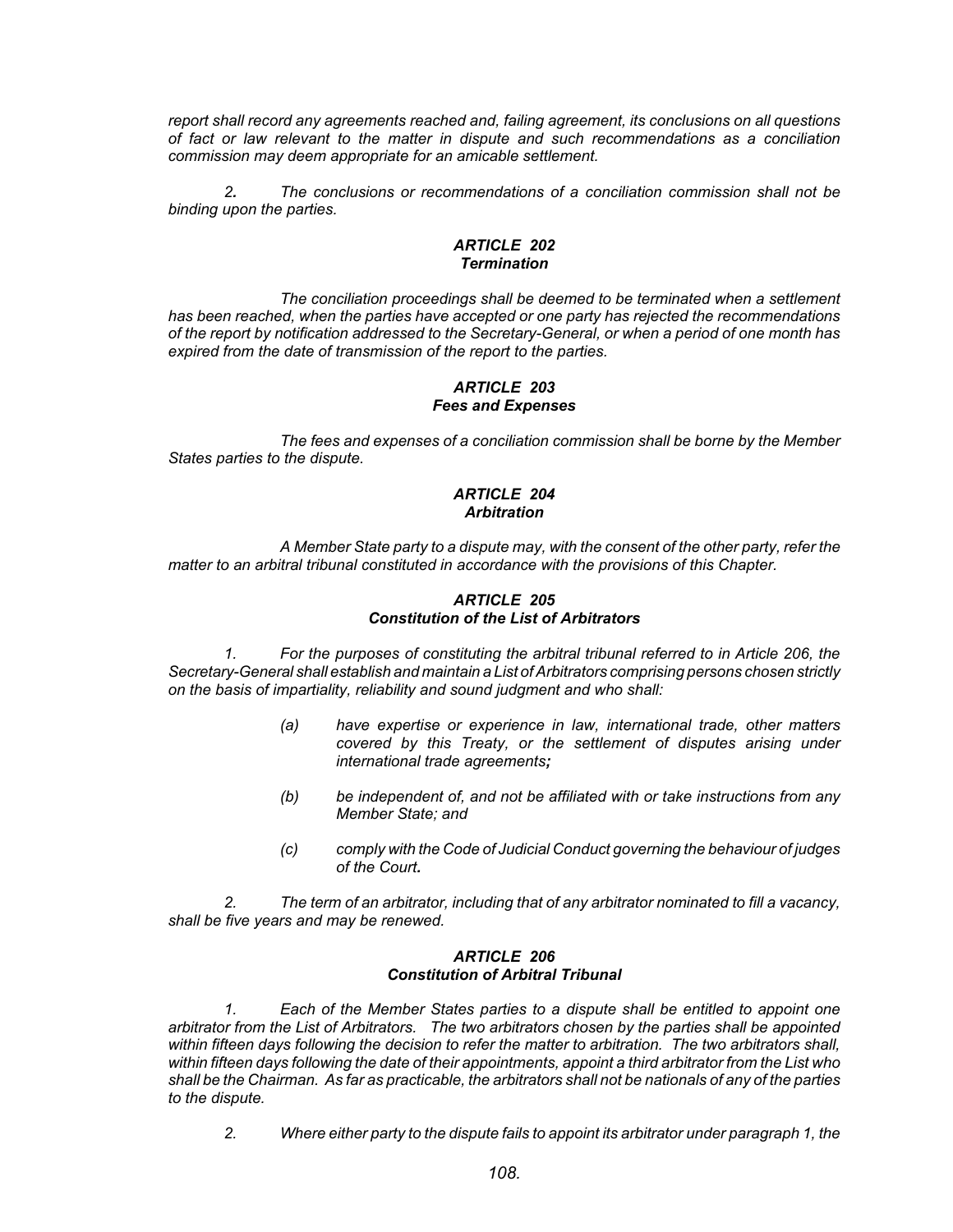*Secretary-General shall appoint the arbitrator within ten days. Where the arbitrators fail to appoint a Chairman within the time prescribed, the Secretary-General shall appoint a Chairman within ten days.*

*3. Where more than two Member States are parties to a dispute, the parties concerned shall agree among themselves on the two arbitrators to be appointed from the List of Arbitrators within fifteen days following the decision to refer the matter to arbitration and the two arbitrators shall within fifteen days of their appointment appoint a third arbitrator from the List who shall be the Chairman.*

#### Where no agreement is reached under paragraph three, the Secretary-General shall 4 make the appointment within ten days and where the arbitrators fail to appoint a Chairman within the time prescribed the Secretary-General shall make the appointment within ten days.

*5. Notwithstanding paragraphs 1, 2, 3 and 4, Member States parties to a dispute may refer the matter to arbitration and consent to the Secretary-General appointing a sole arbitrator from the list who shall not be a national of a Party to the dispute.* 

#### *ARTICLE 207 Rules of Procedure of Arbitral Tribunal*

*1. Subject to the relevant provisions of this Chapter, the arbitral tribunal shall establish its own rules of procedure.*

*2. The procedures shall assure a right to at least one hearing before the arbitral tribunal as well as the opportunity to provide initial and rebuttal written submissions.*

*3. The arbitral tribunal's hearings, deliberations and initial report, and all written submissions to and communications with the arbitral tribunal, shall be confidential.*

*4. The arbitral tribunal may invite any Member State to submit views orally or in writing.*

*5 The award of the arbitral tribunal shall be confined to the subject matter of the dispute and shall state the reasons on which it is based.*

*6. Where the parties cannot agree on the interpretation or implementation of the award, either party may apply to the arbitral tribunal for a ruling within thirty days of the award. The term of the arbitral tribunal shall come to an end unless an application for a ruling has been received, in which case it shall continue for such reasonable time, not exceeding thirty days, as may be required to make the ruling.*

*7. Decisions of the arbitral tribunal shall be taken by a majority vote of its members and shall be final and binding on the Member States parties to the dispute.*

#### *ARTICLE 208 Third Party Intervention*

*A Member State which is not a party to a dispute, on delivery of a notification to the parties to a dispute and to the Secretary-General, shall be entitled to attend all hearings and to receive written submissions of the parties to a dispute and may be permitted to make oral or written submissions to the arbitral tribunal.*

#### *ARTICLE 209 Additional Information from Experts*

*Where proceedings have commenced, the arbitral tribunal may, on its own initiative or on the request of a party to the dispute, seek information and technical advice from any expert or body that it considers appropriate, provided that the parties to the dispute so agree and subject to*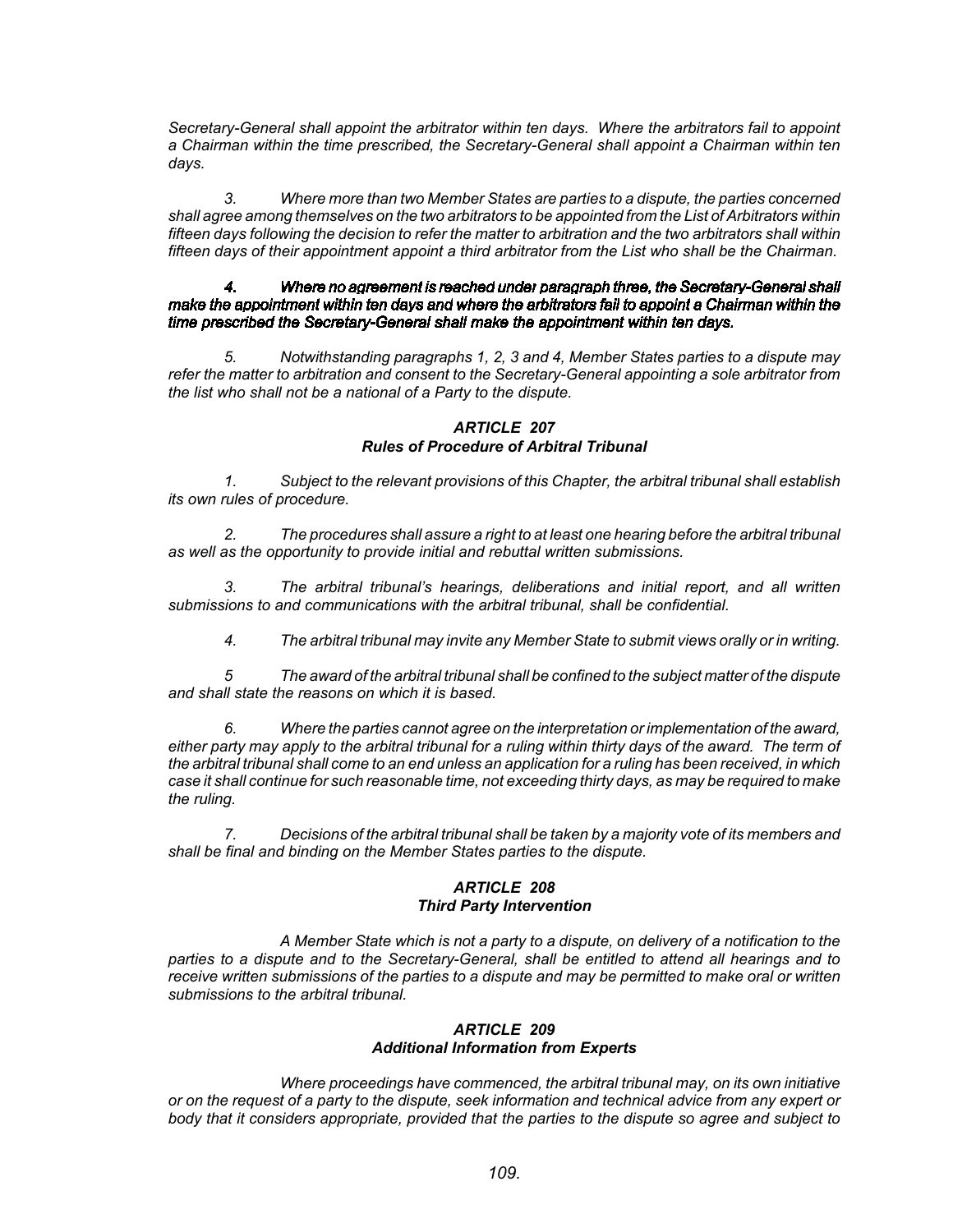*such terms and conditions as the parties may agree.*

#### *ARTICLE 210 Expenses of Arbitral Tribunal*

*1. The expenses of the arbitral tribunal, including the fees and subsistence allowances of arbitrators and experts engaged for the purposes of a dispute, shall be borne equally by the Member States parties to the dispute unless the arbitral tribunal, taking into account the circumstances of the case, otherwise determines.*

*2. Where a third party intervenes in the proceedings, the party shall bear the costs associated with the intervention.*

#### *ARTICLE 211 Jurisdiction of the Court in Contentious Proceedings*

*1. Subject to this Treaty, the Court shall have compulsory and exclusive jurisdiction to hear and determine disputes concerning the interpretation and application of the Treaty, including:*

- *(a) disputes between the Member States parties to the Agreement;*
- *(b) disputes between the Member States parties to the Agreement and the Community;*
- *(c) referrals from national courts of the Member States parties to the Agreement;*
- *(d) applications by persons in accordance with Article 222,*

*concerning the interpretation and application of this Treaty.*

*2. For the purpose of this Chapter, "national courts" includes the Eastern Caribbean Supreme Court.*

#### *ARTICLE 212 Advisory Opinions of the Court*

*1. The Court shall have exclusive jurisdiction to deliver advisory opinions concerning the interpretation and application of the Treaty.*

*2. Advisory opinions shall be delivered only at the request of the Member States parties to a dispute or the Community.*

#### *ARTICLE 213 Institution of Proceedings*

*Any party to a dispute may institute proceedings in accordance with the Rules of Court governing Original Jurisdiction.*

#### *ARTICLE 214 Referral to the Court*

*Where a national court or tribunal of a Member State is seised of an issue whose resolution involves a question concerning the interpretation or application of this Treaty, the court or tribunal concerned shall, if it considers that a decision on the question is necessary to enable it to deliver judgment, refer the question to the Court for determination before delivering judgment.*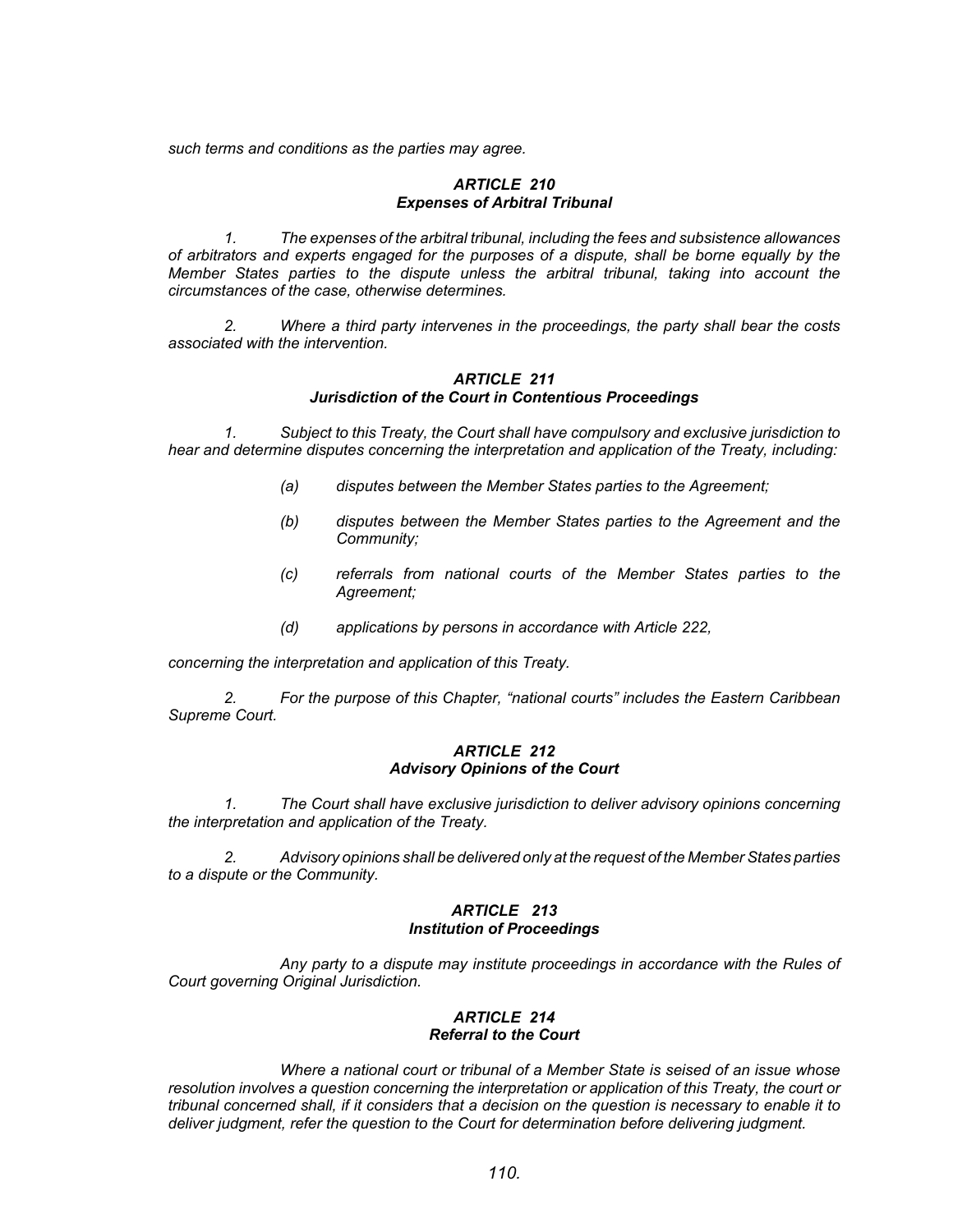#### *ARTICLE 215 Compliance with Judgments of the Court*

*The Member States, Organs, Bodies of the Community, entities or persons to whom a judgment of the Court applies, shall comply with that judgment promptly.*

#### *ARTICLE 216 Compulsory Jurisdiction of the Court*

*1. The Member States agree that they recognise as compulsory, ipso facto and without special agreement, the original jurisdiction of the Court referred to in Article 211.*

*2. In the event of a dispute as to whether the Court has jurisdiction, the matter shall be determined by decision of the Court.*

#### *ARTICLE 217 Law to be Applied by the Court in the Exercise of its Original Jurisdiction*

*1. The Court, in exercising its original jurisdiction under Article 211, shall apply such rules of international law as may be applicable.*

*2. The Court may not bring in a finding of non liquet on the ground of silence or obscurity of the law.*

*3. The provisions of paragraphs 1 and 2 shall not prejudice the power of the Court to decide a dispute ex aequo et bono if the parties so agree.*

#### *ARTICLE 218 Application for Interim Measures*

*The Court shall have the power to prescribe, if it considers the circumstances so require, any interim measures that ought to be taken to preserve the rights of either party.*

#### *ARTICLE 219 Revision of Judgments of the Court in the Exercise of its Original Jurisdiction*

*1. The Court shall, in the exercise of its Original Jurisdiction, be competent to revise its judgment on an application made in that behalf.*

*2. An application for the revision of a judgment of the Court in the exercise of its original jurisdiction may be made only when it is based upon the discovery of some fact of such a nature as to be a decisive factor, which fact was, when the judgment was given, unknown to the Court and to the party claiming revision: provided always the ignorance of that fact was not due to negligence on the part of the applicant.*

*3. Proceedings for a revision shall be opened by a judgment of the Court expressly recording the existence of the new fact, recognising that it has such a character as to lay the case open to revision, and declaring the application admissible on this ground.*

*4. The Court may require previous compliance with the terms of the judgment before it admits proceedings for a revision.*

*5. The application for a revision shall be made within six months of the discovery of the*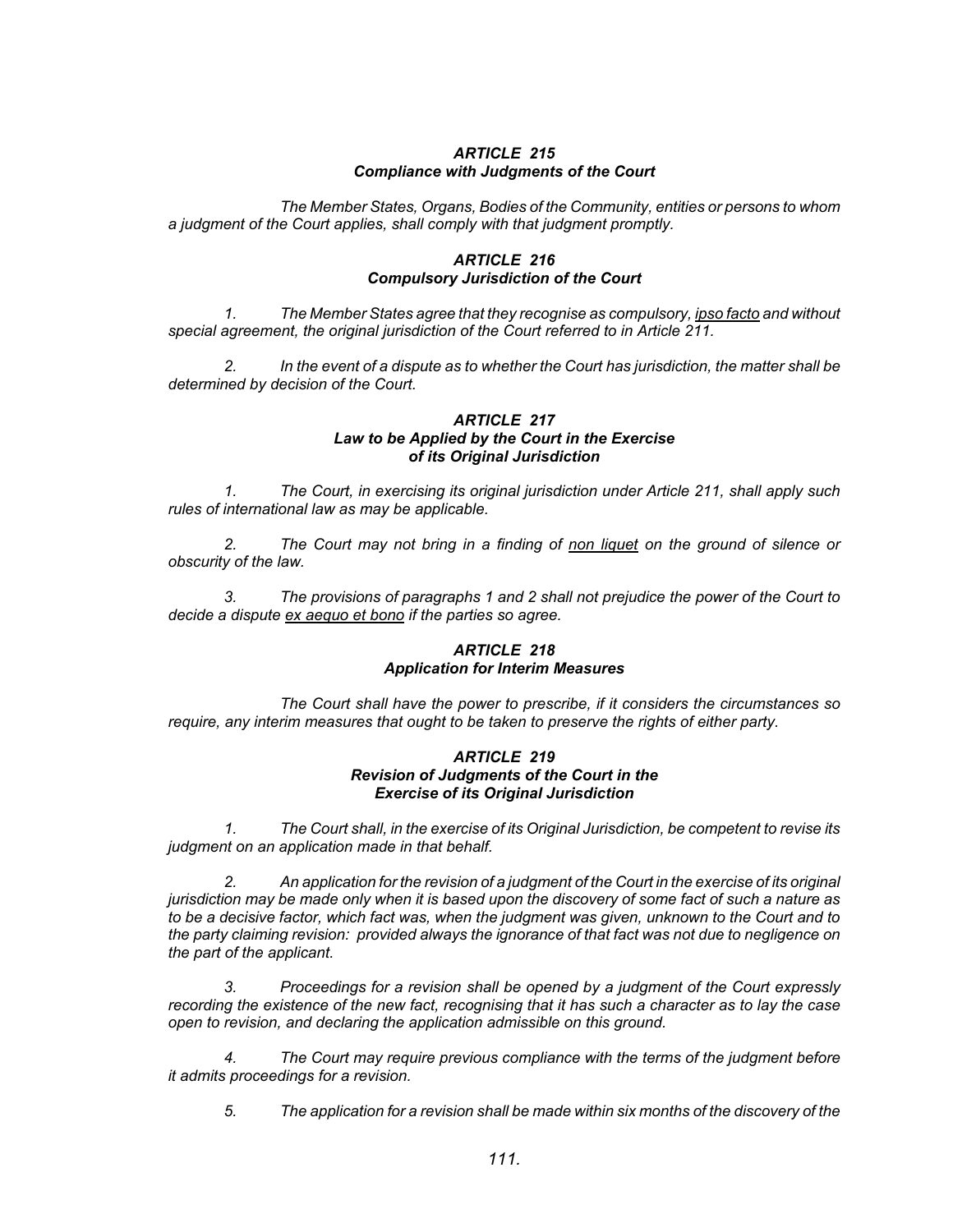*new fact.*

*6. No application for a revision may be made after the lapse of five years from the date of the judgment.*

#### *ARTICLE 220 Rules of Court Governing Original Jurisdiction*

*The Rules of Court established by the President of the Court in accordance with Article XXI of the Agreement shall apply in the exercise of the original jurisdiction of the Court.*

#### *ARTICLE 221 Judgment of the Court to Constitute Stare Decisis*

*Judgments of the Court shall constitute legally binding precedents for parties in proceedings before the Court unless such judgments have been revised in accordance with Article 219.*

#### *ARTICLE 222 Locus Standi of Private Entities*

*Persons, natural or juridical, of a Contracting Party may, with the special leave of the Court, be allowed to appear as parties in proceedings before the Court where:*

- *(a) the Court has determined in any particular case that this Treaty intended that a right or benefit conferred by or under this Treaty on a Contracting Party shall enure to the benefit of such persons directly; and*
- *(b) the persons concerned have established that such persons have been prejudiced in respect of the enjoyment of the right or benefit mentioned in paragraph (a) of this Article; and*
- *(c) the Contracting Party entitled to espouse the claim in proceedings before the Court has:*
	- *(i) omitted or declined to espouse the claim, or*
	- *(ii) expressly agreed that the persons concerned may espouse the claim instead of the Contracting Party so entitled; and*
- *(d) the Court has found that the interest of justice requires that the persons be allowed to espouse the claim.*

#### *ARTICLE 223 Alternative Disputes Settlement*

*1. The Member States shall, to the maximum extent possible, encourage and facilitate the use of arbitration and other modes of alternative disputes settlement for the settlement of private commercial disputes among Community nationals as well as among Community nationals and nationals of third States.*

*2. Each Member State shall provide appropriate procedures in its legislation to ensure observance of agreements to arbitrate and for the recognition and enforcement of arbitral awards in such disputes.*

*3. A Member State which has implemented the 1958 United Nations Convention on the Recognition and Enforcement of Foreign Arbitral Awards or the Arbitration Rules of the United Nations*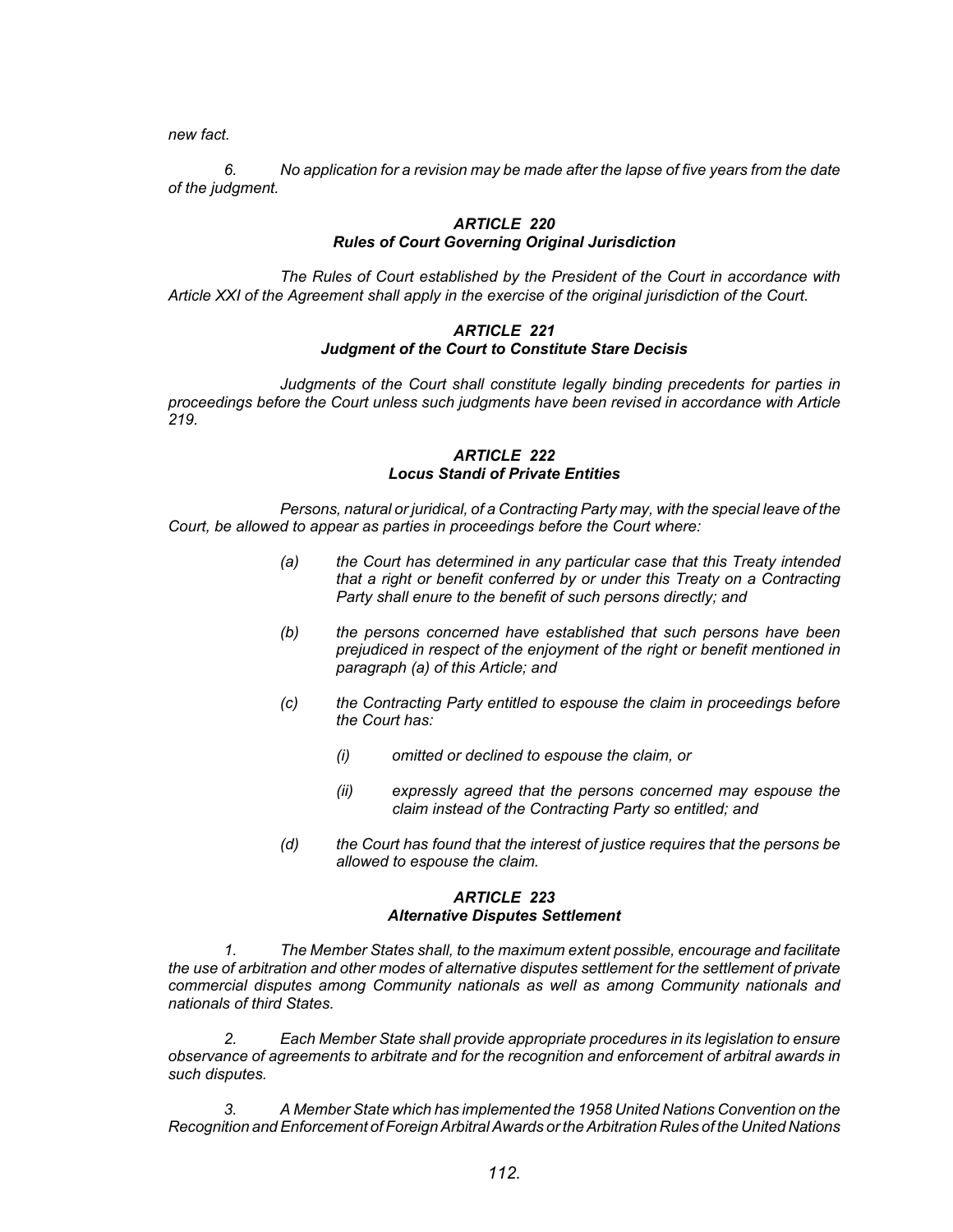*Commission on International Trade Law shall be deemed to be in compliance with the provisions of paragraph 2 of this Article.* 

#### *ARTICLE 224 General Undertaking*

*Each Member State undertakes to employ its best endeavours to complete the constitutional and legislative procedures required for its participation in the regime establishing the Court as soon as possible.*

### *CHAPTER TEN GENERAL AND FINAL PROVISIONS*

#### *ARTICLE 225 Security Exceptions*

*Nothing in this Treaty shall be construed:*

- *(a) as requiring any Member State to furnish information, the disclosure of which it considers contrary to its essential security interests;*
- *(b) as preventing any Member State from taking any action which it considers necessary for the protection of its essential security interests:*
	- *(i) relating to the supply of services carried out directly or indirectly for the purpose of provisioning a military establishment;*
	- *(ii) in time of war or other emergency in international relations; or*
- *(c) as preventing any Member State from taking any action in pursuance of its obligations for the maintenance of international peace and security.*

#### *ARTICLE 226 General Exceptions*

*1. Nothing in this Chapter shall be construed as preventing the adoption or enforcement by any Member State of measures:*

- *(a) to protect public morals or to maintain public order and safety;*
- *(b) to protect human, animal or plant life or health;*
- *(c) necessary to secure compliance with laws or regulations relating to customs enforcement, or to the classification, grading or marketing of goods, or to the operation of monopolies by means of state enterprises or enterprises given exclusive or special privileges;*
- *(d) necessary to protect intellectual property or to prevent deceptive practices;*
- *(e) relating to gold or silver;*
- *(f) relating to the products of prison labour;*
- *(g) relating to child labour;*
- *(h) imposed for the protection of national treasures of artistic, historic or*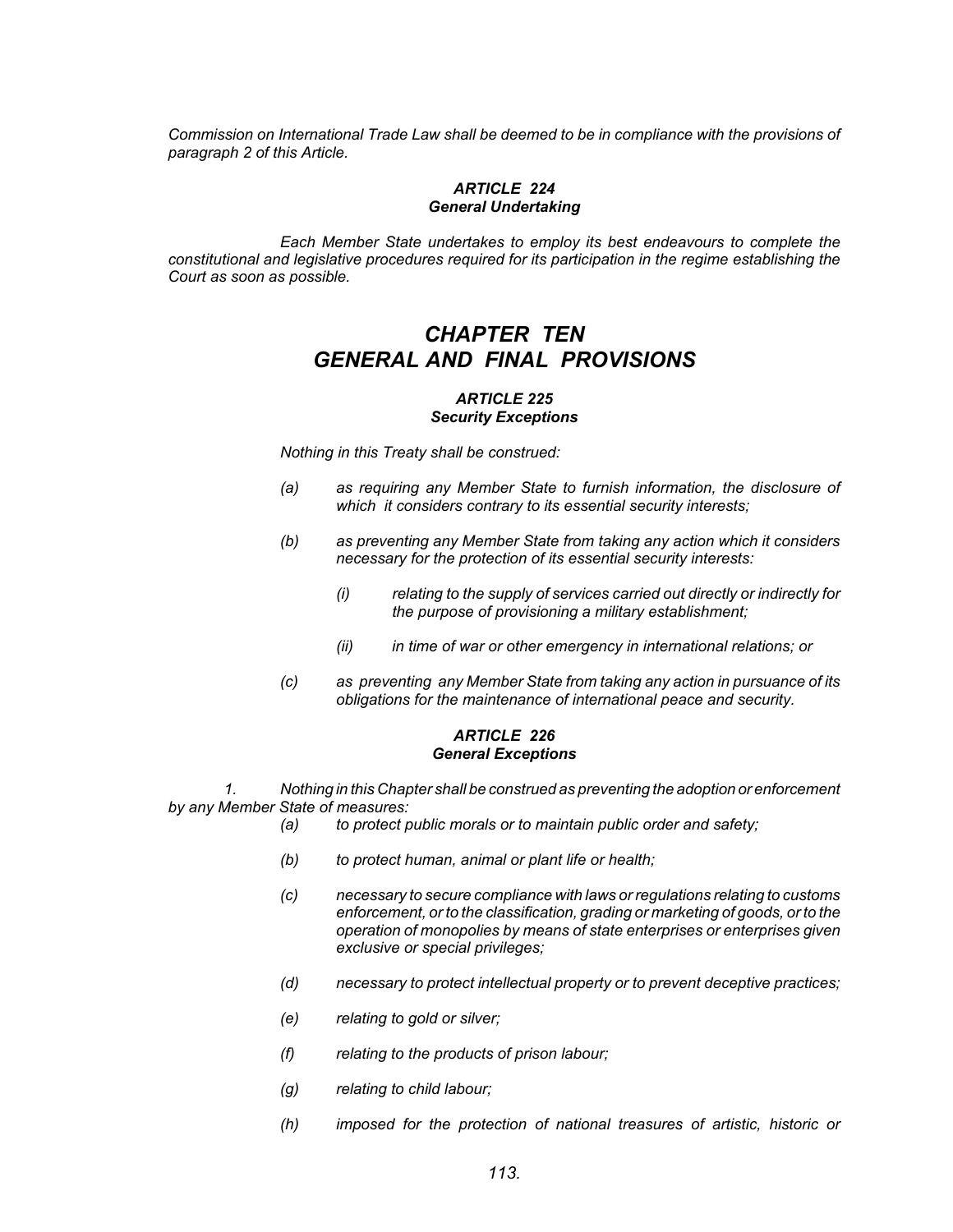*archaeological value;*

- *(i) necessary to prevent or relieve critical food shortages in any exporting Member State;*
- *(j) relating to the conservation of natural resources or the preservation of the environment;*
- *(k) to secure compliance with laws or regulations which are not inconsistent with the provisions of this Treaty including those relating to:*
	- *(i) the prevention of deceptive and fraudulent practices, and the effects of a default on contracts;*
	- *(ii) the protection of the privacy of individuals in relation to the processing and dissemination of personal data and the protection of confidentiality of individual records and accounts; and*
- *(l) to give effect to international obligations including treaties on the avoidance of double taxation,*

*but only if such measures do not constitute arbitrary or unjustifiable discrimination between Member States where like conditions prevail, or a disguised restriction on trade within the Community.*

*2. Measures taken by the Member States pursuant to paragraph 1 shall be notified to COTED.*

*3. The Community Council shall take appropriate measures to co-ordinate applicable legislation, regulations and administrative practices established in accordance with Article 44.*

#### *ARTICLE 227 Notification*

*Where in this Treaty provision is made for notification to an Organ of the Community, such notification shall be effected through the Secretariat.*

#### *ARTICLE 228 Legal Capacity of the Community*

*1. The Community shall have full juridical personality.*

*2. Every Member State shall in its territory accord to the Community the most extensive legal capacity accorded to legal persons under its laws including the capacity to acquire and dispose of movable and immovable property and to sue and be sued in its own name. In any legal proceedings, the Community shall be represented by the Secretariat.*

*3. The Community may also conclude agreements with States and International Organisations.*

*4. The Member States agree to take such action as is necessary to give effect in their territories to the provisions of this Article and shall promptly inform the Secretariat of such action.*

#### *ARTICLE 229 Privileges and Immunities of the Community*

*1. The Headquarters Agreement concluded between the Caribbean Community and Common Market and the Government of Guyana on 23 January 1976 shall continue to govern relations between the Community and the host country.*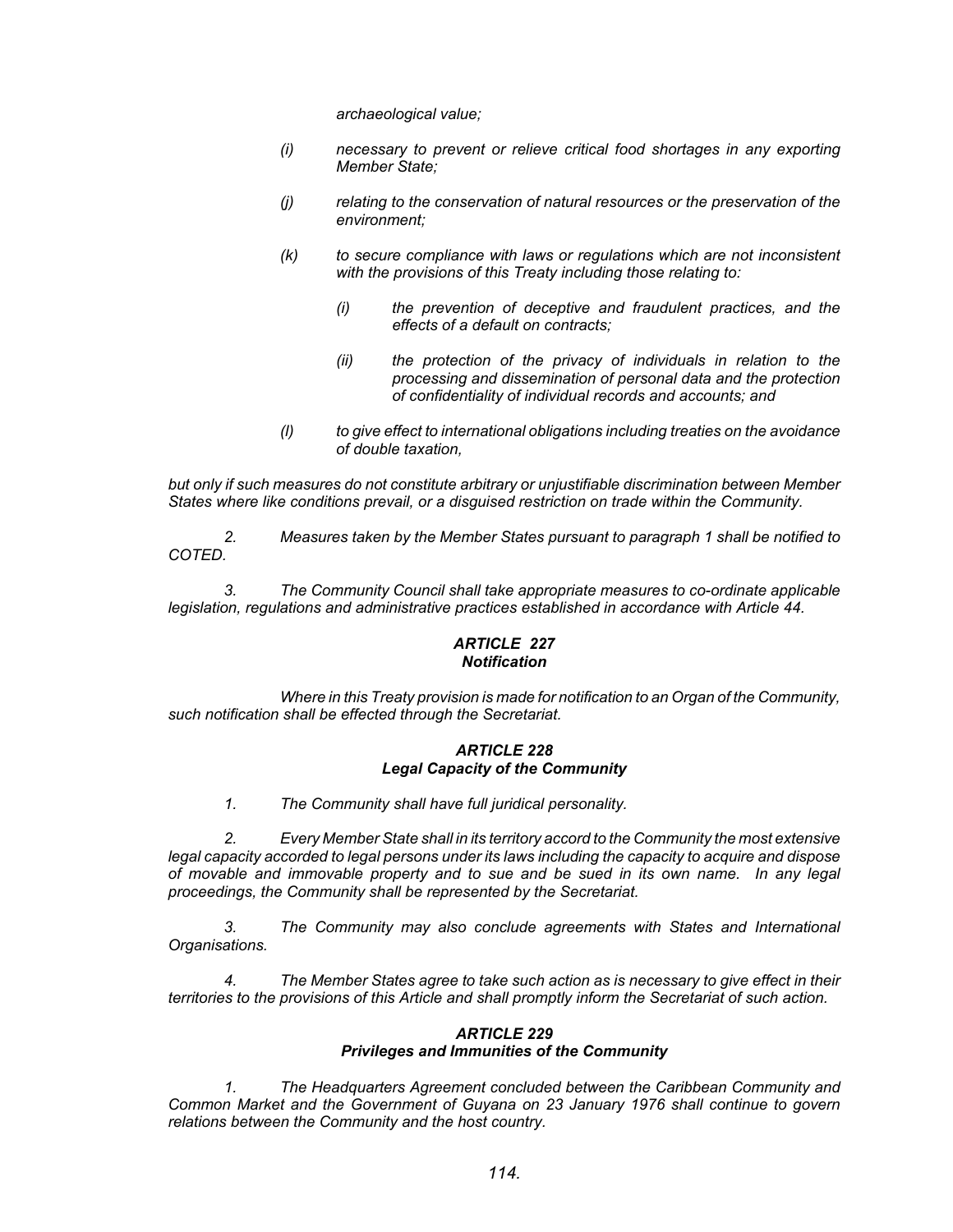*2. The Protocol on Privileges and Immunities concluded by the Member States in connection with the Caribbean Community and Common Market shall govern relations between the Community and such Member States.*

#### *ARTICLE 230 Negotiation and Conclusion of Agreements*

*1. Conference may designate any Organ or Body of the Community to negotiate agreements for the achievement of the objectives of the Community.*

*2. Conference may delegate to the Secretary-General the conclusion of agreements, particularly technical assistance agreements, on behalf of the Community*.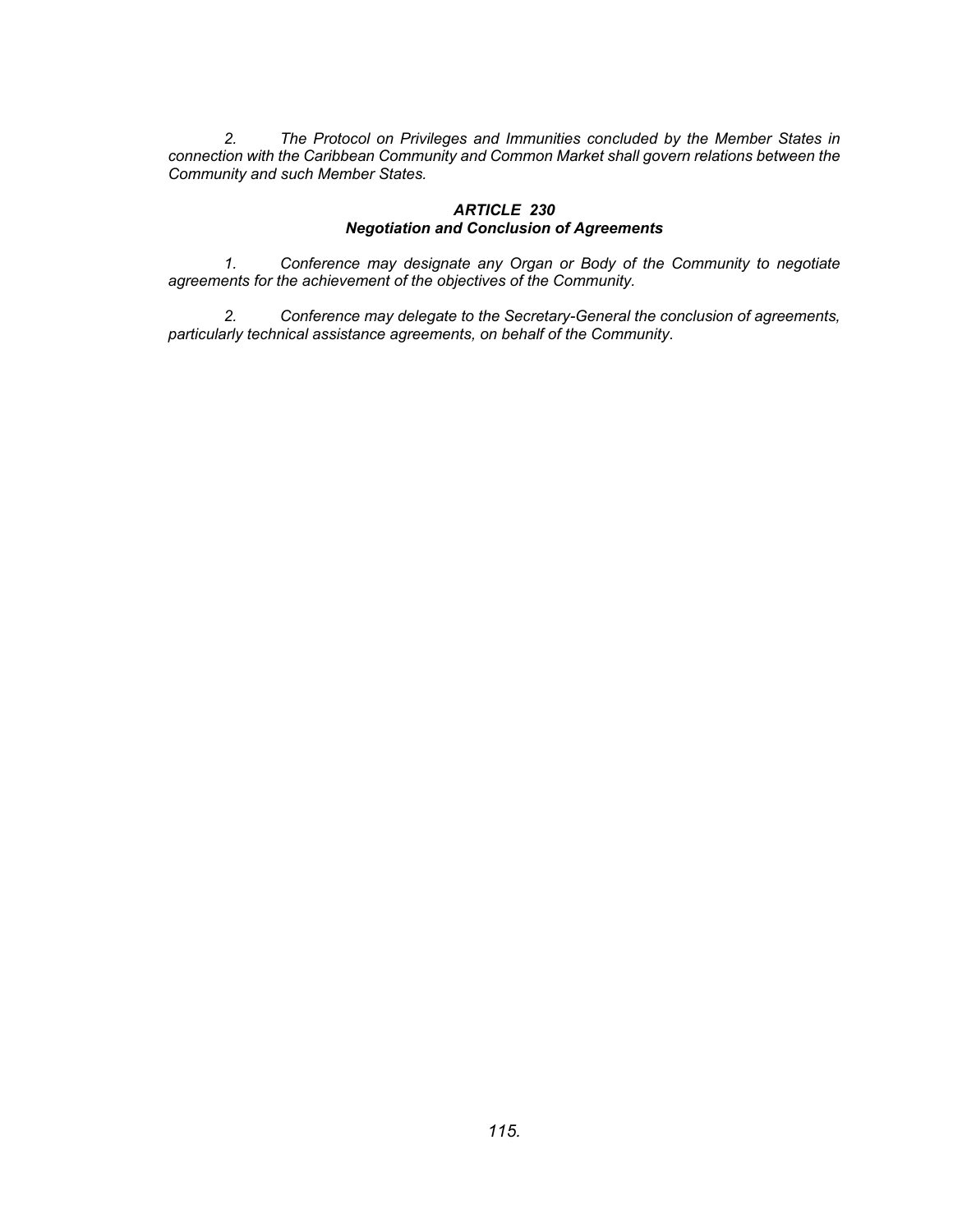#### *ARTICLE 231 Associate Membership*

*Conference may admit any Caribbean State or Territory to associate membership of the Community on such terms and conditions as Conference thinks fit.*

#### *ARTICLE 232 Signature*

*This Treaty shall be open for signature on the* 5th 5th day of  *July 2001 by the States mentioned in paragraph 1 of Article 3.*

#### *ARTICLE 233 Ratification*

*This Treaty and any amendments thereto shall be subject to ratification by signatory States in accordance with their respective constitutional procedures. Instruments of ratification shall be deposited with the Secretariat which shall transmit certified copies to the signatory States.*

#### *ARTICLE 234 Entry Into Force*

*This Treaty shall enter into force on the deposit of the last instrument of ratification by the States mentioned in paragraph 1 of Article 3*

#### *ARTICLE 235 Registration*

*This Treaty and any amendments thereto shall be registered with the Secretariat of the United Nations in accordance with Article 102 of the Charter of the United Nations*

#### *ARTICLE 236 Amendments*

*1. This Treaty may be amended by the unanimous decision of the Parties.*

*2. An amendment shall enter into force one month after the date on which the last instrument of ratification is deposited with the Secretariat.*

#### *ARTICLE 237 Reservations*

*Reservations may be entered to this Treaty with the consent of the signatory States.*

#### *ARTICLE 238 Accession*

*1. After the entry into force of this Treaty a State or Territory of the Caribbean may, if Conference so determines, accede to this Treaty.*

*2. Accession shall be on such terms and conditions as Conference decides and shall take effect one month following the deposit of the instrument of accession with the Secretariat.*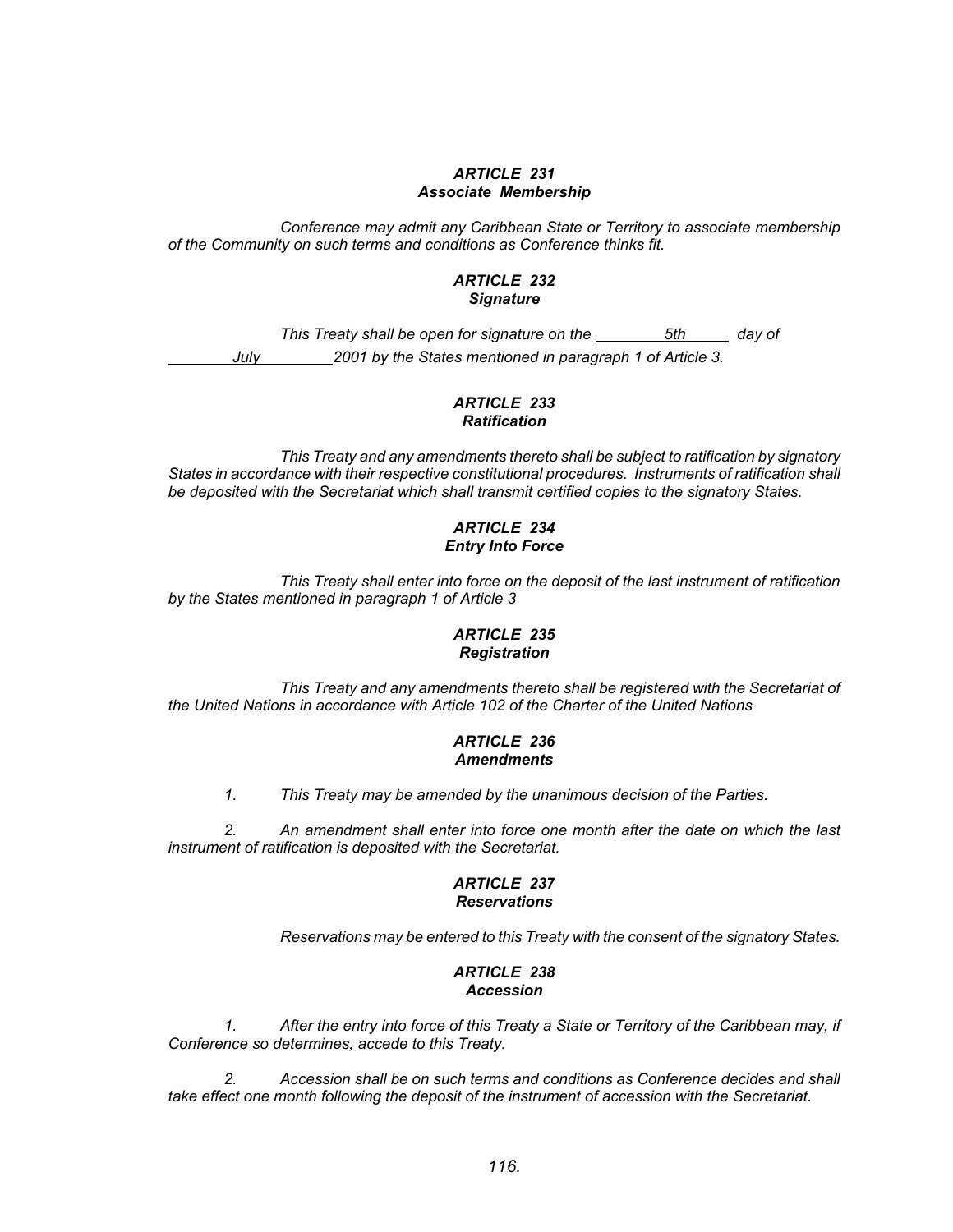#### *ARTICLE 239 Undertaking*

*The Member States undertake to elaborate a Protocol relating, inter alia, to:*

- *(a) electronic commerce;*
- *(b) government procurement*
- *(c) treatment of goods produced in free zones and similar jurisdictions;*
- *(d) free circulation of goods in the CSME, and*
- *(e) rights contingent on establishment, provision of services and movement of capital in the Community.*

#### *ARTICLE 240 Saving*

*1. Decisions of competent Organs taken under this Treaty shall be subject to the relevant constitutional procedures of the Member States before creating legally binding rights and obligations for nationals of such States.*

*2. The Member States undertake to act expeditiously to give effect to decisions of competent Organs and Bodies in their municipal law.*

*3. COTED shall monitor and keep under review the implementation of the provisions of this Article and shall convene a review conference of Member States within five years from the entry into force of this Treaty.*

*IN WITNESS WHEREOF, the undersigned Heads of Government have appended their signatures to this Treaty.*

*DONE at this day of 2001 in a single copy which shall be deposited with the Secretary-General of the Community by whom certified copies will be communicated to all the signatories.*

| Signed by                                        |        |      |
|--------------------------------------------------|--------|------|
| for the Government of Antigua and Barbuda on the | dav of | 2001 |
| at                                               |        |      |

*Signed by*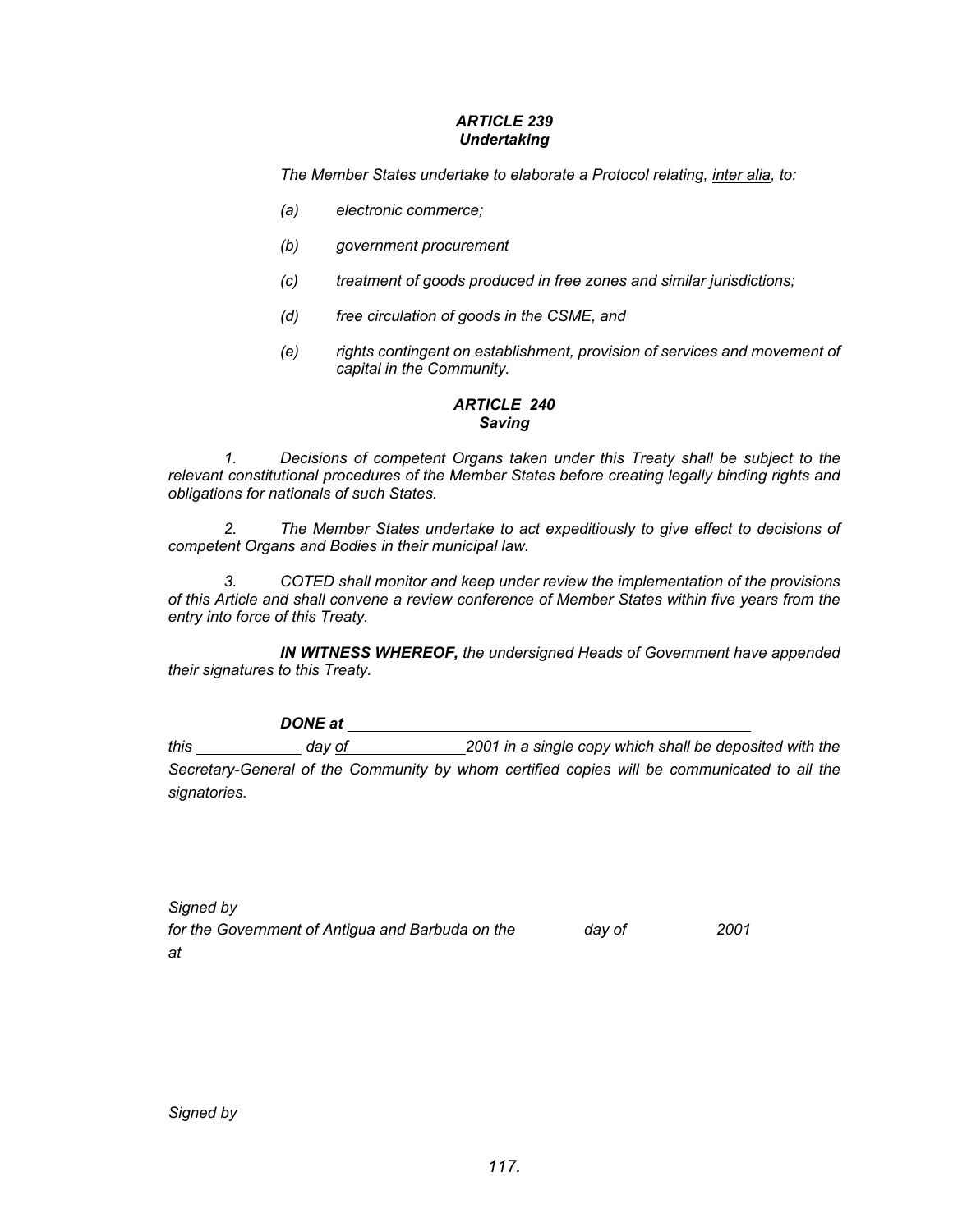| for the Government of Barbados on the<br>at                                             |         | day of | 2001   |
|-----------------------------------------------------------------------------------------|---------|--------|--------|
| Signed by<br>for the Government of Belize on the<br>at                                  |         | day of | 2001   |
| Signed by<br>for the Government of the Commonwealth of Dominica on the<br>2001 at       |         |        | day of |
| Signed by<br>for the Government of Grenada on the<br>at                                 |         | day of | 2001   |
| Signed by<br>for the Government of the Co-operative Republic of Guyana on the<br>day of | 2001 at |        |        |
| Signed by<br>for the Government of Jamaica on the<br>at                                 |         | day of | 2001   |
| Signed by<br>for the Government of Montserrat on the<br>at                              |         | day of | 2001   |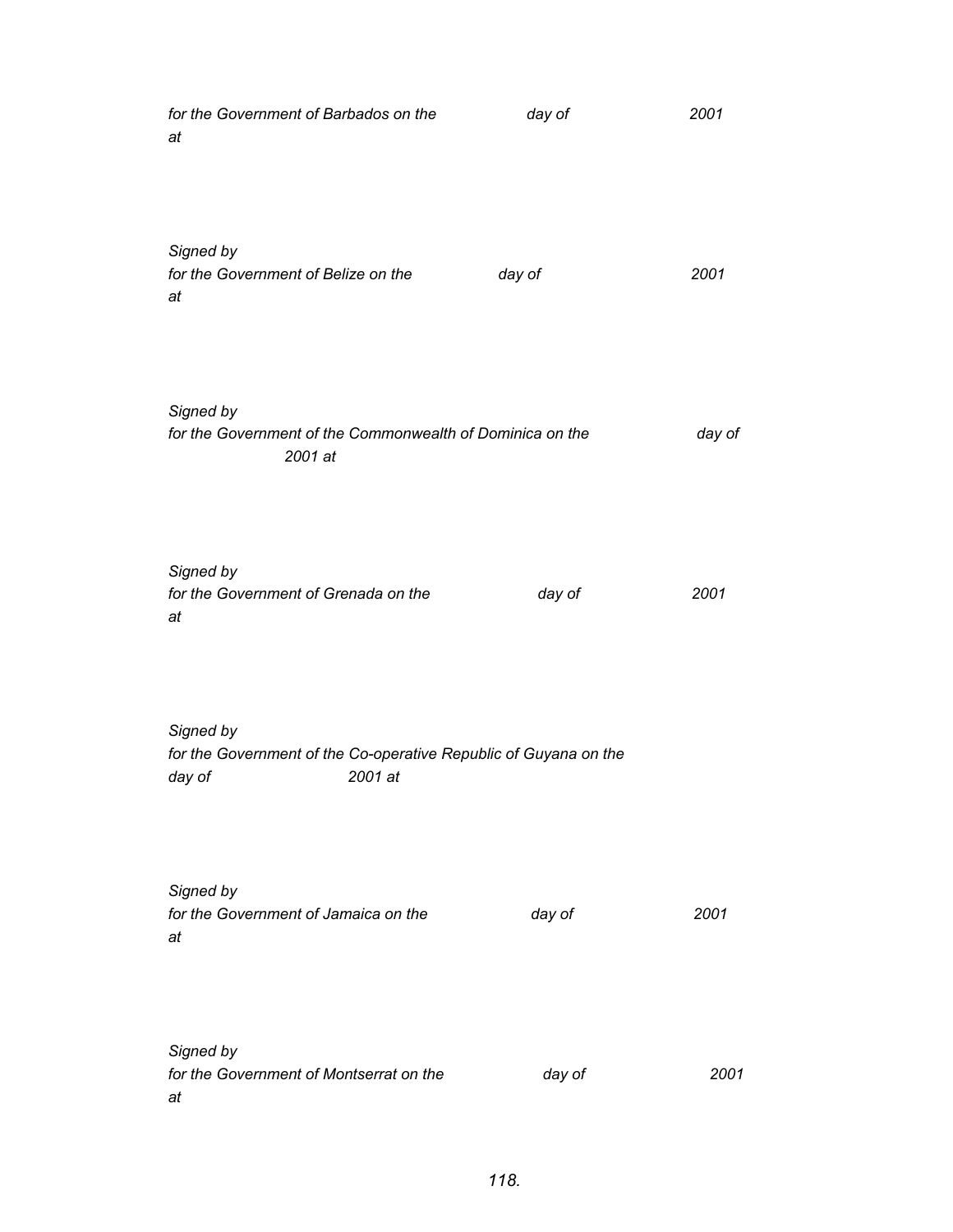| Signed by<br>at      | for the Government of St. Kitts and Nevis on the                           |         | day of | 2001   |       |
|----------------------|----------------------------------------------------------------------------|---------|--------|--------|-------|
| Signed by<br>at      | for the Government of Saint Lucia on the                                   |         | day of | 2001   |       |
| Signed by            | for the Government of St. Vincent and the Grenadines on the<br>2001 at     |         |        | day of |       |
| Signed by<br>2001 at | for the Government of The Republic of Suriname on the                      |         |        | day of |       |
| Signed by            | for the Government of The Republic of Trinidad and Tobago on the<br>day of | 2001 at |        |        |       |
| Signed by            | for the Government of the Republic of Haiti on the                         |         | day of |        | 2002. |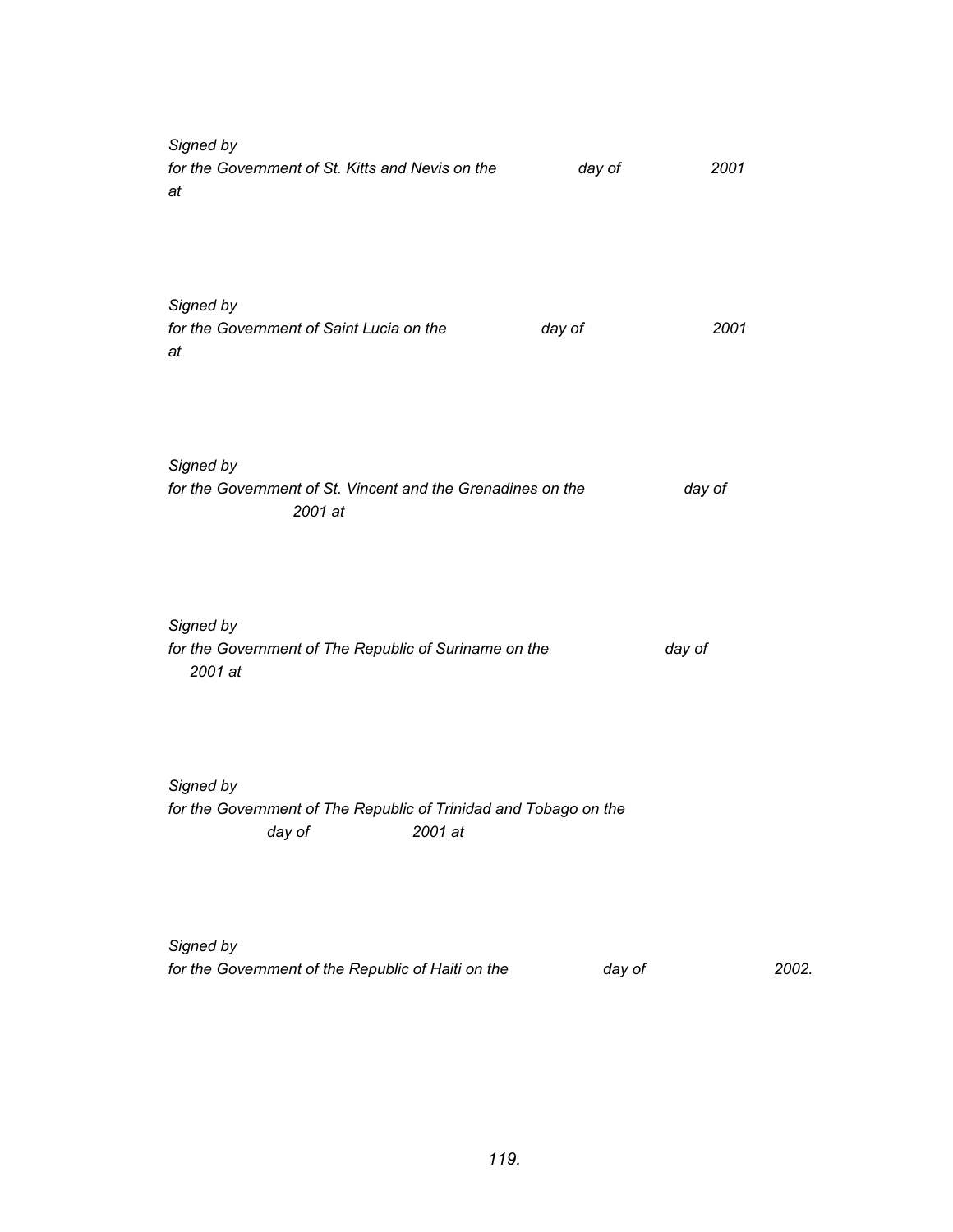#### *DEFINITION OF DOMESTIC INDUSTRY DEFINITION OF DOMESTIC INDUSTRY*

*1. For the purposes of this Protocol, the term "domestic industry" shall, except as provided in paragraph 4, be interpreted as referring to the domestic producers as a whole f the like products or to those of them whose collective output of the products constitutes a major proportion of the total domestic production of those products, except that when producers are related to the exporters or importers or are themselves importers of the allegedly subsidised or dumped product or a like product from other countries, the term "domestic industry" may be interpreted as referring to the rest of the producers.*

*2. In exceptional circumstances, the territory of a Member State may, for the production in question, be divided into two or more competitive markets and the producers within each market may be regarded as a separate industry if (a) the producers within such market sell all or almost all of their production of the product in question in that market, and (b) the demand in that market is not to any substantial degree supplied by producers of the product in question located elsewhere in the territory. In such circumstances, injury may be found to exist even where a major portion of the total domestic industry is not injured, provided there is a concentration of subsidised for dumped imports into such an isolated market and provided further that the subsidised imports are causing injury to the producers of all or almost all of the production within such market.*

*3. When the domestic industry has been interpreted as referring to the producers in a certain area, i.e., a market as defined in paragraph 2, countervailing duties shall be levied only on the products in question consigned for final consumption to that area. When the constitutional law of the importing Member State does not permit the levying of countervailing or anti-dumping duties on such a basis, the importing Member State may levy the relevant duties without limitation only of (a) the exporters shall have been given an opportunity to cease exporting at subsidised or dumped prices to the area concerned or otherwise give assurances pursuant to Article 116 or 133 and adequate assurances in this regard have not been promptly given, and (b) such duties cannot be levied only on products of specific producers which supply the area in question.*

*4. Whenever an investigation is being undertaken by the Community on behalf of the domestic industry which has alleged injury from extra-regional imports, the domestic industry in the CSME shall be taken to be the industry referred to in paragraphs 1 and 2 consistent with the provisions of paragraph 8(a) of Article XXIV of GATT 1994.*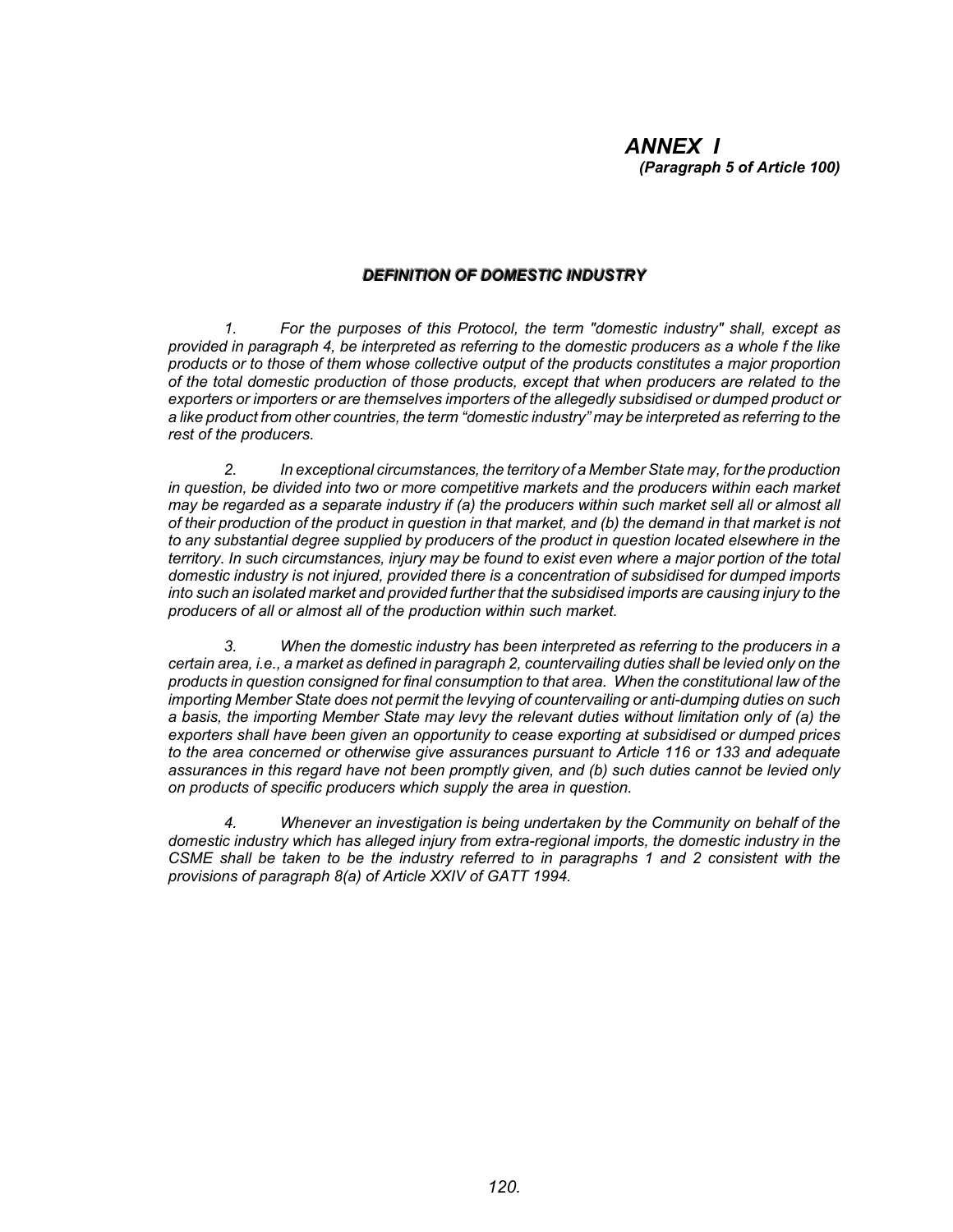### *ANNEX II (Paragraph 3 of Article 98)*

#### *CONSULTATIONS CONSULTATIONS*

*1. As soon as possible after an application for an investigation is accepted and in any event before the initiation of any investigation, a Member State whose products may be subject to such investigation, shall be invited for consultations with the aim of clarifying the situation and arriving at a mutually agreed solution.*

*2. Furthermore, throughout the period of investigation, a Member State whose products are the subject of the investigation shall be afforded a reasonable opportunity to continue consultations, with a view to clarifying the factual situation and to arriving at a mutually agreed solution.*

*3. Without prejudice to the obligation to afford reasonable opportunity for consultations, these provisions regarding consultations are not intended to prevent the authorities of a Member State from proceeding expeditiously with regard to initiating the investigation, reaching preliminary or final determinations, whether affirmative or negative, or from applying provisional or final measures, in accordance with the provisions of this Agreement.*

*4. The Member State which intends to initiate any investigation or is conducting such an investigation shall permit, upon request, the Member State whose products are subject to such investigation access to non-confidential evidence, including any non-confidential summary of confidential data being used for initiating or conducting the investigation.*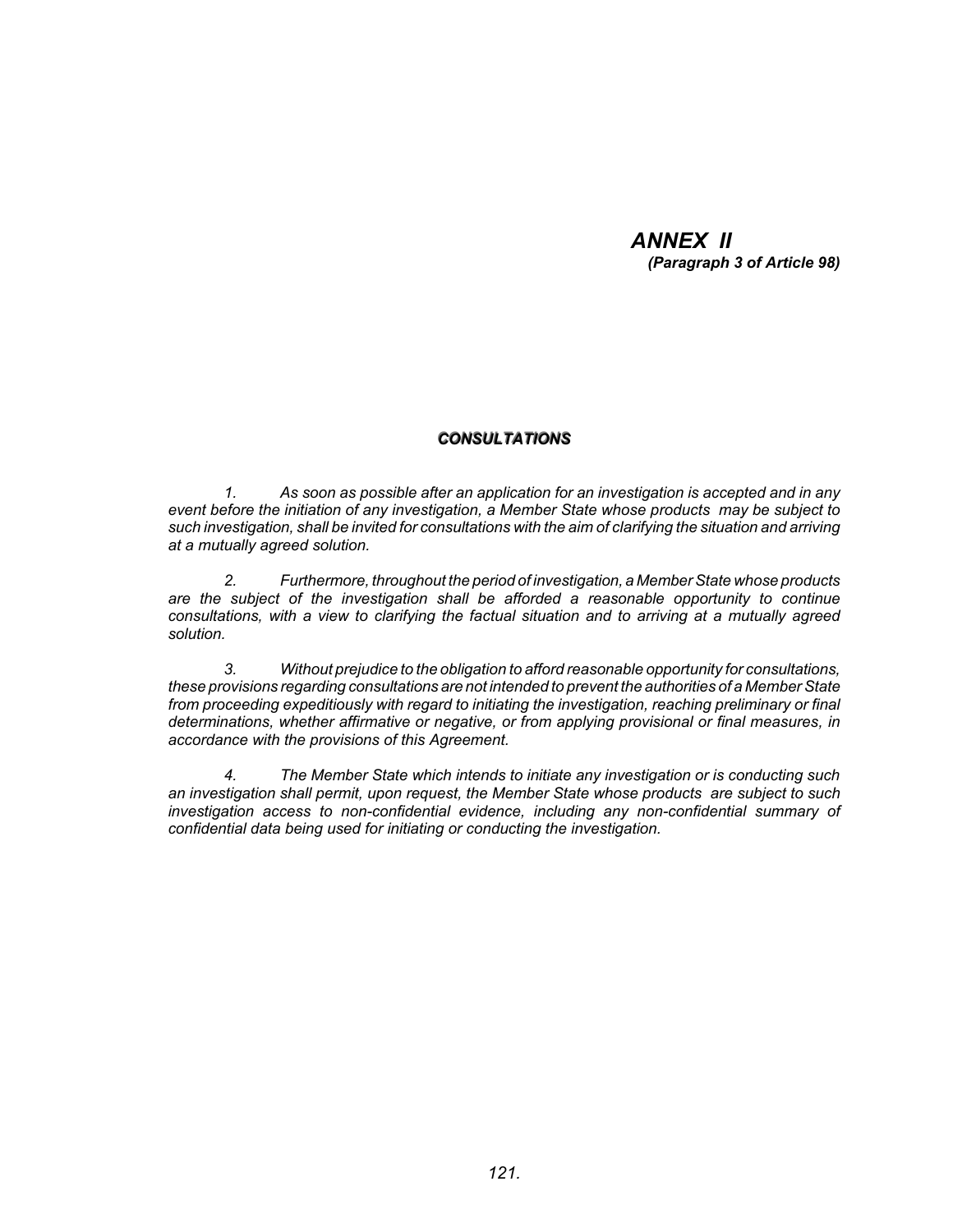## *ANNEX III(a)*

#### *ILLUSTRATIVE LIST OF INFORMATION ILLUSTRATIVE LIST OF INFORMATION REQUIRED BY ARTICLES 100, 106 and 112 REQUIRED BY ARTICLES 100, 106 and 112*

- *(i) The identity of the applicant and a description of the volume and value of the domestic production of the like product by the applicant. Where a written application is made on behalf of the domestic industry, the application shall identify the industry on behalf of which the application is made by a list of all known domestic producers of the like product (or associations of domestic producers of the like product) and, to the extent possible, a description of the volume and value of domestic production of the like product accounted for by such producers;*
- *(ii) a complete description of the allegedly subsidised product, the names of the country or countries of origin or export in question, the identity of each known exporter or foreign producer and a list of known persons importing the product in question;*
- *(iii) evidence with regard to the existence, amount and nature of the subsidy in question;*
- *(iv) evidence that alleged injury to a domestic industry is caused by subsidised imports through the effects of the subsidies; this evidence includes information on the evolution of the volume of the allegedly subsidised imports, the effect of these imports on prices of the like product in the domestic market and the consequent impact of the imports on domestic industry, as demonstrated by relevant factors and indices having a bearing on the state of the domestic industry.*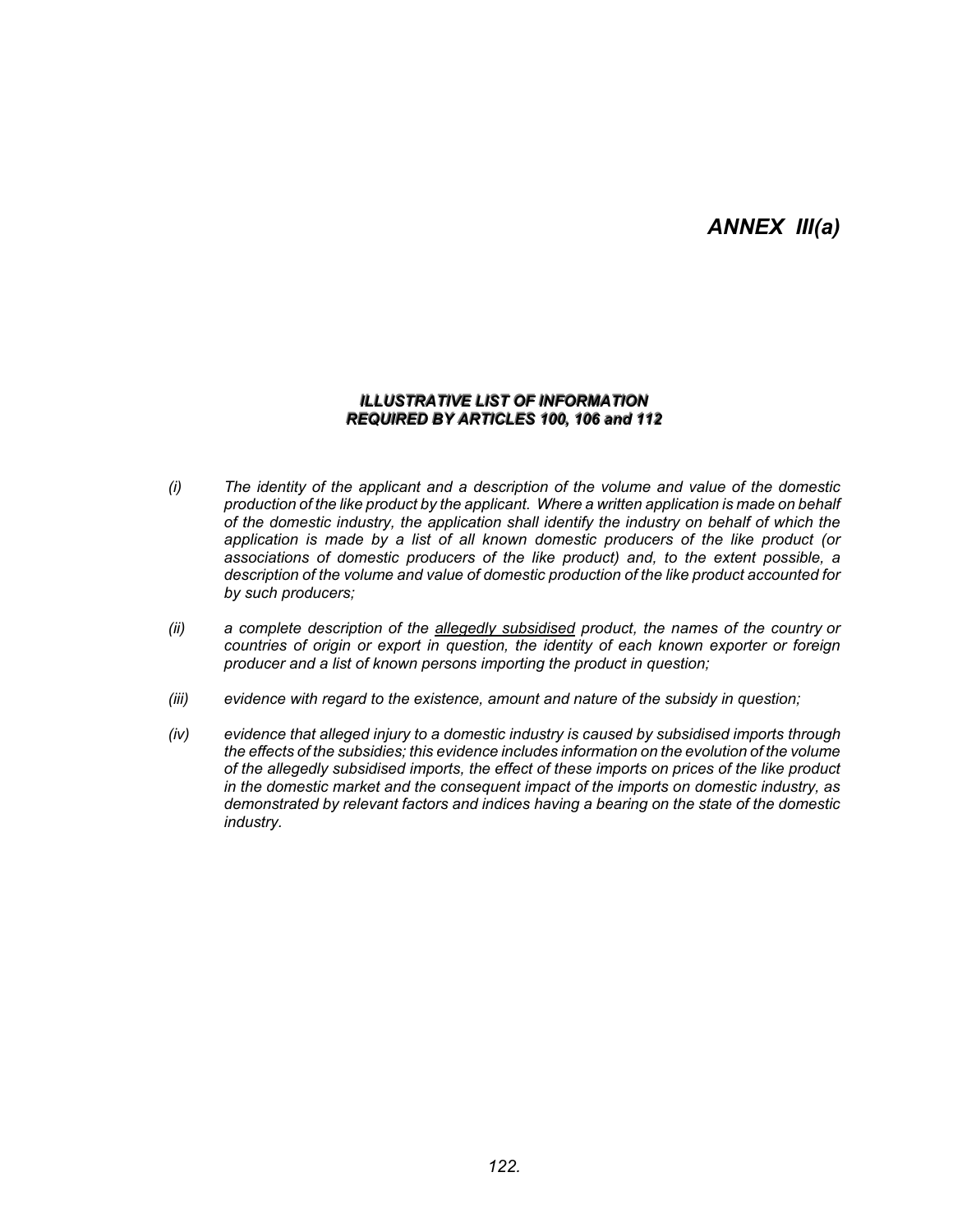## *ANNEX III (b)*

#### *ILLUSTRATIVE LIST OF INFORMATION ILLUSTRATIVE LIST OF INFORMATION REQUIRED BY ARTICLE 129 REQUIRED BY ARTICLE 129*

- *(i) The identity of the applicant and a description of the volume and value of the domestic production of the like product by the applicant. Where a written application is made on behalf of the domestic industry, the application shall identify the industry on behalf of which the application is made by a list of all known domestic producers of the like product (or associations of domestic producers of the like product) and, to the extent possible, a description of the volume and value of domestic production of the like product accounted for by such producers;*
- *(ii) A complete description of the allegedly dumped product, the names of the country or countries of origin or export in question, the identity of each known exporter or foreign producer and a list of known persons importing the product in question;*
- *(iii) Information on prices at which the product in question is sold when destined for consumption in the domestic markets of the country or countries of origin or export (or, where appropriate, information on the prices at which the product is sold from the country or countries of origin or export to a third country or countries, or on the constructed value of the product) and information on export prices or, where appropriate, on the prices at which the product is first resold to an independent buyer in the territory of the importing Member State;*
- *(iv) Information on the evolution of the volume of the allegedly dumped imports, the effect of these imports on prices of the like product in the domestic market and the consequent impact of the imports on the domestic industry, as demonstrated by relevant factors and indices having a bearing on the state of the domestic industry, such as those referred to in Article 128.*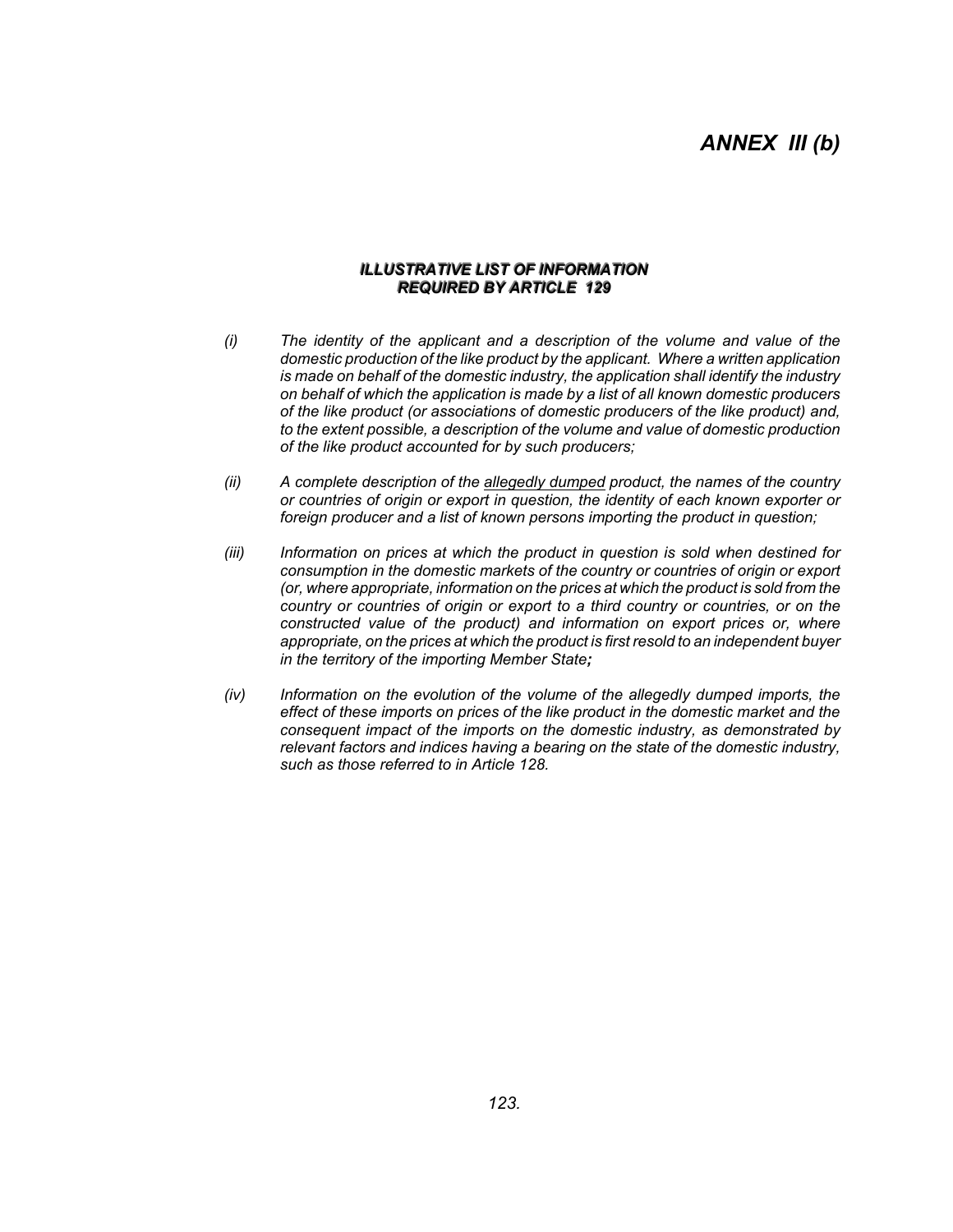# *ANNEX IV*

*(Paragraph 2 of Article 117)*

### *PRODUCT COVERAGE PRODUCT COVERAGE11*

*This Protocol shall cover the following products:*

 *(i) HS Chapters 1-24 less fish and fish products, forestry and forest products plus\*;*

| (ii) | <b>HS Code</b>     | 2905.43                      | (mannitol)                              |
|------|--------------------|------------------------------|-----------------------------------------|
|      | <b>HS Code</b>     | 2905.44                      | (sorbitol)                              |
|      | <b>HS Heading</b>  | 33.01                        | (essential oils)                        |
|      | <b>HS Headings</b> | 35.01 to 35.05 (albuminoidal |                                         |
|      |                    |                              | substances.                             |
|      |                    |                              | modified starches, glues)               |
|      | <b>HS Code</b>     | 3809.10                      | (fishing agents)                        |
|      | <b>HS Code</b>     | 3823.60                      | (sorbitol n.e.p.)                       |
|      | HS Headings        |                              | 41.01 to 41.03 (hides and skins)        |
|      | <b>HS Headings</b> | 43.01                        | (raw furskins)                          |
|      | HS Headings        | 50.01 to 50.03               | (raw silk and silk waste)               |
|      | <b>HS Headings</b> | 51.01 to 51.03               | (wool and animal hair)                  |
|      | <b>HS Headings</b> | 52.01 to 52.03               | (raw cotton, waste and cotton carded or |
|      |                    |                              | combed)                                 |
|      | <b>HS Heading</b>  | 53.01                        | (raw flax)                              |
|      | <b>HS Heading</b>  | 53.02                        | (raw hemp)                              |

*\* The product descriptions in round brackets are not necessarily exhaustive.*

*<sup>1</sup>The product coverage is the same as that of the WTO Agreement on Agriculture.*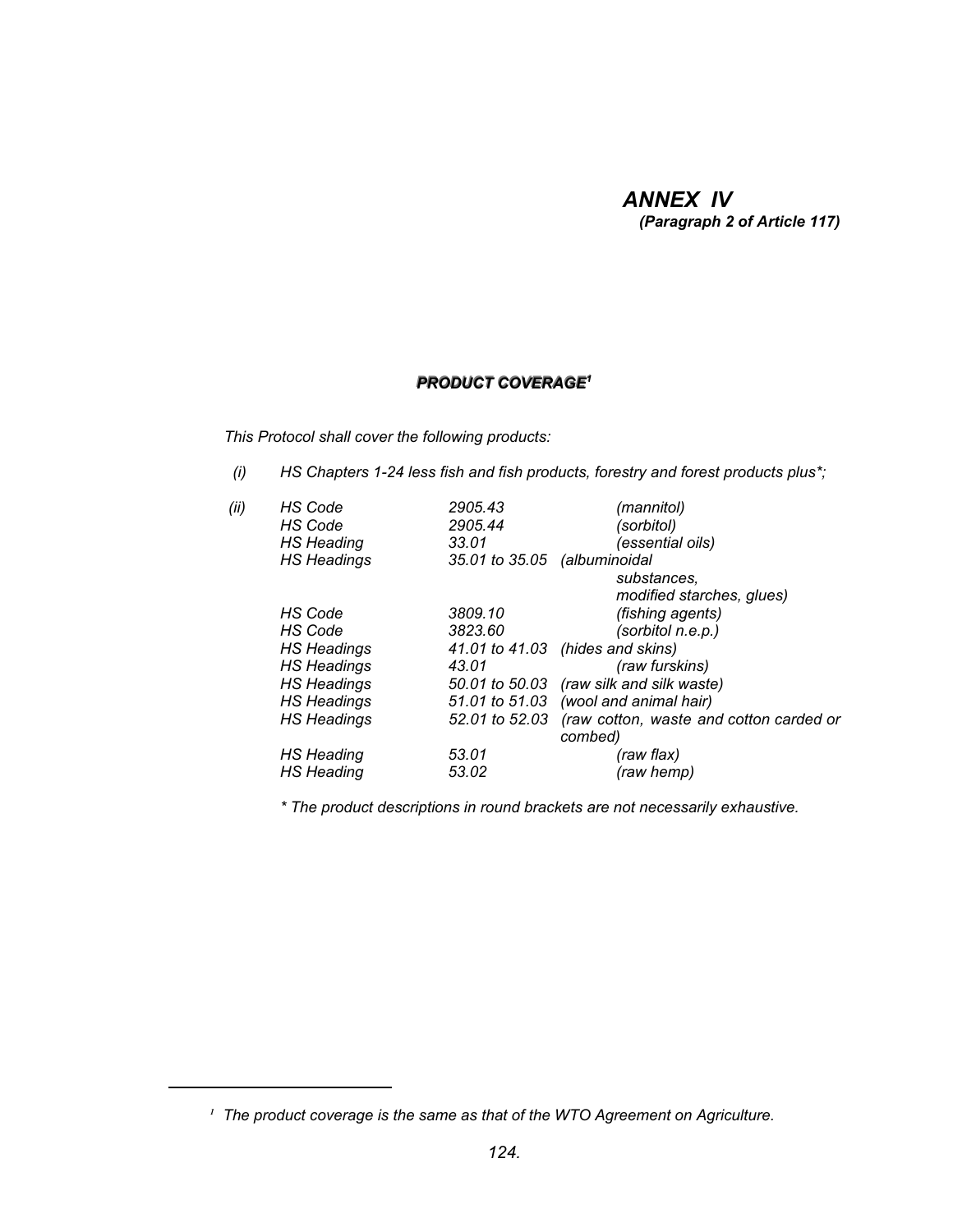*ANNEX V*

## *OATH OF OFFICE OATH OF OFFICE* **OF JUDGES OF THE COURT**

*I* ÿÿÿÿÿÿÿÿÿÿÿÿÿ*.. do hereby swear (or solemnly affirm) that I will faithfully exercise the office of Commissioner of the Competition Commission without fear or favour, affection or ill-will.*

*(so help me God (to be omitted in affirmation)).*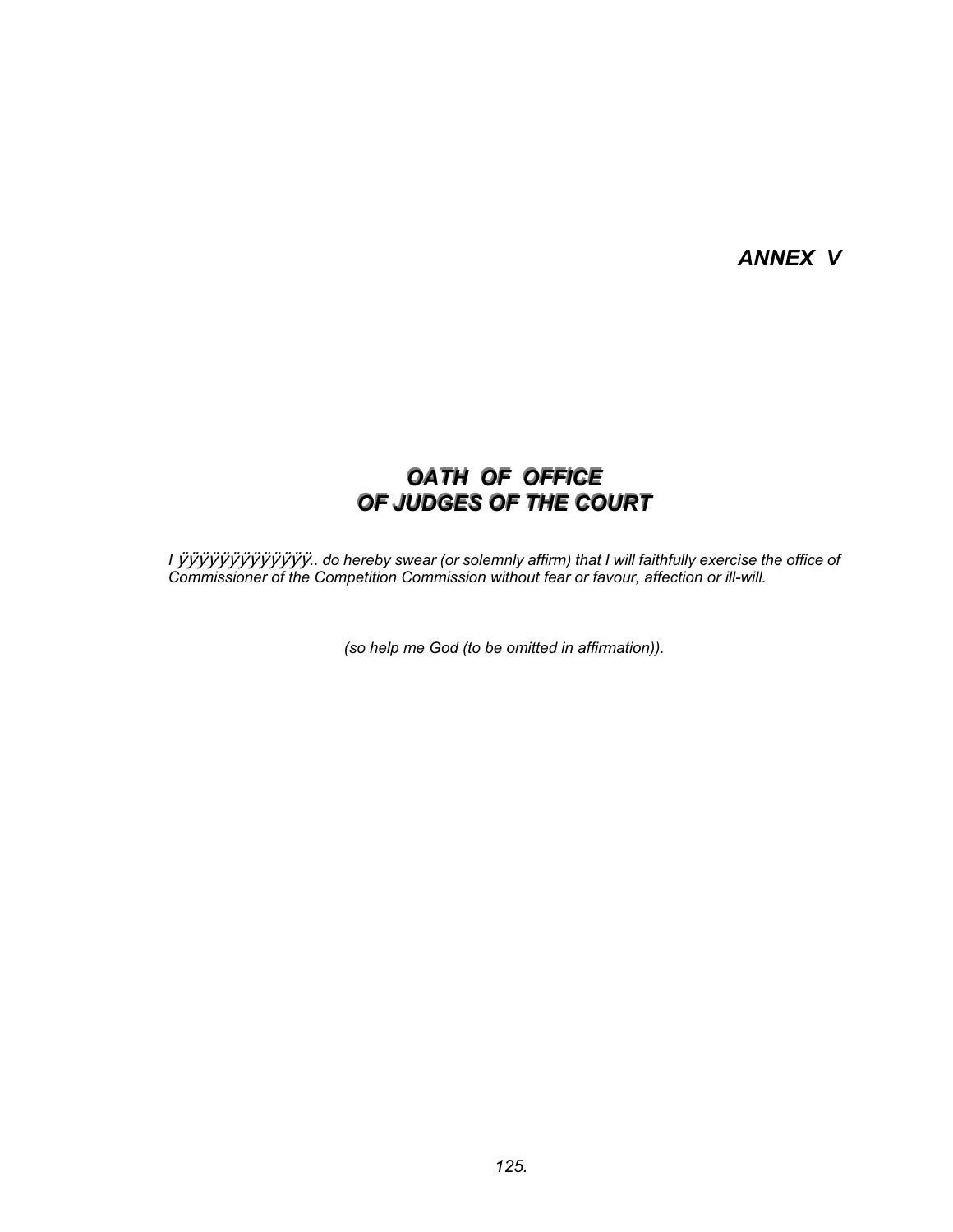## *SCHEDULE I*

#### *LIST OF CONDITIONS TO BE COMPLIED WITH AS PROVIDED UNDER ARTICLE 84 OF THE TREATY AND THE RULES REGARDING COMMUNITY ORIGIN*

*This Schedule consists of -*

- *(a) A List comprising goods referred to in sub-paragraph (b) (ii) of paragraph 1 of Article 84 of the Treaty (hereinafter referred to as "the List");*
- *(b) the Rules regarding Community Origin.*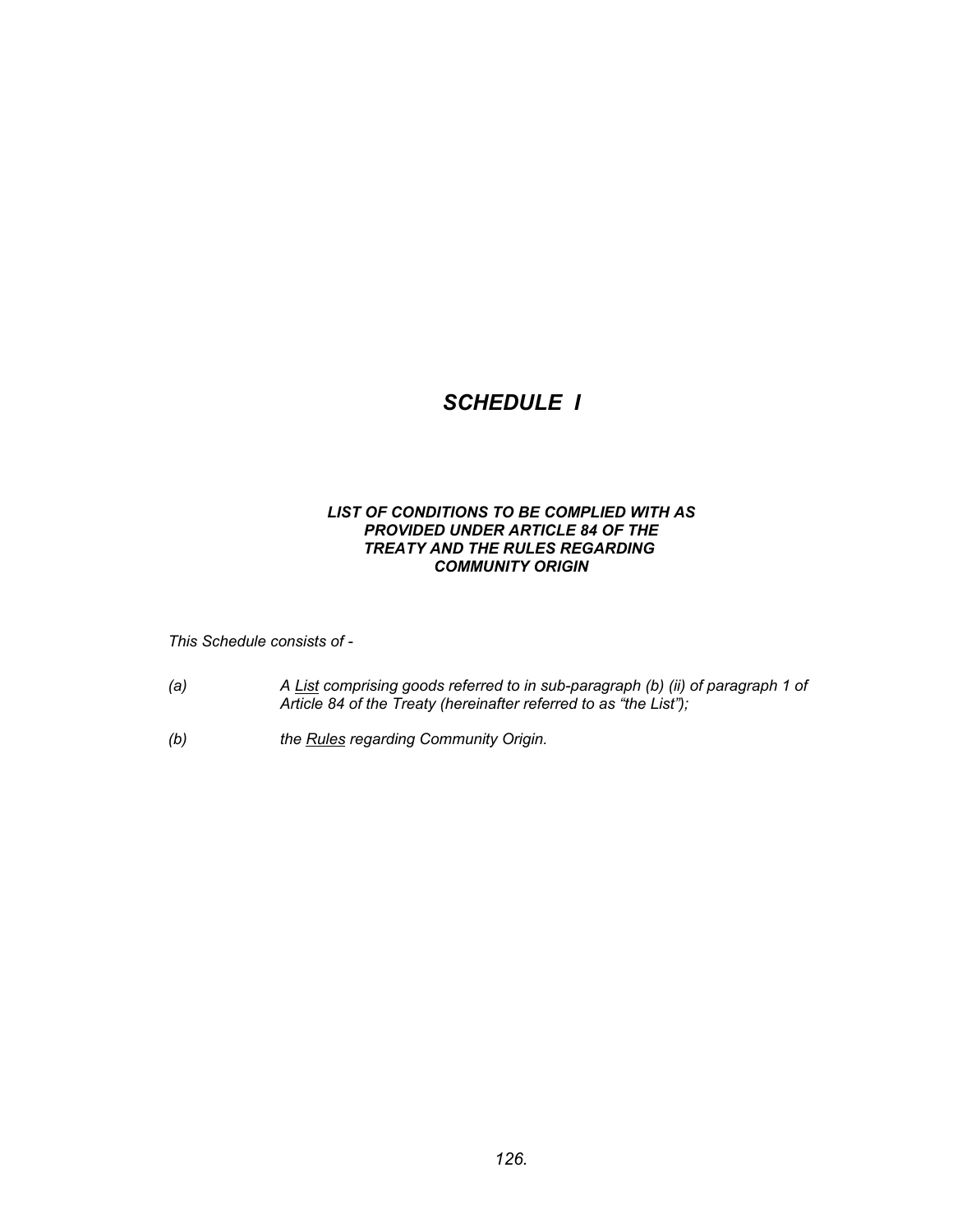## *EXPLANATORY NOTE*

 *The application of the List is governed by the following general notes:*

- *(i) In this List, where a tariff heading number is preceded by the word "ex", only those products of that heading specified in the column headed "Product" are referred to. Descriptions of finished products and of materials are to be interpreted according to the relative Section and Chapter Notes of the Harmonised Commodity Description and Coding System (HS)and the General Rules for the Interpretation of the Harmonised System.*
- *(ii) Four figure references of the type "04.02","17.04", etc. are references to the headings of the Harmonised Commodity Description and Coding System (HS).*
- *(iii) Where the condition to be complied with for any product does not prescribe the use of regional materials, it shall always be understood that materials imported from outside the Community or of undetermined origin may be used. If such materials are used in a more advanced state of processing than that specified in the List, the finished product shall be ineligible for Community treatment.*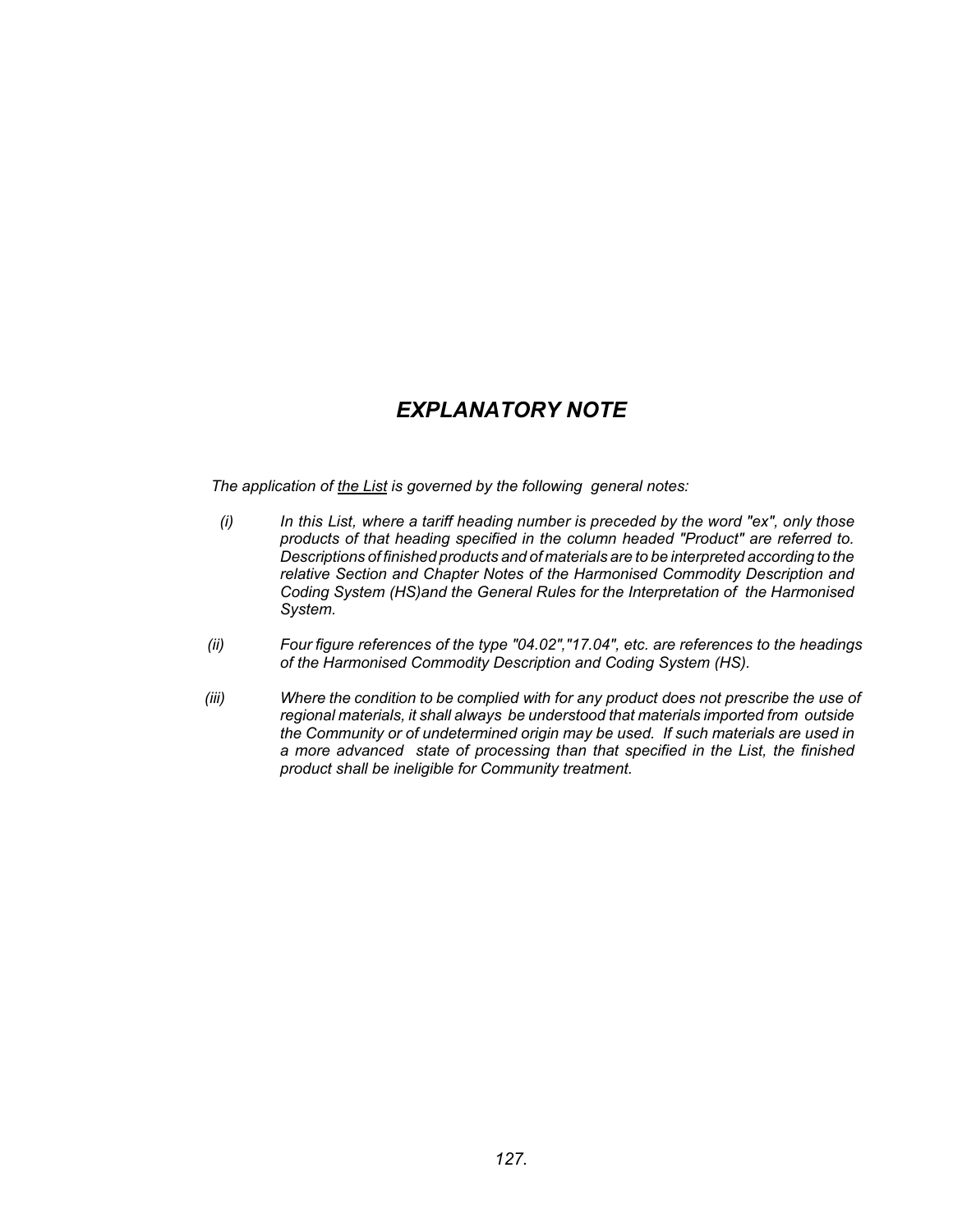*(a) THE LIST*

| <i><b>TARIFF</b></i> /<br><i>HEADING  </i> | PRODUCT                                                                                                                                                       | CONDITIONS TO BE COMPLIED WITH                                                                                                                                                                                                                                                                                                                                                                                     |                                                                                          |
|--------------------------------------------|---------------------------------------------------------------------------------------------------------------------------------------------------------------|--------------------------------------------------------------------------------------------------------------------------------------------------------------------------------------------------------------------------------------------------------------------------------------------------------------------------------------------------------------------------------------------------------------------|------------------------------------------------------------------------------------------|
| <i>NUMBER  </i>                            |                                                                                                                                                               | MDCs                                                                                                                                                                                                                                                                                                                                                                                                               | LDCS                                                                                     |
|                                            | 02.01 Meat of bovine animals, fresh<br>or chilled                                                                                                             | <i>Produced from</i><br>bovine animals of bovine animals of<br>01.02 imported 01.02 imported<br>from outside the from outside the<br>Common Market, (Common Market,<br>provided that the provided that the<br>weight of each yweight of each<br>animal did not    animal did not<br>exceed 270 kg on exceed 270 kg on<br>first importation first importation<br>into the Common (into the Common<br><i> Market</i> | <i>Produced from</i><br><i>Market</i>                                                    |
|                                            | 02.02 Meat of bovine animals, frozen Produced from                                                                                                            | bovine animals of/bovine animals<br>/01.02 imported<br>from outside the [from outside the]<br>Common Market, <i>(Common Market,</i><br>provided that the provided that the<br>weight of each<br>animal did not<br> exceed 270 kg on  exceed 270 kg on<br>first importation first importation<br>into the Common (into the Common<br><i> Market</i>                                                                 | <i>Produced from</i><br>of 01.02 imported<br>weight of each<br>animal did not<br>/Market |
|                                            | 02.03 Meat of swine, fresh, chilled<br>or frozen                                                                                                              | Wholly produced Wholly produced                                                                                                                                                                                                                                                                                                                                                                                    |                                                                                          |
|                                            | 02.04   Meat of sheep or goats, fresh, Wholly produced<br>chilled or frozen                                                                                   |                                                                                                                                                                                                                                                                                                                                                                                                                    | <i>Wholly produced</i>                                                                   |
|                                            | 02.05   Meat of horses, asses, mules or Wholly produced   Wholly produced<br>hinnies, fresh, chilled or<br>frozen                                             |                                                                                                                                                                                                                                                                                                                                                                                                                    |                                                                                          |
|                                            | 02.06 Edible offal of bovine animals, Wholly produced Wholly produced<br>swine, sheep, goats, horses,<br>asses, mules or hinnies, fresh,<br>chilled or frozen |                                                                                                                                                                                                                                                                                                                                                                                                                    |                                                                                          |

| <b><i>TARTFF</i></b>                          |                                                                         | CONDITIONS TO BE COMPLIED WITH |      |
|-----------------------------------------------|-------------------------------------------------------------------------|--------------------------------|------|
| <i><b>HEADING</b></i><br><i><b>NUMBER</b></i> | <b>PRODUCT</b>                                                          | <i>MDCs</i>                    | LDCS |
|                                               | 02.07   Meat and edible offal, of the  Wholly produced  Wholly produced |                                |      |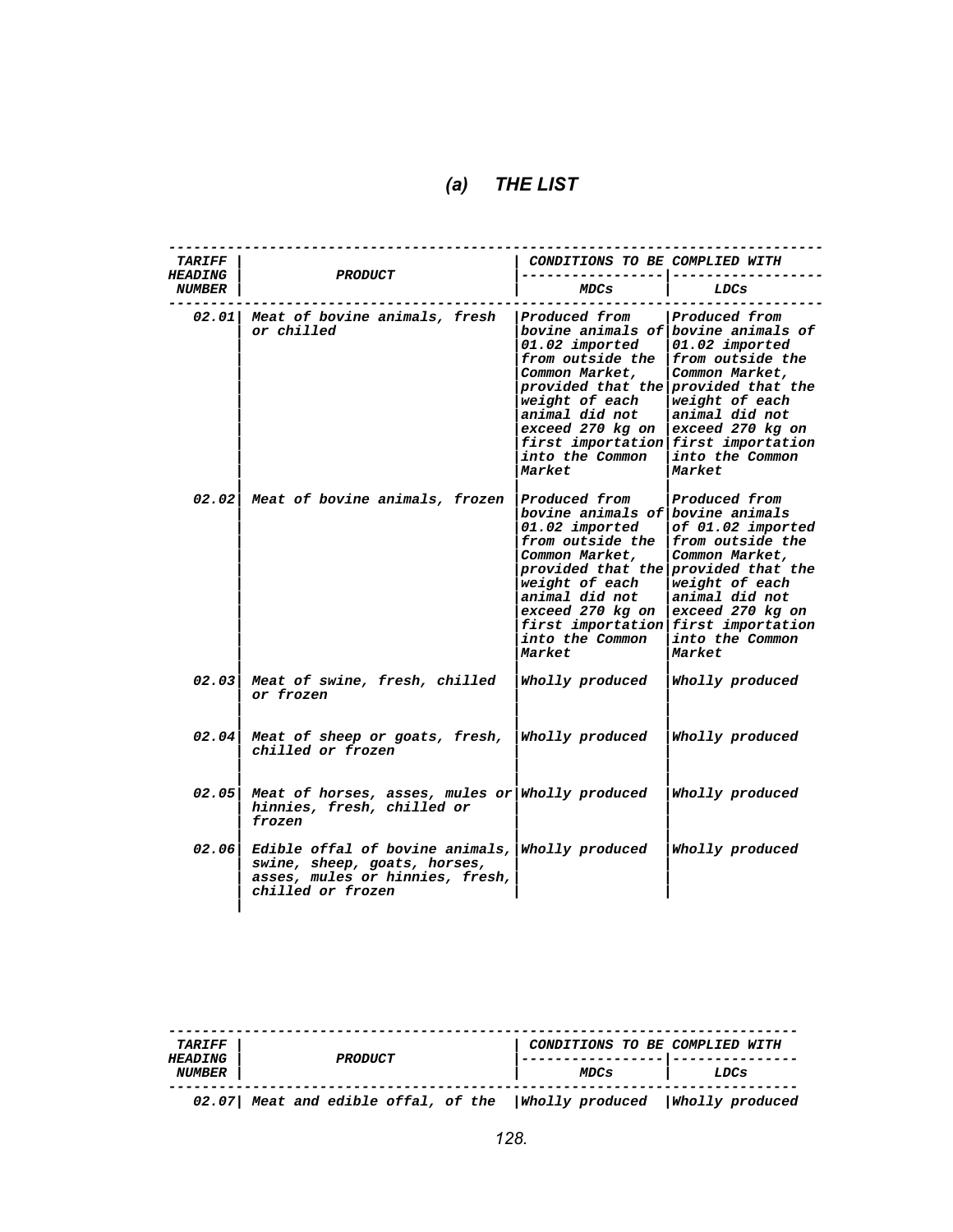| poultry of heading No. 01.05,<br>fresh, chilled or frozen                                                                                                                     |                                                                                                                                                                                                                                                                                                               |                                                                                                                                                                                                                           |
|-------------------------------------------------------------------------------------------------------------------------------------------------------------------------------|---------------------------------------------------------------------------------------------------------------------------------------------------------------------------------------------------------------------------------------------------------------------------------------------------------------|---------------------------------------------------------------------------------------------------------------------------------------------------------------------------------------------------------------------------|
| 02.08 Other meat and edible meat<br>offal, fresh, chilled or frozen                                                                                                           | Wholly produced  Wholly produced                                                                                                                                                                                                                                                                              |                                                                                                                                                                                                                           |
| 02.09 Pig fat, free of lean meat, and Wholly produced<br>poultry fat, not rendered or<br>otherwise extracted, fresh,<br>chilled, frozen, salted, in<br>brine, dried or smoked |                                                                                                                                                                                                                                                                                                               | Wholly Produced                                                                                                                                                                                                           |
| 02.10   Meat and edible meat offal,   Wholly produced   Wholly produced<br>salted, in brine, dried or<br>smoked; edible flours and meals<br>of meat or meat offal             |                                                                                                                                                                                                                                                                                                               |                                                                                                                                                                                                                           |
| Chap. 3 Fish and crustaceans, molluscs Wholly produced Wholly produced<br>and other aquatic invertebrates/                                                                    |                                                                                                                                                                                                                                                                                                               |                                                                                                                                                                                                                           |
| ex.04.01/ UHT milk; pasteurised milk                                                                                                                                          | <i>Produced from</i><br><i>regional</i><br>materials of<br>/04.01 or from<br>/materials of<br>04.02 provided<br>that the value<br>of extra-regional/of extra-re-<br>/materials used<br>does not exceed<br>/65 per cent of<br>the export price (cent of the ex-<br>of the finished  port price of<br>  product | <i>Produced from</i><br>$ $ regional<br><i>Imaterials of</i><br>104.01 or from<br>/materials of<br>$/04.02$ provided<br>that the value<br>gional materials<br>used does not<br>exceed 70 per<br>the finished<br>  product |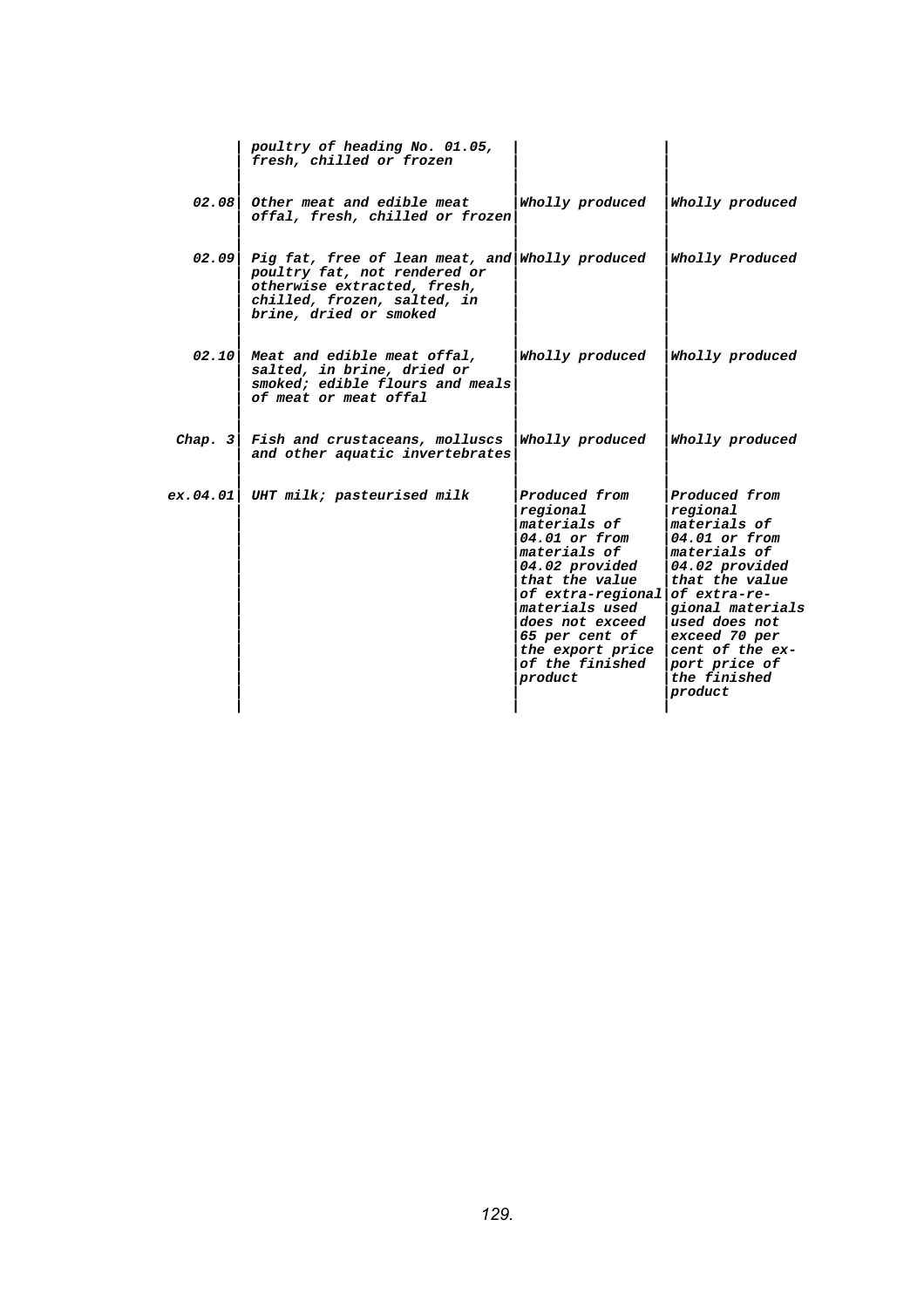| <b>TARIFF</b> /<br>HEADING | <i>PRODUCT</i>                                                                                                                                                                                  | <i>  CONDITIONS TO BE COMPLIED WITH</i>                                                                                                                                                                                                                                                                                |                                                                                                                                                                                                                     |
|----------------------------|-------------------------------------------------------------------------------------------------------------------------------------------------------------------------------------------------|------------------------------------------------------------------------------------------------------------------------------------------------------------------------------------------------------------------------------------------------------------------------------------------------------------------------|---------------------------------------------------------------------------------------------------------------------------------------------------------------------------------------------------------------------|
| <i>NUMBER  </i>            |                                                                                                                                                                                                 | MDCs                                                                                                                                                                                                                                                                                                                   | LDCs                                                                                                                                                                                                                |
|                            | 04.02/ Milk and cream, concentrated or/Produced from<br>containing added sugar or<br>other sweetening matter                                                                                    | regional/<br>/materials of<br>04.01 or from<br>/materials of<br>04.02 provided<br>that the value of/that the value)<br>extra-regional  of extra-<br>/materials used<br>does not exceed (materials used<br>/65 per cent of<br>the export price 70 per cent of<br>$\sigma$ the finished $\sigma$ the export<br>  product | Produced from<br>$\vert$ regional<br><i>materials of</i><br>$/04.01$ or from<br><i>materials of</i><br>04.02 provided<br><i>regional</i><br>does not exceed<br><i>price</i> of the<br><i>lfinished</i><br>  product |
| ex 04.06  Cheese           |                                                                                                                                                                                                 | Production in<br>which the value (which the value)<br>of extra-regional/of extra-re-<br>$\sqrt{\mathtt{m}$ aterials used $\qquad$ gional materials<br> does not exceed   used does not<br>65 per cent of lexceed 70 per<br>the export price (cent of the ex-<br>of the finished <i>port price of the</i><br>product    | <i>Production in</i><br><i>finished product</i>                                                                                                                                                                     |
|                            | 05.02 Pigs', hogs' or boars' bristles Wholly produced Wholly produced<br>and hair; badger hair and<br>other brush making hair; waste<br>of such bristles or hair                                |                                                                                                                                                                                                                                                                                                                        |                                                                                                                                                                                                                     |
|                            | $05.03$ Horsehair and horsehair waste, Wholly produced<br>whether or not put up as a<br>layer with or without support-<br>ing material                                                          |                                                                                                                                                                                                                                                                                                                        | Wholly produced                                                                                                                                                                                                     |
|                            | 05.04 Guts, bladders and stomachs of Wholly produced Wholly produced<br>animals (other than fish),<br>whole and pieces thereof,<br>fresh, chilled, frozen, salted,<br>in brine, dried or smoked |                                                                                                                                                                                                                                                                                                                        |                                                                                                                                                                                                                     |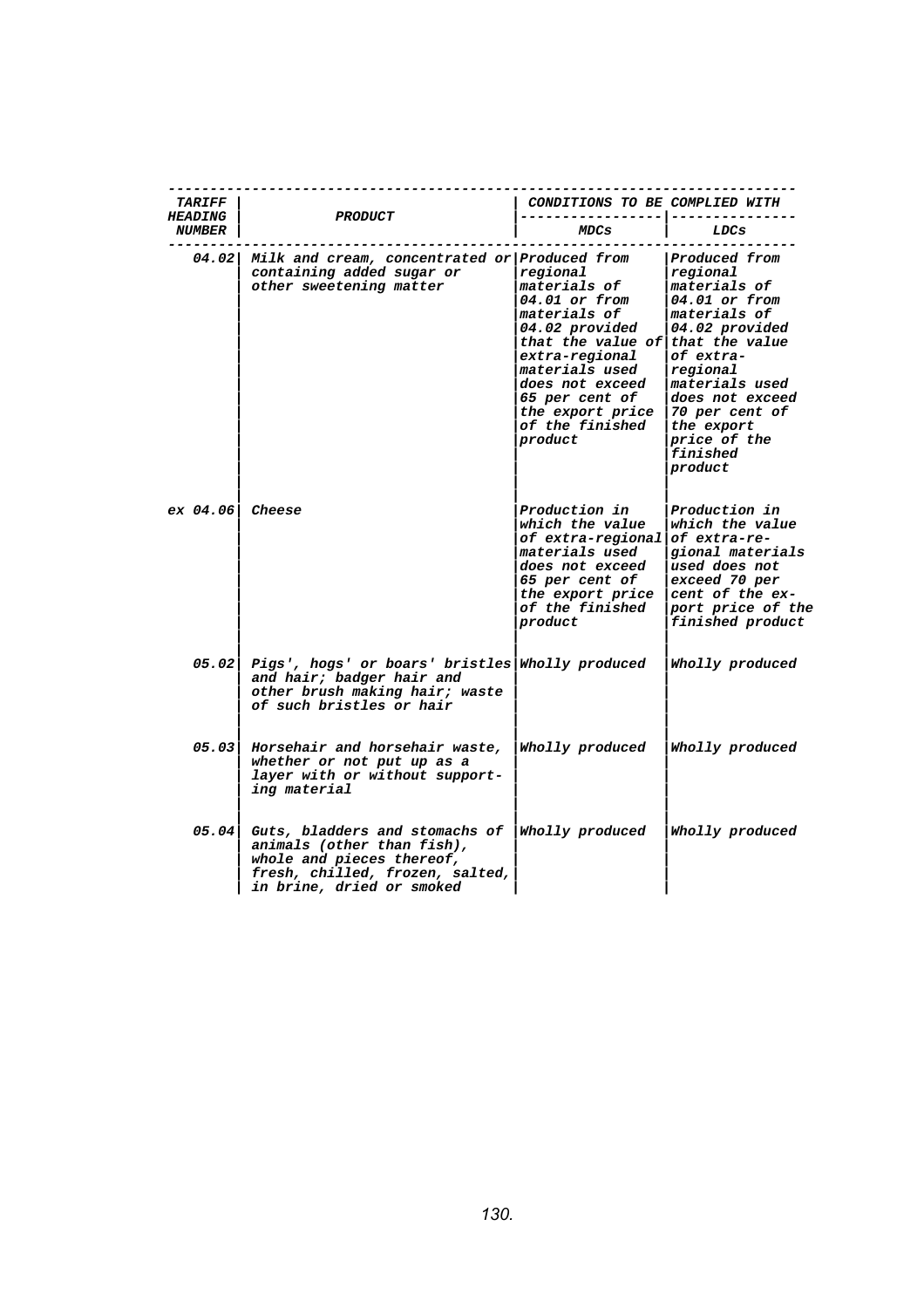| <i><b>TARIFF</b></i><br><i><b>HEADING</b></i> | <b>PRODUCT</b>                                                                                                                                                                                                                                                                                                                          | <i>  CONDITIONS TO BE COMPLIED WITH</i>                        |                                                                        |
|-----------------------------------------------|-----------------------------------------------------------------------------------------------------------------------------------------------------------------------------------------------------------------------------------------------------------------------------------------------------------------------------------------|----------------------------------------------------------------|------------------------------------------------------------------------|
| <i><b>NUMBER</b></i>                          |                                                                                                                                                                                                                                                                                                                                         | MDCs                                                           | LDCs                                                                   |
|                                               | 05.05 Skins and other parts of birds, Wholly produced Wholly produced<br>with their feathers or down,<br>feathers and parts of feathers<br>(whether or not with trimmed<br>edges) and down, not further<br>worked than cleaned, dis-<br>infected or treated for pre-<br>servation; powder and waste of<br>feathers or parts of feathers |                                                                |                                                                        |
|                                               | 05.06 Bones and horn-cores, unworked, Wholly produced Wholly produced<br>defatted, simply prepared (but<br>not cut to shape), treated with<br>acid or degelatinised; powder<br>and waste of these products                                                                                                                              |                                                                |                                                                        |
|                                               | 05.07 Ivory, tortoise-shell, whale-<br>bone and whalebone hair,<br>horns, antlers, hooves, nails,<br>claws and beaks, unworked or<br>simply prepared but not cut to<br>shape; powder and waste of<br>these products                                                                                                                     | Wholly produced                                                | <i>Wholly produced</i>                                                 |
|                                               | 05.10 Ambergris, castoreum, civet and Wholly produced<br>musk; cantharides; bile,<br>whether or not dried; glands<br>and other animal products used<br>in the preparation of<br>pharmaceutical products, fresh,<br>chilled, frozen or otherwise<br>provisionally preserved                                                              |                                                                | Wholly produced                                                        |
|                                               | 05.11 Animal products not elsewhere<br>specified or included; dead<br>animals of Chapter 1 or 3,<br>unfit for human consumption                                                                                                                                                                                                         | Wholly produced Wholly produced                                |                                                                        |
|                                               | ex 06.03 Bouquets, floral baskets,<br>wreaths and similar articles                                                                                                                                                                                                                                                                      | <i>Produced from</i><br>regional/<br>materials of<br>Chapter 6 | <i>Produced from</i><br>regional/<br><i>Imaterials of</i><br>Chapter 6 |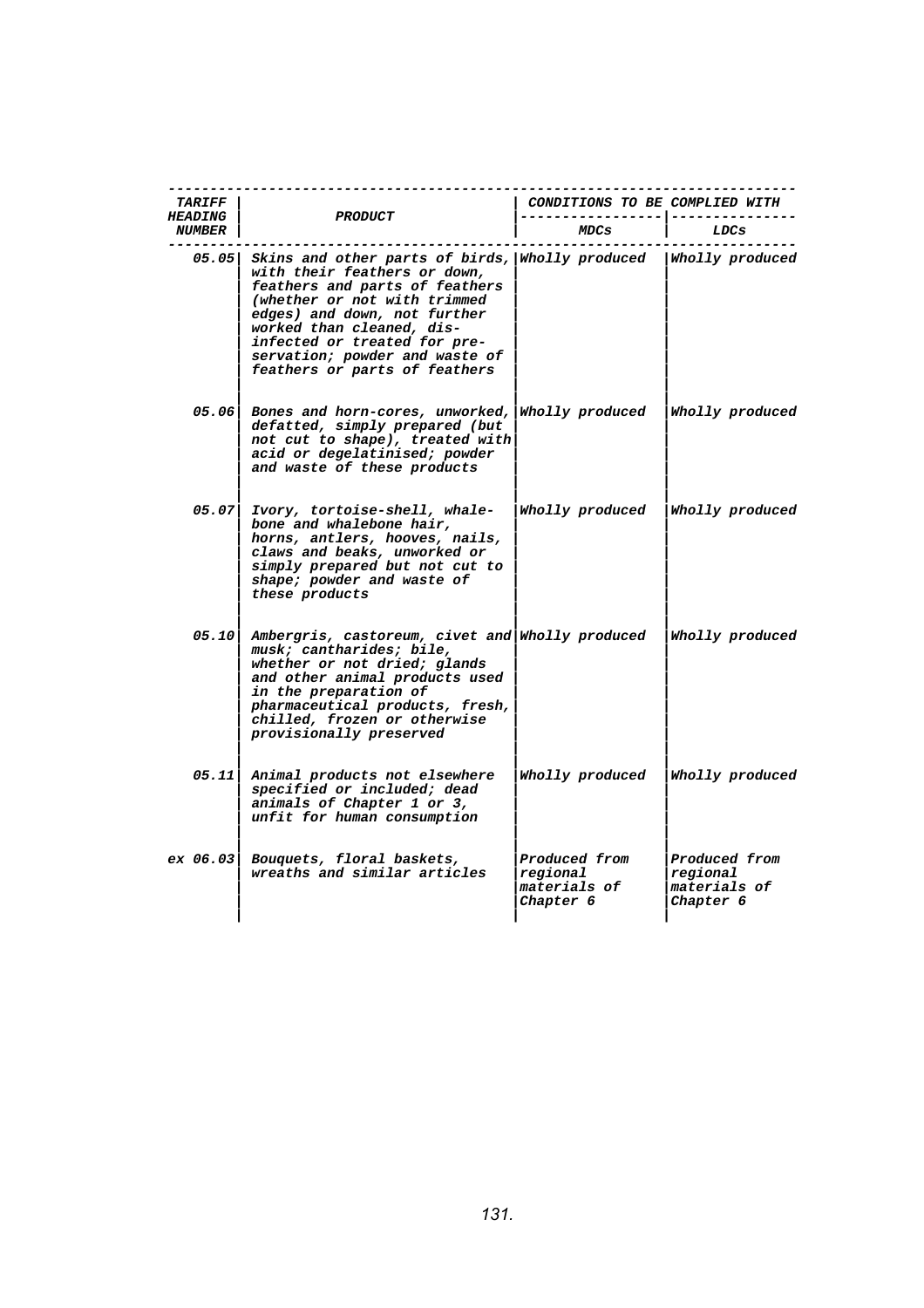| <i><b>TARIFF</b></i>                     |                                                                                                                                                                                                                                                             | <i>CONDITIONS TO BE COMPLIED WITH</i>                           |                                                                              |
|------------------------------------------|-------------------------------------------------------------------------------------------------------------------------------------------------------------------------------------------------------------------------------------------------------------|-----------------------------------------------------------------|------------------------------------------------------------------------------|
| <i><b>HEADING</b></i><br><i>NUMBER  </i> | <b>PRODUCT</b>                                                                                                                                                                                                                                              | MDCs                                                            | LDCs                                                                         |
|                                          | ex 06.04 Bouquets, floral baskets,<br>wreaths and similar articles                                                                                                                                                                                          | <i>Produced from</i><br>regional/<br>/materials of<br>Chapter 6 | <b>Produced</b> from<br>$I$ regional<br>/materials of<br>Chapter 6           |
|                                          | 07.10 Vegetables (uncooked or cooked Wholly produced<br>by steaming or boiling in<br>water), frozen                                                                                                                                                         |                                                                 | Wholly produced                                                              |
|                                          | 07.11 Vegetables provisionally pre-<br>$\acute{}\qq$ served (for example, by sulphur $\acute{}\qq$<br>dioxide gas, in brine, in sul-<br>phur water or in other pre-<br>servative solutions), but un-<br>suitable in that state for<br>immediate consumption | <i>Wholly produced</i>                                          | Wholly produced                                                              |
|                                          | 07.12 Dried vegetables, whole, cut,<br>sliced, broken or in powder,<br>but not further prepared                                                                                                                                                             | Wholly produced                                                 | Wholly produced                                                              |
|                                          | 07.13 Dried leguminous vegetables,<br>shelled, whether or not<br>skinned or split                                                                                                                                                                           | Wholly produced                                                 | Wholly produced                                                              |
|                                          | ex 08.11/ Fruit and nuts, uncooked or<br>cooked by steaming or boiling<br>in water, frozen, not contain-<br>ing added sugar or other<br>sweetening matter                                                                                                   | Wholly produced                                                 | Wholly produced                                                              |
|                                          | ex 08.11 Fruit and nuts, uncooked or<br>cooked by steaming or boiling<br>in water, frozen, containing<br>added sugar or other sweetening Chapter 8 and<br>matter                                                                                            | Produced from<br>regional/<br><i>materials of</i><br>117.01     | Produced from<br>regional/<br><i>materials of</i><br>Chapter 8 and<br>117.01 |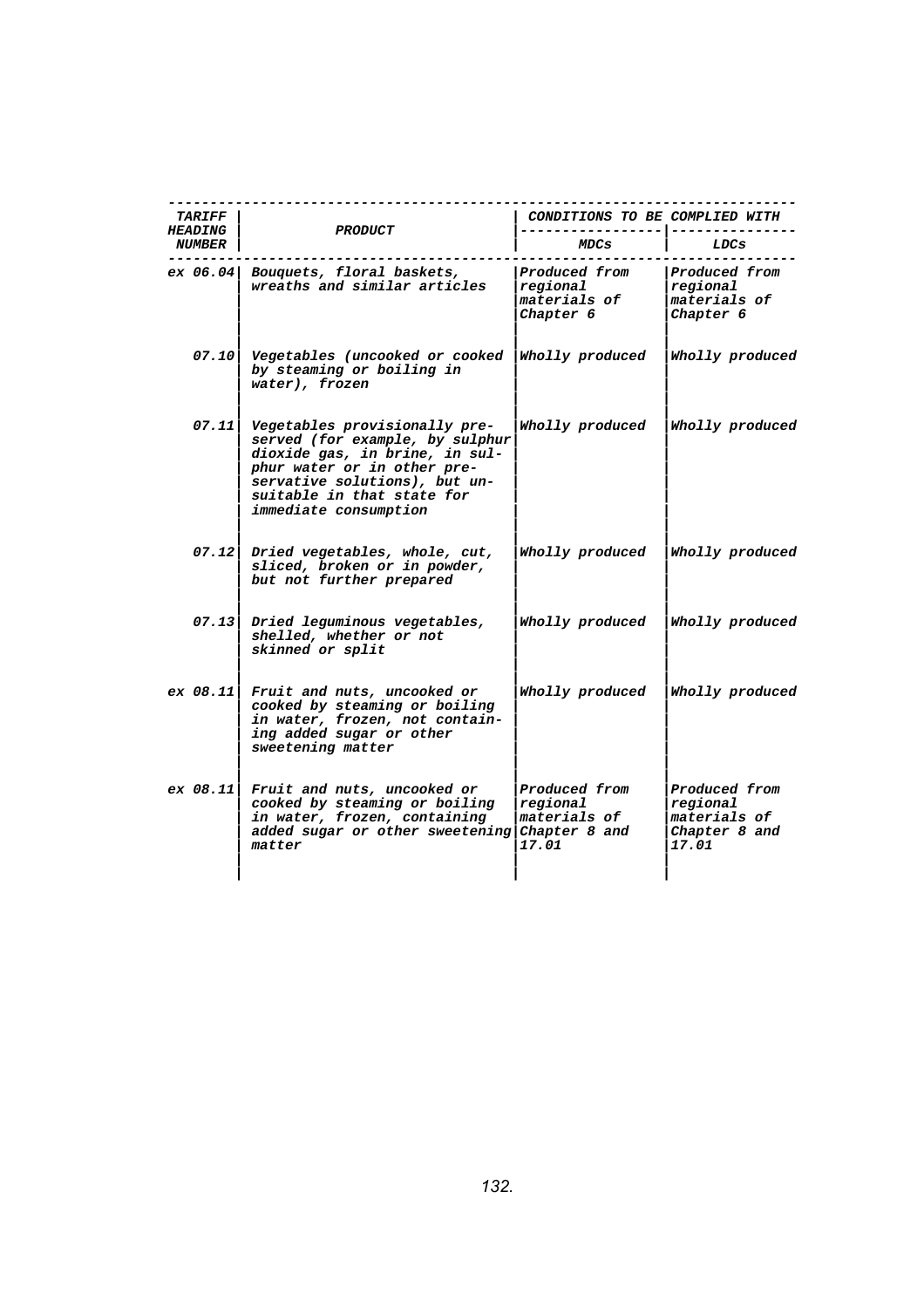| <i><b>TARIFF</b></i><br><i><b>HEADING</b></i> | <b>PRODUCT</b>                                                                                                                                                                                                                      | <i>  CONDITIONS TO BE COMPLIED WITH</i>                                                                                                                                          |                                                                                                                                            |
|-----------------------------------------------|-------------------------------------------------------------------------------------------------------------------------------------------------------------------------------------------------------------------------------------|----------------------------------------------------------------------------------------------------------------------------------------------------------------------------------|--------------------------------------------------------------------------------------------------------------------------------------------|
| <i><b>NUMBER</b></i>                          |                                                                                                                                                                                                                                     | <b>MDCs</b>                                                                                                                                                                      | LDCs                                                                                                                                       |
|                                               | 08.12 Fruit and nuts, provisionally<br><i>Preserved (for example, by</i><br>sulphur dioxide gas, in brine,<br>in sulphur water or in other<br>preservative solutions), but<br>unsuitable in that state for<br>immediate consumption | <i>Wholly produced</i>                                                                                                                                                           | <i>Wholly produced</i>                                                                                                                     |
|                                               | 08.13 Fruit, dried, other than that<br>of headings Nos. 08.01 to<br>08.06; mixtures of nuts or<br>dried fruits of this Chapter                                                                                                      | <i>Wholly produced</i>                                                                                                                                                           | <i>Wholly produced</i>                                                                                                                     |
|                                               | 08.14 Peel of citrus fruit or melons Wholly produced Wholly produced<br>(including watermelons), fresh,<br>frozen, dried or provisionally /<br>preserved in brine, in sulphur<br>water or in other preservative<br>solutions        |                                                                                                                                                                                  |                                                                                                                                            |
|                                               | $ex 09.02$ Herbal tea                                                                                                                                                                                                               | Production in<br>which the value<br>of extra-regional/of extra-<br>/materials used<br>does not exceed<br>/40 per cent of<br>all materials<br>lused.                              | <i>Production in</i><br>which the value<br>regional materi-<br>als used does<br>not exceed 40<br>per cent of all<br>/materials used        |
|                                               | ex 09.10  Cummin powder and ground<br>rosemary                                                                                                                                                                                      | <i>Wholly produced</i>                                                                                                                                                           | <i>Wholly produced</i>                                                                                                                     |
|                                               | ex 09.10 Mixed spices (including curry) Production in                                                                                                                                                                               | which the value<br>of extra-regional/of extra-region-<br>/materials used<br>does not exceed<br>50 per cent of<br>the export price /cent of the /<br>of the finished<br>  product | <i>Production in</i><br>which the value<br>al materials<br>used does not<br>exceed 60 per<br>export price of<br>the finished)<br>  product |
|                                               | ex 11.02/ Cereal flours other than of<br>wheat                                                                                                                                                                                      | Wholly produced                                                                                                                                                                  | <i>Wholly produced</i>                                                                                                                     |

| <b><i>TARIFF</i></b><br><i><b>HEADING</b></i> | <b>PRODUCT</b>                                                                                            | CONDITIONS TO BE COMPLIED WITH |      |
|-----------------------------------------------|-----------------------------------------------------------------------------------------------------------|--------------------------------|------|
| <i>NUMBER</i>                                 |                                                                                                           | <i>MDCs</i>                    | LDCs |
|                                               | ex 11.03/ Cereal groats, meal and pellets/Wholly produced /Wholly produced<br>/ (other than cornmeal) / / |                                |      |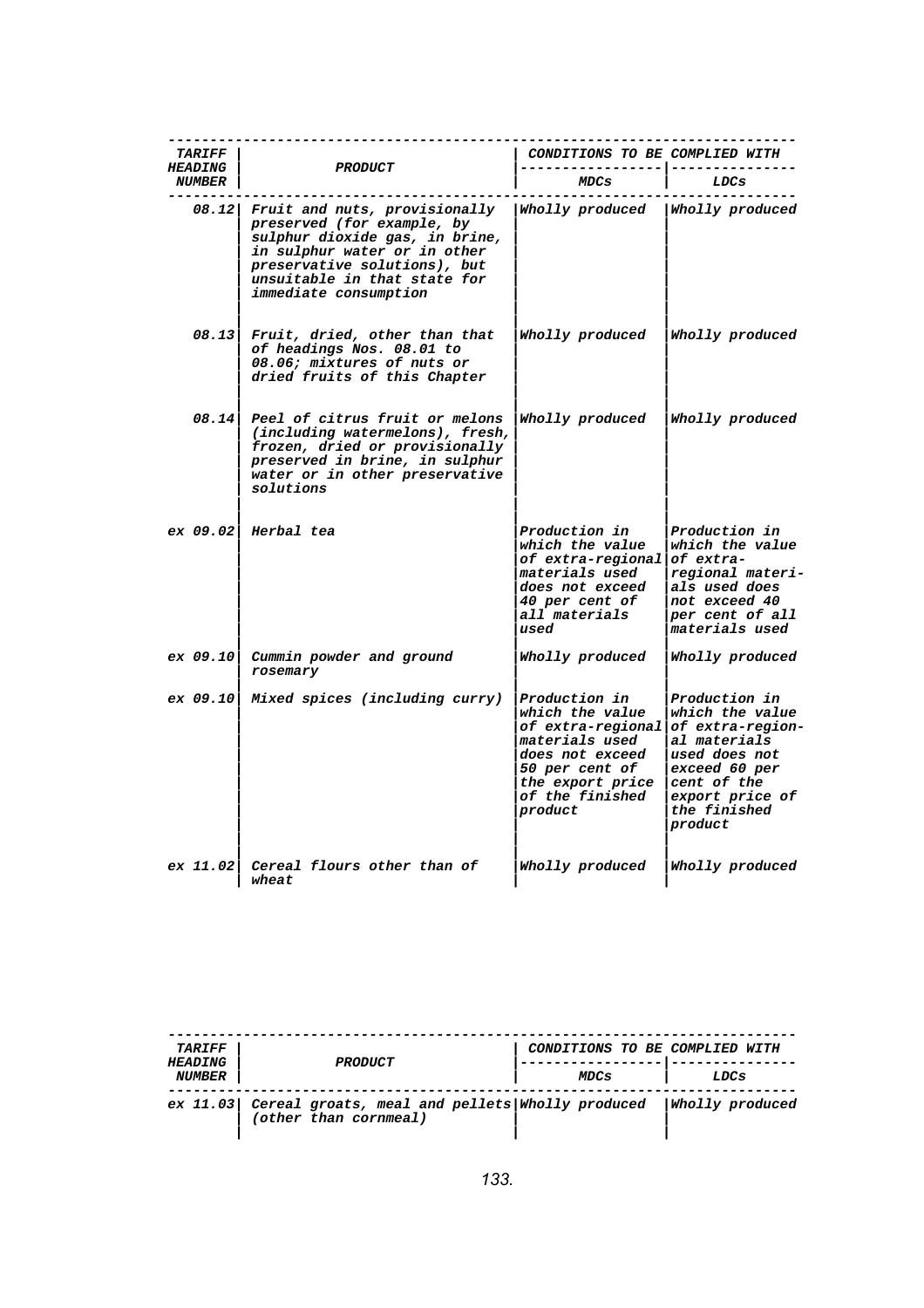|  | 11.04 Cereal grains otherwise worked Wholly produced<br>(for example, hulled, rolled,<br>flaked, pearled, sliced or<br>kibbled), except rice of head- $\sqrt{ }$<br>$'$ ing No. 10.06; germ or cereals, $/$<br>whole, rolled, flaked or ground | <i>Wholly produced</i>           |
|--|------------------------------------------------------------------------------------------------------------------------------------------------------------------------------------------------------------------------------------------------|----------------------------------|
|  | 11.05   Flour, meal, powder flakes,<br>granules and pellets, of<br>potatoes                                                                                                                                                                    | Wholly produced Wholly produced  |
|  | 11.06 Flour, meal and powder of the<br>$\sqrt{d}$ dried leguminous vegetables of<br>heading No. 07.13, of sago or<br>of roots or tubers of heading<br>No. 07.14; flour, meal and<br>powder of the products of<br>Chapter 8                     | Wholly produced Wholly produced  |
|  | 11.07   Malt, whether or not roasted                                                                                                                                                                                                           | Wholly produced Wholly produced  |
|  | 11.08 Starches; inulin                                                                                                                                                                                                                         | Wholly produced  Wholly produced |
|  | 11.09 Wheat gluten, whether or not<br>dried                                                                                                                                                                                                    | Wholly produced  Wholly produced |
|  | 12.01 Soya beans, whether or not<br>' broken                                                                                                                                                                                                   | Wholly produced  Wholly produced |
|  | 12.02 Ground-nuts, not roasted or<br>otherwise cooked, whether or<br>not shelled or broken                                                                                                                                                     | Wholly produced  Wholly produced |
|  | 12.03/Copra                                                                                                                                                                                                                                    | Wholly produced Wholly produced  |
|  | 12.04 Linseed, whether or not broken Wholly produced Wholly produced                                                                                                                                                                           |                                  |
|  |                                                                                                                                                                                                                                                |                                  |

| <b><i>TARTFF</i></b><br><b>HEADING</b> | <i>PRODUCT</i>                                                                                                      |                 | CONDITIONS TO BE COMPLIED WITH |
|----------------------------------------|---------------------------------------------------------------------------------------------------------------------|-----------------|--------------------------------|
| <i><b>NUMBER</b></i>                   |                                                                                                                     | MDCs            | LDCs                           |
|                                        | 12.05 Rape or colza seeds, whether or Wholly produced Wholly produced<br>not broken                                 |                 |                                |
|                                        | 12.06 Sunflower seeds, whether or not Wholly produced<br>broken                                                     |                 | <i>Wholly produced</i>         |
|                                        | 12.07/ Other oil seeds and<br>oleaginous fruits, whether or<br>not broken                                           | Wholly produced | <i>Wholly produced</i>         |
|                                        | ex 12.08/ Flours and meals of oil seeds<br>or oleaginous fruits, other<br>than those of mustard or of<br>soya beans | Wholly produced | <i>Wholly produced</i>         |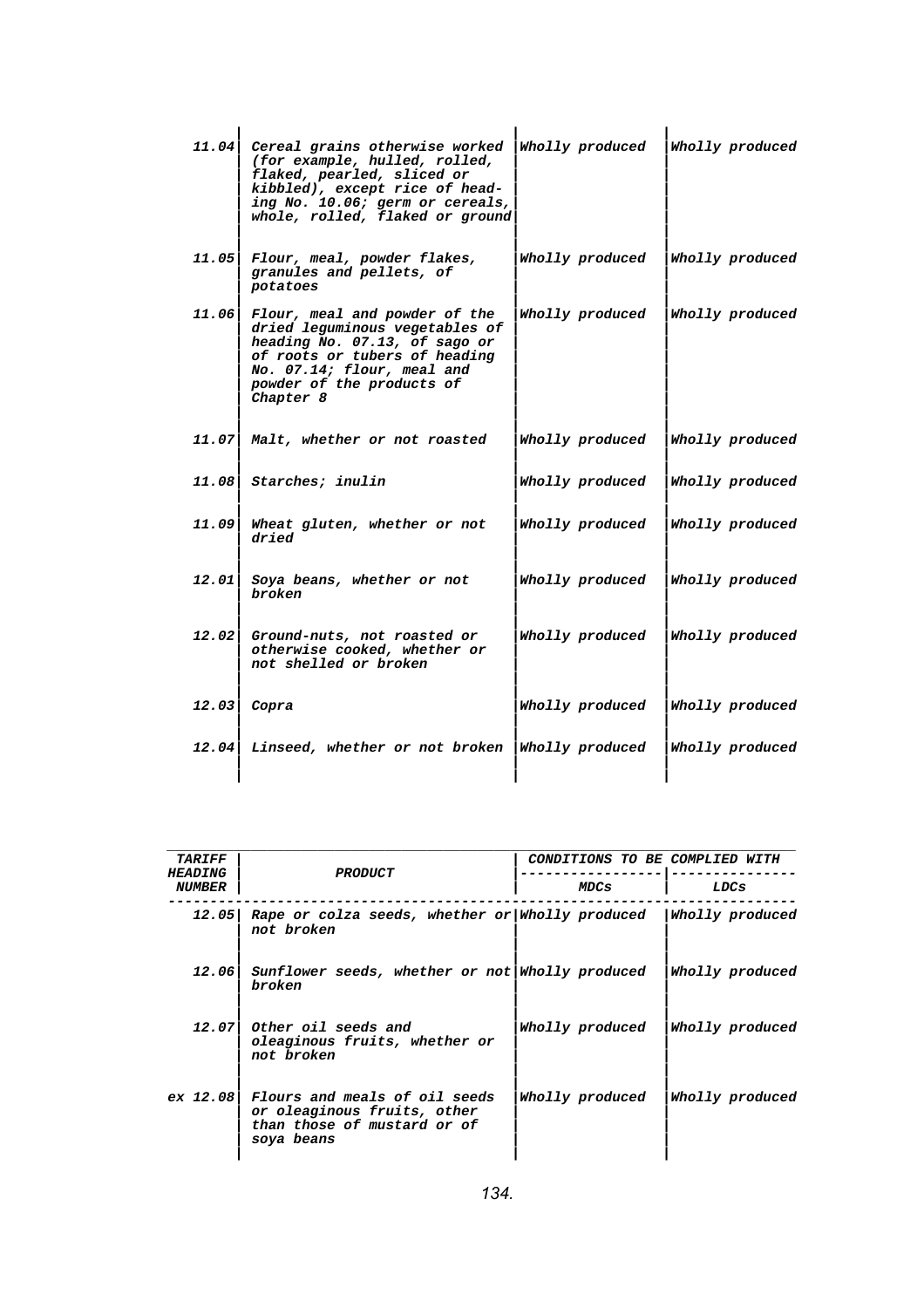| 12.12 Locust beans, seaweeds and<br>other algae, sugar beet and<br>sugar cane, fresh, chilled,<br>frozen or dried, whether or<br>not ground; fruit stones and<br>kernels and other vegetable<br>products (including unroasted<br>chicory roots of the variety<br>Cichorium-intybus sativum)<br>of a kind used primarily for<br>human consumption, not else-<br>where specified or included | Wholly produced (Wholly produced  |                        |
|--------------------------------------------------------------------------------------------------------------------------------------------------------------------------------------------------------------------------------------------------------------------------------------------------------------------------------------------------------------------------------------------|-----------------------------------|------------------------|
| 12.13/ Cereal straw and husks, un-<br>prepared, whether or not<br>chopped, ground, pressed or in<br>the form of pellets                                                                                                                                                                                                                                                                    | Wholly produced (Wholly produced) |                        |
| 12.14 Swedes, mangolds, fodder roots, Wholly produced<br>hay, lucerne (alfalfa), clover,<br>sainfoin, forage kale, lupines,<br>vetches and similar forage pro-<br>ducts, whether of not in the<br>form of pellets                                                                                                                                                                          |                                   | <i>Wholly produced</i> |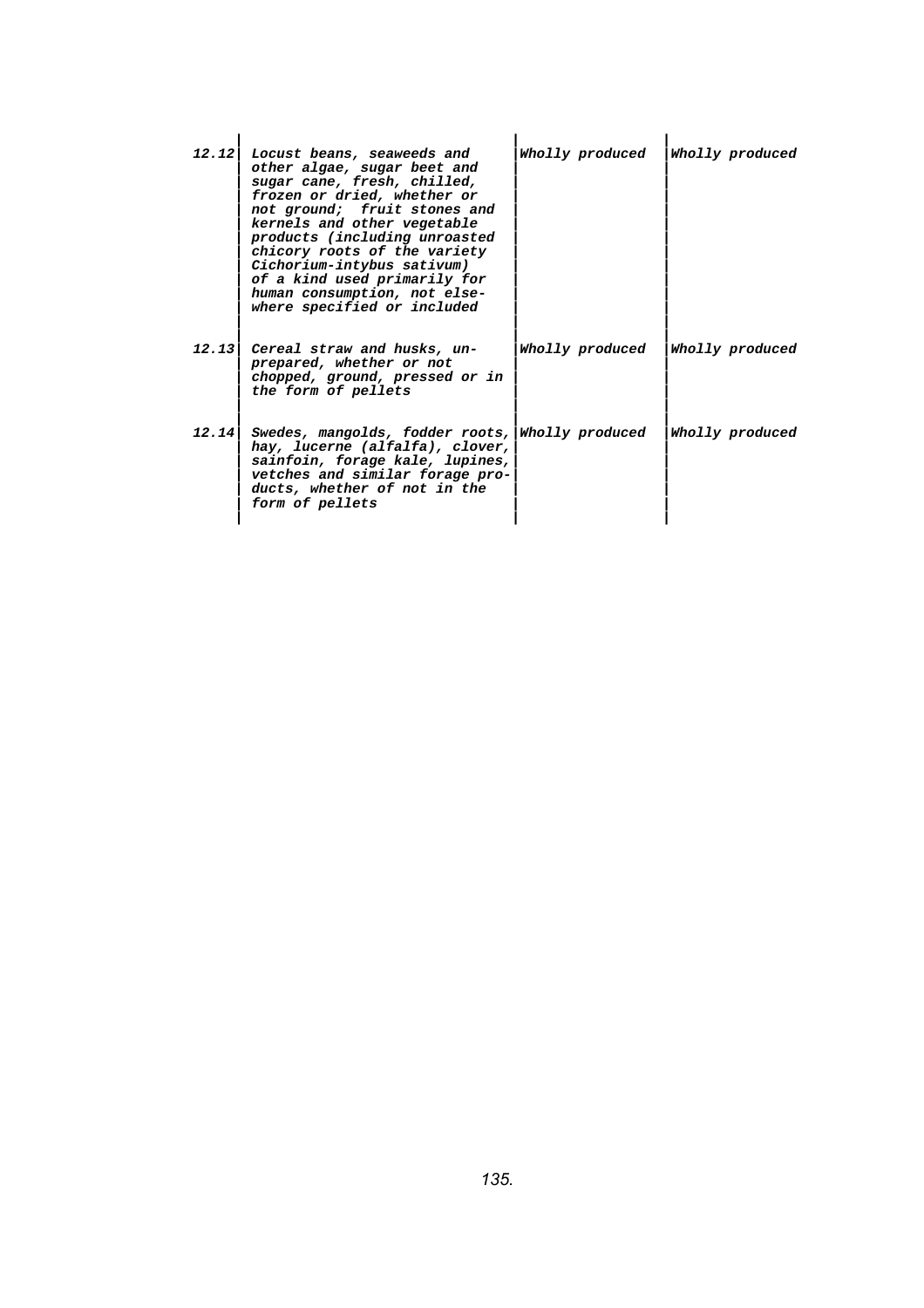| <i><b>TARIFF</b></i>            |                                                                                                                                                                                                                             | CONDITIONS TO BE COMPLIED WITH                                       |                                                                                           |  |
|---------------------------------|-----------------------------------------------------------------------------------------------------------------------------------------------------------------------------------------------------------------------------|----------------------------------------------------------------------|-------------------------------------------------------------------------------------------|--|
| <i><b>HEADING</b></i><br>NUMBER | <i><b>PRODUCT</b></i>                                                                                                                                                                                                       | MDCs                                                                 | LDCs                                                                                      |  |
|                                 | Chap. 13 Lacs; gums, resins and other<br>vegetable saps and extracts /                                                                                                                                                      | Wholly produced  Wholly produced                                     |                                                                                           |  |
|                                 | 14.01/ Vegetable materials of a kind<br>used primarily for plaiting<br>(for example, bamboos, rattans,<br>reeds, rushes, osier, raffia,<br>cleaned, bleached or dyed<br>cereal straw, and lime bark)                        | <i>Wholly produced</i>                                               | <i>Wholly produced</i>                                                                    |  |
|                                 | 14.02 Vegetable materials of a kind<br>used primarily as stuffing or<br>as padding (for example, kapok, )<br>vegetable hair and eel-grass),<br>whether or not put up as a<br>layer with or without support-<br>ing material | Wholly produced  Wholly produced                                     |                                                                                           |  |
|                                 | 14.03/ Vegetable materials of a kind /Wholly produced<br>used primarily in brooms or in<br>brushes (for example, broom-<br>corn, piassava, couch-grass and<br>istle), whether or not in hanks<br>or bundles                 |                                                                      | Wholly produced                                                                           |  |
|                                 | ex 14.04 Vegetable products not else-<br>where specified or included<br>(excluding cotton linters)                                                                                                                          | Wholly produced                                                      | <i>Wholly produced</i>                                                                    |  |
|                                 | ex 15.01/ Pig fat (including lard) and<br>poultry fat, other than that of regional<br>heading No. 02.09 or 15.03.<br>(excluding bone fat and fats<br>obtained from waste)                                                   | <i>Produced from</i><br>/materials of<br>102.09                      | <i>Produced from</i><br>regional/<br><i>Imaterials of</i><br>02.09                        |  |
|                                 | 15.02 Fats of bovine animals, sheep<br>or goats, other than those<br>of heading No. 15.03                                                                                                                                   | Produced from<br><i> regional</i><br>/materials of<br>01.02 or 01.04 | <i>Produced from</i><br><i>regional</i><br><i>Imaterials of</i><br><i> 01.02 or 01.04</i> |  |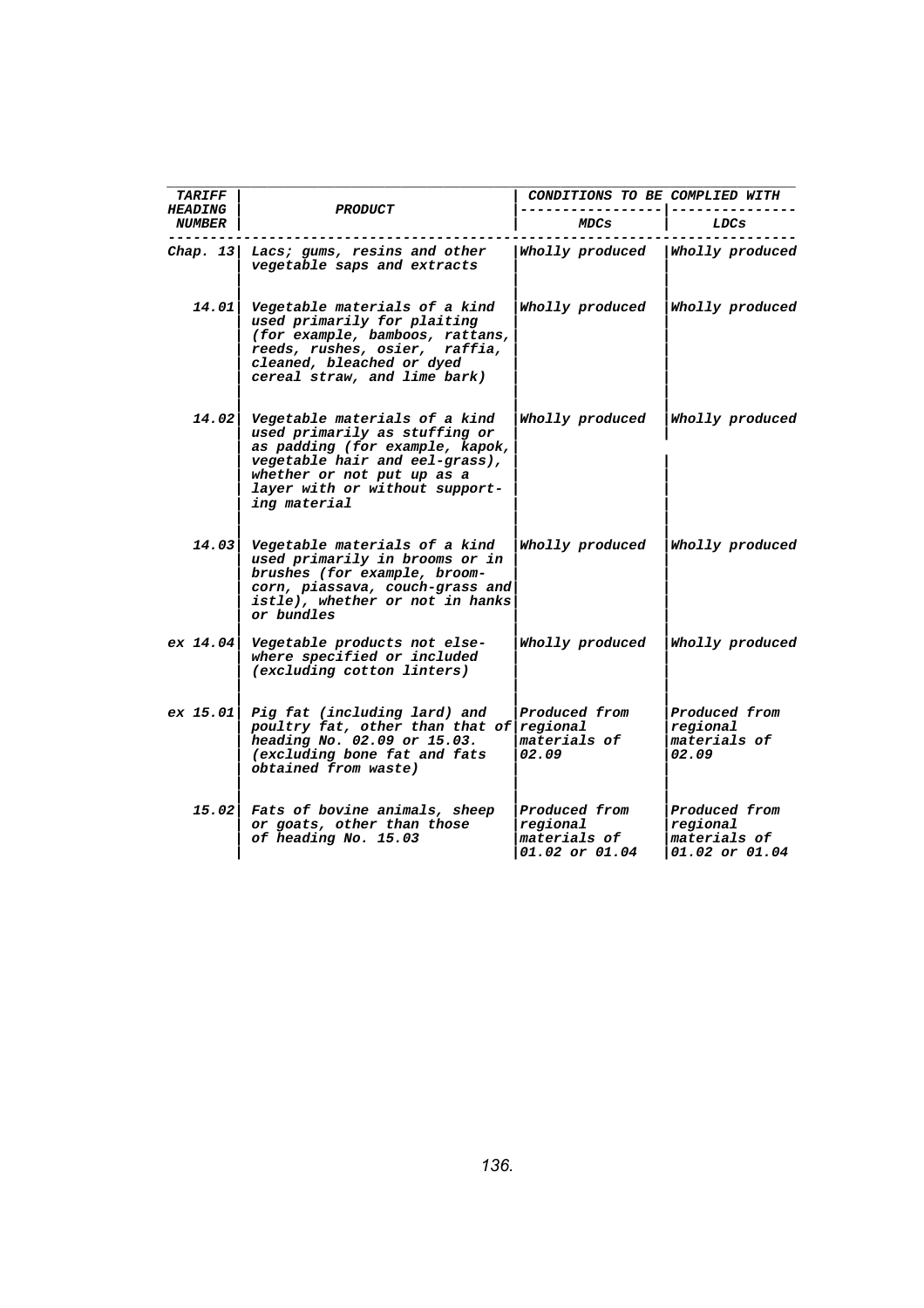| <i><b>TARIFF</b></i><br><i><b>HEADING</b></i> | <b>PRODUCT</b>                                                                                                                                                                                                                                                                                 | CONDITIONS TO BE COMPLIED WITH<br>_____/_____                                      |                                                                                     |
|-----------------------------------------------|------------------------------------------------------------------------------------------------------------------------------------------------------------------------------------------------------------------------------------------------------------------------------------------------|------------------------------------------------------------------------------------|-------------------------------------------------------------------------------------|
| <i>NUMBER</i>                                 |                                                                                                                                                                                                                                                                                                | <b>MDCs</b>                                                                        | LDCs                                                                                |
|                                               | 15.08 Ground-nut oil and its<br>fractions, whether of not re-<br>fined, but not chemically<br>modified                                                                                                                                                                                         | <i>Produced from</i><br><i>regional</i><br><i>materials of</i><br>12.02            | <i>Produced from</i><br><i>regional</i><br><i>materials</i> of<br>112.02            |
|                                               | 15.09 Olive oil and its fractions,<br>whether or not refined, but not regional<br>chemically modified                                                                                                                                                                                          | <i>Produced from</i><br>materials of<br>Chapters 7 and<br>12                       | Produced from<br>regional/<br>materials of<br>Chapters 7 and<br>112                 |
|                                               | 15.10 Other oils and their fractions, Produced from<br>  obtained solely from olives,    regional<br>whether or not refined, but not materials of<br>  chemically modified, including (Chapters 7 and<br>blends of these oils or<br>fractions with oils or "<br>fractions of heading No. 15.09 | 112                                                                                | Produced from<br>regional/<br>/materials of<br>Chapters 7 and<br>  12               |
|                                               | ex 15.11/Palm oil and its fractions,<br>not refined, but not chemically (regional<br> modified                                                                                                                                                                                                 | <i>Produced from</i><br>/materials of<br>12.07                                     | Produced from<br>regional/<br>/materials of<br>112.07                               |
|                                               | $ex$ 15.11/Palm oil and its fractions,<br>refined, but not chemically<br><i>modified</i>                                                                                                                                                                                                       | <i>Produced from</i><br>regional mater-<br>ials of 12.07)                          | <i>Produced from</i><br>/materials of<br>115.11                                     |
|                                               | 15.12 Sunflower-seed, safflower or<br>cotton-seed oil and fractions<br>thereof, whether or not<br>refined, but not chemically<br>modified                                                                                                                                                      | <i>Produced from</i><br><i>regional</i><br>$/$ materials of<br>$12.06$ and $12.07$ | Produced from<br>regional/<br><i>Imaterials of</i><br>12.06 and 12.07               |
|                                               | 15.13 Coconut (copra), palm kernel or Produced from<br>babassu oil and fractions<br>thereof, whether or not<br>refined, but not chemically<br>modified                                                                                                                                         | regional<br>/materials of<br>$/Chapter 8$ ,<br>112.03 and 12.07                    | Produced from<br><i> regional</i><br>/materials of<br>Chapter 8,<br>12.03 and 12.07 |

| TARTFF<br><i><b>HEADING</b></i> | <b>PRODUCT</b>                                                                                               | CONDITIONS TO BE COMPLIED WITH |                                                   |
|---------------------------------|--------------------------------------------------------------------------------------------------------------|--------------------------------|---------------------------------------------------|
| <i>NUMBER</i>                   |                                                                                                              | MDCs                           | LDCs                                              |
| 15.14/                          | Rape, colza or mustard oil and <i>Produced from</i><br>fractions thereof, whether<br>or not refined, but not | regional<br>materials of       | Produced from<br>regional<br><i>Imaterials of</i> |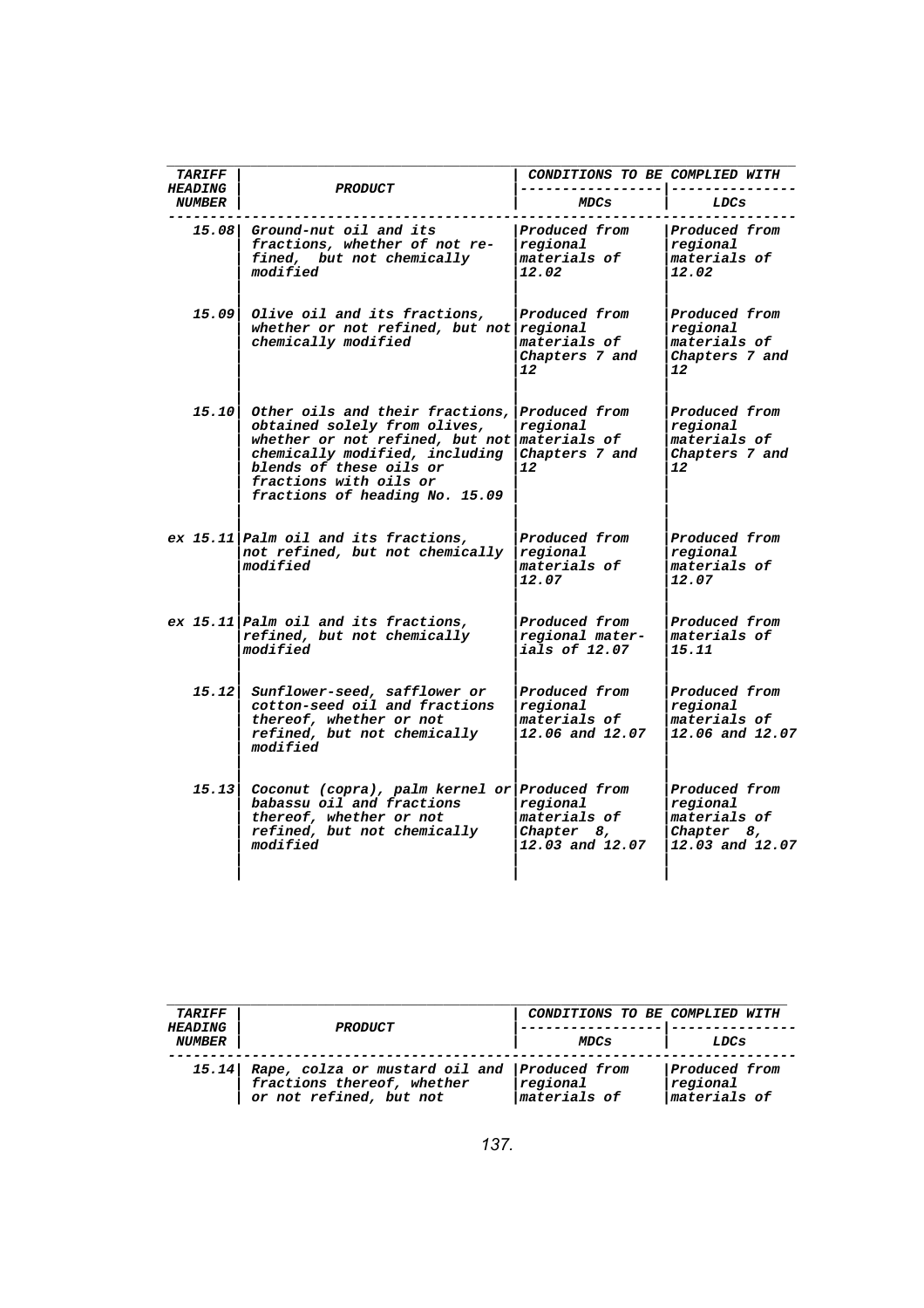|  | chemically modified                                                                                                                                                                                                                                               | $/12.05$ and $12.07$ $/12.05$ and $12.07$            |                                                                            |
|--|-------------------------------------------------------------------------------------------------------------------------------------------------------------------------------------------------------------------------------------------------------------------|------------------------------------------------------|----------------------------------------------------------------------------|
|  | 15.15 Other fixed vegetable fats and Produced from<br>oils (including jojoba oil) and regional<br>their fractions, whether or not materials of<br>refined, but not chemically (chapters 7, 8 and Chapters 7, 8<br>modified                                        | 12                                                   | <i>Produced from</i><br><i>regional</i><br>$/$ materials of<br>and 12      |
|  | 15.16 Animal or vegetable fats and<br>oils and their fractions, part-/regional<br>ly or wholly hydrogenated, in- $/$ materials of<br>ter-esterified, re-esterified (Chapters 7 and<br>or elaidinised, whether or not (12)<br>refined, but not further<br>prepared | <i>Produced from</i>                                 | Produced from<br>regional/<br><i>materials</i> of<br>Chapters 7 and<br>112 |
|  | ex 16.01 Sausages and similar products, Produced from<br>of pork                                                                                                                                                                                                  | regional/<br>/materials of<br>$02.03$ or $02.06$     | Produced from<br>regional/<br>materials of<br>$102.03$ or $02.06$          |
|  | ex $16.02$ Hams and shoulders                                                                                                                                                                                                                                     | Produced from<br>regional/<br>/materials of<br>02.03 | <i>Produced from</i><br> regional<br><i>materials</i> of<br>102.03         |
|  | ex 17.01  Cane or beet sugar, not con-<br>taining added flavouring or<br>colouring matter, in solid form                                                                                                                                                          | Wholly produced Wholly produced                      |                                                                            |
|  | ex 17.02 Maltose and fructose, in<br>solid form                                                                                                                                                                                                                   | Produced by<br>chemical trans-<br>formation          | <i>Produced</i> by<br>chemical trans-<br><i>lformation</i>                 |
|  | ex 17.03   Molasses resulting from the<br>extraction or refining of<br>sugar, (excluding flavoured or<br>coloured molasses)                                                                                                                                       | <i>Wholly produced</i>                               | Wholly produced                                                            |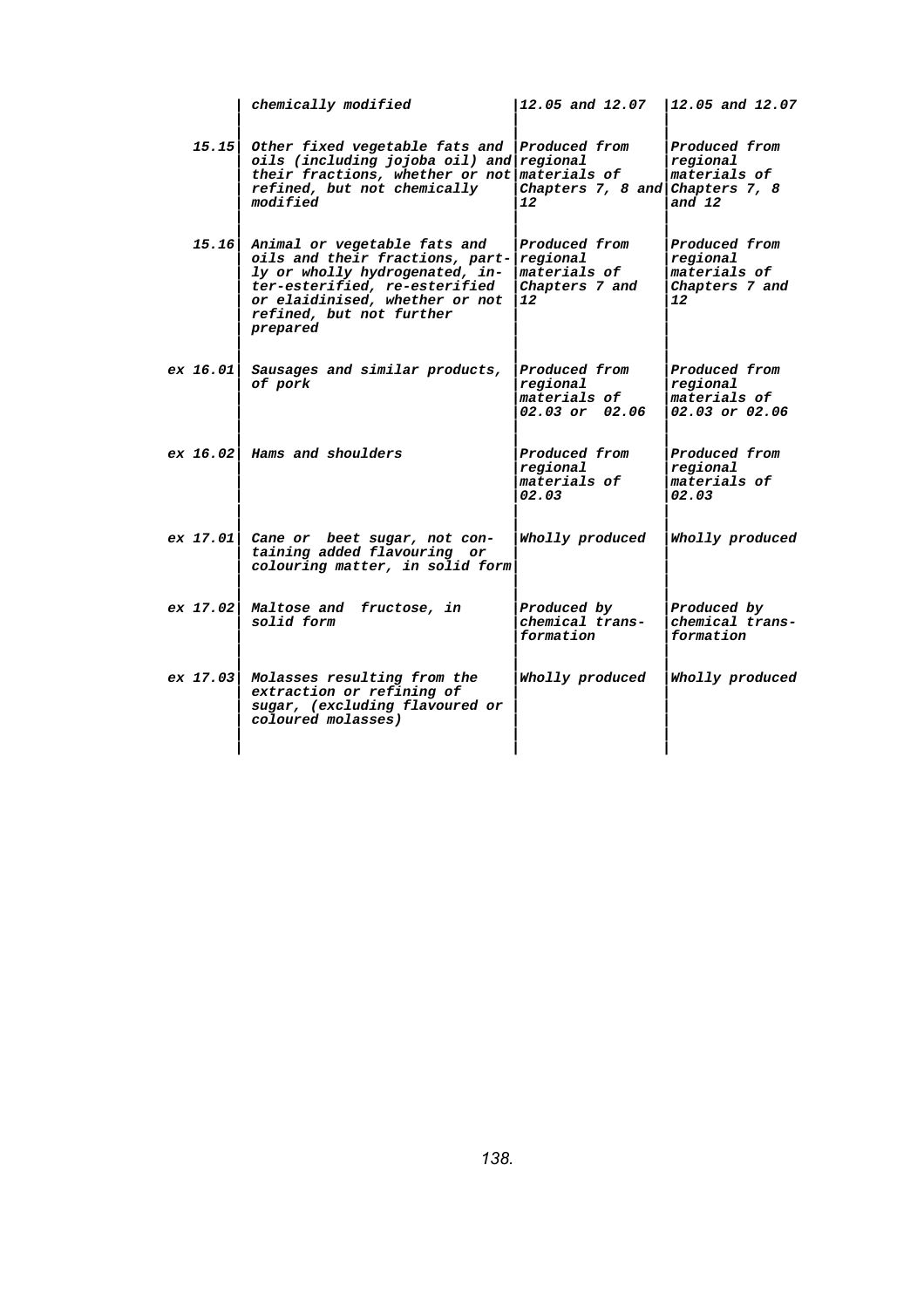| <i><b>TARIFF</b></i><br><i><b>HEADING</b></i> | <i>PRODUCT</i>                                                                                              | CONDITIONS TO BE COMPLIED WITH                                                                                                                                                                                            |                                                                                                                                                     |
|-----------------------------------------------|-------------------------------------------------------------------------------------------------------------|---------------------------------------------------------------------------------------------------------------------------------------------------------------------------------------------------------------------------|-----------------------------------------------------------------------------------------------------------------------------------------------------|
| <i>NUMBER  </i>                               |                                                                                                             | MDCs                                                                                                                                                                                                                      | LDCs                                                                                                                                                |
|                                               | 17.04 Sugar confectionery (including   Produced from<br>white chocolate) not containing regional  <br>cocoa | /materials of<br>/17.01,                                                                                                                                                                                                  | <i>Produced from</i><br>/regional<br><i>materials</i> of<br>/17.01                                                                                  |
|                                               | 18.01 Cocoa beans, whole or broken,<br>raw or roasted                                                       | <i>Wholly produced</i>                                                                                                                                                                                                    | <i>Wholly produced</i>                                                                                                                              |
|                                               | 18.02 Cocoa shells, husks, skins and Wholly produced Wholly produced<br>other cocoa waste                   |                                                                                                                                                                                                                           |                                                                                                                                                     |
|                                               | 18.03 Cocoa paste, whether or not<br>defatted                                                               | <i>Production in</i><br>which the value<br>of extra-regional/of extra-re-<br>materials used<br>does not exceed   used does not<br><i> 50 per cent of</i><br>the export price (cent of the<br>of the finished<br>  product | <i>Production in</i><br>which the value<br>gional materials<br>/exceed 50 per<br>export price of<br>the finished<br>  product                       |
|                                               | 18.04 Cocoa butter, fat and oil                                                                             | <i>Production in</i><br>which the value<br>of extra-regional/of extra-re-<br>/materials used<br>does not exceed<br>50 per cent of<br>$\sqrt{}$ the export price $\sqrt{}$ cent of the<br>of the finished<br>  product     | <i>Production in</i><br>which the value<br>gional materials<br>used does not<br>exceed 50 per<br>export price of<br>the finished<br>  product       |
|                                               | 18.05 Cocoa powder, not containing<br>added sugar or other sweetening/which the value<br>matter             | <i>Production in</i><br>of extra-regional/of extra-re-<br>/materials used<br>does not exceed<br><i>50 per cent of</i><br>the export price (cent of the)<br>of the finished<br>  product                                   | <i>Production in</i><br>which the value<br><i>dional</i> materials<br>used does not<br>exceed 50 per<br>export price of<br>the finished<br>/product |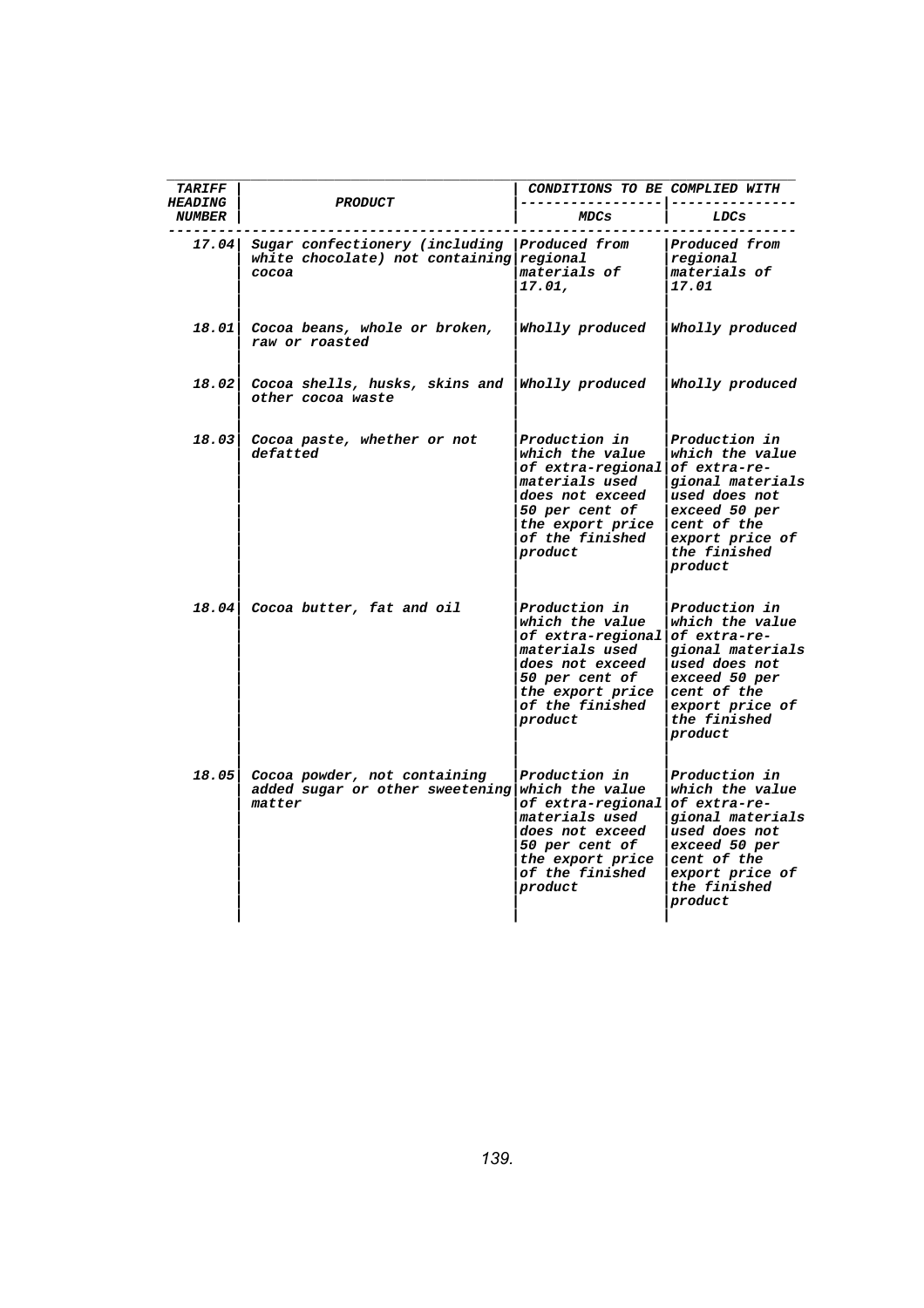| <i><b>TARIFF</b></i>                     |                                                                                                                          | CONDITIONS TO BE COMPLIED WITH                                                                                                                                                                                                                                                                    |                                                                                                                                                                                             |
|------------------------------------------|--------------------------------------------------------------------------------------------------------------------------|---------------------------------------------------------------------------------------------------------------------------------------------------------------------------------------------------------------------------------------------------------------------------------------------------|---------------------------------------------------------------------------------------------------------------------------------------------------------------------------------------------|
| <i><b>HEADING</b></i><br><i>NUMBER  </i> | <b>PRODUCT</b>                                                                                                           | <b>MDCs</b>                                                                                                                                                                                                                                                                                       | LDCs                                                                                                                                                                                        |
|                                          | ex 18.06/ Chocolate confectionery                                                                                        | <i>Produced from</i><br>regional/<br>materials of<br>17.01, and where $/17.01$ , and where<br>extra-regional<br>/materials are<br>used the value of/used the value of<br>these materials<br>does not exceed<br>50 per cent of<br>the export price (the export price<br>of the finished<br>product | <i>Produced from</i><br>regional/<br><i>materials</i> of<br>extra-regional<br>/materials are<br>these materials<br>does not exceed<br><i>60 per cent of</i><br>of the finished<br>  product |
|                                          | ex 19.01/ Food preparations of malt<br>extract                                                                           | <i>Produced from</i><br>malt extract                                                                                                                                                                                                                                                              | Produced from<br>/malt extract                                                                                                                                                              |
|                                          | 20.01 Vegetables, fruit, nuts and<br>other edible parts of plants,<br>prepared or preserved by<br>vinegar or acetic acid | <i>Produced from</i><br>regional/<br>/materials of<br>Chapters 7 and 8 <i>Chapters</i> 7 and<br>and 17.01                                                                                                                                                                                         | <i>Produced from</i><br>regional/<br><i>materials of</i><br>8 and 17.01                                                                                                                     |
|                                          | 20.02 Tomatoes prepared or preserved Production in<br>otherwise than by vinegar or<br>acetic acid                        | which the value<br>of extra-regional/of extra-re-<br>materials used<br>does not exceed<br>50 per cent of<br>export price of<br>the finished<br>product                                                                                                                                            | Production in<br>which the value<br>gional materials<br>used does not<br>exceed 60 per<br>cent of export<br><i>price of the</i><br><i>lfinished</i><br>  product                            |
|                                          | 20.03 Mushrooms and truffles, pre-<br>pared or preserved otherwise<br>than by vinegar or acetic<br>acid                  | <i>Production in</i><br>which the value<br>of extra-regional/of extra-re-<br>materials used<br>does not exceed<br>50 per cent of<br>the export price (cent of the<br>of the finished<br>product                                                                                                   | Production in<br>which the value<br><i> gional materials</i><br>used does not<br>exceed 60 per<br>export price of<br>the finished)<br>  product                                             |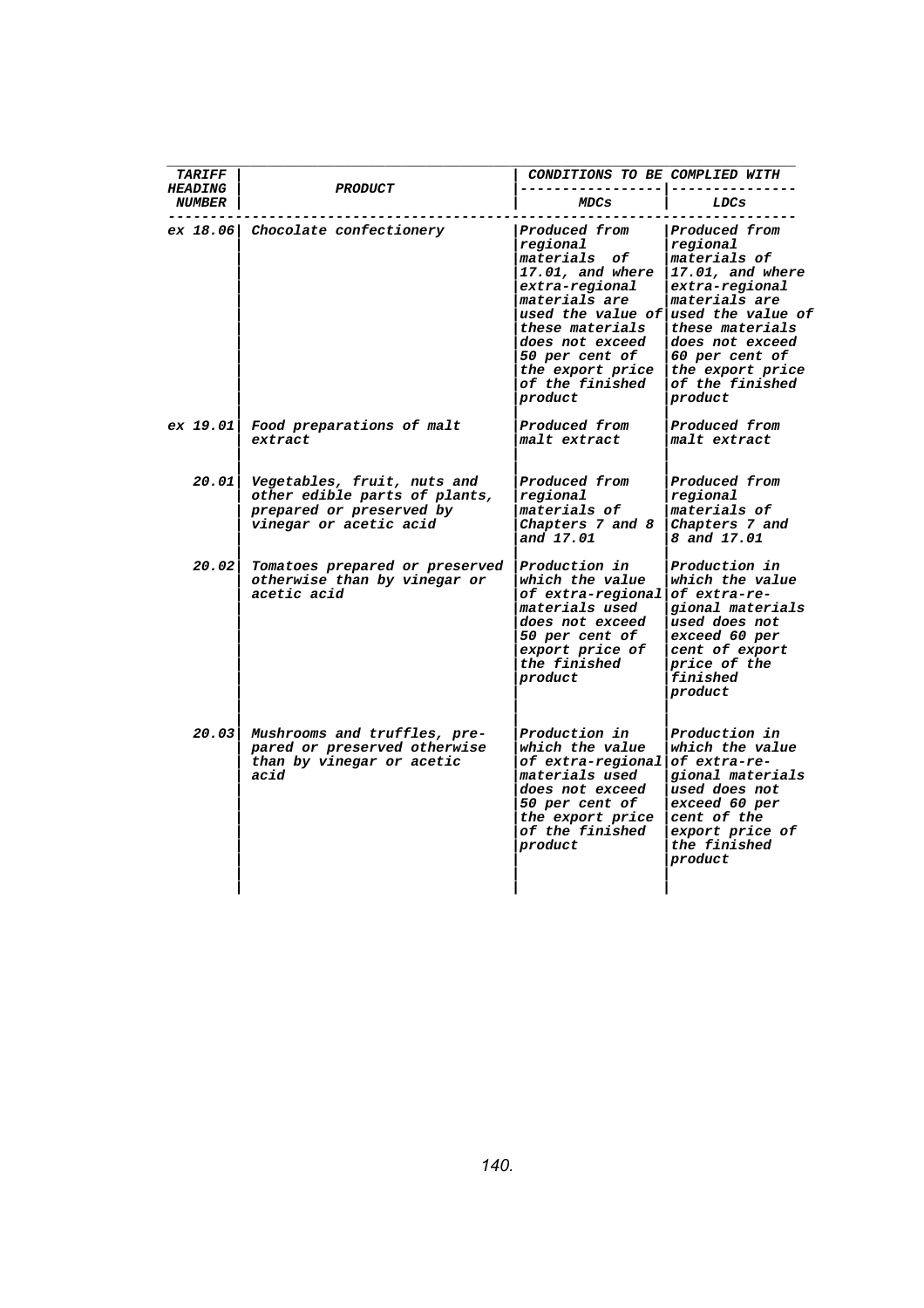| <i><b>TARIFF</b></i><br><i><b>HEADING</b></i> | <b>PRODUCT</b>                                                                                                                                                                                 | CONDITIONS TO BE COMPLIED WITH                                                                                                                                                                                           |                                                                                                                                                                |
|-----------------------------------------------|------------------------------------------------------------------------------------------------------------------------------------------------------------------------------------------------|--------------------------------------------------------------------------------------------------------------------------------------------------------------------------------------------------------------------------|----------------------------------------------------------------------------------------------------------------------------------------------------------------|
| <i><b>NUMBER</b></i>                          |                                                                                                                                                                                                | MDCs                                                                                                                                                                                                                     | LDCs                                                                                                                                                           |
|                                               | ex 20.04/ Other vegetables prepared or<br>preserved otherwise than by<br>vinegar or acetic acid, frozen of extra-regional of extra-re-<br>(excluding sweet corn and<br>homogenised vegetables) | <i>Production in</i><br>which the value<br>materials used<br>does not exceed<br>50 per cent of<br>the export price  cent of the<br>of the finished<br>  product                                                          | <i>Production in</i><br>which the value<br>gional materials<br>lused does not<br>exceed 60 per<br>export price of<br>the finished<br>  product                 |
|                                               | 20.05 Other vegetables prepared or<br>preserved otherwise than by<br>vinegar or acetic acid, not<br>frozen, other than products<br>of heading No. 20.06                                        | <i> Production in</i><br>which the value<br>of extra-regional/of extra-re-<br>/materials used<br>does not exceed<br>50 per cent of<br>the export price)<br>of the finished<br>  product                                  | <i>Production in</i><br>which the value<br> gional materials<br>used does not<br>exceed 60 per<br>cent of the<br>export price of<br>the finished)<br>  product |
|                                               | ex 20.06   Vegetables preserved by sugar,<br>(drained, glacé or<br>crystallised)                                                                                                               | <i>Production in</i><br>which the value<br>of extra-regional/of extra-re-<br>/materials used<br>does not exceed<br><i> 50 per cent of</i><br>of the export<br><i> price of the</i><br>finished product   of the finished | <i>Production in</i><br>which the value<br><i> gional materials</i><br>used does not<br>exceed 60 per/<br>cent of the<br>export price<br>  product             |
|                                               | ex 20.06   Maraschino and glacé cherries                                                                                                                                                       | Production in<br>which the value<br>of extra-regional/of extra-re-<br>materials used<br>does not exceed<br>40 per cent of<br>the export price)<br>of the finished<br>  product                                           | Production in<br>which the value<br><i> gional materials</i><br>used does not<br>exceed 50 per<br>cent of the<br>export price of<br>the finished)<br>'product  |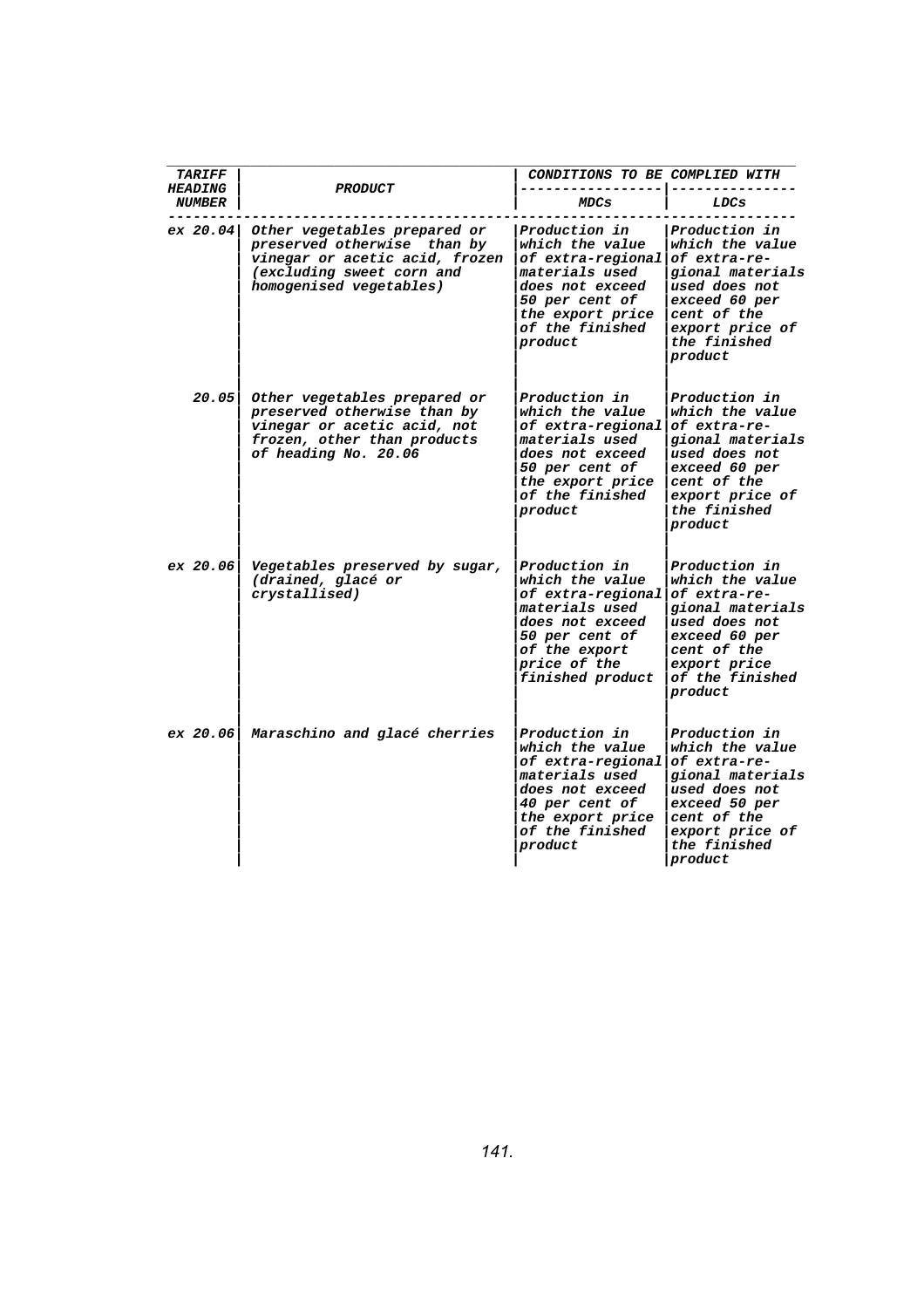| <i><b>TARIFF</b></i><br><i><b>HEADING</b></i> | <b>PRODUCT</b>                                                                                                                                                                                                                                                                                                             | CONDITIONS TO BE COMPLIED WITH                                                                                   |                                                                                                           |
|-----------------------------------------------|----------------------------------------------------------------------------------------------------------------------------------------------------------------------------------------------------------------------------------------------------------------------------------------------------------------------------|------------------------------------------------------------------------------------------------------------------|-----------------------------------------------------------------------------------------------------------|
| <i><b>NUMBER</b></i>                          |                                                                                                                                                                                                                                                                                                                            | MDCs                                                                                                             | LDCs                                                                                                      |
|                                               | ex 20.06  Other fruit, nuts, fruit-peel<br>and other parts of plants,<br>preserved by sugar (drained,<br>glacé or crystallised) (exclud- Chapter 8 and<br>ing maraschino and glacé<br>cherries)                                                                                                                            | <i>Produced from</i><br>regional/<br>materials of<br>117.01                                                      | <i>Produced from</i><br>regional<br>materials of<br>Chapter 8 and<br>/17.01                               |
|                                               | 20.07 Jams, fruit jellies, marma-<br>lades, fruit or nut purée and (regional<br>fruit or nut pastes, being<br>cooked preparations, whether or Chapter 8 and<br>not containing added sugar or<br>other sweetening matter                                                                                                    | <i>Produced from</i><br><i>materials</i> of<br>/17.01                                                            | <i>Produced from</i><br><i> regional</i><br><i>materials of</i><br><i>Chapter</i> 8 and<br>117.01         |
|                                               | ex 20.08 Fruit, nuts and other edible<br>parts of plants, otherwise<br>prepared or preserved, whether $ $ materials of<br>or not containing added sugar<br>or other sweetening matter or<br>spirit, not elsewhere specified $12.05$ to $12.07$<br>or included (excluding peanut<br>butter, ground-nuts and cashew<br>nuts) | Produced from<br>regional/<br>Chapters 7 and 8, Chapters 7 and<br> 12.01,12.02,12.03 8, 12.01,12.02<br>and 17.01 | <i>Produced from</i><br><i>regional</i><br><i>Imaterials of</i><br>$/12.03, 12.05$ to<br>112.07 and 17.01 |
|                                               | ex 20.08 Peanuts (ground nuts), prepared Produced from<br>or preserved                                                                                                                                                                                                                                                     | regioal materials/regional materials<br>of Chapter 8,<br>12.02 and 17.01                                         | <i>Produced from</i><br>$ $ of Chapter 8,12.02<br>and 17.01                                               |
|                                               | 20.09 Fruit juices (including grape<br>must) and vegetable juices,<br>unfermented and not containing<br>added spirit, whether or not<br>containing added sugar or<br>other sweetening matter                                                                                                                               | Produced from<br>regional/<br><i>materials of</i><br>Chapters 7 and 8 (Chapters 7 and<br>and 17.01               | <i>Produced from</i><br>regional/<br>/materials of<br><i>8</i> and 17.01                                  |
|                                               | ex 21.01/ Extracts, essences and con-<br>centrates, of coffee, and<br>preparations with a basis of<br>coffee                                                                                                                                                                                                               | <i>Produced from</i><br>regional/<br>materials of<br>09.01                                                       | <i>Produced from</i><br>regional/<br>/materials of<br>09.01                                               |
|                                               | ex $21.02$ Dried yeast                                                                                                                                                                                                                                                                                                     | Produced from<br> seed yeast                                                                                     | <i>Produced from</i><br> seed yeast                                                                       |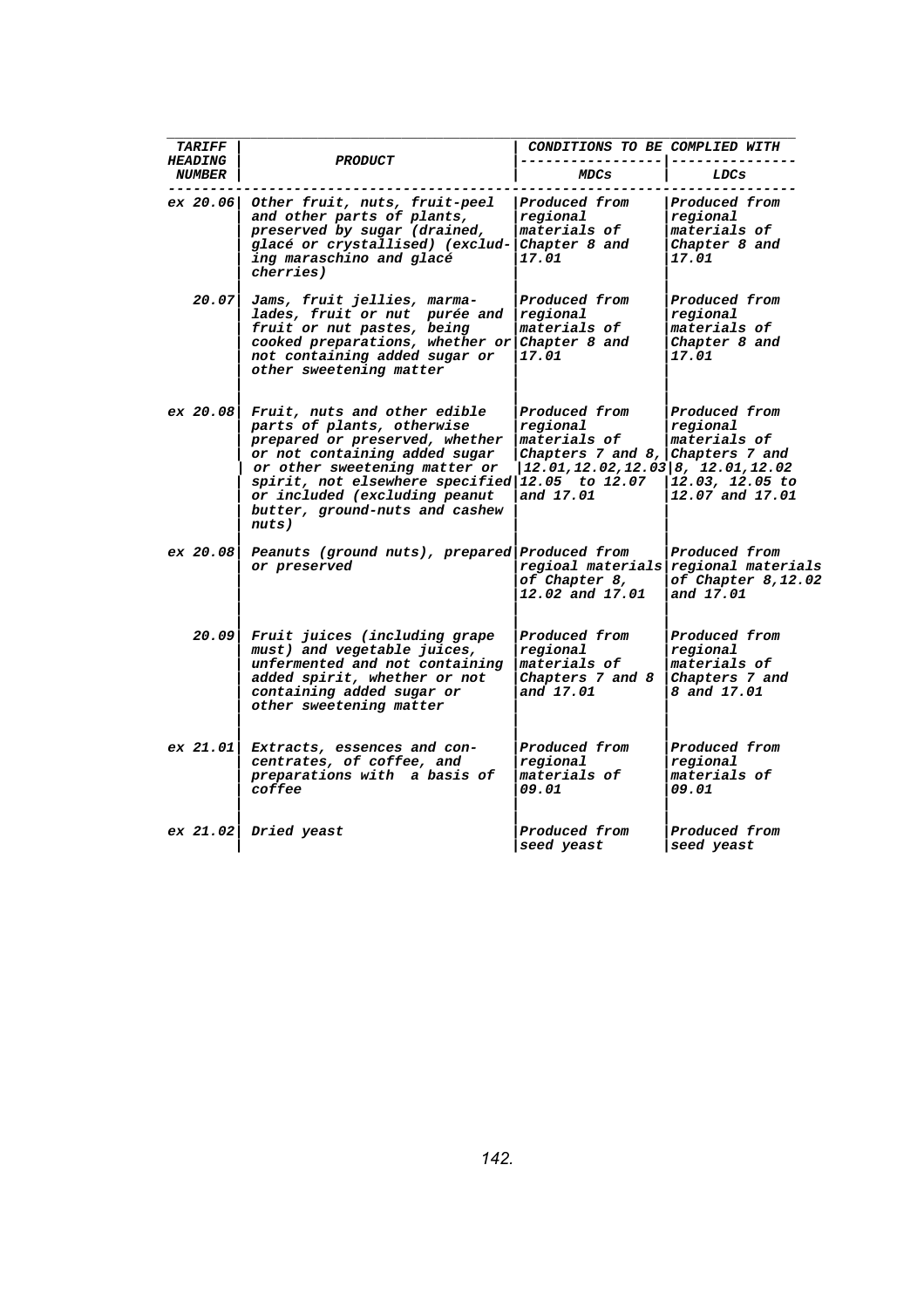| <i><b>TARIFF</b></i><br>HEADING |                                                                                                                                                                                                                                                                                                                                         | CONDITIONS TO BE COMPLIED WITH                                                                                                                                                                                                                                                                               |                                                                          |
|---------------------------------|-----------------------------------------------------------------------------------------------------------------------------------------------------------------------------------------------------------------------------------------------------------------------------------------------------------------------------------------|--------------------------------------------------------------------------------------------------------------------------------------------------------------------------------------------------------------------------------------------------------------------------------------------------------------|--------------------------------------------------------------------------|
| NUMBER                          | <b>PRODUCT</b>                                                                                                                                                                                                                                                                                                                          | <b>MDCs</b>                                                                                                                                                                                                                                                                                                  | LDCs                                                                     |
|                                 | ex 21.02 Dead unicellular algae                                                                                                                                                                                                                                                                                                         | Wholly produced  Wholly produced                                                                                                                                                                                                                                                                             |                                                                          |
|                                 | $ex$ 21.06 Frozen mousse                                                                                                                                                                                                                                                                                                                | <i>Produced from</i><br><i>materials of</i><br>$1/21.06$ the value $1/21.06$ the value<br>$\int$ of which does not $\int$ of which does<br>exceed 3 per cent not exceed 3 per <br>of the export (cent of the<br>$\it I$ price of the<br>$\sqrt{\mathit{f}}$ inished product $\sqrt{\mathit{f}}$ the finished | <i>Produced from</i><br>/materials of<br>export price<br>/product        |
|                                 | ex 22.02   Waters, including mineral<br>waters and aerated waters, con-/regional<br>taining added sugar or other<br>sweetening matter or flavoured, Chapters 7 and 8 Chapters 7 and<br>and other non-alcoholic<br>beverages, not including fruit  <br>or vegetable juices of heading /<br>No. 20.09 (excluding milk<br>based beverages) | <i>Produced from</i><br>$/materials$ of<br>and 17.01                                                                                                                                                                                                                                                         | <i>Produced from</i><br>regional<br>/materials of<br>$/8$ and $17.01$    |
|                                 | 22.07 Undenatured ethyl alcohol of an Produced from<br>alcoholic strength by volume of $ $ materials not<br>80% vol or higher; ethyl<br>80% vol or higher; ethyl $/$ included in alcohol and other spirits, de- $/22.07$ or 22.08<br>natured, of any strength                                                                           |                                                                                                                                                                                                                                                                                                              | <i>Produced from</i><br>/materials not<br>/included in<br>22.07 or 22.08 |
| $ex$ 22.08 Spirits              |                                                                                                                                                                                                                                                                                                                                         | Produced from   Produced from<br>materials not<br>included in 22.07 included in                                                                                                                                                                                                                              | <i>materials</i> not<br>122.07                                           |
|                                 | ex $22.08$ Liqueurs and other spirituous<br>beverages                                                                                                                                                                                                                                                                                   | Produced from<br>regional/<br>/materials of<br>  22.07                                                                                                                                                                                                                                                       | Produced from<br>regional/<br><i>materials</i> of<br>  22.07             |
|                                 | $ex$ 22.09 Spirit vinegar                                                                                                                                                                                                                                                                                                               | <i>Produced from</i><br>regional/<br>/materials of<br>Chapter 17                                                                                                                                                                                                                                             | <i>Produced from</i><br>regional<br><i>materials of</i><br>Chapter 17    |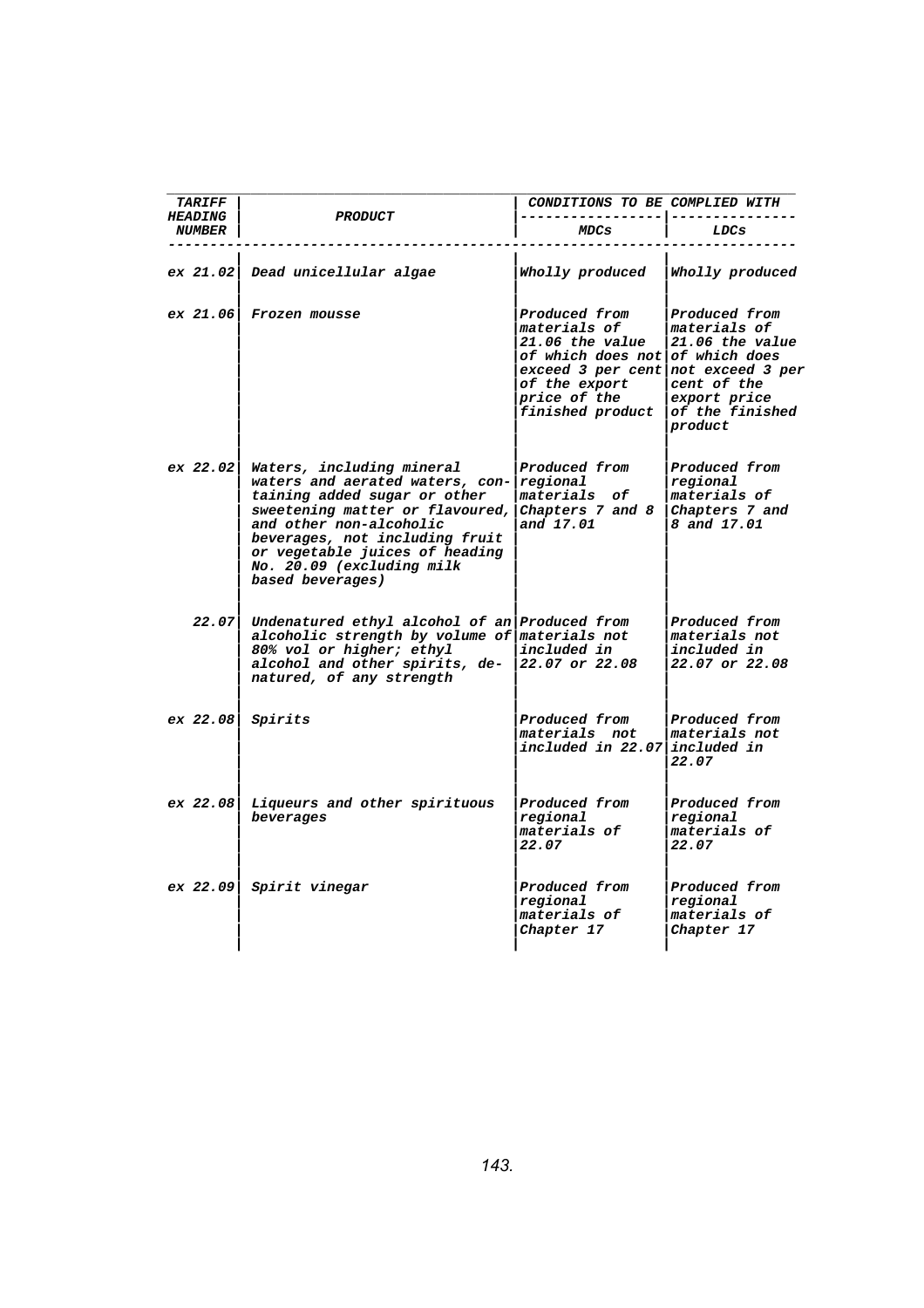| <i><b>TARIFF</b></i><br><b>HEADING</b> | <b>PRODUCT</b>                                                                                                                                                                                                                                                                                                                | CONDITIONS TO BE COMPLIED WITH                                                                                                                                                                          |                                                                                                                                                            |
|----------------------------------------|-------------------------------------------------------------------------------------------------------------------------------------------------------------------------------------------------------------------------------------------------------------------------------------------------------------------------------|---------------------------------------------------------------------------------------------------------------------------------------------------------------------------------------------------------|------------------------------------------------------------------------------------------------------------------------------------------------------------|
| <i>NUMBER  </i>                        |                                                                                                                                                                                                                                                                                                                               | <b>MDCs</b>                                                                                                                                                                                             | LDCs                                                                                                                                                       |
|                                        | ex 23.09 Prepared complete animal feeds   Produced from                                                                                                                                                                                                                                                                       | /materials of<br>23.09 the value<br>of which does<br>$ $ not exceed 5 per $ $ not exceed 5<br>cent of the<br>export price of<br>the finished)<br>  product                                              | <i>Produced from</i><br>/materials of<br>$123.09$ the value<br>of which does<br>per cent of<br>the export price<br>of the finished<br>/product             |
|                                        | ex 25.01/ Refined salt                                                                                                                                                                                                                                                                                                        | <i>Produced from</i><br> rock salt or sea  rock salt or<br>salt                                                                                                                                         | <i>Produced from</i><br> sea salt                                                                                                                          |
|                                        | 25.15 Marble, travertine, ecaussine<br>and other calcareous<br>$monu-$<br>mental or building stone of an<br>apparent specific gravity of<br>2.5 or more, and alabaster,<br>whether or not roughly trimmed<br>or merely cut, by sawing or<br>otherwise, into blocks or<br>slabs of a rectangular (in-<br>cluding square) shape | <i>Produced</i> by<br> sawing                                                                                                                                                                           | <i>Produced</i> by<br> sawing                                                                                                                              |
|                                        | ex 27.10/ Lubricating oils                                                                                                                                                                                                                                                                                                    | Production in<br>which the value<br>of extra-regional/of extra-re-<br>/materials used<br>does not exceed<br><i> 65 per cent of</i><br>the export price (cent of the ex-<br>of the finished<br>  product | <i>Production in</i><br>which the value<br><i>sional</i> materials<br>used does not<br>exceed 70 per<br><i>port price of</i><br>the finished)<br>  product |
|                                        | 28.10 Oxides of boron; boric acids                                                                                                                                                                                                                                                                                            | <i>Produced</i> by<br>chemical trans-<br><i>  formation</i>                                                                                                                                             | <i>Produced</i> by<br>chemical trans-<br><i>  formation</i>                                                                                                |
|                                        | ex 28.11 Other inorganic acids and other Produced by<br>inorganic oxygen compounds (chemical trans-<br>of non-metals, (excluding water/formation<br>and sulphur dioxide)                                                                                                                                                      |                                                                                                                                                                                                         | <i>Produced</i> by<br>chemical trans-<br><i>  formation</i>                                                                                                |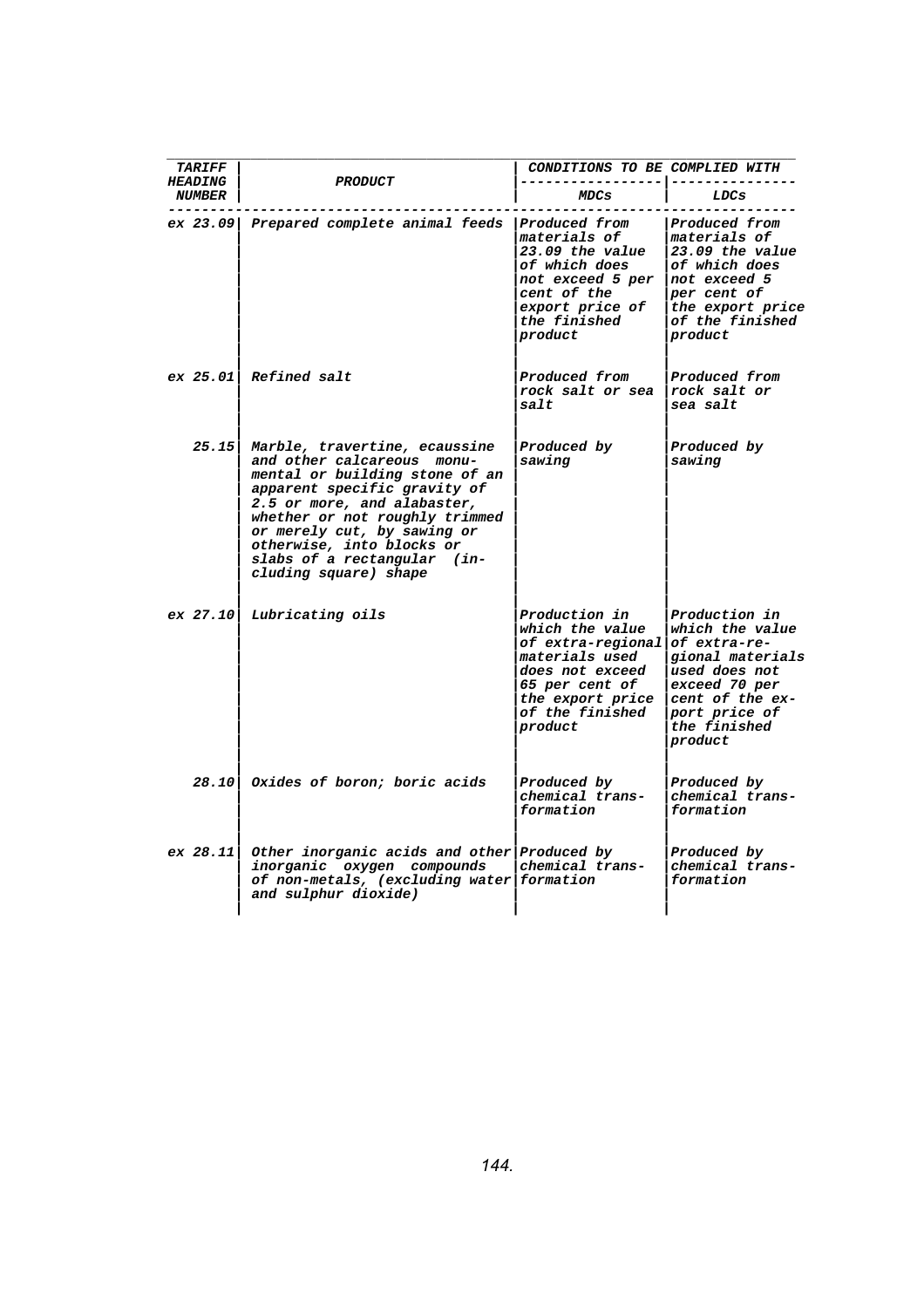| <i><b>TARIFF</b></i><br><i><b>HEADING</b></i> | <b>PRODUCT</b>                                                                                                             | CONDITIONS TO BE COMPLIED WITH                       |                                                              |
|-----------------------------------------------|----------------------------------------------------------------------------------------------------------------------------|------------------------------------------------------|--------------------------------------------------------------|
| <i>NUMBER  </i>                               |                                                                                                                            | MDCs                                                 | LDCs                                                         |
|                                               | 28.12 Halides and halide oxides of<br>non-metals                                                                           | <i>Produced</i> by<br> chemical trans-<br>formation  | <i>Produced by</i><br>  chemical trans-<br><i>lformation</i> |
|                                               | 28.13 Sulphides of non-metals; com-<br>mercial phosphorus trisulphide (chemical trans-                                     | <i>Produced</i> by<br>formation                      | Produced by<br>chemical trans-<br>formation                  |
|                                               | 28.18   Artificial corundum whether or   Produced by<br>not chemically defined;<br>aluminium oxide; aluminium<br>hvdroxide | chemical trans-<br><i>lformation</i>                 | <i>Produced</i> by<br>chemical trans-<br>lformation          |
|                                               | ex $28.27$ Bromides and bromide oxides;<br>iodides and iodide oxides                                                       | Produced by<br>chemical trans-<br><i>  formation</i> | <i>Produced</i> by<br>chemical trans-<br><i>lformation</i>   |
|                                               | $ex$ 28.28 Hypobromites                                                                                                    | Produced by<br>chemical trans-<br>formation          | <i>Produced</i> by<br>chemical trans-<br><i>lformation</i>   |
|                                               | 28.29 Chlorates and perchlorates;<br>bromates and perbromates;<br>iodates<br>and periodates                                | Produced by<br>chemical trans-<br>formation          | <i>Produced by</i><br>chemical trans-<br><i>Eormation</i>    |
|                                               | 28.30 Sulphides; polysulphides                                                                                             | Produced by<br> chemical trans-<br>formation         | Produced by<br> chemical trans-<br>lformation                |
|                                               | 28.32 Sulphites; thiosulphates                                                                                             | Produced by<br>chemical trans-<br>formation          | <i>Produced</i> by<br>chemical trans-<br><i>  formation</i>  |
|                                               | ex 28.33 Peroxosulphates (persulphates) Produced                                                                           | by<br> chemical trans-<br><i>lformation</i>          | <i>Produced</i> by<br>chemical trans-<br><i>lformation</i>   |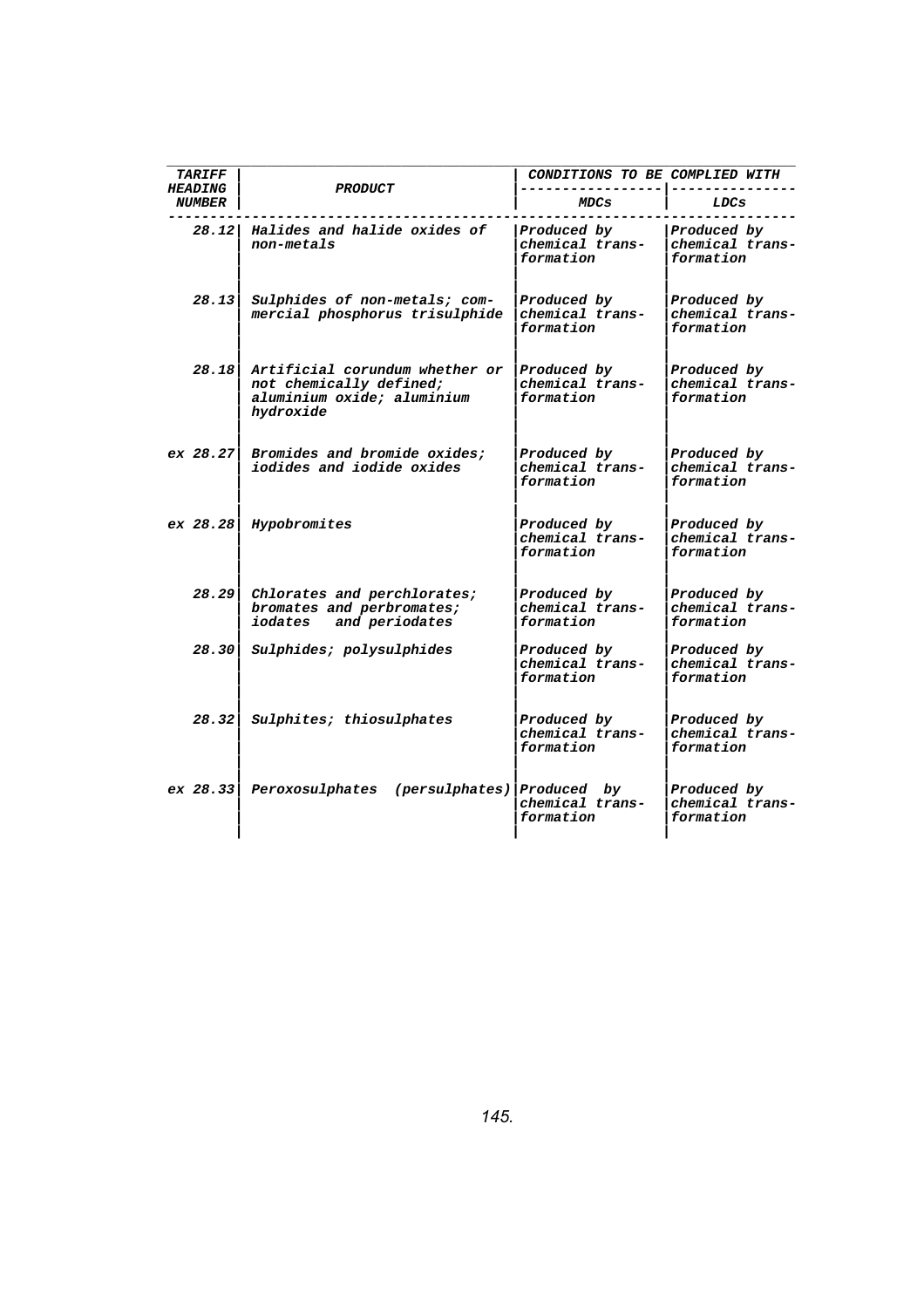| <i><b>TARIFF</b></i><br><i><b>HEADING</b></i> | <b>PRODUCT</b>                                                                                                                                                                                                                        | CONDITIONS TO BE COMPLIED WITH                                                            |                                                                                                                                      |
|-----------------------------------------------|---------------------------------------------------------------------------------------------------------------------------------------------------------------------------------------------------------------------------------------|-------------------------------------------------------------------------------------------|--------------------------------------------------------------------------------------------------------------------------------------|
| <b>NUMBER</b>                                 |                                                                                                                                                                                                                                       | <b>MDCs</b>                                                                               | LDCS                                                                                                                                 |
|                                               | 28.34   Nitrites; nitrates                                                                                                                                                                                                            | <i>Produced</i> by<br>chemical trans-<br><i>formation from</i><br>/materials of<br>128.43 | <i>Produced</i> by<br>chemical trans-<br><i>formation from</i><br><i>materials</i> of<br>128.43                                      |
|                                               | 28.35 Phosphinates (hypophosphites), Produced by<br>phosphonates (phosphites),<br>phosphates and polyphosphates                                                                                                                       | chemical trans-<br><i>lformation</i>                                                      | <i>Produced</i> by<br>chemical trans-<br><i>lformation</i>                                                                           |
|                                               | 28.36 Carbonates; peroxocarbonates<br>(percarbonates); commercial<br>ammonium carbonate containing<br>ammonium carbamate                                                                                                              | Produced by<br>chemical trans-<br><i>  formation</i>                                      | <i>Produced by</i><br>chemical trans-<br><i>  formation</i>                                                                          |
|                                               | $28.37$ Cyanides, cyanide oxides and<br>complex cyanides                                                                                                                                                                              | <i>Produced</i> by<br>chemical trans-<br>formation                                        | <i>Produced</i> by<br>chemical trans-<br><i>  formation</i>                                                                          |
|                                               | 28.39 Silicates; commercial alkali<br>metal silicates                                                                                                                                                                                 | Produced by<br>chemical trans-<br>lformation                                              | <i>Produced</i> by<br>chemical trans-<br><i>lformation</i>                                                                           |
|                                               | 28.40 Borates; peroxoborates<br>(perborates)                                                                                                                                                                                          | <i>Produced</i> by<br>chemical trans-<br><i>formation</i>                                 | <i>Produced</i> by<br>chemical trans-<br><i>lformation</i>                                                                           |
|                                               | 28.41 Salts of oxometallic or<br>peroxometallic acids                                                                                                                                                                                 | <i>Produced</i> by<br>chemical trans-<br>formation                                        | <i>Produced</i> by<br>chemical trans-<br><i>  formation</i>                                                                          |
|                                               | 28.42 Other salts of inorganic acids Produced by<br>or peroxoacids, excluding<br>azides                                                                                                                                               | chemical trans-<br><i>lformation</i>                                                      | <i>Produced</i> by<br>chemical trans-<br><i>  formation</i>                                                                          |
| 28.43                                         | Colloidal precious metals; in- Produced from<br>organic or organic compounds of materials not<br>precious metals, whether or not included in $28.43$ included in<br>chemically defined; amalgams of or by chemical<br>precious metals | transformation/<br><i>lfrom materials</i><br>of 28.43                                     | Produced from<br><i>materials not</i><br>$/28.43$ or by<br>chemical trans-<br><i>formation from</i><br><i>materials</i> of<br> 28.43 |

| <b><i>TARTFF</i></b> | <i><b>HEADING</b></i><br><i><b>PRODUCT</b></i>                                                                                                                               | CONDITIONS TO BE COMPLIED WITH              |                                             |
|----------------------|------------------------------------------------------------------------------------------------------------------------------------------------------------------------------|---------------------------------------------|---------------------------------------------|
| <i><b>NUMBER</b></i> |                                                                                                                                                                              | MDCs                                        | LDCs                                        |
|                      | 28.50 Hydrides, nitrides, azides,<br>silicides and borides, whether<br>or not chemically defined,<br>other than compounds which are<br>also carbides of heading<br>No. 28.49 | Produced by<br>chemical trans-<br>formation | Produced by<br>chemical trans-<br>formation |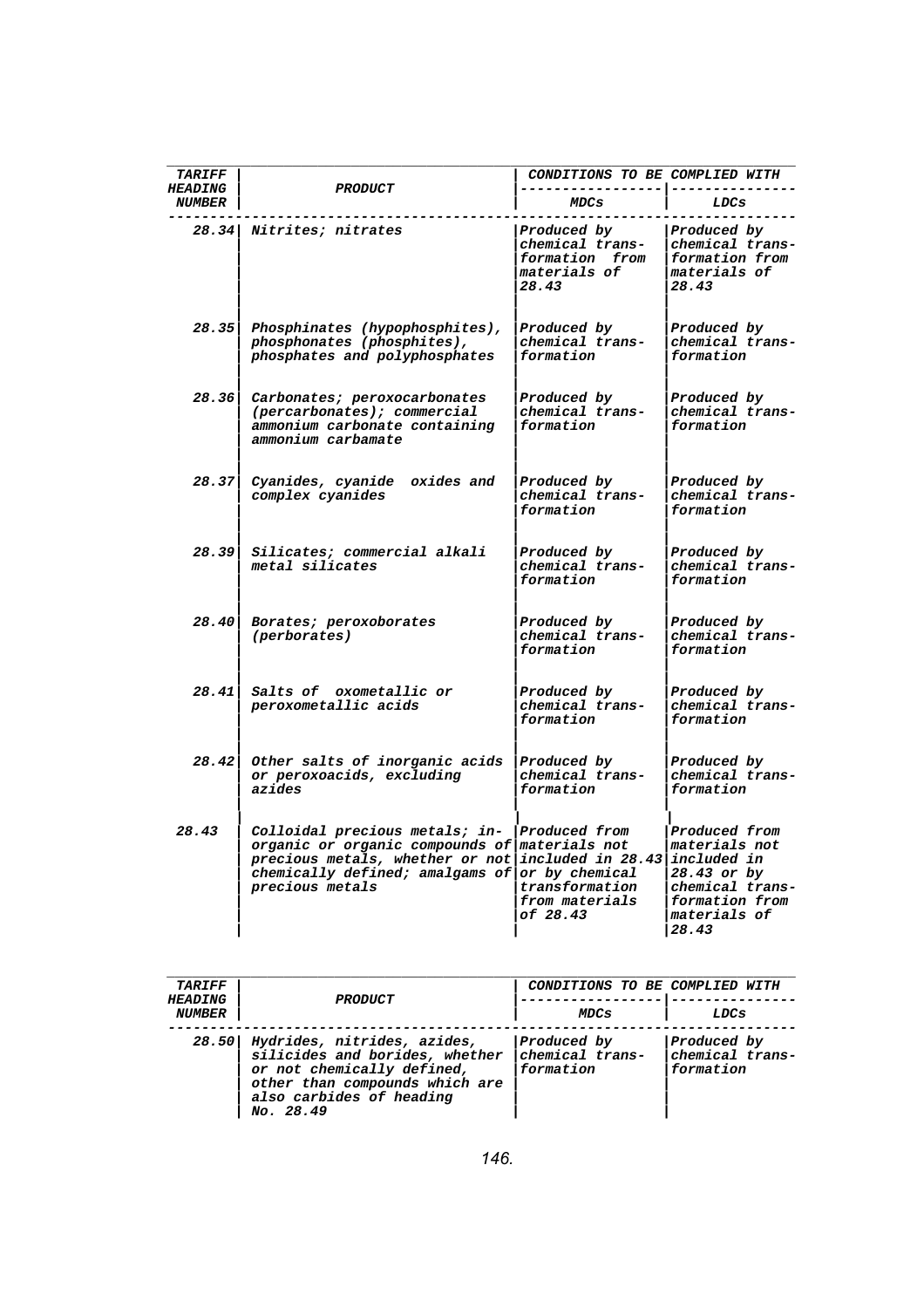| ex 28.51/ Other inorganic compounds (in-<br>cluding distilled or con-<br>ductivity water and water of<br>similar purity); amalgams,<br>other than amalgams of<br>precious metals | <i>Produced from</i><br><i>materials not</i><br>lincluded in<br>$/28.51$ or by<br>chemical trans-<br><i>formation from</i><br>/materials of<br>128.51 | Produced from<br><i>materials</i> not<br>lincluded in<br>$128.51$ or by<br>chemical trans-<br><i>formation from</i><br><i>Imaterials of</i><br>128.51 |
|----------------------------------------------------------------------------------------------------------------------------------------------------------------------------------|-------------------------------------------------------------------------------------------------------------------------------------------------------|-------------------------------------------------------------------------------------------------------------------------------------------------------|
| 29.01 Acyclic hydrocarbons                                                                                                                                                       | Produced by<br>chemical trans-<br>formation                                                                                                           | <i>Produced</i> by<br>chemical trans-<br>lformation                                                                                                   |
| 29.02   Cyclic hydrocarbons                                                                                                                                                      | Produced by<br>chemical trans-<br>lformation                                                                                                          | Produced by<br>chemical trans-<br><i>lformation</i>                                                                                                   |
| 29.03 Halogenated derivatives of<br>hydrocarbons                                                                                                                                 | <i>Produced by</i><br>chemical trans-<br>formation                                                                                                    | <i>Produced</i> by<br>chemical trans-<br>lformation                                                                                                   |
| 29.05 Acyclic alcohols and their<br>halogenated, sulphonated,<br>nitrated or nitrosated<br>derivatives                                                                           | <i>Produced</i> by<br>chemical trans-<br>lformation                                                                                                   | <i>Produced</i> by<br>chemical trans-<br><i>lformation</i>                                                                                            |
| 29.06   Cyclic alcohols and their<br>halogenated, sulphonated,<br>nitrated or nitrosated<br>derivatives                                                                          | <i>Produced</i> by<br>chemical trans-<br>lformation                                                                                                   | <i>Produced</i> by<br>chemical trans-<br>lformation                                                                                                   |
| 29.07 Phenols; phenol-alcohols                                                                                                                                                   | <i>Produced</i> by<br>chemical trans-<br>formation                                                                                                    | <i>Produced</i> by<br>chemical trans-<br>formation                                                                                                    |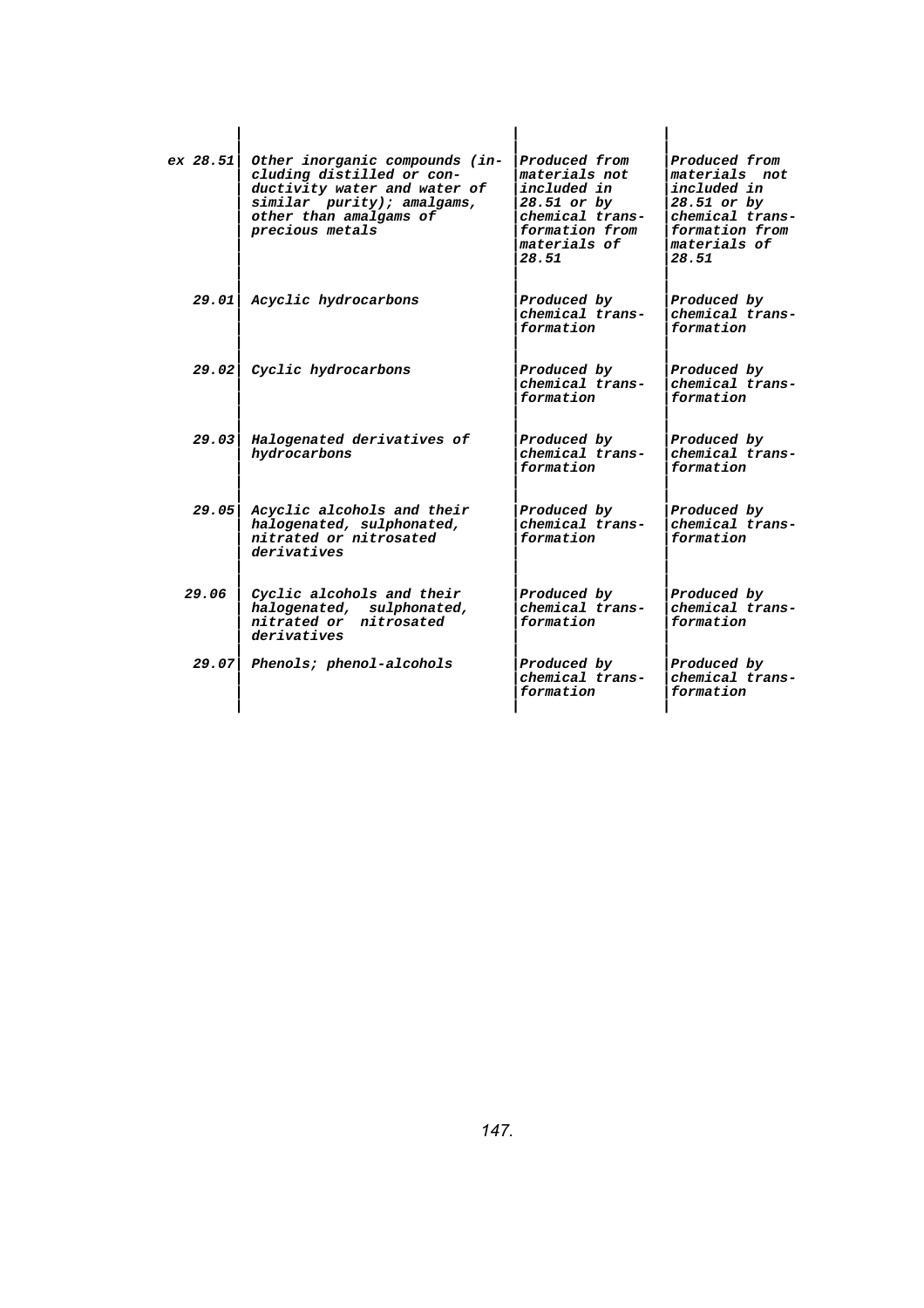| <i><b>TARIFF</b></i>            |                                                                                                                                                                                                                                                                                              | CONDITIONS TO BE COMPLIED WITH                     |                                                             |
|---------------------------------|----------------------------------------------------------------------------------------------------------------------------------------------------------------------------------------------------------------------------------------------------------------------------------------------|----------------------------------------------------|-------------------------------------------------------------|
| HEADING<br><i><b>NUMBER</b></i> | <b>PRODUCT</b>                                                                                                                                                                                                                                                                               | MDCs                                               | LDCs                                                        |
|                                 | 29.09 Ethers, ether-alcohols, ether-   Produced by<br>phenols, ether-alcohol-phenols, chemical trans-<br>alcohol peroxides, ether per-<br>oxides, ketone peroxides<br>(whether or not chemically de-<br>fined), and their halogenated,<br>sulphonated, nitrated or<br>nitrosated derivatives | <i>lformation</i>                                  | Produced by<br>chemical trans-<br>lformation                |
|                                 | 29.10 Epoxides, epoxyalcohols,<br>epoxyphenols and epoxyethers, chemical trans-<br>with a three-membered ring, and formation<br>their halogenated, sul-<br>phonated, nitrated or nitro-<br>sated derivatives                                                                                 | <i>Produced</i> by                                 | Produced by<br>chemical trans-<br><i>  formation</i>        |
|                                 | 29.11 Acetals and hemiacetals,<br>whether or not with other<br>oxygen function, and their<br>halogenated, sulphonated,<br>nitrated or nitrosated<br>derivatives                                                                                                                              | Produced by<br>chemical trans-<br><i>Eormation</i> | <i>Produced</i> by<br>chemical trans-<br>lformation         |
|                                 | 29.12 Aldehydes, whether or not with Produced by<br>other oxygen function; cyclic (chemical trans-<br>polymers of aldehydes; para-<br>formaldehyde                                                                                                                                           | <i>lformation</i>                                  | <i>Produced</i> by<br>chemical trans-<br><i>lformation</i>  |
|                                 | 29.15 Saturated acyclic monocarboxy- Produced by<br>lic acids and their anhydrides, chemical trans-<br>halides, peroxides and per-<br>oxyacids; their halogenated,<br>sulphonated, nitrated or<br>nitrosated derivatives                                                                     | <i>lformation</i>                                  | <i>Produced</i> by<br>chemical trans-<br><i>  formation</i> |
|                                 | 29.16 Unsaturated acyclic mono-<br>carboxylic acids, cyclic mono- chemical trans-<br>carboxylic acids, their anhy-<br>drides, halides, peroxides and<br>peroxyacids; their halogenated,<br>sulphonated, nitrated or<br>nitrosated derivatives                                                | <i>Produced</i> by<br><i>lformation</i>            | Produced by<br>chemical trans-<br><i>lformation</i>         |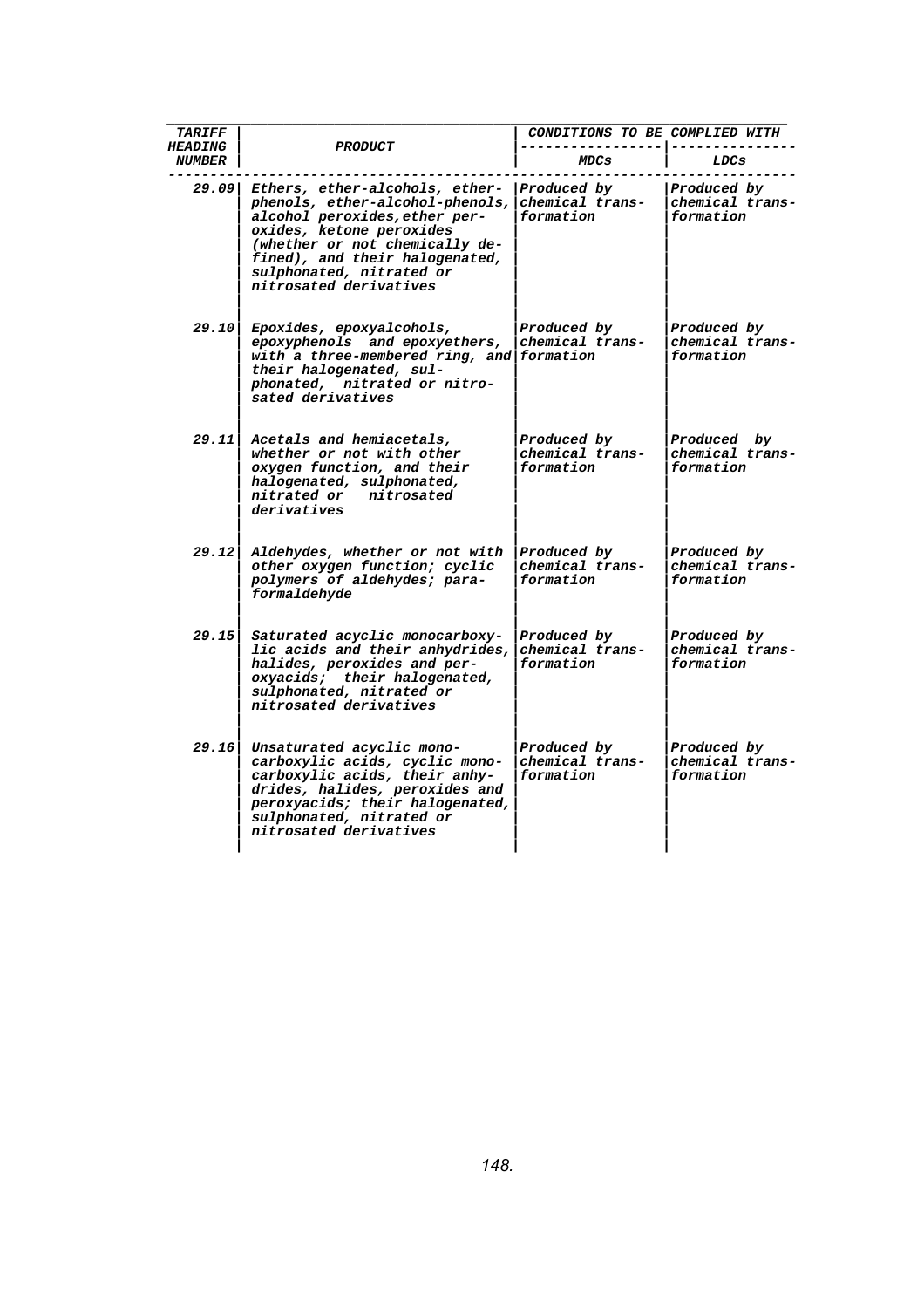| <i><b>TARIFF</b></i><br><i><b>HEADING</b></i> | <b>PRODUCT</b>                                                                                                                                                                                                           | CONDITIONS TO BE COMPLIED WITH               |                                                            |
|-----------------------------------------------|--------------------------------------------------------------------------------------------------------------------------------------------------------------------------------------------------------------------------|----------------------------------------------|------------------------------------------------------------|
| <i><b>NUMBER</b></i>                          |                                                                                                                                                                                                                          | <b>MDCs</b>                                  | LDCs                                                       |
|                                               | 29.17 Polycarboxylic acids, their<br>  anhydrides, halides, peroxides  chemical trans-   chemical trans-<br>and peroxyacids; their halo-<br>genated, sulphonated, nitrated<br>or nitrosated derivatives                  | <i>Produced by</i><br><i>lformation</i>      | <i>Produced by</i><br><i>lformation</i>                    |
|                                               | $29.18$ Carboxylic acids with<br>additional oxygen function and (chemical trans-<br>their anhydrides, halides,<br>peroxides and peroxyacids;<br>their halogenated, sulphonated,<br>nitrated or nitrosated<br>derivatives | Produced by<br><i>lformation</i>             | <i>Produced</i> by<br>chemical trans-<br><i>lformation</i> |
|                                               | $29.19$ Phosphoric esters and their<br>salts, including lacto-<br>phosphates; their halogenated, formation<br>sulphonated, nitrated or<br>nitrosated derivatives                                                         | <i>Produced</i> by<br>chemical trans-        | <i>Produced</i> by<br>chemical trans-<br>lformation        |
|                                               | 29.20 Esters of other inorganic acids Produced by<br>(excluding esters of hydrogen chemical trans-<br>halides) and their salts; their formation<br>halogenated, sulphonated,<br>nitrated or nitrosated<br>derivatives    |                                              | <i>Produced</i> by<br>chemical trans-<br><i>lformation</i> |
|                                               | 29.23 Quaternary ammonium salts and Produced by<br>hydroxides; lecithins and other/chemical trans-<br>phosphoaminolipids                                                                                                 | <i>lformation</i>                            | <i>Produced by</i><br>chemical trans-<br>lformation        |
|                                               | 29.25   Carboxyimide-function compounds   Produced by<br>(including saccharin and its   chemical trans-<br>salts) and imine-function<br>compounds                                                                        | <i>lformation</i>                            | <i>Produced</i> by<br>chemical trans-<br><i>lformation</i> |
|                                               | 29.26 Nitrile-function compounds                                                                                                                                                                                         | Produced by<br>chemical trans-<br>lformation | <i>Produced</i> by<br>chemical trans-<br><i>lformation</i> |
|                                               | 29.27 Diazo-, azo- or azoxy-<br>compounds                                                                                                                                                                                | Produced by<br>chemical trans-<br>formation  | <i>Produced</i> by<br>chemical trans-<br><i>lformation</i> |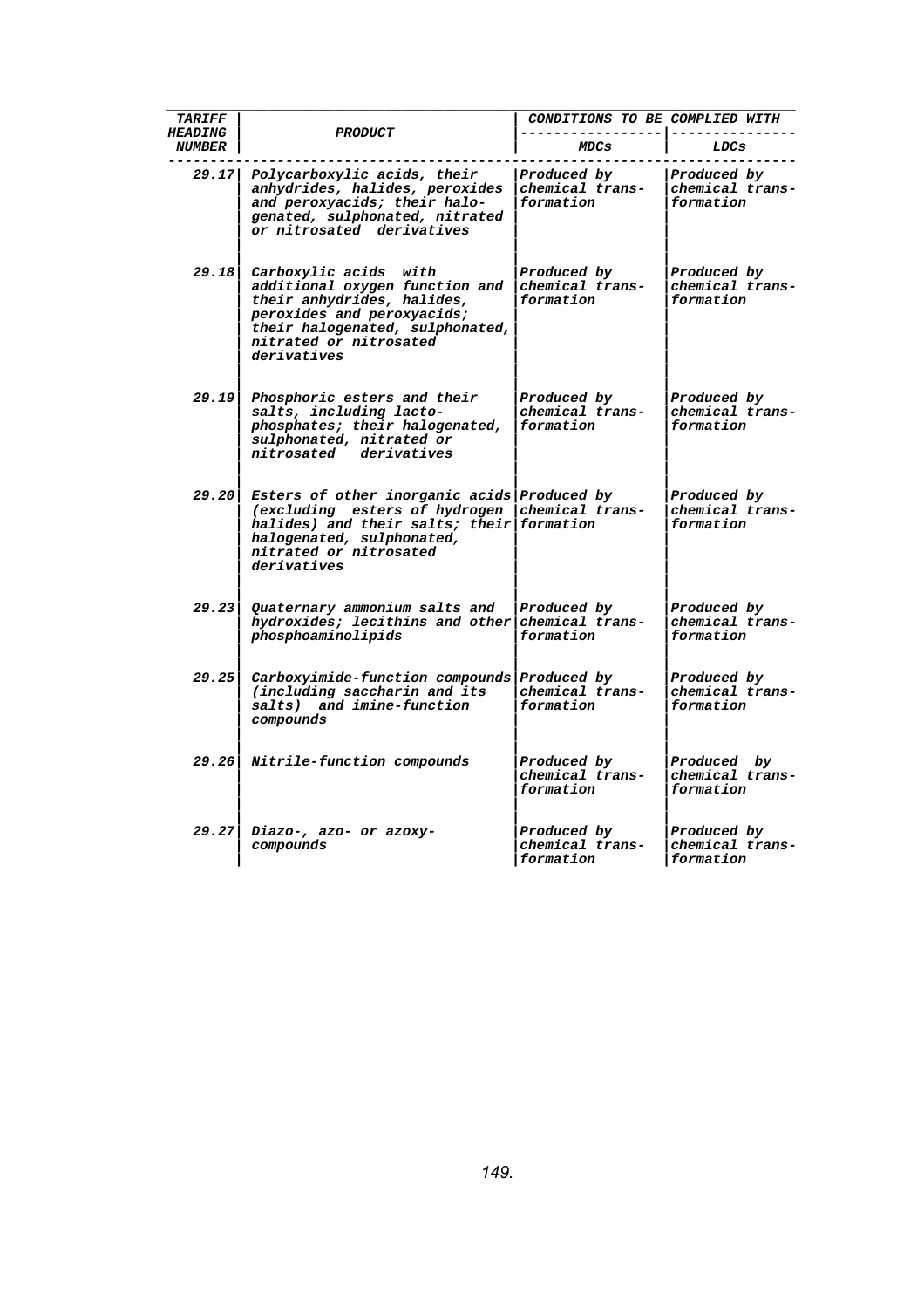| <i><b>TARIFF</b></i><br><i><b>HEADING</b></i> | <i>PRODUCT</i>                                                                                                                                                                                                                              | CONDITIONS TO BE COMPLIED WITH                      |                                                            |
|-----------------------------------------------|---------------------------------------------------------------------------------------------------------------------------------------------------------------------------------------------------------------------------------------------|-----------------------------------------------------|------------------------------------------------------------|
| NUMBER                                        |                                                                                                                                                                                                                                             | MDCs                                                | LDCS                                                       |
|                                               | 29.28 Organic derivatives of<br>hydrazine or of hydroxylamine (chemical trans- (chemical trans-                                                                                                                                             | <i> Produced by</i><br><i>  formation</i>           | <i>Produced</i> by<br><i>lformation</i>                    |
|                                               | 29.30   Organo-sulphur compounds                                                                                                                                                                                                            | Produced by<br>chemical trans-<br>formation         | <i>Produced</i> by<br>chemical trans-<br><i>lformation</i> |
|                                               | $29.31$ Other organo-inorganic<br>compounds                                                                                                                                                                                                 | <i>Produced</i> by<br>chemical trans-<br>formation  | <i>Produced</i> by<br>chemical trans-<br><i>lformation</i> |
|                                               | 29.32 Heterocyclic compounds with<br>$oxygen \text{ hetero-atom}(s) \text{ only}$                                                                                                                                                           | <i>Produced</i> by<br>chemical trans-<br>formation  | <i>Produced</i> by<br>chemical trans-<br><i>lformation</i> |
|                                               | 29.33 Heterocyclic compounds with<br>nitrogen hetero-atom(s) only                                                                                                                                                                           | Produced by<br>chemical trans-<br>formation         | <i>Produced</i> by<br>chemical trans-<br><i>lformation</i> |
|                                               | 29.34 Nucleic acids and their salts; Produced by<br>other heterocyclic compounds                                                                                                                                                            | chemical trans-<br><i>  formation</i>               | <i>Produced</i> by<br>chemical trans-<br><i>lformation</i> |
|                                               | 29.35 Sulphonamides                                                                                                                                                                                                                         | Produced by<br>chemical trans-<br>formation         | <i>Produced</i> by<br>chemical trans-<br><i>lformation</i> |
|                                               | 29.36 Provitamins and vitamins,<br>natural or reproduced by<br>synthesis (including natural<br>concentrates), derivatives<br>thereof used primarily as<br>vitamins, and intermixtures of<br>the foregoing, whether or not<br>in any solvent | Produced by<br>chemical trans-<br><i>lformation</i> | <i>Produced</i> by<br>chemical trans-<br><i>lformation</i> |
|                                               | 29.37   Hormones, natural or reproduced Produced by<br>by synthesis; derivatives<br>thereof, used primarily as<br>hormones; other steroids<br>used primarily as hormones                                                                    | chemical trans-<br><i>  formation</i>               | <i>Produced</i> by<br>chemical trans-<br><i>lformation</i> |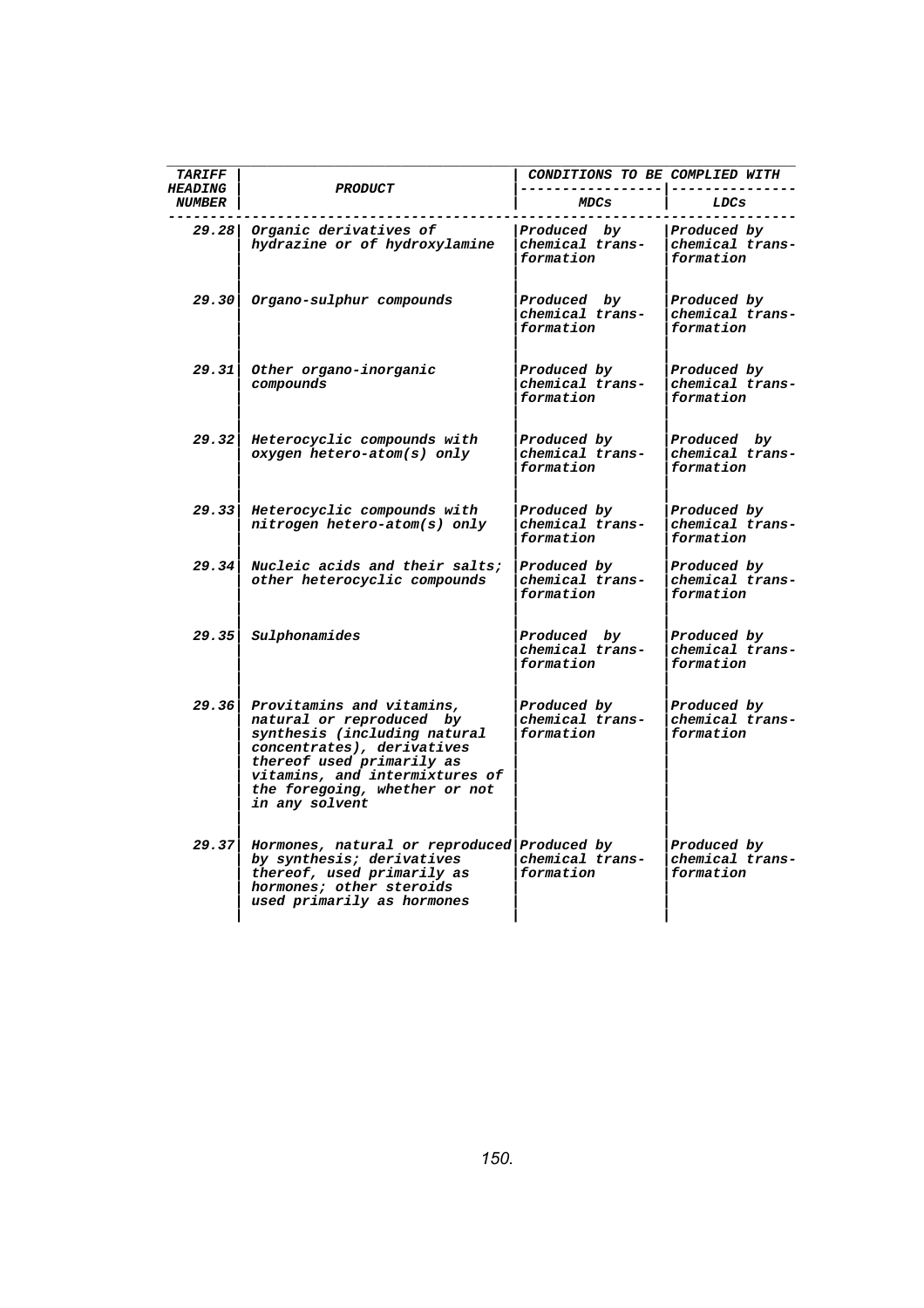| <i><b>TARIFF</b></i><br><i><b>HEADING</b></i> | <b>PRODUCT</b>                                                                                                                                                                                                                                                                                                                                                                                           | CONDITIONS TO BE COMPLIED WITH                                                                                                                                      |                                                                                                                  |
|-----------------------------------------------|----------------------------------------------------------------------------------------------------------------------------------------------------------------------------------------------------------------------------------------------------------------------------------------------------------------------------------------------------------------------------------------------------------|---------------------------------------------------------------------------------------------------------------------------------------------------------------------|------------------------------------------------------------------------------------------------------------------|
| <i><b>NUMBER</b></i>                          |                                                                                                                                                                                                                                                                                                                                                                                                          | MDCs                                                                                                                                                                | LDCs                                                                                                             |
|                                               | 29.38 Glycosides, natural or re-<br>produced by synthesis, and<br>their salts, ethers, esters and/formation<br><i>other derivatives</i>                                                                                                                                                                                                                                                                  | <i>Produced by</i><br>chemical trans-                                                                                                                               | <i>Produced</i> by<br>  chemical trans-<br><i>lformation</i>                                                     |
|                                               | 29.39 Vegetable alkaloids, natural or Produced by<br>reproduced by synthesis, and (chemical trans-<br>their salts, ethers, esters and formation<br><i>other derivatives</i>                                                                                                                                                                                                                              |                                                                                                                                                                     | <i>Produced</i> by<br>chemical trans-<br>lformation                                                              |
|                                               | 29.40 Sugars, chemically pure, other Produced by<br>than sucrose, lactose, maltose, chemical trans-<br>glucose and fructose; sugar<br>ethers and sugar esters, and<br>their salts, other than pro-<br>ducts of heading No. 29.37,<br>29.38 or 29.39                                                                                                                                                      | <i>lformation</i>                                                                                                                                                   | <i>Produced</i> by<br>chemical trans-<br>lformation                                                              |
|                                               | 29.41 Antibiotics                                                                                                                                                                                                                                                                                                                                                                                        | Produced by<br>chemical trans-<br>formation                                                                                                                         | <i>Produced</i> by<br>chemical trans-<br><i>lformation</i>                                                       |
|                                               | 30.02 Human blood; animal blood pre- Produced from<br>pared for therapeutic, pro-<br>phylactic or diagnostic uses;<br>antisera and other blood<br>fractions and modified<br>immunological products, whether/or produced from /30.02 or pro-<br>or not obtained by means of<br>biotechnological processes;<br>vaccines, toxins, cultures of<br>micro-organisms (excluding<br>yeasts) and similar products | seed for micro-<br>bial cultures or <i>bial</i> cultures<br>from similar pro-/or from similar<br>ducts of 30.02<br>materials not in-/duced from/<br>cluded in 30.02 | <i>Produced from</i><br>seed for micro-<br><i>products</i> of<br><i>Imaterials not</i><br>included in<br>  30.02 |
|                                               | ex 31.02/ Ammonium nitrate or sodium<br>nitrate, pure                                                                                                                                                                                                                                                                                                                                                    | Produced by<br>chemical trans-<br>formation                                                                                                                         | Produced by<br>chemical trans-<br><i>lformation</i>                                                              |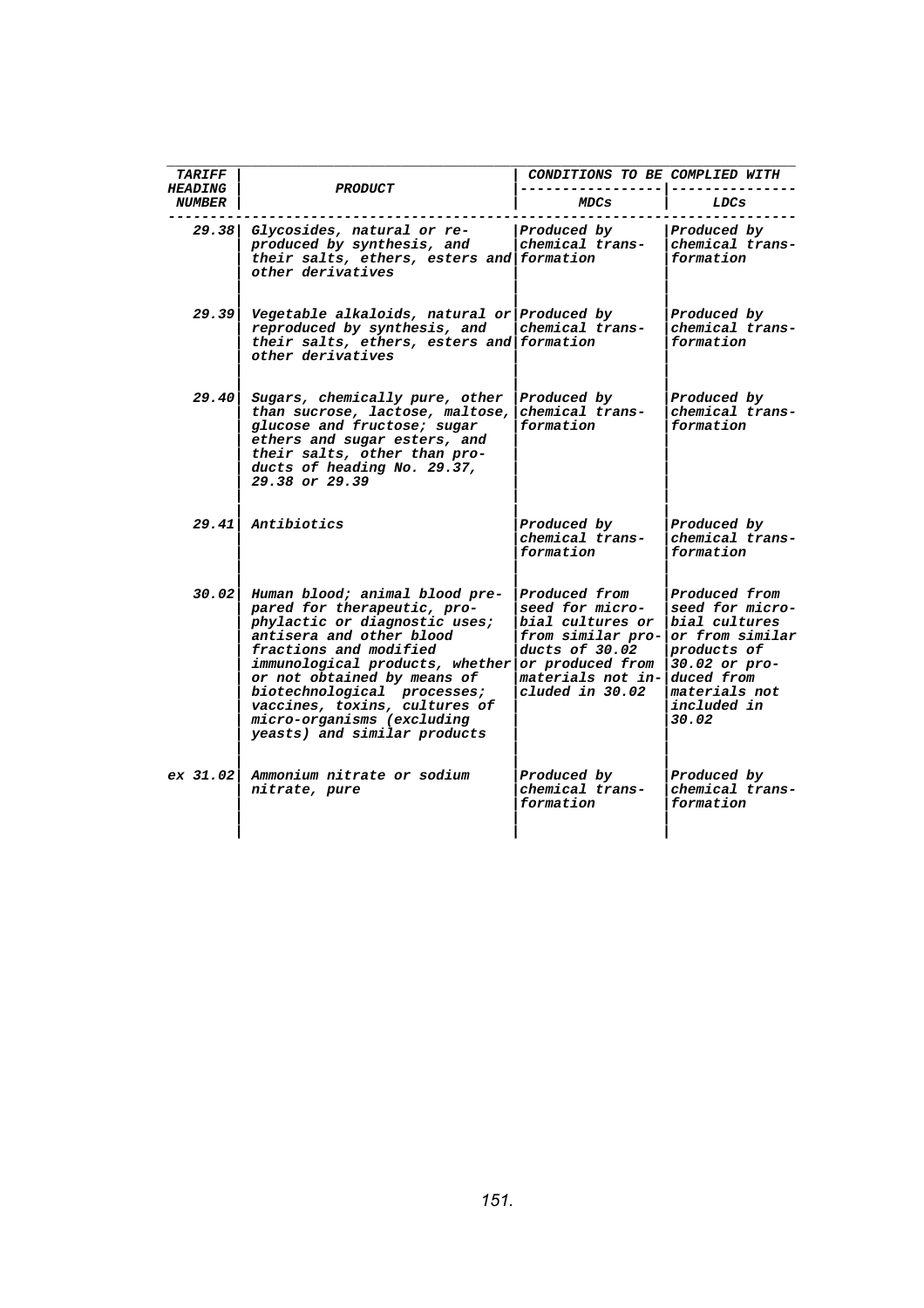| <i><b>TARIFF</b></i>                     |                                                                                                                                                                                                                                                                                 | CONDITIONS TO BE COMPLIED WITH                                                                                                                                                                                                                             |                                                                        |
|------------------------------------------|---------------------------------------------------------------------------------------------------------------------------------------------------------------------------------------------------------------------------------------------------------------------------------|------------------------------------------------------------------------------------------------------------------------------------------------------------------------------------------------------------------------------------------------------------|------------------------------------------------------------------------|
| <i><b>HEADING</b></i><br><i>NUMBER  </i> | <b>PRODUCT</b>                                                                                                                                                                                                                                                                  | <b>MDCs</b>                                                                                                                                                                                                                                                | LDCs                                                                   |
|                                          | ex 35.01/ Casein derivatives; casein<br>  alues                                                                                                                                                                                                                                 | <i>Produced from</i><br>$\sqrt{cases}$ of 35.01 $\sqrt{cases}$ of 35.01<br>or from materials/or from<br>$\sqrt{\frac{1}{1}}$ not included in $\sqrt{\frac{1}{1}}$ materials not<br>135.01                                                                  | <i>Produced from</i><br>included in<br>135.01                          |
|                                          | ex 35.02 Albuminates and other albumin<br>derivatives                                                                                                                                                                                                                           | <i>Produced from</i><br>$\sqrt{a}$ lbumins of 35.02 $\sqrt{a}$ lbumins of<br>or from materials 35.02 or from<br>not included in <i>[materials not]</i><br>  35.02                                                                                          | <i>Produced from</i><br>included in<br>  35.02                         |
|                                          | ex 35.03/ Gelatin derivatives                                                                                                                                                                                                                                                   | <i>Produced from</i><br>$\sqrt{ g}$ elatin of 35.03 $\sqrt{ g}$ elatin of<br>or from materials 35.03 or from<br>not included in   materials not<br> 35.03                                                                                                  | <i>Produced from</i><br>included in<br>  35.03                         |
|                                          | ex 35.05 Glues based on starches or on<br>dextrins                                                                                                                                                                                                                              | <i>Produced from</i><br>$\sqrt{3}$ dextrins or other $\sqrt{3}$ dextrins or<br>modified starches/other modified<br>$\int$ of 35.05 or from $\int$ starches of<br>materials not in-135.05 or from<br>$\sqrt{ c }$ luded in 35.05 $\sqrt{ c }$ materials not | <i>Produced from</i><br>included in<br>  35.05                         |
|                                          | ex 36.05   Matches, other than pyrotechnic Produced from<br>articles of 36.04, with wooden (regional<br>splints                                                                                                                                                                 | <i>materials of</i><br>Chapter 44                                                                                                                                                                                                                          | <i>Produced from</i><br>regional/<br><i>materials</i> of<br>Chapter 44 |
|                                          | 37.01 Photographic plates and film<br>in the flat, sensitised, un-<br>exposed, of any material other <i>included</i> in $37.02$ included in<br>than paper, paperboard or<br>textiles; instant print film<br>in the flat, sensitised, un-<br>exposed, whether or not in<br>packs | <i>Produced from</i><br><i>materials not</i>                                                                                                                                                                                                               | <i>Produced from</i><br>/materials not<br>  37.02                      |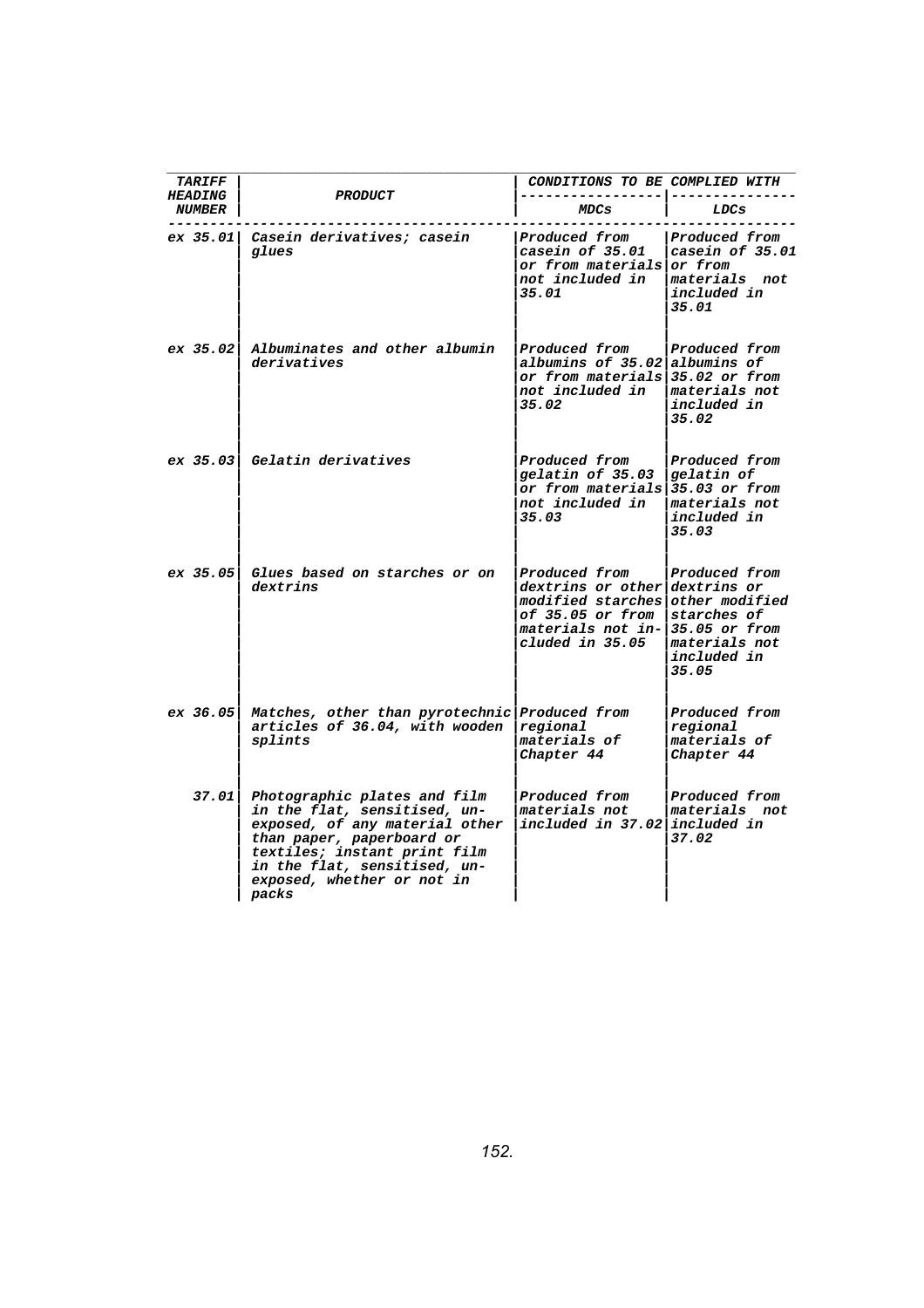| <i><b>TARIFF</b></i>              |                                                                                                                                                                                                                                                                                                                                                         | CONDITIONS TO BE COMPLIED WITH                                                                                                                                   |                                                                                                                   |
|-----------------------------------|---------------------------------------------------------------------------------------------------------------------------------------------------------------------------------------------------------------------------------------------------------------------------------------------------------------------------------------------------------|------------------------------------------------------------------------------------------------------------------------------------------------------------------|-------------------------------------------------------------------------------------------------------------------|
| <i>HEADING</i><br><i>NUMBER  </i> | <b>PRODUCT</b>                                                                                                                                                                                                                                                                                                                                          | <b>MDCs</b>                                                                                                                                                      | LDCs                                                                                                              |
|                                   | 37.02 Photographic film in rolls,<br>sensitised, unexposed, of any<br>material other than paper,<br>paperboard or textiles; instant<br>print film in rolls, sensitised,<br>unexposed                                                                                                                                                                    | <i>Produced from</i><br>/materials not<br>included in 37.01/included in                                                                                          | <i>Produced from</i><br>/materials not<br>137.01                                                                  |
|                                   | 38.05 Gum, wood or sulphate tur-<br>$\mid$ pentine and other terpenic oils $\mid$ gum, wood or<br>produced by the distillation or sulphate turpen- sulphate tur-<br>other treatment of coniferous<br>woods; crude dipentene; sul-<br>phite turpentine and other<br>crude para-cymene; pine oil<br>containing alpha-terpineol as<br>the main constituent | <i>Produced from</i><br>$\theta$ tine and other<br> terpenic oils<br>$ $ of 38.05 or from $ $ oils of 38.05<br>/materials not<br>included in 38.05 materials not | <i>Produced from</i><br>gum, wood or<br><i>pentine</i> and<br>other terpenic<br>or from<br>included in<br>  38.05 |
|                                   | ex 38.06 Derivatives of rosin and resin Produced by<br>acids                                                                                                                                                                                                                                                                                            | chemical trans-<br><i>lformation or</i><br>emulsification                                                                                                        | Produced by<br>chemical trans-<br><i>lformation or</i><br>emulsification/                                         |
|                                   | ex 38.06 Rosin spirit and rosin oils                                                                                                                                                                                                                                                                                                                    | <i>Produced from</i><br>rosin or resin<br>acids of 38.06<br>or from materials/or from<br>not included in<br> 38.06                                               | <i>Produced from</i><br>rosin or resin<br>acids of 38.06<br>/materials not<br>included in<br>38.06                |
|                                   | ex 38.23 Industrial monocarboxylic fatty Produced from<br>acids; acid oils from<br>refining; industrial fatty<br>alcohols (excluding industrial $ $ Chapter 15<br>fatty alcohols which have a<br>waxy character)                                                                                                                                        | /regional<br><i>materials of</i>                                                                                                                                 | <i>Produced from</i><br>regional/<br><i>materials of</i><br>Chapter 15                                            |
|                                   | 39.01 Polymers of ethylene, in<br>primary forms                                                                                                                                                                                                                                                                                                         | Produced by<br>chemical trans-<br>formation                                                                                                                      | <i>Produced</i> by<br>chemical trans-<br><i>  formation</i>                                                       |
|                                   | 39.02 Polymers of propylene or of<br>other olefins, in primary forms chemical trans-                                                                                                                                                                                                                                                                    | <i>Produced</i> by<br><i>  formation</i>                                                                                                                         | <i>Produced</i> by<br>chemical trans-<br><i>lformation</i>                                                        |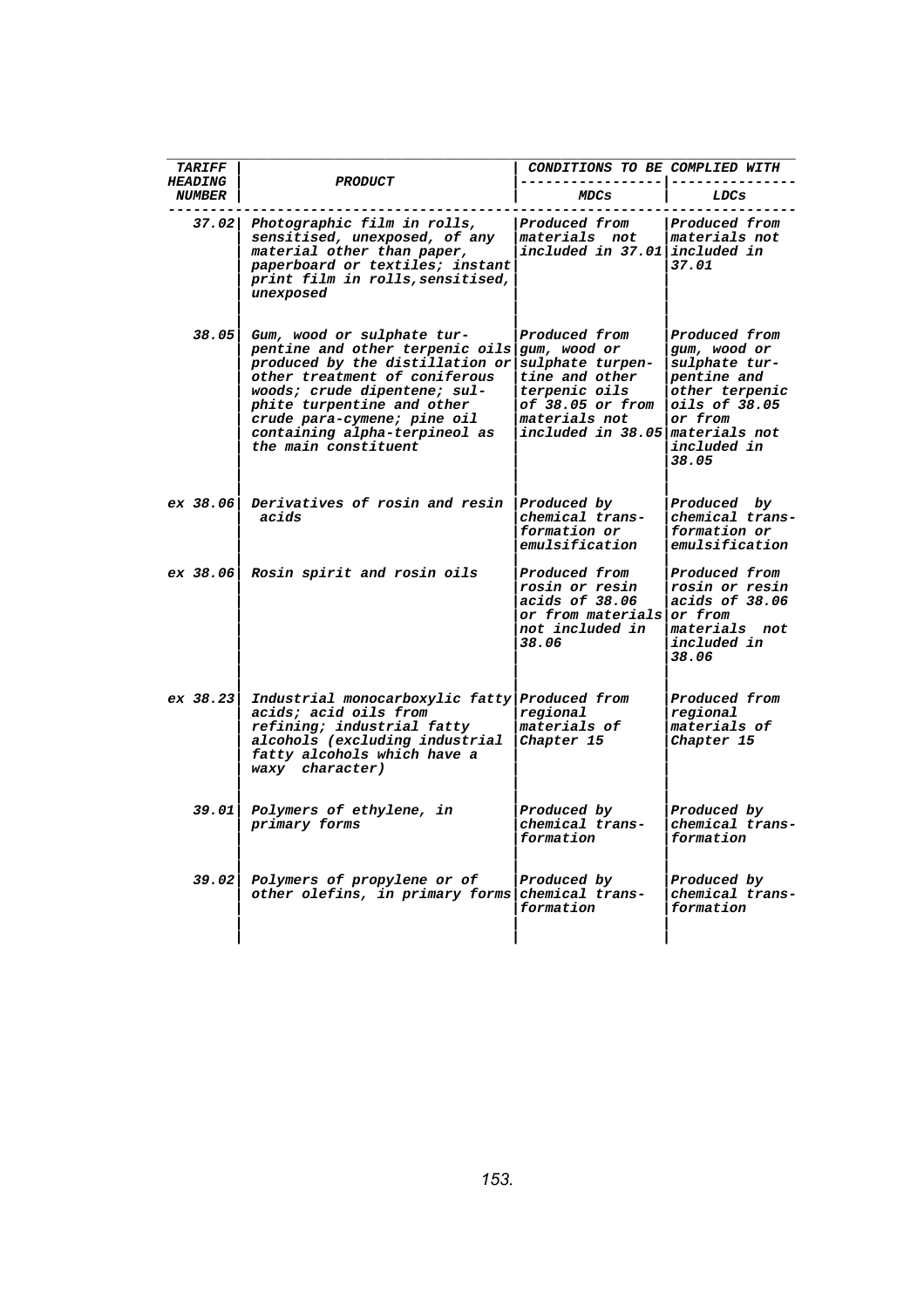| <i><b>TARIFF</b></i><br><i><b>HEADING</b></i> | <b>PRODUCT</b>                                                                                                                                                                                                               | CONDITIONS TO BE COMPLIED WITH                            |                                                            |
|-----------------------------------------------|------------------------------------------------------------------------------------------------------------------------------------------------------------------------------------------------------------------------------|-----------------------------------------------------------|------------------------------------------------------------|
| NUMBER                                        |                                                                                                                                                                                                                              | <b>MDCs</b>                                               | LDCs                                                       |
|                                               | 39.03 Polymers of styrene, in primary Produced by<br>forms                                                                                                                                                                   | chemical trans-<br>formation                              | <i>Produced</i> by<br>chemical trans-<br><i>lformation</i> |
|                                               | 39.04 Polymers of vinyl chloride or<br>of other halogenated olefins,<br>in primary forms                                                                                                                                     | <i>Produced</i> by<br>chemical trans-<br><i>Eormation</i> | Produced by<br>chemical trans-<br><i>  formation</i>       |
|                                               | 39.05 Polymers of vinyl acetate or<br>of other vinyl esters, in<br>primary forms; other vinyl<br>polymers in primary forms                                                                                                   | Produced by<br>chemical trans-<br><i>  formation</i>      | <i>Produced</i> by<br>chemical trans-<br><i>lformation</i> |
|                                               | 39.06 Acrylic polymers in primary<br>forms                                                                                                                                                                                   | Produced by<br>chemical trans-<br>formation               | <i>Produced</i> by<br>chemical trans-<br>  formation       |
|                                               | 39.07 Polyacetals, other polyethers<br>and epoxide resins, in primary<br>forms; polycarbonates, alkyd<br>resins, polyallyl esters and<br>other polyesters, in primary<br>forms                                               | Produced by<br>chemical trans-<br><i>  formation</i>      | Produced by<br>chemical trans-<br><i>lformation</i>        |
|                                               | 39.08 Polyamides in primary forms                                                                                                                                                                                            | Produced by<br>chemical trans-<br>formation               | Produced by<br>chemical trans-<br><i>formation</i>         |
|                                               | 39.09 Amino-resins, phenolic resins<br>and polyurethanes, in primary<br>forms                                                                                                                                                | Produced by<br>chemical trans-<br><i>  formation</i>      | <i>Produced</i> by<br>chemical trans-<br><i>lformation</i> |
|                                               | 39.10 Silicones in primary forms                                                                                                                                                                                             | Produced by<br>chemical trans-<br>formation               | <i>Produced</i> by<br>chemical trans-<br><i>lformation</i> |
|                                               | 39.11 Petroleum resins, coumarone-<br>indene resins, polyterpenes,<br>polysulphides, polysulphones<br>and other products specified<br>in Note 3 to this Chapter, not<br>elsewhere specified or<br>included, in primary forms | Produced by<br>chemical trans-<br><i>formation</i>        | Produced by<br>chemical trans-<br><i>  formation</i>       |

| <b><i>TARIFF</i></b><br><i><b>HEADING</b></i> | <b>PRODUCT</b>                                     | CONDITIONS TO BE COMPLIED WITH                                                           |                      |
|-----------------------------------------------|----------------------------------------------------|------------------------------------------------------------------------------------------|----------------------|
| <i>NUMBER</i>                                 |                                                    | MDCs                                                                                     | LDCs                 |
|                                               | 39.15   Waste, parings and scrap, of<br>  plastics | Produced from<br> blocks, lumps,    blocks, lumps,<br> powders, flakes,  powders, flakes | <i>Produced from</i> |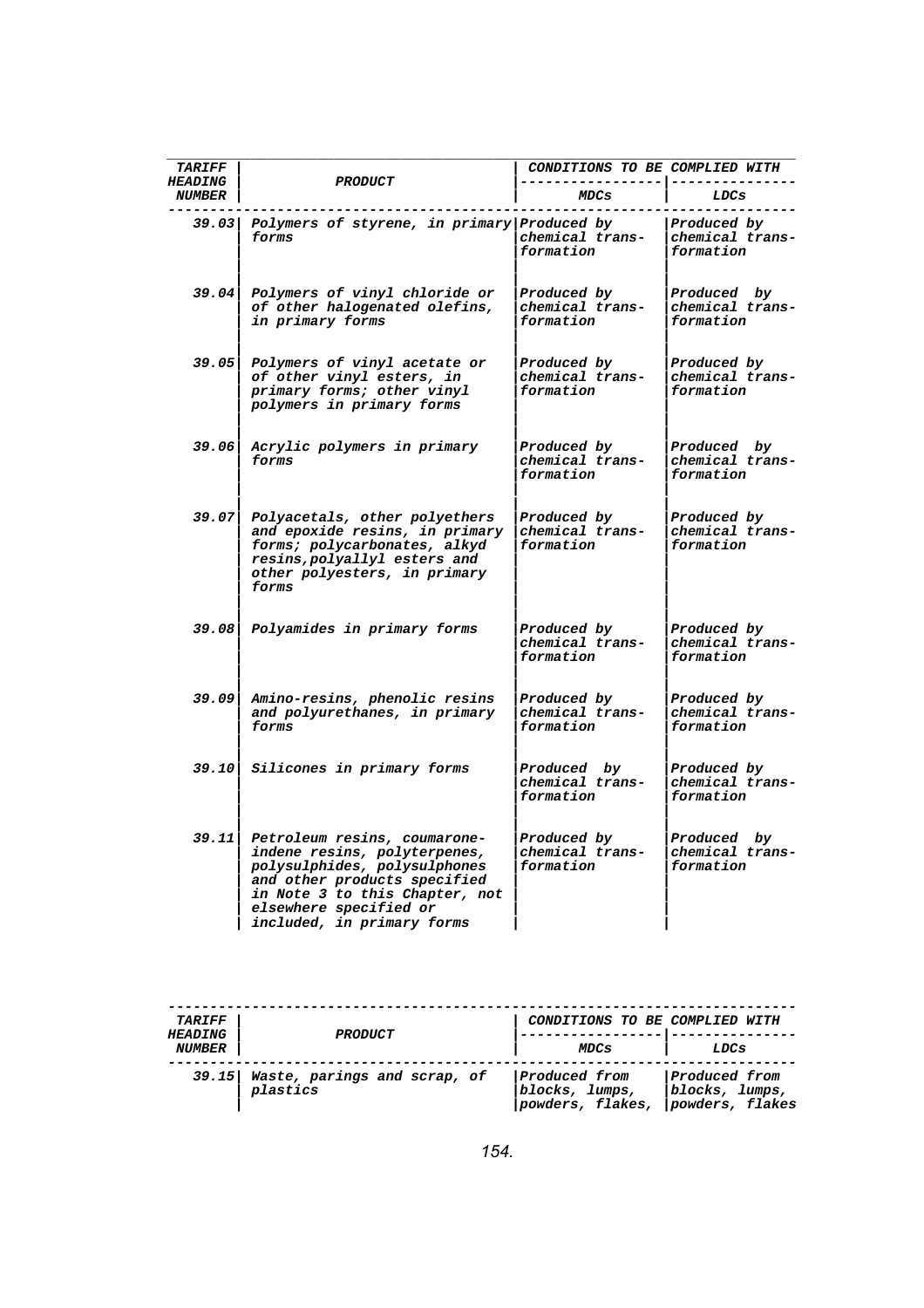|                                                                                                                                                                                                   | granules, pastes, granules,<br>liquids, putties (pastes, liquids<br>and similar bulk /putties and<br>forms of plas-<br>tics, provided<br>that extra-reg-<br>ional parts and<br>fittings may be<br>used if the value/and fittings<br>of such parts and/may be used if<br>fittings does not/the value of<br>exceed 10 per<br>cent of the ex-<br>port price of the/exceed 10 per<br>finished product (cent of the                | <i>similar</i> bulk<br>forms of plas-<br>tics, provided<br>that extra-re-<br>gional parts<br>such parts and<br> fittings does not<br>export price of<br>the finished<br>' product                                                                                                                             |
|---------------------------------------------------------------------------------------------------------------------------------------------------------------------------------------------------|-------------------------------------------------------------------------------------------------------------------------------------------------------------------------------------------------------------------------------------------------------------------------------------------------------------------------------------------------------------------------------------------------------------------------------|---------------------------------------------------------------------------------------------------------------------------------------------------------------------------------------------------------------------------------------------------------------------------------------------------------------|
| 39.16   Monofilament of which any<br>cross-sectional dimension ex-<br>ceeds 1 mm, rods, sticks and<br>profile shapes, whether or not<br>surface-worked but not other-<br>wise worked, of plastics | Produced from<br>blocks, lumps,<br> powders, flakes,<br>/granules, liquids/granules,<br>pastes, putties<br>and similar bulk /putties and<br>forms of plas-<br>tics, provided<br>that extra-reg-<br>ional parts and<br>fittings may be<br>used if the value/and fittings<br>of such parts and/may be used if<br>fittings does not/the value of<br>exceed 10 per<br>cent of the ex-<br>port price of<br>the finished<br>product | 'Produced from<br>/blocks, lumps,<br><i>powders, flakes</i><br>/liquids,pastes,<br><i>similar</i> bulk<br>forms of plas-<br>tics, provided<br>that extra-re-<br>gional parts<br>such parts and<br> fittings does<br>not exceed<br><i> 10 per cent of</i><br>the export price)<br>of the finished<br>  product |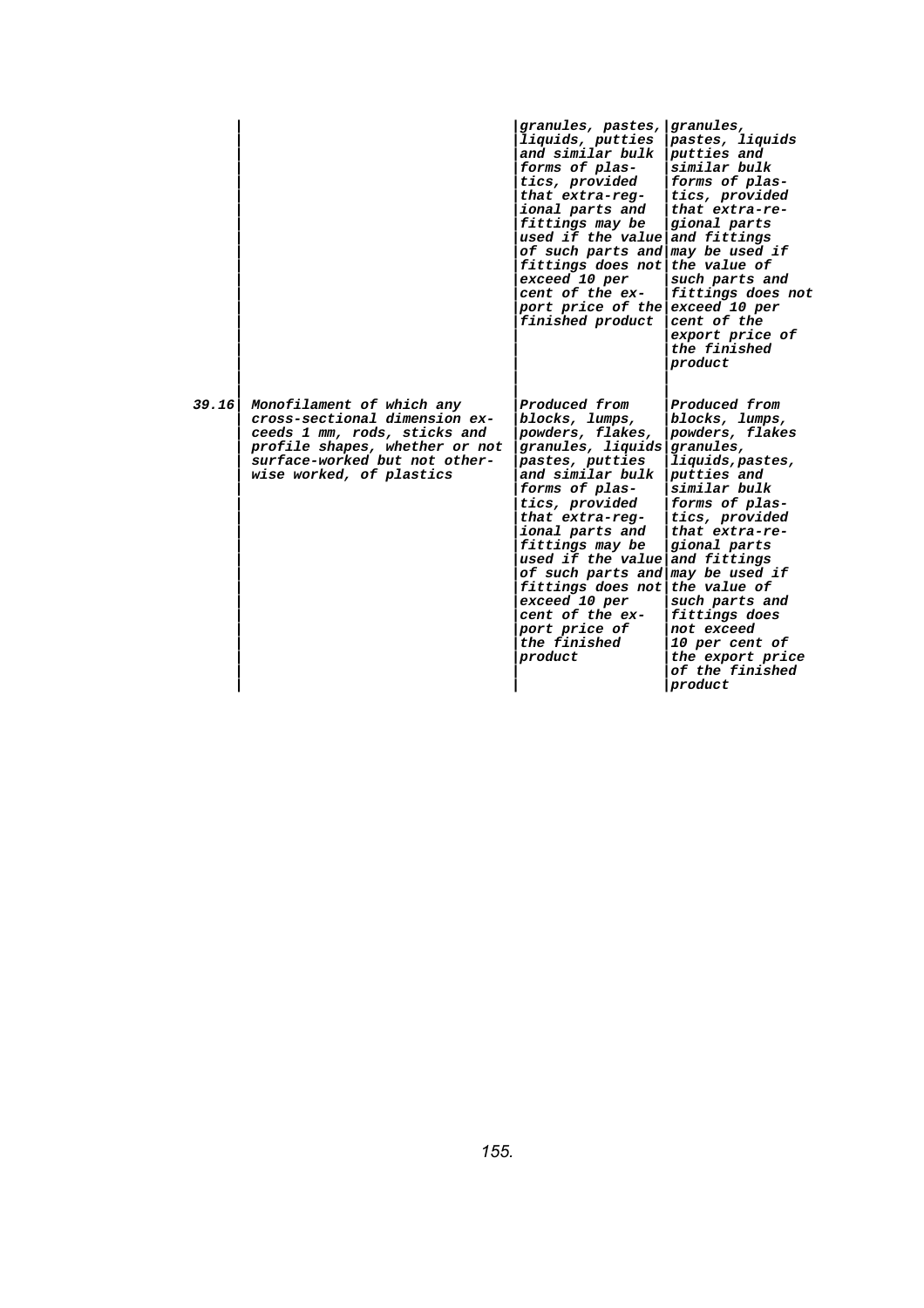| <i><b>TARIFF</b></i><br><i><b>HEADING</b></i> | <b>PRODUCT</b>                                                                                                                                                                                    | CONDITIONS TO BE COMPLIED WITH                                                                                                                                                                                                                                                                                                                                                                                                                                                                                               |                                                                                                                                                                                                                                                                   |
|-----------------------------------------------|---------------------------------------------------------------------------------------------------------------------------------------------------------------------------------------------------|------------------------------------------------------------------------------------------------------------------------------------------------------------------------------------------------------------------------------------------------------------------------------------------------------------------------------------------------------------------------------------------------------------------------------------------------------------------------------------------------------------------------------|-------------------------------------------------------------------------------------------------------------------------------------------------------------------------------------------------------------------------------------------------------------------|
| <i><b>NUMBER</b></i>                          |                                                                                                                                                                                                   | MDCs                                                                                                                                                                                                                                                                                                                                                                                                                                                                                                                         | LDCs                                                                                                                                                                                                                                                              |
|                                               | 39.17 Tubes, pipes and hoses, and<br>fittings therefor (for example, blocks, lumps,<br>joints, elbows, flanges), of<br>plastics                                                                   | <i>Produced from</i><br>powders, flakes, /powders, flakes<br>granules, pastes, granules, <br> liquids, putties  pastes, liquids<br>and similar bulk  putties and <br>forms of plas-<br>tics, provided)<br>that extra-reg-/<br>ional parts and (that extra-re-<br> fittings may be<br>$\mu$ used if the value $\mu$ may be used if<br>of such parts and the value of<br>fittings does not such parts and<br>exceed 10 per<br>cent of the ex-<br><i>port price of the per cent of the</i><br>finished product (export price of | <i>Produced from</i><br>/blocks, lumps<br>similar bulk<br>forms of plas-<br>tics, provided<br>gional fittings<br><i>fittings does</i><br>not exceed 10<br>the finished)<br>/product                                                                               |
|                                               | 39.18   Floor coverings of plastics,<br>whether or not self-adhesive,<br>in rolls or in the form of<br>tiles; wall or ceiling cover-<br>ings of plastics, as defined<br>in Note 9 to this Chapter | Produced from<br>blocks, lumps,<br>powders, flakes, <i>powders, flakes</i><br>/granules, pastes, granules,<br> liquids, putties  pastes, liquids<br>and similar bulk  putties and <br>forms of plas-<br> tics, provided<br>that extra-reg-<br> ional parts and<br>fittings may be<br>used if the value/parts and fit-<br>of such parts and/tings may be<br> fittings does not used if the<br>exceed 10 per<br>cent of the ex-<br>$ $ port price of the $ $ tings does not<br>finished product /exceed 10 per                 | <i>Produced from</i><br>blocks, lumps,<br><i>similar</i> bulk<br><i>lforms</i> of<br><i>plastics, pro-</i><br>$ $ vided that ex-<br>tra regional<br><i>value</i> of such<br>parts and fit-<br>cent of the ex-<br><i>port price of</i><br>the finished)<br>product |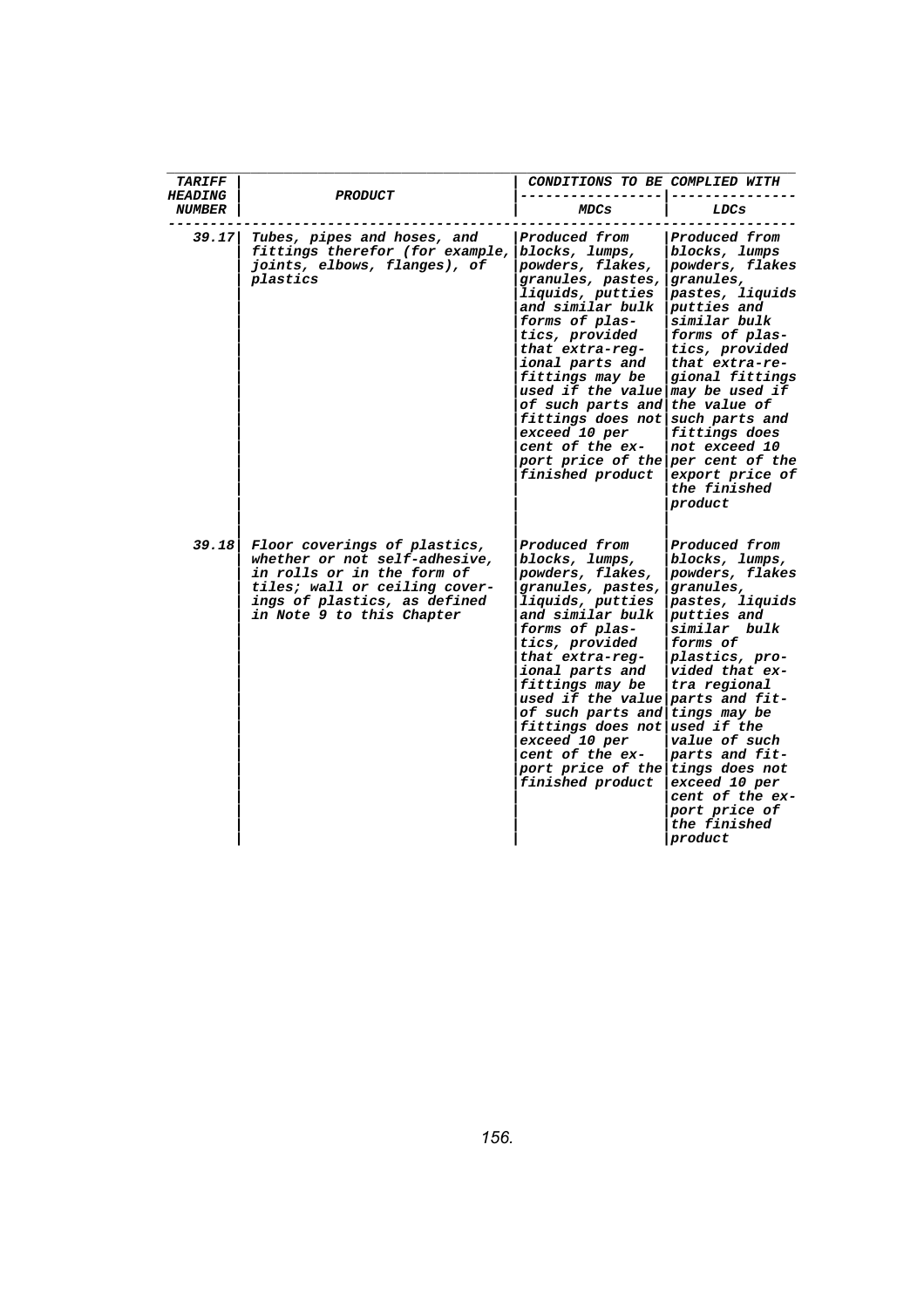| <i><b>TARIFF</b></i><br><i><b>HEADING</b></i> | <b>PRODUCT</b>                                                                                                                                                                   | CONDITIONS TO BE COMPLIED WITH                                                                                                                                                                                                                                                                                                                                                                                                                                                                                        |                                                                                                                                                                                                                             |
|-----------------------------------------------|----------------------------------------------------------------------------------------------------------------------------------------------------------------------------------|-----------------------------------------------------------------------------------------------------------------------------------------------------------------------------------------------------------------------------------------------------------------------------------------------------------------------------------------------------------------------------------------------------------------------------------------------------------------------------------------------------------------------|-----------------------------------------------------------------------------------------------------------------------------------------------------------------------------------------------------------------------------|
| NUMBER                                        |                                                                                                                                                                                  | MDCs                                                                                                                                                                                                                                                                                                                                                                                                                                                                                                                  | LDCs                                                                                                                                                                                                                        |
|                                               | 39.19 Self-adhesive plates, sheets,<br>' film, foil, tape, strip and<br>other flat shapes, of plastics, powders, flakes, powders, flakes<br>whether or not in rolls              | Produced from<br>/blocks, lumps,<br>granules, pastes, granules,<br> liquids, putties  pastes, liquids<br>and similar bulk /putties and<br>forms of plas-<br>tics, provided)<br>that extra-region/plastic, pro-<br>-al parts and<br> fittings may be<br>used if the value parts and fit-<br>of such parts and/stings may be<br>$\int f$ ittings does not $\int u$ sed if the<br>exceed 10 per<br>$/$ cent of the ex- $/$ parts and fit-<br><i>port price of the tings does not</i><br>finished product / exceed 10 per | <i>Produced from</i><br>blocks. lumps,<br><i>similar</i> bulk<br><i>forms</i> of<br>$ $ vided that ex-<br>tra regional<br><i>value</i> of such<br>cent of the ex-<br><i>port price of</i><br>of the finished<br>  product   |
|                                               | 39.20 Other plates, sheets, film,<br>foil and strip, of plastics,<br>non-cellular and not rein-<br>forced, laminated, supported<br>or similarly combined with<br>other materials | Produced from<br>/blocks, lumps,<br> powders, flakes,  powders, flakes<br>granules, pastes, granules, <br> liquids, putties  pastes, liquids<br>and similar bulk  putties and<br>forms of plas-<br>tics, provided<br>that extra-reg-/<br> ional parts and<br>fittings may be<br>used if the value/and fittings<br>of such parts and/may be used if<br>[fittings does not the value of<br>exceed 10 per <br>cent of the ex-<br>port price of the/not exceed 10<br>finished product $ per \> cent \> of \> the$         | <i>Produced from</i><br>/blocks, lumps,<br>similar bulk<br><i>forms of</i><br>plastics, pro-<br>ed that extra-<br>regional parts<br>such parts and<br><i>fittings does</i><br>export price of<br>the finished)<br>  product |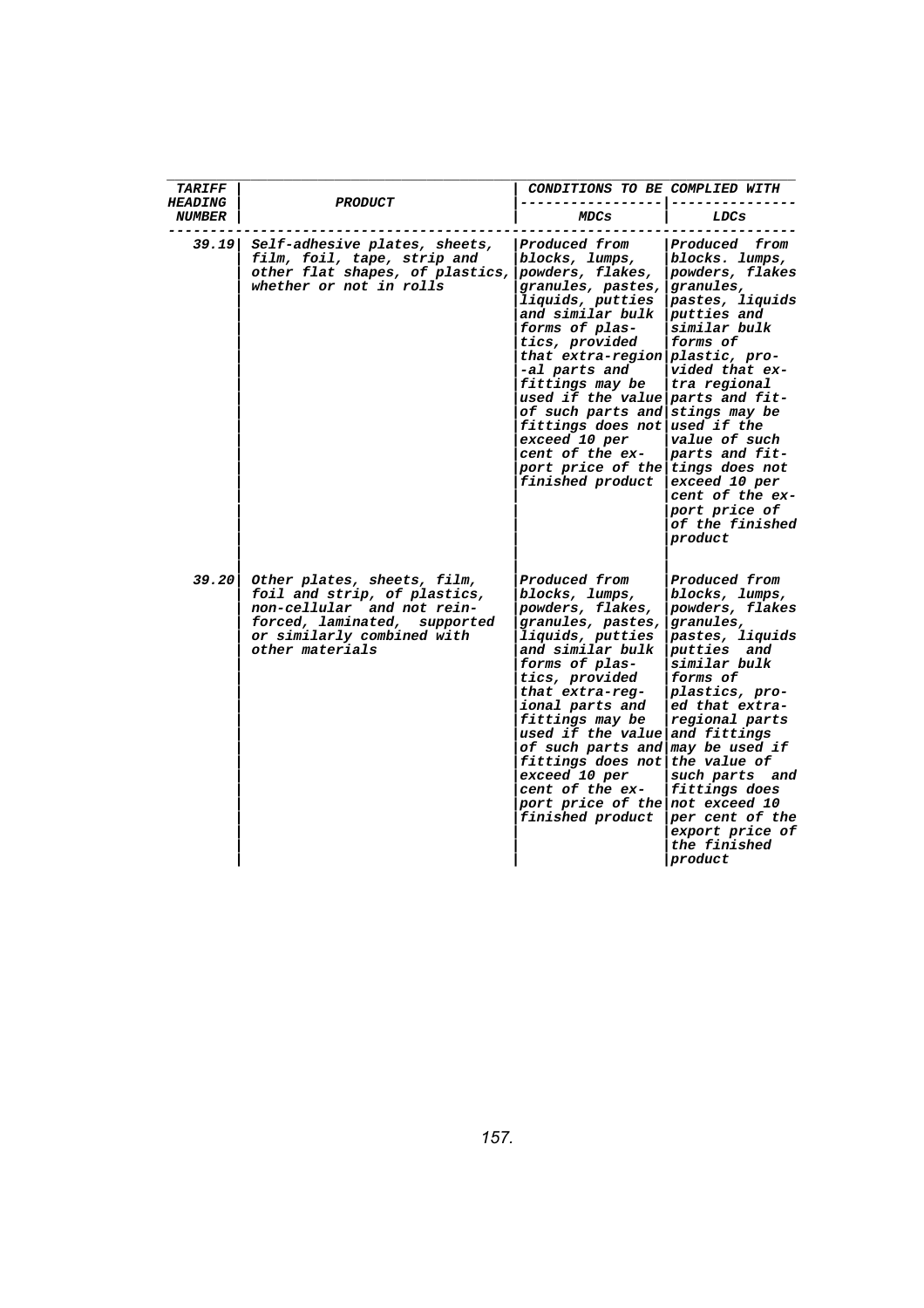| <i><b>TARIFF</b></i><br><i><b>HEADING</b></i> | <b>PRODUCT</b>                                                                                                                                         | CONDITIONS TO BE COMPLIED WITH                                                                                                                                                                                                                                                                                                                                                                                                                                                                                          |                                                                                                                                                                                                                                                                                                                        |
|-----------------------------------------------|--------------------------------------------------------------------------------------------------------------------------------------------------------|-------------------------------------------------------------------------------------------------------------------------------------------------------------------------------------------------------------------------------------------------------------------------------------------------------------------------------------------------------------------------------------------------------------------------------------------------------------------------------------------------------------------------|------------------------------------------------------------------------------------------------------------------------------------------------------------------------------------------------------------------------------------------------------------------------------------------------------------------------|
| <i><b>NUMBER</b></i>                          |                                                                                                                                                        | MDCs                                                                                                                                                                                                                                                                                                                                                                                                                                                                                                                    | LDCs                                                                                                                                                                                                                                                                                                                   |
|                                               | 39.21/ Other plates, sheets, film,<br>foil and strip, of plastics                                                                                      | <i>Produced from</i><br>blocks, lumps,<br> powders, flakes,  powders, flakes<br>/granules, pastes,/granules,<br> liquids, putties  pastes, liquids<br>and similar bulk  putties and <br>forms of plas-<br>tics, provided)<br>that extra-region/plastics, pro-<br>-al parts and<br> fittings may be<br>used if the value parts and fit-<br>of such parts and/tings may be<br> fittings does not used if the<br>exceed 10 per<br>cent of the ex-<br> port price of the tings does not<br> finished product  exceed 10 per | Produced<br>from<br>/blocks, lumps,<br><i>similar</i> bulk<br><i>forms</i> of<br>vided that ex-<br>tra regional<br><i>value of such</i><br>parts and fit-<br>cent of the ex-<br><i>port price of</i><br>the finished)<br>  product                                                                                     |
|                                               | 39.22 Baths, shower-baths, wash-<br>basins, bidets, lavatory<br>pans. seats and covers,<br>flushing cisterns and similar<br>sanitary ware, of plastics | Produced from<br>/blocks, lumps,<br>powders, flakes, /powders, flakes<br>granules, pastes, granules,<br> liquids, putties  pastes, liquids<br>and similar bulk  putties and <br>forms of plas-<br>tics, provided)<br>that extra-reg-<br>ional parts and<br> fittings may be<br>used if the<br>value of such/<br>parts and fit-<br>tings does not)<br>exceed 10 per <br>cent of the<br>export price of<br>the finished)<br>  product<br> finished product                                                                | <i>Produced from</i><br>/blocks, lumps,<br>similar bulk<br> forms of<br>plastics, pro-<br>vided that ex-<br>tra regional<br>parts and fit-<br>tings may be<br>used if the<br>the value of<br>such parts<br>and fittings<br>does not ex-<br>ceed 10 per/<br>cent of the<br>export price<br>of the finished<br>  product |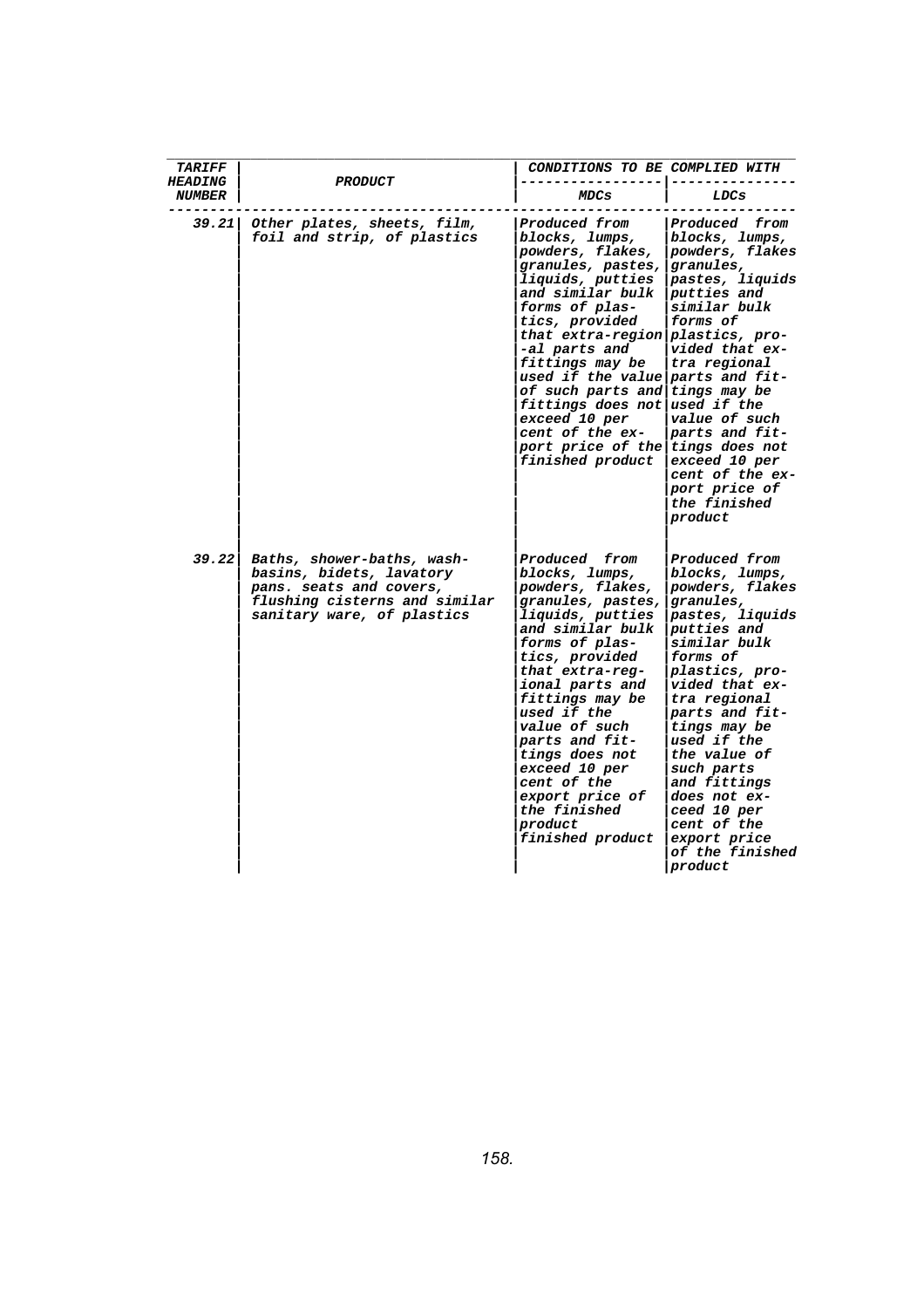| <i><b>TARIFF</b></i><br><i><b>HEADING</b></i> | <b>PRODUCT</b>                                                                                                                                                                                      | CONDITIONS TO BE COMPLIED WITH                                                                                                                                                                                                                                                                                                                                                                                                                                                                                                 |                                                                                                                                                                                                                                                            |
|-----------------------------------------------|-----------------------------------------------------------------------------------------------------------------------------------------------------------------------------------------------------|--------------------------------------------------------------------------------------------------------------------------------------------------------------------------------------------------------------------------------------------------------------------------------------------------------------------------------------------------------------------------------------------------------------------------------------------------------------------------------------------------------------------------------|------------------------------------------------------------------------------------------------------------------------------------------------------------------------------------------------------------------------------------------------------------|
| <i>NUMBER</i>                                 |                                                                                                                                                                                                     | <b>MDCs</b>                                                                                                                                                                                                                                                                                                                                                                                                                                                                                                                    | LDCs                                                                                                                                                                                                                                                       |
|                                               | 39.23/ Articles for the conveyance or /Produced from<br>packing of goods, of plastics; blocks, lumps,<br>stoppers, lids, caps and other (powders, flakes, (powders, flakes<br>closures, of plastics | /granules, pastes, granules,<br> liquids, putties  pastes, liquids<br>and similar bulk  putties and <br> forms of plas-<br>tics, provided)<br>that extra-region/plastics, pro-<br>-al parts and<br> fittings may be<br>used if the value/parts and fit-<br>of such parts and/tings may be<br> fittings does not used if the<br>exceed 10 per<br>cent of the ex-<br>port price of the tings does not<br>finished product  exceed 10 per                                                                                         | <i>Produced from</i><br>/blocks, lumps,<br>similar bulk<br><i>forms</i> of<br>$vided$ that ex-<br>tra regional<br><i>value of such</i><br>parts and fit-<br>cent of the ex-<br><i>port price of</i><br>the finished)<br>  product                          |
|                                               | 39.24 Tableware, kitchenware, other<br>household articles and toilet<br>articles, of plastics                                                                                                       | <i>Produced from</i><br>/blocks, lumps,,<br>powders, flakes, powders, flakes<br>/granules, pastes,/granules,<br> liquids, putties  pastes, liquids<br>of similar bulk<br>forms of plas-<br>tics, provided)<br>that extra-region/plastics, pro-<br>-al parts and<br> fittings may be<br>used if the value parts and fit-<br>$ $ of such parts and $ $ tings may be<br>$\int f$ ittings does not $\int u$ sed if the<br>exceed 10 per<br>cent of the ex-<br>port price of the tings does not<br> finished product  exceed 10 per | <i>Produced from</i><br>/blocks, lumps,<br><i>putties</i> of<br><i>similar</i> bulk<br>  forms of<br>$ $ vided that ex-<br>tra regional<br><i>value of such</i><br>$\sqrt{parts}$ and fit-<br>cent of the<br>export price of<br>of the finished<br>product |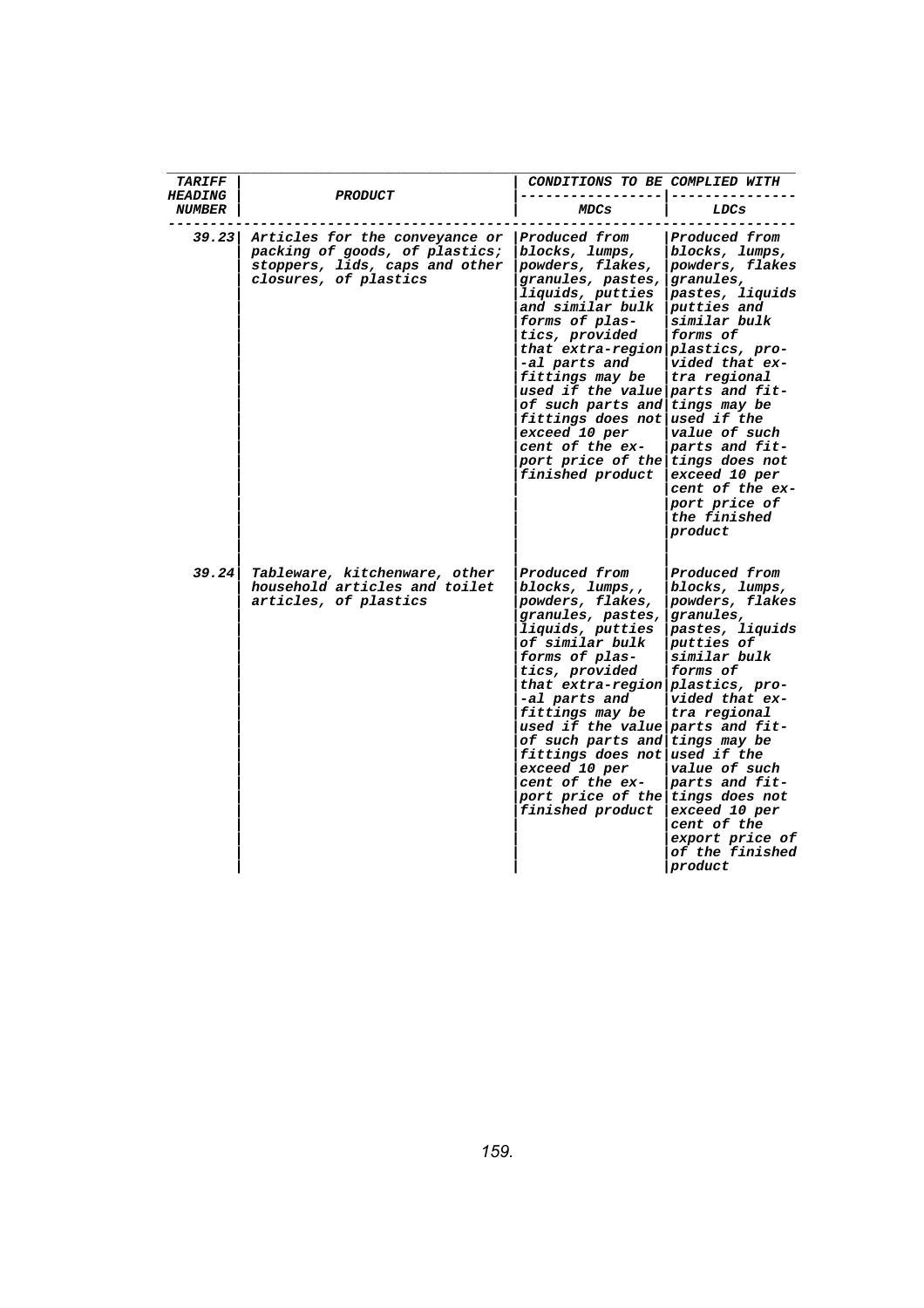| <i><b>TARIFF</b></i><br><i><b>HEADING</b></i> / | <b>PRODUCT</b>                                                                                                                                                                                                                                                                                                                      | CONDITIONS TO BE COMPLIED WITH                                                                                                                                                                                                                                                                                                                                                                                                 |                                                                                                                                                                                                                                         |
|-------------------------------------------------|-------------------------------------------------------------------------------------------------------------------------------------------------------------------------------------------------------------------------------------------------------------------------------------------------------------------------------------|--------------------------------------------------------------------------------------------------------------------------------------------------------------------------------------------------------------------------------------------------------------------------------------------------------------------------------------------------------------------------------------------------------------------------------|-----------------------------------------------------------------------------------------------------------------------------------------------------------------------------------------------------------------------------------------|
| <i>NUMBER  </i>                                 |                                                                                                                                                                                                                                                                                                                                     | <b>MDCs</b>                                                                                                                                                                                                                                                                                                                                                                                                                    | LDCs                                                                                                                                                                                                                                    |
|                                                 | ex 39.25 Builders' ware of plastics, not Produced from<br>$\dot{/}$ elsewhere specified or included $/$ blocks, lumps,<br>(excluding doors, windows and /powders, flakes, /powders, flakes<br>their frames, bath tub<br>enclosures, fencing and<br>panelling)                                                                       | /granules, pastes,/granules,<br><i>liquids, putties   pastes,</i><br>and similar bulk /liquids,<br>forms of plas-<br>tics, provided <br> fittings may be<br>used if the value/gional parts<br>of such parts and and fittings<br> fittings does not may be used if<br>exceed 10 per<br>$ cent\>$ of the ex- $ such\>parts\> and$<br>port price of the fittings does<br>finished product /not exceed 10]                         | <i>Produced from</i><br>blocks, lumps,<br>putties and<br><i>similar</i> bulk<br>that extra-re-<br>the value of<br>per cent of the<br>export price<br>of the finished<br>  product                                                       |
|                                                 | ex 39.26 Other articles of plastics and Produced from<br>$^\prime$ articles of other materials of $\prime$ blocks, lumps,<br>headings Nos. 39.01 to 39.14<br>(excluding motor vehicle<br>licence plates, signs, letter- /liquids, putties /pastes, liquids<br>ing, name-plates, badges and<br>anti-static vinyl computer<br>covers) | powders, flakes, powders, flakes<br>granules, pastes, granules,<br>and similar bulk <i>putties</i> and<br>forms of plas-<br>tics, provided)<br>that extra-re-<br> gional parts and  that extra-re-<br>[fittings may be [gional parts]<br>used if the value/and fittings<br>of such parts and/may be used if<br>fittings does not/the value of<br>exceed 10 per<br>cent of the<br>export price of<br>the finished)<br>  product | <i>Produced from</i><br>blocks, lumps,<br><i>similar bulk</i><br>  forms of<br>tics, provided<br>such parts and<br><i>fittings</i> does<br>not exceed 10<br>per cent of the<br>$\sqrt{2}$ export price of<br>the finished)<br>  product |
|                                                 | ex 39.26 Anti-static vinyl computer<br>covers                                                                                                                                                                                                                                                                                       | <i>Produced from</i><br>/materials of<br> 39.21                                                                                                                                                                                                                                                                                                                                                                                | <i>Produced from</i><br>materials of<br> 39.21                                                                                                                                                                                          |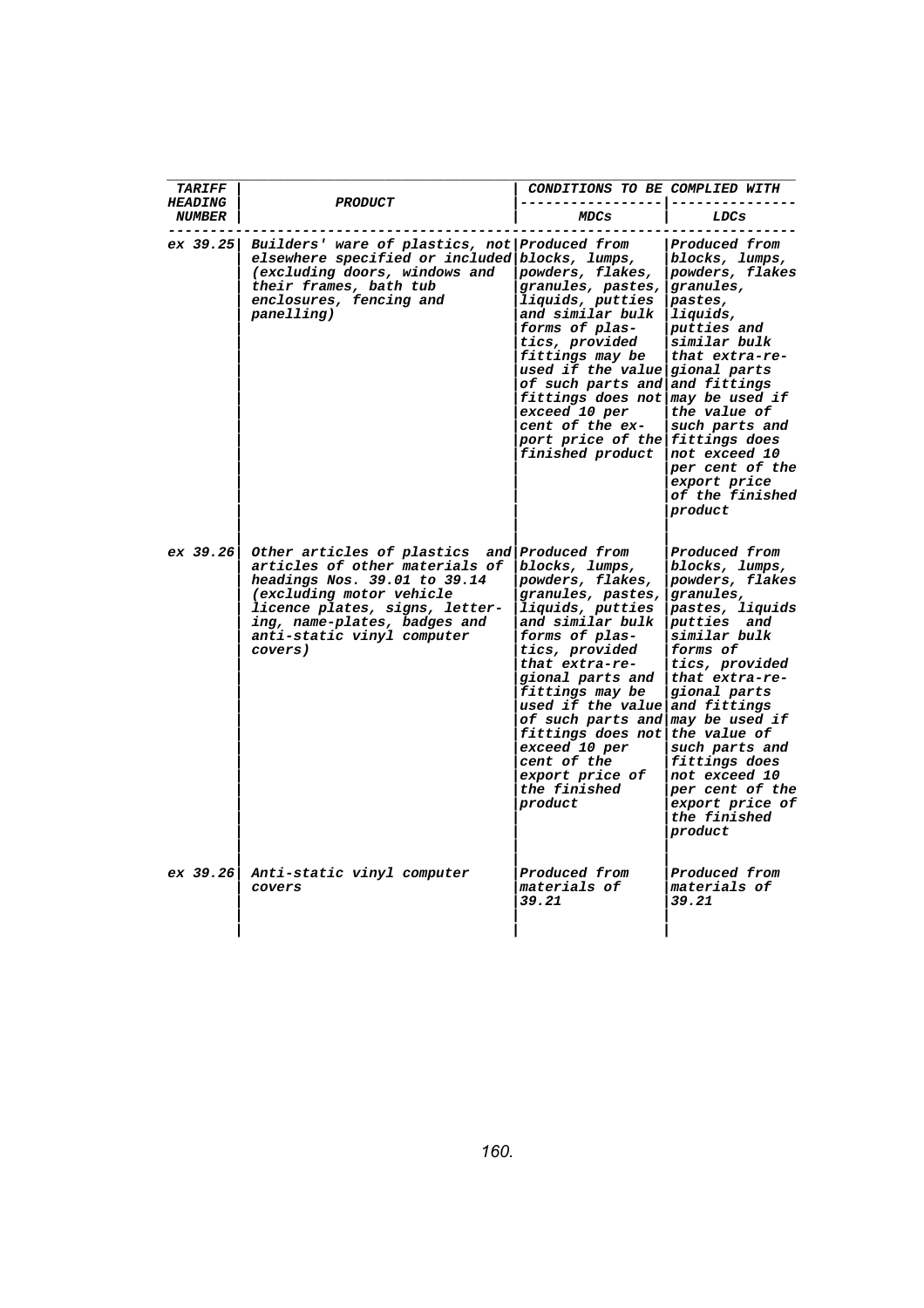| <i><b>TARIFF</b></i><br><i><b>HEADING</b></i><br><i>NUMBER</i> | <b>PRODUCT</b>                                                                                                                                                                                                                                                             | <i>CONDITIONS TO BE COMPLIED WITH</i>                                                                                                                            |                                                                                                                                                        |
|----------------------------------------------------------------|----------------------------------------------------------------------------------------------------------------------------------------------------------------------------------------------------------------------------------------------------------------------------|------------------------------------------------------------------------------------------------------------------------------------------------------------------|--------------------------------------------------------------------------------------------------------------------------------------------------------|
|                                                                |                                                                                                                                                                                                                                                                            | MDCs                                                                                                                                                             | LDCs                                                                                                                                                   |
|                                                                | ex 40.06  Articles of unvulcanised<br>rubber                                                                                                                                                                                                                               | <i>Produced from</i><br>unvulcanised/<br>rubber                                                                                                                  | Produced from<br>unvulcanised <br><i>rubber</i>                                                                                                        |
|                                                                | ex 40.12 Retreaded or remoulded tyres                                                                                                                                                                                                                                      | Produced by<br>retreading or<br>remoulding                                                                                                                       | Produced by<br>retreading or <br>remoulding                                                                                                            |
|                                                                | 43.03 Articles of apparel, clothing<br>accessories and other<br>articles of furskin                                                                                                                                                                                        | <i>Produced from</i><br>/materials not<br>included in 43.03/included in<br>and not being<br> furskins as-<br> sembled in<br>plates, crosses <br>or similar forms | Produced from<br>/materials not<br>$143.03$ and not<br>being furskins<br><i>assembled in</i><br><i> plates, crosses</i><br>or similar<br><i>lforms</i> |
|                                                                | 44.01 Fuel wood, in logs, in billets, Produced from<br>' in twigs, in faggots or in<br>similar forms; wood in chips<br>or particles; sawdust and wood (Chapter 44<br>waste and scrap, whether or not<br>agglomerated in logs, bri-<br>quettes, pellets or similar<br>forms | <i> regional</i><br><i>materials</i> of                                                                                                                          | Produced from<br><i> regional</i><br>materials of<br>Chapter 44                                                                                        |
|                                                                | 44.02   Wood charcoal (including shell   Produced from<br>or nut charcoal), whether or<br>not agglomerated                                                                                                                                                                 | <i> regional</i><br>materials of<br>Chapter 44                                                                                                                   | Produced from<br>regional<br>materials of<br>Chapter 44                                                                                                |
|                                                                | 44.03 Wood in the rough, whether or<br>not stripped of bark or sap-<br>wood, or roughly squared                                                                                                                                                                            | Produced from<br>regional<br>materials of<br>Chapter 44                                                                                                          | Produced from<br><i>regional</i><br>materials of<br>Chapter 44                                                                                         |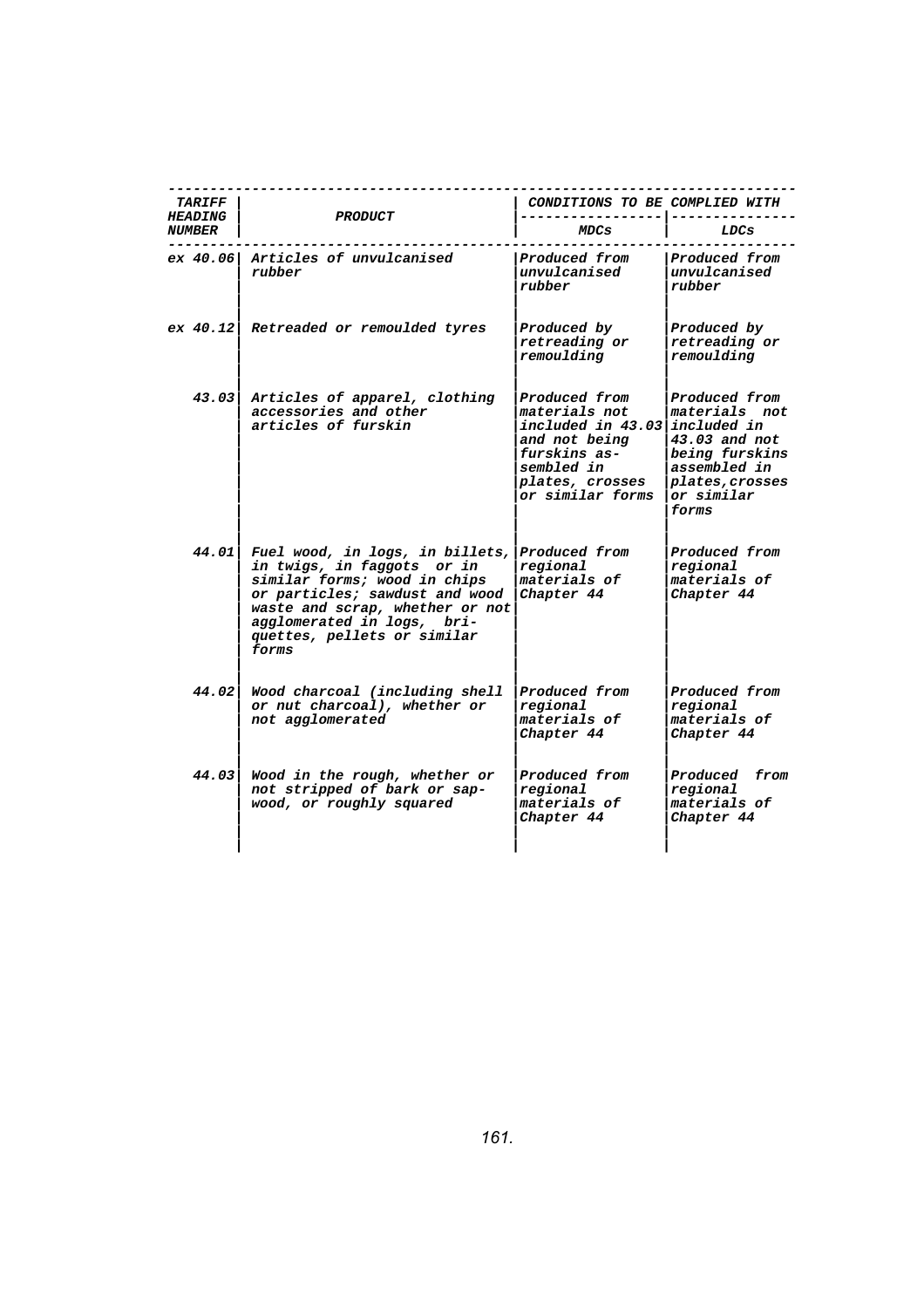| <i><b>TARIFF</b></i><br><i><b>HEADING</b></i> | <b>PRODUCT</b>                                                                                                                                                                                                                                                                                                     | CONDITIONS TO BE COMPLIED WITH                                  |                                                                  |
|-----------------------------------------------|--------------------------------------------------------------------------------------------------------------------------------------------------------------------------------------------------------------------------------------------------------------------------------------------------------------------|-----------------------------------------------------------------|------------------------------------------------------------------|
| <i><b>NUMBER</b></i>                          |                                                                                                                                                                                                                                                                                                                    | <b>MDCS</b>                                                     | LDCs                                                             |
|                                               | 44.04 Hoopwood; split poles; piles,<br>pickets and stakes of wood,<br>pointed but not sawn length-<br>wise; wooden sticks, roughly<br>trimmed but not turned, bent or<br>otherwise worked, suitable for<br>the manufacture of walking-<br>sticks, umbrellas, tool handles<br>or the like; chipwood and the<br>like | <i>Produced from</i><br>regional/<br>materials of<br>Chapter 44 | Produced from<br>regional/<br>materials of<br>Chapter 44         |
|                                               | 44.05   Wood wool; wood flour                                                                                                                                                                                                                                                                                      | Produced from<br>'regional<br>materials of<br>Chapter 44        | Produced from<br>regional<br>materials of<br>Chapter 44          |
|                                               | 44.06 Railway or tramway sleepers<br>(cross-ties) of wood                                                                                                                                                                                                                                                          | Produced from<br><i> regional</i><br>materials of<br>Chapter 44 | Produced from<br><i> regional</i><br>/materials of<br>Chapter 44 |
|                                               | 44.07 Wood sawn or chipped length-<br>$\,$ wise,sliced or peeled, whether $\,$ regional<br>or not planed, sanded or<br>finger-jointed, of a thick-<br>ness exceeding 6 mm                                                                                                                                          | <i>Produced from</i><br>/materials of<br>Chapter 44             | Produced from<br>regional/<br>/materials of<br>Chapter 44        |
|                                               | 44.08 Veneer sheets and sheets for<br>plywood (whether or not<br>spliced) and other wood sawn<br>lengthwise, sliced or peeled,<br>whether or not planed, sanded<br>or finger-jointed, of a thick-<br>ness not exceeding 6 mm                                                                                       | Produced from<br>regional/<br>/materials of<br>Chapter 44       | Produced from<br>regional/<br>materials of<br>Chapter 44         |
|                                               | 44.09 Wood (including strips and<br>friezes for parquet flooring,<br>not assembled) continuously<br>shaped (tongued, grooved, re-<br>bated, chamfered, V-jointed,<br>beaded, moulded, rounded or the<br>like) along any of its edges<br>or faces, whether or not planed<br>sanded or finger jointed                | <i>Produced from</i><br>regional/<br>materials of<br>Chapter 44 | Produced from<br>regional/<br>materials of<br>Chapter 44         |

| <b><i>TARIFF</i></b><br><i><b>HEADING</b></i> | <i><b>PRODUCT</b></i>                                                                                                                                               | CONDITIONS TO BE COMPLIED WITH                      |                                                         |
|-----------------------------------------------|---------------------------------------------------------------------------------------------------------------------------------------------------------------------|-----------------------------------------------------|---------------------------------------------------------|
| <i><b>NUMBER</b></i>                          |                                                                                                                                                                     | MDCs                                                | LDCs                                                    |
|                                               | 44.10 Particle board and similar<br>board of wood or other<br>ligneous materials, whether<br>or not agglomerated with resins/Chapter 44<br>or other organic binding | Produced from<br>regional<br>$^\prime$ materials of | Produced from<br>regional<br>materials of<br>Chapter 44 |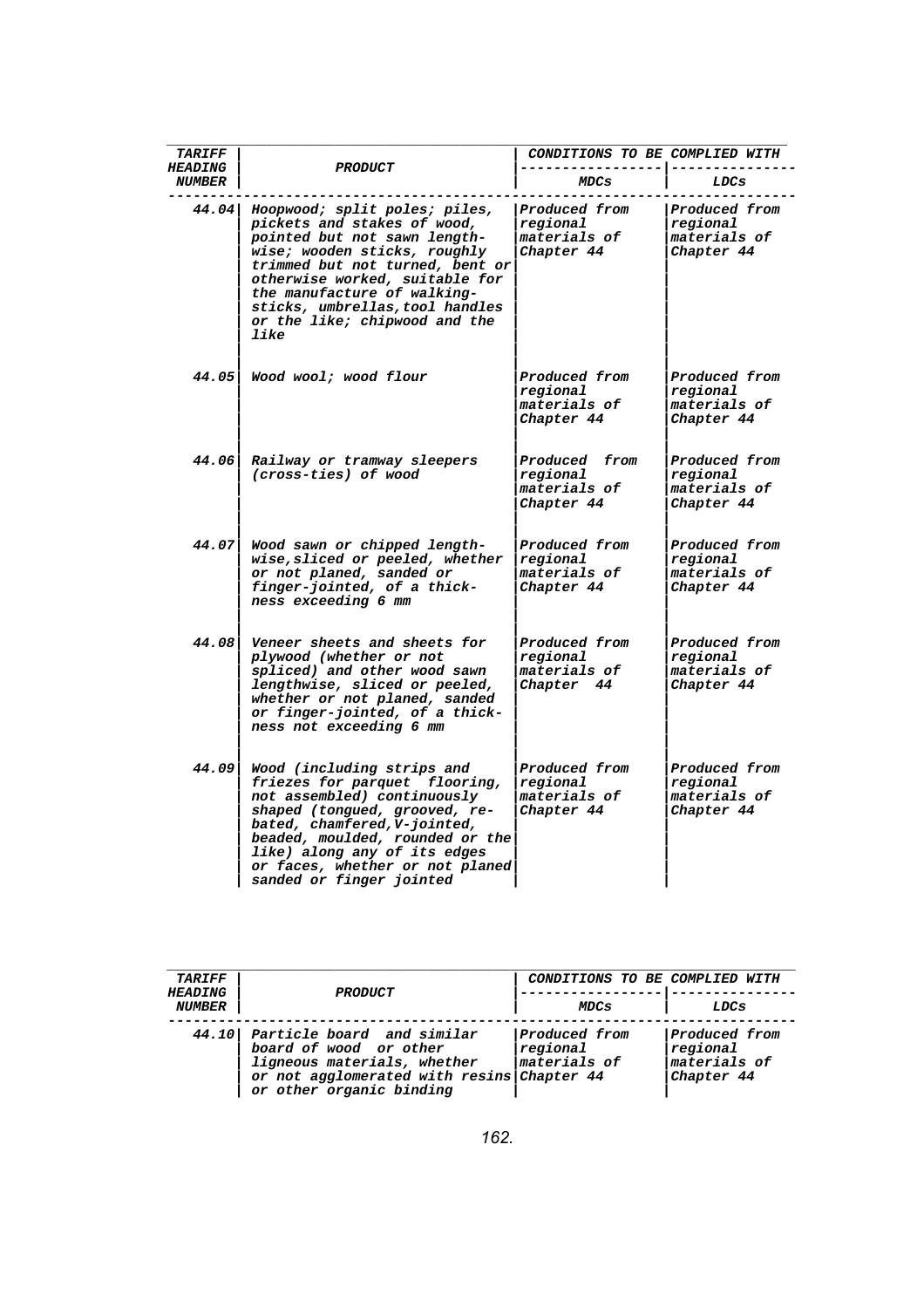| substances                                                                                                                                                                                           |                                                                 |                                                                  |
|------------------------------------------------------------------------------------------------------------------------------------------------------------------------------------------------------|-----------------------------------------------------------------|------------------------------------------------------------------|
| 44.11 Fibreboard of wood or other<br>ligneous materials, whether or<br>not bonded with resins or<br>other organic substances                                                                         | Produced from<br>regional<br>materials of<br>Chapter 44         | Produced from<br>'regional<br>lmaterials of<br>Chapter 44        |
| 44.12 Plywood, veneered panels and<br>similar laminated wood                                                                                                                                         | Produced from<br>regional<br>materials of<br>Chapter 44         | Produced from<br>'regional<br><i> Materials of</i><br>Chapter 44 |
| 44.13 Densified wood, in blocks,<br>plates, strips or profile<br>shapes                                                                                                                              | Produced from<br>regional<br>materials of<br>Chapter 44         | Produced from<br>regional<br><i>Imaterials of</i><br>Chapter 44  |
| 44.14 Wooden frames for paintings,<br>photographs, mirrors or<br>similar objects                                                                                                                     | Produced from<br>regional<br>materials of<br>Chapter 44         | Produced from<br>regional<br>/materials of<br>Chapter 44         |
| 44.15 Packing cases, boxes, crates,<br>drums and similar packings, of<br>wood; cable-drums of wood;<br>pallets, box pallets and other (Chapter 44<br>load boards, of wood; pallet<br>collars of wood | <i>Produced from</i><br> regional<br><i>materials of</i>        | Produced from<br>regional/<br>/materials of<br>Chapter 44        |
| 44.17 Tools, tool bodies, tool<br>handles, broom or brush bodies<br>and handles, of wood; boot or<br>shoe lasts and trees, of wood                                                                   | Produced from<br><i>regional</i><br>/materials of<br>Chapter 44 | Produced from<br>regional/<br>'materials of<br>Chapter 44        |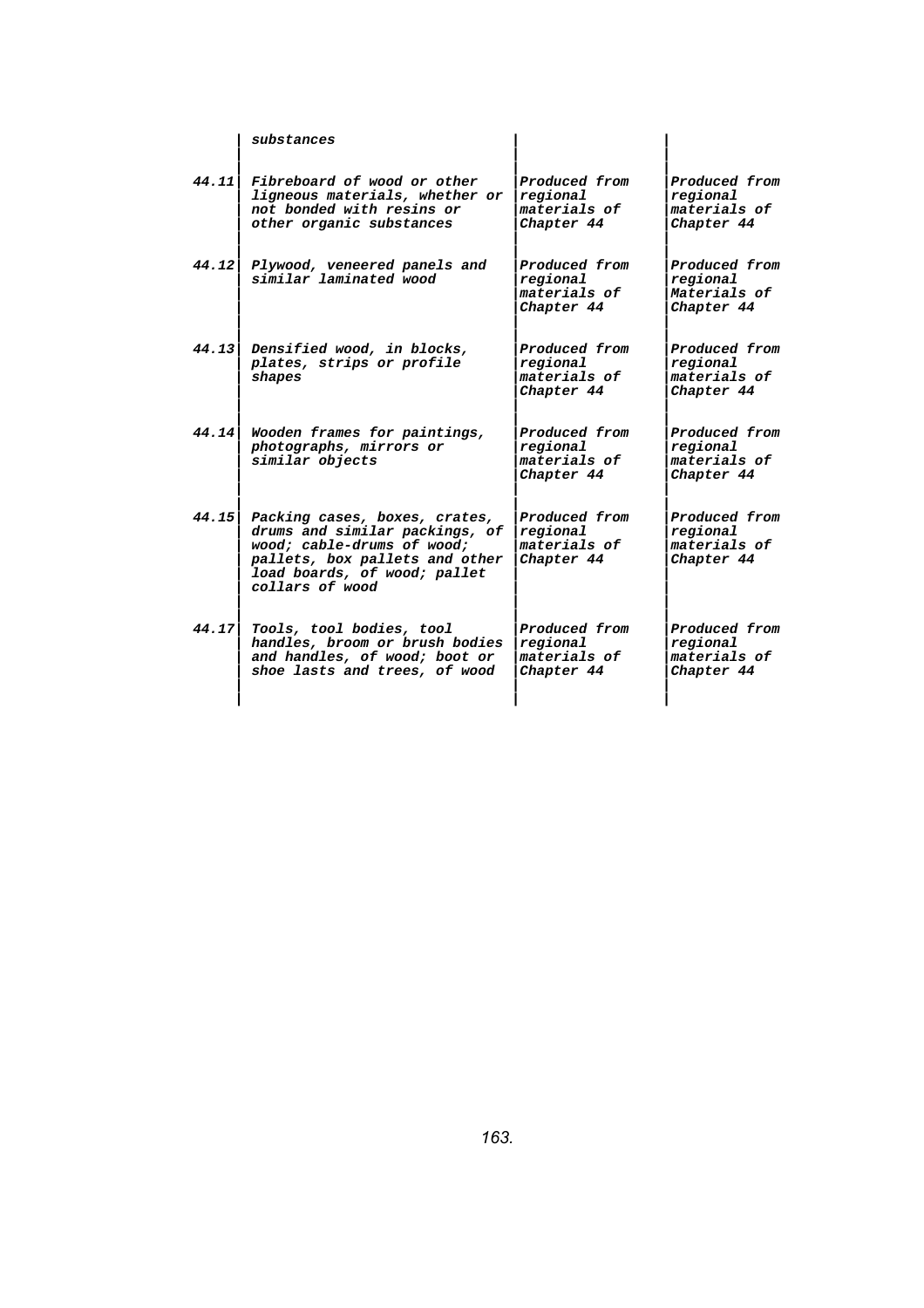| <i><b>TARIFF</b></i><br><i><b>HEADING</b></i> | <b>PRODUCT</b>                                                                                                                                                                                                                                        | CONDITIONS TO BE COMPLIED WITH                                                                                                   |                                                                                                                   |
|-----------------------------------------------|-------------------------------------------------------------------------------------------------------------------------------------------------------------------------------------------------------------------------------------------------------|----------------------------------------------------------------------------------------------------------------------------------|-------------------------------------------------------------------------------------------------------------------|
| <i><b>NUMBER</b></i>                          |                                                                                                                                                                                                                                                       | <b>MDCs</b>                                                                                                                      | LDCs                                                                                                              |
|                                               | ex 44.18/ Wooden doors of non-coniferous /Produced from<br>species (excluding mahogany)                                                                                                                                                               | regional non-<br><i> coniferous</i><br> species (exclud-<br>ing mahogany) of <i>cluding</i><br>Chapter 44                        | <i>Produced from</i><br>regional non-<br><i>coniferous</i><br>$ species (ex-$<br>mahogany of<br>Chapter 44        |
|                                               | ex 44.18 Other builders' joinery and<br>carpentry of wood, including<br>cellular wood panels, assembled/materials of<br>parquet panels, shingles and<br>shakes                                                                                        | Produced from<br><i> regional</i><br>Chapter 44                                                                                  | Produced from<br>regional/<br>/materials of<br>Chapter 44                                                         |
|                                               | 44.19 Tableware and kitchenware, of<br>wood                                                                                                                                                                                                           | <i>Produced from</i><br>regional<br>materials of<br>Chapter 44                                                                   | Produced from<br>regional/<br>/materials of<br>Chapter 44                                                         |
|                                               | 44.20   Wood marquetry and inlaid wood; Produced from<br>caskets and cases for<br>jewellery or cutlery, and<br>similar articles, of wood;<br>statuettes and other ornaments,<br>of wood: wooden articles of<br>furniture not falling in<br>Chapter 94 | regional/<br>/materials of<br>Chapter 44                                                                                         | Produced from<br><i>regional</i><br>/materials of<br>Chapter 44                                                   |
|                                               | ex 44.21/ Funeral caskets, of non-coni-<br>ferous species (excluding<br>mahogany)                                                                                                                                                                     | <i>Produced from</i><br>regional non-<br><i> coniferous</i><br>species (exclud-<br>ing mahogany) of <i>cluding</i><br>Chapter 44 | <i>Produced from</i><br>regional non-<br><i> coniferous</i><br><i>species</i> (ex-<br>/mahogany) of<br>Chapter 44 |
|                                               | ex 44.21/ Other articles of wood                                                                                                                                                                                                                      | <i>Produced from</i><br><i> regional</i><br>/materials of<br>Chapter 44                                                          | Produced from<br><i> regional</i><br>/materials of<br>Chapter 44                                                  |

| <b><i>TARIFF</i></b><br><i><b>HEADING</b></i> | <b>PRODUCT</b>                                                                                                                                                    | CONDITIONS TO BE COMPLIED WITH                               |                                                                     |
|-----------------------------------------------|-------------------------------------------------------------------------------------------------------------------------------------------------------------------|--------------------------------------------------------------|---------------------------------------------------------------------|
| <i><b>NUMBER</b></i>                          |                                                                                                                                                                   | MDCs                                                         | LDCs                                                                |
|                                               | ex 46.01/ Plaiting materials bound to-<br>gether in parallel strands<br>or woven, in sheet form,<br>whether or not being finished<br>articles (for example, mats, | Produced from<br>regional<br>$^\prime$ materials of<br>14.01 | <i>Produced from</i><br>regional<br>$^\prime$ materials of<br>14.01 |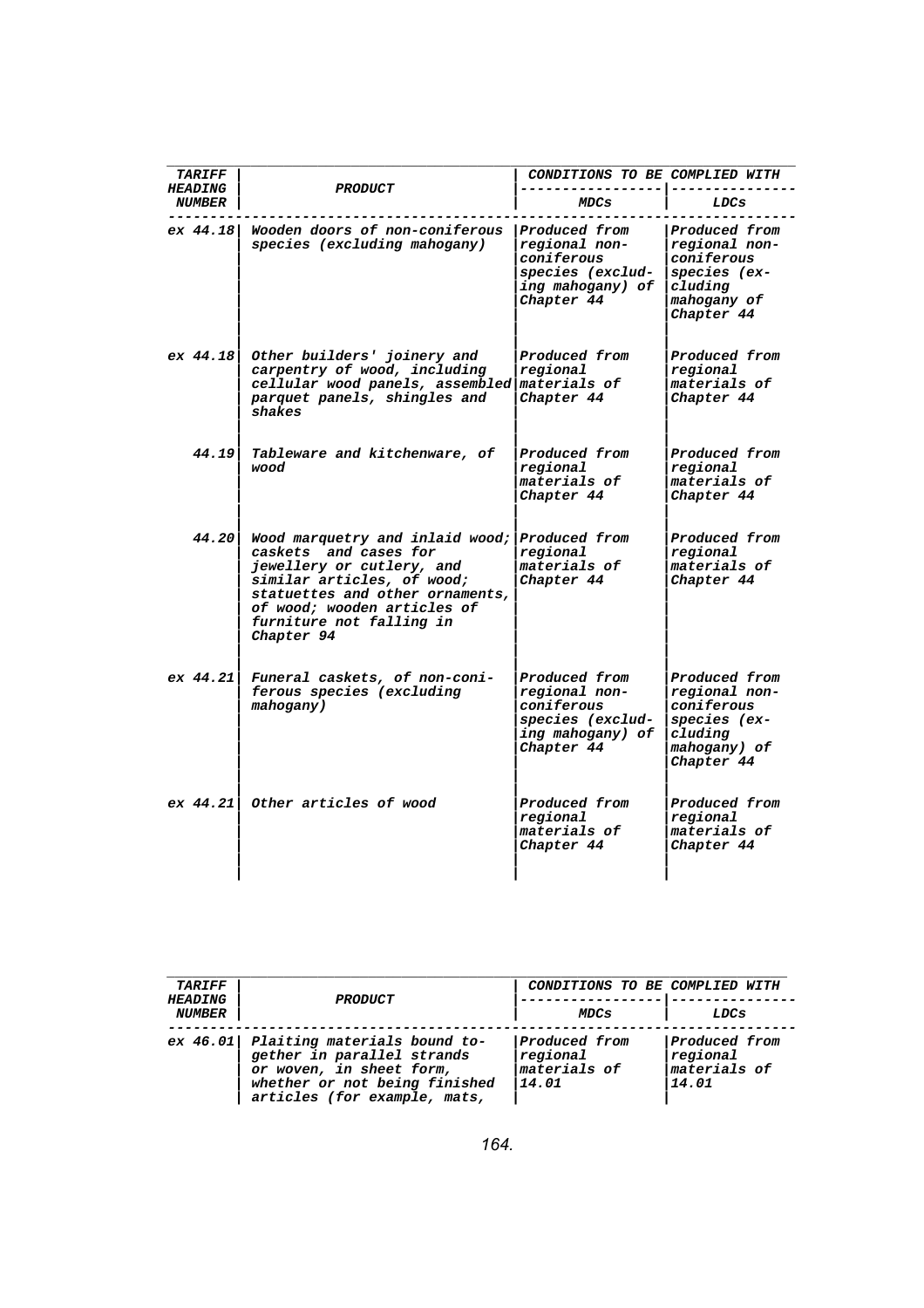| matting, screens)                                                                                                                                                                   |                                                                                                                                                                                                      |                                                                                                                                                                         |
|-------------------------------------------------------------------------------------------------------------------------------------------------------------------------------------|------------------------------------------------------------------------------------------------------------------------------------------------------------------------------------------------------|-------------------------------------------------------------------------------------------------------------------------------------------------------------------------|
| 46.02 Basketwork, wickerwork and<br>other articles, made directly<br>to shape from plaiting<br>materials or made up from goods/14.01<br>of heading No. 46.01; articles<br>of loofah | <i>Produced from</i><br><i>regional</i><br><i>materials of</i>                                                                                                                                       | <i>Produced from</i><br><i> regional</i><br><i>Imaterials</i><br>of 14.01                                                                                               |
| ex 48.10 Paper and paperboard, ruled,<br>lined, squared or otherwise<br>printed, in rolls or sheets                                                                                 | <i>Production in</i><br>which the value<br>of extra-regional/of extra-re-<br>/materials used<br>does not exceed<br>50 per cent of<br>the export price (cent of the<br>of the finished<br>  product   | <i>Production in</i><br>which the value<br>$\sigma$ ional mater-<br><i>lials does not</i><br>/exceed 60 per<br>export price<br>of the finished<br>  product             |
| ex 48.11/ Paper and paperboard, ruled,<br>lined, squared or otherwise<br>printed, in rolls or sheets                                                                                | <i> Production in</i><br>which the value<br>of extra-regional/of extra-<br>/materials used<br>ldoes not exceed<br>50 per cent of<br>the export price (per cent of the)<br>of the finished<br>product | <i>Production in</i><br>which the value<br>regional mater-<br>ials used does<br>not exceed 60<br>export price<br>of the<br><i>lfinished</i><br>  product                |
| ex 50.07 Dyed or printed fabrics                                                                                                                                                    | <i>Production in</i><br>which the value<br>of extra-regional/of extra-<br>/materials used<br>does not exceed<br>30 per cent of<br>the export price /40 per cent of<br>of the finished<br>  product   | <i>Production in</i><br>which the value<br><i> regional</i><br><i>materials</i> used<br>does not exceed<br>the export<br><i>\price of</i><br>the finished)<br>  product |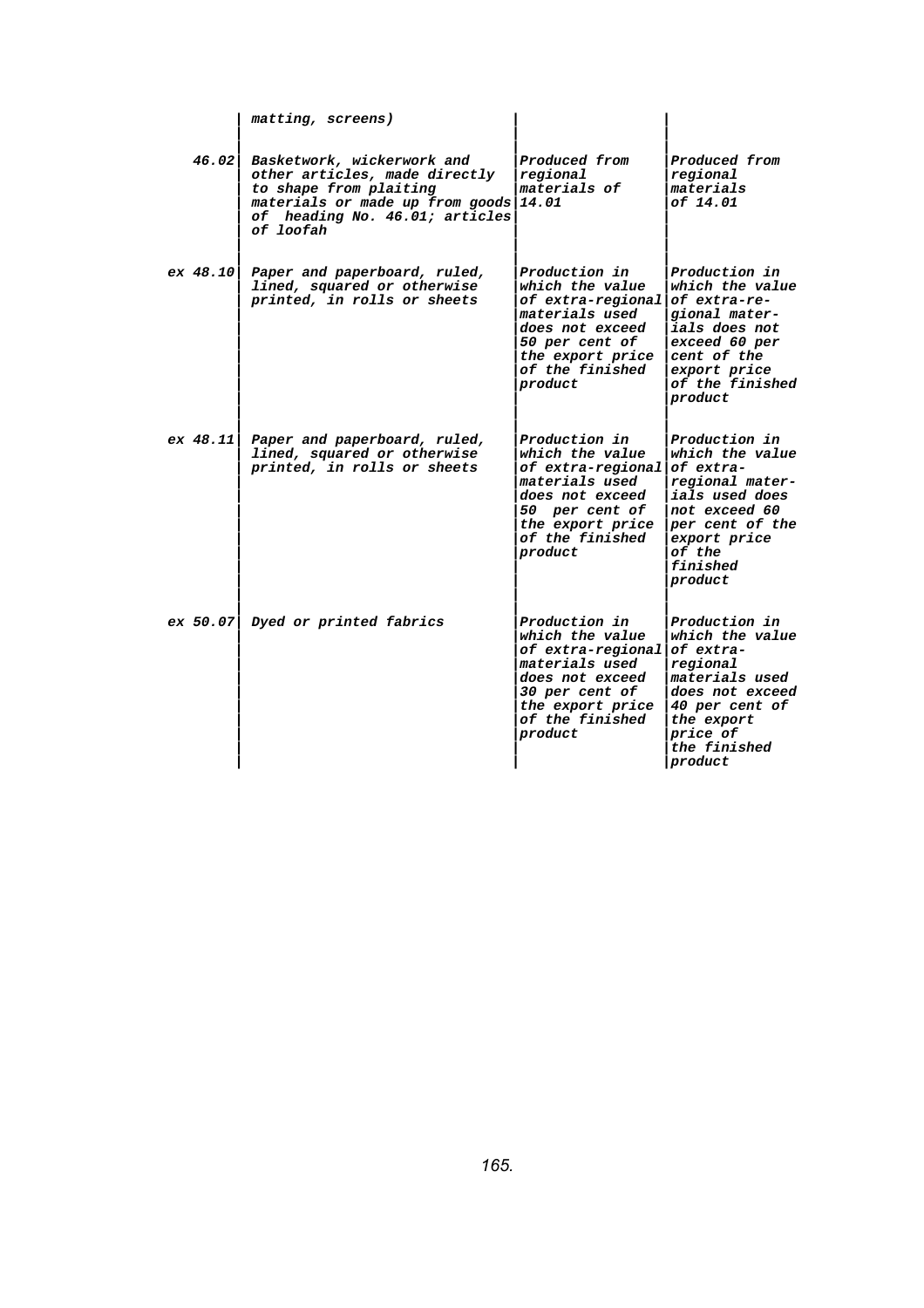| <i><b>TARIFF</b></i>                     |                                                                                                                                        | CONDITIONS TO BE COMPLIED WITH                                                                                                                                                                                    |                                                                                                                                                                        |
|------------------------------------------|----------------------------------------------------------------------------------------------------------------------------------------|-------------------------------------------------------------------------------------------------------------------------------------------------------------------------------------------------------------------|------------------------------------------------------------------------------------------------------------------------------------------------------------------------|
| <i><b>HEADING</b></i><br><i>NUMBER  </i> | <b>PRODUCT</b>                                                                                                                         | <b>MDCs</b>                                                                                                                                                                                                       | LDCs                                                                                                                                                                   |
|                                          | 51.09/ Yarn of wool or of fine<br>animal hair, put up for retail  materials not  <br>sale                                              | <i>Produced from</i><br>included in 51.06 included in<br>to 51.08                                                                                                                                                 | <i>Produced from</i><br>/materials not<br>151.06 to 51.08                                                                                                              |
|                                          | ex 51.10/ Yarn of coarse animal hair or<br>of horsehair (including gimped  materials not<br>horsehair yarn), put up for<br>retail sale | <i>Produced from</i><br>included in 51.10 included in                                                                                                                                                             | <i>Produced from</i><br><i>materials not</i><br><i>151.10</i>                                                                                                          |
|                                          | ex 51.11 Dyed or printed fabrics                                                                                                       | <i>Production in</i><br>which the value<br>of extra-regional/of extra-<br>/materials used<br>does not exceed/materials used<br>30 per cent of<br>the export price /40 per cent of<br>of the finished<br>  product | <i>Production in</i><br>which the value<br>regional<br>does not exceed<br>the export<br><i>price</i> of the<br>finished pro-<br> duct                                  |
|                                          | ex 51.12 Dyed or printed fabrics                                                                                                       | <i>Production in</i><br>which the value<br>of extra-regional/of extra-<br>/materials used<br>does not exceed<br>30 per cent of<br>the export price /40 per cent of<br>of the finished<br>  product                | <i>Production in</i><br>which the value<br>regional/<br><i>materials used</i><br>does not exceed<br>the export<br><i>price of the</i><br><i>lfinished</i><br>  product |
|                                          | ex $51.13$ Dyed or printed fabrics                                                                                                     | <i>Production in</i><br>which the value<br>of extra-regional/of extra-<br>/materials used<br>does not exceed<br>30 per cent of<br>the export price (ceed 40 per<br>of the finished<br>  product                   | <i>Production in</i><br>which the value<br>regional/<br><i>materials used</i><br>does not ex-<br>cent of the ex-<br><i>port price of</i><br>the finished)<br>product   |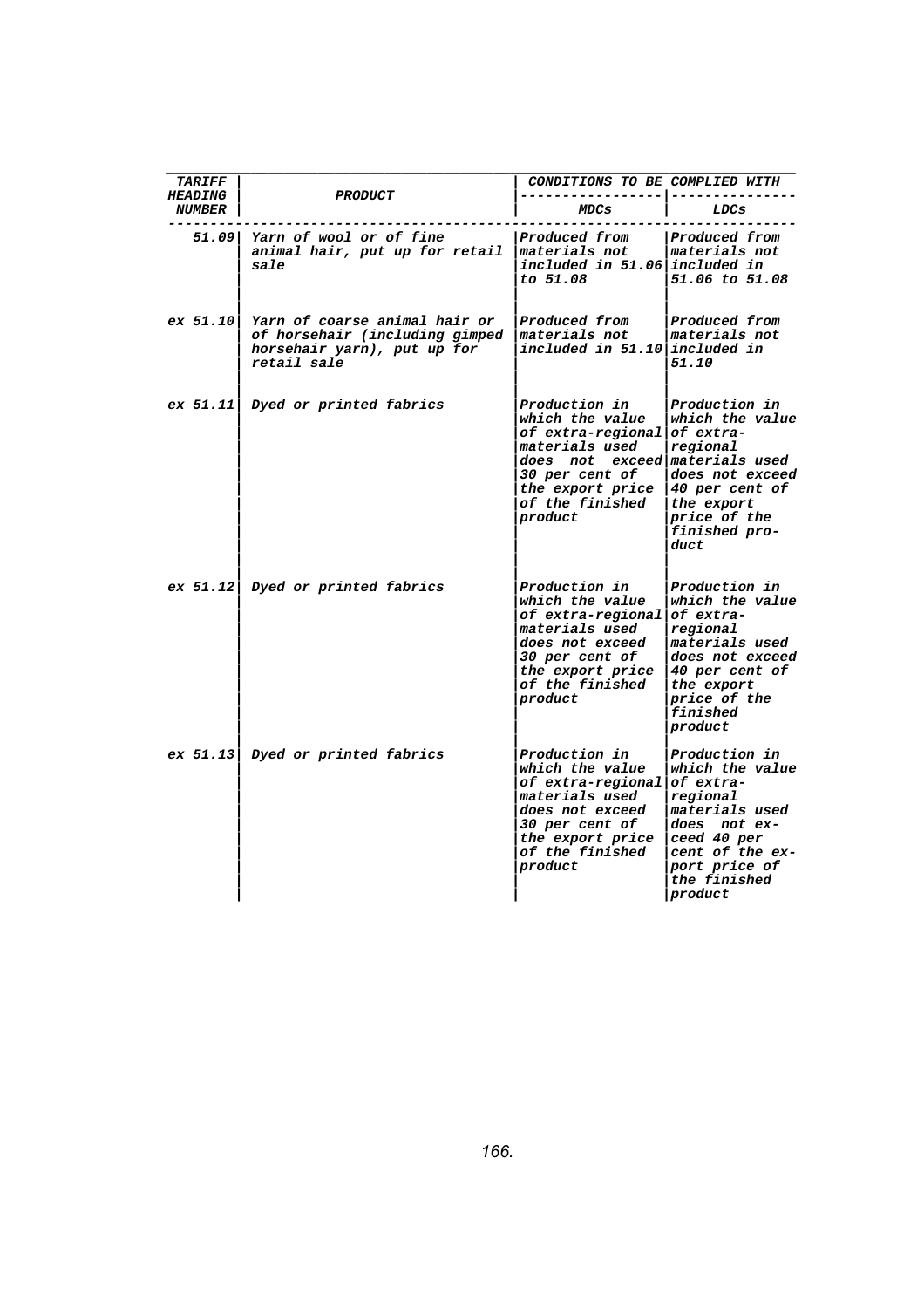| <b><i>TARIFF</i></b><br><i><b>HEADING</b></i> | <i>PRODUCT</i>                                                                                                                | CONDITIONS TO BE COMPLIED WITH                                                                                                                                                                                                                 |                                                                                                                                                                  |
|-----------------------------------------------|-------------------------------------------------------------------------------------------------------------------------------|------------------------------------------------------------------------------------------------------------------------------------------------------------------------------------------------------------------------------------------------|------------------------------------------------------------------------------------------------------------------------------------------------------------------|
| NUMBER                                        |                                                                                                                               | <b>MDCs</b>                                                                                                                                                                                                                                    | LDCS                                                                                                                                                             |
|                                               | ex 52.04/ Cotton sewing thread, put up<br>for retail sale                                                                     | <i>Produced from</i><br>/materials not in-/materials not<br>cluded in 52.04/<br>to 52.06                                                                                                                                                       | <i>Produced from</i><br>included in<br>$/52.04$ to $52.06$                                                                                                       |
|                                               | 52.07 Cotton yarn (other than sewing   Produced from<br>thread) put up for retail sale <i>materials</i> not in-/materials not | cluded in 52.05 /included in<br>and 52.06                                                                                                                                                                                                      | <i>Produced from</i><br>$152.05$ and $52.06$                                                                                                                     |
|                                               | ex 52.08 Dyed or printed fabrics                                                                                              | <i>Production in</i><br>which the value<br>of extra-regional/of extra-<br>/materials used<br>does not exceed /materials used<br>30 per cent of<br>the export price /40 per cent of<br>$\sqrt{\int_{0}^{t} f(t) dt}$ of the export<br>  product | <i>Production in</i><br>which the value<br>regional<br>does not exceed<br><i>price</i> of the<br><i>lfinished</i><br>  product                                   |
|                                               | ex 52.09 Dyed or printed fabrics                                                                                              | <i>Production in</i><br>which the value<br>of extra-regional/value of extra-<br>/materials used<br>does not exceed<br>30 per cent of<br>the export price /40 per cent of<br>of the finished<br>  product                                       | <i>Production in</i><br>which the<br>regional/<br>materials used<br>does not exceed<br>the export<br><i>price of the</i><br><i>finished product</i>              |
|                                               | ex 52.10 Dyed or printed fabrics                                                                                              | <i>Production in</i><br>which the value<br>of extra-regional/value of extra-<br>/materials used<br>does not exceed<br>30 per cent of<br>the export price /40 per cent of/<br>of the finished<br>  product                                      | <i>Production in</i><br>which the<br>regional/<br><i>materials used</i><br>does not exceed<br>the export<br><i>price</i> of the<br><i>lfinished</i><br>  product |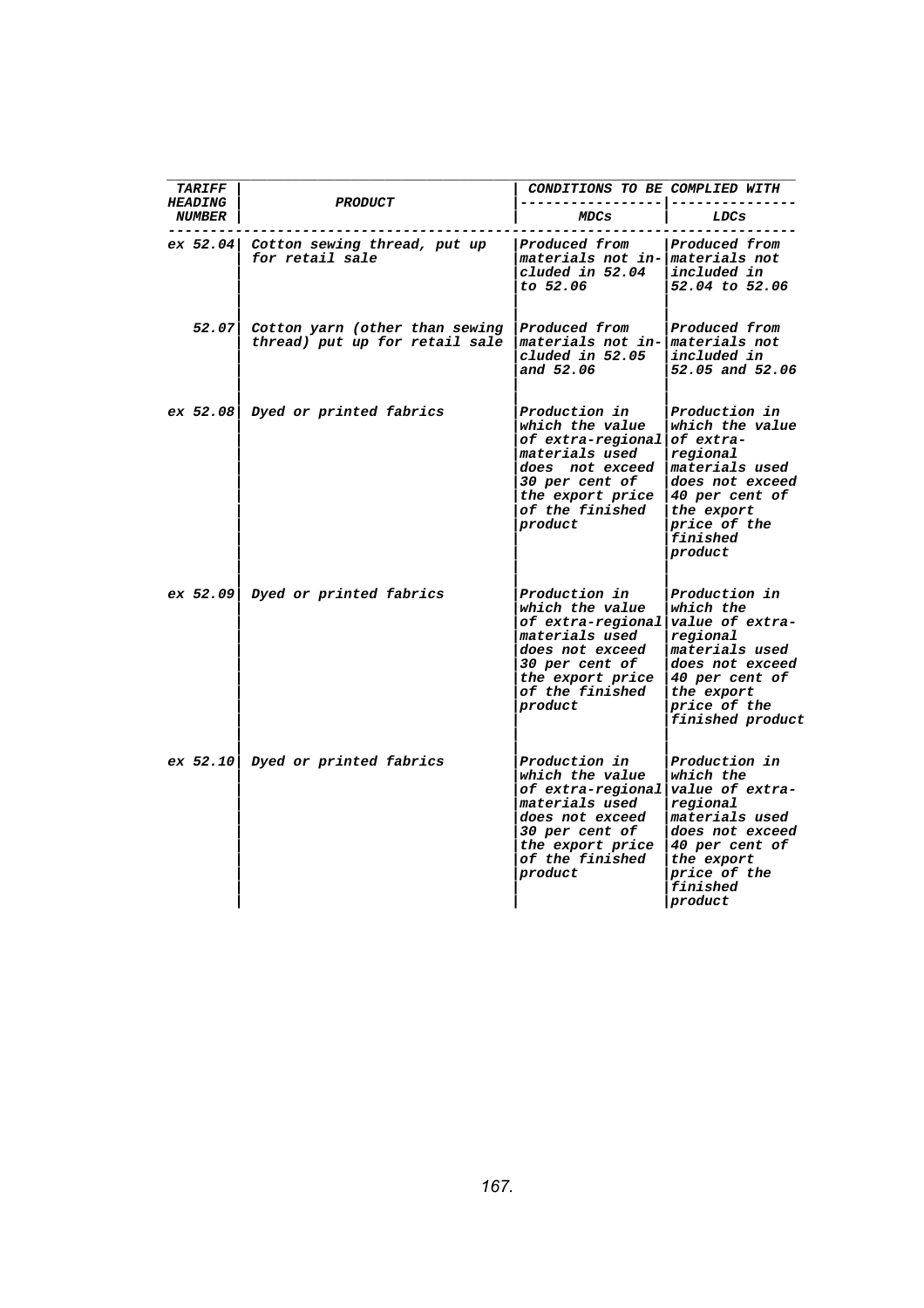| <i>TARIFF  </i><br><i><b>HEADING</b></i> | <b>PRODUCT</b>                                  | <i>  CONDITIONS TO BE COMPLIED WITH</i>                                                                                                                                                             |                                                                                                                                                                                    |
|------------------------------------------|-------------------------------------------------|-----------------------------------------------------------------------------------------------------------------------------------------------------------------------------------------------------|------------------------------------------------------------------------------------------------------------------------------------------------------------------------------------|
| NUMBER                                   |                                                 | MDCs                                                                                                                                                                                                | LDCs                                                                                                                                                                               |
|                                          | ex 52.11/ Dyed or printed fabrics               | <i>Production in</i><br>which the value<br>of extra-re-<br>gional materials <i>regional</i> ma-<br>used does not<br>exceed 30 per<br>cent of the<br>export price of<br>the finished)<br>  product   | <i>Production in</i><br>which the<br>value of extra-<br>terials used<br> does not ex-<br>ceed 40 per<br>cent of the<br><i>lfinished</i><br>  product                               |
|                                          | ex 52.12 Dyed or printed fabrics                | <i>Production in</i><br>which the value<br>of extra-regional/of extra-<br>/materials used<br>ldoes not exceed<br>30 per cent of<br>the export price /40 per cent of<br>of the finished<br>  product | <i>Production in</i><br>which the value<br><i>regional</i><br>/materials used<br>does not exceed<br>the export<br><i>price of the</i><br><i>lfinished</i><br><i>product</i>        |
|                                          | ex 53.06 Flax yarn, put up for retail<br>sale   | <i>Produced from</i><br>materials not<br>included in 53.06/included in                                                                                                                              | <i>Produced from</i><br><i>materials not</i><br>153.06                                                                                                                             |
|                                          | ex 53.08/ Ramie yarn, put up for retail<br>sale | <i>Produced from</i><br>/materials not<br>included in 53.08/included in                                                                                                                             | <i>Produced from</i><br>/materials not<br>153.08                                                                                                                                   |
|                                          | ex 53.09 Dyed or printed fabrics                | <i>Production in</i><br>which the value<br>lof extra-re-<br> gional materials  regional<br>used does not<br>exceed 30 per/<br>cent of the ex-<br><i>port price of</i><br>the finished)<br>  product | Production in<br>which the<br>value of extra-<br>materials used<br>does not exceed<br><i> 40 per cent of</i><br>the export<br><i>price of the</i><br><i>lfinished</i><br>  product |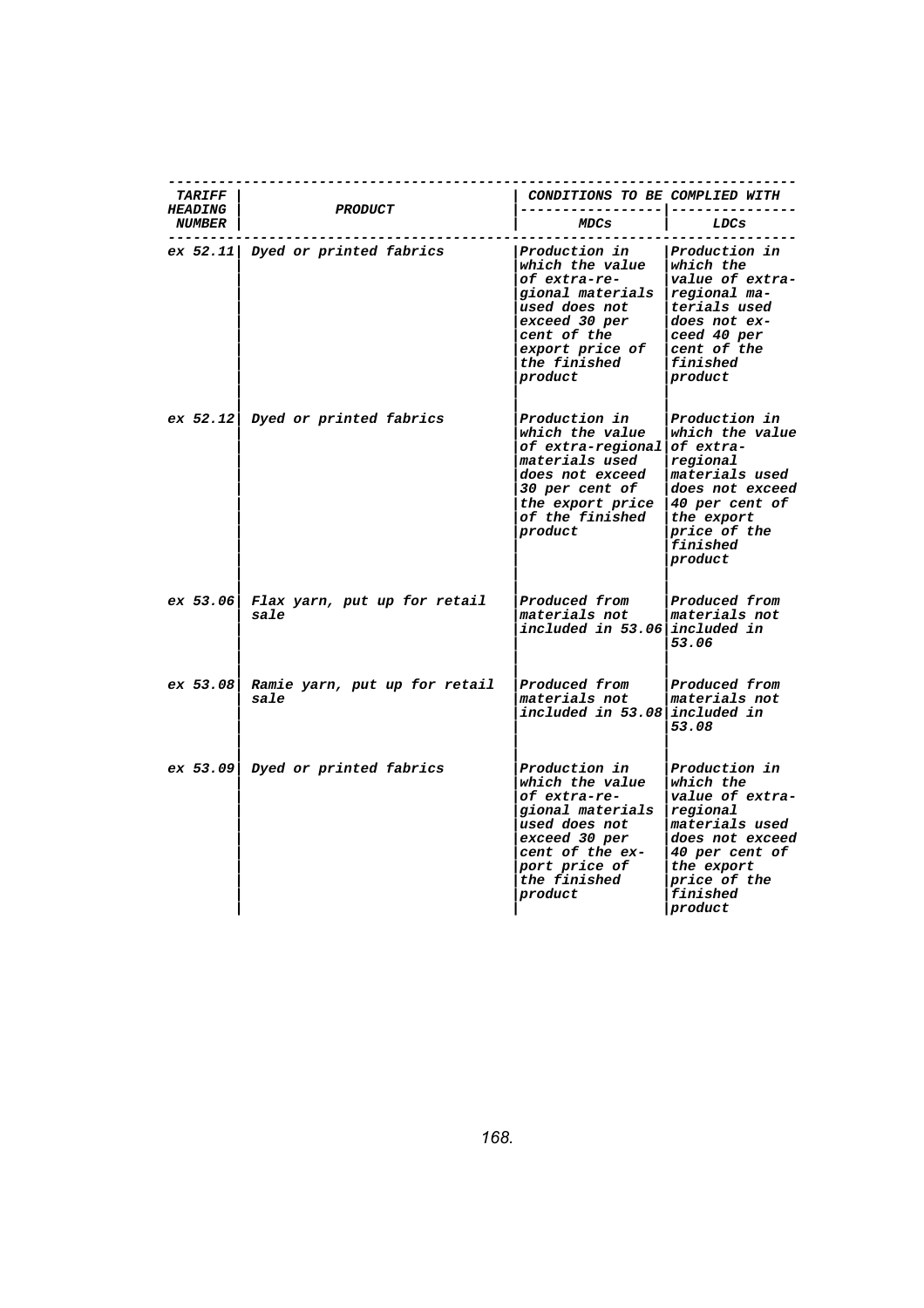| <i>TARIFF</i> /<br>HEADING | <b>PRODUCT</b>                                                                                                                                                | CONDITIONS TO BE COMPLIED WITH                                                                                                                                                                                                                                                                                                        |                                                                                                 |
|----------------------------|---------------------------------------------------------------------------------------------------------------------------------------------------------------|---------------------------------------------------------------------------------------------------------------------------------------------------------------------------------------------------------------------------------------------------------------------------------------------------------------------------------------|-------------------------------------------------------------------------------------------------|
| <i>NUMBER  </i>            |                                                                                                                                                               | <b>MDCs</b>                                                                                                                                                                                                                                                                                                                           | LDCs                                                                                            |
|                            | ex $53.10/$ Dyed or printed fabrics                                                                                                                           | Production in Production in<br>which the value which the value<br>of extra-regional of extra-<br> materials used   regional<br>does not exceed /materials used<br>$\sqrt{30}$ per cent of $\sqrt{30}$ does not exceed<br>the export price /40 per cent of<br>$\sqrt{\int_{0}^{t} f(t) dt}$ of the export<br>  product                 | <i>price</i> of the<br><i>lfinished</i><br>  product                                            |
|                            | ex $53.11$ Dyed or printed fabrics                                                                                                                            | <i>Production in</i><br>which the value<br>of extra-regional/of extra-<br>$\hspace{0.1em}/$ materials used $\hspace{0.1em}/$ regional<br>does not exceed   /materials used<br>$\sqrt{30}$ per cent of $\sqrt{30}$ does not exceed<br>the export price /40 per cent of/<br>$\sqrt{$ of the finished $\sqrt{ }$ the export<br>  product | <i>Production in</i><br>which the value<br><i>price</i> of the<br><i>lfinished</i><br>  product |
|                            | ex 54.01/ Sewing thread of man-made<br>filaments, put up for retail<br>sale                                                                                   | <i>Produced from</i><br><i>I</i> materials not<br>included in 54.01/included in                                                                                                                                                                                                                                                       | <i>Produced from</i><br>/materials not<br>154.01                                                |
|                            | ex $54.04$ Synthetic monofilament of 67<br>decitex or more and of which<br>no cross-sectional dimension<br>exceeds 1 mm, put up for<br>retail sale            | <i>Produced from</i><br><i>materials not</i><br>included in 54.04/included in                                                                                                                                                                                                                                                         | <i>Produced from</i><br>/materials not<br>154.04                                                |
|                            | ex 54.05/ Artificial monofilament of 67<br>decitex or more and of which<br>no cross-sectional dimension<br>exceeds $1$ mm, put up for retail $/54.05$<br>sale | <i>Produced from</i><br><i>Imaterials not</i><br>included in                                                                                                                                                                                                                                                                          | <i>Produced from</i><br><i>materials</i> not<br>included in<br>154.05                           |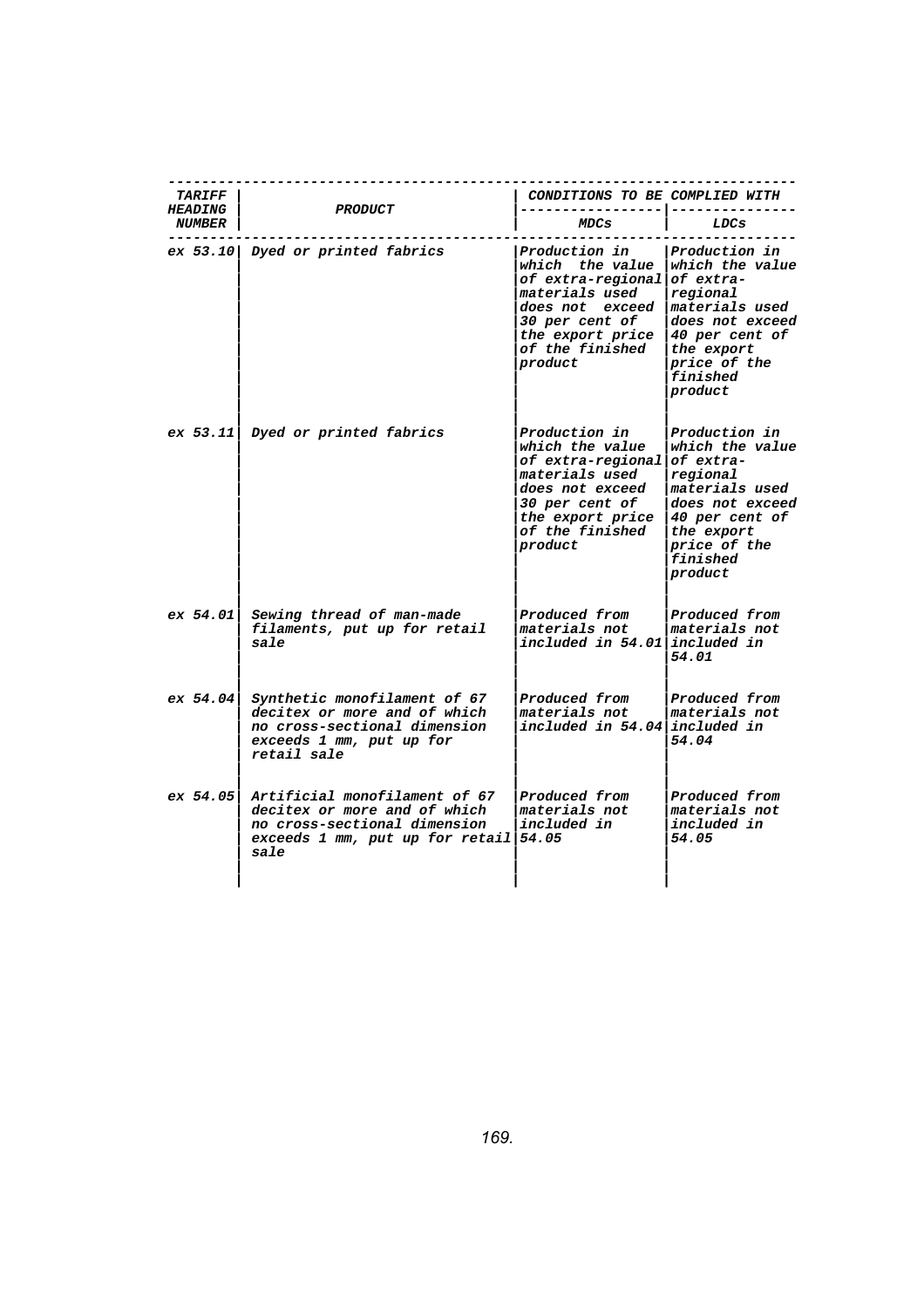| <i><b>TARIFF</b></i> /<br><i><b>HEADING</b></i><br><i>NUMBER  </i> | <b>PRODUCT</b>                                                                                                                                              | CONDITIONS TO BE COMPLIED WITH                                                                                                                                                                      |                                                                                                                                                                               |
|--------------------------------------------------------------------|-------------------------------------------------------------------------------------------------------------------------------------------------------------|-----------------------------------------------------------------------------------------------------------------------------------------------------------------------------------------------------|-------------------------------------------------------------------------------------------------------------------------------------------------------------------------------|
|                                                                    |                                                                                                                                                             | MDCs                                                                                                                                                                                                | LDCs                                                                                                                                                                          |
|                                                                    | 54.06   Man-made filament yarn (other<br>than sewing thread), put up !<br>for retail sale                                                                   | <i>Produced from</i><br>/materials not<br>included in 54.01/included in/<br>lto 54.06                                                                                                               | <i>Produced from</i><br>/materials not<br>$154.01$ to $54.06$                                                                                                                 |
|                                                                    | ex 54.07 Dyed or printed fabrics                                                                                                                            | <i>Production in</i><br>which the value<br>of extra-regional/of extra-<br>/materials used<br>does not exceed<br>30 per cent of<br>the export price /40 per cent of/<br>of the finished<br>  product | <i>Production in</i><br>which the value<br><i>regional</i><br><i>Imaterials used</i><br>does not exceed<br>the export<br><i>price</i> of the<br><i>lfinished</i><br>  product |
|                                                                    | ex 54.08 Dyed or printed fabrics                                                                                                                            | <i>Production in</i><br>which the value<br>of extra-regional/of extra-<br>/materials used<br>does not exceed<br>30 per cent of<br>the export price /40 per cent of<br>of the finished<br>  product  | <i>Production in</i><br>which the value<br>regional/<br><i>materials</i> used<br>does not exceed<br>the export<br><i>price of the</i><br><i>lfinished</i><br>  product        |
|                                                                    | ex 55.05   Waste (including noils, yarn<br>waste and garnetted stock)<br>of man-made fibres, put up for <i>included</i> in 55.05/included in<br>retail sale | <i>Produced from</i><br>/materials not                                                                                                                                                              | <b>Produced</b> from<br><i>Imaterials not</i><br>155.05                                                                                                                       |
|                                                                    | ex 55.08 Sewing thread of polyester<br>staple fibres                                                                                                        | <i>Production in</i><br>which the value<br>of extra-regional/of extra-regional/<br>/materials used<br>does not exceed<br> 60 per cent of<br>the export price)<br>of the finished<br>  product.      | <i>Production in</i><br>which the value<br><i>materials used</i><br>does not exceed<br>65 per cent of<br>the export price<br>of the finished<br>  product                     |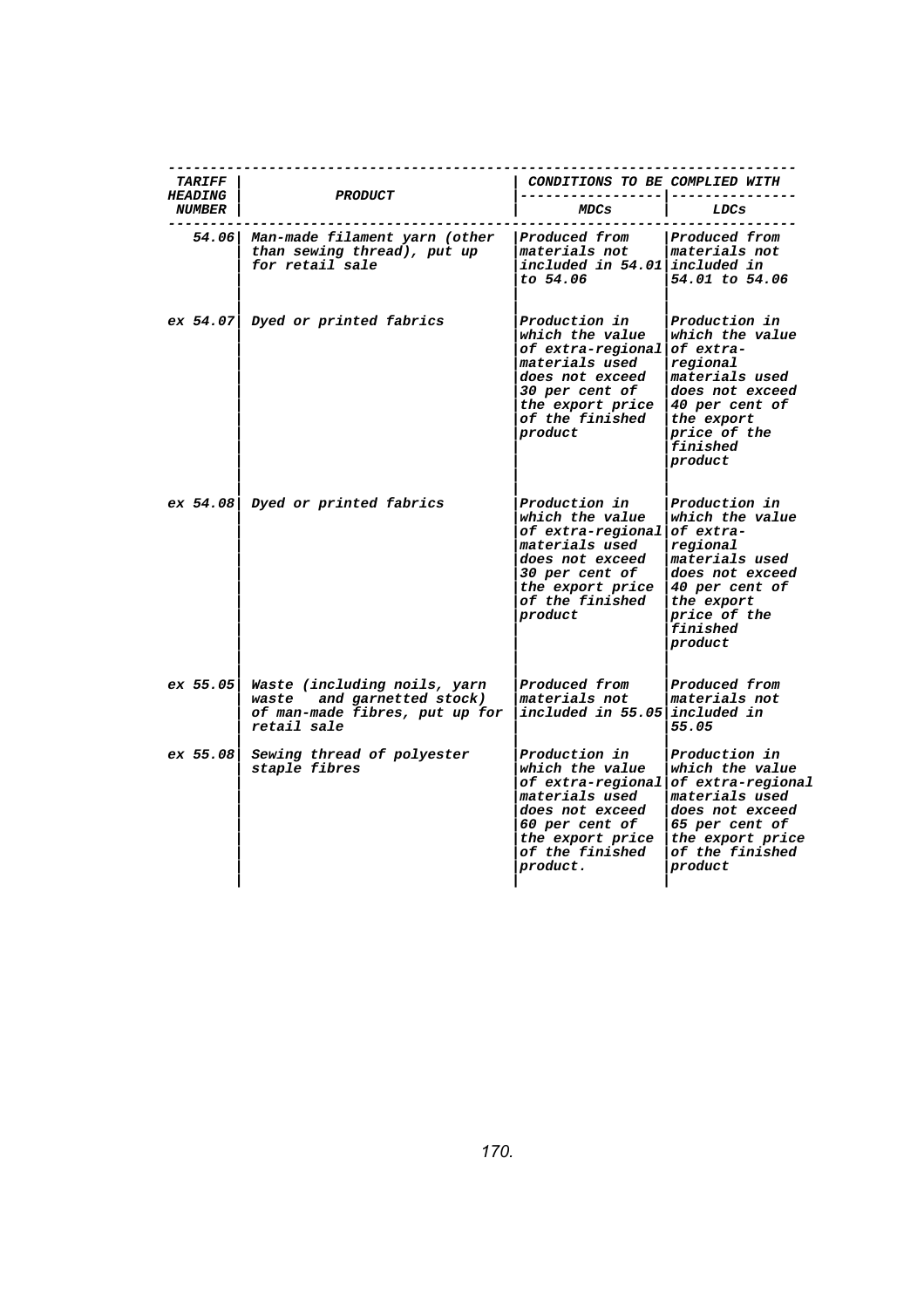| <i><b>TARIFF</b></i><br><i>HEADING  </i> | <i><b>PRODUCT</b></i>                                                                                                                                 | <i>CONDITIONS TO BE COMPLIED WITH</i>                                                                                                                                                                                                                                 |                                                                                                                                                                 |
|------------------------------------------|-------------------------------------------------------------------------------------------------------------------------------------------------------|-----------------------------------------------------------------------------------------------------------------------------------------------------------------------------------------------------------------------------------------------------------------------|-----------------------------------------------------------------------------------------------------------------------------------------------------------------|
| <i>NUMBER  </i>                          |                                                                                                                                                       | <b>MDCs</b>                                                                                                                                                                                                                                                           | LDCs                                                                                                                                                            |
|                                          | ex 55.08 Other sewing thread of man- Produced from<br>$\hspace{0.1mm}/$ made staple fibres, put up for $\hspace{0.1mm}/$ materials not<br>retail sale | included in 55.08 included in<br>to 55.10                                                                                                                                                                                                                             | <i>Produced from</i><br>/materials not<br>$/55.08$ to $55.10$                                                                                                   |
|                                          | ex 55.11 Yarn (other than sewing thread) Produced from<br>of man-made staple fibres, put $/$ materials not<br>up for retail sale                      | included in 55.09/included in<br>and 55.10                                                                                                                                                                                                                            | <i>Produced from</i><br>/materials not<br>$155.09$ and $55.10$                                                                                                  |
|                                          | ex 55.12/ Dyed or printed fabrics                                                                                                                     | /Production in<br>which the value which the value<br>of extra-regional/of extra-<br>materials used /regional<br>does not exceed /materials used<br>30 per cent of (does not exceed<br>the export price $/40$ per cent of<br>of the finished (the export)<br>  product | <i>Production in</i><br><i>price</i> of the<br><i>finished</i><br>  product                                                                                     |
|                                          | ex 55.13/ Dyed or printed fabrics                                                                                                                     | <i>Production in</i><br>which the value<br>of extra-regional/of extra-<br>/materials used<br>does not exceed<br>30 per cent of<br>the export price /40 per cent of<br>of the finished<br>product                                                                      | <i>Production in</i><br>which the value<br>regional/<br>materials used<br>does not exceed<br>the export<br><i>price</i> of the<br><i>lfinished</i><br>  product |
|                                          | ex $55.14$ Dyed or printed fabrics                                                                                                                    | <i>Production in</i><br>which the value<br>of extra-regional/of extra-<br>/materials used<br>does not exceed<br>30 per cent of<br>the export price /40 per cent of/<br>of the finished<br>  product                                                                   | <i>Production in</i><br>which the value<br>regional/<br>materials used<br>does not exceed<br>the export<br><i>price of the</i><br><i>lfinished</i><br>  product |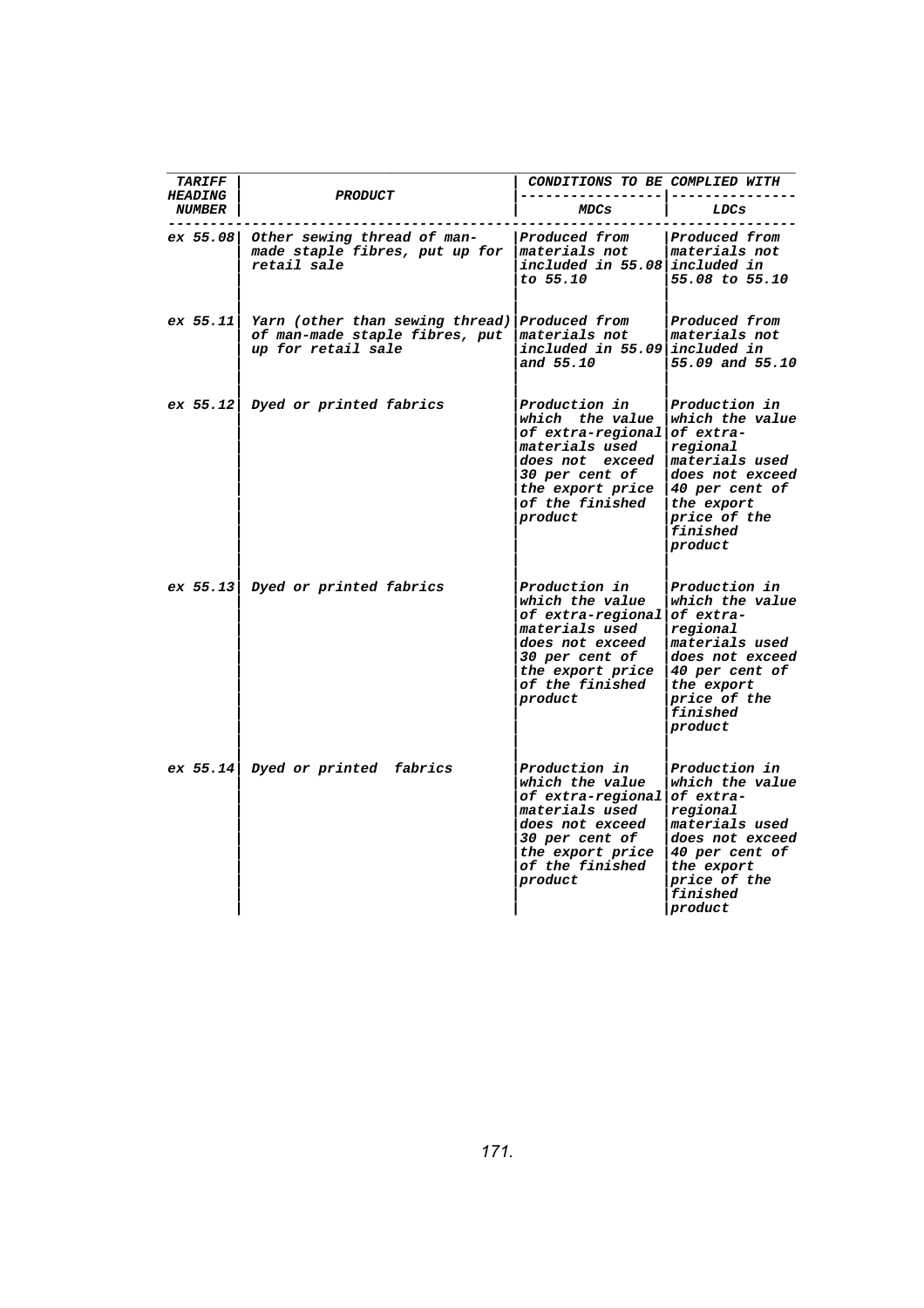| <i><b>TARIFF</b></i>     |                                                            | CONDITIONS TO BE COMPLIED WITH                                                                                                                                                                                                        |                                                                                                                                                         |
|--------------------------|------------------------------------------------------------|---------------------------------------------------------------------------------------------------------------------------------------------------------------------------------------------------------------------------------------|---------------------------------------------------------------------------------------------------------------------------------------------------------|
| HEADING<br><b>NUMBER</b> | <b>PRODUCT</b>                                             | MDCs                                                                                                                                                                                                                                  | LDCs                                                                                                                                                    |
|                          | ex 5.15/ Dyed or printed fabrics                           | <i>Production in</i><br>which the value<br>  of extra-regional of extra-<br>/materials used<br>does not exceed<br>30 per cent of<br>$t$ the export price $/40$ per cent of<br>$\sqrt{\int_{0}^{t} f(t) dt}$ of the export<br>/product | <i>Production in</i><br>which the value<br>regional<br><i>materials used</i><br>does not exceed<br><i>price</i> of the<br><i>lfinished</i><br>  product |
|                          | ex 55.16 Dyed or printed fabrics                           | <i>Production in</i><br>which the value<br>of extra-regional/of extra-<br>materials used<br>does not exceed<br>30 per cent of<br>the export price /40 per cent of/<br>$ $ of the finished $ $ the export<br>  product                 | <i>Production in</i><br>which the value<br>regional/<br>materials used<br>does not exceed<br>$ price\ of\ the$<br><i> finished</i><br>  product         |
|                          | ex $56.04$ Rubber thread and cord,<br>textile covered      | <i>Produced from</i><br>rubber thread<br>lor cord                                                                                                                                                                                     | <i>Produced from</i><br>rubber thread<br>lor cord                                                                                                       |
|                          | ex $62.12$ Articles obtained from parts<br>of this heading | <i>Production in</i><br>which the value<br>of extra-regional/of extra-<br>/materials used<br>does not exceed<br>30 per cent of<br>$t$ the export price $/40$ per cent of<br>$\sqrt{\int_{0}^{t} f(t) dt}$ of the export<br>  product  | <i>Production in</i><br>which the value<br><i>regional</i><br>materials used<br>does not exceed<br><i>price of the</i><br><i> finished</i><br>  product |
|                          | 63.01 Blankets and travelling rugs                         | <i>Produced from</i><br>/materials of<br>51.06 to 51.08,<br>,<br> 51.10, 52.05,<br><i> 52.06, 54.02,</i><br>154.03, 55.09 or<br><i>155.10</i>                                                                                         | <i>Produced from</i><br>materials of<br>51.06 to 51.08,<br>151.10, 52.05,<br> 52.06, 54.02,<br>$154.03, 55.09$ or<br><i>155.10</i>                      |

| <b><i>TARIFF</i></b><br><i><b>HEADING</b></i><br><b>PRODUCT</b> |                                                                               | CONDITIONS TO BE COMPLIED WITH                       |                                                        |
|-----------------------------------------------------------------|-------------------------------------------------------------------------------|------------------------------------------------------|--------------------------------------------------------|
| <i><b>NUMBER</b></i>                                            |                                                                               | MDCs                                                 | LDCs                                                   |
|                                                                 | ex 63.02/ Towels of terry towelling or<br>similar terry fabrics, of<br>cotton | Produced from<br>materials of<br>$152.05$ or $52.06$ | <i>Produced from</i><br>materials of<br>52.05 or 52.06 |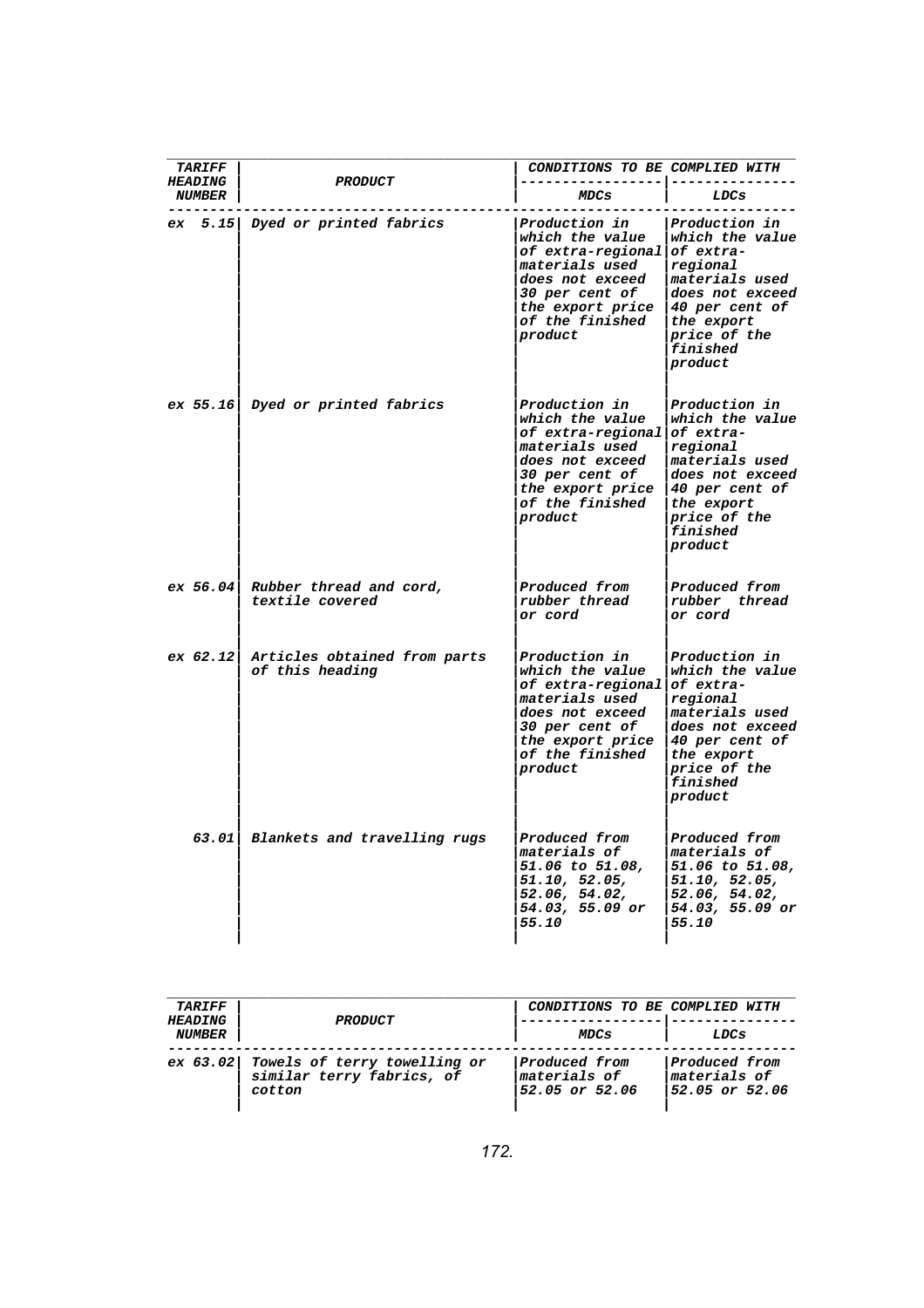| 64.01   Waterproof footwear with outer   Produced from<br>soles and uppers of rubber or<br>of plastics, the uppers of<br>which are neither fixed to the<br>sole nor assembled by stitch-<br>ing, riveting, nailing, screw-<br>ing, plugging or similar<br>processes | regional uppers<br>and parts of<br> uppers of $64.06$               | Produced from<br>regional uppers<br>and parts of<br>uppers or<br>regional soles<br>of 64.06   |
|---------------------------------------------------------------------------------------------------------------------------------------------------------------------------------------------------------------------------------------------------------------------|---------------------------------------------------------------------|-----------------------------------------------------------------------------------------------|
| 64.02 Other footwear with outer<br>soles and uppers of rubber or<br>plastics                                                                                                                                                                                        | Produced from<br>regional uppers<br>and parts of<br>uppers of 64.06 | Produced from<br>regional uppers<br>and parts of<br>uppers or re-<br>gional soles of<br>64.06 |
| 64.03 Footwear with outer soles of<br>rubber, plastics, leather or<br>composition leather and uppers<br>of leather                                                                                                                                                  | Produced from<br>regional uppers<br>and parts of<br>uppers of 64.06 | Produced from<br>regional uppers<br>and parts of<br>uppers or re-<br>gional soles of<br>64.06 |
| 64.04 Footwear with outer soles of<br>rubber, plastics, leather<br>or composition leather and<br>uppers of textile materials                                                                                                                                        | Produced from<br>regional uppers<br>and parts of<br>uppers of 64.06 | Produced from<br>regional uppers<br>and parts of<br>uppers or re-<br>gional soles of<br>64.06 |
| 64.05 Other footwear                                                                                                                                                                                                                                                | Produced from<br>regional uppers<br>and parts of<br>uppers of 64.06 | Produced from<br>regional uppers<br>and parts of<br>uppers or re-<br>gional soles of<br>64.06 |

| <i><b>TARIFF</b></i><br><i><b>HEADING</b></i> | <b>PRODUCT</b>                                                                                               | CONDITIONS TO BE COMPLIED WITH                                                      |                                                                               |
|-----------------------------------------------|--------------------------------------------------------------------------------------------------------------|-------------------------------------------------------------------------------------|-------------------------------------------------------------------------------|
| <i><b>NUMBER</b></i>                          |                                                                                                              | MDCs                                                                                | LDCs                                                                          |
| ex 66.02/                                     | Walking-sticks, of wood or<br>cane                                                                           | Produced from<br>regional<br>materials of<br>14.01 or<br>Chapter 44                 | Produced from<br>regional<br>materials of<br>/14.01 or<br>Chapter 44          |
|                                               | 68.07 Articles of asphalt or of<br>similar material (for example,<br>petroleum bitumen or coal tar<br>pitch) | <i>Produced from</i><br>regional<br>materials of<br>27.08, 27.13,<br>27.14 or 27.15 | 'Produced from<br>regional<br>materials of<br>27.08, 27.13,<br>27.14 or 27.15 |
|                                               | 68.08  Panels, boards, tiles, blocks<br>and similar articles of vege-                                        | <i>Produced from</i><br>regional                                                    | 'Produced from<br>regional                                                    |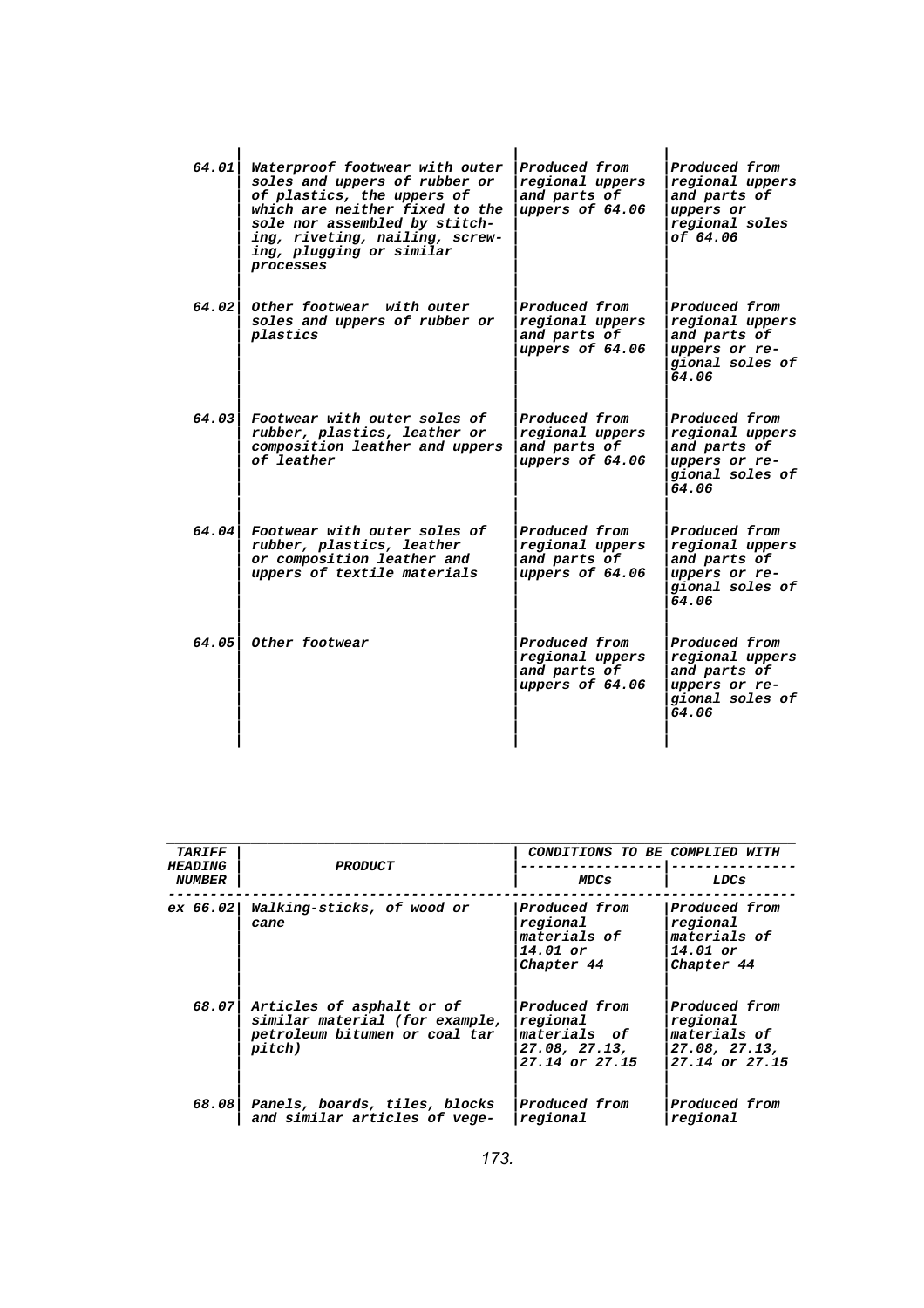| table fibre, of straw or of<br>shavings, chips, particles,<br>sawdust or other waste, of<br>wood, agglomerated with cement,<br>plaster or other mineral<br>binders | /materials of<br>Chapters 14 and<br>44                                                         | <i>Imaterials of</i><br>Chapters 14 and<br>44                                 |
|--------------------------------------------------------------------------------------------------------------------------------------------------------------------|------------------------------------------------------------------------------------------------|-------------------------------------------------------------------------------|
| 68.09 Articles of plaster or of<br>compositions based on plaster                                                                                                   | Produced from<br>regional<br>materials of<br>25.20                                             | Produced from<br>regional<br>materials of<br>25.20                            |
| 68.10   Articles of cement, of concrete Produced from<br>or of artificial stone,<br>whether or not reinforced                                                      | regional<br>materials of<br>25.23                                                              | Produced from<br>regional<br>materials of<br>25.23                            |
| 69.04 Ceramic building bricks, floor- Produced from<br>ing blocks, support or filler<br>tiles and the like                                                         | 'regional<br>materials of<br>25.05, 25.07,<br>and 25.29                                        | <i>Produced from</i><br>regional<br>materials of<br>25.05, 25.07<br>and 25.29 |
| 69.05 Roofing tiles, chimney-pots,<br>cowls, chimney liners, archi-<br>tectural ornaments and other<br>ceramic constructional goods                                | Produced from<br>regional<br>materials of<br>$25.05$ , $25.07$ and $/25.05$ , $25.07$<br>25.29 | Produced from<br>regional<br>materials of<br>and 25.29                        |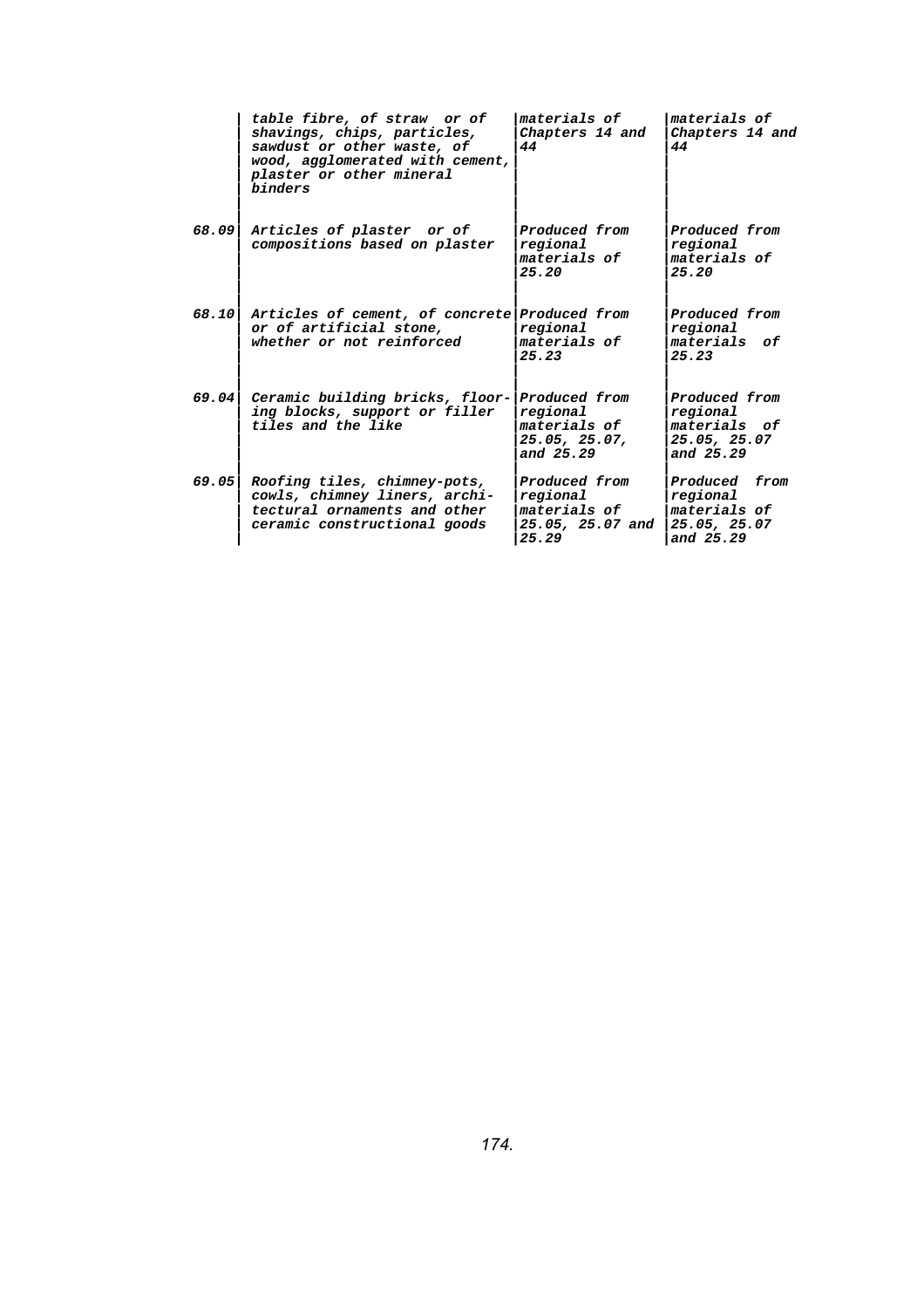| <i><b>TARIFF</b></i><br><i><b>HEADING</b></i> | <b>PRODUCT</b>                                                                                                                                                                                                                                                                       | CONDITIONS TO BE COMPLIED WITH                                                                                             |                                                                                        |
|-----------------------------------------------|--------------------------------------------------------------------------------------------------------------------------------------------------------------------------------------------------------------------------------------------------------------------------------------|----------------------------------------------------------------------------------------------------------------------------|----------------------------------------------------------------------------------------|
| <i><b>NUMBER</b></i>                          |                                                                                                                                                                                                                                                                                      | MDCs                                                                                                                       | LDCs                                                                                   |
|                                               | 69.06 Ceramic pipes, conduits,<br>guttering and pipe fittings                                                                                                                                                                                                                        | <i>Produced from</i><br>regional/<br>/materials of<br>$\frac{1}{25.05}$ , 25.07 and $\frac{1}{25.05}$ , 25.07<br>and 25.29 | <i>Produced from</i><br> regional<br><i>materials of</i><br>and 25.29                  |
|                                               | 69.07 Unglazed ceramic flags and<br>paving, hearth or wall tiles;<br>unglazed ceramic mosaic cubes /materials of<br>and the like, whether or not<br>on a backing                                                                                                                     | <i>Produced from</i><br><i> regional</i><br>$\left(25.05, 25.07 \right.$ and $\left(25.05, 25.07\right)$<br>125.29         | <i>Produced from</i><br><i> regional</i><br>/materials of<br>and 25.29                 |
|                                               | 69.09 Ceramic wares for laboratory,<br>chemical or other technical<br>uses; ceramic troughs, tubs and/materials of<br>similar receptacles of a kind<br>used in agriculture; ceramic<br>pots, jars and similar articles<br>of a kind used for the convey-<br>ance or packing of goods | <i>Produced from</i><br>regional/<br>$\{25.05, 25.07, \text{ and } 25.05, 25.07\}$<br>125.29                               | <i>Produced from</i><br>regional/<br>/materials of<br>and 25.29                        |
|                                               | 69.10 Ceramic sinks, wash basins,<br>wash basin pedestals, baths,<br>bidets, water closet pans,<br>flushing cisterns, urinals and (25.05 and 25.07<br>similar sanitary fixtures                                                                                                      | <i>Produced from</i><br>regional/<br><i>materials of</i>                                                                   | <i>Produced from</i><br>regional/<br><i>materials</i> of<br>25.05 and 25.07            |
|                                               | 69.12 Ceramic tableware, kitchenware, Produced from<br>other household articles and<br>toilet articles, other than of <i> materials</i> of<br>porcelain or china                                                                                                                     | regional<br><i>25.05, 25.07</i><br>and 25.29                                                                               | <i>Produced from</i><br>regional/<br><i>materials of</i><br> 25.05, 25.07<br>and 25.29 |
|                                               | 69.13 Statuettes and other ornamental Produced from<br>ceramic articles                                                                                                                                                                                                              | regional<br><i>materials of</i><br>25.05 and 25.07                                                                         | <i>Produced from</i><br><i>regional</i><br><i>materials of</i><br>25.05 and 25.07      |
|                                               | ex 70.09 Glass mirrors, whether or not<br>framed, excluding rear-view<br>mirrors                                                                                                                                                                                                     | <i>Produced from</i><br>materials of<br>170.09                                                                             | Produced from<br>materials of<br>170.09                                                |
|                                               | ex 70.19 Articles of glass fibres<br>(including glass wool), (for<br>example, yarn, woven fabrics)                                                                                                                                                                                   | <i>Produced from</i><br><i>Imaterials of</i><br>170.19                                                                     | <i>Produced from</i><br><i>Imaterials of</i><br>70.19                                  |

| <b><i>TARIFF</i></b>                          |                                                                  | CONDITIONS TO BE COMPLIED WITH                      |                                                      |
|-----------------------------------------------|------------------------------------------------------------------|-----------------------------------------------------|------------------------------------------------------|
| <i><b>HEADING</b></i><br><i><b>NUMBER</b></i> | <b>PRODUCT</b>                                                   | <i>MDCs</i>                                         | LDCs                                                 |
|                                               | ex 71.06 Silver and silver alloys, in<br>semi-manufactured forms | Produced from<br>unwrought<br>materials of<br>71.06 | 'Produced from<br>unwrought<br>materials of<br>71.06 |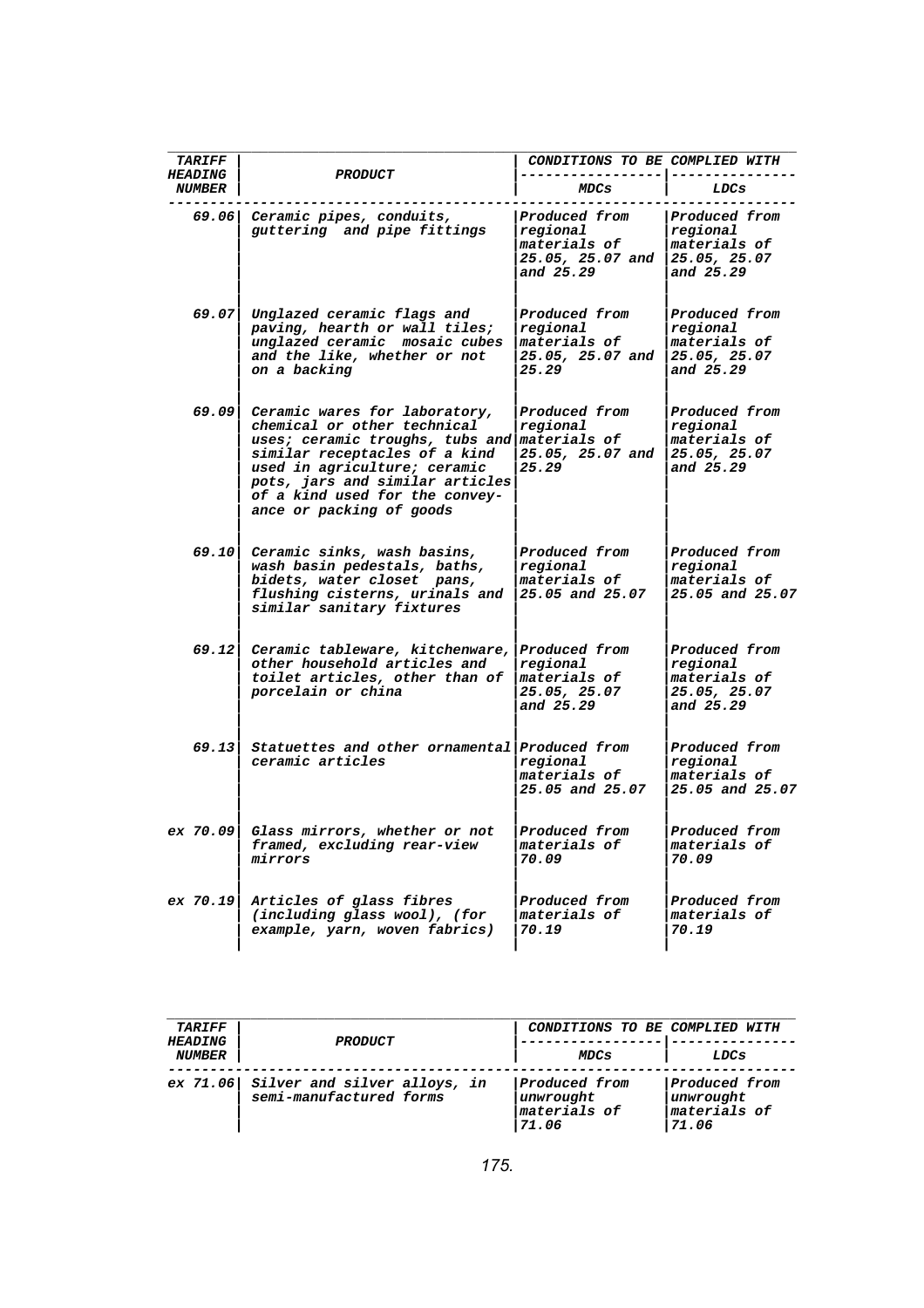| ex 71.08 Gold (including gold plated<br>with platinum) in semi-manu-<br>factured forms        | <i>Produced from</i><br>unwrought/<br>/materials of<br>71.08                                                                                                                                                                                                                 | <i>Produced from</i><br>unwrought<br>/materials of<br>171.08                                                                                                               |
|-----------------------------------------------------------------------------------------------|------------------------------------------------------------------------------------------------------------------------------------------------------------------------------------------------------------------------------------------------------------------------------|----------------------------------------------------------------------------------------------------------------------------------------------------------------------------|
| ex 71.13/ Articles of jewellery, of<br>precious metal or of metal<br>clad with precious metal | <i>Produced from</i><br><i>materials not</i><br> included in<br>/71.13, or from<br>/materials of<br>$/71.13$ the value $/71.13$ the value<br>of which does not/of which does<br>exceed 20 per<br>cent of the value/per cent of the<br>of all materials (value of all<br>used | <i>Produced from</i><br><i>Imaterials not</i><br>/included in<br>/71.13, or from<br><i>Imaterials of</i><br>not exceed 20<br><i>materials</i> used                         |
| 71.17  Imitation jewellery                                                                    | <i>Production in</i><br>which the value<br>lof extra-regional of extra-<br>/materials used<br>does not exceed<br>50 per cent of<br>the export price (exceed 60 per)<br>of the finished<br>  product                                                                          | <i>Production in</i><br>which the value<br><i>regional</i><br><i>Imaterials</i><br>used does not<br>cent of the ex-<br><i>port price of the</i><br><i>finished product</i> |
| ex $72.07$ Billets of steel                                                                   | <i>Produced from</i><br>regional<br>materials of<br>172.03 or<br>materials of<br>72.04                                                                                                                                                                                       | <i>Produced from</i><br>regional<br><i>materials of</i><br>172.03 or<br>/materials of<br>172.04                                                                            |
| ex 72.10 Steel sheets, clad, plated or<br>coated                                              | <i>Produced from</i><br>/materials of<br>72.10                                                                                                                                                                                                                               | <i>Produced from</i><br><i>materials of</i><br><i>172.10</i>                                                                                                               |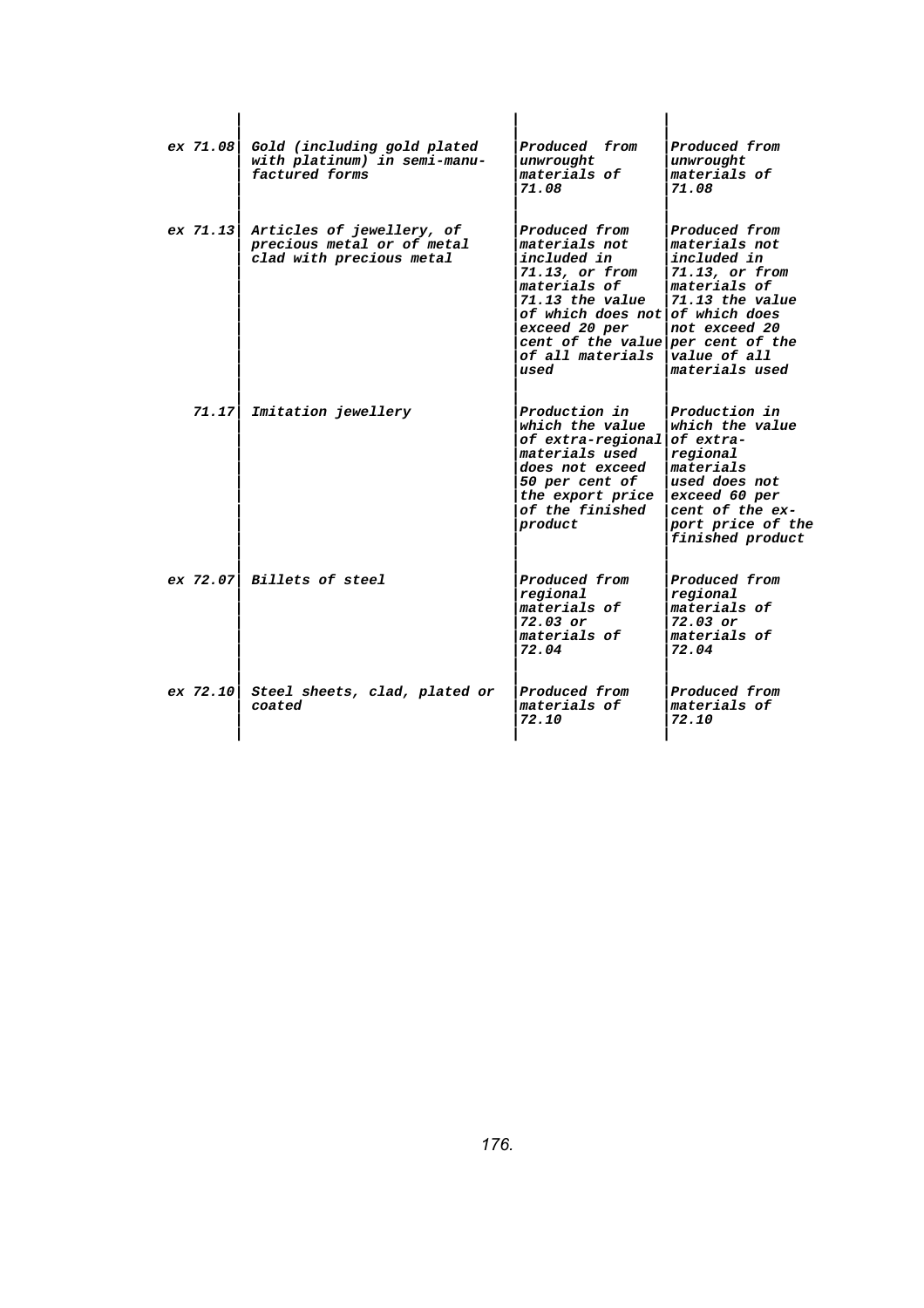| <i><b>TARIFF</b></i>            |                                                                                                                                                                                              | CONDITIONS TO BE COMPLIED WITH<br>- - - - - 1 - - -                                               |                                                                                                         |
|---------------------------------|----------------------------------------------------------------------------------------------------------------------------------------------------------------------------------------------|---------------------------------------------------------------------------------------------------|---------------------------------------------------------------------------------------------------------|
| <i><b>HEADING</b></i><br>NUMBER | <b>PRODUCT</b>                                                                                                                                                                               | <b>MDCs</b>                                                                                       | <b>LDCs</b>                                                                                             |
|                                 | ex 72.12  Steel sheets, clad, plated or<br>' coated                                                                                                                                          | <b>Produced</b> from<br>/materials of<br>172.12                                                   | <i>Produced from</i><br>/materials of<br>172.12                                                         |
|                                 | $ex$ 72.13 Bars and rods (including wire<br>rods), of non-alloy steel                                                                                                                        | <i>Produced from</i><br>regional/<br>/materials of<br>172.03 or<br>/materials of<br>172.04        | Produced from<br>regional/<br><i>Imaterials of</i><br>172.03 or<br>/materials of<br>172.04              |
|                                 | ex 72.14/ Other bars and rods of non-<br>alloy steel, not further worked regional<br>than forged, hot-rolled, hot-<br>drawn or hot-extruded, but<br>including those twisted after<br>rolling | <i>Produced from</i><br><i>Imaterials of</i><br>172.03 or<br>/materials of<br>172.04              | Produced from<br>regional/<br><i>Imaterials of</i><br>172.03 or<br>/materials of<br>172.04              |
|                                 | ex 72.15 Other bars and rods of non-<br>alloy steel                                                                                                                                          | <i>Produced from</i><br><i> regional</i><br>/materials of<br>172.03 or<br>/materials of<br>172.04 | Produced from<br>regional/<br>/materials of<br>172.03 or<br>/materials of<br>172.04                     |
|                                 | ex 72.16   Angles, shapes and sections of Produced from<br>non-alloy steel                                                                                                                   | <i>regional</i><br>/materials of<br>172.03 or<br>/materials of<br>172.04                          | Produced<br>from<br><i> regional</i><br>/materials of<br>172.03 or<br>/materials of<br>172.04           |
|                                 | ex $72.17$ Wire, whether or not coated but Produced from<br>not insulated, of non-alloy<br>steel                                                                                             | <i>regional</i><br>/materials of<br>172.03 or<br>/materials of<br>72.04                           | Produced from<br><i> regional</i><br>/materials of<br>/72.03 or<br>/materials of<br>72.04               |
|                                 | ex 73.04/ Tubes, pipes and hollow pro-<br>files, seamless, of non-alloy<br>steel                                                                                                             | <i>Produced from</i><br>regional/<br>/materials of<br>172.03 or<br>/materials of<br>172.04        | <i>Produced from</i><br><i> regional</i><br><i>materials of</i><br>/72.03 or<br>/materials of<br>/72.04 |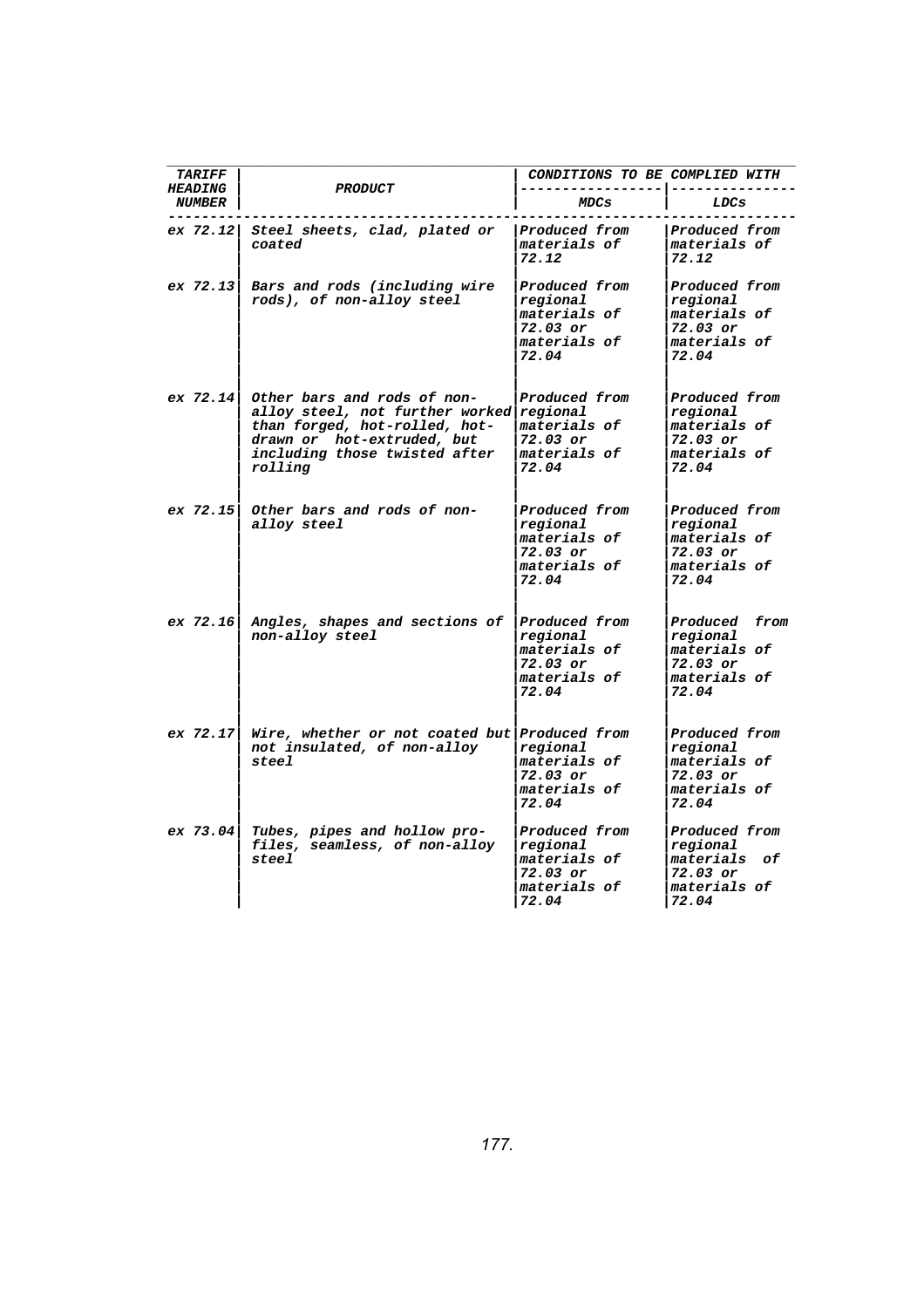| <i><b>TARIFF</b></i><br><i><b>HEADING</b></i><br><i>NUMBER</i> | <b>PRODUCT</b>                                                                                                                                                                    | CONDITIONS TO BE COMPLIED WITH                                                                                                                                                                                 |                                                                                                                                                                  |
|----------------------------------------------------------------|-----------------------------------------------------------------------------------------------------------------------------------------------------------------------------------|----------------------------------------------------------------------------------------------------------------------------------------------------------------------------------------------------------------|------------------------------------------------------------------------------------------------------------------------------------------------------------------|
|                                                                |                                                                                                                                                                                   | MDCs                                                                                                                                                                                                           | LDCs                                                                                                                                                             |
|                                                                | ex 73.06 Other tubes, pipes and hollow<br>profiles (for example, open<br>seam or welded, riveted or<br>similarly closed),of non-alloy /72.03 or<br>steel                          | <i>Produced from</i><br><i> regional</i><br>materials of<br>/materials of<br>72.04                                                                                                                             | <i>Produced from</i><br><i> regional</i><br>/materials of<br>172.03 or<br>/materials of<br>172.04                                                                |
|                                                                | ex 73.12 Stranded wire, ropes, cables,<br>plaited bands, slings and<br>the like, of non-alloy steel,<br>not electrically insulated                                                | Produced from<br>regional/<br>/materials of<br>172.03 or<br>materials of<br>72.04                                                                                                                              | Produced from<br>regional/<br>/materials of<br>172.03 or<br>/materials of<br>172.04                                                                              |
|                                                                | ex 73.14 Cloth (including endless<br>bands), grill, netting and<br>fencing, of non-alloy steel<br>wire (excluding PVC-coated<br>galvanised wire mesh)                             | Produced from<br>regional/<br>/materials of<br>172.03 or<br>/materials of<br>72.04                                                                                                                             | Produced from<br>regional/<br>/materials of<br>172.03 or<br>/materials of<br>172.04                                                                              |
|                                                                | ex 73.17/ Nails, tacks and staples, of<br>non-alloy steel, whether or not/which the value<br>with heads of other material,<br>but excluding such articles<br>with heads of copper | Production in<br>of extra-region- (of extra-region-<br>al materials used/al materials used<br>does not exceed<br><i> 50 per cent of</i><br>the export price (the export price)<br>of the finished<br>  product | <i>Production in</i><br>which the value<br>does not exceed<br>60 per cent of<br>of the finished<br>  product                                                     |
|                                                                | ex 73.21/ Gas stoves, ranges and cookers / Production in                                                                                                                          | which the value<br>of extra-regional/of extra-re-<br>materials used<br>does not exceed<br><i> 50 per cent of</i><br>the export price)<br>of the finished<br>  product                                          | Production in<br>which the value<br> gional materials<br>used does not<br>exceed 60 per <br>cent of the ex-<br><i>port price of</i><br>the finished<br>  product |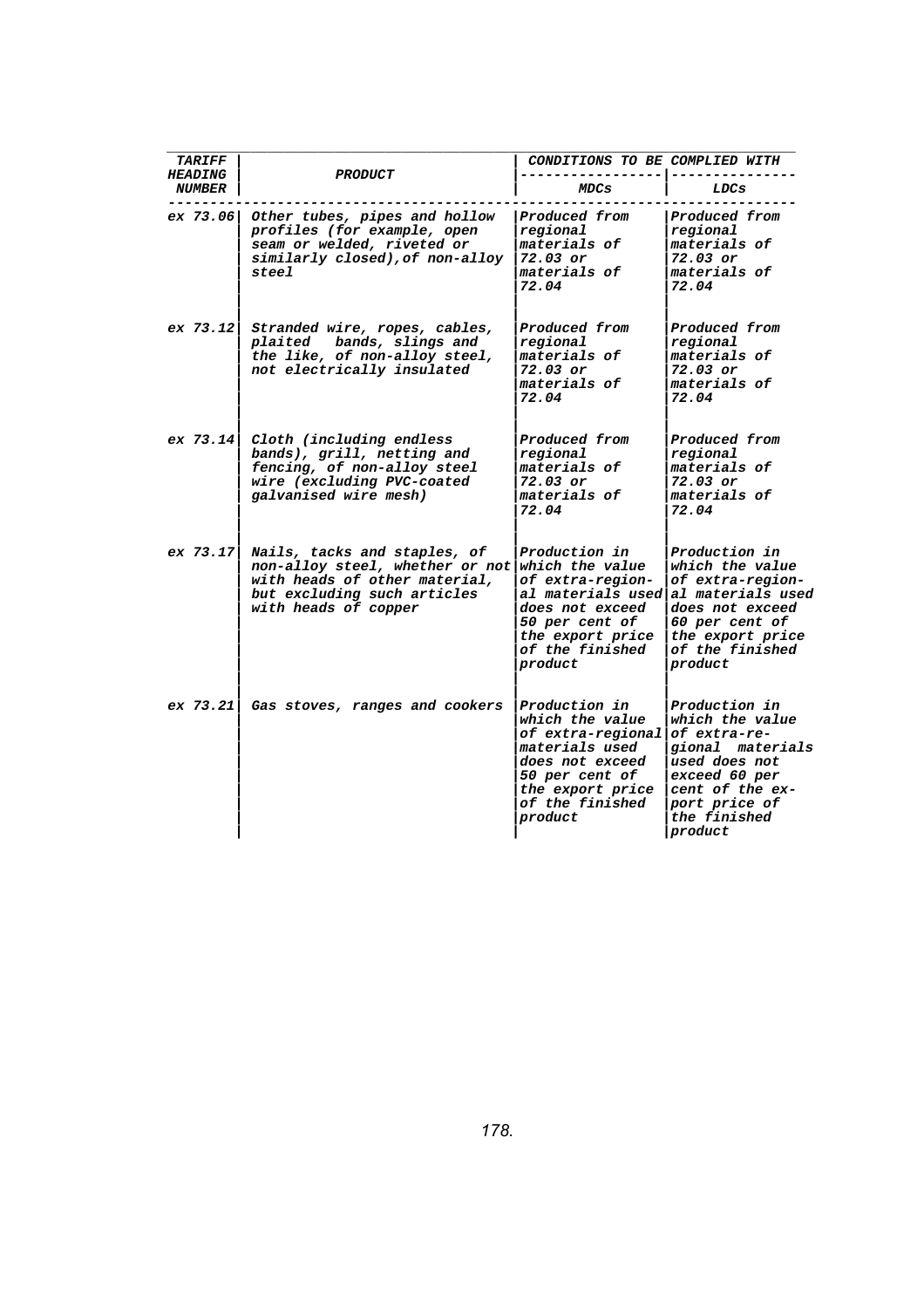| <i><b>TARIFF</b></i><br><b>HEADING</b> | <b>PRODUCT</b>                                                                                                                                                                   | CONDITIONS TO BE COMPLIED WITH                                                                                                                                                                              |                                                                                                                                                            |
|----------------------------------------|----------------------------------------------------------------------------------------------------------------------------------------------------------------------------------|-------------------------------------------------------------------------------------------------------------------------------------------------------------------------------------------------------------|------------------------------------------------------------------------------------------------------------------------------------------------------------|
| NUMBER                                 |                                                                                                                                                                                  | <b>MDCs</b>                                                                                                                                                                                                 | LDCs                                                                                                                                                       |
|                                        | ex 74.18 Table, kitchen or other house-<br>hold articles, of copper; pot<br>scourers and scouring or<br>polishing pads, gloves and the <i> materials</i> used<br>like, of copper | <i>Production in</i><br>which the value<br>of extra-regional/of extra-re-<br>does not exceed<br>50 per cent of<br>the export price (cent of the ex-<br>of the finished<br>  product                         | <i>Production in</i><br>which the value<br><i>sional</i> materials<br>used does not<br>exceed 60 per<br><i>port price of</i><br>the finished)<br>  product |
|                                        | ex 82.01/ Hand tools with wooden handles /Produced from                                                                                                                          | materials not in-/materials not<br>cluded in 82.01  included in <br>and from<br><i>regional</i><br>materials of<br>Chapter 44                                                                               | <i>Produced from</i><br>$/82.01$ and from<br>regional/<br><i>materials of</i><br>Chapter 44                                                                |
|                                        | ex 83.01/ Padlocks and locks                                                                                                                                                     | <i>Production in</i><br>which the value<br>of extra-regional/of extra-<br>/materials used<br>ldoes not exceed<br>50 per cent of<br>the export price $ per\>cent\> of\> the$<br>of the finished<br>  product | <i>Production in</i><br>which the value<br>/regional ma-<br>terials used does  <br>not exceed 60<br>export price of<br>the finished)<br>  product          |
|                                        | ex 83.05 Letter clips, paper clips and<br>staples, of non-alloy steel                                                                                                            | Produced from<br>regional/<br>/materials of<br>172.03 or<br>/materials of<br>72.04                                                                                                                          | <i>Produced from</i><br>regional/<br>/materials of<br>/72.03 or<br><i>materials of</i><br>172.04                                                           |
|                                        | ex 83.11/ Welding rods and welding<br>electrodes, of steel                                                                                                                       | <i>Produced from</i><br>regional/<br>/materials of<br>172.03 or<br>/materials of<br>/72.04 and<br>Chapters 28 and /Chapters 28 and<br> 29                                                                   | <i>Produced from</i><br>regional/<br>/materials of<br>172.03 or<br><i>materials of</i><br>/72.04 and<br> 29                                                |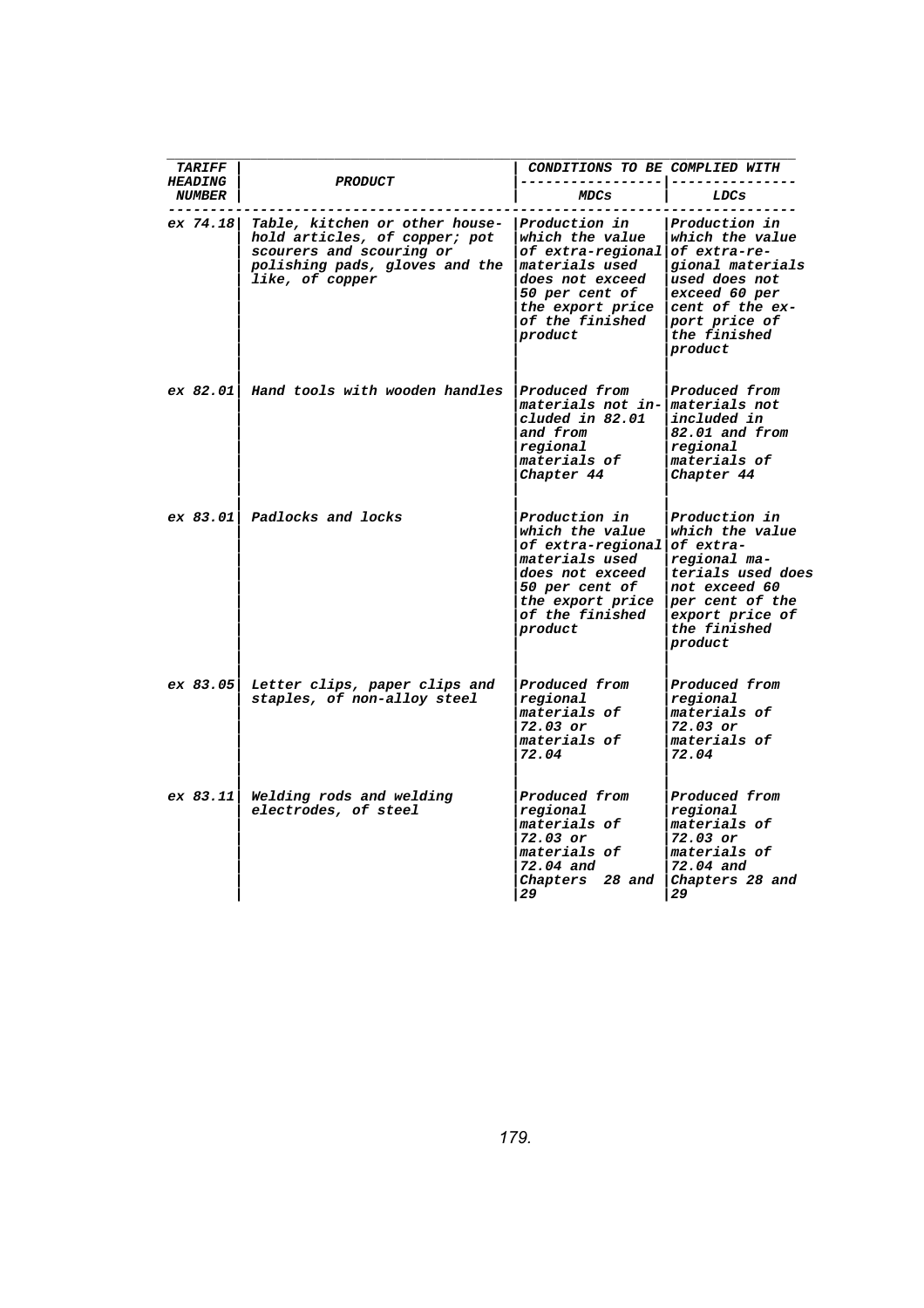| <i><b>TARIFF</b></i><br><i><b>HEADING</b></i> | <b>PRODUCT</b>                                                                                                                                                                                                                          | CONDITIONS TO BE COMPLIED WITH                                                                                                                                                              |                                                                                                                                                                           |
|-----------------------------------------------|-----------------------------------------------------------------------------------------------------------------------------------------------------------------------------------------------------------------------------------------|---------------------------------------------------------------------------------------------------------------------------------------------------------------------------------------------|---------------------------------------------------------------------------------------------------------------------------------------------------------------------------|
| <i><b>NUMBER</b></i>                          |                                                                                                                                                                                                                                         | MDCs                                                                                                                                                                                        | LDCs                                                                                                                                                                      |
|                                               | 84.01 Nuclear reactors; fuel elements Production in<br>(cartridges), non-irradiated,<br>for nuclear reactors; machinery/of extra-regional/of extra-re-<br>and apparatus for isotopic<br>separation                                      | which the value<br>materials used<br>does not exceed<br>50 per cent of<br>the export price)<br>of the finished<br>  product                                                                 | <i>Production in</i><br>which the value<br> gional materials<br>used does not<br>exceed 60 per<br>$/cent$ of the ex-<br><i>port price of</i><br>the finished<br>  product |
|                                               | 84.02 Steam or other vapour generat- Production in<br>ing boilers (other than<br>central heating hot water boil- of extra-regional of extra-re-<br>ers capable also of producing<br>low pressure steam); super-<br>heated water boilers | which the value<br>/materials used<br>does not exceed<br><i>50 per cent of</i><br>the export price)<br>of the finished<br>  product                                                         | Production in<br>which the value<br> gional materials<br>lused does not<br>exceed 60 per/<br>$/cent$ of the ex-<br><i>port price of</i><br>the finished)<br>  product     |
|                                               | 84.03 Central heating boilers other<br>than those of heading No. 84.02 which the value                                                                                                                                                  | <i>Production in</i><br>of extra-regional/of extra-re-<br>/materials used<br>does not exceed<br><i> 50 per cent of</i><br>the export price (cent of the ex-<br>of the finished<br>  product | Production in<br>which the value<br><i>dional materials</i><br>used does not<br>exceed 60 per<br><i>port price of</i><br>the finished)<br>  product                       |
|                                               | 84.04 Auxiliary plant for use with<br>boilers of heading No. 84.02<br>or 84.03 (for example,<br>economisers, super-heaters,<br>soot removers, gas recoverers); does not exceed<br>condensers for steam or other<br>vapour power units   | <i>Production in</i><br>which the value<br>of extra-regional/of extra-re-<br>materials used<br>50 per cent of<br>the export price)<br>of the finished<br>  product                          | Production in<br>which the value<br> gional materials<br>used does not<br>exceed 60 per <br>$/cent$ of the ex-<br><i>port price of</i><br>the finished)<br>  product      |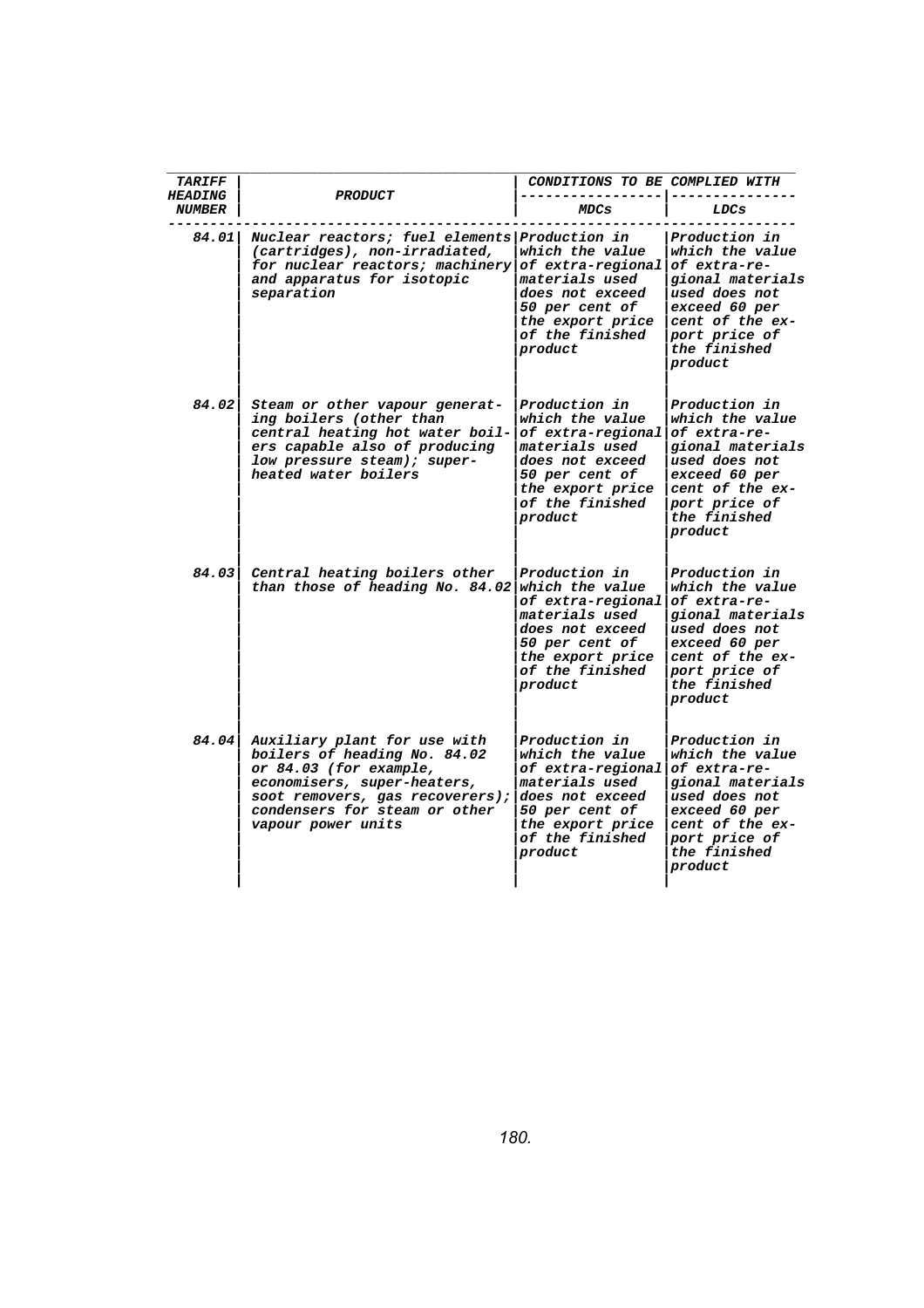| <i><b>TARIFF</b></i>                          |                                                                                                                                                                                                               | CONDITIONS TO BE COMPLIED WITH                                                                                                                                                                                      |                                                                                                                                                                 |
|-----------------------------------------------|---------------------------------------------------------------------------------------------------------------------------------------------------------------------------------------------------------------|---------------------------------------------------------------------------------------------------------------------------------------------------------------------------------------------------------------------|-----------------------------------------------------------------------------------------------------------------------------------------------------------------|
| <i><b>HEADING</b></i><br><i><b>NUMBER</b></i> | <b>PRODUCT</b>                                                                                                                                                                                                | MDCs                                                                                                                                                                                                                | LDCs                                                                                                                                                            |
|                                               | 84.05 Producer gas or water gas<br>generators, with or without<br>their purifiers; acetylene<br>gas generators and similar<br>water process gas generators,<br>with or without their purifiers 50 per cent of | <i> Production in</i><br>which the value<br>of extra-regional/of extra-re-<br>materials used<br>does not exceed<br>of the export<br><i> price of the</i><br>finished product (the finished                          | <i>Production in</i><br>which the value<br>gional materials<br>used does not<br>exceed 60 per<br>cent of the ex-<br><i>port price of</i><br>  product           |
|                                               | 84.06 Steam turbines and other vapour Production in<br>turbines                                                                                                                                               | which the value<br>of extra-regional/of extra-re-<br>materials used<br>ldoes not exceed<br>50 per cent of<br>of the export<br><i>\price of the</i><br>finished product the finished                                 | Production in<br>which the value<br>gional materials<br>used does not<br>exceed 60 per<br>cent of the<br>export price of<br>  product                           |
|                                               | 84.07 Spark-ignition reciprocating<br>or rotary internal combustion<br>piston engines                                                                                                                         | <i>Production in</i><br>which the value<br>of extra-regional/of extra-re-<br>materials used<br>does not exceed<br>50 per cent of<br>$t$ the export price $\sqrt{t}$ cent of the ex-<br>of the finished<br>  product | <i>Production in</i><br>which the value<br>gional materials<br>used does not<br>exceed 60 per<br><i>port price of</i><br>the finished)<br>  product             |
|                                               | 84.08 Compression-ignition internal<br>combustion piston engines<br>(diesel or semi-diesel engines) of extra-regional of extra-re-                                                                            | Production in<br>which the value<br>/materials used<br>does not exceed<br>50 per cent of<br>the export price)<br>of the finished<br>  product                                                                       | Production in<br>which the value<br> gional materials<br>lused does not<br>exceed 60 per<br>cent of the ex-<br><i>port price of</i><br>the finished)<br>product |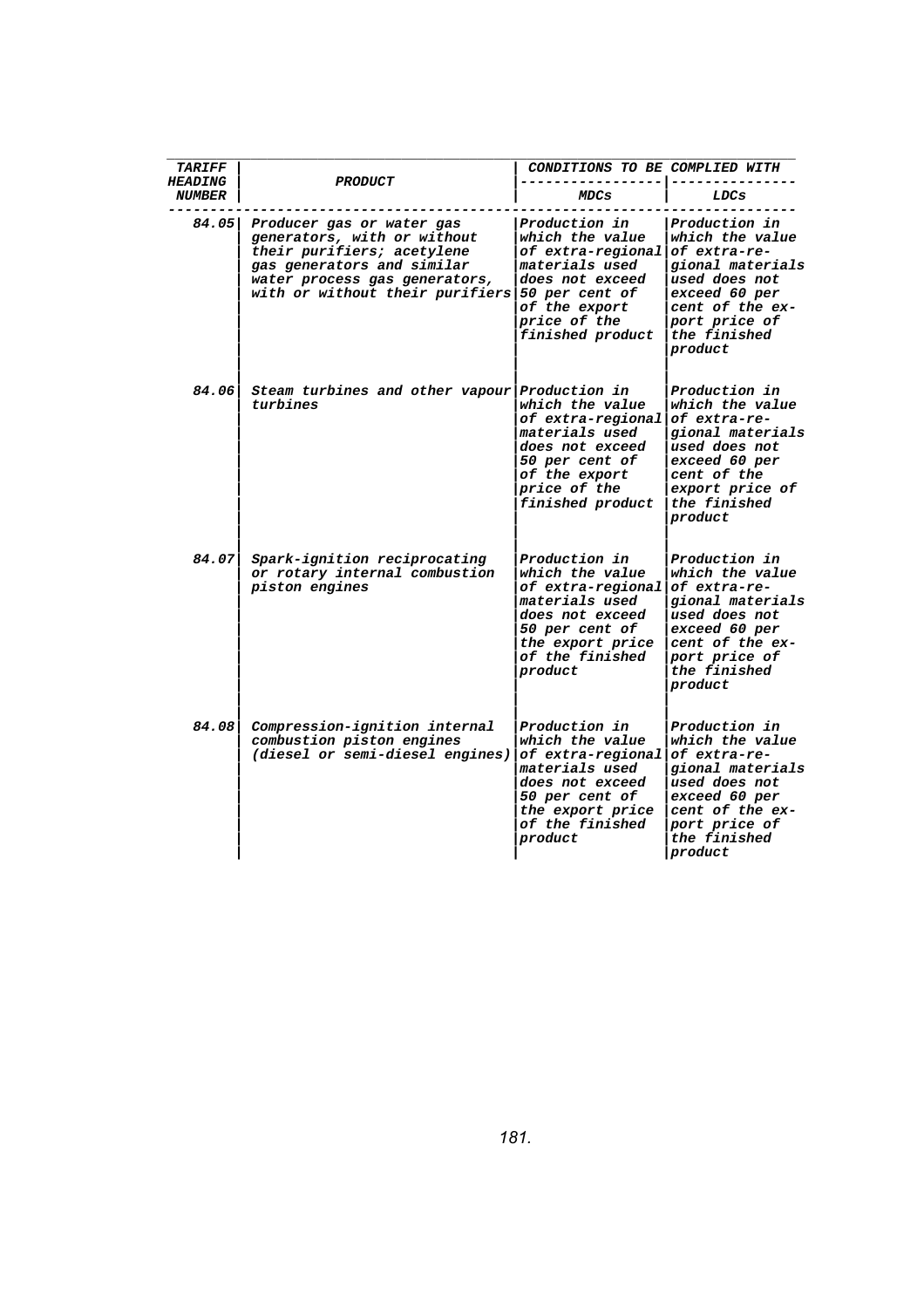| <i><b>TARIFF</b></i><br><i><b>HEADING</b></i> | <b>PRODUCT</b>                                                                                                              | CONDITIONS TO BE COMPLIED WITH                                                                                                                                                                                 |                                                                                                                                                                               |
|-----------------------------------------------|-----------------------------------------------------------------------------------------------------------------------------|----------------------------------------------------------------------------------------------------------------------------------------------------------------------------------------------------------------|-------------------------------------------------------------------------------------------------------------------------------------------------------------------------------|
| <b>NUMBER</b>                                 |                                                                                                                             | MDCs                                                                                                                                                                                                           | LDCs                                                                                                                                                                          |
|                                               | 84.09 Parts suitable for use solely<br>or principally with the engines/which the value<br>of heading No. $84.07$ or $84.08$ | <i>Production in</i><br>of extra-regional/of extra-re-<br>/materials used<br>does not exceed<br><i> 50 per cent of</i><br>the export price  cent of the ex-<br>of the finished<br>  product                    | <i>Production in</i><br>which the value<br><i> gional materials</i><br>used does not<br>exceed 60 per<br><i>port price of</i><br>the finished)<br>  product                   |
|                                               | 84.10 Hydraulic turbines, water<br>wheels, and regulators therefor which the value                                          | <i>Production in</i><br>of extra-regional/of extra-re-<br>materials used<br>does not exceed<br>50 per cent of<br>$ $ the export price $ $ cent of the ex-<br>of the finished<br>  product                      | <i>Production in</i><br>which the value<br>gional materials<br>used does not<br>exceed 60 per<br><i>port price of</i><br>the finished)<br>  product                           |
|                                               | 84.11/ Turbo-jets, turbo-propellers<br>and other gas turbines                                                               | <i>Production in</i><br>which the value<br>of extra-regional/of extra-re-<br>/materials used<br>does not exceed<br><i> 50 per cent of</i><br>the export price (cent of the ex-<br>of the finished<br>  product | Production in<br>which the value<br><i> gional materials</i><br>used does not<br>exceed 60 per/<br><i>port price of</i><br>the finished)<br><i>product</i>                    |
|                                               | 84.12 Other engines and motors                                                                                              | <i>Production in</i><br>which the value<br>of extra-regional/of extra-re-<br>/materials used<br>does not exceed<br><i> 50 per cent of</i><br>the export price)<br>of the finished<br>  product                 | <i>Production in</i><br>which the value<br><i> gional materials</i><br>used does not<br>exceed 60 per/<br>cent of the ex-<br><i>port price of</i><br>the finished)<br>product |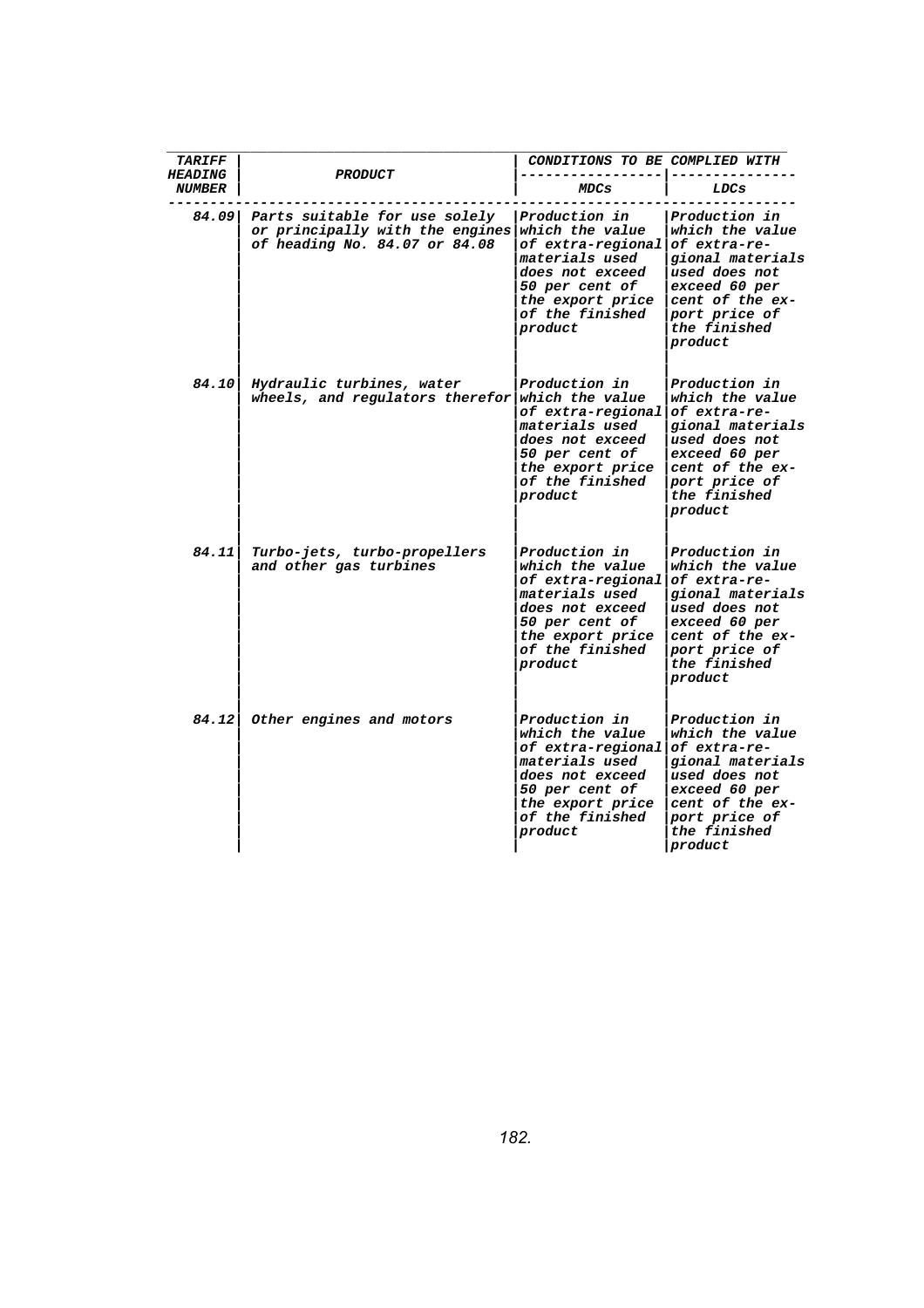| <i><b>TARIFF</b></i><br><b>HEADING</b> | <b>PRODUCT</b>                                                                                                                                                                                                                             | CONDITIONS TO BE COMPLIED WITH                                                                                                                                            |                                                                                                                                                                                |
|----------------------------------------|--------------------------------------------------------------------------------------------------------------------------------------------------------------------------------------------------------------------------------------------|---------------------------------------------------------------------------------------------------------------------------------------------------------------------------|--------------------------------------------------------------------------------------------------------------------------------------------------------------------------------|
| <i><b>NUMBER</b></i>                   |                                                                                                                                                                                                                                            | MDCs                                                                                                                                                                      | LDCs                                                                                                                                                                           |
|                                        | 84.13 Pumps for liquids, whether<br>or not fitted with a measuring/which the value<br>device; liquid elevators                                                                                                                             | <i>Production in</i><br>of extra-regional/of extra-re-<br>materials used<br>does not exceed<br><i>150 per cent of</i><br>the export price)<br>of the finished<br>'product | <i>Production in</i><br>which the value<br><i> gional materials</i><br>used does not<br>exceed 60 per<br>cent of the ex-<br><i>port price of</i><br>the finished)<br>  product |
|                                        | 84.14 Air or vacuum pumps, air or<br>other gas compressors and fans; which the value<br>ventilating or recycling hoods<br>incorporating a fan, whether<br>or not fitted with filters                                                       | Production in<br>of extra-regional/of extra-re-<br>materials used<br>does not exceed<br>/50 per cent of<br>the export price)<br>of the finished<br>  product              | <i>Production in</i><br>which the value<br> gional materials<br>used does not<br>exceed 60 per<br>cent of the<br>export price of<br>the finished<br>' product                  |
|                                        | 84.15   Air conditioning machines,<br>comprising a motor-driven fan<br>and elements for changing the<br>temperature and humidity, in-<br>cluding those machines in which does not exceed<br>the humidity cannot be<br>separately regulated | <i>Production</i> in<br>which the value<br>of extra-regional/of extra-re-<br>materials used<br><i>150 per cent of</i><br>the export price<br>of the finished<br>product   | Production in<br>which the value<br><i> gional materials</i><br>used does not<br>exceed 60 per<br>cent of the ex-<br>port price of<br>the finished<br>' product                |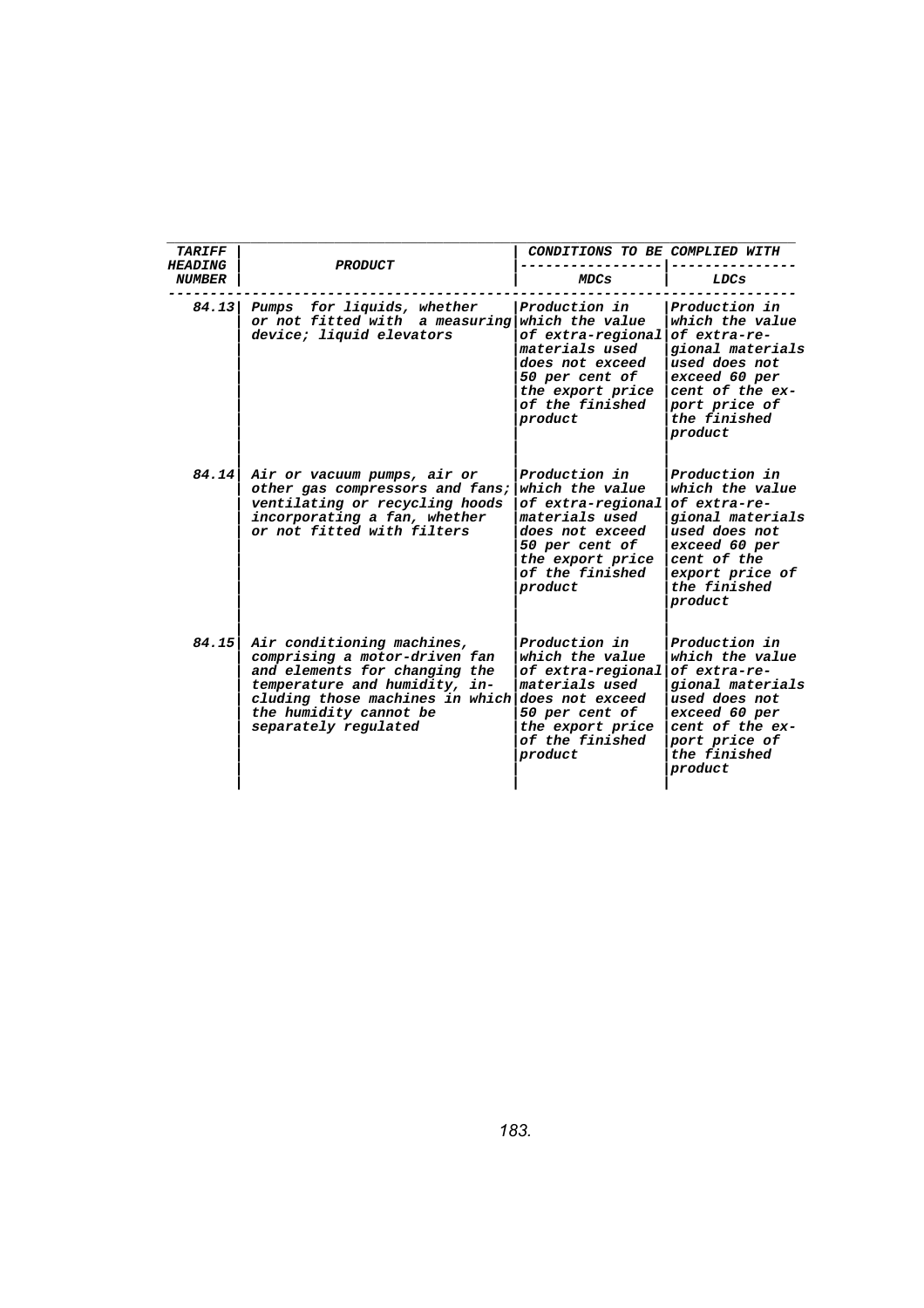| <i><b>TARIFF</b></i><br><i><b>HEADING</b></i> | <b>PRODUCT</b>                                                                                                                                                                                                          | CONDITIONS TO BE COMPLIED WITH                                                                                                                                                                       |                                                                                                                                                                    |
|-----------------------------------------------|-------------------------------------------------------------------------------------------------------------------------------------------------------------------------------------------------------------------------|------------------------------------------------------------------------------------------------------------------------------------------------------------------------------------------------------|--------------------------------------------------------------------------------------------------------------------------------------------------------------------|
| <i><b>NUMBER</b></i>                          |                                                                                                                                                                                                                         | MDCs                                                                                                                                                                                                 | LDCs                                                                                                                                                               |
|                                               | 84.16 Furnace burners for liquid<br>fuel, for pulverised solid fuel/which the value<br>or for gas; mechanical<br>stokers, including their<br>mechanical grates, mechanical<br>ash dischargers and similar<br>appliances | Production in<br>of extra-regional/of extra-re-<br>/materials used<br>does not exceed<br>50 per cent of<br>the export price $ $ cent of the ex-<br>of the finished<br>  product                      | <i>Production</i> in<br>which the value<br> gional materials<br>used does not<br>exceed 60 per <br><i>port price of</i><br>the finished)<br>  product              |
|                                               | 84.17 Industrial or laboratory fur-<br>naces and ovens, including<br>incinerators, non-electric                                                                                                                         | Production in<br>which the value<br>of extra-regional/of extra-re-<br>materials used<br>does not exceed<br><i>50 per cent of</i><br>the export price (cent of the ex-<br>of the finished<br>product  | Production in<br>which the value<br><i> gional materials</i><br>used does not<br>exceed 60 per/<br><i>port price of</i><br>the finished)<br>  product              |
|                                               | 84.18 Refrigerators, freezers and<br>refrigerating or freezing<br>equipment, electric or other;<br>heat pumps other than air<br>conditioning machines of<br>heading No. 84.15                                           | Production in<br>which the value<br>of extra-regional/of extra-re-<br>/materials used<br>does not exceed<br>50 per cent of<br>of the export<br><i>price of the</i><br>finished product /the finished | Production in<br>which the value<br><i> gional materials</i><br>used does not<br>exceed 60 per<br>cent of the ex-<br><i>port price of</i><br>  product             |
|                                               | ex 84.19 Instantaneous or storage<br>water heaters, non-electric                                                                                                                                                        | Production in<br>which the value<br>of extra-regional/of extra-re-<br>materials used<br>does not exceed<br>60 per cent of<br>the export price<br>of the finished<br>product                          | Production in<br>which the value<br> gional materials<br>lused does not<br>exceed 65 per/<br>cent of the ex-<br><i>port price of</i><br>the finished)<br>  product |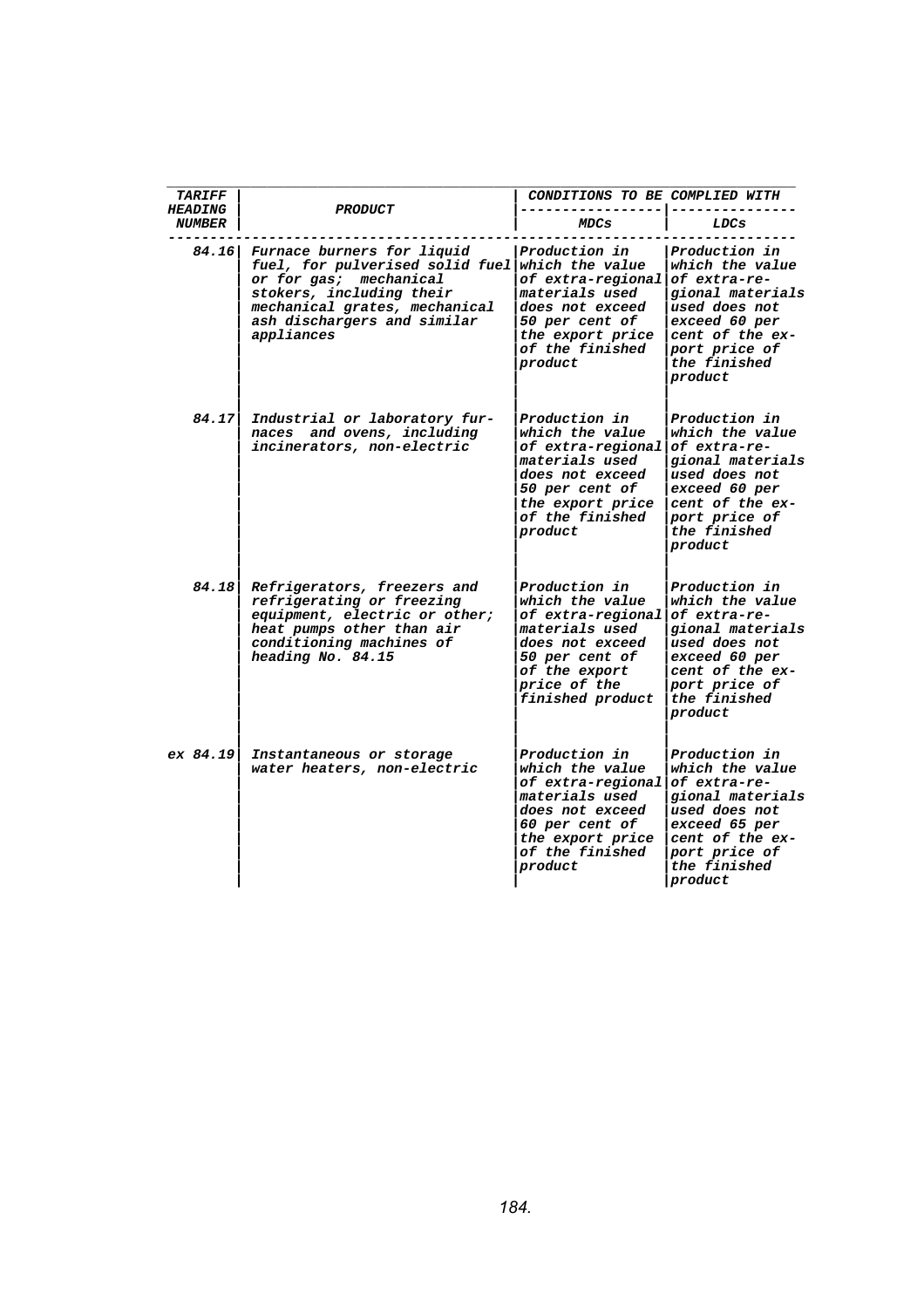| <i><b>TARIFF</b></i><br><i><b>HEADING</b></i> | <b>PRODUCT</b>                                                                                                                                                                                                                                                                                                                                                                                                                                                                | CONDITIONS TO BE COMPLIED WITH                                                                                                                                                       |                                                                                                                                                                                |
|-----------------------------------------------|-------------------------------------------------------------------------------------------------------------------------------------------------------------------------------------------------------------------------------------------------------------------------------------------------------------------------------------------------------------------------------------------------------------------------------------------------------------------------------|--------------------------------------------------------------------------------------------------------------------------------------------------------------------------------------|--------------------------------------------------------------------------------------------------------------------------------------------------------------------------------|
| <i><b>NUMBER</b></i>                          |                                                                                                                                                                                                                                                                                                                                                                                                                                                                               | <b>MDCs</b>                                                                                                                                                                          | LDCs                                                                                                                                                                           |
|                                               | ex 84.19  Machinery, plant or laboratory  Production in<br>equipment, whether or not<br>electrically heated, for<br>the treatment of materials by<br>a process involving a change<br>of temperature such as heating, 50 per cent of<br>cooking, roasting, distilling,<br>rectifying, sterilising,<br>pasteurising, steaming, drying, product<br>evaporating, vaporising, con-<br>densing or cooling, other than<br>machinery or plant of a kind<br>used for domestic purposes | which the value<br>of extra-regional/of extra-re-<br>/materials used<br>does not exceed<br>the export price)<br>of the finished                                                      | Production in<br>which the value<br> gional materials<br>lused does<br>not<br>exceed 60 per<br>cent of the ex-<br><i>port price of</i><br>the finished)<br>  product           |
|                                               | 84.20 Calendering or other rolling<br>machines, other than for metals/which the value<br>or glass, and cylinders there-<br>for                                                                                                                                                                                                                                                                                                                                                | <i>Production in</i><br>of extra-regional/of extra-re-<br>'materials used<br>does not exceed<br>50 per cent of<br>the export price<br>of the finished<br>product                     | Production in<br>which the value<br><i> gional materials</i><br>lused does<br>not<br>exceed 60 per <br>$/$ cent of the ex-<br><i>port price of</i><br>the finished)<br>product |
|                                               | 84.21 Centrifuges, including centri-<br>fugal dryers; filtering or<br>purifying machinery and ap-<br>paratus, for liquids or gases                                                                                                                                                                                                                                                                                                                                            | <i>Production in</i><br>which the value<br>of extra-regional/of extra-re-<br>materials used<br>does not exceed<br>50 per cent of<br>the export price<br>of the finished<br>  product | Production in<br>which the value<br> gional materials<br>lused does not<br>exceed 60 per <br>cent of the ex-<br><i>port price of</i><br>the finished)<br>'product              |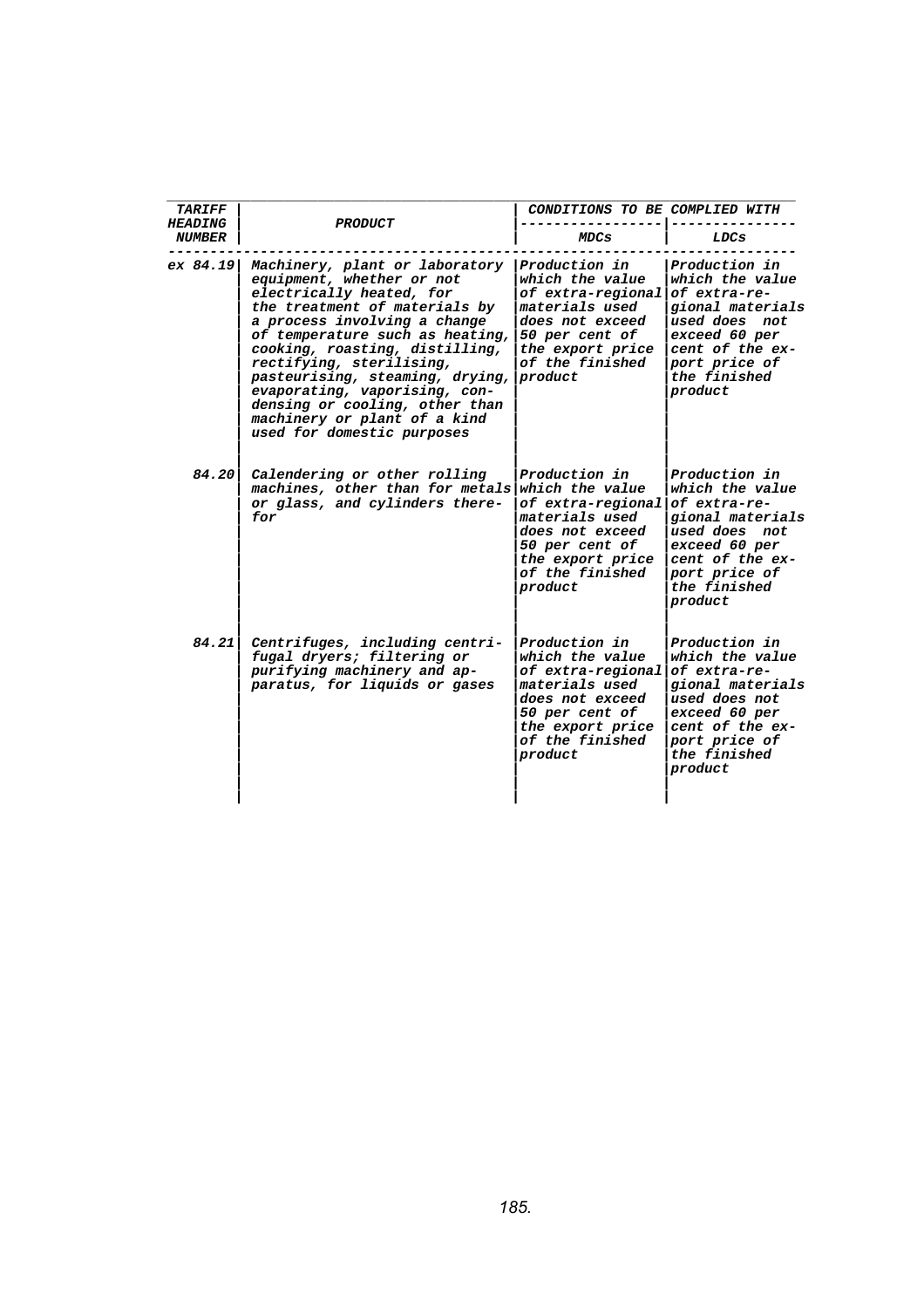| <i><b>TARIFF</b></i><br><i><b>HEADING</b></i> | <b>PRODUCT</b>                                                                                                                                                                                                                                                                                                                                                                                                                                                                                                   | <i>CONDITIONS TO BE COMPLIED WITH</i>                                                                                                                                                          |                                                                                                                                                                          |
|-----------------------------------------------|------------------------------------------------------------------------------------------------------------------------------------------------------------------------------------------------------------------------------------------------------------------------------------------------------------------------------------------------------------------------------------------------------------------------------------------------------------------------------------------------------------------|------------------------------------------------------------------------------------------------------------------------------------------------------------------------------------------------|--------------------------------------------------------------------------------------------------------------------------------------------------------------------------|
| <i><b>NUMBER</b></i>                          |                                                                                                                                                                                                                                                                                                                                                                                                                                                                                                                  | MDCs                                                                                                                                                                                           | LDCs                                                                                                                                                                     |
|                                               | 84.22 Dish washing machines; machinery Production in<br>  for cleaning or drying bottles /which the value<br>or other containers; machinery (of extra-regional(of extra-re-<br>for filling, closing, sealing,<br>or labelling bottles, cans,<br>boxes, bags or other con-<br>tainers; machinery for<br>capsuling bottles, jars, tubes of the finished<br>and similar containers; other<br>packing or wrapping machinery<br>$(including heat-shrink wrapping)$<br>machinery); machinery for<br>aerating beverages | <i>materials</i> used<br>does not exceed<br>50 per cent of<br>the export price<br>  product                                                                                                    | Production in<br>which the value<br><i> gional materials</i><br>used does not<br>exceed 60 per/<br>cent of the ex-<br><i>port price of</i><br>the finished)<br>  product |
|                                               | 84.23 Weighing machinery (excluding<br>balances of a sensitivity of<br>5 cg or better), including<br>weight operated counting or<br>checking machines; weighing<br>machine weights of all kinds                                                                                                                                                                                                                                                                                                                  | 'Production in<br>which the value<br>of extra-regional/of extra-re-<br>materials used<br>does not exceed<br>50 per cent of<br>the export price / cent of the ex-<br>of the finished<br>product | Production in<br>which the value<br> gional materials<br>used does not<br>exceed 60 per/<br><i>port price of</i><br>the finished)<br>  product                           |
|                                               | 84.24   Mechanical appliances (whether   Production in<br>or not hand-operated) for<br>projecting, dispersing or<br>spraying liquids or powders;<br>fire extinguishers, whether<br>of not charged; spray guns<br>and similar appliances; steam<br>or sand blasting machines and<br>similar jet projecting<br>machines                                                                                                                                                                                            | which the value<br>'of extra-regional/of extra-re-<br>/materials used<br>does not exceed<br>50 per cent of<br>the export price  cent of the ex-<br>of the finished<br>  product                | Production in<br>which the value<br> gional materials<br>used does not<br>exceed 60 per/<br><i>port price of</i><br>the finished)<br>  product                           |
|                                               | 84.25 Pulley tackle and hoists other<br>than skip hoists; winches and<br>capstans; jacks                                                                                                                                                                                                                                                                                                                                                                                                                         | Production in<br>which the value<br>of extra-regional/of extra-re-<br>materials used<br>does not exceed<br>50 per cent of<br>the export price<br>of the finished<br>product                    | Production in<br>which the value<br> gional materials<br>used does not<br>exceed 60 per <br>$/cent$ of the ex-<br><i>port price of</i><br>the finished)<br>  product     |

| <b><i>TARIFF</i></b><br><i><b>HEADING</b></i> | <b>PRODUCT</b>                                                                                 | CONDITIONS TO BE COMPLIED WITH                                                       |                      |
|-----------------------------------------------|------------------------------------------------------------------------------------------------|--------------------------------------------------------------------------------------|----------------------|
| <i>NUMBER</i>                                 |                                                                                                | <i>MDCs</i>                                                                          | LDCs                 |
|                                               | 84.26 Ships' derricks; cranes, in-<br>cluding cable cranes; mobile<br>lifting frames, straddle | Production in<br>which the value (which the value)<br>of extra-regional/of extra-re- | <i>Production in</i> |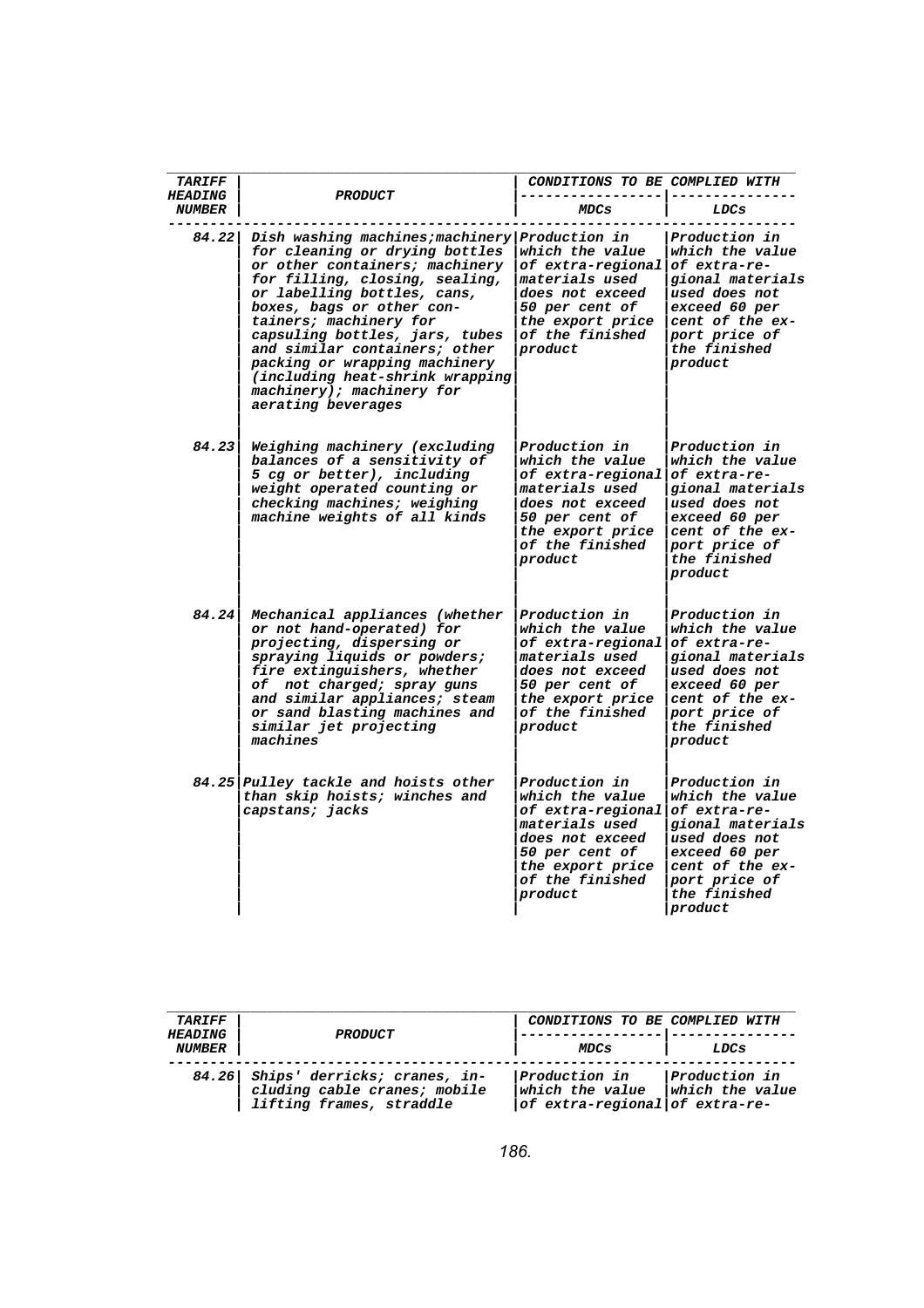| carriers and works trucks<br>fitted with a crane                                                                                                    | /materials used<br>does not exceed<br><i>50 per cent of</i><br>the export price (cent of the ex-<br>of the finished<br>product                                                               | gional materials<br>used does not<br>exceed 60 per<br><i>port price of</i><br>of the finished<br>product                                            |
|-----------------------------------------------------------------------------------------------------------------------------------------------------|----------------------------------------------------------------------------------------------------------------------------------------------------------------------------------------------|-----------------------------------------------------------------------------------------------------------------------------------------------------|
| 84.27   Fork-lift trucks; other works<br>trucks fitted with lifting<br>or handling equipment                                                        | Production in<br>which the value<br>of extra-regional/of extra-re-<br>materials used<br>does not exceed<br>50 per cent of<br>the export price (cent of the ex-<br>of the finished<br>product | <i>Production in</i><br>which the value<br><i>gional materials</i><br>lused does not<br>exceed 60 per<br>port price of<br>the finished<br>product   |
| 84.28 Other lifting, handling, load- Production in<br>ing or unloading machinery<br>(for example, lifts,<br>escalators, conveyors, tele-<br>ferics) | which the value<br>of extra-regional/of extra-re-<br>materials used<br>does not exceed<br>50 per cent of<br>the export price (cent of the ex-<br>of the finished<br>product                  | <i>Production in</i><br>which the value<br><i> qional materials</i><br>used does not<br>exceed 60 per<br>port price of<br>the finished<br>  product |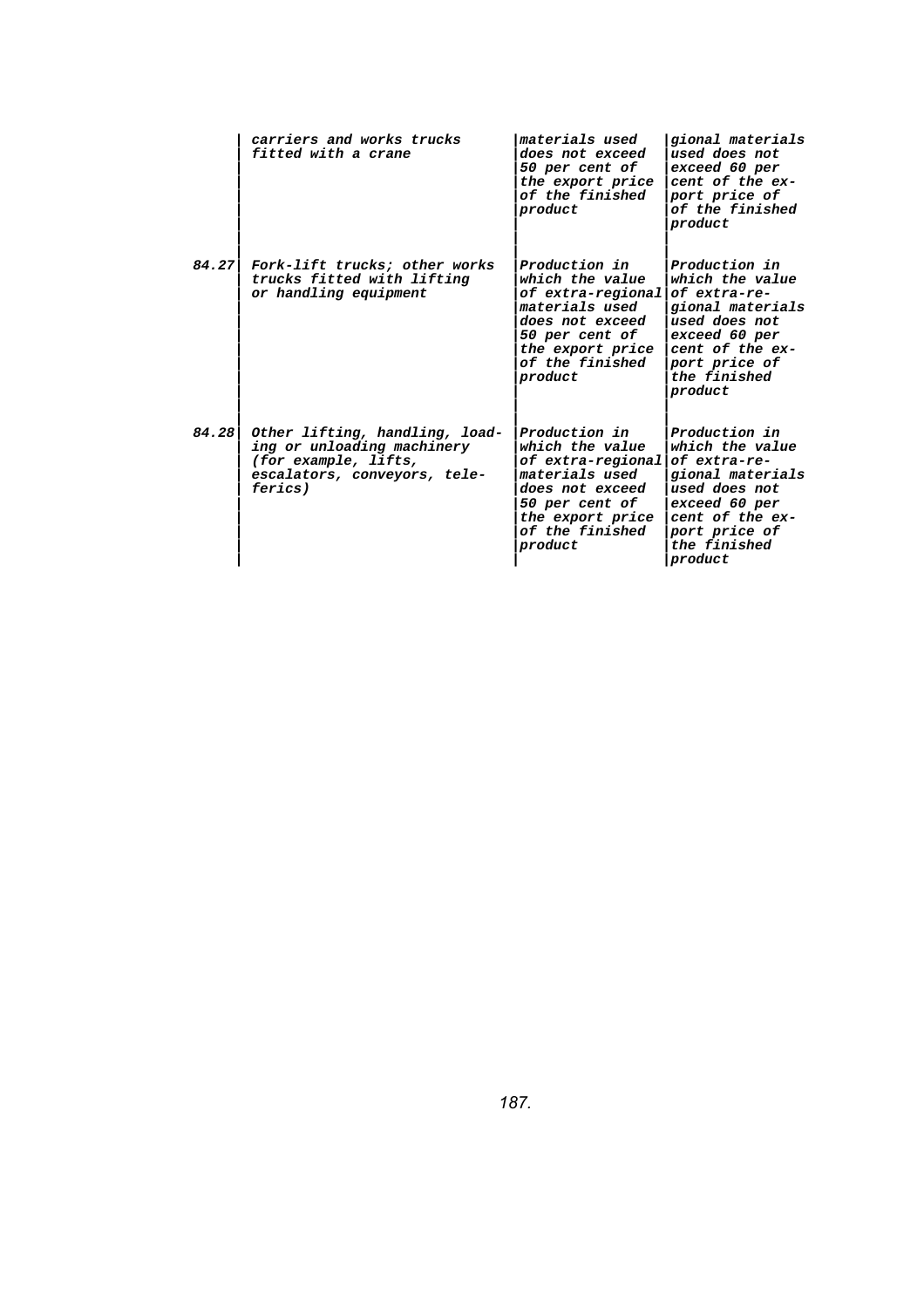| <b><i>TARIFF</i></b><br><i><b>HEADING</b></i> | <b>PRODUCT</b>                                                                                                                                                                                                                                                      | CONDITIONS TO BE COMPLIED WITH                                                                                                                                                                         |                                                                                                                                                      |
|-----------------------------------------------|---------------------------------------------------------------------------------------------------------------------------------------------------------------------------------------------------------------------------------------------------------------------|--------------------------------------------------------------------------------------------------------------------------------------------------------------------------------------------------------|------------------------------------------------------------------------------------------------------------------------------------------------------|
| <i><b>NUMBER</b></i>                          |                                                                                                                                                                                                                                                                     | MDCs                                                                                                                                                                                                   | LDCs                                                                                                                                                 |
|                                               | 84.29 Self-propelled bulldozers,<br>angledozers, graders,<br>levellers, scrapers, mechanical/of extra-regional/of extra-re-<br>shovels, excavators, shovel<br>loaders, tamping machines and does not exceed<br>road rollers                                         | <i>Production in</i><br>which the value<br>materials used<br><i> 50 per cent of</i><br>$t$ the export price $\overline{t}$ cent of the ex-<br>of the finished<br>  produce                             | <i>Production in</i><br>which the value<br> gional materials<br>used does not<br>exceed 60 per<br><i>port price of</i><br>the finished)<br>  product |
|                                               | 84.30 Other moving, grading, level-<br>ling, scraping, excavating,<br>tamping, compacting, extracting of extra-regional of extra-re-<br>or boring machinery, for<br>earth, minerals or ores; pile-<br>drivers and pile-extractors;<br>snow-ploughs and snow-blowers | Production in<br>which the value<br>/materials used<br>does not exceed<br>50 per cent of<br>the export price (cent of the ex-<br>of the finished<br>  product                                          | Production in<br>which the value<br>  qional mater-<br>ials used does<br>exceed 60 per <br><i>port price of</i><br>the finished)<br>  product        |
|                                               | 84.31 Parts suitable for use solely<br>or principally with the<br>machinery of headings Nos.<br>84.25 to 84.30                                                                                                                                                      | Production in<br>which the value<br>of extra-regional/of extra-re-<br>/materials used<br>does not exceed<br>50 per cent of<br>the export price (per cent of the)<br>of the finished<br>  product       | <i>Production in</i><br>which the value<br>gional mater-<br>ials used does<br>not exceed 60<br>export price of<br>the finished)<br>  product         |
|                                               | 84.32 Agricultural, horticultural or<br>forestry machinery for soil<br>preparation or cultivation;<br>lawn or sports-ground rollers                                                                                                                                 | <i>Production in</i><br>which the value<br>of extra-regional/of extra-re-<br>/materials used<br>does not exceed<br>50 per cent of<br>the export price (cent of the ex-<br>of the finished<br>  product | Production in<br>which the value<br> gional materials<br>used does not<br>exceed 60 per<br><i>port price of</i><br>the finished)<br>  product        |

| TARTFF<br><b>HEADING</b> | <b>PRODUCT</b>                                                                                                                                                                                      | CONDITIONS TO BE COMPLIED WITH                                                                                                      |                                                                                                |
|--------------------------|-----------------------------------------------------------------------------------------------------------------------------------------------------------------------------------------------------|-------------------------------------------------------------------------------------------------------------------------------------|------------------------------------------------------------------------------------------------|
| <i>NUMBER</i>            |                                                                                                                                                                                                     | MDCs                                                                                                                                | LDCs                                                                                           |
|                          | 84.33 Harvesting or threshing<br>machinery, including straw or<br>fodder balers; grass or hay<br>mowers; machines for cleaning,<br>sorting or grading eggs, fruit<br>or other agricultural produce, | 'Production in<br>which the value<br>of extra-regional/of extra-re-<br>materials used<br>'does not exceed<br><i>150 per cent of</i> | <i>Production in</i><br>which the value<br>'qional mater-<br>lials used does<br>'not exceed 60 |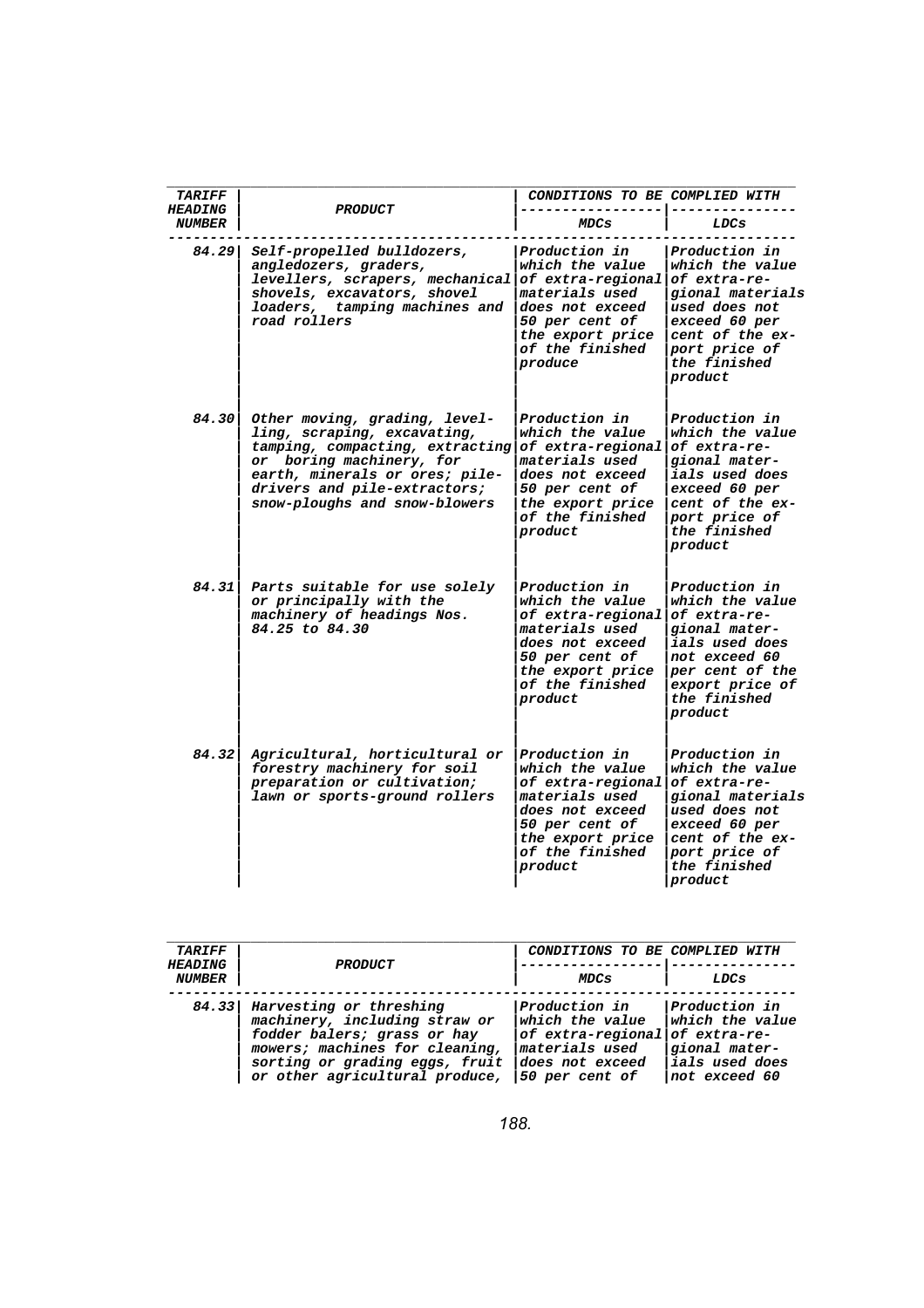| other than machinery of<br>heading No. 84.37                                                                                                                                                                                      | the export price (per cent of the)<br>of the finished<br>  product                                                                                                                             | export price of<br>the finished)<br>  product                                                                                                                       |
|-----------------------------------------------------------------------------------------------------------------------------------------------------------------------------------------------------------------------------------|------------------------------------------------------------------------------------------------------------------------------------------------------------------------------------------------|---------------------------------------------------------------------------------------------------------------------------------------------------------------------|
| 84.34   Milking machines and dairy<br>machinery                                                                                                                                                                                   | Production in<br>which the value<br>of extra-regional/of extra-re-<br>materials used<br>does not exceed<br><i> 50 per cent of</i><br>the export price<br>of the finished<br><i>product</i>     | Production in<br>which the value<br> gional mater-<br>lials used does<br>not exceed 60<br>per cent of the<br>export price of<br>the finished)<br>  product          |
| 84.35 Presses, crushers and similar<br>machinery used in the manu-<br>facture of wine, cider, fruit<br>juices or similar beverages                                                                                                | Production in<br>which the value<br>of extra-regional/of extra-re-<br>materials used<br>does not exceed<br>50 per cent of<br>the export price (per cent of the<br>of the finished<br>  product | Production in<br>which the value<br> gional mater-<br>lials used does<br>not exceed 60<br>export price of<br>the finished)<br>  product                             |
| 84.36 Other agricultural, horti-<br>cultural, forestry, poultry-<br>keeping or bee-keeping<br>machinery, including germi-<br>nation plant fitted with<br>mechanical or thermal equip-<br>ment; poultry incubators and<br>brooders | Production in<br>which the value<br>of extra-regional/of extra-re-<br>'materials used<br>does not exceed<br><i>50 per cent of</i><br>the export price<br>of the finished<br>product            | $'$ Production in<br>which the value<br> gional materials<br>used does not<br>exceed 60 per<br>cent of the ex-<br><i> port price of</i><br>the finished<br>'product |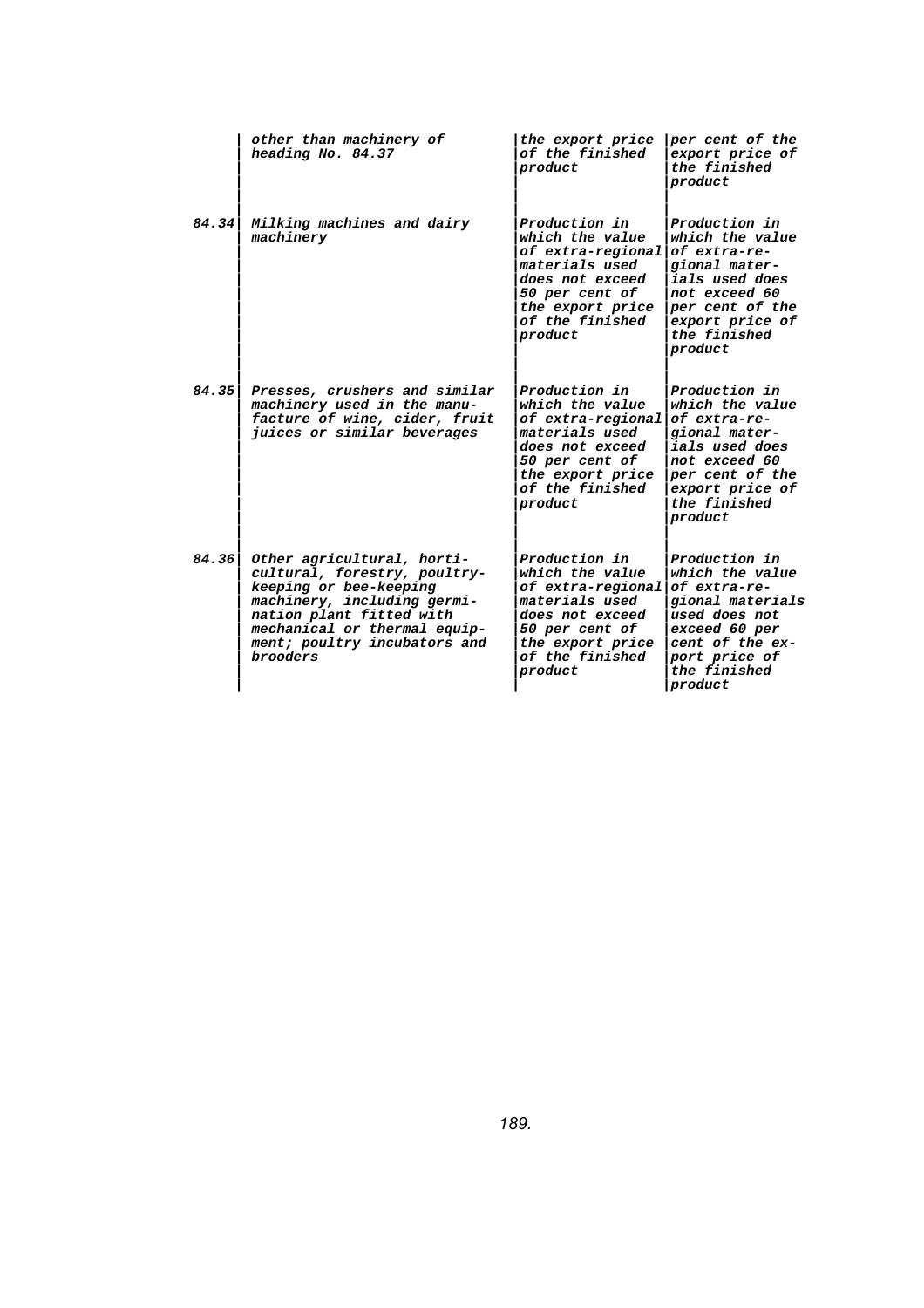| <i><b>TARIFF</b></i><br><i><b>HEADING</b></i> |                                                                                                                                                                                                                                                                                                                                     | CONDITIONS TO BE COMPLIED WITH                                                                                                                                                                          | __________                                                                                                                                                          |
|-----------------------------------------------|-------------------------------------------------------------------------------------------------------------------------------------------------------------------------------------------------------------------------------------------------------------------------------------------------------------------------------------|---------------------------------------------------------------------------------------------------------------------------------------------------------------------------------------------------------|---------------------------------------------------------------------------------------------------------------------------------------------------------------------|
| <i><b>NUMBER</b></i>                          | <b>PRODUCT</b>                                                                                                                                                                                                                                                                                                                      | <b>MDCs</b>                                                                                                                                                                                             | LDCS                                                                                                                                                                |
|                                               | 84.37   Machines for cleaning, sorting   Production in<br>$\sqrt{\phantom{a}}$ or grading seed, grain or<br>dried leguminous vegetables;<br>machinery used in the milling <i>materials</i> used<br>industry or for the working of (does not exceed<br>cereals or dried leguminous<br>vegetables, other than farm-<br>type machinery | which the value<br>of extra-regional/of extra-re-<br>50 per cent of<br>$t$ the export price $\sqrt{\ }$ cent of the ex-<br>of the finished<br>  product                                                 | <i>Production in</i><br>which the value<br>gional materials<br>used does not<br>exceed 60 per<br><i>port price of</i><br>the finished)<br>product                   |
|                                               | 84.38   Machinery, not specified or in- Production in<br>cluded elsewhere in this<br>Chapter, for the industrial<br>preparation or manufacture of<br>food or drink, other than<br>machinery for the extraction or $/50$ per cent of<br>preparation of animal or fixed (the export price<br>vegetable fats or oils                   | which the value<br>of extra-regional/of extra-re-<br>/materials used<br>does not exceed<br>of the finished<br>  product                                                                                 | Production in<br>which the value<br> gional materials<br>used does not<br>exceed 60 per<br>$/cent$ of the ex-<br><i>port price of</i><br>the finished)<br>  product |
|                                               | 84.39   Machinery for making pulp of<br>fibrous cellulosic material<br>or for making or finishing<br>paper or paperboard                                                                                                                                                                                                            | Production in<br>which the value<br>of extra-regional/of extra-re-<br>/materials used<br>does not exceed<br><i> 50 per cent of</i><br>the export price (cent of the ex-<br>of the finished<br>  product | <i>Production in</i><br>which the value<br>gional materials<br>used does not<br>exceed 60 per<br>port price of<br>the finished)<br>  product                        |
|                                               | 84.40 Book-binding machinery, in-<br>cluding book-sewing machines                                                                                                                                                                                                                                                                   | Production in<br>which the value<br>of extra-regional/of extra-re-<br>/materials used<br>does not exceed<br>50 per cent of<br>the export price)<br>of the finished<br>  product                         | <i>Production in</i><br>which the value<br>gional materials<br>used does not<br>exceed 60 per/<br>cent of the<br>export price of<br>the finished)<br>  product      |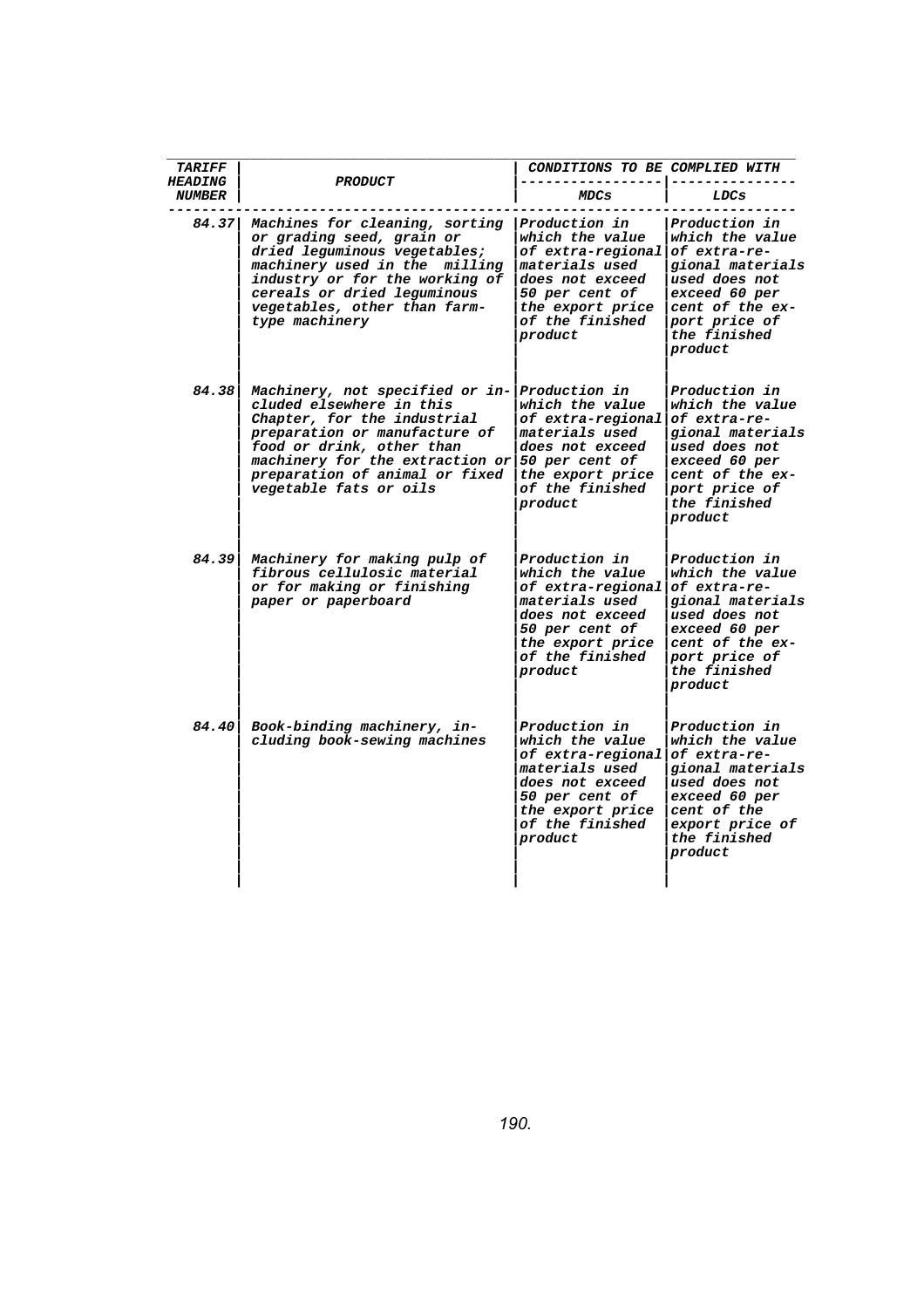| <i><b>TARIFF</b></i><br><i><b>HEADING</b></i> | <b>PRODUCT</b>                                                                                                                                                                                                                                                                                                                                                                                                                                                                                                                                                            | CONDITIONS TO BE COMPLIED WITH                                                                                                                                                                     |                                                                                                                                                                           |
|-----------------------------------------------|---------------------------------------------------------------------------------------------------------------------------------------------------------------------------------------------------------------------------------------------------------------------------------------------------------------------------------------------------------------------------------------------------------------------------------------------------------------------------------------------------------------------------------------------------------------------------|----------------------------------------------------------------------------------------------------------------------------------------------------------------------------------------------------|---------------------------------------------------------------------------------------------------------------------------------------------------------------------------|
| <i>NUMBER  </i>                               |                                                                                                                                                                                                                                                                                                                                                                                                                                                                                                                                                                           | <b>MDCs</b>                                                                                                                                                                                        | LDCs                                                                                                                                                                      |
|                                               | 84.41 Other machinery for making up<br>paper pulp, paper or paper-<br>L<br>board, including cutting<br>machines of all kinds                                                                                                                                                                                                                                                                                                                                                                                                                                              | Production in<br>which the value<br>of extra-regional/of extra-re-<br>materials used<br>does not exceed<br>50 per cent of<br>the export price $\int$ cent of the ex-<br>of the finished<br>product | Production in<br>which the value<br><i> gional materials</i><br>used does not<br>exceed 60 per <br><i>port price of</i><br>the finished)<br>  product                     |
|                                               | 84.42 Machinery, apparatus and equip- Production in<br>ment (other than the machine-<br>tools of headings Nos. 84.56 to of extra-regional of extra-re-<br>84.65), for type-founding or<br>type-setting, for preparing or <i>does</i> not exceed<br>making printing blocks, plates, 50 per cent of<br>cylinders or other printing<br>components; printing type,<br>blocks, plates, cylinders and<br>other printing components;<br>blocks, plates, cylinders and<br>lithographic stones, prepared<br>for printing purposes (for<br>example, planed, grained or<br>polished) | which the value<br>/materials used<br>the export price<br>of the finished<br>  product                                                                                                             | Production in<br>which the value<br><i>sional</i> materials<br>used does not<br>exceed 60 per<br>$/cent$ of the ex-<br><i>port price of</i><br>the finished)<br>  product |
|                                               | 84.43 Printing machinery, including<br>ink-jet printing machines,<br>other than those of heading<br>No. 84.71; machines for uses<br>ancillary to printing                                                                                                                                                                                                                                                                                                                                                                                                                 | Production in<br>which the value<br>of extra-regional/of extra-re-<br>/materials used<br>does not exceed<br>50 per cent of<br>the export price (cent of the ex-<br>of the finished<br>product      | Production in<br>which the value<br> gional materials<br>used does not<br>exceed 60 per<br><i>port price of</i><br>the finished)<br>  product                             |
|                                               | 84.44 Machines for extruding, draw-<br>ing, texturing or cutting man-<br>made textile materials                                                                                                                                                                                                                                                                                                                                                                                                                                                                           | Production in<br>which the value<br>'of extra-regional/of extra-re-<br>materials used<br>does not exceed<br>50 per cent of<br>the export price / cent of the ex-<br>of the finished<br>'product    | Production in<br>which the value<br><i> gional materials</i><br>used does not<br>exceed 60 per<br><i>port price of</i><br>the finished)<br>  product                      |

| <b><i>TARIFF</i></b><br><i><b>HEADING</b></i> | CONDITIONS TO BE COMPLIED WITH |      |      |
|-----------------------------------------------|--------------------------------|------|------|
| <i><b>NUMBER</b></i>                          | <i>PRODUCT</i>                 | MDCs | LDCs |
|                                               |                                |      |      |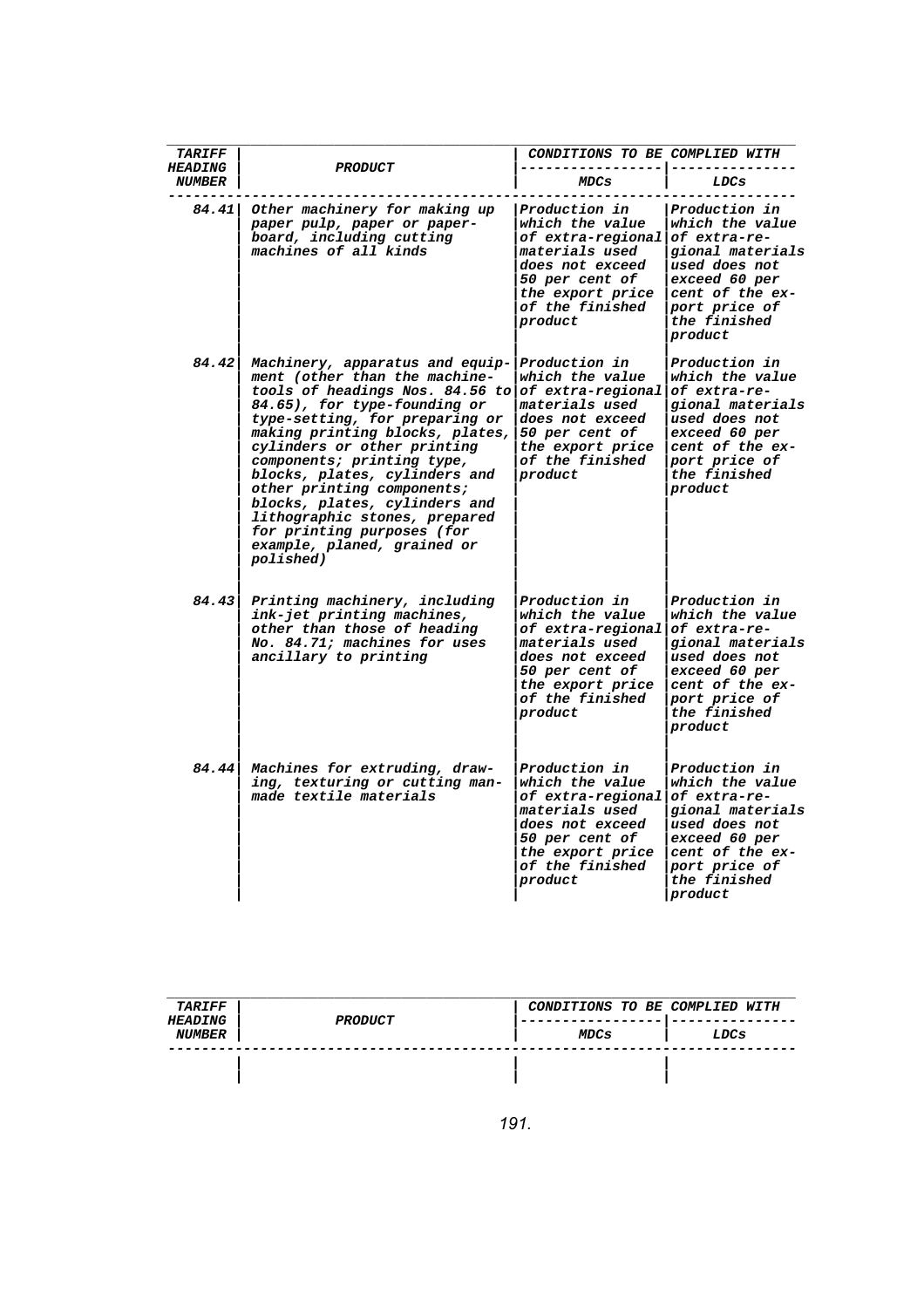| 84.45   Machines for preparing textile   Production in<br>fibres; spinning, doubling or<br>twisting machines and other<br>machinery for producing<br>textile yarns; textile reeling does not exceed<br>or winding (including weft-<br>winding) machines and machines (the export price<br>for preparing textile yarns for of the finished<br>use on the machines of heading (product<br>No. 84.46 or 84.47 | which the value<br>of extra-regional/of extra-re-<br>/materials used<br>50 per cent of                                                                                                        | <i>Production in</i><br>which the value<br><i> gional materials</i><br>used does not<br>exceed 60 per<br>cent of the ex-<br><i>port price of</i><br>the finished)<br>'product |
|------------------------------------------------------------------------------------------------------------------------------------------------------------------------------------------------------------------------------------------------------------------------------------------------------------------------------------------------------------------------------------------------------------|-----------------------------------------------------------------------------------------------------------------------------------------------------------------------------------------------|-------------------------------------------------------------------------------------------------------------------------------------------------------------------------------|
| 84.46   Weaving machines (looms)                                                                                                                                                                                                                                                                                                                                                                           | Production in<br>which the value<br>of extra-regional/of extra-re-<br>materials used<br>'does not exceed<br>50 per cent of<br>the export price (cent of the ex-<br>of the finished<br>product | Production in<br>which the value<br><i> gional materials</i><br>used does not<br>exceed 60 per<br><i>port price of</i><br>the finished<br>'product                            |
| 84.47   Knitting machines, stitch-<br>bonding machines and machines<br>for making gimped yarn,<br>tulle, lace, embroidery,<br>trimmings, braid or net and<br>machines for tufting                                                                                                                                                                                                                          | Production in<br>which the value<br>of extra-regional/of extra-re-<br>/materials used<br>does not exceed<br>50 per cent of<br>the export price<br>of the finished<br>'product                 | Production in<br>which the value<br>gional materials<br>used does not<br>exceed 60 per<br>cent of the ex-<br><i>port price of</i><br>the finished)<br>/product                |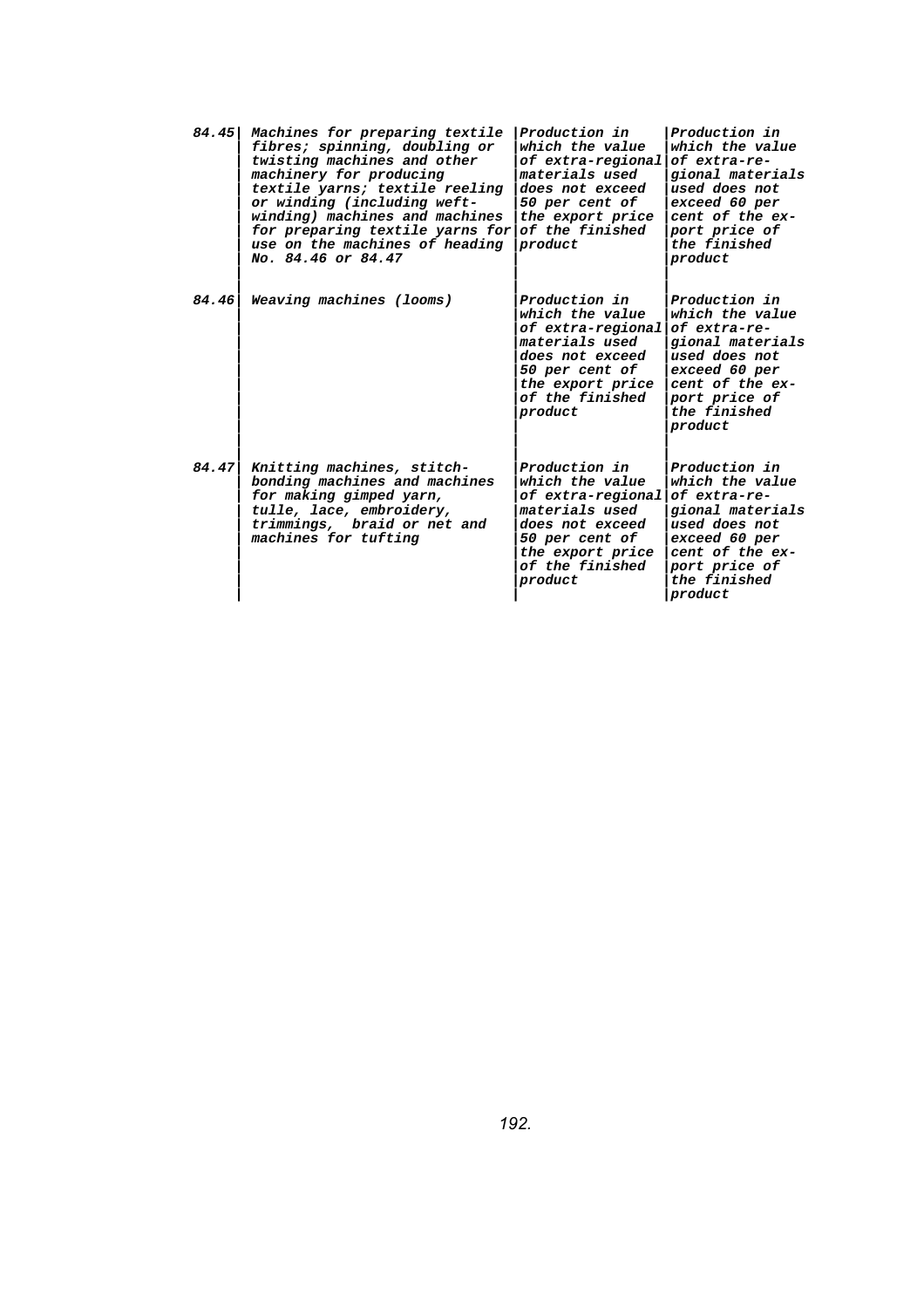| <i><b>TARIFF</b></i>                   |                                                                                                                                                                                                                                                                                                                                                                                                                                                                                                                        | CONDITIONS TO BE COMPLIED WITH                                                                                                                                                        |                                                                                                                                                                                   |
|----------------------------------------|------------------------------------------------------------------------------------------------------------------------------------------------------------------------------------------------------------------------------------------------------------------------------------------------------------------------------------------------------------------------------------------------------------------------------------------------------------------------------------------------------------------------|---------------------------------------------------------------------------------------------------------------------------------------------------------------------------------------|-----------------------------------------------------------------------------------------------------------------------------------------------------------------------------------|
| <i><b>HEADING</b></i><br><b>NUMBER</b> | <b>PRODUCT</b>                                                                                                                                                                                                                                                                                                                                                                                                                                                                                                         | MDCs                                                                                                                                                                                  | LDCs                                                                                                                                                                              |
|                                        | 84.48 Auxiliary machinery for use<br>with machines of heading No.<br>84.44, 84.45, 84.46 or 84.47<br>(for example, dobbies,<br>Jacquards, automatic stop<br>motions, shuttle changing<br>mechanisms); parts and<br>accessories suitable for use<br>solely or principally with<br>the machines of this heading or<br>of heading No. 84.44, 84.45,<br>84.46 or 84.47 (for example,<br>spindles and spindle flyers,<br>card clothing, combs, extruding<br>nipples, shuttles, healds and<br>heald-frames, hosiery needles) | <i>Production in</i><br>which the value<br>of extra-regional/of extra-re-<br>/materials used<br>does not exceed<br>50 per cent of<br>the export price<br>of the finished<br>  product | Production in<br>which the value<br> gional materials<br>lused does not<br>exceed 60 per<br>cent of the ex-<br><i>port price of</i><br>the finished)<br>  product                 |
|                                        | 84.49 Machinery for the manufacture<br>or finishing of felt or non-<br>wovens in the piece or in<br>shapes, including machinery for materials used<br>making felt hats; blocks for<br>making hats                                                                                                                                                                                                                                                                                                                      | Production in<br>which the value<br>of extra-regional/of extra-re-<br>does not exceed<br>50 per cent of<br>the export price<br>of the finished<br>  product                           | Production in<br>which the value<br> gional materials<br>lused does not<br>exceed 60 per<br>cent of the<br>export price of<br>the finished)<br>product                            |
|                                        | 84.50 Household or laundry-type<br>washing machines, including<br>machines which both wash and<br>dry                                                                                                                                                                                                                                                                                                                                                                                                                  | Production in<br>which the value<br>of extra-regional/of extra-re-<br>materials used<br>does not exceed<br>50 per cent of<br>the export price<br>of the finished<br>  product         | <i>Production in</i><br>which the value<br><i> gional materials</i><br>used does not<br>exceed 60 per/<br>$/cent$ of the ex-<br><i>port price of</i><br>the finished<br>' product |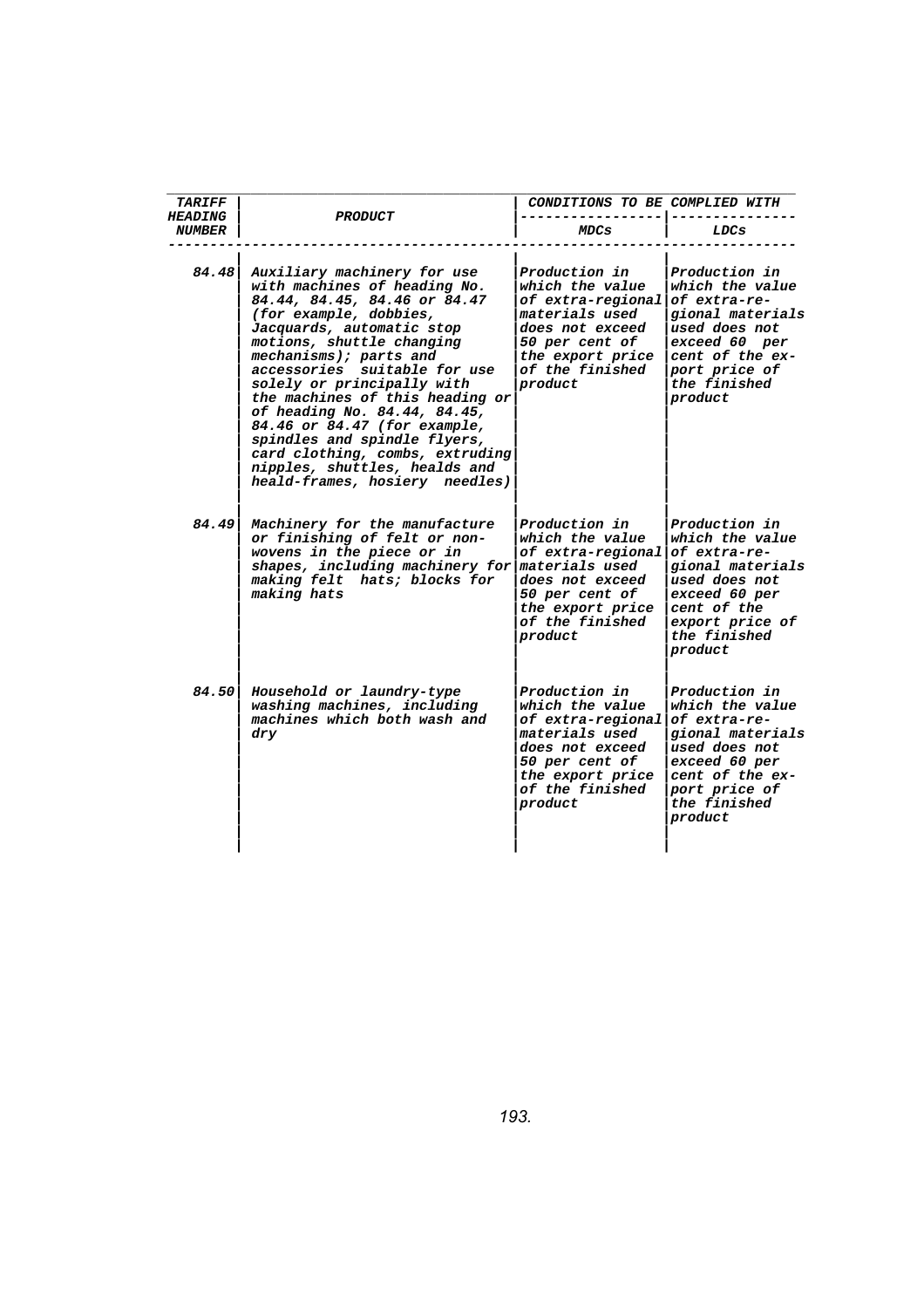| <i><b>TARIFF</b></i><br><i><b>HEADING</b></i><br><i><b>NUMBER</b></i> | <b>PRODUCT</b>                                                                                                                                                                                                                                                                                                                                                                                                                                                                                                                                                     | CONDITIONS TO BE COMPLIED WITH                                                                                                                                      |                                                                                                                                                                             |
|-----------------------------------------------------------------------|--------------------------------------------------------------------------------------------------------------------------------------------------------------------------------------------------------------------------------------------------------------------------------------------------------------------------------------------------------------------------------------------------------------------------------------------------------------------------------------------------------------------------------------------------------------------|---------------------------------------------------------------------------------------------------------------------------------------------------------------------|-----------------------------------------------------------------------------------------------------------------------------------------------------------------------------|
|                                                                       |                                                                                                                                                                                                                                                                                                                                                                                                                                                                                                                                                                    | MDCs                                                                                                                                                                | LDCs                                                                                                                                                                        |
|                                                                       | 84.51   Machinery (other than machines   Production in<br>heading No. 84.50) for<br>of<br>washing, cleaning, wringing,<br>drying, ironing, pressing<br>(including fusing presses),<br>bleaching, dyeing, dressing,<br>finishing, coating or im-<br>pregnating textile yarns,<br>fabrics or made up textile<br>articles<br>and machines for<br>applying the paste to the base<br>fabric or other support used<br>in the manufacture of floor<br>coverings such as linoleum;<br>machines for reeling, unreel-<br>ing, folding, cutting or<br>pinking textile fabrics | which the value<br>of extra-regional/of extra-re-<br>materials used<br>does not exceed<br><i>150 per cent of</i><br>the export price<br>of the finished<br>'product | <i>Production in</i><br>which the value<br> gional materials<br>used does not<br>exceed 60 per<br>cent of the ex-<br><i>port price of</i><br>the finished)<br>  product     |
|                                                                       | 84.52 Sewing machines, other than<br>book-sewing machines of heading which the value<br>No. 84.40; furniture, bases and of extra-regional of extra-re-<br>covers specially designed for<br>sewing machines; sewing machine does not exceed<br>needles                                                                                                                                                                                                                                                                                                              | <i>Production in</i><br>materials used<br>50 per cent of<br>the export price<br>of the finished<br>  product                                                        | Production in<br>which the value<br><i>dional materials</i><br>lused does not<br>exceed 60 per<br>$/cent$ of the ex-<br><i>port price of</i><br>the finished)<br>product    |
|                                                                       | 84.53 Machinery for preparing, tan-<br>ning or working hides, skins or which the value<br>leather or for making or<br>repairing footwear or other<br>articles of hides, skins or<br>leather, other than sewing<br>machines                                                                                                                                                                                                                                                                                                                                         | Production in<br>lof extra-regionallof extra-re-<br>/materials used<br>does not exceed<br>50 per cent of<br>the export price<br>of the finished<br>  product        | <i>Production in</i><br>which the value<br> gional materials<br>lused does not<br>exceed 60 per<br>$/cent$ of the ex-<br><i>port price of</i><br>the finished)<br>  product |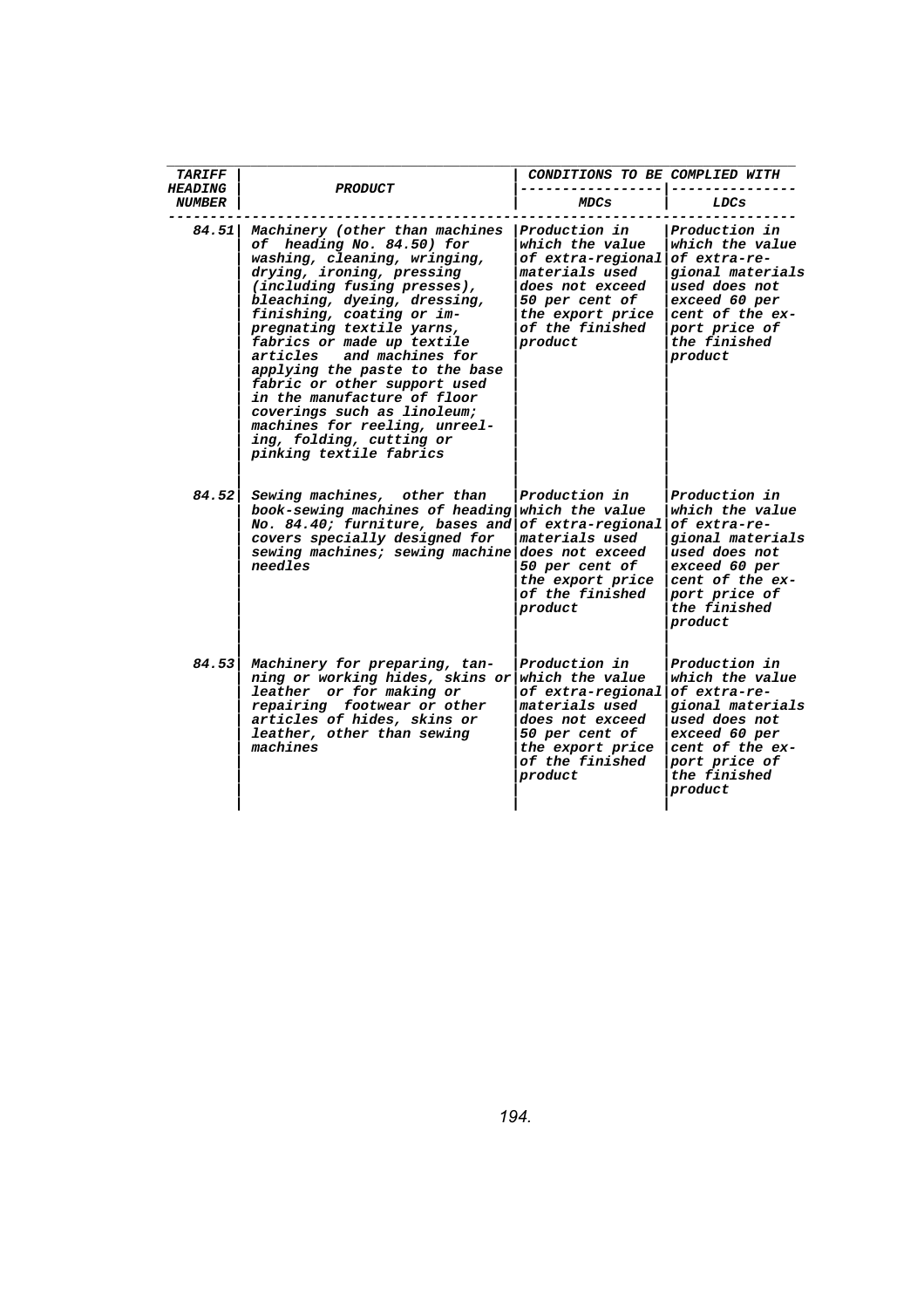| <i><b>TARIFF</b></i><br><i><b>HEADING</b></i> | <b>PRODUCTS</b>                                                                                                                                                                                                                                                           | CONDITIONS TO BE COMPLIED WITH                                                                                                                                                                         |                                                                                                                                                                   |
|-----------------------------------------------|---------------------------------------------------------------------------------------------------------------------------------------------------------------------------------------------------------------------------------------------------------------------------|--------------------------------------------------------------------------------------------------------------------------------------------------------------------------------------------------------|-------------------------------------------------------------------------------------------------------------------------------------------------------------------|
| <i><b>NUMBER</b></i>                          |                                                                                                                                                                                                                                                                           | MDCs                                                                                                                                                                                                   | LDCs                                                                                                                                                              |
|                                               | 84.54 Converters, ladles, ingot<br>moulds and casting machines, of/which the value<br>a kind used in metallurgy or<br>in metal foundries                                                                                                                                  | <i>Production in</i><br>of extra-regional/of extra-re-<br>materials used<br>does not exceed<br>50 per cent of<br>the export price (cent of the ex-<br>of the finished<br>  product                     | <i>Production in</i><br>which the value<br><i> gional materials</i><br>used does not<br>exceed 60 per<br><i>port price of</i><br>the finished)<br>  product       |
|                                               | 84.55   Metal-rolling mills and rolls<br>therefor                                                                                                                                                                                                                         | Production in<br>which the value<br>of extra-regional/of extra-re-<br>materials used<br>does not exceed<br><i> 50 per cent of</i><br>the export price (cent of the ex-<br>of the finished<br>  product | Production in<br>which the value<br>gional materials<br>lused does not<br>exceed 60 per/<br><i>port price of</i><br>the finished)<br>  product                    |
|                                               | 84.56 Machine-tools for working any<br>material by removal of<br>material, by laser or other<br>light or photon beam, ultra-<br>sonic, electro-discharge,<br>electro-chemical, electron<br>beam, ionic-beam or plasma arc (the export price (cent of the ex-<br>processes | <i>Production in</i><br>which the value<br>of extra-regional/of extra-re-<br>/materials used<br>does not exceed<br>50 per cent of<br>of the finished<br>product                                        | Production in<br>which the value<br>gional materials<br>used does not<br>exceed 60 per<br><i>port price of</i><br>the finished)<br>  product                      |
|                                               | 84.57   Machining centres, unit con-<br>struction machines (single<br>station) and multi-station<br>transfer machines, for working<br>metal                                                                                                                               | Production in<br>which the value<br>of extra-regional/of extra-re-<br><i>Imaterials used</i><br>does not exceed<br>50 per cent of<br>the export price)<br>of the finished<br>  product                 | Production in<br>which the value<br> gional materials<br>lused does not<br>exceed 60 per<br>cent of the ex-<br><i>port price of</i><br>the finished)<br>  product |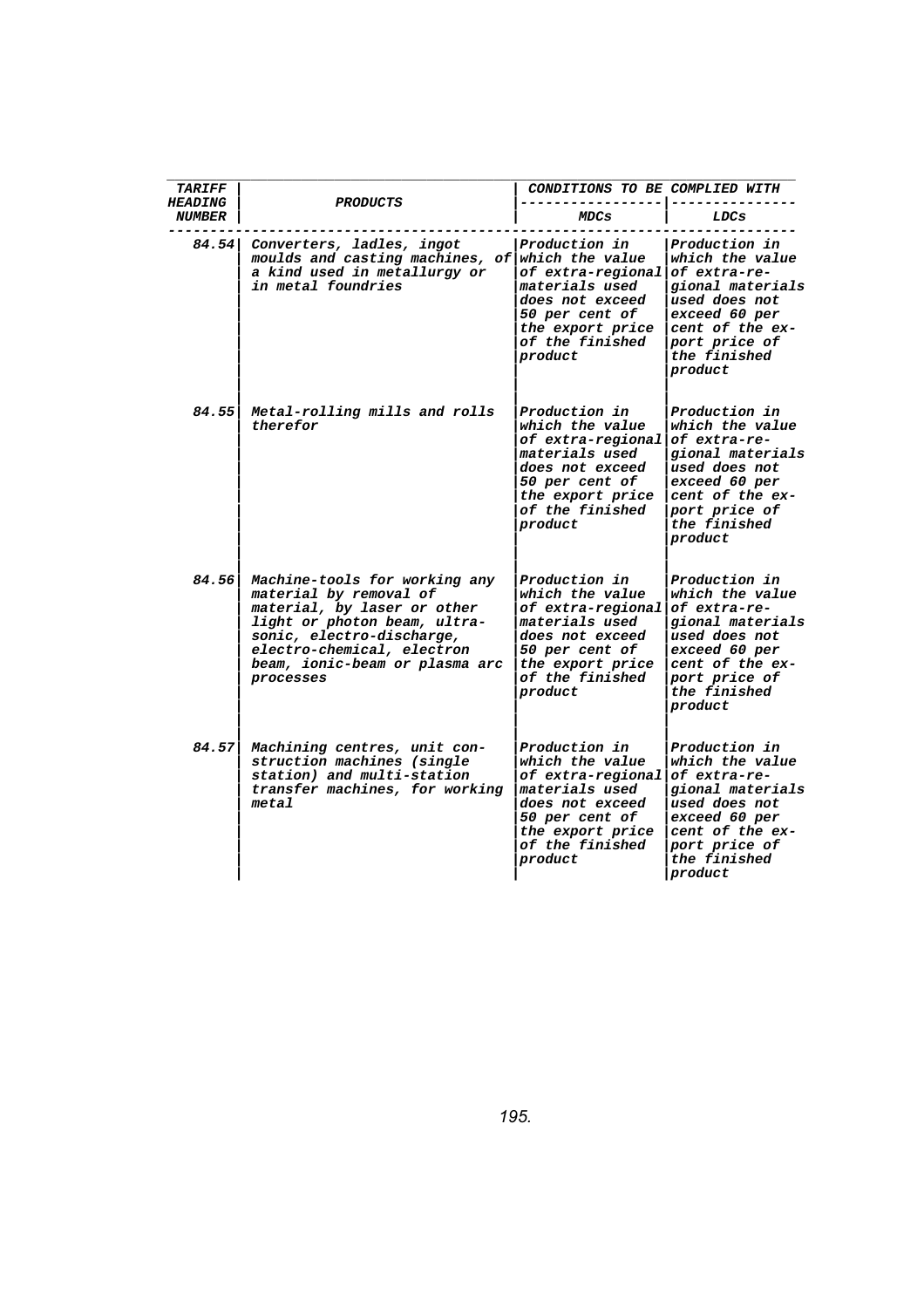| <i><b>TARIFF</b></i>                          |                                                                                                                                                                                                                                                                                                                                                                        | CONDITIONS TO BE COMPLIED WITH                                                                                                                                                                         |                                                                                                                                                                      |
|-----------------------------------------------|------------------------------------------------------------------------------------------------------------------------------------------------------------------------------------------------------------------------------------------------------------------------------------------------------------------------------------------------------------------------|--------------------------------------------------------------------------------------------------------------------------------------------------------------------------------------------------------|----------------------------------------------------------------------------------------------------------------------------------------------------------------------|
| <i><b>HEADING</b></i><br><i><b>NUMBER</b></i> | <b>PRODUCTS</b>                                                                                                                                                                                                                                                                                                                                                        | MDCs                                                                                                                                                                                                   | LDCs                                                                                                                                                                 |
|                                               | 84.58 Lathes (including turning<br>centres) for removing metal                                                                                                                                                                                                                                                                                                         | <i>Production in</i><br>which the value<br>of extra-regional/of extra-re-<br>/materials used<br>does not exceed<br>50 per cent of<br>the export price  cent of the ex-<br>of the finished<br>  product | <i>Production in</i><br>which the value<br> gional materials<br>lused does not<br>exceed 60 per/<br><i>port price of</i><br>the finished)<br>  product               |
|                                               | 84.59 Machine-tools (including way-<br>type unit head machines) for<br>drilling, boring, milling,<br>threading or tapping by<br>removing metal, other than<br>lathes (including turning<br>centres) of heading No. 84.58                                                                                                                                               | Production in<br>which the value<br>of extra-regional/of extra-re-<br>/materials used<br>does not exceed<br>50 per cent of<br>the export price)<br>of the finished<br>  product                        | Production in<br>which the value<br> gional materials<br>used does not<br>exceed 60 per/<br>cent of the ex-<br><i>port price of</i><br>the finished)<br>  product    |
|                                               | 84.60 Machine tools for deburring,<br>sharpening, grinding, honing,<br>lapping, polishing or otherwise/of extra-regional/of extra-re-<br>finishing metal, or cermets by /materials used<br>means of grinding stones,<br>abrasives or polishing products 50 per cent of<br>other than gear cutting, gear<br>grinding or gear finishing<br>machines of heading No. 84.61 | Production in<br>which the value<br>does not exceed<br>the export price<br>of the finished<br>  product                                                                                                | Production in<br>which the value<br> ional materials<br>lused does not<br>exceed 60 per<br>$/cent$ of the ex-<br><i> port price of</i><br>the finished)<br>  product |
|                                               | 84.61 Machine-tools for planing,<br>shaping, slotting, broaching,<br>gear cutting, gear grinding or<br>gear finishing, sawing, cut-<br>ting-off and other machine-<br>tools working by removing metal/50 per cent of<br>or cermets, not elsewhere<br>specified or included                                                                                             | Production in<br>which the value<br>of extra-regional/of extra-re-<br>/materials used<br>does not exceed<br>the export price)<br>of the finished<br>  product                                          | Production in<br>which the value<br> gional materials<br>used does not<br>exceed 60 per/<br>cent of the ex-<br><i> port price of</i><br>the finished)<br>product     |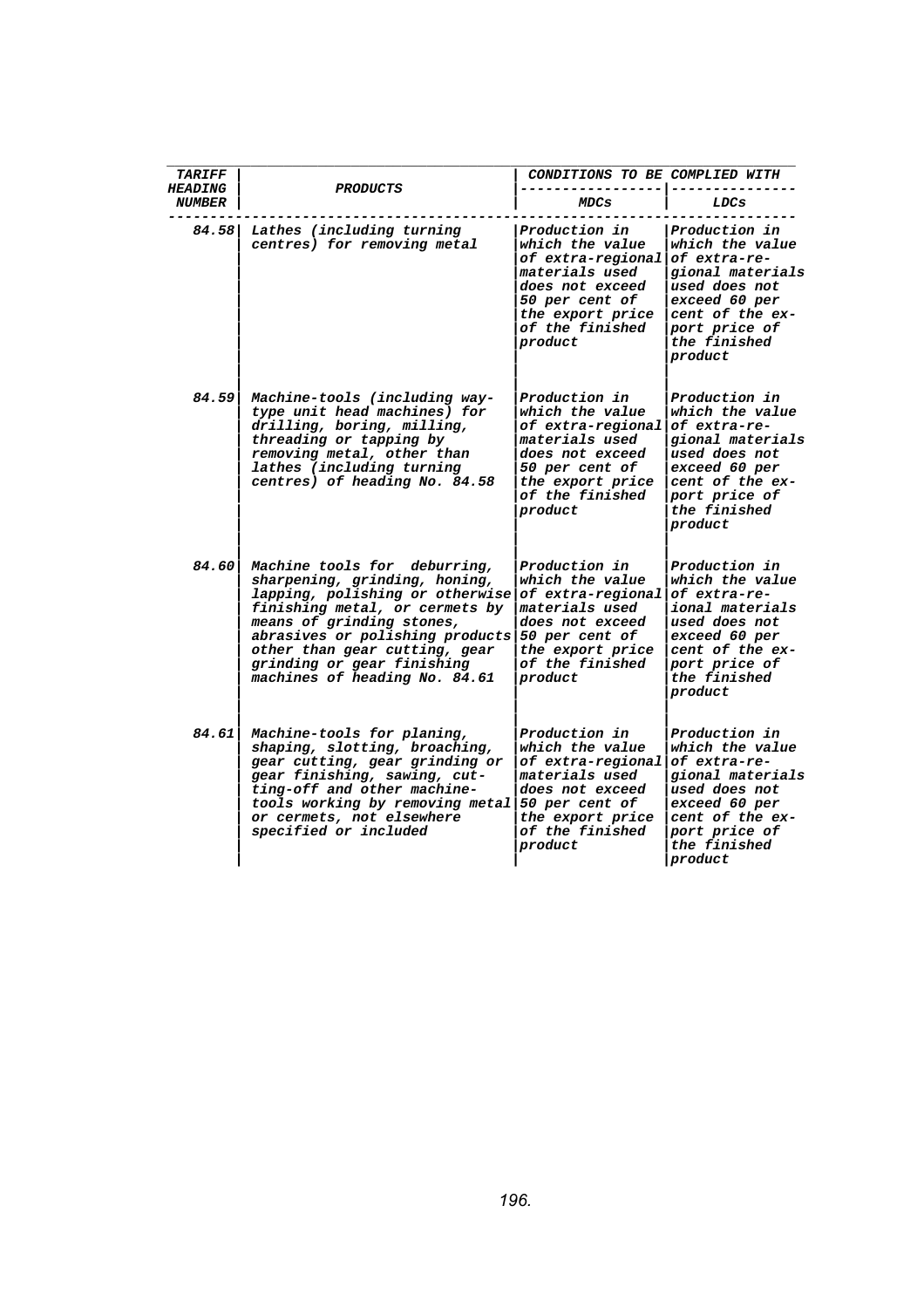| <i><b>TARIFF</b></i>                          |                                                                                                                                                                                                                                                                                                                                                        | CONDITIONS TO BE COMPLIED WITH                                                                                                                                                      |                                                                                                                                                                   |
|-----------------------------------------------|--------------------------------------------------------------------------------------------------------------------------------------------------------------------------------------------------------------------------------------------------------------------------------------------------------------------------------------------------------|-------------------------------------------------------------------------------------------------------------------------------------------------------------------------------------|-------------------------------------------------------------------------------------------------------------------------------------------------------------------|
| <i><b>HEADING</b></i><br><i><b>NUMBER</b></i> | <b>PRODUCTS</b>                                                                                                                                                                                                                                                                                                                                        | <b>MDCs</b>                                                                                                                                                                         | LDCs                                                                                                                                                              |
|                                               | 84.62 Machine-tools (including<br>presses) for working metal by<br>forging, hammering or die-<br>stamping; machine-tools (in-<br>cluding presses) for working<br>metal by bending, folding,<br>straightening, flattening,<br>shearing, punching or notching; of the finished<br>presses for working metal or<br>metal carbides, not specified<br>above | Production in<br>which the value<br>of extra-regional/of extra-re-<br>/materials used<br>does not exceed<br>50 per cent of<br>the export price (cent of the ex-<br>  product        | <i>Production in</i><br>which the value<br> gional materials<br>used does not<br>exceed 60 per<br><i>port price of</i><br>the finished<br>  product               |
|                                               | 84.63 Other machine-tools for working Production in<br>metal or cermets, without<br>removing material                                                                                                                                                                                                                                                  | which the value<br>of extra-regional/of extra-re-<br>/materials used<br>does not exceed<br><i>50 per cent of</i><br>the export price (cent of the ex-<br>of the finished<br>product | Production in<br>which the value<br> gional materials<br>lused does not<br>exceed 60 per/<br><i>port price of</i><br>the finished)<br>  product                   |
|                                               | 84.64 Machine-tools for working<br>stone, ceramics, concrete,<br>asbestos-cement or like mineral/of extra-regional/of extra-re-<br>materials or for cold working<br>qlass                                                                                                                                                                              | Production in<br>which the value<br>/materials used<br>does not exceed<br>50 per cent of<br>the export price (cent of the ex-<br>of the finished<br>product                         | Production in<br>which the value<br><i> gional materials</i><br>lused does not<br>exceed 60 per<br><i>port price of</i><br>the finished)<br>  product             |
|                                               | 84.65 Machine-tools (including<br>machines for nailing, stapling, which the value<br>glueing or otherwise assembl-<br>ing) for working wood, cork,<br>bone, hard rubber, hard<br>plastics or similar hard<br>materials                                                                                                                                 | Production in<br>of extra-regional/of extra-re-<br>/materials used<br>does not exceed<br>50 per cent of<br>the export price<br>of the finished<br>product                           | Production in<br>which the value<br> gional materials<br>lused does not<br>exceed 60 per<br>cent of the ex-<br><i>port price of</i><br>the finished)<br>  product |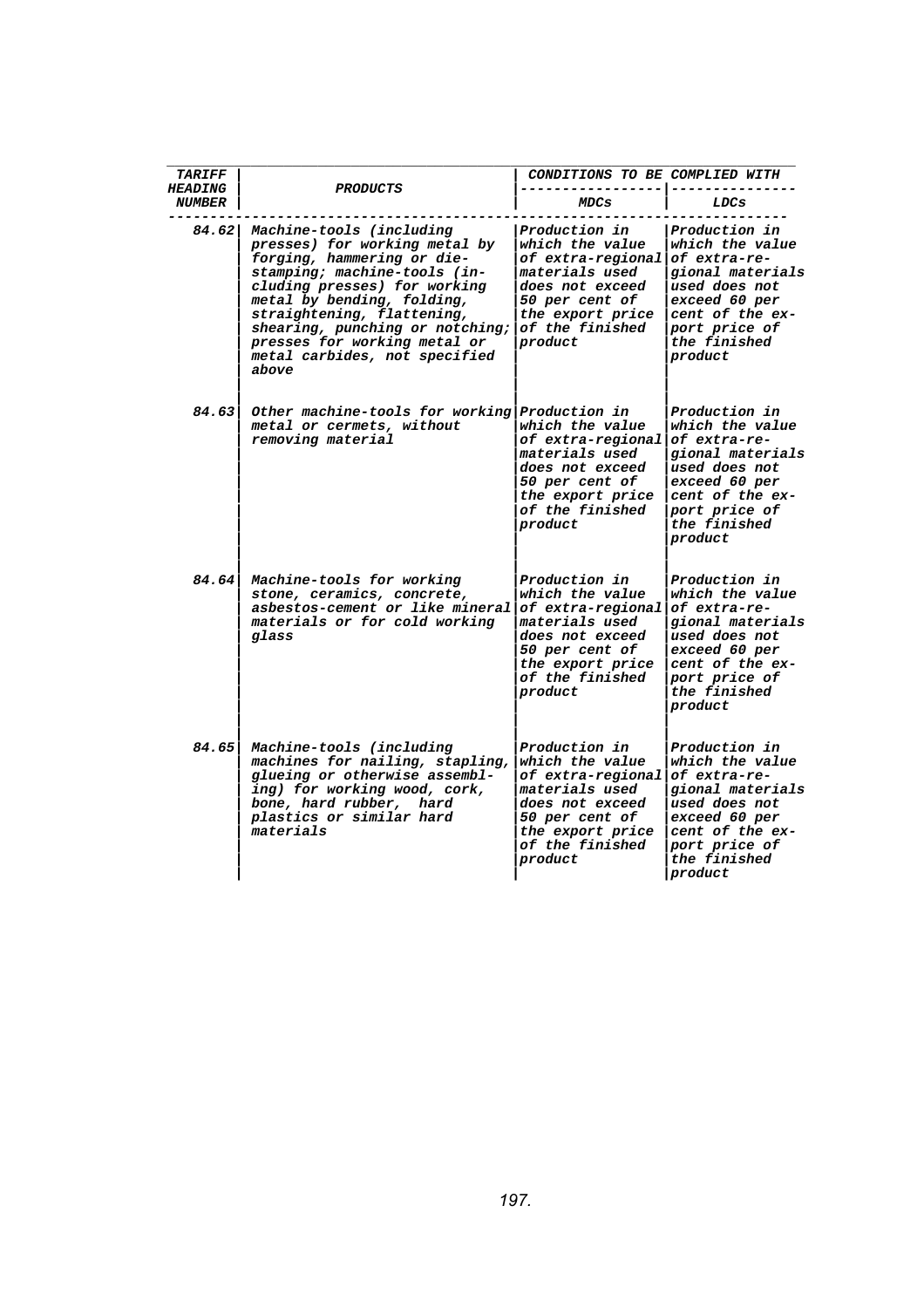| <i><b>TARIFF</b></i>                          |                                                                                                                                                                                                                                                                                                                                                                                          | CONDITIONS TO BE COMPLIED WITH                                                                                                                                                                        |                                                                                                                                                                             |
|-----------------------------------------------|------------------------------------------------------------------------------------------------------------------------------------------------------------------------------------------------------------------------------------------------------------------------------------------------------------------------------------------------------------------------------------------|-------------------------------------------------------------------------------------------------------------------------------------------------------------------------------------------------------|-----------------------------------------------------------------------------------------------------------------------------------------------------------------------------|
| <i><b>HEADING</b></i><br><i><b>NUMBER</b></i> | <b>PRODUCTS</b>                                                                                                                                                                                                                                                                                                                                                                          | MDCs                                                                                                                                                                                                  | LDCs                                                                                                                                                                        |
|                                               | 84.66   Parts and accessories suitable   Production in<br>for use solely or principally<br>with the machines of headings<br>Nos. 84.56 to 84.65, including<br>work or tool holders, self-<br>opening dieheads, dividing<br>heads and other special attach-/the export price /cent of the ex-<br>ments for machine-tools; tool<br>holders for any type of tool<br>for working in the hand | which the value<br>of extra-regional/of extra-re-<br><i>materials used</i><br>does not exceed<br><i> 50 per cent of</i><br>of the finished<br>  product                                               | <i>Production in</i><br>which the value<br>gional materials<br>used does not<br>exceed 60 per<br><i>port price of</i><br>the finished)<br>  product                         |
|                                               | 84.67 Tools for working in the hand,<br>pneumatic, hydraulic or with<br>self-contained non-electric<br>motor                                                                                                                                                                                                                                                                             | <i>Production in</i><br>which the value<br>of extra-regional/of extra-re-<br>materials used<br>does not exceed<br>50 per cent of<br>the export price (cent of the ex-<br>of the finished<br>  product | Production in<br>which the value<br><i> gional materials</i><br>lused does not<br>exceed 60 per<br><i>port price of</i><br>the finished)<br>  product                       |
|                                               | 84.68 Machinery and apparatus for<br>soldering, brazing or welding, which the value<br>whether or not capable of cut- $ $ of extra-regional $ $ of extra-re-<br>ting, other than those of head-   materials used<br>ing No. 85.15; gas-operated<br>surface tempering machines and 150 per cent of<br>appliances                                                                          | <i>Production in</i><br>does not exceed<br>the export price)<br>of the finished<br>'product                                                                                                           | <i>Production in</i><br>which the value<br>gional materials<br>lused does not<br>exceed 60 per/<br>$/cent$ of the ex-<br><i>port price of</i><br>the finished)<br>  product |
| 84.69/                                        | Typewriters other than printers Production in<br>of heading No. $84.71$ ; and word /which the value<br>processing machines                                                                                                                                                                                                                                                               | of extra-regional/of extra-re-<br>/materials used<br>does not exceed<br>50 per cent of<br>the export price)<br>of the finished<br>  product                                                           | Production in<br>which the value<br> gional materials<br>used does not<br>exceed 60 per<br>$/cent$ of the ex-<br><i>port price of</i><br>the finished)<br>  product         |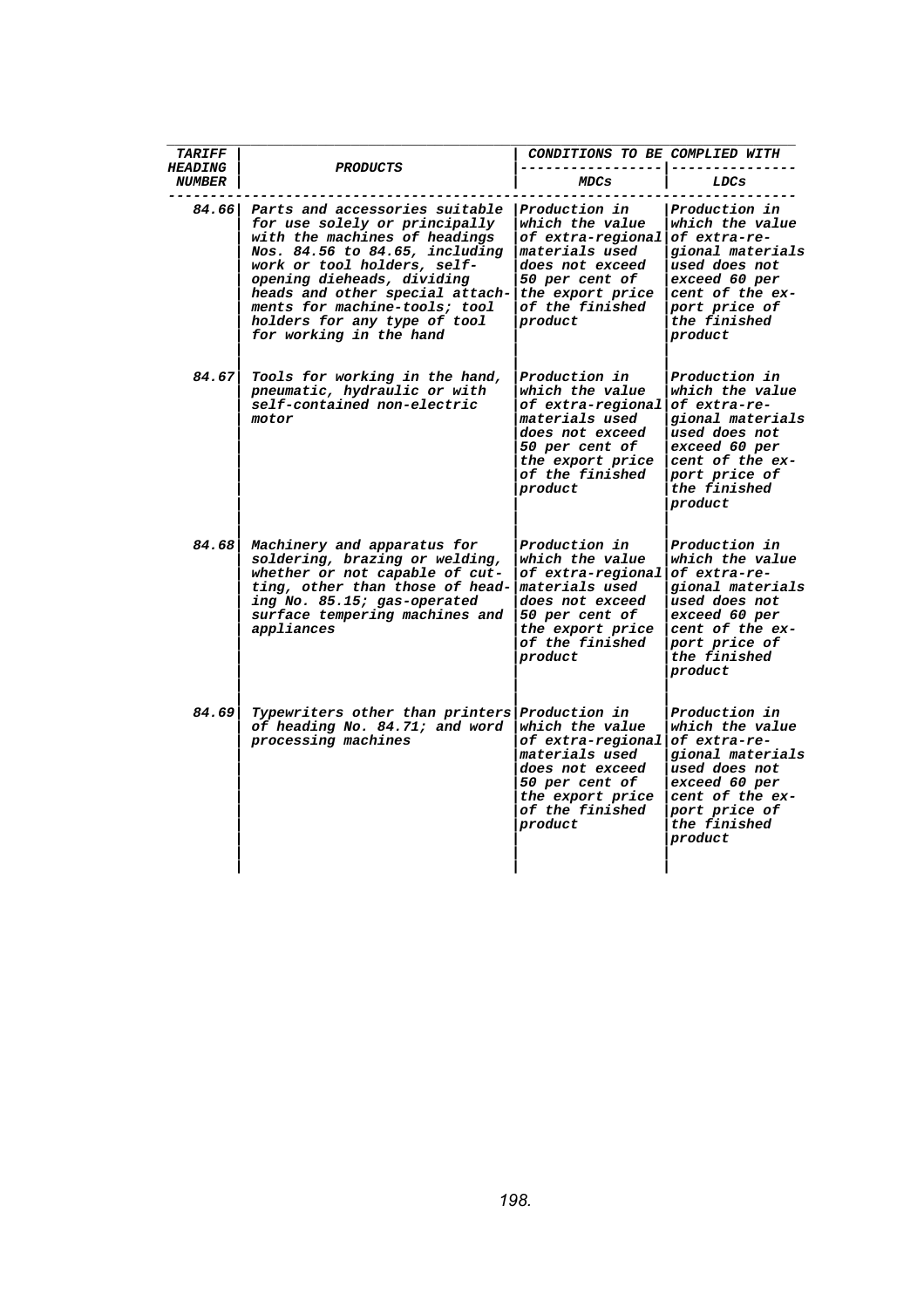| <i><b>TARIFF</b></i>                          |                                                                                                                                                                                                                                                                                                                                                                                                                                                               | CONDITIONS TO BE COMPLIED WITH                                                                                                                                                              |                                                                                                                                                                               |
|-----------------------------------------------|---------------------------------------------------------------------------------------------------------------------------------------------------------------------------------------------------------------------------------------------------------------------------------------------------------------------------------------------------------------------------------------------------------------------------------------------------------------|---------------------------------------------------------------------------------------------------------------------------------------------------------------------------------------------|-------------------------------------------------------------------------------------------------------------------------------------------------------------------------------|
| <i><b>HEADING</b></i><br><i><b>NUMBER</b></i> | <b>PRODUCTS</b>                                                                                                                                                                                                                                                                                                                                                                                                                                               | MDCs                                                                                                                                                                                        | LDCs                                                                                                                                                                          |
|                                               | 84.70 Calculating machines and<br>pocket-size data recording,<br>reproducing and displaying<br>machines with calculating<br>functions; accounting machines, does not exceed<br>postage-franking machines,<br>ticket-issuing machines and<br>similar machines, incorporating of the finished<br>a calculating device; cash<br>registers                                                                                                                        | <i>Production in</i><br>which the value<br>of extra-regional/of extra-re-<br>materials used<br>50 per cent of<br>the export price<br>  product                                              | Production in<br>which the value<br><i> gional materials</i><br>used does not<br>exceed 60 per <br>cent of the ex-<br><i>port price of</i><br>the finished)<br><i>product</i> |
|                                               | ex 84.71/ Digital automatic data pro-<br>cessing machines, comprising in/which the value<br>the same housing at least a<br>central processing unit and an <i>[materials used</i><br>input and output unit, whether<br>or not combined                                                                                                                                                                                                                         | Production in<br>of extra-regional/of extra-re-<br>does not exceed<br>60 per cent of<br>the export price<br>of the finished<br>  product                                                    | Production in<br>which the value<br> gional materials<br>used does not<br>exceed 65 per/<br>cent of the ex-<br><i>port price of</i><br>the finished)<br>'product              |
|                                               | ex 84.71/ Automatic data processing<br>machines and units thereof;<br>magnetic or optical readers,<br>machines for transcribing data<br>onto data media in coded form<br>and machines for processing<br>such data, not elsewhere<br>specified or included<br>(excluding digital automatic<br>data processing machines, com-<br>prising in the same housing at<br>least a central processing<br>unit and an input and output<br>unit, whether or not combined) | Production in<br>which the value<br>of extra-regional/of extra-re-<br><i>materials used</i><br>does not exceed<br><i>50 per cent of</i><br>the export price)<br>of the finished<br>/product | Production in<br>which the value<br><i> gional materials</i><br>used does not<br>exceed 60 per/<br>cent of the ex-<br><i>port price of</i><br>the finished)<br>  product      |
|                                               | 84.72 Other office machines (for<br>example, hectograph or stencil<br>duplicating machines, address-<br>ing machines, automatic bank-<br>note dispensers, coin-sorting<br>machines, coin-counting or<br>wrapping machines, pencil -<br>sharpening machines, perforat-<br>ing or stapling machines)                                                                                                                                                            | Production in<br>which the value<br>of extra-regional/of extra-re-<br>/materials used<br>does not exceed<br><i>50 per cent of</i><br>the export price)<br>of the finished<br>  product      | $'$ Production in<br>which the value<br> gional materials<br>lused does not<br>exceed 60 per<br>cent of the ex-<br>$\it $ port price of<br>the finished)<br>  product         |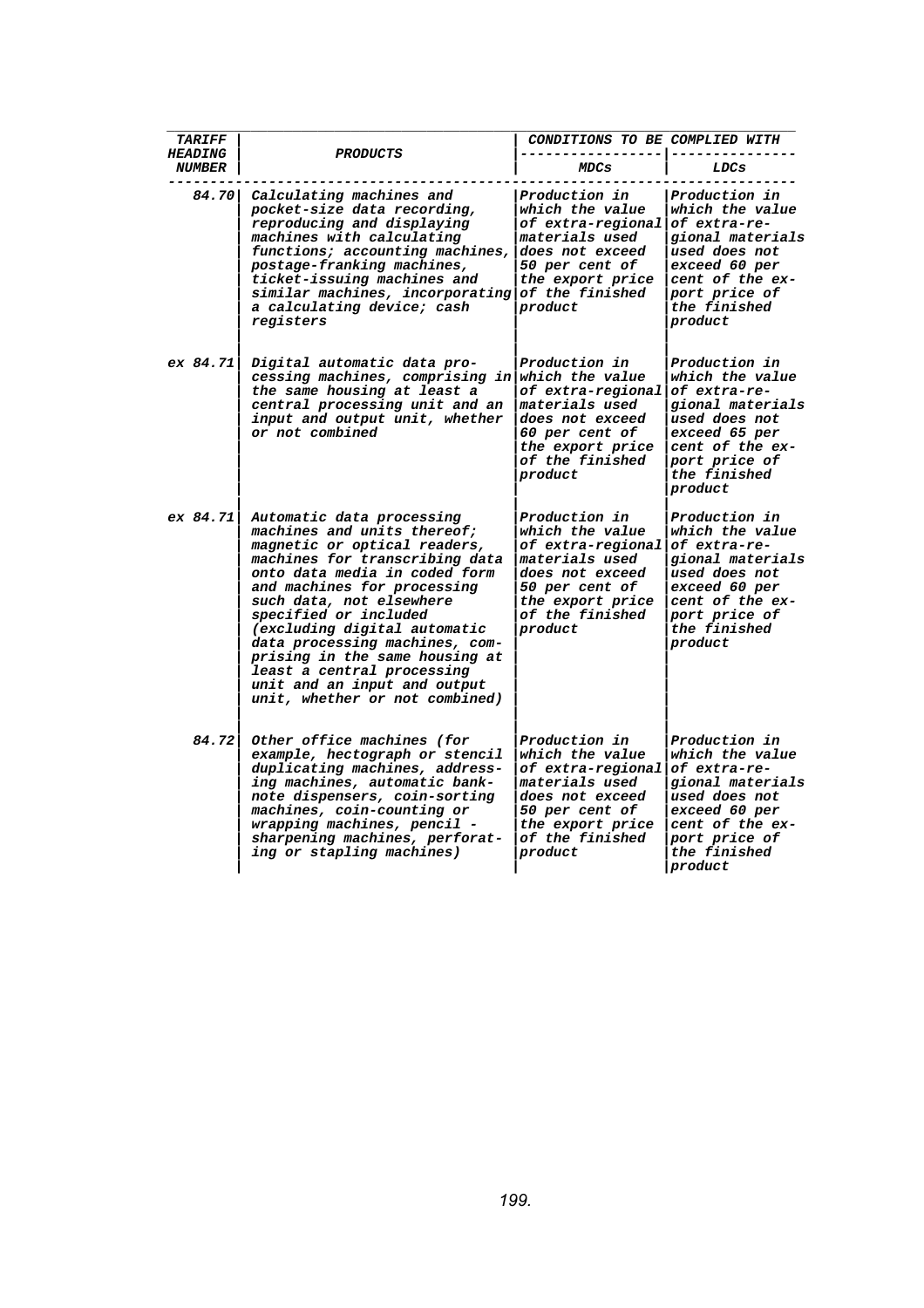| <i><b>TARIFF</b></i><br><i><b>HEADING</b></i> | <b>PRODUCTS</b>                                                                                                                                                                                                                                                                                                                                                                                                                                                             | CONDITIONS TO BE COMPLIED WITH                                                                                                                                                       |                                                                                                                                                          |
|-----------------------------------------------|-----------------------------------------------------------------------------------------------------------------------------------------------------------------------------------------------------------------------------------------------------------------------------------------------------------------------------------------------------------------------------------------------------------------------------------------------------------------------------|--------------------------------------------------------------------------------------------------------------------------------------------------------------------------------------|----------------------------------------------------------------------------------------------------------------------------------------------------------|
| <b>NUMBER</b>                                 |                                                                                                                                                                                                                                                                                                                                                                                                                                                                             | MDCs                                                                                                                                                                                 | LDCs                                                                                                                                                     |
|                                               | 84.73 Parts and accessories (other<br>than covers, carrying cases and/which the value<br>the like) suitable for use<br>solely or principally with<br>machines of headings Nos. 84.69 does not exceed<br>to 84.72                                                                                                                                                                                                                                                            | <i>Production in</i><br>of extra-regional/of extra-re-<br>materials used<br>50 per cent of<br>the export price / cent of the ex-<br>of the finished<br>product                       | <i>Production in</i><br>which the value<br> qional materials<br>lused does not<br>exceed 60 per <br><i>port price of</i><br>the finished)<br>  product   |
|                                               | 84.74 Machinery for sorting, screen-<br>ing, separating, washing,<br>crushing, grinding, mixing or<br>kneading earth, stone, ores or<br>other mineral substances, in<br>solid (including powder or<br>paste) form; machinery for ag-<br>glomerating, shaping or mould-<br>ing solid mineral fuels,<br>ceramic paste, unhardened<br>cements, plastering materials<br>or other mineral products in<br>powder or paste form; machines<br>for forming foundry moulds of<br>sand | <i>Production in</i><br>which the value<br>of extra-regional/of extra-re-<br>/materials used<br>does not exceed<br>50 per cent of<br>the export price<br>of the finished<br>'product | Production in<br>which the value<br> gional materials<br>lused does not<br>exceed 60 per/<br>cent of the<br>export price of<br>the finished<br>  product |
|                                               | 84.75   Machines for assembling<br>electric or electronic lamps,<br>tubes or valves or flashbulbs,<br>in glass envelopes; machines<br>for manufacturing or hot<br>working glass or glassware                                                                                                                                                                                                                                                                                | iProduction in<br>which the value<br>of extra-regional/of extra-re-<br>materials used<br>does not exceed<br>50 per cent of<br>the export price<br>of the finished<br>product         | Production in<br>which the value<br> gional materials<br>lused does not<br>exceed 60 per/<br>cent of the<br>export price of<br>the finished<br>  product |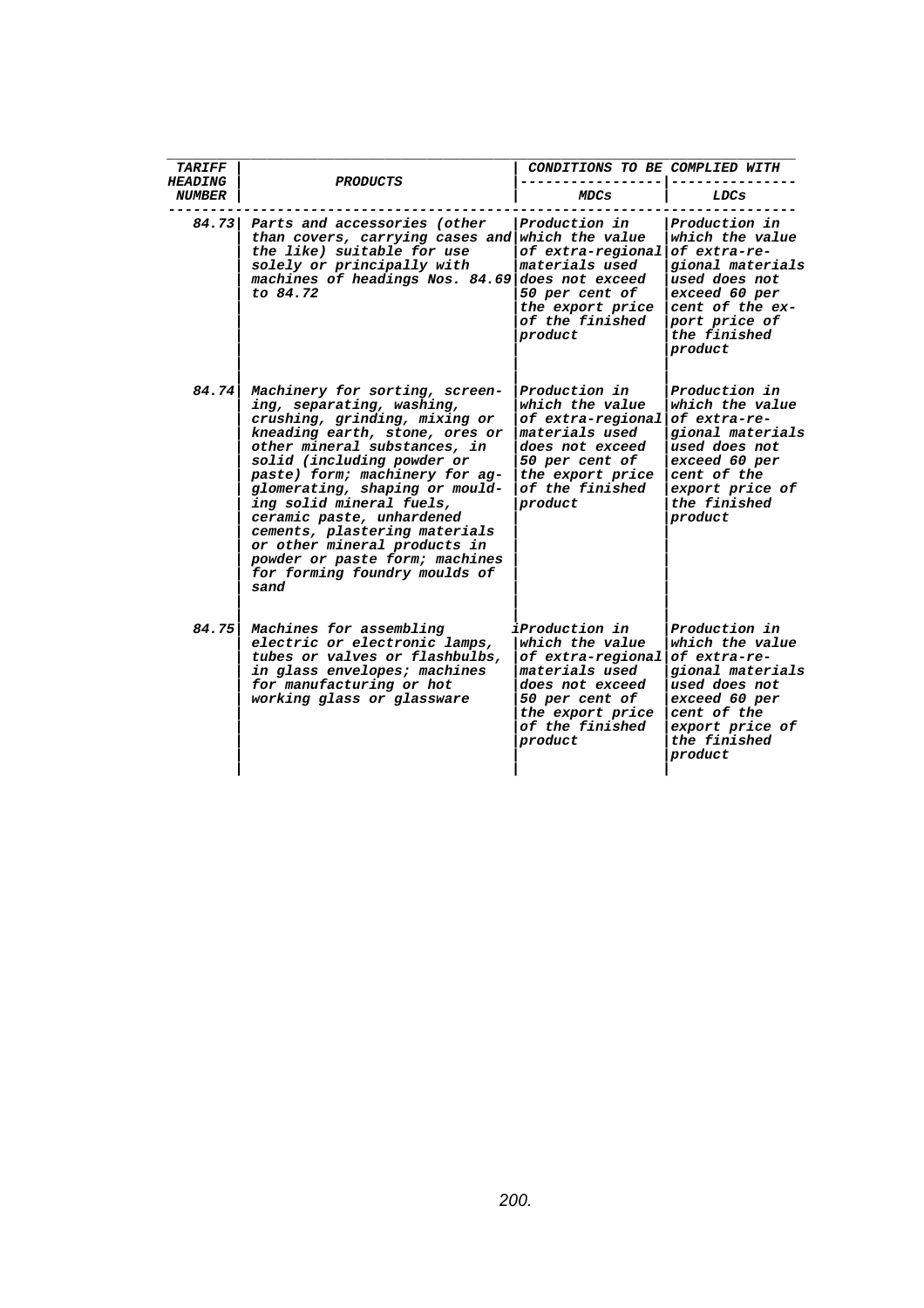| <i><b>TARIFF</b></i><br><i><b>HEADING</b></i> | <b>PRODUCTS</b>                                                                                                                                                              | CONDITIONS TO BE COMPLIED WITH                                                                                                                                                                              |                                                                                                                                                                          |
|-----------------------------------------------|------------------------------------------------------------------------------------------------------------------------------------------------------------------------------|-------------------------------------------------------------------------------------------------------------------------------------------------------------------------------------------------------------|--------------------------------------------------------------------------------------------------------------------------------------------------------------------------|
| <i><b>NUMBER</b></i>                          |                                                                                                                                                                              | MDCs                                                                                                                                                                                                        | LDCs                                                                                                                                                                     |
|                                               | 84.76 Automatic goods-vending<br>machines (for example, postage<br>stamp, cigarette, food or<br>beverage machines), including<br>money-changing machines                     | <i>Production in</i><br>which the value<br>of extra-regional/of extra-re-<br>materials used<br>does not exceed<br>50 per cent of<br>$t$ the export price $\int$ cent of the<br>of the finished<br>  product | <i>Production in</i><br>which the value<br> gional materials<br>lused does not<br>exceed 60 per/<br>export price of<br>the finished)<br>  product                        |
|                                               | 84.77 Machinery for working rubber<br>or plastics or for the manu-<br>facture of products from these<br>materials, not specified or<br>included elsewhere in this<br>Chapter | Production in<br>which the value<br>lof extra-regional of extra-re-<br>materials used<br>does not exceed<br>50 per cent of<br>the export price<br>of the finished<br>  product                              | Production in<br>which the value<br> gional materials<br>lused does not<br>exceed 60 per <br>cent of the ex-<br><i>port price of</i><br>the finished)<br>  product       |
|                                               | 84.78 Machinery for preparing or<br>making up tobacco, not<br>specified or included else-<br>where in this Chapter                                                           | Production in<br>which the value<br>of extra-regional/of extra-re-<br>/materials used<br>does not exceed<br>50 per cent of<br>the export price)<br>of the finished<br>  product                             | Production in<br>which the value<br> gional materials<br>lused does not<br>exceed 60 per<br>cent of the ex-<br><i>port price of</i><br>the finished)<br>  product        |
|                                               | 84.79 Machines and mechanical ap-<br>pliances having individual<br>functions, not specified or<br>included elsewhere in this<br>Chapter                                      | Production in<br>which the value<br>of extra-regional/of extra-re-<br>/materials used<br>does not exceed<br>50 per cent of<br>the export price<br>of the finished<br>  product                              | Production in<br>which the value<br><i> gional materials</i><br>used does not<br>exceed 60 per/<br>cent of the ex-<br><i>port price of</i><br>the finished)<br>  product |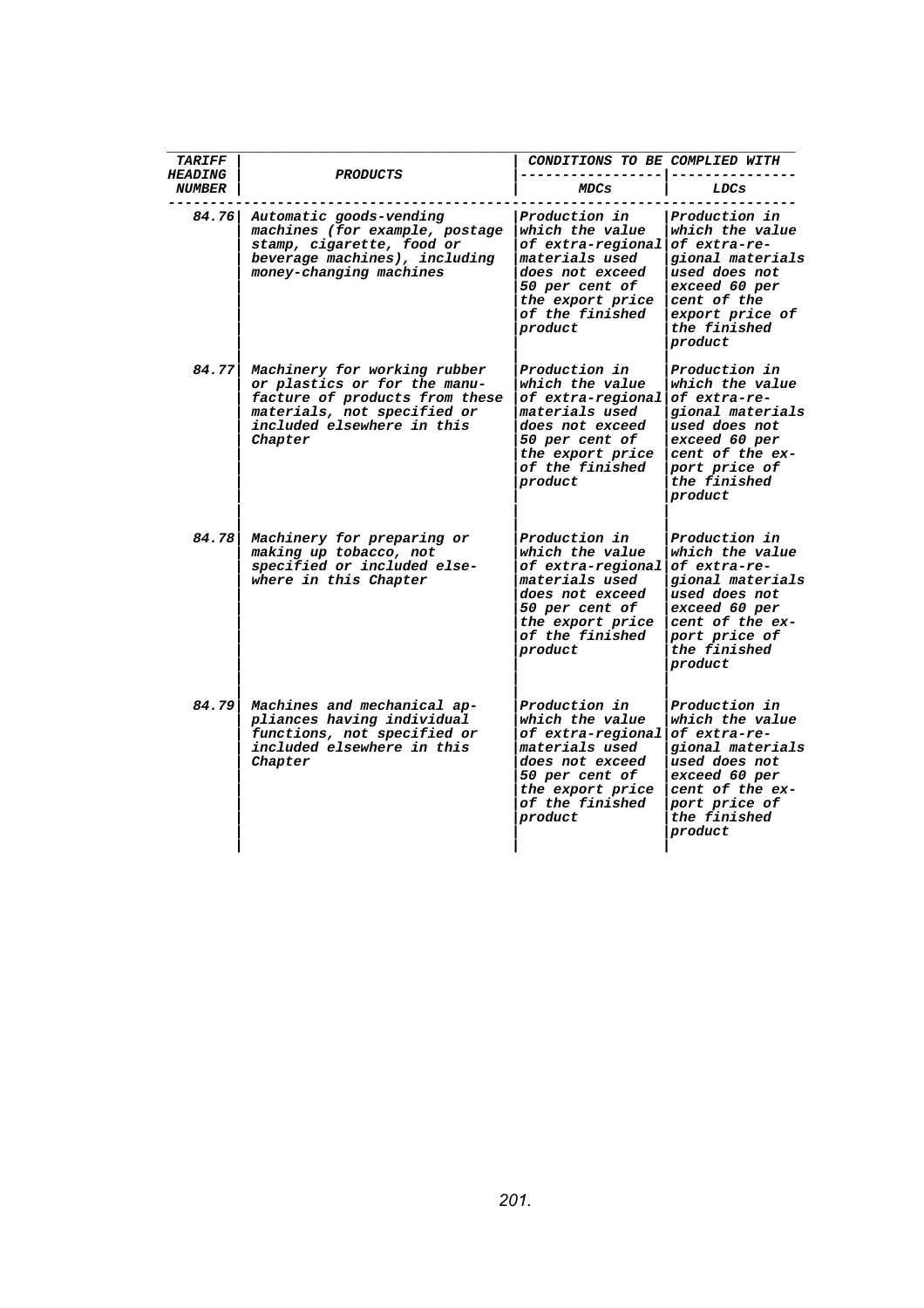| <i><b>TARIFF</b></i><br><i><b>HEADING</b></i> | <b>PRODUCTS</b>                                                                                                                                                                                                                                                                                                                                                                                 | CONDITIONS TO BE COMPLIED WITH                                                                                                                                                                          |                                                                                                                                                                                 |
|-----------------------------------------------|-------------------------------------------------------------------------------------------------------------------------------------------------------------------------------------------------------------------------------------------------------------------------------------------------------------------------------------------------------------------------------------------------|---------------------------------------------------------------------------------------------------------------------------------------------------------------------------------------------------------|---------------------------------------------------------------------------------------------------------------------------------------------------------------------------------|
| <i><b>NUMBER</b></i>                          |                                                                                                                                                                                                                                                                                                                                                                                                 | MDCs                                                                                                                                                                                                    | LDCS                                                                                                                                                                            |
|                                               | ex 84.80/ Moulding boxes for metal<br>foundry; mould bases; moulding<br>patterns; moulds for metal<br>(other than ingot moulds),<br>metal carbides, glass, mineral does not exceed<br>materials or rubber                                                                                                                                                                                       | Production in<br>which the value<br>of extra-regional/of extra-re-<br>/materials used<br><i> 50 per cent of</i><br>the export price)<br>of the finished<br>  product                                    | <i>Production in</i><br>which the value<br><i> gional materials</i><br>lused does not<br>exceed 60 per<br>cent of the ex-<br><i>port price of</i><br>the finished)<br>  product |
| 84.81/                                        | Taps, cocks, valves and<br>similar appliances for pipes,<br>boiler shells, tanks, vats<br>or the like, including<br>pressure-reducing valves and<br>thermostatically controlled<br>valves                                                                                                                                                                                                       | Production in<br>which the value<br>of extra-regional/of extra-re-<br>/materials used<br>does not exceed<br><i> 50 per cent of</i><br>the export price)<br>of the finished<br>  product                 | <i>Production in</i><br>which the value<br> gional materials<br>lused does not<br>exceed 60 per<br>$/cent$ of the ex-<br>port price of<br>the finished)<br>/product             |
|                                               | 84.82 Ball or roller bearings                                                                                                                                                                                                                                                                                                                                                                   | Production in<br>which the value<br>of extra-regional/of extra-re-<br>/materials used<br>does not exceed<br><i> 50 per cent of</i><br>the export price (cent of the ex-<br>of the finished<br>  product | Production in<br>which the value<br><i>sional</i> materials<br>used does not<br>exceed 60 per<br><i>port price of</i><br>the finished)<br>  product                             |
| 84.83/                                        | Transmission shafts (including<br>cam shafts and crank shafts)<br>and cranks; bearing housings<br>and plain shaft bearings; gears/materials used<br>and gearing; ball or roller<br>screws; gear boxes and other<br>speed changers, including<br>torque converters; flywheels<br>and pulleys, including pulley<br>blocks; clutches and shaft<br>couplings (including universal<br><i>joints)</i> | <i>Production in</i><br>which the value<br>of extra-regional/of extra-re-<br>does not exceed<br>50 per cent of<br>the export price (cent of the ex-<br>of the finished<br>  product                     | Production in<br>which the value<br> gional materials<br>lused does not<br>exceed 60 per <br><i>port price of</i><br>the finished)<br>  product                                 |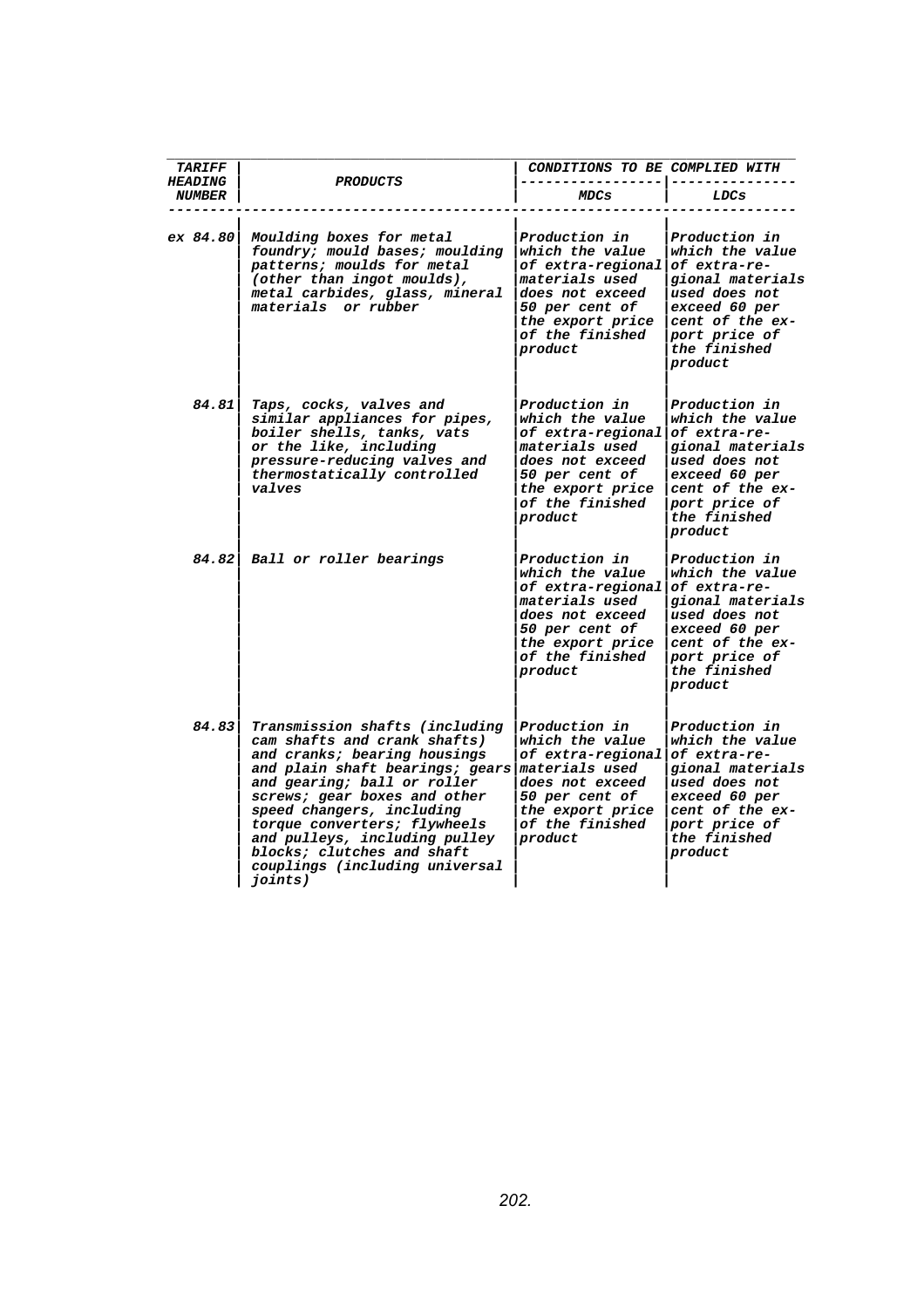| <i><b>TARIFF</b></i><br><i><b>HEADING</b></i> | <b>PRODUCTS</b>                                                                                                                                                                                                                                                                                                                              | CONDITIONS TO BE COMPLIED WITH                                                                                                                                                                 |                                                                                                                                                                               |
|-----------------------------------------------|----------------------------------------------------------------------------------------------------------------------------------------------------------------------------------------------------------------------------------------------------------------------------------------------------------------------------------------------|------------------------------------------------------------------------------------------------------------------------------------------------------------------------------------------------|-------------------------------------------------------------------------------------------------------------------------------------------------------------------------------|
| <i><b>NUMBER</b></i>                          |                                                                                                                                                                                                                                                                                                                                              | MDCs                                                                                                                                                                                           | LDCs                                                                                                                                                                          |
|                                               | 84.84 Gaskets and similar joints of<br>metal sheeting combined with<br>other material or of two or<br>more layers of metal; sets or<br>assortments of gaskets and<br>similar joints, dissimilar in<br>composition, put up in pouches, the export price $ $ cent of the<br>envelopes or similar packings; of the finished<br>mechanical seals | <i>Production in</i><br>which the value<br>of extra-regional/of extra-re-<br>/materials used<br>does not exceed<br><i>150 per cent of</i><br>  product                                         | <i>Production in</i><br>which the value<br><i> gional materials</i><br>used does not<br>exceed 60 per/<br>export price<br>of the finished<br>'product                         |
|                                               | 84.85 Machinery parts, not containing Production in<br>electrical connectors, in-<br>sulators, coils, contacts or<br>other electrical features, not <i> materials</i> used<br>specified or included else-<br>where in this Chapter                                                                                                           | which the value<br>of extra-regional/of extra-re-<br>does not exceed<br>50 per cent of<br>the export price  cent of the <br>of the finished<br>  product                                       | <i>Production in</i><br>which the value<br>gional materials<br>lused does not<br>exceed 60 per<br>export price of<br>the finished<br>  product                                |
|                                               | 85.01 Electric motors and generators Production in<br>(excluding generating sets)                                                                                                                                                                                                                                                            | which the value<br>of extra-regional/of extra-re-<br>/materials used<br>does not exceed<br>50 per cent of<br>the export price<br>of the finished<br>  product                                  | <i>Production in</i><br>which the value<br><i> gional materials</i><br>used does not<br>exceed 60 per <br>cent of the ex-<br><i>port price of</i><br>the finished)<br>product |
|                                               | 85.02 Electric generating sets and<br>rotary converters                                                                                                                                                                                                                                                                                      | <i>Production in</i><br>which the value<br>of extra-regional/of extra-re-<br>/materials used<br>does not exceed <br><i>50 per cent of</i><br>the export price)<br>of the finished<br>  product | Production in<br>which the value<br><i> gional materials</i><br>used does not<br>exceed 60 per/<br>cent of the ex-<br><i> port price of</i><br>the finished)<br>product       |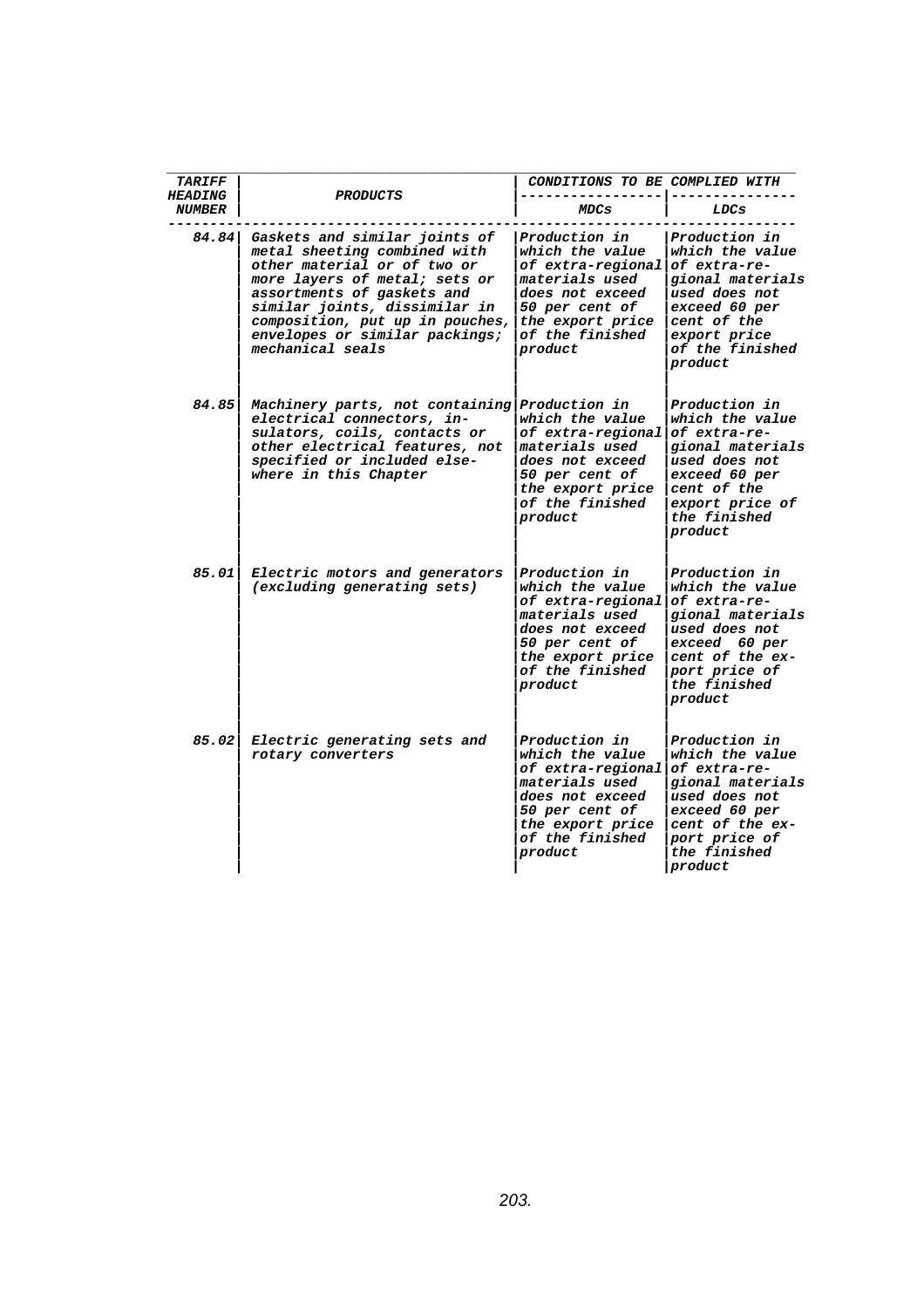| <i><b>TARIFF</b></i>                   |                                                                                                                                                                                                                                                                                                               | CONDITIONS TO BE COMPLIED WITH                                                                                                                                                                                             |                                                                                                                                                             |
|----------------------------------------|---------------------------------------------------------------------------------------------------------------------------------------------------------------------------------------------------------------------------------------------------------------------------------------------------------------|----------------------------------------------------------------------------------------------------------------------------------------------------------------------------------------------------------------------------|-------------------------------------------------------------------------------------------------------------------------------------------------------------|
| <i><b>HEADING</b></i><br><b>NUMBER</b> | <b>PRODUCTS</b>                                                                                                                                                                                                                                                                                               | MDCs                                                                                                                                                                                                                       | LDCs                                                                                                                                                        |
|                                        | 85.03 Parts suitable for use solely<br>or principally with the<br>machines of heading No. 85.01<br>or 85.02                                                                                                                                                                                                   | <i>Production in</i><br>which the value<br>of extra-regional/of extra-re-<br>/materials used<br>does not exceed<br><i>50 per cent of</i><br>$t$ the export price $\sqrt{\ }$ cent of the ex-<br>of the finished<br>product | <i>Production in</i><br>which the value<br><i> gional materials</i><br>used does not<br>exceed 60 per<br><i>port price of</i><br>the finished)<br>  product |
|                                        | 85.04 Electrical transformers,<br>static converters (for example, which the value<br>rectifiers) and inductors                                                                                                                                                                                                | <i>Production in</i><br>of extra-regional/of extra-re-<br>/materials used<br>does not exceed<br><i>50 per cent of</i><br>the export price<br>of the finished<br>  product                                                  | Production in<br>which the value<br> gional materials<br>lused does not<br>exceed 60 per<br>cent of the<br>export price of<br>the finished)<br>  product    |
|                                        | 85.05 Electro-magnets; permanent<br>magnets and articles intended<br>to become permanent magnets<br>after magnetisation; electro-<br>magnetic or permanent magnet<br>chucks, clamps and similar<br>holding devices; electro-<br>magnetic couplings, clutches<br>and brakes; electro-magnetic<br>lifting heads | Production in<br>which the value<br>of extra-regional/of extra-re-<br>materials used<br>does not exceed<br><i>50 per cent of</i><br>the export price<br>of the finished<br>  product                                       | Production in<br>which the value<br> gional materials<br>lused does not<br>exceed 60 per<br>cent of the<br>export price of<br>the finished)<br>' product    |
|                                        | 85.06 Primary cells<br>and primary<br>batteries                                                                                                                                                                                                                                                               | Production in<br>which the value<br>of extra-regional/of extra-re-<br>materials used<br>does not exceed<br>50 per cent of<br>export price of<br>the finished)<br>  product                                                 | Production in<br>which the value<br> gional materials<br>used does not<br>exceed 60 per<br>cent of the<br>export price of<br>the finished)<br>  product     |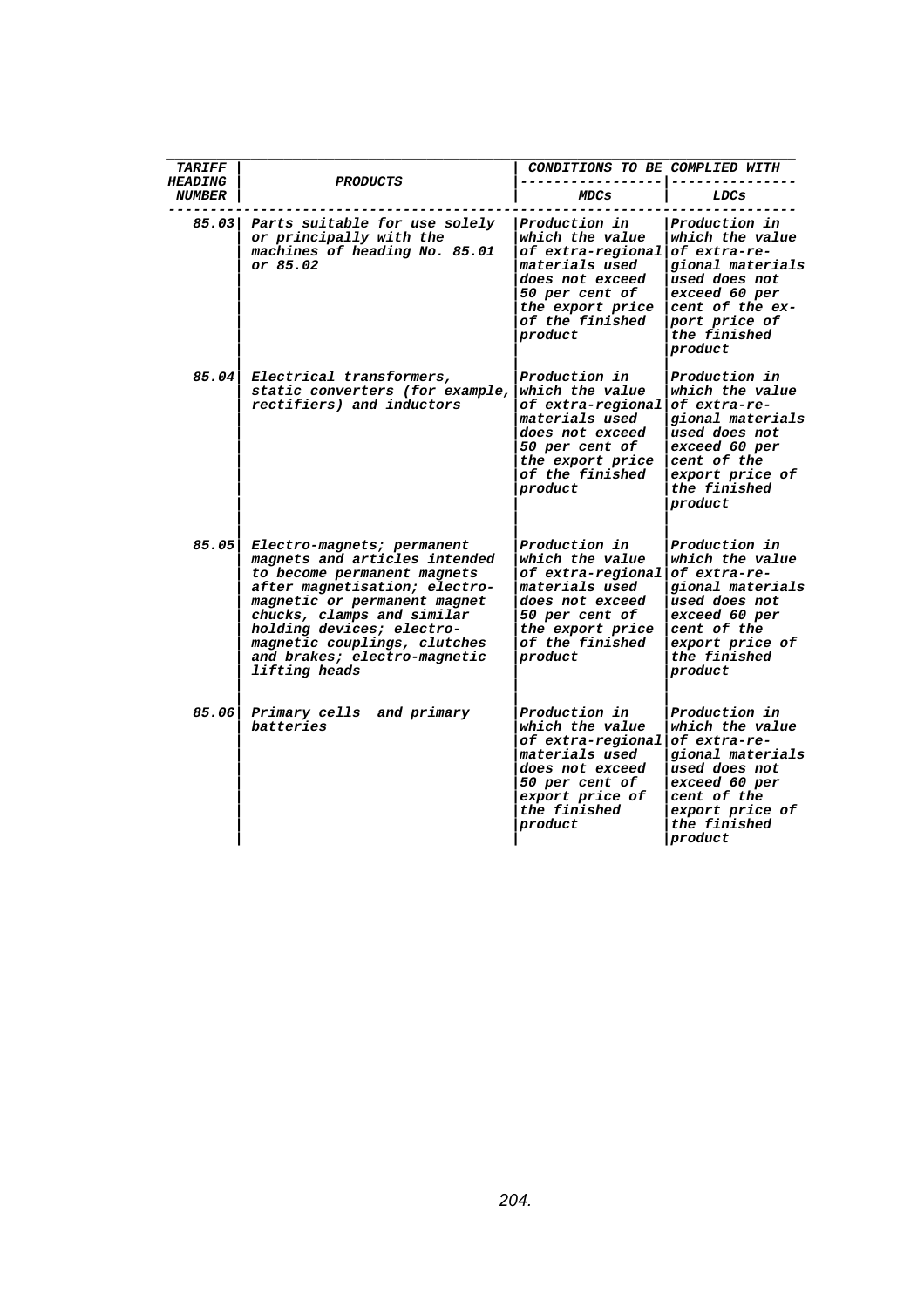| <i><b>TARIFF</b></i><br><b>HEADING</b> | <b>PRODUCTS</b>                                                                                                      | CONDITIONS TO BE COMPLIED WITH                                                                                                                                                                               |                                                                                                                                                        |
|----------------------------------------|----------------------------------------------------------------------------------------------------------------------|--------------------------------------------------------------------------------------------------------------------------------------------------------------------------------------------------------------|--------------------------------------------------------------------------------------------------------------------------------------------------------|
| <i><b>NUMBER</b></i>                   |                                                                                                                      | MDCs                                                                                                                                                                                                         | LDCs                                                                                                                                                   |
|                                        | 85.07 Electric accumulators, in-<br>cluding separators therefor,<br>whether or not rectangular<br>(including square) | <i>Production in</i><br>which the value<br>'of extra-regional/of extra-re-<br>/materials used<br>ldoes not exceed<br><i>50 per cent of</i><br>the export price  cent of the <br>of the finished<br>' product | <i>Production in</i><br>which the value<br><i> gional materials</i><br>used does not<br>exceed 60 per<br>export price of<br>the finished)<br>  product |
|                                        | 85.08 Electro-mechanical tools for<br>working in the hand, with self-/which the value<br>contained electric motor    | Production in<br>of extra-regional/of extra-re-<br>materials used<br>does not exceed lused does not<br>50 per cent of<br>the export price /cent of the ex-<br>of the finished<br>'product                    | <i>Production in</i><br>which the value<br> gional materials<br>exceed 60 per<br><i>port price of</i><br>the finished)                                 |
| 85.09                                  | Electro-mechanical domestic<br>appliances, with self-contained/which the value<br>electric motor                     | Production in<br>'of extra-regional of extra-re-<br>'materials used<br>does not exceed<br><i>50 per cent of</i><br>the export price (cent of the ex-<br>of the finished<br>product                           | Production in<br>which the value<br><i> gional materials</i><br>used does not<br>exceed 60 per<br><i> port price of</i><br>the finished<br>' product   |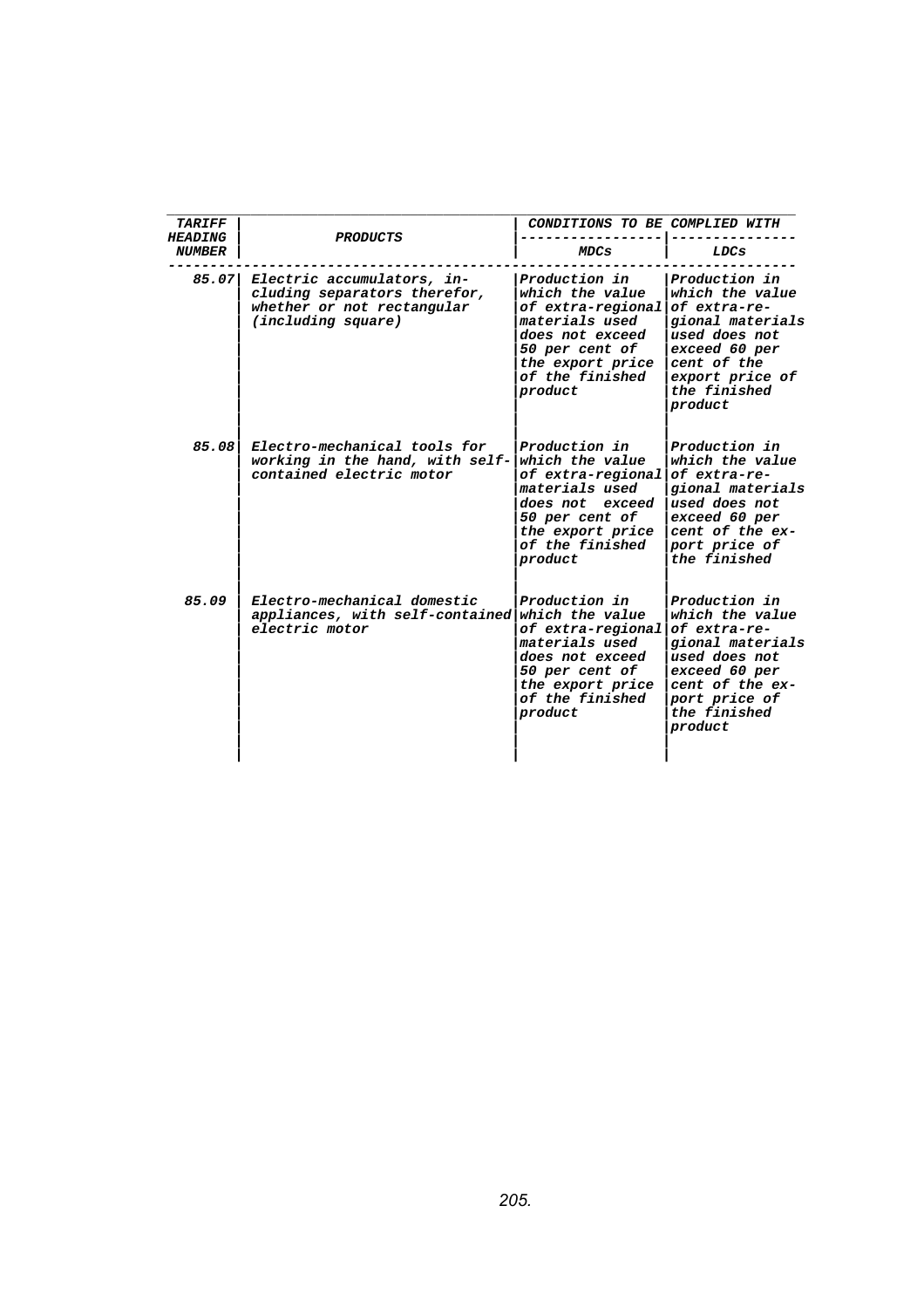| <i><b>TARIFF</b></i><br><i><b>HEADING</b></i><br><i><b>NUMBER</b></i> | <b>PRODUCTS</b>                                                                                                                                                                                                                                                                                                                                                                                                                     | CONDITIONS TO BE COMPLIED WITH<br>MDCs                                                                                                                                                 | LDCs                                                                                                                                                                               |
|-----------------------------------------------------------------------|-------------------------------------------------------------------------------------------------------------------------------------------------------------------------------------------------------------------------------------------------------------------------------------------------------------------------------------------------------------------------------------------------------------------------------------|----------------------------------------------------------------------------------------------------------------------------------------------------------------------------------------|------------------------------------------------------------------------------------------------------------------------------------------------------------------------------------|
|                                                                       | 85.10 Shavers, hair clippers and<br>hair-removing appliances, with $\,$<br>self-contained electric motor                                                                                                                                                                                                                                                                                                                            | <i>Production in</i><br>which the value<br>of extra-regional/of extra-re-<br>/materials used<br>does not exceed<br>50 per cent of<br>the export price)<br>of the finished<br>  product | <i>Production in</i><br>which the value<br><i> gional materials</i><br>used does not<br>exceed 60 per/<br>$/cent$ of the ex-<br><i>port</i> price of<br>the finished)<br>  product |
|                                                                       | 85.11 Electrical ignition or starting Production in<br>equipment of a kind used for<br>spark-ignition or compression-<br>ignition internal combustion<br>engines (for example, ignition does not exceed<br>magnetos, magneto-dynamos,<br>ignition coils, sparking plugs<br>and glow plugs, starter<br>motors); generators (for<br>example, dynamos, alternators)<br>and cut-outs of a kind used in<br>conjunction with such engines | which the value<br>of extra-regional/of extra-re-<br>/materials used<br>50 per cent of<br>the export price)<br>of the finished<br>  product                                            | Production in<br>which the value<br><i> gional materials</i><br>used does not<br>exceed 60 per <br>cent of the<br>$ $ export price of<br>the finished)<br>  product                |
|                                                                       | 85.12 Electrical lighting or signal-<br>ling equipment (excluding<br>articles of heading No. 85.39), of extra-regional of extra-re-<br>windscreen wipers, defrosters<br>and demisters, of a kind used<br>for cycles or motor vehicles                                                                                                                                                                                               | <i>Production in</i><br>which the value<br>materials used<br>does not exceed<br>50 per cent of<br>the export price)<br>of the finished<br>  product                                    | Production in<br>which the value<br><i> gional materials</i><br>lused does not<br>exceed 60 per/<br>cent of the<br>export price of<br>the finished)<br>  product                   |
|                                                                       | 85.13 Portable electric lamps de-<br>signed to function by their<br>own source of energy (for<br>example, dry batteries, ac-<br>cumulators, magnetos), other<br>than lighting equipment of<br>heading No. 85.12                                                                                                                                                                                                                     | Production in<br>which the value<br>of extra-regional/of extra-re-<br>/materials used<br>does not exceed<br>50 per cent of<br>the export price)<br>of the finished<br>product          | Production in<br>which the value<br> gional materials<br>used does not<br>exceed 60 per/<br>cent of the ex-<br><i>port price of</i><br>the finished)<br>  product                  |

| <b><i>TARIFF</i></b><br><b>HEADING</b> | <b>PRODUCTS</b>                                                                                                              | CONDITIONS TO BE COMPLIED WITH                                                                                          |                                          |
|----------------------------------------|------------------------------------------------------------------------------------------------------------------------------|-------------------------------------------------------------------------------------------------------------------------|------------------------------------------|
| <i>NUMBER</i>                          |                                                                                                                              | <i>MDCs</i>                                                                                                             | LDCs                                     |
|                                        | 85.14 Industrial or laboratory<br>electric (including induction<br>or dielectric) furnaces and<br>ovens; other industrial or | <i>Production in</i><br>which the value (which the value)<br>of extra-regional/of extra-re-<br>$^\prime$ materials used | <i>Production in</i><br>gional materials |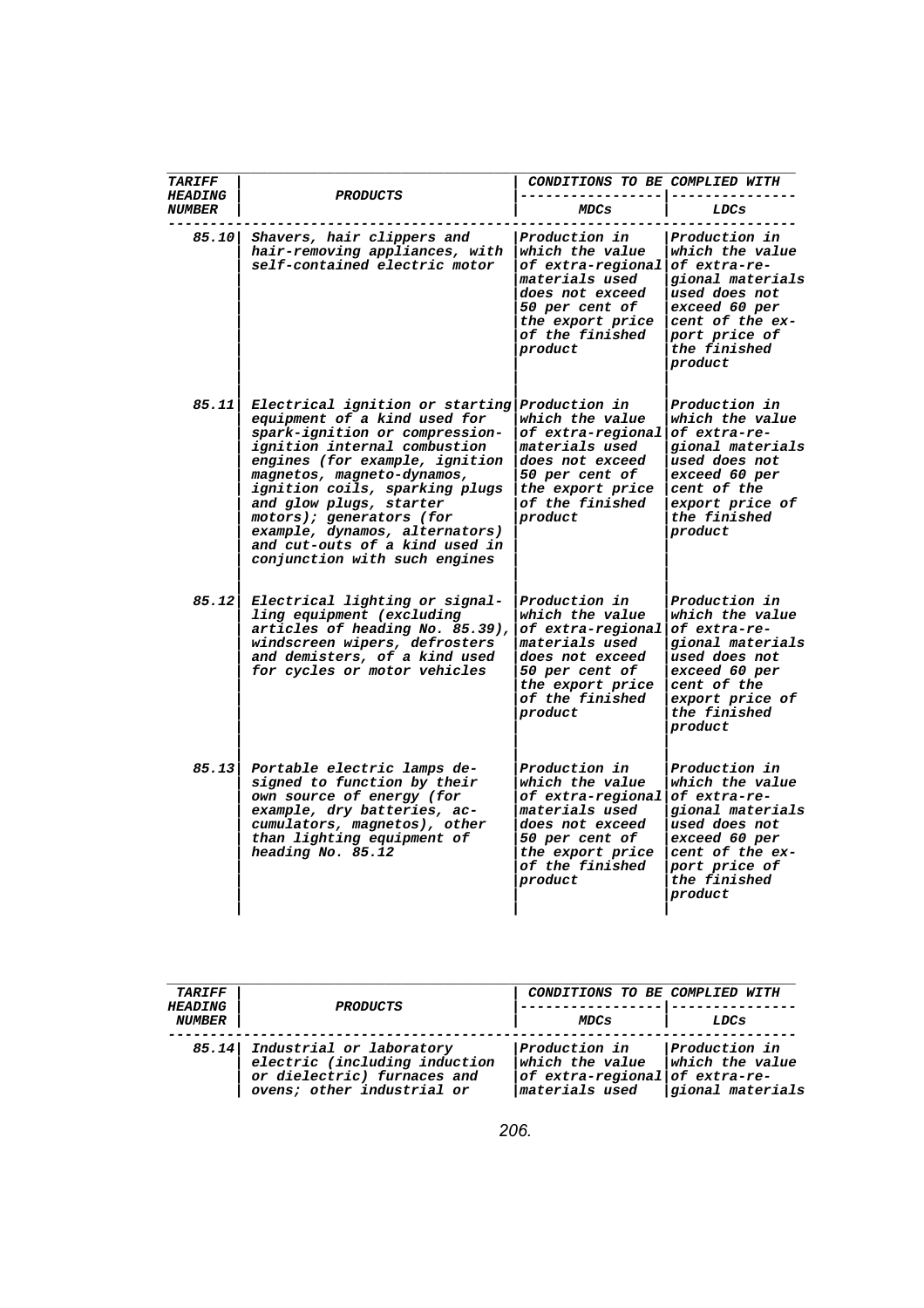| laboratory induction or di-<br>electric heating equipment                                                                                                                                                                                                                                                                                                                                                                                                         | does not exceed<br>50 per cent of<br>the export price<br>of the finished<br>product                                                                                         | used does not<br>exceed 60 per<br>cent of the ex-<br><i>port price of</i><br>the finished)<br>  product                                                               |
|-------------------------------------------------------------------------------------------------------------------------------------------------------------------------------------------------------------------------------------------------------------------------------------------------------------------------------------------------------------------------------------------------------------------------------------------------------------------|-----------------------------------------------------------------------------------------------------------------------------------------------------------------------------|-----------------------------------------------------------------------------------------------------------------------------------------------------------------------|
| 85.15   Electric (including electrical-   Production in<br>ly heated gas), laser or other<br>light or photon beam, ultra-<br>sonic, electron beam, magnetic<br>pulse or plasma arc soldering,<br>brazing or welding machines<br>and apparatus, whether or not<br>capable of cutting; electric<br>machines and apparatus for hot<br>spraying of metals or cermets                                                                                                  | which the value<br>of extra-regional/of extra-re-<br>materials used<br>does not exceed<br>50 per cent of<br>the export price<br>of the finished<br>  product                | $'$ Production in<br>which the value<br>gional materials<br>lused does not<br>exceed 60 per<br>$/cent$ of the ex-<br><i>port price of</i><br>the finished)<br>product |
| ex 85.16  Immersion heaters; electric<br>space heating apparatus and<br>soil heating apparatus;<br>electro-thermic hair-dressing<br>apparatus (for example, hair<br>dryers, hair curlers, curling<br>tong heaters) and hand dryers; the export price<br>electric smoothing irons; other of the finished<br>electro-thermic appliances of a/product<br>kind used for domestic<br>purposes; electric heating<br>resistors, other than those of<br>heading No. 85.45 | Production in<br>which the value<br>of extra-regional/of extra-re-<br>/materials used<br>does not exceed<br>50 per cent of                                                  | Production in<br>which the value<br><i> gional materials</i><br>used does not<br>exceed 60 per<br>cent of the<br>export price of<br>the finished)<br>product          |
| ex 85.16/ Electric instantaneous or<br>storage water heaters                                                                                                                                                                                                                                                                                                                                                                                                      | Production in<br>which the value<br>of extra-regional/of extra-re-<br>materials used<br>does not exceed<br>60 per cent of<br>the export price<br>of the finished<br>product | Production in<br>which the value<br><i> gional materials</i><br>lused does not<br>exceed 65 per<br>cent of the<br>export price of<br>the finished)<br>product         |

| <i><b>TARIFF</b></i><br><i><b>HEADING</b></i> | <i><b>PRODUCTS</b></i>                                                                                                                                                                                                                                                | CONDITIONS TO BE COMPLIED WITH                                                                                                                            |                                                                                                                                                          |
|-----------------------------------------------|-----------------------------------------------------------------------------------------------------------------------------------------------------------------------------------------------------------------------------------------------------------------------|-----------------------------------------------------------------------------------------------------------------------------------------------------------|----------------------------------------------------------------------------------------------------------------------------------------------------------|
| <i><b>NUMBER</b></i>                          |                                                                                                                                                                                                                                                                       | MDCs                                                                                                                                                      | LDCs                                                                                                                                                     |
|                                               | 85.17 Electrical apparatus for line<br>telephony or line telegraphy,<br>including line telephone sets<br>with cordless handsets and<br>telecommunication apparatus for does not exceed<br>carrier-current line systems<br>or for digital line systems;<br>videophones | Production in<br>which the value<br>'of extra-regional/of extra-re-<br>materials used<br>50 per cent of<br>the export price<br>of the finished<br>product | Production in<br>which the value<br> gional materials<br>'used does  not<br>exceed 60 per<br>cent of the ex-<br>port price of<br>the finished<br>product |
|                                               | 85.18   Microphones and stands there-<br>for; loudspeakers, whether or /which the value                                                                                                                                                                               | <i>Production in</i>                                                                                                                                      | 'Production in<br>which the value                                                                                                                        |

*207.*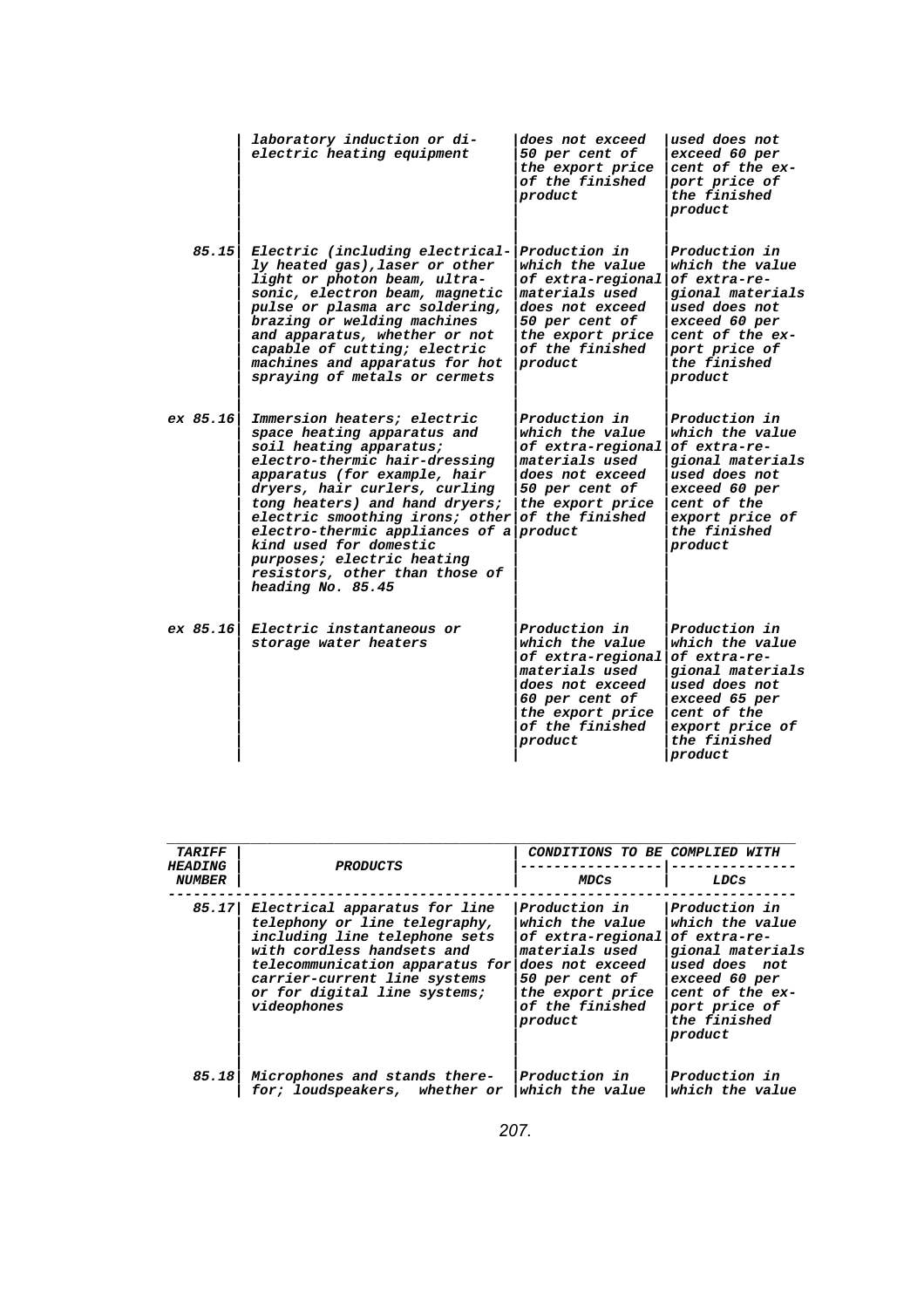|                   | not mounted in their en-<br>closures; headphones, ear-<br>phones and combined<br>microphone/speaker sets;<br>audio-frequency electric ampli-/the export price /cent of the ex-<br>fiers; electric sound ampli-<br>fier sets | of extra-regional/of extra-re-<br>materials used<br>does not exceed<br><i>150 per cent of</i><br>of the finished<br>product                                                  | gional materials<br>used does not<br>exceed 60 per<br><i> port price of</i><br>the finished<br>product                                                |
|-------------------|-----------------------------------------------------------------------------------------------------------------------------------------------------------------------------------------------------------------------------|------------------------------------------------------------------------------------------------------------------------------------------------------------------------------|-------------------------------------------------------------------------------------------------------------------------------------------------------|
| 85.19             | Turntables (record-decks),<br>record-players, cassette-<br>players and other sound<br>reproducing apparatus, not in-<br>corporating a sound recording<br>device                                                             | Production in<br>which the value<br>of extra-regional/of extra-re-<br>/materials used<br>does not exceed<br>50 per cent of<br>the export price<br>of the finished<br>product | Production in<br>which the value<br>gional materials<br>used does not<br>exceed 60 per<br>cent of the ex-<br>port price of<br>the finished<br>product |
| <b>ex 85.20</b> 1 | Other magnetic tape recorders<br>and other sound recording ap-<br>paratus, whether or not in-<br>corporating a sound repro-<br>ducing device (excluding<br>cassette-type magnetic tape<br>recorders)                        | Production in<br>which the value<br>of extra-regional/of extra-re-<br>materials used<br>does not exceed<br>50 per cent of<br>the export price<br>of the finished<br>product  | Production in<br>which the value<br>gional materials<br>used does not<br>exceed 60 per<br>cent of the ex-<br>port price of<br>the finished<br>product |

| <i><b>TARIFF</b></i><br><i><b>HEADING</b></i> | <b>PRODUCTS</b>                                                                                                   | CONDITIONS TO BE COMPLIED WITH                                                                                                                                                     |                                                                                                                                                                         |
|-----------------------------------------------|-------------------------------------------------------------------------------------------------------------------|------------------------------------------------------------------------------------------------------------------------------------------------------------------------------------|-------------------------------------------------------------------------------------------------------------------------------------------------------------------------|
| <b>NUMBER</b>                                 |                                                                                                                   | <b>MDCs</b>                                                                                                                                                                        | <b>LDCs</b>                                                                                                                                                             |
|                                               | ex 85.20  Cassette-type magnetic tape<br>recorders, whether or<br>not incorporating a sound<br>reproducing device | Production in<br>which the value<br>of extra-regional/of extra-re-<br>materials used<br>does not exceed<br><i>60 per cent of</i><br>the export price<br>of the finished<br>product | <i>Production in</i><br>which the value<br> qional materials<br>lused does not<br>exceed 65 per/<br>cent of the ex-<br><i> port price of</i><br>the finished<br>product |
|                                               | 85.21/ Video recording or reproducing /Production in<br>apparatus, whether or not<br>incorporating a video tuner  | which the value<br>of extra-regional/of extra-re-<br>materials used<br>does not exceed<br><i>50 per cent of</i><br>the export price<br>of the finished<br>product                  | Production in<br>which the value<br>'qional materials<br>lused does not<br>exceed 60 per<br>cent of the ex-<br>port price of<br>the finished)<br>product                |
|                                               | 85.22 Parts and accessories suitable Production in                                                                |                                                                                                                                                                                    | Production in                                                                                                                                                           |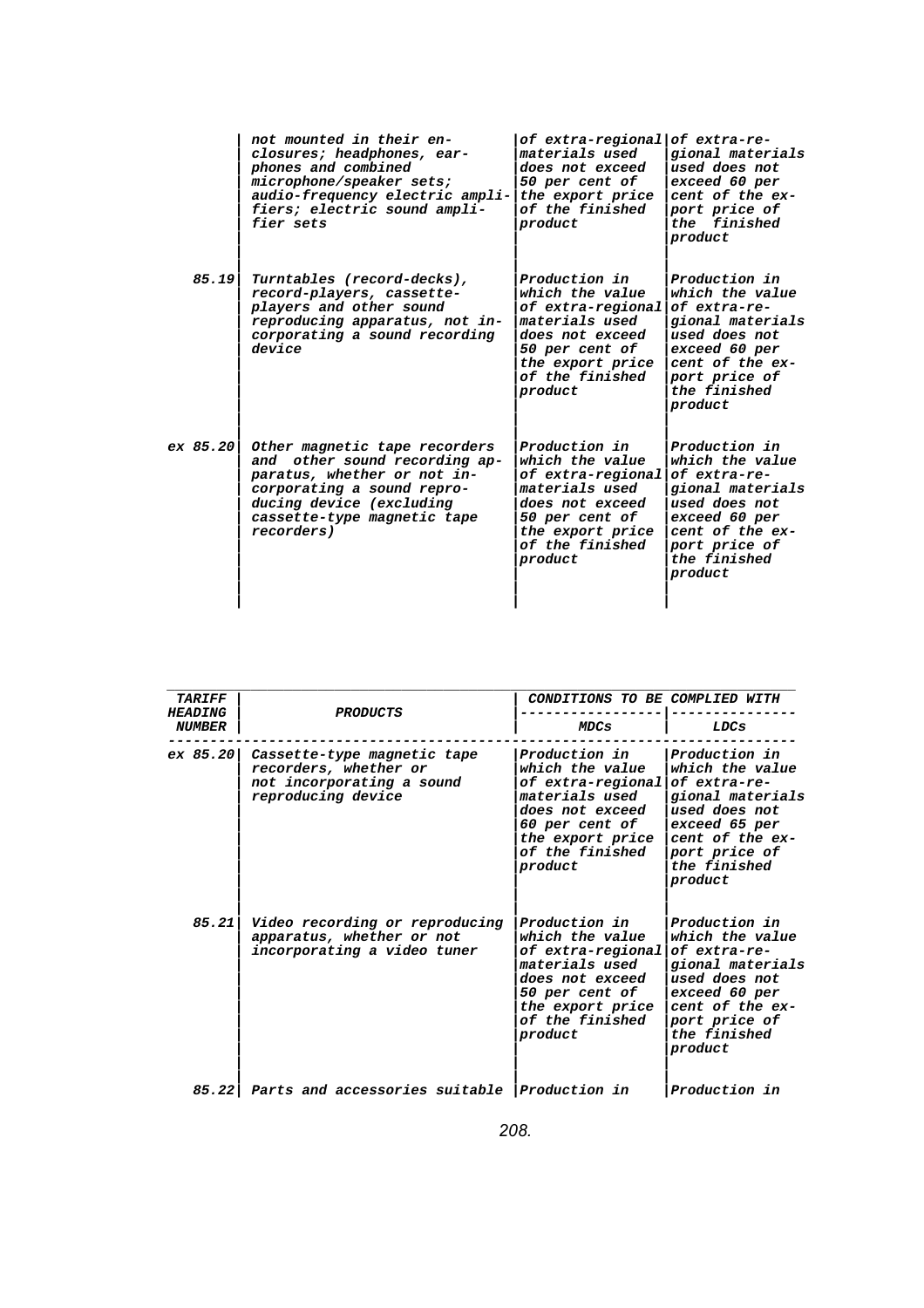| for use solely or principally<br>with the apparatus of headings<br>Nos. 85.19 to 85.21                                                      | which the value<br>  of extra-regional of extra-re-<br>materials used<br>does not exceed<br><i>50 per cent of</i><br>the export price (cent of the<br>of the finished<br>product                 | which the value<br>gional materials<br>used does not<br>exceed 60 per<br>export price of<br>the finished<br>product                          |
|---------------------------------------------------------------------------------------------------------------------------------------------|--------------------------------------------------------------------------------------------------------------------------------------------------------------------------------------------------|----------------------------------------------------------------------------------------------------------------------------------------------|
| 85.23/ Prepared unrecorded media for<br>sound recording or similar<br>recording of other phenomena,<br>other than products of Chapter<br>37 | Production in<br>which the value<br>of extra-regional/of extra-re-<br>/materials used<br>does not exceed<br><i>50 per cent of</i><br>the export price (cent of the<br>of the finished<br>product | Production in<br>which the value<br><i> gional materials</i><br>used does not<br>exceed 60 per<br>export price of<br>the finished<br>product |

| <i><b>TARIFF</b></i><br><b>HEADING</b> | <b>PRODUCTS</b>                                                                                                                                                                                                                                                                                                               | CONDITIONS TO BE COMPLIED WITH                                                                                                                                                       |                                                                                                                                                                     |
|----------------------------------------|-------------------------------------------------------------------------------------------------------------------------------------------------------------------------------------------------------------------------------------------------------------------------------------------------------------------------------|--------------------------------------------------------------------------------------------------------------------------------------------------------------------------------------|---------------------------------------------------------------------------------------------------------------------------------------------------------------------|
| <i><b>NUMBER</b></i>                   |                                                                                                                                                                                                                                                                                                                               | MDCs                                                                                                                                                                                 | LDCs                                                                                                                                                                |
| ex 85.241                              | Recorded media for<br>sound or<br>other similarly recorded<br>phenomena, including matrices<br>and masters for the pro-<br>duction of records, but ex-<br>cluding products of Chapter 37<br>(excluding records and tapes)                                                                                                     | Production in<br>which the value<br>of extra-regional/of extra-re-<br>materials used<br>does not exceed<br><i> 50 per cent of</i><br>the export price)<br>of the finished<br>product | <i>Production in</i><br>which the value<br> gional materials<br>used does not<br>exceed 60 per<br>cent of the<br>export price of<br>the finished)<br>  product      |
| 85.25/                                 | Transmission apparatus for<br>radio-telephony, radio-tele-<br>graphy, radio-broadcasting or<br>television, whether or not in-<br>corporating reception apparatus does not exceed<br>or sound recording or repro-<br>ducing apparatus; television<br>cameras; still image video<br>cameras and other video camera<br>recorders | Production in<br>which the value<br>of extra-regional/of extra-re-<br>materials used<br>50 per cent of<br>the export price)<br>of the finished<br><i>  product</i>                   | Production in<br>which the value<br> gional materials<br>lused does not<br>exceed 60 per <br>cent of the ex-<br><i> port price of</i><br>the finished)<br>  product |
|                                        | 85.26 Radar apparatus, radio navi-<br>gational aid apparatus and<br>radio remote control apparatus                                                                                                                                                                                                                            | Production in<br>which the value<br>of extra-regional/of extra-re-<br>materials used<br>does not exceed<br>50 per cent of<br>the export price<br>of the finished<br>product          | Production in<br>which the value<br> gional materials<br>lused does not<br>exceed 60 per<br>cent of the ex-<br><i>port price of</i><br>the finished)<br>'product    |
|                                        | ex 85.27/ Other reception apparatus for                                                                                                                                                                                                                                                                                       | <i>Production in</i>                                                                                                                                                                 | Production in                                                                                                                                                       |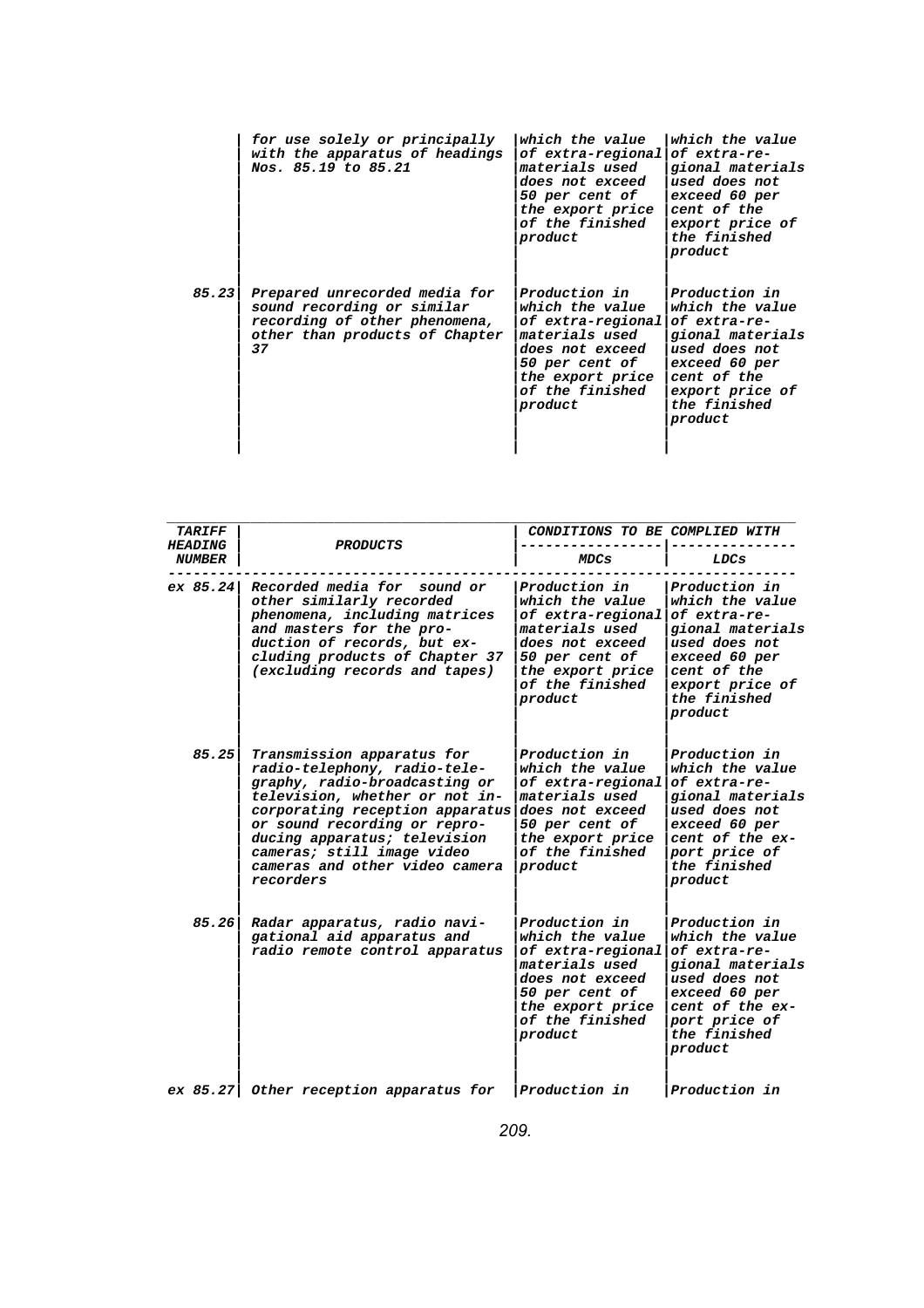| radio-telephony or radio-tele-/which the value<br>graphy, whether or not com-<br>bined, in the same housing,<br>with sound recording or re-<br>producing apparatus or a clock<br>(excluding radio-broadcast<br>receivers, car stereos and<br>music centres) | lof extra-regional of extra-re-<br>/materials used<br>ldoes not exceed<br><i>150 per cent of</i><br>the export price<br>of the finished<br>product | which the value<br> gional materials<br>used does not<br>exceed 60 per <br>cent of the ex-<br><i> port price of</i><br>the finished<br>'product |
|-------------------------------------------------------------------------------------------------------------------------------------------------------------------------------------------------------------------------------------------------------------|----------------------------------------------------------------------------------------------------------------------------------------------------|-------------------------------------------------------------------------------------------------------------------------------------------------|
|                                                                                                                                                                                                                                                             |                                                                                                                                                    |                                                                                                                                                 |

| <i><b>TARIFF</b></i><br><i><b>HEADING</b></i> | <b>PRODUCTS</b>                                                                                                                                                                                  | CONDITIONS TO BE COMPLIED WITH                                                                                                                                                                                 | . _ _ _ _ <i>  _ _ _</i> _.                                                                                                                                   |
|-----------------------------------------------|--------------------------------------------------------------------------------------------------------------------------------------------------------------------------------------------------|----------------------------------------------------------------------------------------------------------------------------------------------------------------------------------------------------------------|---------------------------------------------------------------------------------------------------------------------------------------------------------------|
| <i><b>NUMBER</b></i>                          |                                                                                                                                                                                                  | <b>MDCs</b>                                                                                                                                                                                                    | LDCs                                                                                                                                                          |
|                                               | ex 85.27/ Radio-broadcast receivers, car /Production in<br>stereos and music centres                                                                                                             | which the value<br>lof extra-regional of extra-re-<br>/materials used<br>does not exceed<br><i> 60 per cent of</i><br>the export price (cent of the)<br>of the finished<br>  product                           | <i>Production in</i><br>which the value<br><i> gional materials</i><br>used does not<br>exceed 65 per<br>export price of<br>the finished)<br>  product        |
|                                               | ex 85.28   Video monitors and video pro-<br>jectors; reception apparatus<br>for television, incorporating<br>sound or video recording or<br>reproducing apparatus                                | Production in<br>which the value<br>of extra-regional/of extra-re-<br>/materials used<br>does not exceed<br>50 per cent of<br>the export price (cent of the ex-<br>of the finished<br>'product                 | Production in<br>which the value<br>gional materials<br>used does not<br>exceed 60 per <br><i>port price of</i><br>the finished)<br>  product                 |
|                                               | ex 85.28 Reception apparatus for tele-<br>vision (excluding video<br>monitors and video projectors), of extra-regional of extra-re-<br>whether or not incorporating<br>radio-broadcast receivers | <i>Production in</i><br>which the value<br>/materials used<br>does not exceed<br><i> 60 per cent of</i><br>the export price (cent of the ex-<br>of the finished<br>product                                     | <i>Production in</i><br>which the value<br><i> gional materials</i><br>lused does not<br>exceed 65 per/<br><i>port price of</i><br>the finished)<br>  product |
|                                               | 85.29 Parts suitable for use solely<br>or principally with the ap-<br>paratus of headings Nos. 85.25<br>to 85.28                                                                                 | <i>Production in</i><br>which the value<br>lof extra-regionallof extra-re-<br>/materials used<br>does not exceed<br>50 per cent of<br>$ $ the export price $ $ cent of the ex-<br>of the finished<br>  product | Production in<br>which the value<br><i> gional materials</i><br>used does not<br>exceed 60 per<br><i>port price of</i><br>the finished)<br>/product           |

*210.*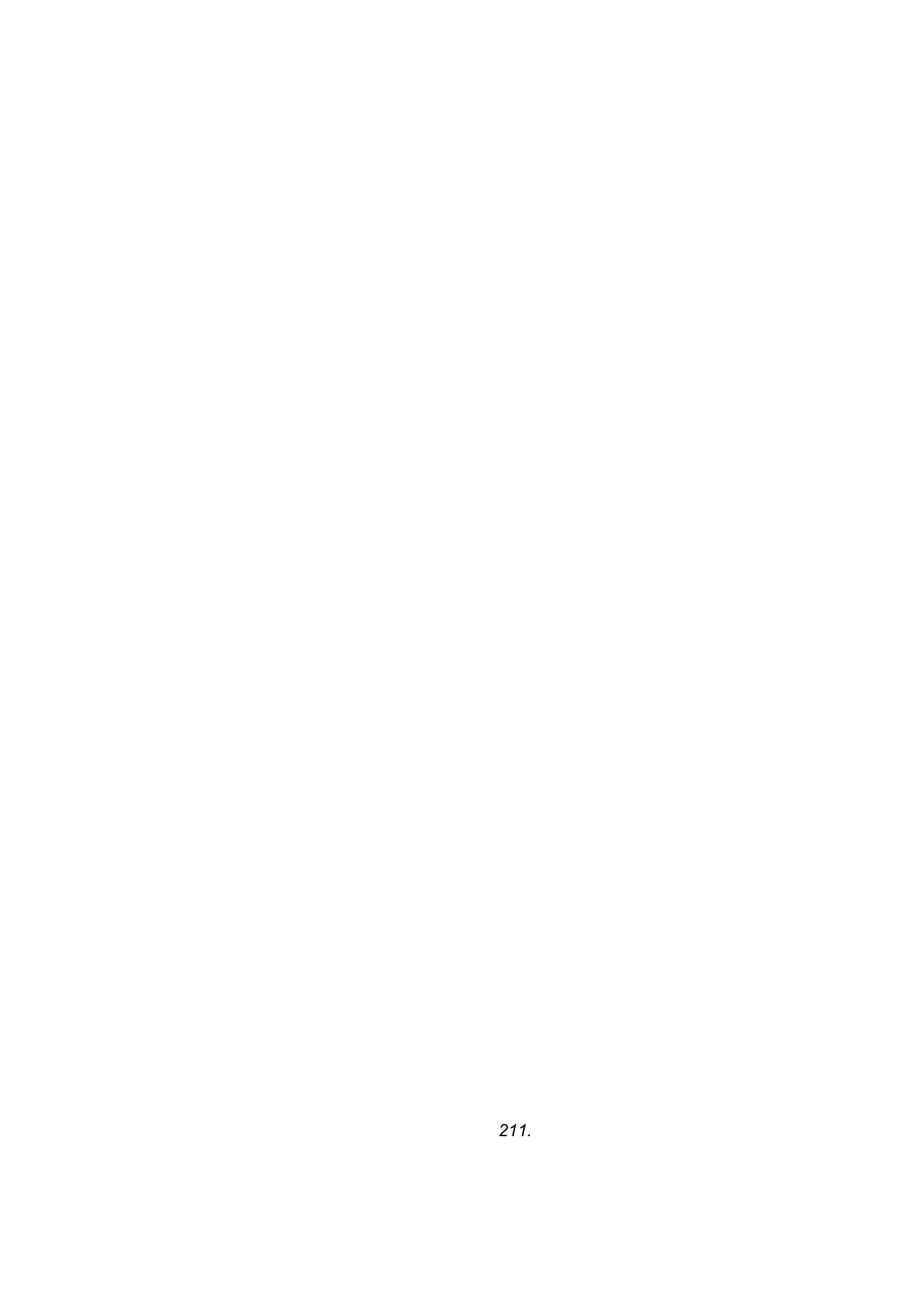| <i><b>TARIFF</b></i>                          |                                                                                                                                                                                                                                                                 | CONDITIONS TO BE COMPLIED WITH                                                                                                                                                                            |                                                                                                                                                         |
|-----------------------------------------------|-----------------------------------------------------------------------------------------------------------------------------------------------------------------------------------------------------------------------------------------------------------------|-----------------------------------------------------------------------------------------------------------------------------------------------------------------------------------------------------------|---------------------------------------------------------------------------------------------------------------------------------------------------------|
| <i><b>HEADING</b></i><br><i><b>NUMBER</b></i> | <b>PRODUCTS</b>                                                                                                                                                                                                                                                 | <b>MDCs</b>                                                                                                                                                                                               | LDCs                                                                                                                                                    |
|                                               | 85.30 Electrical signalling, safety<br>or traffic control equipment<br>for railways, tramways, roads,<br>inland waterways, parking<br>facilities, port installations does not exceed<br>or airfields (other than those 150 per cent of<br>of heading No. 86.08) | <i>Production in</i><br>which the value<br>of extra-regional/of extra-re-<br>materials used<br>the export price (cent of the)<br>of the finished<br>  product                                             | <i>Production in</i><br>which the value<br>gional materials<br>used does not<br>exceed 60 per<br>export price of<br>the finished)<br>  product          |
|                                               | 85.31 Electric sound or visual<br>signalling apparatus (for<br>example, bells, sirens, indi-<br>cator panels, burglar or fire<br>alarms), other than those of<br>heading No. 85.12 or 85.30                                                                     | Production in<br>which the value<br>of extra-regional/of extra-re-<br>materials used<br>does not exceed<br>50 per cent of<br>$t$ the export price $\sqrt{\ }$ cent of the<br>of the finished<br>  product | Production in<br>which the value<br>gional materials<br>used does not<br>exceed 60 per<br>export price of<br>the finished)<br>  product                 |
|                                               | 85.32 Electrical capacitors, fixed,<br>variable or adjustable (pre-<br>set)                                                                                                                                                                                     | Production in<br>which the value<br>of extra-regional/of extra-re-<br>/materials used<br>does not exceed<br>50 per cent of<br>the export price  cent of the <br>of the finished<br>  product              | Production in<br>which the value<br><i> gional materials</i><br>used does not<br>exceed 60 per<br>export price of<br>the finished<br>  product          |
|                                               | 85.33 Electrical resistors (including Production in<br>rheostats and potentiometers),<br>other than heating resistors                                                                                                                                           | which the value<br>of extra-regional/of extra-re-<br>materials used<br>does not exceed <br><i> 50 per cent of</i><br>the export price)<br>of the finished<br>  product                                    | Production in<br>which the value<br> gional materials<br>used does not<br>exceed 60 per<br>cent of the<br>export price of<br>the finished)<br>  product |

| <b><i>TARIFF</i></b><br><i><b>HEADING</b></i> | PRODUCTS               | CONDITIONS TO BE COMPLIED WITH                                                        |                      |
|-----------------------------------------------|------------------------|---------------------------------------------------------------------------------------|----------------------|
| <i>NUMBER</i>                                 |                        | MDCs                                                                                  | LDCs                 |
|                                               | 85.34 Printed circuits | 'Production in<br>which the value (which the value)<br>of extra-regional/of extra-re- | <i>Production in</i> |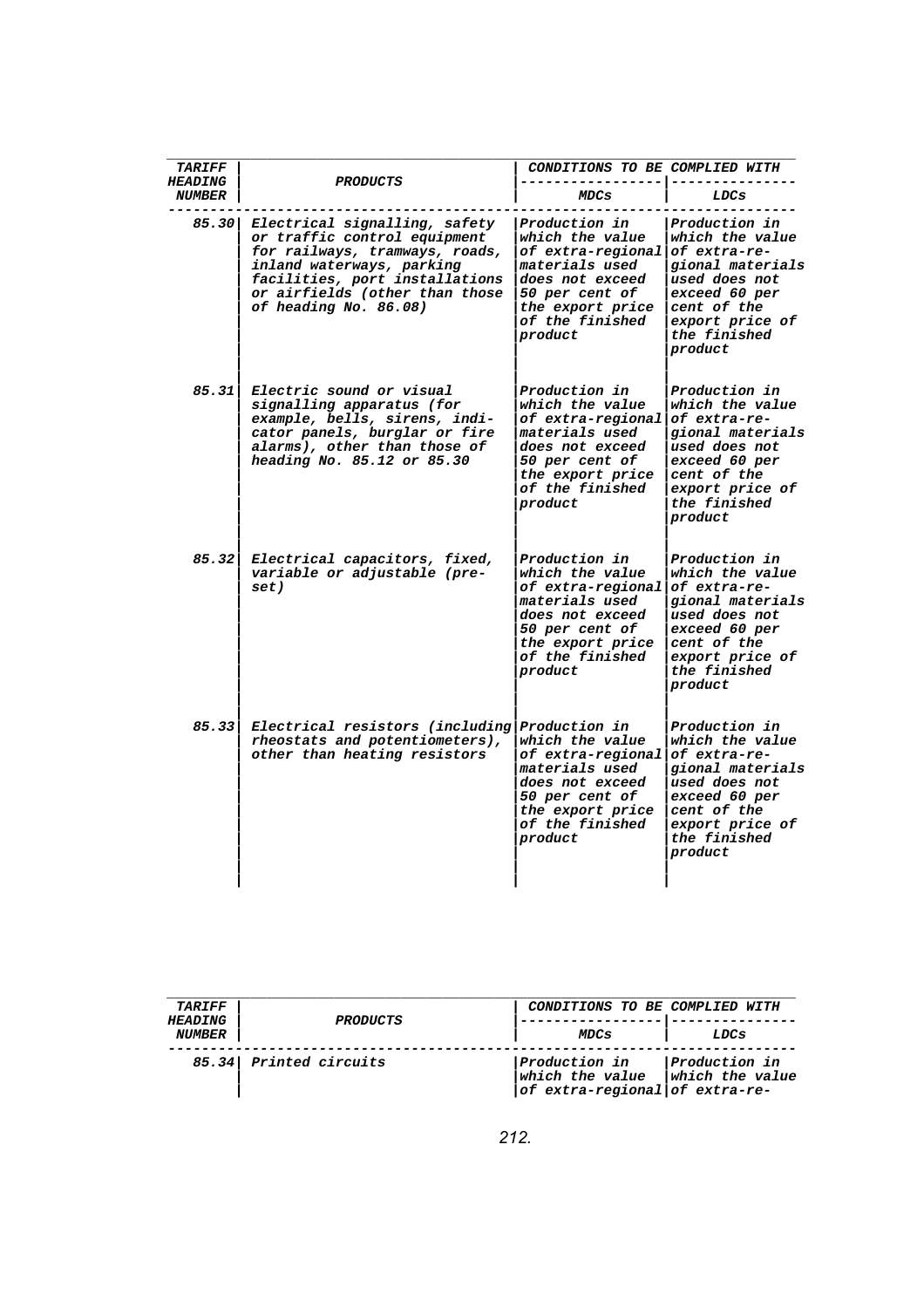|                                                                                                                                                                                                                                                                                                                                                 | 'materials used<br>does not exceed<br>50 per cent of<br>the export price (cent of the<br>of the finished<br>' product                                                                  | <i> gional materials</i><br>used does not<br>exceed 60 per<br>export price of<br>the finished)<br>'product                                          |
|-------------------------------------------------------------------------------------------------------------------------------------------------------------------------------------------------------------------------------------------------------------------------------------------------------------------------------------------------|----------------------------------------------------------------------------------------------------------------------------------------------------------------------------------------|-----------------------------------------------------------------------------------------------------------------------------------------------------|
| 85.35 Electrical apparatus for<br>switching or protecting<br>electrical circuits, or for<br>making connections to or in<br>electrical circuits (for ex-<br>ample, switches, fuses, lightn-/50 per cent of<br>ing arrestors, voltage<br>limiters, surge suppressors,<br>plugs, junction boxes), for a<br>voltage exceeding 1,000 volts           | <i>Production in</i><br>which the value<br>'of extra-regional/of extra-re-<br>/materials used<br>ldoes not exceed<br>the export price (cent of the ex-<br>of the finished<br>  product | <i>Production in</i><br>which the value<br> gional materials<br>used does not<br>exceed 60 per<br><i>port price of</i><br>the finished)<br>'product |
| 85.36 Electrical apparatus for<br>switching or protecting<br>electrical circuits, or for<br>making connections to or in<br>electrical circuits (for ex-<br>ample, switches, relays, fuses, 50 per cent of<br>surge suppressors, plugs,<br>sockets, lamp holders, junction/of the finished<br>boxes), for a voltage not<br>exceeding 1,000 volts | Production in<br>which the value<br>of extra-regional/of extra-re-<br><i>materials used</i><br>does not exceed<br>the export price (cent of the ex-<br>  product                       | <i>Production in</i><br>which the value<br>qional materials<br>used does not<br>exceed 60 per<br><i>port price of</i><br>the finished<br>'product   |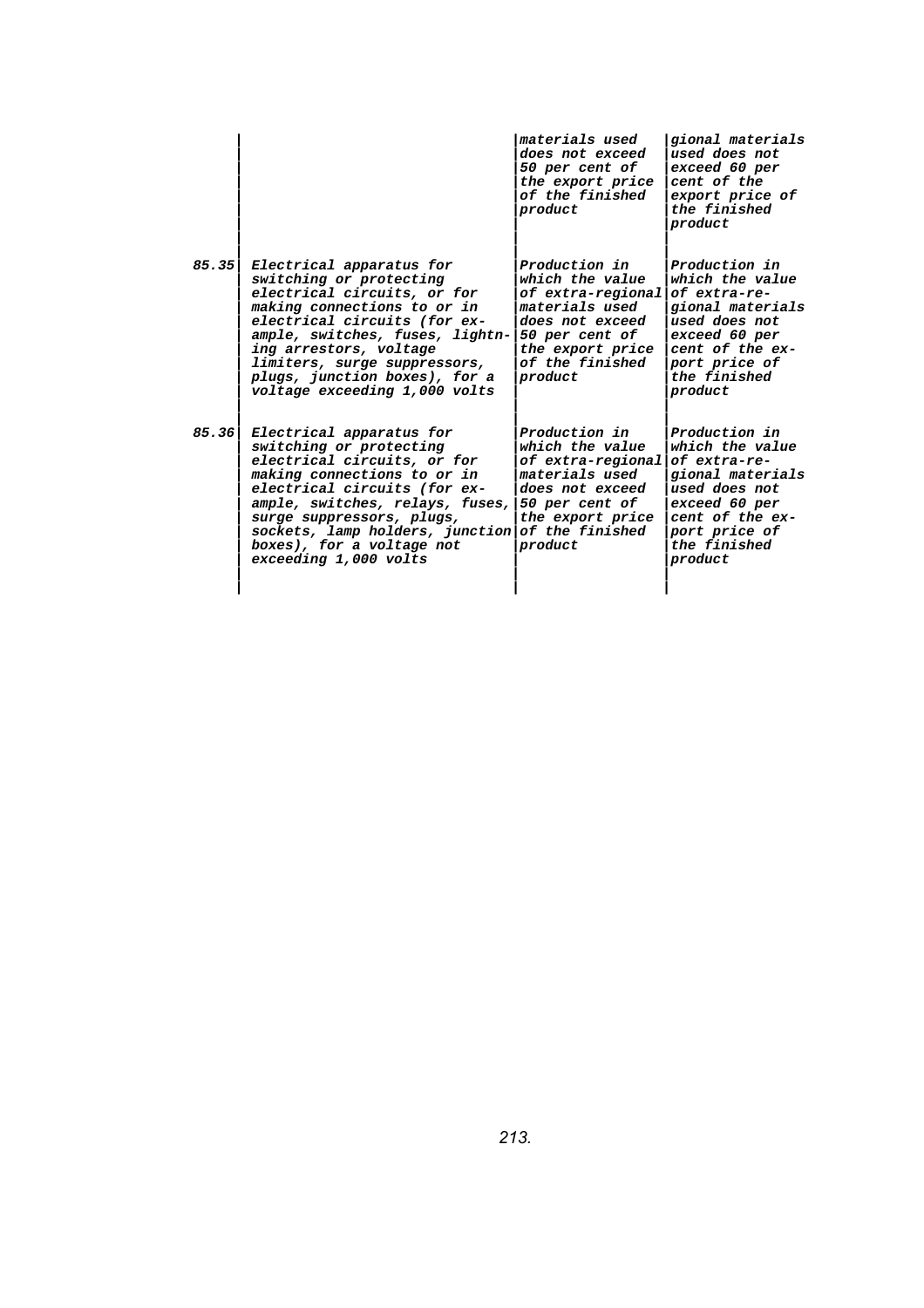| <i><b>TARIFF</b></i><br><b>HEADING</b> |                                                                                                                                                                                                                                                                                                                                                                                                                                                                                                                                                                                | CONDITIONS TO BE COMPLIED WITH                                                                                                                                                                                    |                                                                                                                                                            |
|----------------------------------------|--------------------------------------------------------------------------------------------------------------------------------------------------------------------------------------------------------------------------------------------------------------------------------------------------------------------------------------------------------------------------------------------------------------------------------------------------------------------------------------------------------------------------------------------------------------------------------|-------------------------------------------------------------------------------------------------------------------------------------------------------------------------------------------------------------------|------------------------------------------------------------------------------------------------------------------------------------------------------------|
| <i><b>NUMBER</b></i>                   | <b>PRODUCTS</b>                                                                                                                                                                                                                                                                                                                                                                                                                                                                                                                                                                | <b>MDCs</b>                                                                                                                                                                                                       | LDCS                                                                                                                                                       |
|                                        | ex 85.37/ Other boards, panels consoles, /production in<br>desks, cabinets and other<br>bases, equipped with two or<br>more apparatus of heading<br>No. 85.35 or 85.36, for<br>electric control or the dis-<br>tribution of electricity in-<br>cluding those incorporating<br>instruments or apparatus of<br>Chapter 90, and numerical<br>control apparatus, other than<br>switching apparatus of heading /<br>No. 85.17 (excluding load<br>centres, panel boards, meter<br>sockets, meter control centres,<br>switchboards, unit sub-<br>stations, and protective<br>devices) | which the value<br>of extra-regional/of extra-re-<br>materials used<br>does not exceed<br>50 per cent of<br>the export price (cent of the ex-<br>of the finished<br>  product                                     | <i>Production in</i><br>which the value<br><i> gional materials</i><br>used does not<br>exceed 60 per<br><i>port price of</i><br>the finished)<br>/product |
|                                        | ex 85.37  Load centres, panel boards,<br>meter sockets, meter control<br>centres, switchboards, unit<br>sub-stations and protective<br>devices                                                                                                                                                                                                                                                                                                                                                                                                                                 | <i>Production in</i><br>which the value<br>of extra-regional/of extra-re-<br><i>materials used</i><br>does not exceed<br><i> 55 per cent of</i><br>the export price (cent of the)<br>of the finished<br>  product | Production in<br>which the value<br><i> gional materials</i><br>used does not<br>exceed 65 per<br>$\sqrt{2}$ export price of<br>the finished)<br>  product |
|                                        | 85.38 Parts suitable for use solely<br>or principally with the<br>apparatus of heading No. 85.35, of extra-regional of extra-re-<br>85.36 or 85.37                                                                                                                                                                                                                                                                                                                                                                                                                             | <i>Production in</i><br>which the value<br>/materials used<br>does not exceed<br><i>150 per cent of</i><br>the export price (cent of the)<br>of the finished<br>  product                                         | Production in<br>which the value<br> gional materials<br>lused does not<br>exceed 60 per/<br>export price of<br>the finished)<br><i>product</i>            |
|                                        | ex 85.39  Incandescent light bulbs                                                                                                                                                                                                                                                                                                                                                                                                                                                                                                                                             | <i>Produced from</i><br><i> regional</i><br>/materials of<br>85.39                                                                                                                                                | Produced from<br><i> regional</i><br>/materials of<br>185.39                                                                                               |

| <i><b>TARIFF</b></i><br><b>HEADING</b> | <b>PRODUCTS</b>                                                                                                                                                                                                                   | CONDITIONS TO BE COMPLIED WITH |                                                 |
|----------------------------------------|-----------------------------------------------------------------------------------------------------------------------------------------------------------------------------------------------------------------------------------|--------------------------------|-------------------------------------------------|
| <i><b>NUMBER</b></i>                   |                                                                                                                                                                                                                                   | <i>MDCs</i>                    | LDCs                                            |
|                                        | 85.40 Thermionic, cold cathode or<br>photo-cathode valves and tubes $ $ which the value $ $ which the value<br>(for example, vacuum or vapour   of extra-regional  of extra-re-<br>or gas filled valves and tubes, materials used | <i>Production in</i>           | <i>Production in</i><br><i>dional</i> materials |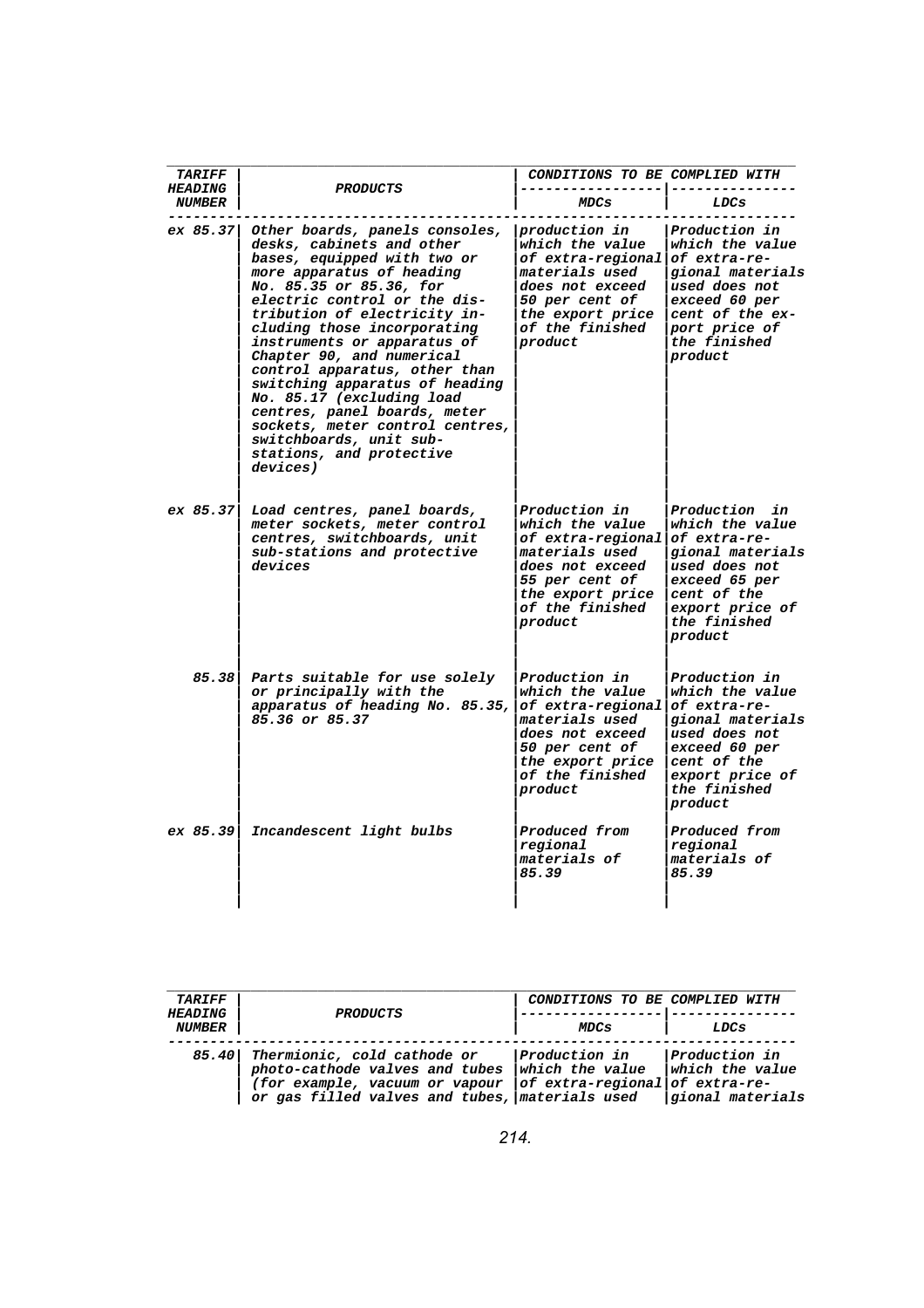|                                                                                                                                                                                                                                             | of the finished<br>product                                                                                                                                                  | the export price (cent of the<br>export price of<br>the finished)<br>  product                                                                            |
|---------------------------------------------------------------------------------------------------------------------------------------------------------------------------------------------------------------------------------------------|-----------------------------------------------------------------------------------------------------------------------------------------------------------------------------|-----------------------------------------------------------------------------------------------------------------------------------------------------------|
| similar semiconductor devices;<br>photosensitive semiconductor<br>devices, including photo-<br>voltaic cells whether or not<br>assembled in modules or made<br>up into panels; light emitting<br>diodes; mounted piezo-electric<br>crystals | Production in<br>of extra-regional/of extra-re-<br>materials used<br>does not exceed<br><i> 50 per cent of</i><br>product                                                   | Production in<br>which the value<br> gional materials<br>lused does not<br>exceed 60 per<br>cent of the<br>export price of<br>the finished<br>  product   |
| and microassemblies                                                                                                                                                                                                                         | which the value<br>of extra-regional/of extra-re-<br>materials used<br>does not exceed<br>50 per cent of<br>the export price (cent of the<br>of the finished<br>product     | Production in<br>which the value<br> gional materials<br>lused does not<br>exceed 60 per<br>export price of<br>the finished)<br>  product                 |
| apparatus, having individual<br>functions, not specified or<br>included elsewhere in this<br>Chapter                                                                                                                                        | Production in<br>which the value<br>of extra-regional/of extra-re-<br>materials used<br>does not exceed<br>50 per cent of<br>the export price<br>of the finished<br>product | Production in<br>which the value<br> gional materials<br>lused does not<br>exceed 60 per <br>cent of the<br>export price of<br>the finished)<br>  product |
|                                                                                                                                                                                                                                             | 85.41 Diodes, transistors and<br>85.42 Electronic integrated circuits<br>85.43 Electrical machines and                                                                      | which the value<br>the export price<br>of the finished<br><i>Production in</i>                                                                            |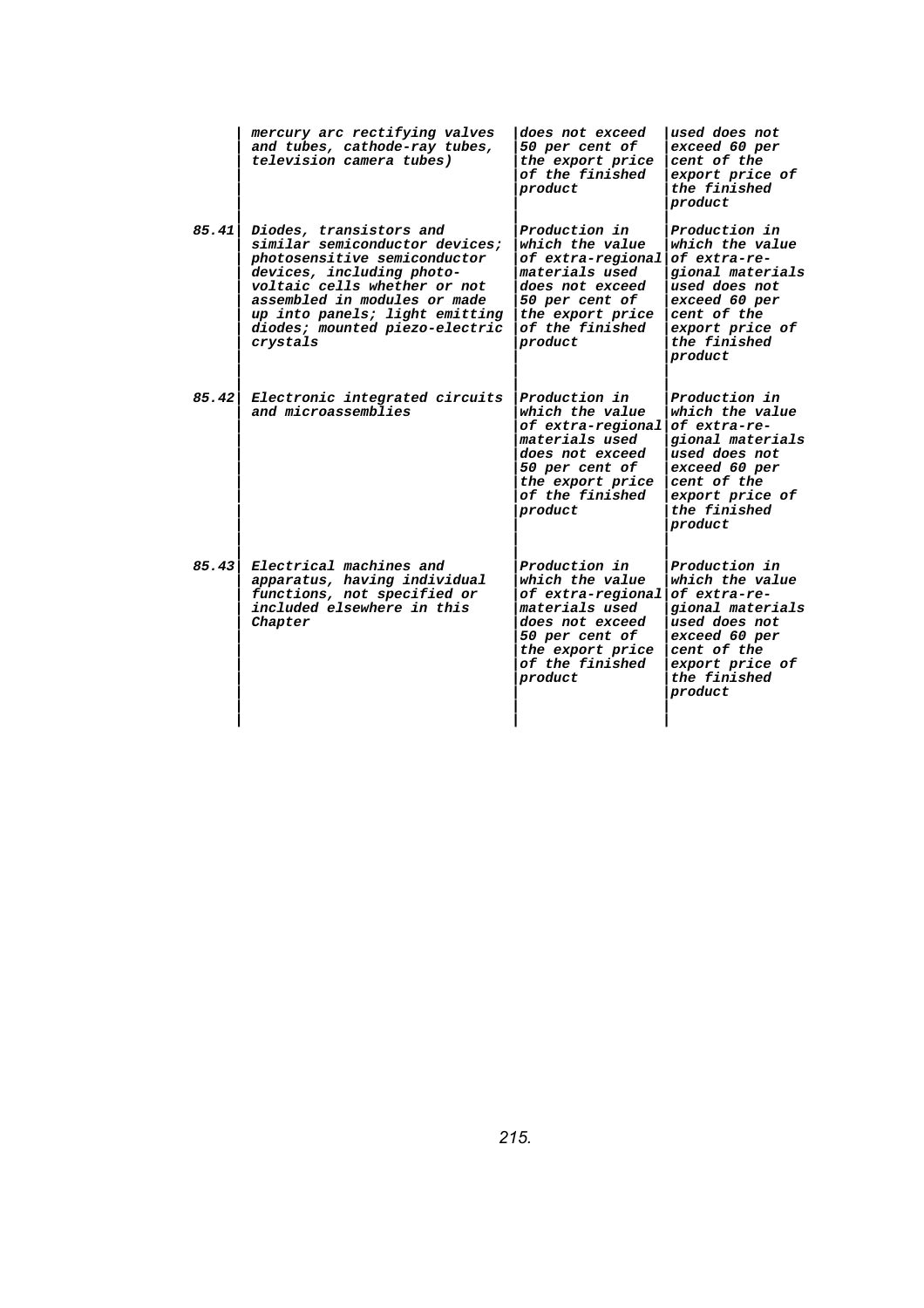| <i><b>TARIFF</b></i><br><i><b>HEADING</b></i> | <i><b>PRODUCTS</b></i>                                                                                                                                                                                                                                                                                                                | CONDITIONS TO BE COMPLIED WITH                                                                                                                                                              |                                                                                                                                                                 |
|-----------------------------------------------|---------------------------------------------------------------------------------------------------------------------------------------------------------------------------------------------------------------------------------------------------------------------------------------------------------------------------------------|---------------------------------------------------------------------------------------------------------------------------------------------------------------------------------------------|-----------------------------------------------------------------------------------------------------------------------------------------------------------------|
| <i><b>NUMBER</b></i>                          |                                                                                                                                                                                                                                                                                                                                       | MDCs                                                                                                                                                                                        | LDCS                                                                                                                                                            |
|                                               | ex 85.44/ Cable (including co-axial<br>cable) and other insulated<br>electric conductors, whether or of extra-regional of extra-re-<br>not fitted with connectors;<br>optical fibre cables, made up<br>of individually sheathed<br>fibres, whether or not as-<br>sembled with electric con-<br>ductors or fitted with con-<br>nectors | Production in<br>which the value<br>materials used<br>does not exceed<br><i>150 per cent of</i><br>the export price<br>of the finished<br>  product                                         | <i>Production in</i><br>which the value<br> gional materials<br>lused does not<br>exceed 60 per<br>cent of the<br>export price of<br>the finished)<br>  product |
|                                               | 85.45 Carbon electrodes, carbon<br>brushes, lamp carbons, battery<br>carbons and other articles of<br>graphite or other carbon, with<br>or without metal, of a kind<br>used for electrical purposes                                                                                                                                   | <i>Production in</i><br>which the value<br>of extra-regional/of extra-re-<br>/materials used<br>does not exceed<br><i> 50 per cent of</i><br>the export price<br>of the finished<br>product | Production in<br>which the value<br> gional materials<br>lused does not<br>exceed 60 per<br>cent of the<br>export price of<br>the finished<br>  product         |
|                                               | 85.46 Electrical insulators of any<br>material                                                                                                                                                                                                                                                                                        | Production in<br>which the value<br>of extra-regional/of extra-re-<br>materials used<br>does not exceed<br>50 per cent of<br>the export price<br>of the finished<br>'product                | Production in<br>which the value<br> gional materials<br>lused does not<br>exceed 60 per<br>cent of the<br>export price of<br>the finished)<br>  product        |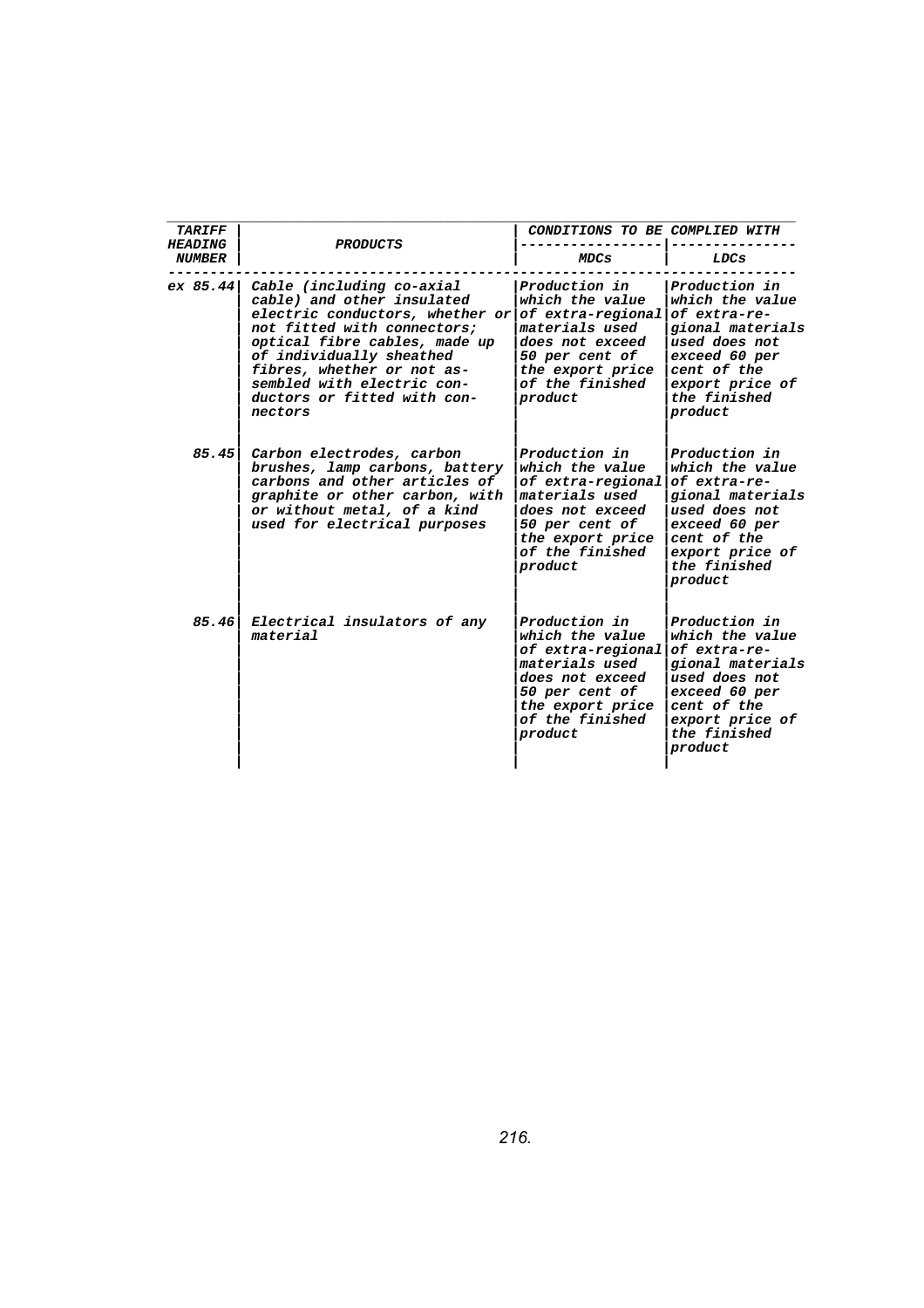| <i><b>TARIFF</b></i>                          |                                                                                                                                                                                                                                                                                                                                                                                                                                                                                                                   | CONDITIONS TO BE COMPLIED WITH                                                                                                                                                                          |                                                                                                                                                             |
|-----------------------------------------------|-------------------------------------------------------------------------------------------------------------------------------------------------------------------------------------------------------------------------------------------------------------------------------------------------------------------------------------------------------------------------------------------------------------------------------------------------------------------------------------------------------------------|---------------------------------------------------------------------------------------------------------------------------------------------------------------------------------------------------------|-------------------------------------------------------------------------------------------------------------------------------------------------------------|
| <i><b>HEADING</b></i><br><i><b>NUMBER</b></i> | <b>PRODUCTS</b>                                                                                                                                                                                                                                                                                                                                                                                                                                                                                                   | <b>MDCs</b>                                                                                                                                                                                             | LDCs                                                                                                                                                        |
|                                               | 85.47 Insulating fittings for<br>  electrical machines, appliances/which the value<br>or equipment, being fittings<br>wholly of insulating material<br>apart from any minor components/does not exceed<br>of metal (for example,<br>threaded sockets) incorporated (the export price (cent of the<br>during moulding solely for<br>purposes of assembly, other<br>than insulators of heading No.<br>85.46; electrical conduit<br>tubing and joints therefor, of<br>base metal lined with insulat-<br>ing material | <i>Production in</i><br>of extra-regional/of extra-re-<br>/materials used<br><i> 50 per cent of</i><br>of the finished<br>  product                                                                     | Production in<br>which the value<br><i> gional materials</i><br>used does not<br>exceed 60 per<br>export price of<br>the finished<br>  product              |
|                                               | ex 85.48 Electrical parts of machinery<br>or apparatus, not specified or /which the value<br>included elsewhere in this<br>Chapter                                                                                                                                                                                                                                                                                                                                                                                | <i>Production in</i><br>of extra-regional/of extra-re-<br>/materials used<br>does not exceed<br><i> 50 per cent of</i><br>$t$ the export price $\sqrt{2}$ cent of the<br>of the finished<br>  product   | <i>Production in</i><br>which the value<br>gional materials<br>used does not<br>exceed 60 per/<br>export price of<br>the finished)<br>  product             |
|                                               | 86.01 Rail locomotives powered from<br>an external source of<br>electricity or by electric ac-<br>cumulators                                                                                                                                                                                                                                                                                                                                                                                                      | Production in<br>which the value<br>of extra-regional/of extra-re-<br>/materials used<br>does not exceed<br><i> 50 per cent of</i><br>the export price (cent of the ex-<br>of the finished<br>  product | <i>Production in</i><br>which the value<br><i> gional materials</i><br>used does not<br>exceed 60 per<br><i>port price of</i><br>the finished)<br>  product |
|                                               | 86.02 Other rail locomotives; loco-<br>motive tenders                                                                                                                                                                                                                                                                                                                                                                                                                                                             | Production in<br>which the value<br>of extra-regional/of extra-re-<br>/materials used<br>does not exceed<br><i> 50 per cent of</i><br>the export price (cent of the ex-<br>of the finished<br>  product | Production in<br>which the value<br>gional materials<br>used does not<br>exceed 60 per<br><i>port price of</i><br>the finished)<br>product                  |

| <b><i>TARIFF</i></b><br><b>HEADING</b> | <b>PRODUCTS</b>                                                                                                            | CONDITIONS TO BE COMPLIED WITH                                      |                                                             |
|----------------------------------------|----------------------------------------------------------------------------------------------------------------------------|---------------------------------------------------------------------|-------------------------------------------------------------|
| <b>NUMBER</b>                          |                                                                                                                            | MDCs                                                                | LDCs                                                        |
| 86.031                                 | Self-propelled railway or tram-/Production in<br>way coaches, vans and trucks,<br>other than those of heading<br>No. 86.04 | which the value<br>of extra-regional/of extra-re-<br>materials used | <i>Production in</i><br>which the value<br>gional materials |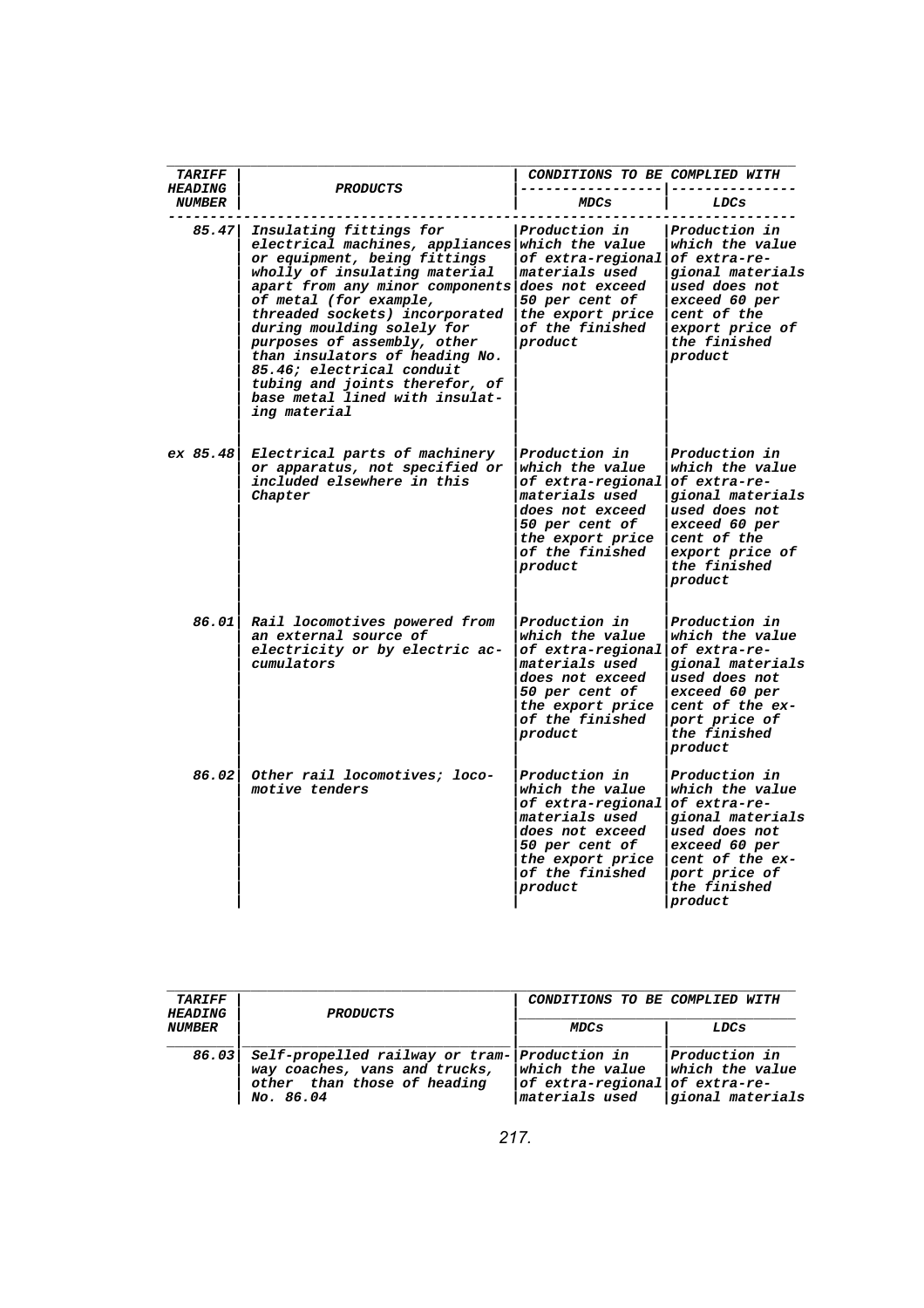|  |                                                                                                                                                                                                                                                               | does not exceed<br>50 per cent of<br>the export price<br>of the finished<br>'product                                                                                                                | used does not<br>exceed 60 per<br>cent of the ex-<br><i>port price of</i><br>the finished)<br>' product                                                                     |
|--|---------------------------------------------------------------------------------------------------------------------------------------------------------------------------------------------------------------------------------------------------------------|-----------------------------------------------------------------------------------------------------------------------------------------------------------------------------------------------------|-----------------------------------------------------------------------------------------------------------------------------------------------------------------------------|
|  | 86.04   Railway or tramway maintenance   Production in<br>or service vehicles, whether or which the value<br>not self-propelled (for ex-<br>ample, workshops, cranes,<br>ballast tampers, trackliners,<br>testing coaches and track in-<br>spection vehicles) | of extra-regional/of extra-re-<br>materials used<br>does not exceed<br><i>150 per cent of</i><br>the export price<br>of the finished<br>  product                                                   | <i>Production in</i><br>which the value<br><i> gional materials</i><br>used does not<br>exceed 60 per<br>$/cent$ of the ex-<br>port price of<br>the finished<br>product     |
|  | 86.05   Railway or tramway passenger<br>coaches, not self-propelled;<br>luggage vans, post office<br>coaches and other special<br>purpose railway or tramway<br>coaches, not self-propelled<br>(excluding those of heading<br>No. 86.04)                      | Production in<br>which the value<br>of extra-regional/of extra-re-<br>/materials used<br>does not exceed<br>50 per cent of<br>the export price)<br>of the finished<br>'product                      | <i>Production in</i><br>which the value<br><i>dional materials</i><br>used does not<br>exceed 60 per<br>cent of the ex-<br><i>port</i> price of<br>the finished)<br>product |
|  | 86.06 Railway or tramway goods vans<br>and wagons, not self-propelled                                                                                                                                                                                         | <i>Production in</i><br>which the value<br>of extra-regional/of extra-re-<br>materials used<br>does not exceed<br>50 per cent of<br>the export price (cent of the ex-<br>of the finished<br>product | <i>Production in</i><br>which the value<br><i> gional materials</i><br>used does not<br>exceed 60 per<br><i>port</i> price of<br>the finished)<br>product                   |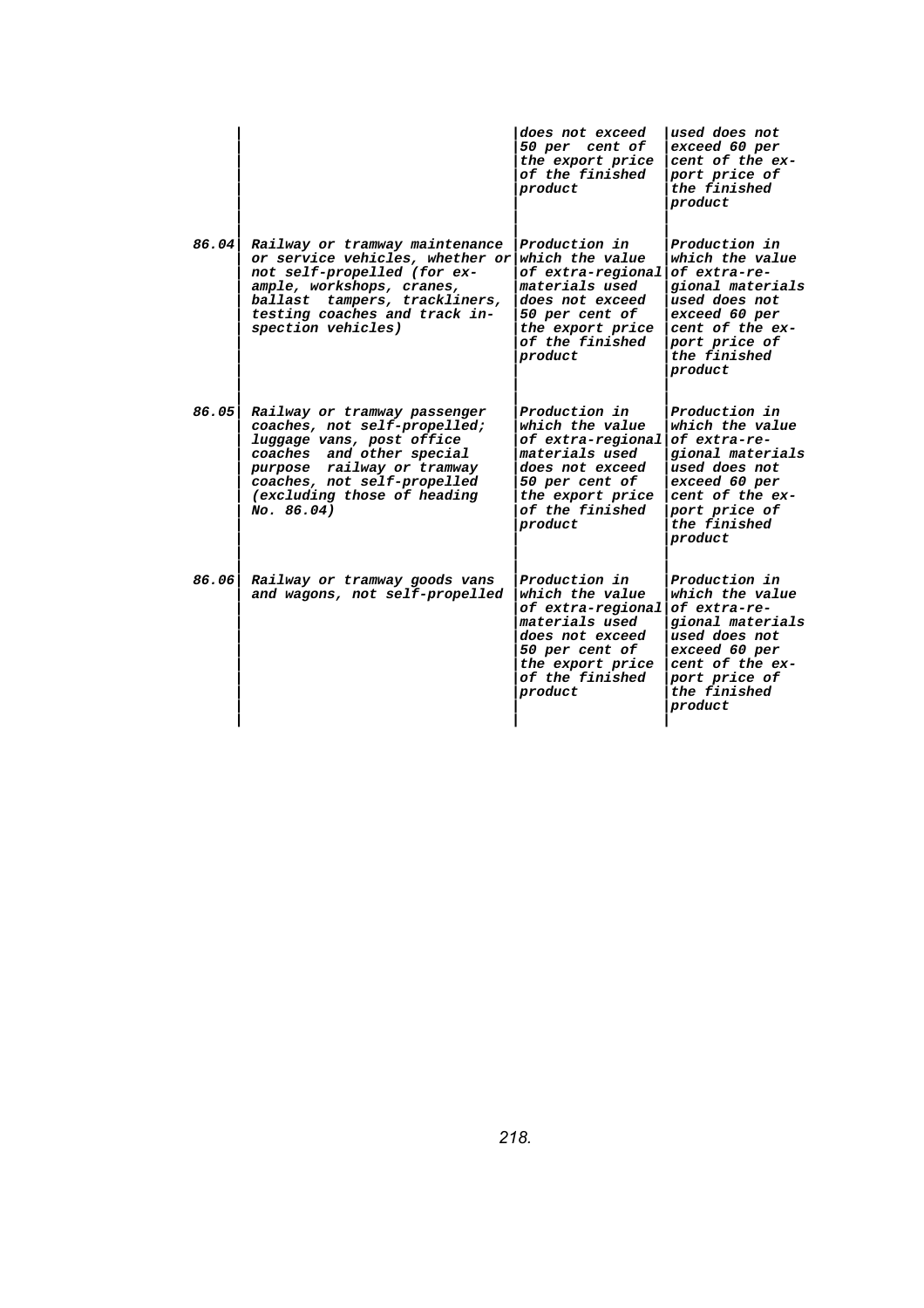| <i><b>TARIFF</b></i>                          |                                                                                                                                                                                                                                                                                                                                                                                                                                        | CONDITIONS TO BE COMPLIED WITH                                                                                                                                                                                |                                                                                                                                                      |
|-----------------------------------------------|----------------------------------------------------------------------------------------------------------------------------------------------------------------------------------------------------------------------------------------------------------------------------------------------------------------------------------------------------------------------------------------------------------------------------------------|---------------------------------------------------------------------------------------------------------------------------------------------------------------------------------------------------------------|------------------------------------------------------------------------------------------------------------------------------------------------------|
| <i><b>HEADING</b></i><br><i><b>NUMBER</b></i> | <b>PRODUCTS</b>                                                                                                                                                                                                                                                                                                                                                                                                                        | <b>MDCs</b>                                                                                                                                                                                                   | LDCS                                                                                                                                                 |
|                                               | 86.07 Parts of railway or tramway<br>  locomotives or rolling-stock                                                                                                                                                                                                                                                                                                                                                                    | <i>Production in</i><br>which the value<br>of extra-regional/of extra-re-<br>materials used<br>does not exceed<br>50 per cent of<br>the export price (cent of the<br>of the finished<br>  product             | <i>Production in</i><br>which the value<br>gional materials<br>used does not<br>exceed 60 per<br>export price of<br>the finished)<br>  product       |
|                                               | 86.08 Railway or tramway track fix- Production in<br>tures and fittings; mechanical which the value<br>(including electro-mechanical) / of extra-regional/of extra-re-<br>signalling, safety or traffic<br>control equipment for railways, does not exceed<br>tramways, roads, inland water- 150 per cent of<br>ways, parking facilities, port (the export price (cent of the<br>installations or airfields;<br>parts of the foregoing | materials used<br>of the finished<br>  product                                                                                                                                                                | Production in<br>which the value<br>gional materials<br>used does not<br>exceed 60 per<br>export price of<br>the finished)<br>  product              |
|                                               | 86.09 Containers (including contain- Production in<br>ers for the transport of<br>fluids) specially designed and (of extra-regional(of extra-re-<br>equipped for carriage by one<br>or more modes of transport                                                                                                                                                                                                                         | which the value<br>materials used<br>does not exceed<br>50 per cent of<br>the export price  cent of the <br>of the finished<br>  product                                                                      | Production in<br>which the value<br>gional materials<br>used does not<br>exceed 60 per<br>export price of<br>the finished)<br>  product              |
|                                               | 87.01 Tractors (other than tractors<br>of heading No. 87.09)                                                                                                                                                                                                                                                                                                                                                                           | <i>Production in</i><br>which the value<br>of extra-regional/of extra-re-<br>materials used<br>does not exceed<br><i> 50 per cent of</i><br>the export price (cent of the ex-<br>of the finished<br>  product | Production in<br>which the value<br><i> gional materials</i><br>used does not<br>exceed 60 per<br><i>port price of</i><br>the finished)<br>  product |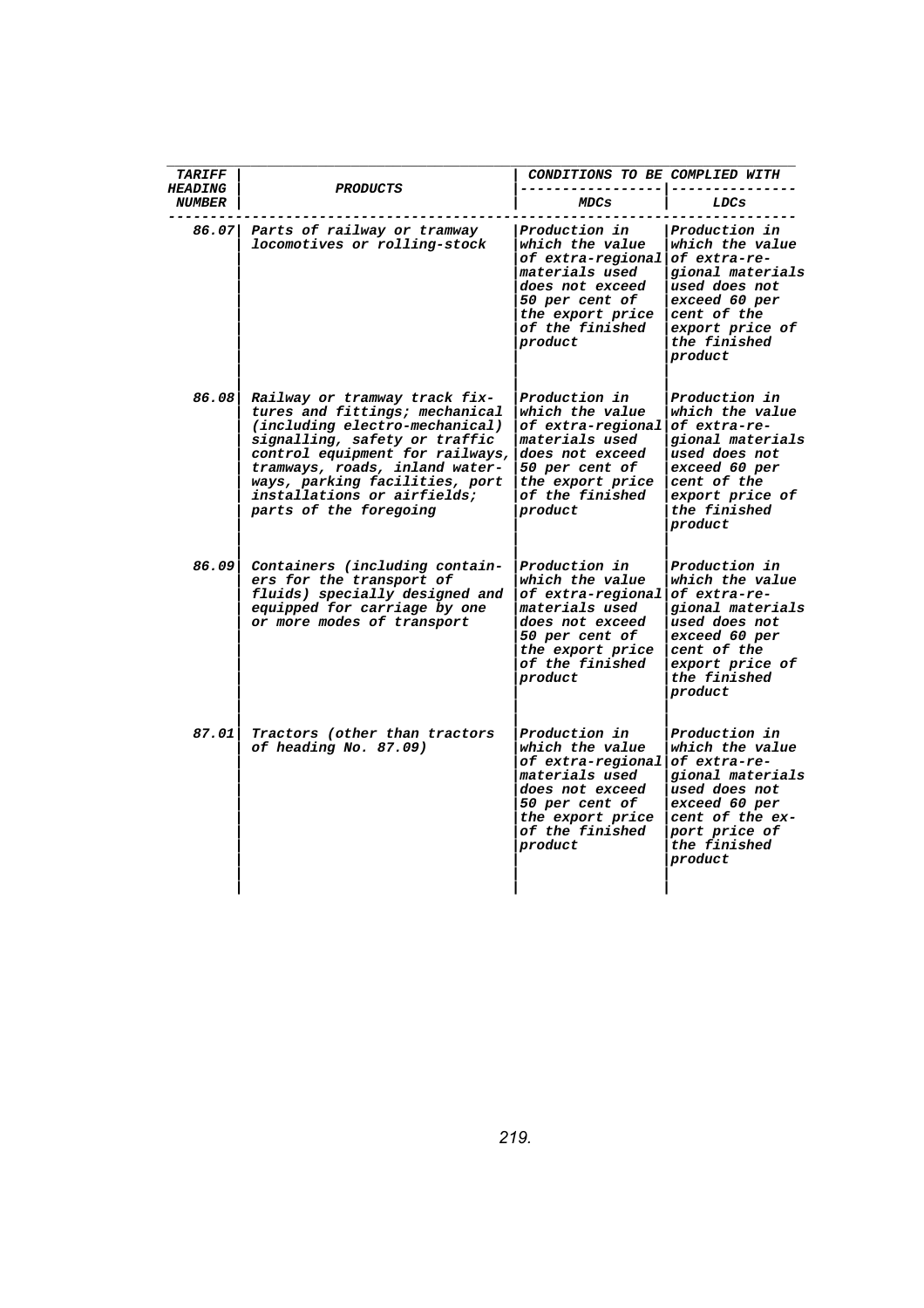| <i><b>TARIFF</b></i>                          |                                                                                                                                                                                                                                                                                                                                             | CONDITIONS TO BE COMPLIED WITH                                                                                                                                                                                |                                                                                                                                                     |
|-----------------------------------------------|---------------------------------------------------------------------------------------------------------------------------------------------------------------------------------------------------------------------------------------------------------------------------------------------------------------------------------------------|---------------------------------------------------------------------------------------------------------------------------------------------------------------------------------------------------------------|-----------------------------------------------------------------------------------------------------------------------------------------------------|
| <i><b>HEADING</b></i><br><i><b>NUMBER</b></i> | <b>PRODUCTS</b>                                                                                                                                                                                                                                                                                                                             | <b>MDCs</b>                                                                                                                                                                                                   | LDCs                                                                                                                                                |
|                                               | 87.02 Motor vehicles for the trans-<br>port of ten or more persons,<br>including the driver                                                                                                                                                                                                                                                 | <i>Production in</i><br>which the value<br>of extra-regional/of extra-re-<br>materials used<br>does not exceed<br><i> 50 per cent of</i><br>the export price (cent of the ex-<br>of the finished<br>  product | <i>Production in</i><br>which the value<br>gional materials<br>used does not<br>exceed 60 per<br><i>port price of</i><br>the finished<br>  product  |
|                                               | ex 87.03 Other Motor vehicles principal- Production in<br>ly designed for the transport /which the value<br>of persons (other than those of   of extra-regional   of extra-re-<br>heading No. 87.02), including   materials used<br>racing cars (excluding motor<br>cars, station wagons and four- /50 per cent of<br>wheel drive vehicles) | does not exceed<br>the export price (cent of the ex-<br>of the finished<br>  product                                                                                                                          | <i>Production in</i><br>which the value<br>gional materials<br>used does not<br>exceed 60 per<br>port price of<br>the finished)<br>  product        |
|                                               | ex 87.03/ Motor cars, station wagons<br>and four-wheel drive vehicles                                                                                                                                                                                                                                                                       | <i>Production in</i><br>which the value<br>of extra-regional/of extra-re-<br>/materials used<br>does not exceed<br>60 per cent of<br>the export price (cent of the ex-<br>of the finished<br>  product        | <i>Production in</i><br>which the value<br>gional materials<br>used does not<br>exceed 70 per<br><i>port price of</i><br>the finished)<br>  product |
|                                               | ex 87.04/ Motor vehicles for the<br>transport of goods (excluding<br><i>lorries and trucks)</i>                                                                                                                                                                                                                                             | Production in<br>which the value<br>of extra-regional/of extra-re-<br>/materials used<br>does not exceed<br>50 per cent of<br>$t$ the export price $\sqrt{t}$ cent of the ex-<br>of the finished<br>  product | <i>Production in</i><br>which the value<br>gional materials<br>used does not<br>exceed 60 per<br><i>port price of</i><br>the finished)<br>  product |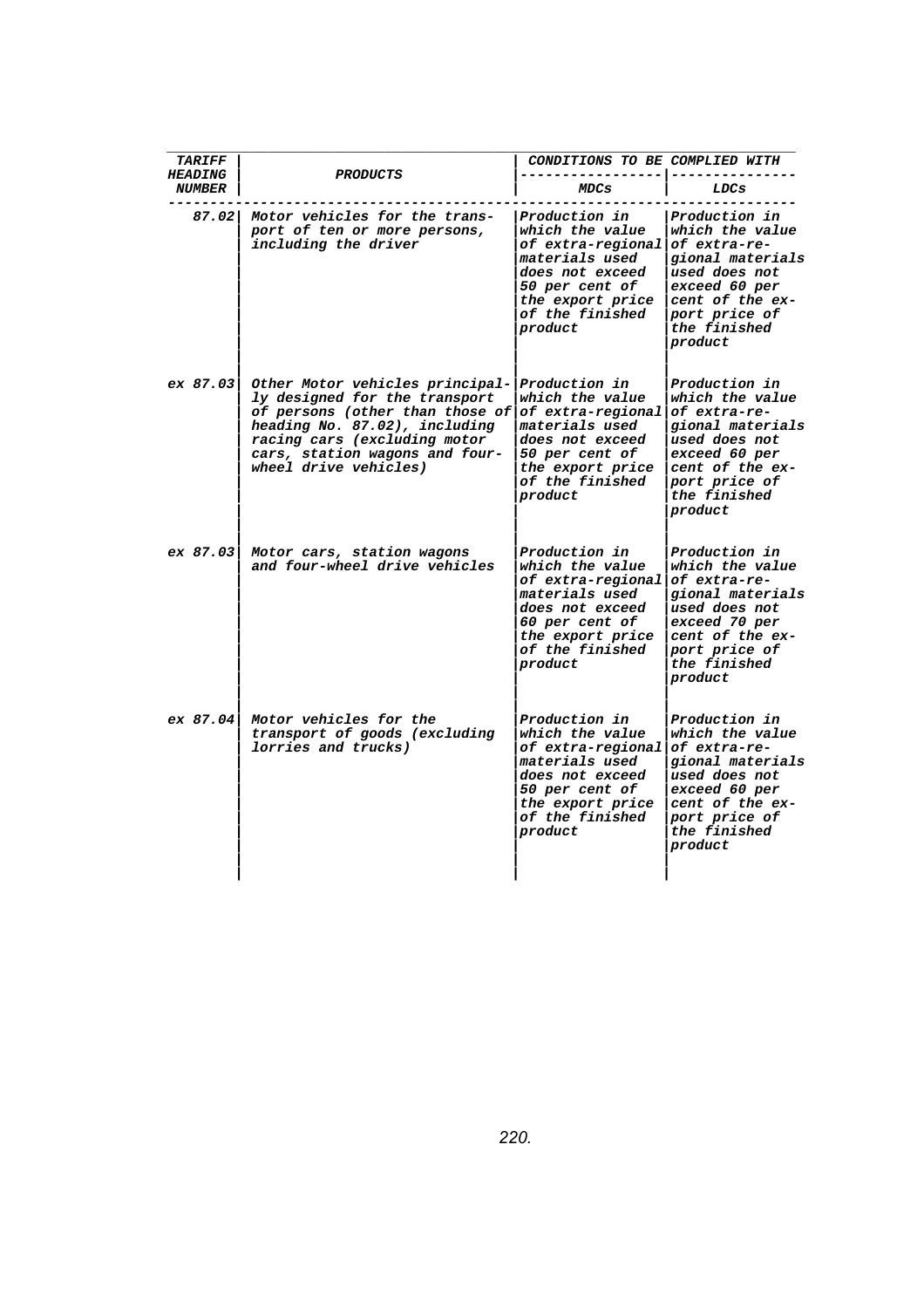| <i><b>TARIFF</b></i><br><i><b>HEADING</b></i> | <b>PRODUCTS</b>                                                                                                                                                                                                                                                                                                                                                         | CONDITIONS TO BE COMPLIED WITH                                                                                                                                                                     |                                                                                                                                                      |
|-----------------------------------------------|-------------------------------------------------------------------------------------------------------------------------------------------------------------------------------------------------------------------------------------------------------------------------------------------------------------------------------------------------------------------------|----------------------------------------------------------------------------------------------------------------------------------------------------------------------------------------------------|------------------------------------------------------------------------------------------------------------------------------------------------------|
| <i><b>NUMBER</b></i>                          |                                                                                                                                                                                                                                                                                                                                                                         | <b>MDCs</b>                                                                                                                                                                                        | LDCs                                                                                                                                                 |
|                                               | ex 87.04/ Lorries and trucks                                                                                                                                                                                                                                                                                                                                            | Production in<br>which the value<br>of extra-regional/of extra-re-<br>materials used<br>does not exceed<br><b>60 per cent of</b><br>the export price  cent of the<br>of the finished<br>of product | <i>Production in</i><br>which the value<br><i> gional materials</i><br>used does not<br>exceed 70 per/<br>export price<br>the finished)<br>  product |
|                                               | 87.05 Special purpose motor<br>vehicles, other than those<br>principally designed for the<br>transport of persons or goods<br>(for example, breakdown lorries, does not exceed<br>crane lorries, fire fighting<br>vehicles, concrete-mixer<br>lorries, road sweeper lorries,  of the finished<br>spraying lorries, mobile work-<br>shops, mobile radiological<br>units) | <i>Production in</i><br>which the value<br>of extra-regional/of extra-re-<br>/materials used<br><i> 50 per cent of</i><br>the export price (cent of the ex-<br>/product                            | Production in<br>which the value<br><i> gional materials</i><br>lused does not<br>exceed 60 per<br>port price of<br>the finished)<br>  product       |
|                                               | 87.06 Chassis fitted with engines,<br>for the motor vehicles of<br>headings Nos. 87.01 to 87.05                                                                                                                                                                                                                                                                         | Production in<br>which the value<br>of extra-regional/of extra-re-<br>materials used<br>does not exceed<br>50 per cent of<br>the export price (cent of the ex-<br>of the finished<br>product       | Production in<br>which the value<br> gional materials<br>used does not<br>exceed 60 per<br><i>port price of</i><br>the finished)<br>  product        |
|                                               | 87.07 Bodies (including cabs), for<br>the motor vehicles of headings<br>Nos. 87.01 to 87.05                                                                                                                                                                                                                                                                             | Production in<br>which the value<br>lof extra-regional of extra-re-<br>materials used<br>does not exceed<br>50 per cent of<br>the export price (cent of the ex-<br>of the finished<br>product      | Production in<br>which the value<br>gional materials<br>used does not<br>exceed 60 per<br><i>port price of</i><br>the finished)<br>  product         |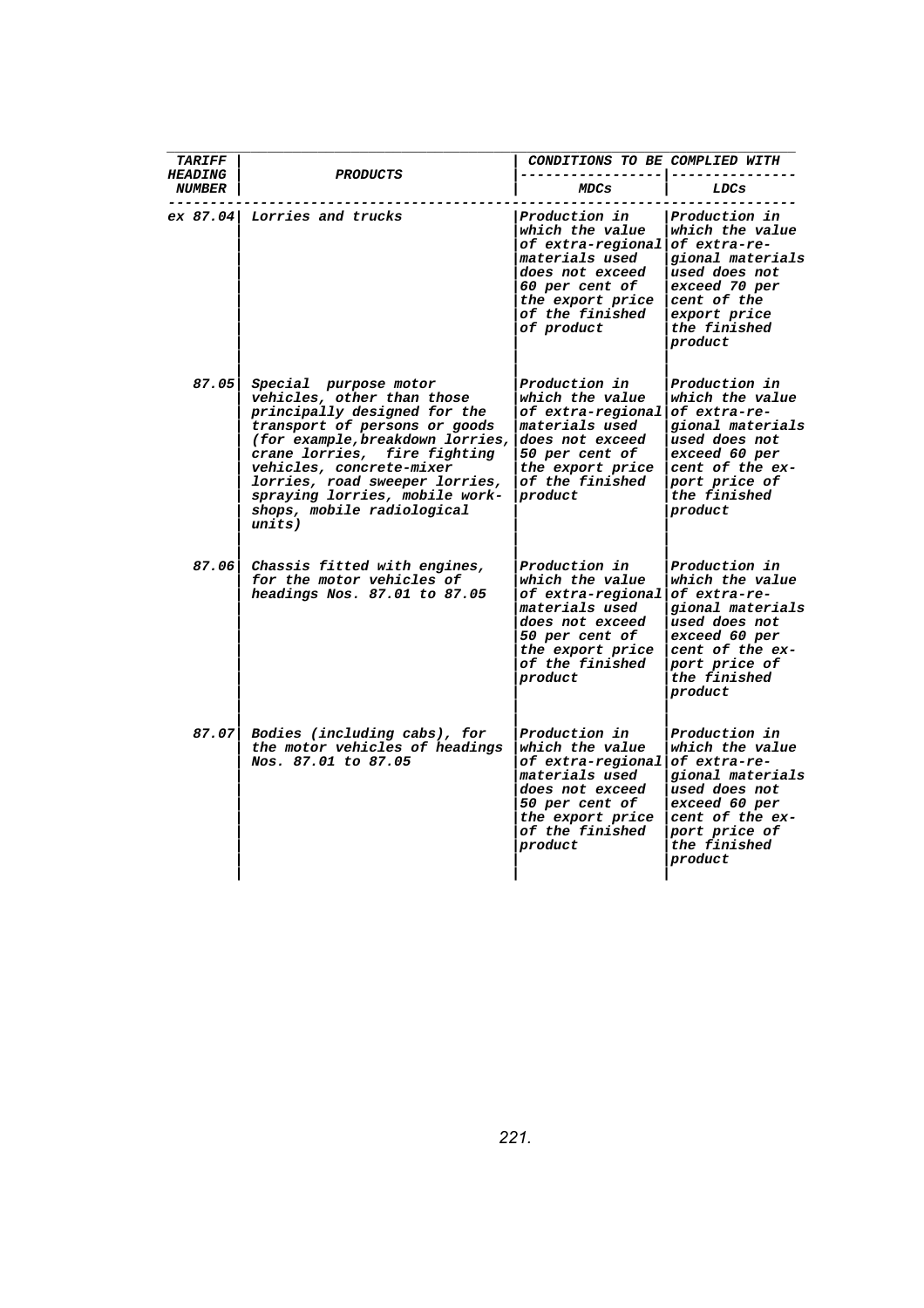| <i><b>TARIFF</b></i>            |                                                                                                                                                                                                                                                                                                                                                                       | CONDITIONS TO BE COMPLIED WITH                                                                                                                                                                            |                                                                                                                                                                    |
|---------------------------------|-----------------------------------------------------------------------------------------------------------------------------------------------------------------------------------------------------------------------------------------------------------------------------------------------------------------------------------------------------------------------|-----------------------------------------------------------------------------------------------------------------------------------------------------------------------------------------------------------|--------------------------------------------------------------------------------------------------------------------------------------------------------------------|
| <i><b>HEADING</b></i><br>NUMBER | <b>PRODUCTS</b>                                                                                                                                                                                                                                                                                                                                                       | <b>MDCs</b>                                                                                                                                                                                               | LDCs                                                                                                                                                               |
|                                 | 87.08   Parts and accessories of the<br>motor vehicles of headings<br>Nos. 87.01 to 87.05                                                                                                                                                                                                                                                                             | <i>Production in</i><br>which the value<br>of extra-regional/of extra-re-<br>materials used<br>does not exceed<br><i>150 per cent of</i><br>the export price (cent of the<br>of the finished<br>  product | <i>Production in</i><br>which the value<br>gional materials<br>used does not<br>exceed 60 per<br>export price of<br>the finished)<br>'product                      |
|                                 | 87.09 Works trucks, self-propelled,<br>not fitted with lifting or<br>handling equipment, of the type/of extra-regional/of extra-re-<br>used in factories, warehouses, <i>materials</i> used<br>dock areas or airports for<br>short distance transport of<br>goods; tractors of the type<br>used on railway station plat-<br>forms; parts of the foregoing<br>vehicles | <i>Production in</i><br>which the value<br>does not exceed<br>50 per cent of<br>$t$ the export price $t$ cent of the ex-<br>of the finished<br><i>  product</i>                                           | Production in<br>which the value<br>gional materials<br>used does not<br>exceed 60 per<br><i>port price of</i><br>the finished)<br>  product                       |
|                                 | 87.10 Tanks and other armoured fight- Production in<br>ing vehicles, motorised,<br>whether or not fitted with<br>weapons, and parts of such<br>vehicles                                                                                                                                                                                                               | which the value<br>of extra-regional/of extra-re-<br>materials used<br>does not exceed<br>50 per cent of<br>the export price (cent of the ex-<br>of the finished<br>  product                             | <i>Production in</i><br><i>Which the value</i><br><i>dional materials</i><br>used does not<br>exceed 60 per<br><i>port</i> price of<br>the finished<br>'product    |
|                                 | 87.11/ Motorcycles (including mopeds)<br>and cycles fitted with an<br>auxiliary motor, with or with-<br>out side-cars; side-cars                                                                                                                                                                                                                                      | <i>Production in</i><br>which the value<br>of extra-regional/of extra-re-<br>materials used<br>does not exceed<br>50 per cent of<br>the export price<br>of the finished<br>  product                      | Production in<br>which the value<br>gional materials<br>used does not<br>exceed 60 per<br>$/cent$ of the ex-<br><i>port price of</i><br>the finished)<br>  product |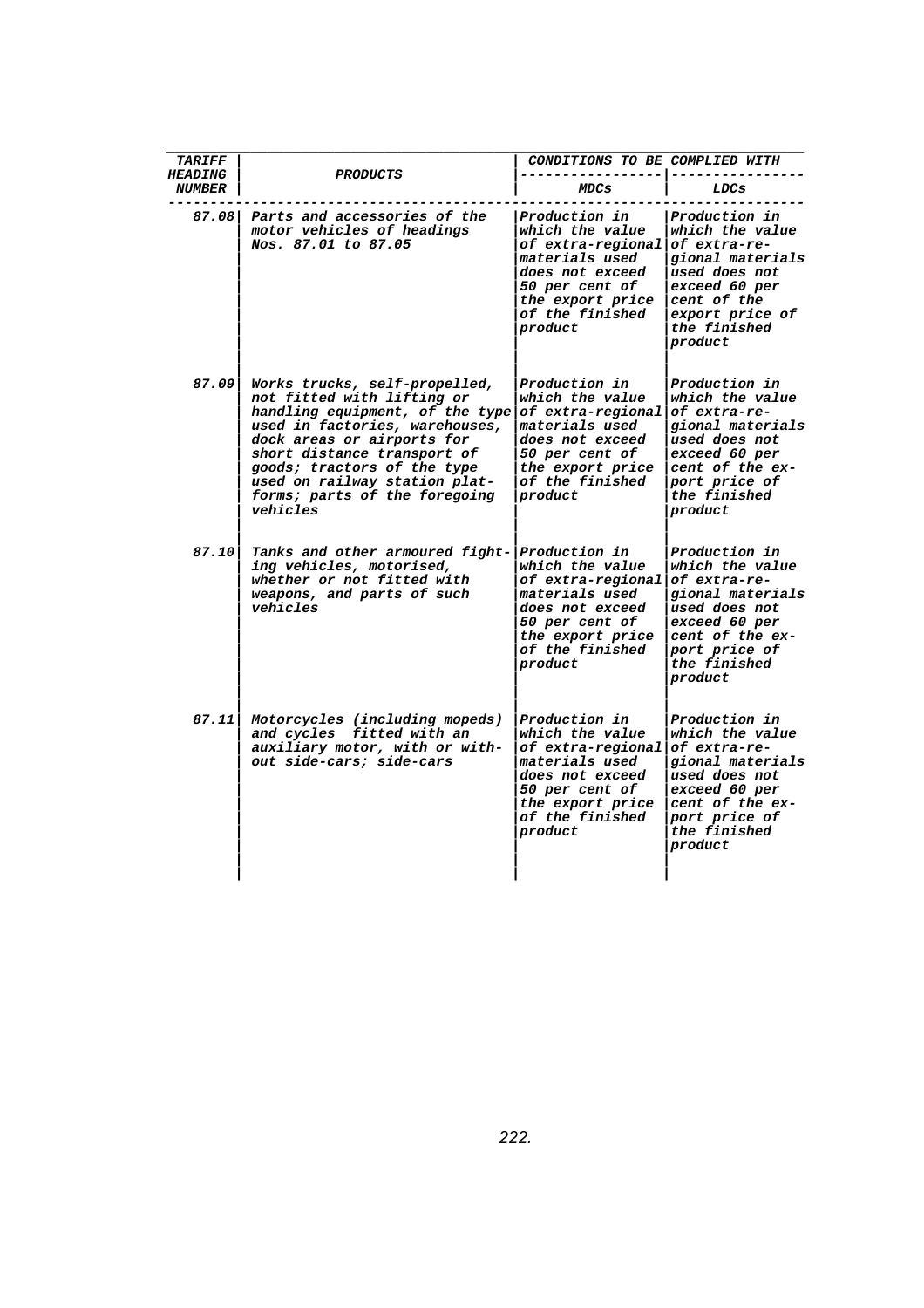| <i><b>TARIFF</b></i>            |                                                                                                     | CONDITIONS TO BE COMPLIED WITH                                                                                                                                                                                             |                                                                                                                                                            |
|---------------------------------|-----------------------------------------------------------------------------------------------------|----------------------------------------------------------------------------------------------------------------------------------------------------------------------------------------------------------------------------|------------------------------------------------------------------------------------------------------------------------------------------------------------|
| <i><b>HEADING</b></i><br>NUMBER | <b>PRODUCTS</b>                                                                                     | <b>MDCs</b>                                                                                                                                                                                                                | LDCS                                                                                                                                                       |
|                                 | 87.12 Bicycles and other cycles<br>(including delivery tricycles), which the value<br>not motorised | <i>Production in</i><br>of extra-regional/of extra-re-<br>/materials used<br>does not exceed<br><i>50 per cent of</i><br>$ $ the export price $ $ cent of the ex- $ $<br>of the finished<br>  product                      | <i>Production in</i><br>which the value<br>gional materials<br>used does not<br>/exceed 60 per<br><i>port price of</i><br>the finished<br>  product        |
|                                 | 87.13 Invalid carriages, whether or<br>not motorised or otherwise<br>mechanically propelled         | <i>Production in</i><br>which the value<br>of extra-regional/of extra-re-<br>/materials used<br>does not exceed<br><i> </i> 50 per cent of<br>the export price (cent of the ex-<br>of the finished<br>  product            | <i>Production in</i><br>which the value<br>gional materials<br>used does not<br>exceed 60 per<br><i>port price of</i><br>the finished)<br>  product        |
|                                 | 87.14 Parts and accessories of<br>vehicles of headings<br>Nos. 87.11 to 87.13                       | <i>Production in</i><br>which the value<br>of extra-regional/of extra-re-<br>/materials used<br>ldoes not exceed<br><i> </i> 50 per cent of<br>$t$ the export price $\sqrt{t}$ cent of the<br>of the finished<br>  product | <i>Production in</i><br>which the value<br>gional materials<br>used does not<br>exceed 60 per<br>export price of<br>the finished)<br>  product             |
|                                 | 87.15 Baby carriages and parts<br>thereof                                                           | <i>Production in</i><br>which the value<br>of extra-regional/of extra-re-<br>/materials used<br>does not exceed<br> 50 per cent of<br>the export price (cent of the ex-<br>of the finished<br>  product                    | <i>Production in</i><br>which the value<br><i>dional</i> materials<br>used does not<br>exceed 60 per<br><i>port price of</i><br>the finished)<br>  product |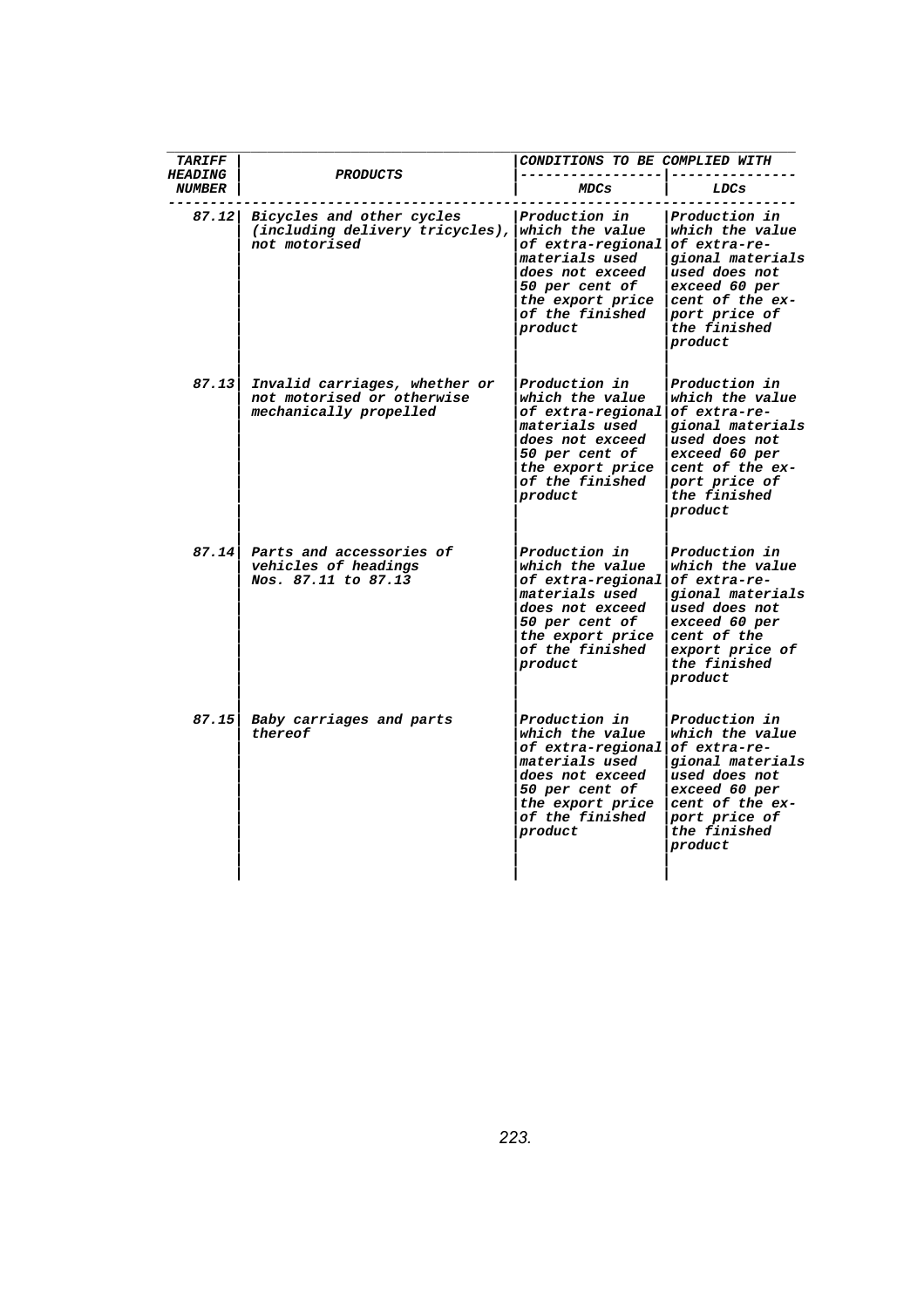| <i><b>TARIFF</b></i>                   |                                                                                                                                                                          | CONDITIONS TO BE COMPLIED WITH                                                                                                                                                                          |                                                                                                                                                     |
|----------------------------------------|--------------------------------------------------------------------------------------------------------------------------------------------------------------------------|---------------------------------------------------------------------------------------------------------------------------------------------------------------------------------------------------------|-----------------------------------------------------------------------------------------------------------------------------------------------------|
| <i><b>HEADING</b></i><br><b>NUMBER</b> | <b>PRODUCTS</b>                                                                                                                                                          | MDCs                                                                                                                                                                                                    | LDCs                                                                                                                                                |
|                                        | 87.16 Trailers and semi-trailers;<br>other vehicles, not<br>mechanically propelled; parts<br>thereof                                                                     | <i>Production in</i><br>which the value<br>of extra-regional/of extra-re-<br>/materials used<br>ldoes not exceed<br>50 per cent of<br>the export price (cent of the ex-<br>of the finished<br>  product | <i>Production in</i><br>which the value<br>gional materials<br>used does not<br>exceed 60 per<br><i>port price of</i><br>the finished)              |
|                                        | 88.01 Balloons and dirigibles;<br>gliders, hang gliders and other/which the value<br>non-powered aircraft                                                                | <i>Production in</i><br>of extra-regional/of extra-re-<br>materials used<br>does not exceed<br>50 per cent of<br>the export price (cent of the<br>of the finished<br>  product                          | <i>Production in</i><br>which the value<br>gional materials<br>used does not<br>exceed 60 per<br>export price of<br>the finished)<br>  product      |
|                                        | 88.02 Other aircraft (for example,<br>helicopters, aeroplanes);<br>spacecraft (including<br>satellites) and suborbital and /materials used<br>spacecraft launch vehicles | <i>Production in</i><br>which the value<br>of extra-regional/of extra-re-<br>does not exceed<br>50 per cent of<br>the export price (cent of the ex-<br>of the finished<br>  product                     | <i>Production in</i><br>which the value<br>gional materials<br>used does not<br>exceed 60 per<br><i>port price of</i><br>the finished)<br>  product |
|                                        | 88.03 Parts of goods of heading No.<br>88.01 or 88.02                                                                                                                    | Production in<br>which the value<br>of extra-regional/of extra-re-<br>materials used<br>does not exceed<br>50 per cent of<br>the export price (cent of the ex-<br>of the finished<br>  product          | <i>Production in</i><br>which the value<br>gional materials<br>used does not<br>exceed 60 per<br><i>port price of</i><br>the finished)<br>  product |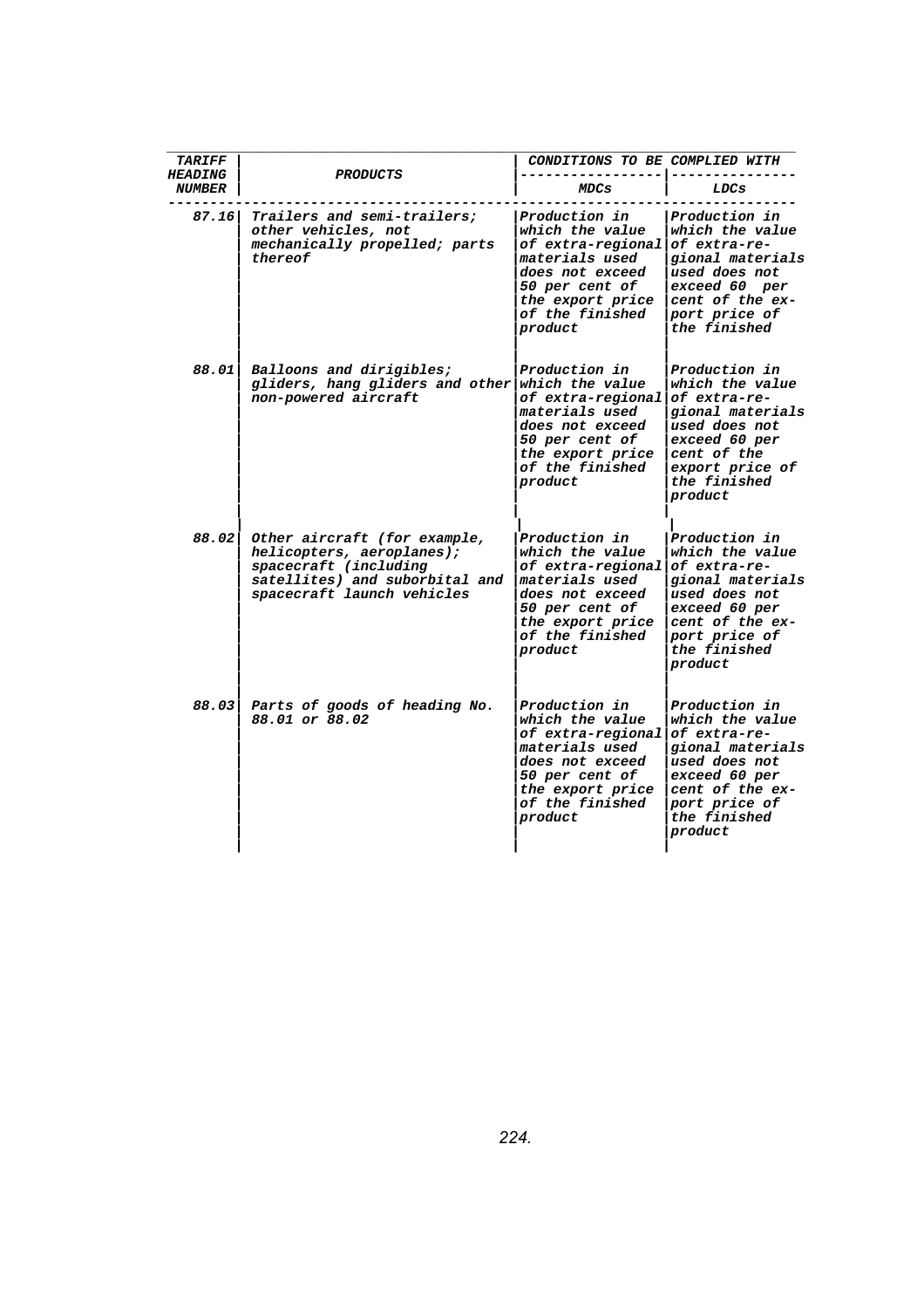| <i><b>TARIFF</b></i><br><b>HEADING</b> | <b>PRODUCTS</b>                                                                                                                                                | CONDITIONS TO BE COMPLIED WITH                                                                                                                                                            |                                                                                                                                                                       |
|----------------------------------------|----------------------------------------------------------------------------------------------------------------------------------------------------------------|-------------------------------------------------------------------------------------------------------------------------------------------------------------------------------------------|-----------------------------------------------------------------------------------------------------------------------------------------------------------------------|
| <b>NUMBER</b>                          |                                                                                                                                                                | <b>MDCs</b>                                                                                                                                                                               | <b>LDCs</b>                                                                                                                                                           |
|                                        | 88.04 Parachutes (including dirigible Production in<br>parachutes and paragliders) and which the value<br>rotochutes; parts thereof and<br>accessories thereto | of extra-regional/of extra-re-<br>/materials used<br>does not exceed<br><i>50 per cent of</i><br>the export price<br>of the finished<br>' product                                         | <i>Production in</i><br>which the value<br> gional materials<br>used does not<br>exceed 60 per<br>cent of the<br>export price of<br>the finished)<br>  product        |
|                                        | 88.05 Aircraft launching gear; deck-<br>arrestor or similar gear;<br>ground flying trainers; parts<br>of the foregoing articles                                | <i>Production in</i><br>which the value<br>of extra-regional/of extra-re-<br>materials used<br>does not exceed<br><i>50 per cent of</i><br>the export price<br>of the finished<br>product | Production in<br>which the value<br> gional materials<br>lused does<br>not<br>exceed 60 per<br>cent of the ex-<br><i> port price of</i><br>the finished)<br>  product |
|                                        | 89.01 Cruise ships, excursion<br>boats, ferry-boats and cargo<br>ships, barges and similar<br>vessels for the transport of<br>persons or goods                 | Production in<br>which the value<br>of extra-regional/of extra-re-<br>materials used<br>does not exceed<br>50 per cent of<br>the export price<br>of the finished<br>'product              | Production in<br>which the value<br> gional materials<br>lused does not<br>exceed 60 per/<br>cent of the<br>export price of<br>the finished)<br>  product             |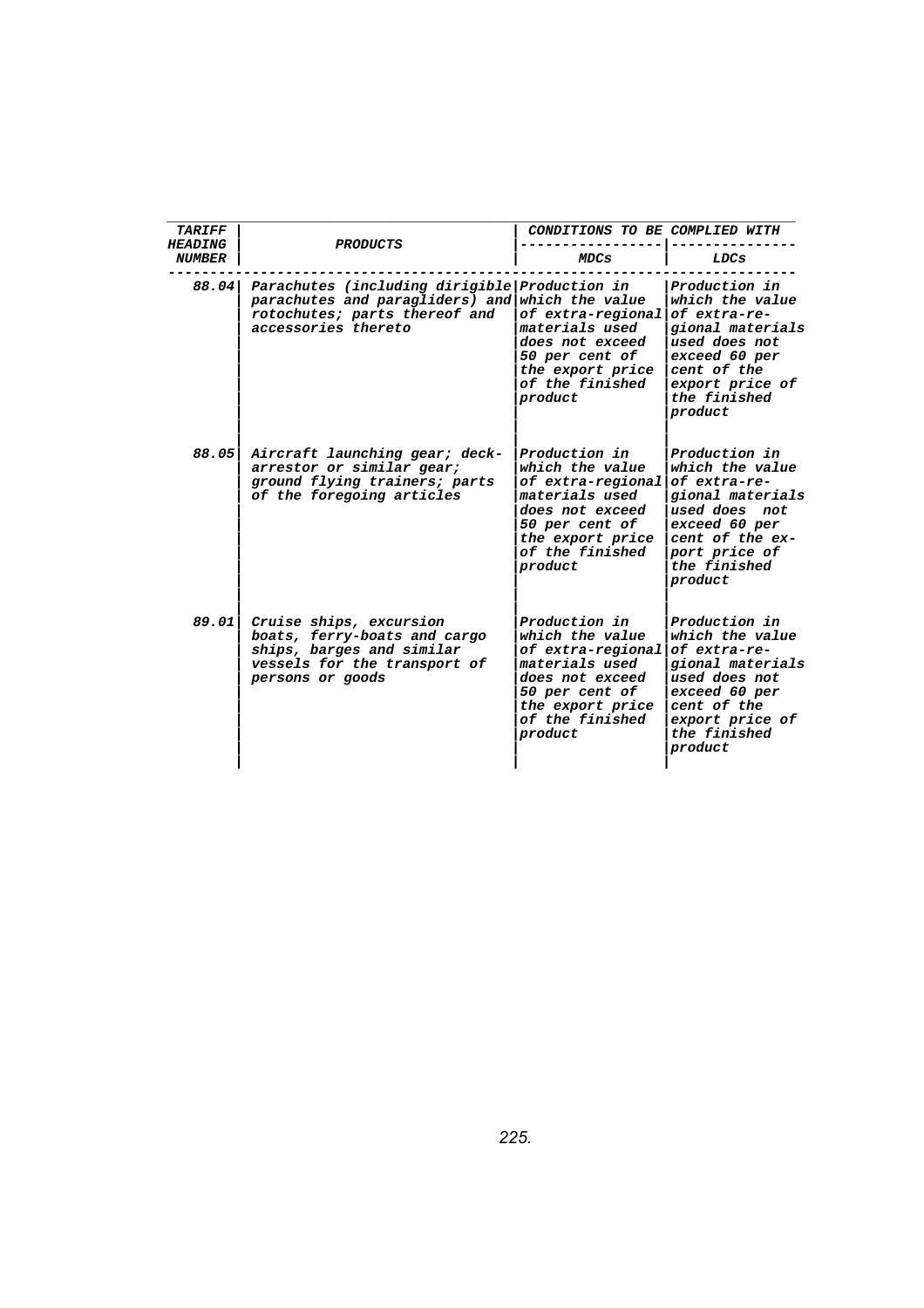| <i><b>TARIFF</b></i><br><i><b>HEADING</b></i><br><i><b>NUMBER</b></i> | <b>PRODUCTS</b>                                                                                                                                                                                                                                                                                                           | CONDITIONS TO BE COMPLIED WITH<br>MDCs                                                                                                                                                   | LDCs                                                                                                                                                |
|-----------------------------------------------------------------------|---------------------------------------------------------------------------------------------------------------------------------------------------------------------------------------------------------------------------------------------------------------------------------------------------------------------------|------------------------------------------------------------------------------------------------------------------------------------------------------------------------------------------|-----------------------------------------------------------------------------------------------------------------------------------------------------|
|                                                                       | 89.02 Fishing vessels; factory ships   Production in<br>and other vessels for pro-<br>cessing or preserving fishery<br>products                                                                                                                                                                                           | which the value<br>of extra-regional/of extra-re-<br>/materials used<br>does not exceed<br>50 per cent of<br>the export price / cent of the<br>of the finished<br>product                | <i>Production in</i><br>which the value<br> gional materials<br>used does not<br>exceed 60 per<br>export price of<br>the finished)<br>  product     |
|                                                                       | 89.03 Yachts and other vessels for<br>pleasure or sports; rowing<br>boats and canoes                                                                                                                                                                                                                                      | Production in<br>which the value<br>of extra-regional/of extra-regional<br>materials used<br>does not exceed<br>50 per cent of<br>the export price<br>of the finished<br>product         | Production in<br>which the value<br>/materials used<br>does not exceed<br><i>60 per cent of</i><br>the export price<br>of the finished<br>  product |
|                                                                       | 89.04 Tugs and pusher craft                                                                                                                                                                                                                                                                                               | Production in<br>which the value<br>of extra-regional/of extra-re-<br>materials used<br>does not exceed<br>50 per cent of<br>the export price (cent of the<br>of the finished<br>product | Production in<br>which the value<br> gional materials<br>lused does not<br>exceed 60 per/<br>export price of<br>the finished)<br>  product          |
|                                                                       | 89.05 Light-vessels, fire-floats,<br>dredgers, floating cranes, and which the value<br>other vessels the navigability of extra-regional of extra-re-<br>of which is subsidiary to their materials used<br>main function; floating docks; does not exceed<br>floating or submersible drill-<br>ing or production platforms | Production in<br>50 per cent of<br>$t$ the export price $\sqrt{2}$ cent of the<br>of the finished<br>product                                                                             | Production in<br>which the value<br> gional materials<br>used does not<br>exceed 60 per <br>export price of<br>the finished)<br>  product           |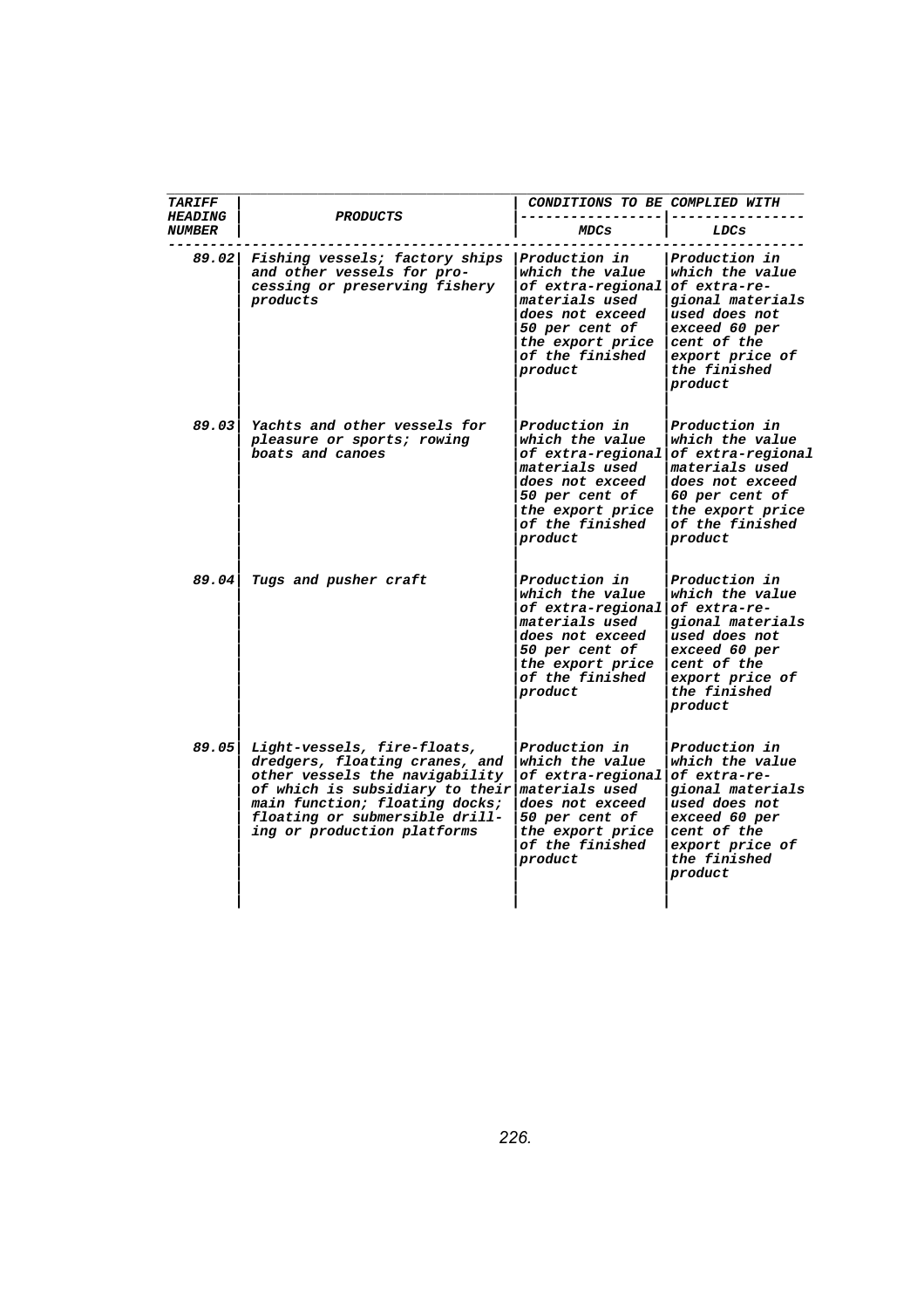| <i><b>TARIFF</b></i>                          |                                                                                                                                                                                                                                                                                                                                                       | CONDITIONS TO BE COMPLIED WITH                                                                                                                                                                                        |                                                                                                                                                      |
|-----------------------------------------------|-------------------------------------------------------------------------------------------------------------------------------------------------------------------------------------------------------------------------------------------------------------------------------------------------------------------------------------------------------|-----------------------------------------------------------------------------------------------------------------------------------------------------------------------------------------------------------------------|------------------------------------------------------------------------------------------------------------------------------------------------------|
| <i><b>HEADING</b></i><br><i><b>NUMBER</b></i> | <b>PRODUCTS</b>                                                                                                                                                                                                                                                                                                                                       | <b>MDCs</b>                                                                                                                                                                                                           | LDCs                                                                                                                                                 |
|                                               | 89.06   Other vessels, including war-<br>ships and lifeboats other<br>than rowing boats                                                                                                                                                                                                                                                               | <i>Production in</i><br>which the value<br>of extra-regional/of extra-region/<br>/materials used<br>does not exceed<br>50 per cent of<br>$t$ the export price $\sqrt{\ }$ cent of the<br>of the finished<br>  product | <i>Production in</i><br>which the value<br>-al materials<br>used does not<br>exceed 60 per<br>export price of<br>the finished)<br>product            |
|                                               | 89.07 Other floating structures (for /Production in<br>example, rafts, tanks, coffer- /which the value<br>dams, landing-stages, buoys and of extra-regional of extra-re-<br>beacons)                                                                                                                                                                  | /materials used<br>does not exceed<br><i> 50 per cent of</i><br>the export price (cent of the)<br>of the finished<br>  product                                                                                        | Production in<br>which the value<br> gional materials<br>used does not<br>exceed 60 per/<br>$\sqrt{2}$ export price of<br>the finished)<br>  product |
|                                               | 89.08 Vessels and other floating<br>structures for breaking up                                                                                                                                                                                                                                                                                        | Production in<br>which the value<br>of extra-regional/of extra-re-<br>/materials used<br>does not exceed<br>50 per cent of<br>the export price  cent of the <br>of the finished<br>  product                          | Production in<br>which the value<br> gional materials<br>used does not<br>exceed 60 per<br>export price of<br>the finished)<br>  product             |
|                                               | 90.01 Optical fibres and optical<br>fibre bundles; optical fibre<br>cables other than those of<br>heading No. 85.44; sheets and<br>plates of polarising material;<br>lenses (including contact<br>lenses), prisms, mirrors and<br>other optical elements, of any<br>material, unmounted, other<br>than such elements of glass<br>not optically worked | Production in<br>which the value<br>of extra-regional/of extra-re-<br>materials used<br>does not exceed<br><i> 50 per cent of</i><br>$t$ the export price $\sqrt{\ }$ cent of the<br>of the finished<br>  product     | Production in<br>which the value<br> gional materials<br>used does not<br>exceed 60 per/<br>export price of<br>the finished)<br>  product            |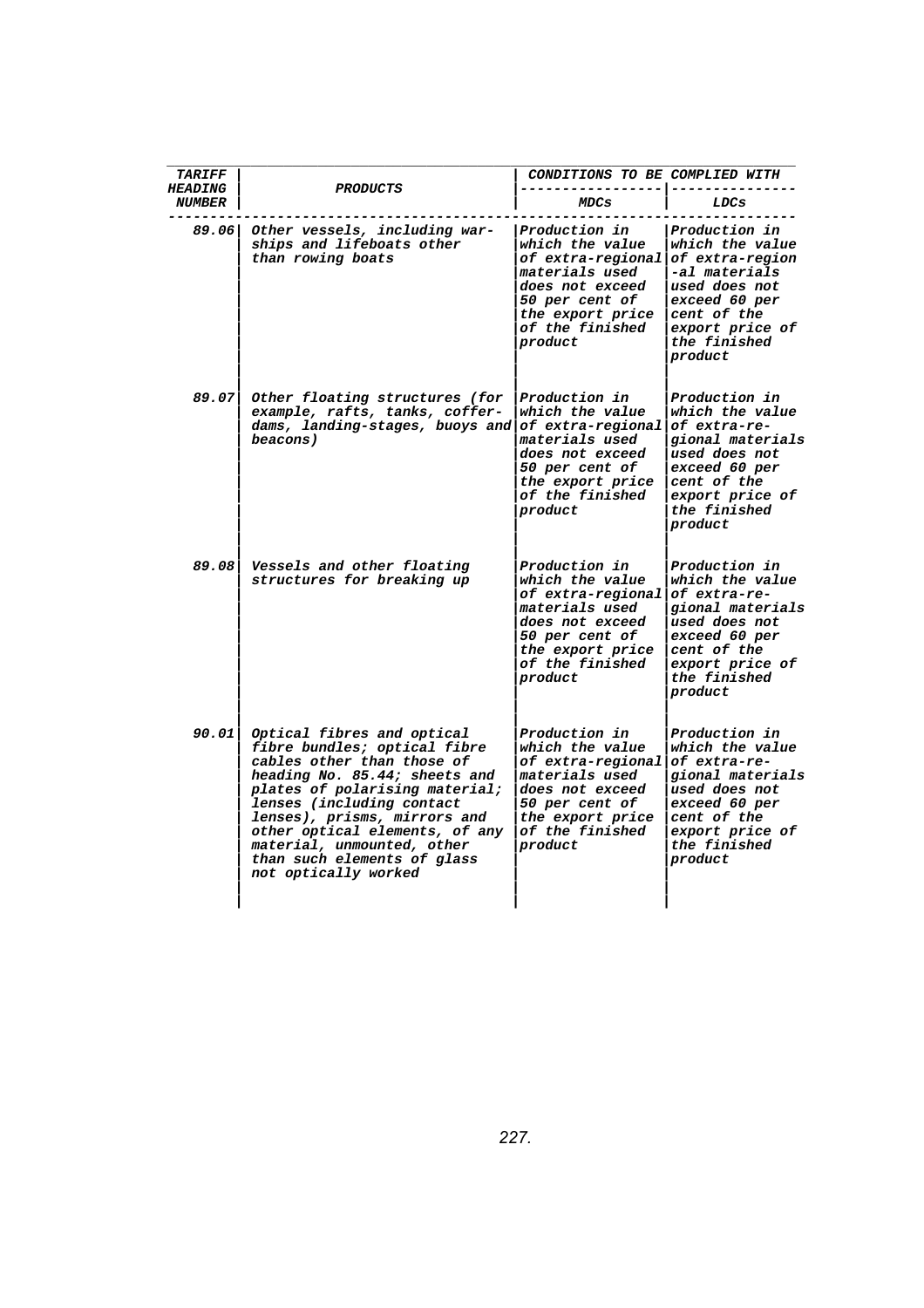| <i><b>TARIFF</b></i>                          |                                                                                                                                                                                                                                                                                                     | CONDITIONS TO BE COMPLIED WITH                                                                                                                                                                                   |                                                                                                                                                      |
|-----------------------------------------------|-----------------------------------------------------------------------------------------------------------------------------------------------------------------------------------------------------------------------------------------------------------------------------------------------------|------------------------------------------------------------------------------------------------------------------------------------------------------------------------------------------------------------------|------------------------------------------------------------------------------------------------------------------------------------------------------|
| <i><b>HEADING</b></i><br><i><b>NUMBER</b></i> | <b>PRODUCTS</b>                                                                                                                                                                                                                                                                                     | MDCs                                                                                                                                                                                                             | LDCs                                                                                                                                                 |
|                                               | 90.02 Lenses, prisms, mirrors and<br>other optical elements, of any which the value<br>material, mounted, being parts of extra-regional of extra-re-<br>or of fittings for instruments /materials used<br>or apparatus, other than such<br>elements of glass not optically 50 per cent of<br>worked | <i>Production in</i><br>does not exceed<br>the export price (cent of the ex-<br>of the finished<br>  product                                                                                                     | <i>Production in</i><br>which the value<br>gional materials<br>used does not<br>exceed 60 per<br><i>port price of</i><br>the finished)<br>  product  |
|                                               | 90.03 Frames and mountings for<br>spectacles, goggles or the<br>like, and parts thereof                                                                                                                                                                                                             | <i>Production in</i><br>which the value<br>of extra-regional/of extra-re-<br>materials used<br>does not exceed<br><i> 50 per cent of</i><br>the export price  cent of the <br>of the finished<br>' product       | Production in<br>which the value<br><i> gional materials</i><br>lused does not<br>exceed 60 per<br>export price of<br>the finished)<br>  product     |
|                                               | 90.04 Spectacles, goggles and the<br>like, corrective, protective<br>or other                                                                                                                                                                                                                       | <i>Production in</i><br>which the value<br>of extra-regional/of extra-re-<br>/materials used<br>does not exceed<br>50 per cent of<br>$t$ the export price $\sqrt{t}$ cent of the<br>of the finished<br>  product | <i>Production in</i><br>which the value<br>gional materials<br>lused does not<br>exceed 60 per/<br>export price of<br>the finished)<br>  product     |
|                                               | 90.05   Binoculars, monoculars, other<br>optical telescopes, and mount-<br>ings therefor; other astro-<br>nomical instruments and mount-<br>ings therefor, but not in-<br>cluding instruments for radio-<br>astronomy                                                                               | Production in<br>which the value<br>of extra-regional/of extra-re-<br><i>materials used</i><br>does not exceed<br>50 per cent of<br>the export price (cent of the ex-<br>of the finished<br>  product            | Production in<br>which the value<br><i> gional materials</i><br>used does not<br>exceed 60 per<br><i>port price of</i><br>the finished)<br>  product |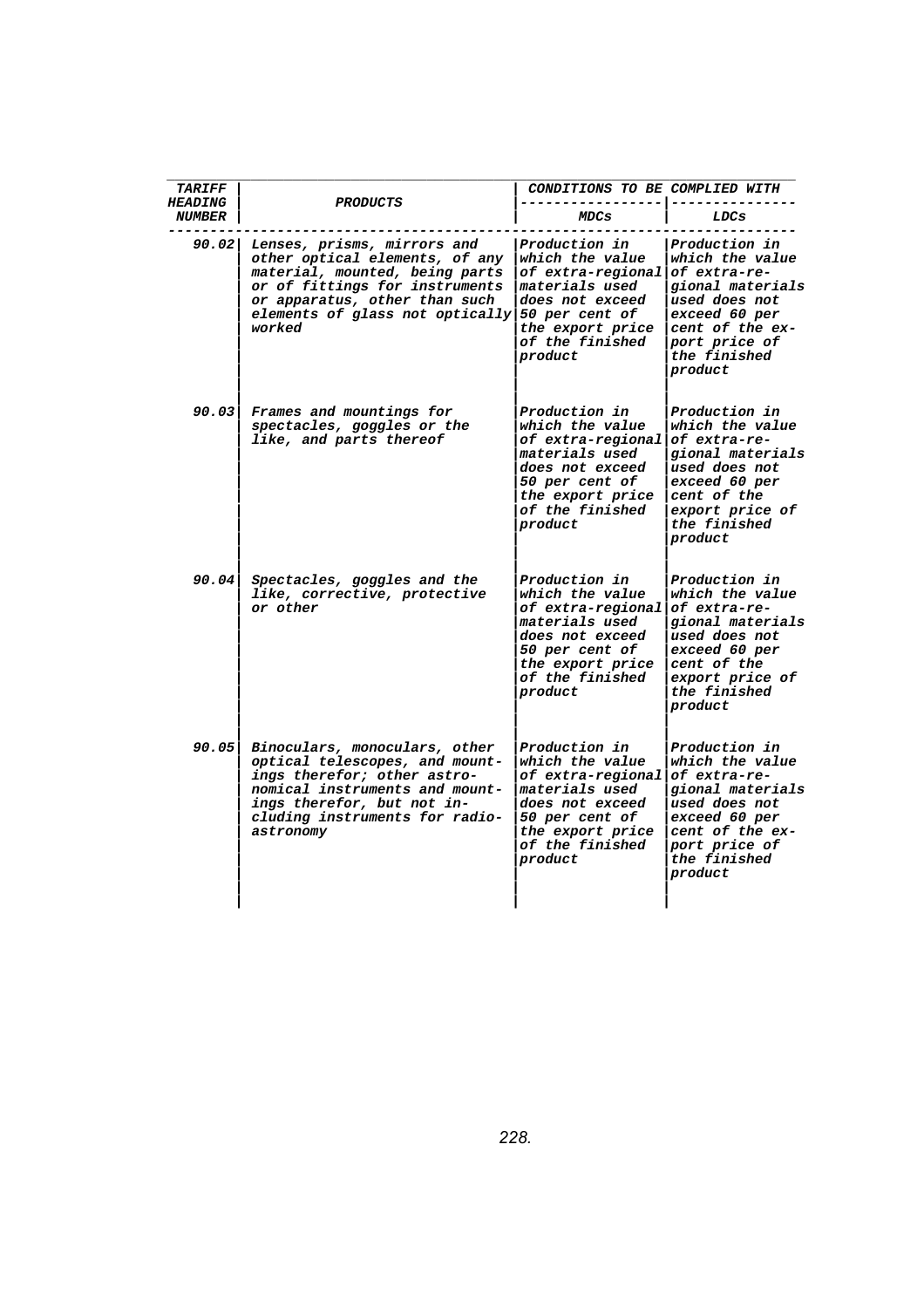| <i><b>TARIFF</b></i>                          |                                                                                                                                                                              | CONDITIONS TO BE COMPLIED WITH                                                                                                                                                                          |                                                                                                                                                         |
|-----------------------------------------------|------------------------------------------------------------------------------------------------------------------------------------------------------------------------------|---------------------------------------------------------------------------------------------------------------------------------------------------------------------------------------------------------|---------------------------------------------------------------------------------------------------------------------------------------------------------|
| <i><b>HEADING</b></i><br><i><b>NUMBER</b></i> | <b>PRODUCTS</b>                                                                                                                                                              | MDCs                                                                                                                                                                                                    | LDCs                                                                                                                                                    |
|                                               | 90.06 Photographic (other than<br>cinematographic) cameras;<br>photographic flashlight ap-<br>paratus and flashbulbs other<br>than discharge lamps of head-<br>ing No. 85.39 | Production in<br>which the value<br>of extra-regional/of extra-re-<br>materials used<br>does not exceed<br>50 per cent of<br>the export price  cent of the ex-<br>of the finished<br>  product          | <i>Production in</i><br>which the value<br> gional materials<br>lused does not<br>exceed 60 per<br><i>port price of</i><br>the finished)<br>  product   |
|                                               | 90.07   Cinematographic cameras and<br>projectors, whether or not<br>incorporating sound recording<br>or reproducing apparatus                                               | Production in<br>which the value<br>of extra-regional/of extra-re-<br>/materials used<br>does not exceed<br><i>50 per cent of</i><br>the export price)<br>of the finished<br>  product                  | Production in<br>which the value<br> gional materials<br>used does not<br>exceed 60 per<br>cent of the<br>export price of<br>the finished)<br>  product |
|                                               | 90.08   Image projectors, other than<br>cinematographic; photographic<br>(other than cinematographic)<br>enlargers and reducers                                              | Production in<br>which the value<br>of extra-regional/of extra-re-<br>/materials used<br>does not exceed<br><i> 50 per cent of</i><br>the export price (cent of the ex-<br>of the finished<br>  product | Production in<br>which the value<br> gional materials<br>lused does not<br>exceed 60 per/<br><i> port price of</i><br>the finished)<br>  product        |
|                                               | 90.09 Photo-copying apparatus in-<br>corporating an optical system<br>or of the contact type and<br>thermo-copying apparatus                                                 | Production in<br>which the value<br>of extra-regional/of extra-re-<br>materials used<br>does not exceed<br>50 per cent of<br>the export price)<br>of the finished<br>  product                          | Production in<br>which the value<br> gional materials<br>used does not<br>exceed 60 per/<br>cent of the ex-<br><i> port price of</i><br>the finished)   |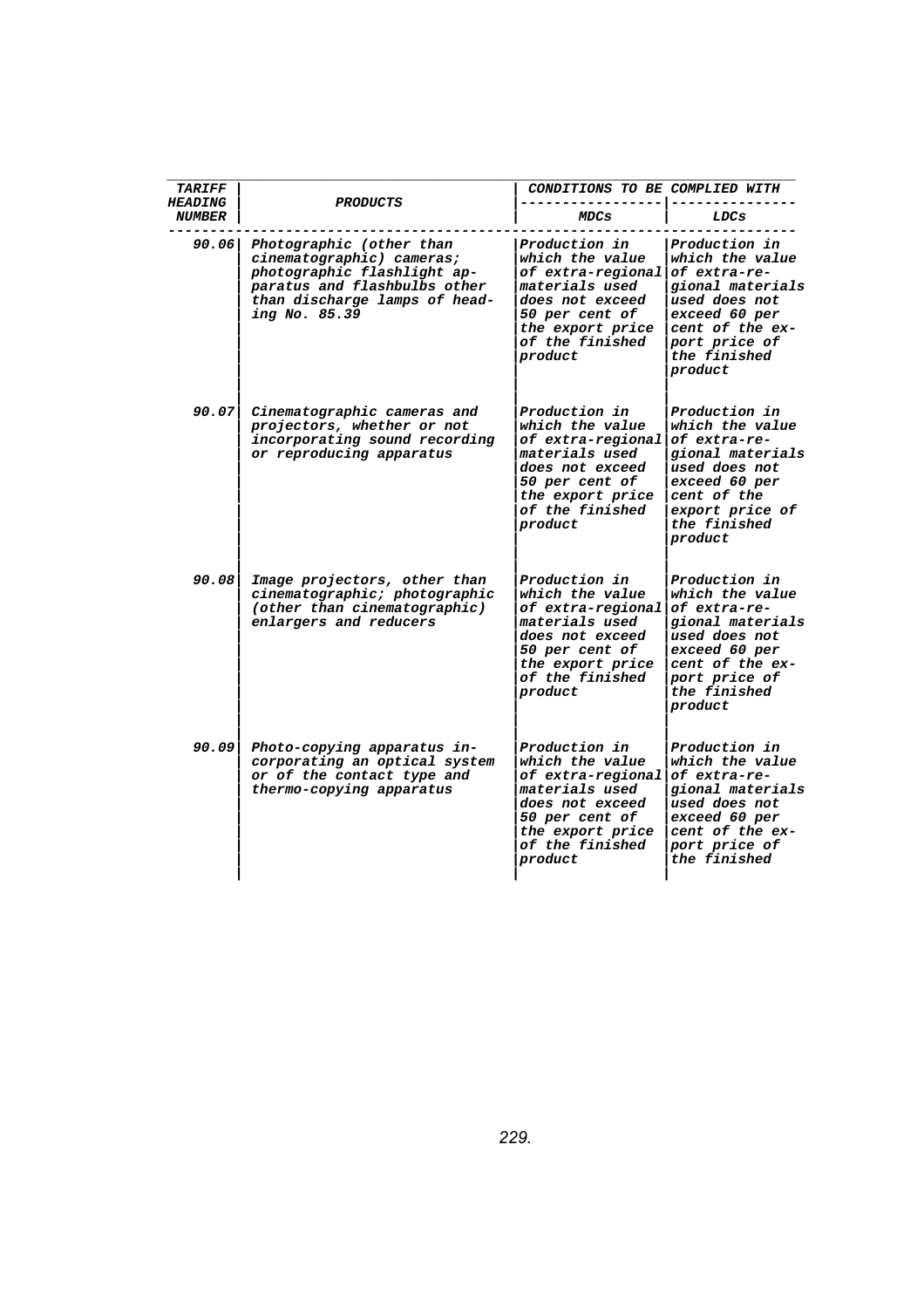| <i><b>TARIFF</b></i>                          |                                                                                                                                                                                                                                                                                                                                                    | CONDITIONS TO BE COMPLIED WITH                                                                                                                                                                              |                                                                                                                                                                             |
|-----------------------------------------------|----------------------------------------------------------------------------------------------------------------------------------------------------------------------------------------------------------------------------------------------------------------------------------------------------------------------------------------------------|-------------------------------------------------------------------------------------------------------------------------------------------------------------------------------------------------------------|-----------------------------------------------------------------------------------------------------------------------------------------------------------------------------|
| <i><b>HEADING</b></i><br><i><b>NUMBER</b></i> | <b>PRODUCTS</b>                                                                                                                                                                                                                                                                                                                                    | MDCs                                                                                                                                                                                                        | _____/_____<br>LDCs                                                                                                                                                         |
|                                               | 90.10 Apparatus and equipment for<br>photographic (including)<br>cinematographic) laboratories<br>(including apparatus for the<br>projection or drawing of cir-<br>cuit patterns on sensitised<br>semiconductor materials), not<br>specified or included elsewhere/of the finished<br>in this Chapter; negatoscopes; product<br>projection screens | <i>Production</i> in<br>which the value<br>  of extra-regional of extra-re-<br>/materials used<br>does not exceed<br><i> 50 per cent of</i><br>the export price (cent of the ex-                            | <i>Production in</i><br>which the value<br>gional materials<br>used does not<br>exceed 60 per<br><i>port price of</i><br>the finished)<br>  product                         |
|                                               | 90.11 Compound optical microscopes,<br>including those for photo-<br>micrography, cinephotomicro-<br>graphy or microprojection                                                                                                                                                                                                                     | Production in<br>which the value<br>of extra-regional/of extra-re-<br>materials used<br>does not exceed<br><i> 50 per cent of</i><br>the export price (cent of the ex-<br>of the finished<br><i>product</i> | Production in<br>which the value<br><i> gional materials</i><br>lused does not<br>exceed 60 per<br><i>port price of</i><br>the finished)<br>  product                       |
|                                               | 90.12 Microscopes other than optical Production in<br>microscopes; diffraction<br>apparatus                                                                                                                                                                                                                                                        | which the value<br>of extra-regional/of extra-re-<br>/materials used<br>does not exceed<br>50 per cent of<br>the export price<br>of the finished<br>  product                                               | <i>Production in</i><br>which the value<br>gional materials<br>lused does not<br>exceed 60 per/<br>$/cent$ of the ex-<br><i>port price of</i><br>the finished)<br>  product |
|                                               | 90.13 Liquid crystal devices not con- Production in<br>stituting articles provided for/which the value<br>more specifically in other<br>headings; lasers, other than<br>laser diodes; other optical<br>appliances and instruments, not 50 per cent of<br>specified or included else-<br>where in this Chapter                                      | of extra-regional/of extra-re-<br>materials used<br>does not exceed<br>the export price<br>of the finished<br>  product                                                                                     | Production in<br>which the value<br> gional materials<br>used does not<br>exceed 60 per/<br>$/cent$ of the ex-<br><i>port price of</i><br>the finished)<br>  product        |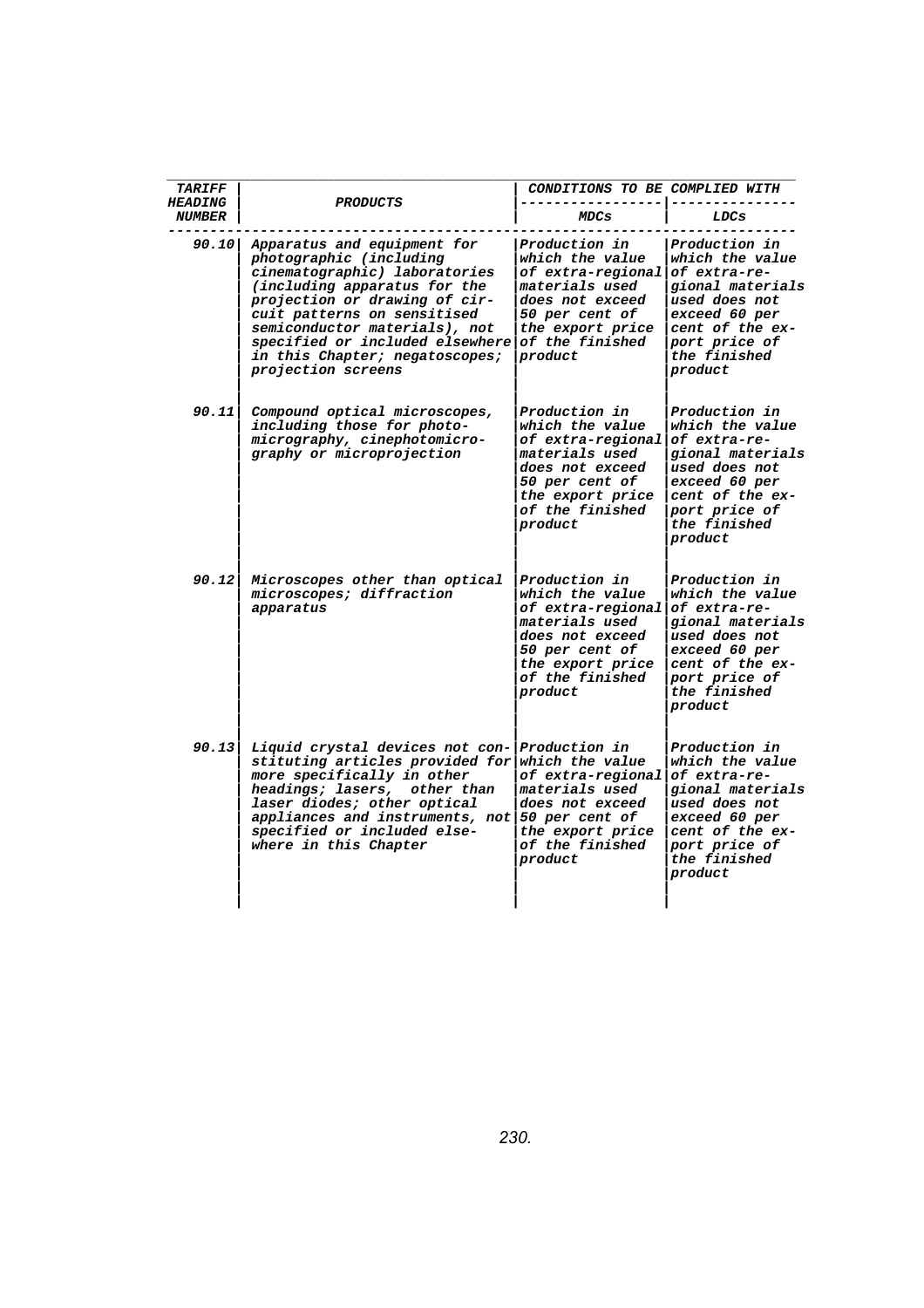| <i><b>TARIFF</b></i><br><i><b>HEADING</b></i> | <b>PRODUCTS</b>                                                                                                                                                                                                                                                                                                                                                                                                | CONDITIONS TO BE COMPLIED WITH                                                                                                                                                                                              |                                                                                                                                                                     |
|-----------------------------------------------|----------------------------------------------------------------------------------------------------------------------------------------------------------------------------------------------------------------------------------------------------------------------------------------------------------------------------------------------------------------------------------------------------------------|-----------------------------------------------------------------------------------------------------------------------------------------------------------------------------------------------------------------------------|---------------------------------------------------------------------------------------------------------------------------------------------------------------------|
| <i><b>NUMBER</b></i>                          |                                                                                                                                                                                                                                                                                                                                                                                                                | <b>MDCs</b>                                                                                                                                                                                                                 | LDCs                                                                                                                                                                |
|                                               | 90.14 Direction finding compasses;<br>other navigational instruments /which the value<br>and appliances                                                                                                                                                                                                                                                                                                        | Production in<br>of extra-regional/of extra-re-<br>/materials used<br>does not exceed<br>50 per cent of<br>the export price (cent of the ex-<br>of the finished<br>  product                                                | <i>Production in</i><br>which the value<br>gional materials<br>used does not<br>exceed 60 per<br><i>port price of</i><br>the finished)<br>  product                 |
|                                               | 90.15 Surveying (including photo-<br>grammetrical surveying), hydro-/which the value<br>graphic, oceanographic, hydro- of extra-regional of extra-re-<br>logical, meteorological or geo-/materials used<br>physical instruments and<br>appliances, excluding com-<br>passes; rangefinders                                                                                                                      | <i>Production in</i><br>does not exceed<br><i>150 per cent of</i><br>the export price<br>of the finished<br>  product                                                                                                       | Production in<br>which the value<br> gional materials<br>used does not<br>exceed 60 per<br>$/cent$ of the ex-<br><i>port price of</i><br>the finished)<br>  product |
|                                               | 90.16 Balances of a sensitivity of<br>5 cg or better, with or with-<br>out weights                                                                                                                                                                                                                                                                                                                             | <i>Production in</i><br>which the value<br>of extra-regional/of extra-re-<br>/materials used<br>does not exceed<br>50 per cent of<br>the export price (cent of the ex-<br>of the finished <i>port price</i> of<br>  product | <i>Production in</i><br>which the value<br><i> gional materials</i><br>lused does not<br>exceed 60 per<br>the finished)<br>  product                                |
|                                               | 90.17 Drawing, marking-out or<br>mathematical calculating in-<br>struments (for example, draft-<br>ing machines, pantographs,<br>protractors, drawing sets,<br>slide rules, disc calculators); 50 per cent of<br>instruments for measuring<br>length, for use in the hand<br>(for example, measuring rods<br>and tapes, micrometers, calli-<br>pers), not specified or inclu-<br>ded elsewhere in this Chapter | Production in<br>which the value<br>of extra-regional/of extra-re-<br>/materials used<br>does not exceed<br>the export price)<br>of the finished<br>  product                                                               | Production in<br>which the value<br> gional materials<br>used does not<br>exceed 60 per<br>$/cent$ of the<br>export price of<br>the finished)<br>  product          |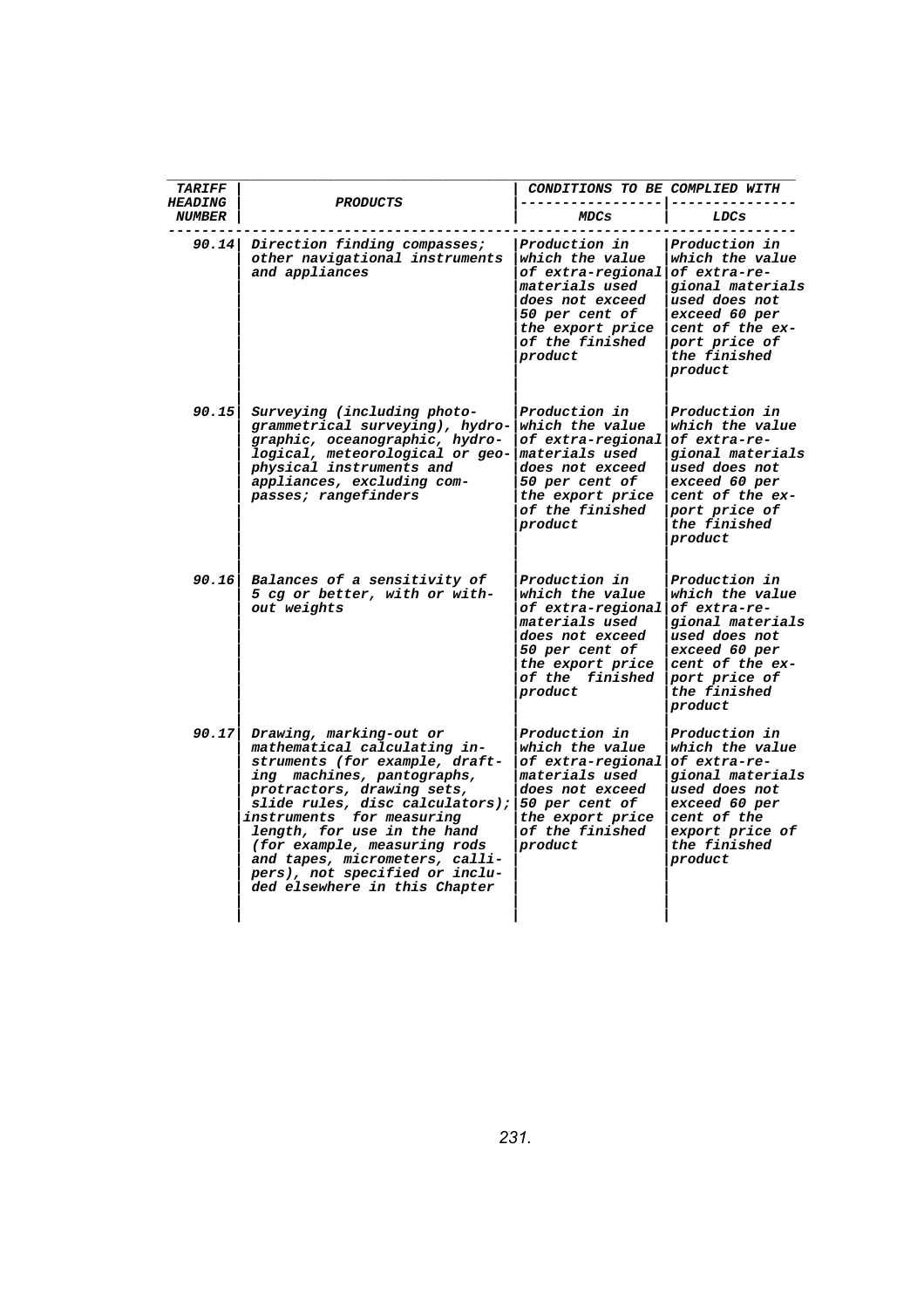| <i><b>TARIFF</b></i>                          |                                                                                                                                                                                                                                                                                                                                                                                                                                    | CONDITIONS TO BE COMPLIED WITH                                                                                                                                                        |                                                                                                                                                                              |
|-----------------------------------------------|------------------------------------------------------------------------------------------------------------------------------------------------------------------------------------------------------------------------------------------------------------------------------------------------------------------------------------------------------------------------------------------------------------------------------------|---------------------------------------------------------------------------------------------------------------------------------------------------------------------------------------|------------------------------------------------------------------------------------------------------------------------------------------------------------------------------|
| <i><b>HEADING</b></i><br><i><b>NUMBER</b></i> | <b>PRODUCTS</b>                                                                                                                                                                                                                                                                                                                                                                                                                    | MDCs                                                                                                                                                                                  | LDCs                                                                                                                                                                         |
|                                               | 90.18   Instruments and appliances used Production in<br>in medical, surgical, dental or/which the value<br>veterinary sciences, including of extra-regional of extra-re-<br>scintigraphic apparatus, other <i> materials used</i><br>electro-medical apparatus and<br>sight-testing instruments                                                                                                                                   | does not exceed<br><i> 50 per cent of</i><br>the export price)<br>of the finished<br>  product                                                                                        | <i>Production in</i><br>which the value<br>gional materials<br>used does not<br>exceed 60 per<br>cent of the ex-<br><i>port price of</i><br>the finished)<br>  product       |
|                                               | 90.19 Mechano-therapy appliances;<br>massage apparatus; psycho-<br>logical aptitude-testing<br>apparatus; ozone therapy,<br>oxygen therapy, aerosol<br>therapy, artificial respiration/50 per cent of<br>or other therapeutic respi-<br>ration apparatus                                                                                                                                                                           | Production in<br>which the value<br>of extra-regional/of extra-re-<br>materials used<br>does not exceed<br>the export price)<br>of the finished<br>product                            | Production in<br>which the value<br><i> gional materials</i><br>lused does not<br>exceed 60 per <br>cent of the ex-<br><i>port price of</i><br>the finished)<br>  product    |
|                                               | 90.20 Other breathing appliances<br>and gas masks, excluding pro-<br>tective masks having neither<br>mechanical parts nor replace-<br>able filters                                                                                                                                                                                                                                                                                 | <i>Production in</i><br>which the value<br>of extra-regional/of extra-re-<br>/materials used<br>does not exceed<br>50 per cent of<br>the export price<br>of the finished<br>  product | <i>Production in</i><br>which the value<br> gional materials<br>lused does not<br>exceed 60 per/<br>$/cent$ of the ex-<br><i>port price of</i><br>the finished)<br>  product |
|                                               | 90.21 Orthopaedic appliances, inclu- Production in<br>ding crutches, surgical belts<br>and trusses; splints and other $ $ of extra-regional $ $ of extra-re-<br>fracture appliances; artificial/materials used<br>parts of the body; hearing aids does not exceed<br>and other appliances which are $/50$ per cent of<br>worn or carried, or implanted<br>in the body, to compensate for of the finished<br>a defect or disability | which the value<br>the export price<br>/product                                                                                                                                       | Production in<br>which the value<br> gional materials<br>used does not<br>exceed 60 per/<br>cent of the ex-<br><i>port price of</i><br>the finished)<br>  product            |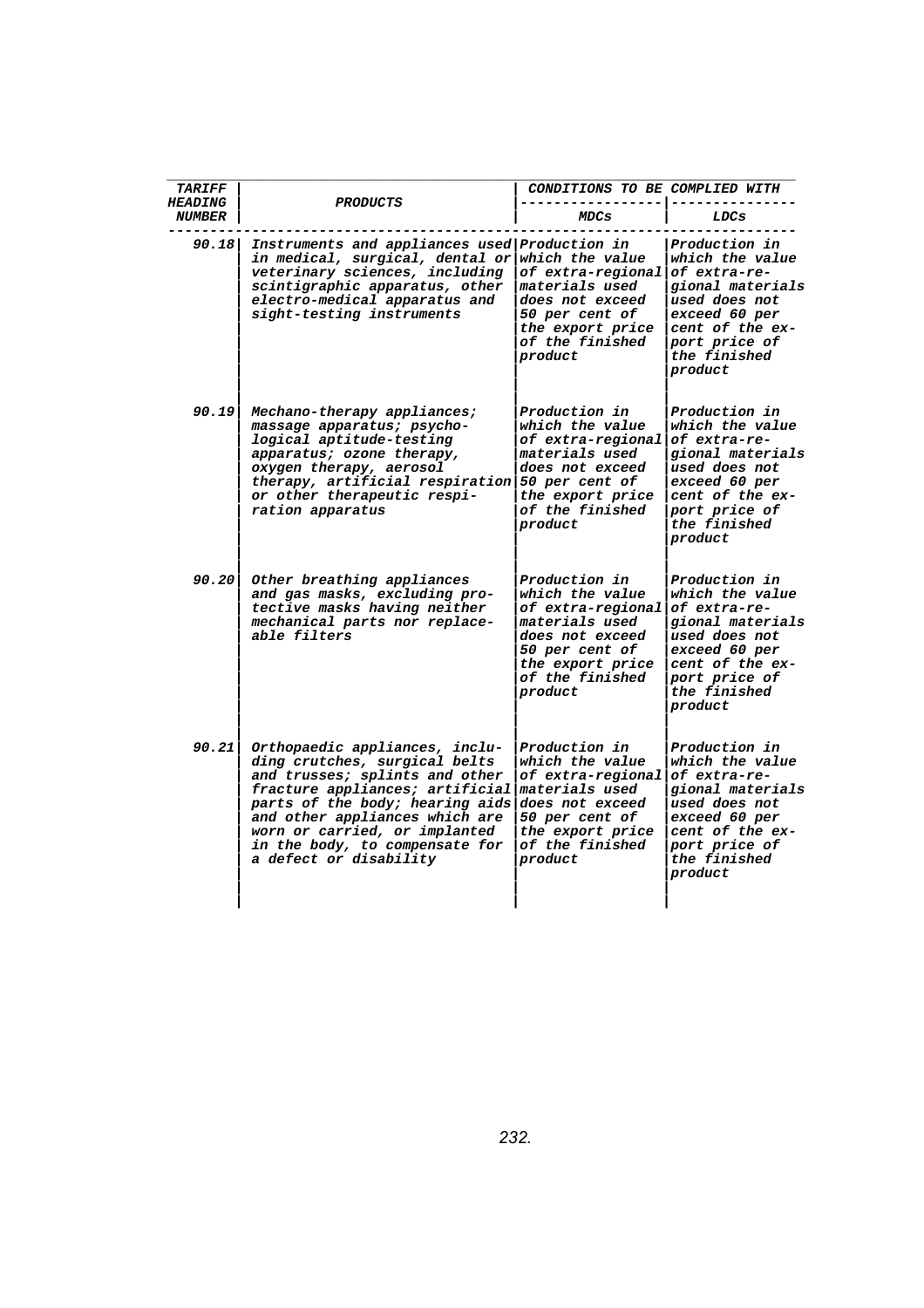| <i><b>TARIFF</b></i>                          |                                                                                                                                                                                                                                                                                                                                                                                                                                                                         | CONDITIONS TO BE COMPLIED WITH                                                                                                                                                                |                                                                                                                                                         |
|-----------------------------------------------|-------------------------------------------------------------------------------------------------------------------------------------------------------------------------------------------------------------------------------------------------------------------------------------------------------------------------------------------------------------------------------------------------------------------------------------------------------------------------|-----------------------------------------------------------------------------------------------------------------------------------------------------------------------------------------------|---------------------------------------------------------------------------------------------------------------------------------------------------------|
| <i><b>HEADING</b></i><br><i><b>NUMBER</b></i> | <b>PRODUCTS</b>                                                                                                                                                                                                                                                                                                                                                                                                                                                         | <b>MDCs</b>                                                                                                                                                                                   | LDCs                                                                                                                                                    |
|                                               | 90.22 Apparatus based on the use of<br>X-rays or of alpha, beta or<br>gamma radiations, whether or<br>not for medical, surgical,<br>dental or veterinary uses, in- (does not exceed<br>cluding radiography or radio- (50 per cent of<br>therapy apparatus, X-ray tubes/the export price / cent of the ex-<br>and other X-ray generators,<br>high tension generators, con-<br>trol panels and desks, screens,<br>examination or treatment<br>tables, chairs and the like | <i>Production in</i><br>which the value<br>of extra-regional/of extra-re-<br><i>materials used</i><br>of the finished<br>  product                                                            | Production in<br>which the value<br>gional materials<br>used does not<br>exceed 60 per<br><i>port price of</i><br>the finished)<br>  product            |
|                                               | 90.23 Instruments, apparatus and<br>models, designed for<br>demonstrational purposes (for<br>example, in education or<br>exhibitions), unsuitable for<br>other uses                                                                                                                                                                                                                                                                                                     | Production in<br>which the value<br>of extra-regional/of extra-re-<br>materials used<br>does not exceed<br>50 per cent of<br>the export price)<br>of the finished<br>'product                 | Production in<br>which the value<br> gional materials<br>used does not<br>exceed 60 per<br>cent of the<br>export price of<br>the finished)<br>  product |
|                                               | 90.24 Machines and appliances for<br>testing the hardness, strength, which the value<br>compressibility, elasticity or (of extra-regional(of extra-re-<br>other mechanical properties<br>of materials (for example,<br>metals, wood, textiles, paper, (50 per cent of<br>plastics)                                                                                                                                                                                      | <i>Production in</i><br>materials used<br>does not exceed<br>the export price (cent of the ex-<br>of the finished<br>  product                                                                | <i>Production in</i><br>which the value<br>gional materials<br>used does not<br>exceed 60 per<br><i>port price of</i><br>the finished)<br>  product     |
|                                               | 90.25 Hydrometers and similar float-<br>ing instruments, thermometers,<br>pyrometers, barometers, hygro-<br>meters and psychrometers,<br>recording or not, and any com-<br>bination of these instruments                                                                                                                                                                                                                                                                | <i>Production in</i><br>which the value<br>of extra-regional/of extra-re-<br>materials used<br>does not exceed<br><i> 50 per cent of</i><br>the export price)<br>of the finished<br>  product | Production in<br>which the value<br>gional materials<br>used does not<br>exceed 60 per/<br>cent of the<br>export price of<br>the finished)<br>  product |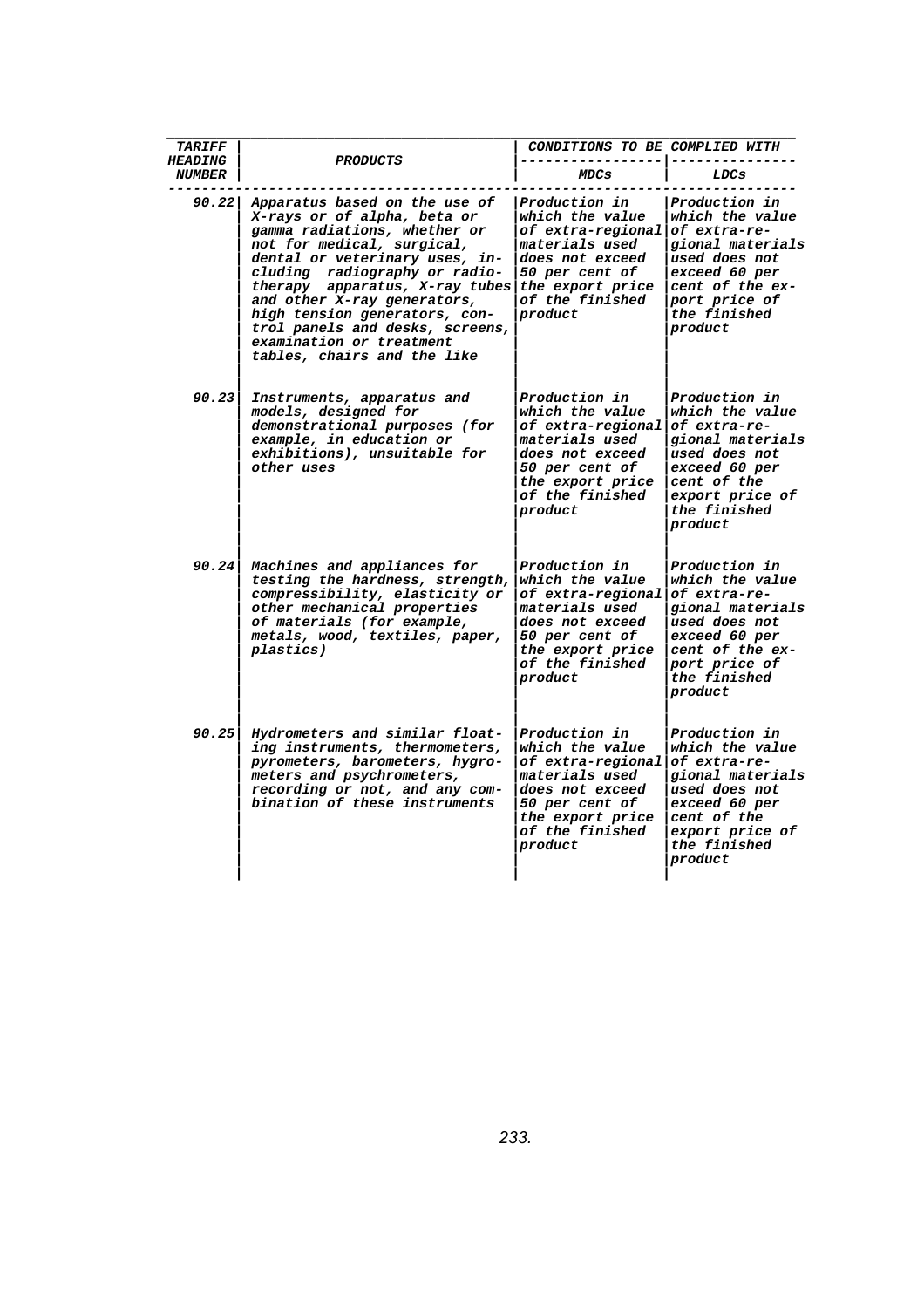| <i><b>TARIFF</b></i>                          |                                                                                                                                                                                                                                                                                                                                                                                                                                                                                                          | CONDITIONS TO BE COMPLIED WITH                                                                                                                                                                  |                                                                                                                                                      |
|-----------------------------------------------|----------------------------------------------------------------------------------------------------------------------------------------------------------------------------------------------------------------------------------------------------------------------------------------------------------------------------------------------------------------------------------------------------------------------------------------------------------------------------------------------------------|-------------------------------------------------------------------------------------------------------------------------------------------------------------------------------------------------|------------------------------------------------------------------------------------------------------------------------------------------------------|
| <i><b>HEADING</b></i><br><i><b>NUMBER</b></i> | <b>PRODUCTS</b>                                                                                                                                                                                                                                                                                                                                                                                                                                                                                          | <b>MDCs</b>                                                                                                                                                                                     | LDCs                                                                                                                                                 |
|                                               | 90.26   Instruments and apparatus for   Production in<br>measuring or checking the flow, which the value<br>level, pressure or other vari- of extra-regional of extra-re-<br>ables of liquids or gases (for /materials used<br>example, flow meters, level<br>guages, manometers, heat<br>meters), excluding instruments (the export price (cent of the ex-<br>and apparatus of heading No.<br>90.14, 90.15, 90.28 or 90.32                                                                              | does not exceed<br>50 per cent of<br>of the finished<br>  product                                                                                                                               | Production in<br>which the value<br><i> gional materials</i><br>used does not<br>exceed 60 per<br><i>port price of</i><br>the finished)<br>  product |
|                                               | 90.27 Instruments and apparatus for<br>physical or chemical analysis<br>(for example, polarimeters,<br>refractometers, spectrometers,<br>gas or smoke analysis ap-<br>paratus), instruments and ap-<br>paratus for measuring or check-/the export price /cent of the ex-<br>ing viscosity, porosity, ex-<br>pansion, surface tension or the product<br>like; instruments and apparatus/<br>for measuring or checking<br>quantities of heat, sound or<br>light (including exposure<br>meters); microtomes | <i>Production in</i><br>which the value<br>of extra-regional/of extra-re-<br>/materials used<br>does not exceed<br>50 per cent of<br>of the finished                                            | Production in<br>which the value<br>gional materials<br>lused does not<br>exceed 60 per <br><i>port</i> price of<br>the finished)<br>  product       |
|                                               | 90.28 Gas, liquid or electricity<br>supply or production meters,<br>including calibrating meters<br>therefor                                                                                                                                                                                                                                                                                                                                                                                             | Production in<br>which the value<br>of extra-regional/of extra-re-<br>/materials used<br>does not exceed<br>50 per cent of<br>the export price (cent of the ex-<br>of the finished<br>  product | <i>Production in</i><br>which the value<br> gional materials<br>used does not<br>exceed 60 per<br><i>port</i> price of<br>the finished<br>  product  |
|                                               | 90.29   Revolution counters, production Production in<br>counters, taximeters, mileo-<br>meters, pedometers and the<br>like; speed indicators and<br>tachometers, other than those<br>of heading No. 90.14 or 90.15;<br>stroboscopes                                                                                                                                                                                                                                                                     | which the value<br>of extra-regional/of extra-re-<br>/materials used<br>does not exceed<br>50 per cent of<br>the export price)<br>of the finished <i>\port price</i> of<br>  product            | <i>Production in</i><br>which the value<br>gional materials<br>used does not<br>exceed 60 per/<br>$/cent$ of the ex-<br>the finished)<br>  product   |

| TARTFF                                 |                                                                                                         | CONDITIONS TO BE COMPLIED WITH |                                         |
|----------------------------------------|---------------------------------------------------------------------------------------------------------|--------------------------------|-----------------------------------------|
| <i><b>HEADING</b></i><br><i>NUMBER</i> | <b>PRODUCTS</b>                                                                                         | <i>MDCs</i>                    | LDCs                                    |
|                                        | 90.30   Oscilloscopes, spectrum analy-   Production in<br>  sers and other instruments   which the valu | which the value                | <i>Production in</i><br>which the value |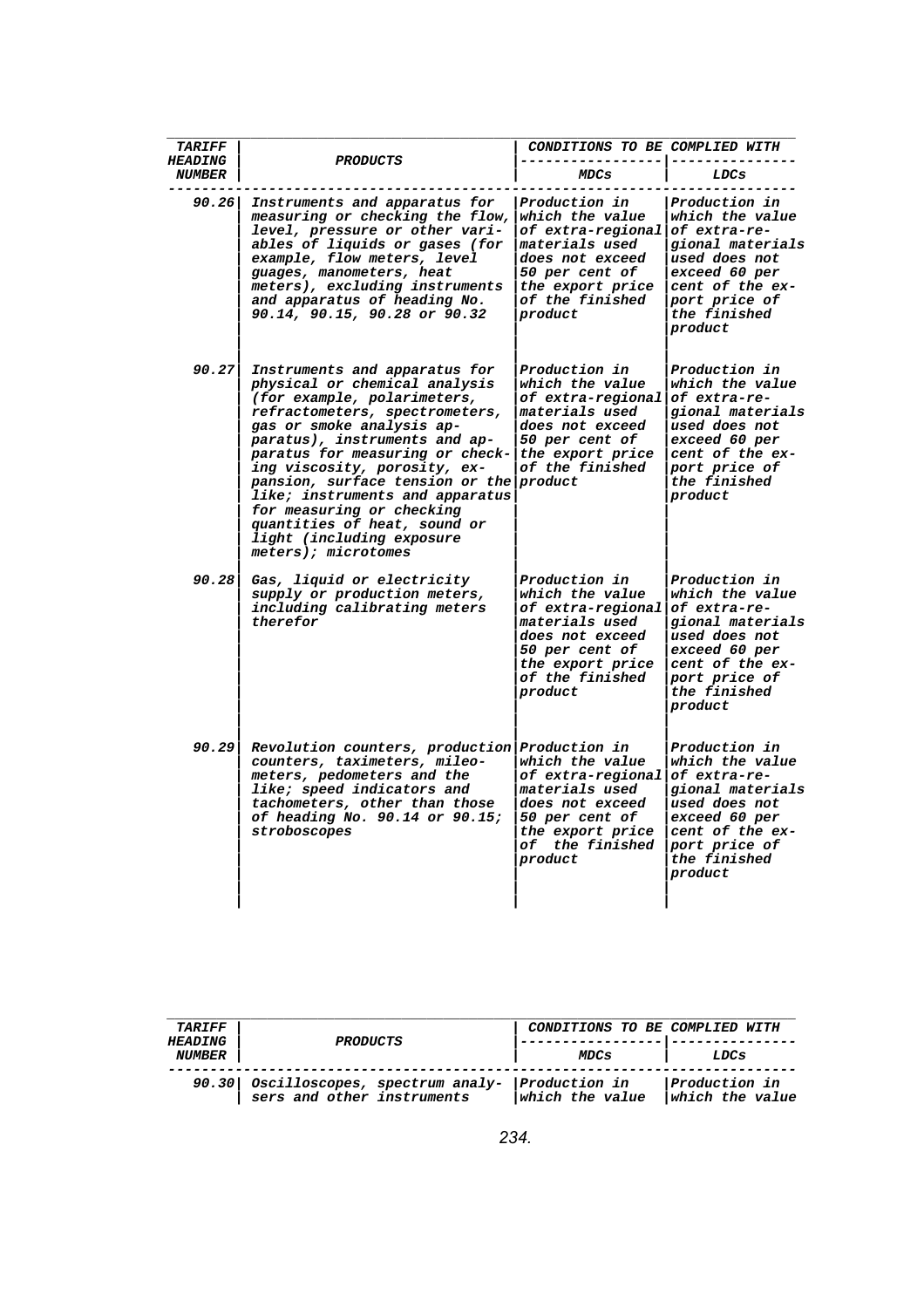|  | and apparatus for measuring or $ $ of extra-regional $ $ of extra re-<br>checking electrical quantities, materials used<br>excluding meters of heading<br>No. 90.28; instruments and ap-<br>paratus for measuring or de-<br>tecting alpha, beta, gamma,<br>X-ray, cosmic or other ionis-<br>ing radiations | does not exceed<br>50 per cent of<br>the export price (cent of the ex-<br>of the finished<br><i>l</i> product                                                                                                  | gional materials<br>used does not<br>/exceed 60 per<br><i>port price of</i><br>the finished<br>'product                                                                  |
|--|------------------------------------------------------------------------------------------------------------------------------------------------------------------------------------------------------------------------------------------------------------------------------------------------------------|----------------------------------------------------------------------------------------------------------------------------------------------------------------------------------------------------------------|--------------------------------------------------------------------------------------------------------------------------------------------------------------------------|
|  | 90.31 Measuring or checking instru-<br>ments, appliances and machines, which the value<br>not specified or included else- of extra-regional of extra-re-<br>where in this Chapter; profile <i>materials</i> used<br>projectors                                                                             | <i>Production in</i><br>does not exceed<br><i> 50 per cent of</i><br>the export price<br>of the finished<br>  product                                                                                          | Production in<br>which the value<br><i> gional materials</i><br>used does not<br>exceed 60 per<br>$/cent$ of the ex-<br><i>port price of</i><br>the finished)<br>product |
|  | 90.32 Automatic regulating or con-<br>trolling instruments and<br>apparatus                                                                                                                                                                                                                                | <i>Production in</i><br>which the value<br>of extra-regional/of extra-re-<br>materials used<br>does not exceed<br>50 per cent of<br>the export price<br>of the finished<br>  product                           | Production in<br>which the value<br> gional materials<br>used does not<br>exceed 60 per<br>$/cent$ of the ex-<br><i> port price of</i><br>the finished)<br>'product      |
|  | 90.33 Parts and accessories (not<br>specified or included else-<br>where in this Chapter) for<br>machines, appliances, instru-<br>ments or apparatus of Chapter<br>90                                                                                                                                      | <i>Production in</i><br>which the value<br>of extra-regional/of extra-re-<br>/materials used<br>does not exceed<br><i> </i> 50 per cent of<br>the export price (cent of the ex-<br>of the finished<br>'product | <i>Production in</i><br>which the value<br> gional materials<br>used does not<br>exceed 60 per<br><i>port price of</i><br>the finished<br>product                        |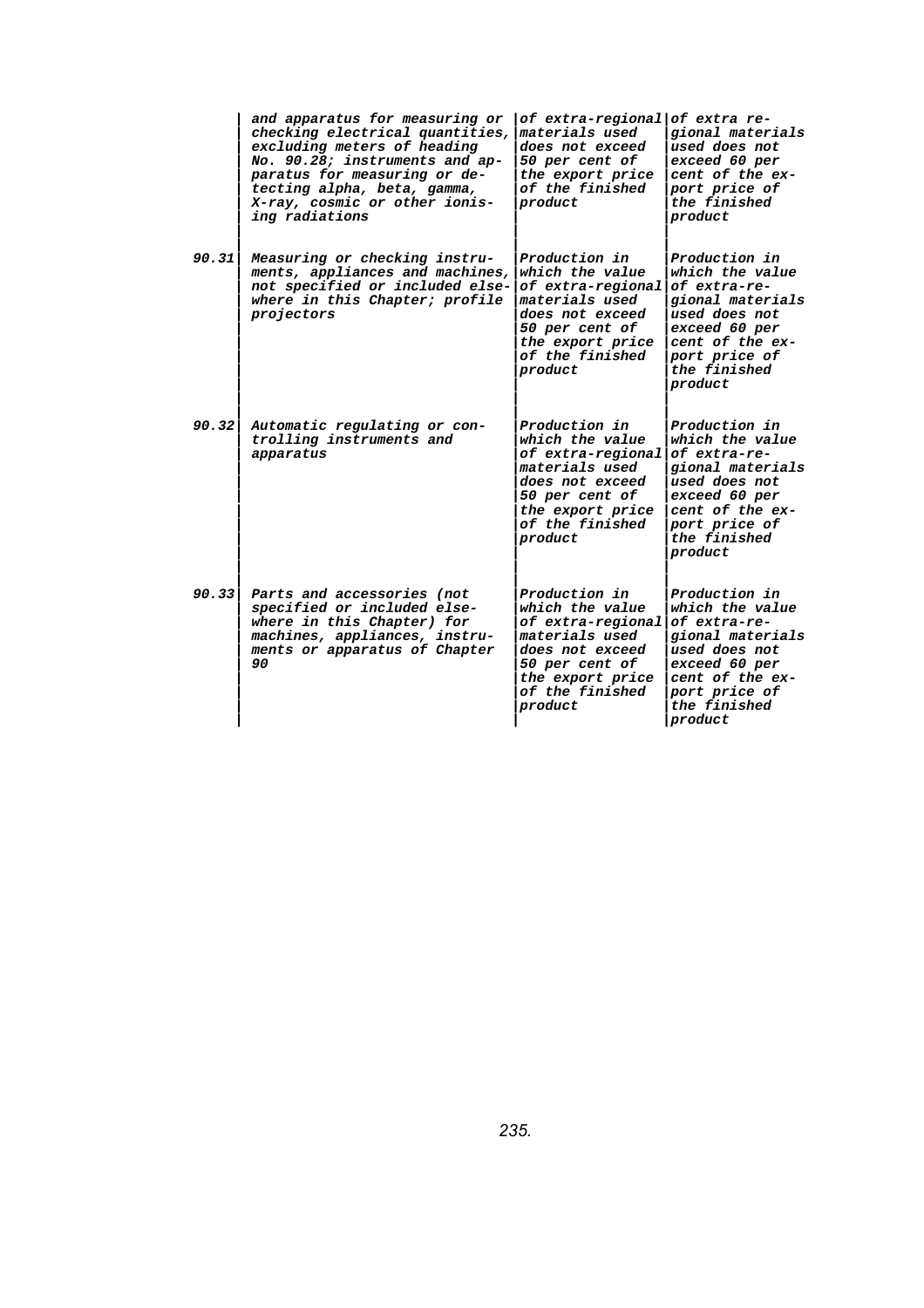| <b><i>TARIFF</i></b><br><i><b>HEADING</b></i> | <b>PRODUCTS</b>                                                                                                                                             | CONDITIONS TO BE COMPLIED WITH                                                                                                                                                                                       |                                                                                                                                                                   |
|-----------------------------------------------|-------------------------------------------------------------------------------------------------------------------------------------------------------------|----------------------------------------------------------------------------------------------------------------------------------------------------------------------------------------------------------------------|-------------------------------------------------------------------------------------------------------------------------------------------------------------------|
| <i><b>NUMBER</b></i>                          |                                                                                                                                                             | MDCs                                                                                                                                                                                                                 | LDCs                                                                                                                                                              |
|                                               | 91.01 Wrist-watches, pocket-watches<br>and other watches, including<br>stop-watches, with case of<br>precious metal or of metal<br>clad with precious metal | <i>Production in</i><br>which the value<br>of extra-regional/of extra re-<br>materials used<br>does not exceed<br><i>50 per cent of</i><br>the export price $ $ cent of the ex-<br>of the finished<br>  product      | <i>Production in</i><br>which the value<br>gional materials<br>used does not<br>exceed 60 per/<br><i>port price of</i><br>the finished)<br>  product              |
|                                               | 91.02 Wrist-watches, pocket-watches<br>and other watches, including<br>stop-watches, other than those<br>of heading No. 91.01                               | Production in<br>which the value<br>of extra-regional/of extra-re-<br>/materials used<br>does not exceed<br><i> 50 per cent of</i><br>the export price $ $ cent of the ex-<br>of the finished<br>  product           | <i>Production in</i><br>which the value<br>gional materials<br>used does not<br>exceed 60 per/<br><i>port price of</i><br>the finished)<br>  product              |
|                                               | 91.03   Clocks with watch movements,<br>excluding clocks of heading<br>No. 91.04                                                                            | <i>Production in</i><br>which the value<br>of extra-regional/of extra re-<br>materials used<br>does not exceed<br>50 per cent of<br>$t$ the export price $\sqrt{\ }$ cent of the ex-<br>of the finished<br>  product | <i>Production in</i><br>which the value<br><i> gional materials</i><br>used does not<br>/exceed 60 per<br><i>port price of</i><br>the finished)<br>  product      |
|                                               | 91.04 Instrument panel clocks and<br>clocks of a similar type for<br>vehicles, aircraft, space-<br>craft or vessels                                         | <i>Production in</i><br>which the value<br>of extra-regional/of extra-re-<br>/materials used<br>does not exceed<br>50 per cent of<br>the export price<br>of the finished<br>  product                                | Production in<br>which the value<br> gional materials<br>used does not<br>exceed 60 per/<br>cent of the ex-<br><i>port price of</i><br>the finished)<br>  product |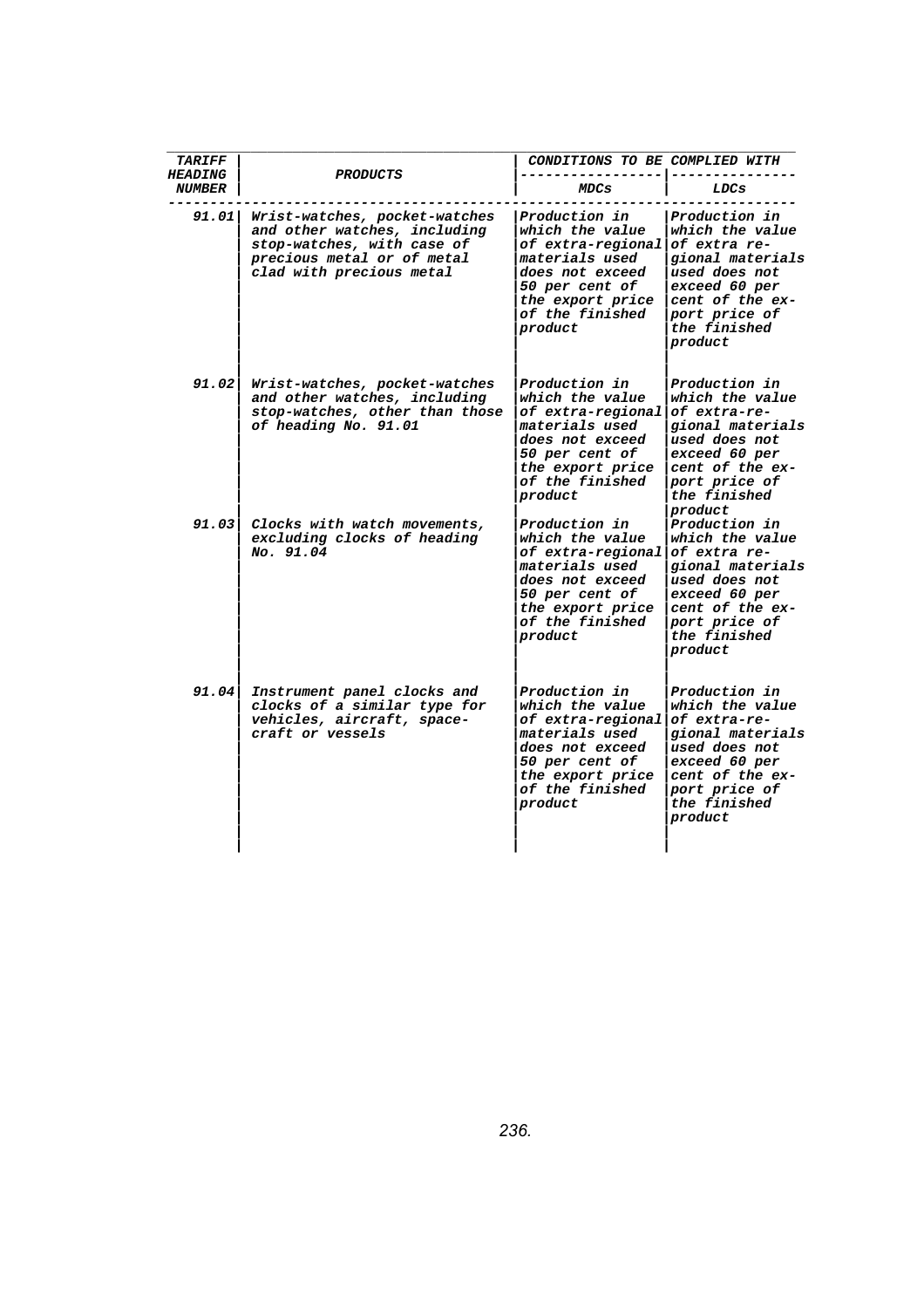| <i><b>TARIFF</b></i>                   |                                                                                                                                                                                                                                                                                                                                                                                   | CONDITIONS TO BE COMPLIED WITH                                                                                                                                                                         |                                                                                                                                                                    |
|----------------------------------------|-----------------------------------------------------------------------------------------------------------------------------------------------------------------------------------------------------------------------------------------------------------------------------------------------------------------------------------------------------------------------------------|--------------------------------------------------------------------------------------------------------------------------------------------------------------------------------------------------------|--------------------------------------------------------------------------------------------------------------------------------------------------------------------|
| <i><b>HEADING</b></i><br><b>NUMBER</b> | <b>PRODUCTS</b>                                                                                                                                                                                                                                                                                                                                                                   | <b>MDCs</b>                                                                                                                                                                                            | LDCS                                                                                                                                                               |
|                                        | 91.05 Other clocks                                                                                                                                                                                                                                                                                                                                                                | <i>Production in</i><br>which the value<br>of extra-regional/of extra-re-<br>/materials used<br>does not exceed<br>50 per cent of<br>the export price (cent of the ex-<br>of the finished<br>  product | <i>Production in</i><br>which the value<br>gional materials<br>used does not<br>/exceed 60 per<br><i>port price of</i><br>the finished)<br>  product               |
|                                        | 91.06   Time of day recording apparatus Production in<br>and apparatus for measuring,<br>recording or otherwise indi-   of extra-regional of extra-re-<br>cating intervals of time, with /materials used<br>clock or watch movement or with/does not exceed<br>synchronous motor (for example, 50 per cent of<br>time-registers, time recorders) the export price cent of the ex- | which the value<br>of the finished<br>  product                                                                                                                                                        | <i>Production in</i><br>which the value<br>gional materials<br>used does not<br>exceed 60 per<br><i>port price of</i><br>the finished)<br>  product                |
|                                        | 91.07 Time switches with clock or<br>watch movement or with<br>synchronous motor                                                                                                                                                                                                                                                                                                  | <i>Production in</i><br>which the value<br>of extra-regional/of extra re-<br>/materials used<br>does not exceed<br>50 per cent of<br>the export price (cent of the ex-<br>of the finished<br>  product | <i>Production in</i><br>which the value<br><i>dional materials</i><br>used does not<br>exceed 60 per<br><i>port price of</i><br>the finished)<br>  product         |
|                                        | 91.08   Watch movements, complete and<br>assembled                                                                                                                                                                                                                                                                                                                                | <i>Production in</i><br>which the value<br>of extra-regional/of extra-re-<br>/materials used<br>does not exceed<br>50 per cent of<br>the export price)<br>of the finished<br>  product                 | Production in<br>which the value<br><i>sional</i> materials<br>used does not<br>exceed 60 per<br>$/cent$ of the ex-<br>port price of<br>the finished)<br>  product |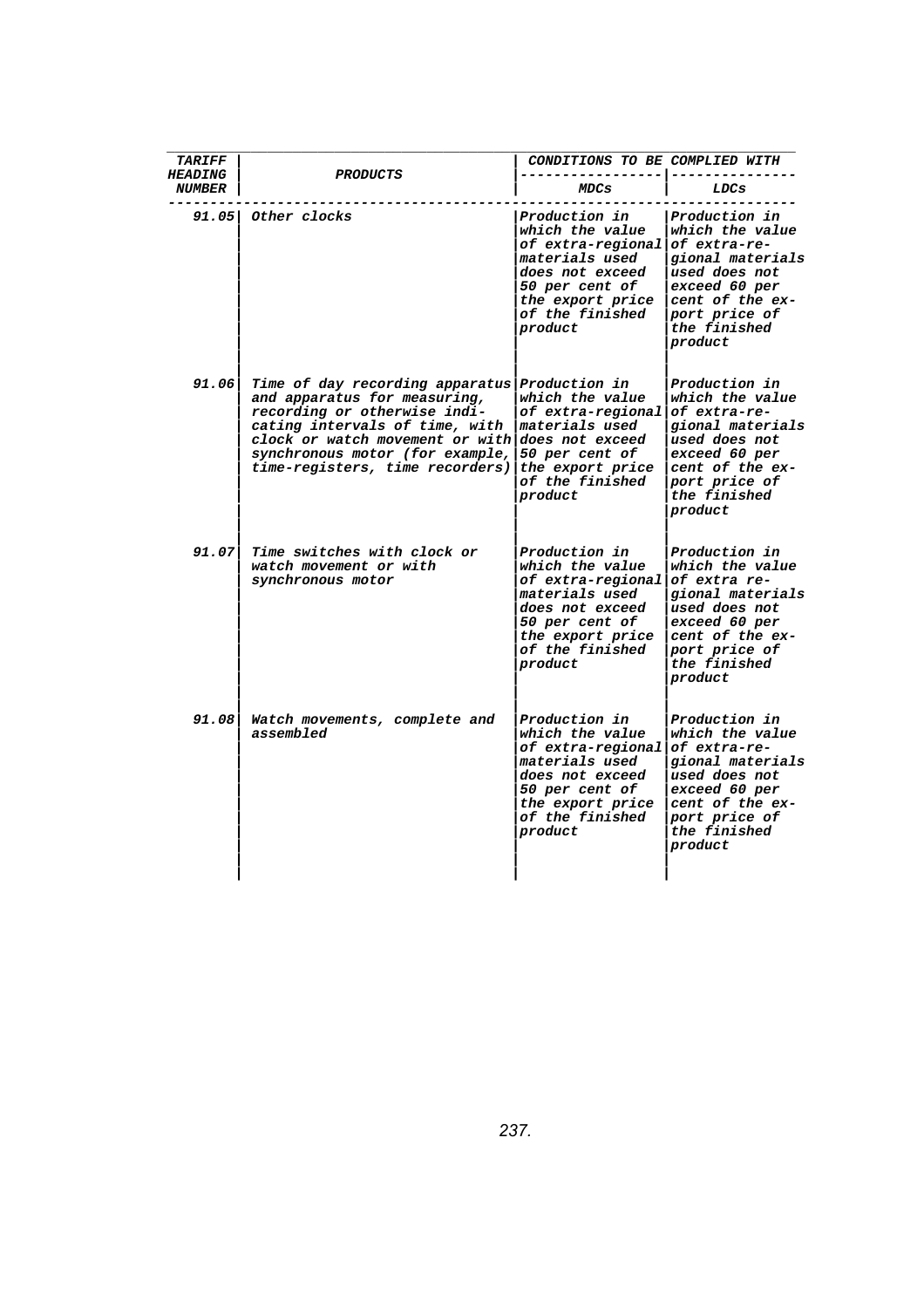| <i><b>TARIFF</b></i><br><i><b>HEADING</b></i> |                                                                                                                                                                                               | CONDITIONS TO BE COMPLIED WITH                                                                                                                                                                                |                                                                                                                                                             |
|-----------------------------------------------|-----------------------------------------------------------------------------------------------------------------------------------------------------------------------------------------------|---------------------------------------------------------------------------------------------------------------------------------------------------------------------------------------------------------------|-------------------------------------------------------------------------------------------------------------------------------------------------------------|
| <i><b>NUMBER</b></i>                          | <b>PRODUCTS</b>                                                                                                                                                                               | <b>MDCs</b>                                                                                                                                                                                                   | LDCS                                                                                                                                                        |
|                                               | 91.09  Clock movements, complete and<br>assembled                                                                                                                                             | <i>Production in</i><br>which the value<br>of extra-regional/of extra-re-<br>/materials used<br>does not exceed<br>50 per cent of<br>the export price $ $ cent of the ex-<br>of the finished<br>  product     | <i>Production in</i><br>which the value<br>gional materials<br>used does not<br>exceed 60 per<br><i>port price of</i><br>the finished<br>  product          |
|                                               | 91.10 Complete watch or clock move-<br>ments, unassembled or partly<br>assembled (movement sets); in-<br>complete watch or clock move-<br>ments, assembled; rough watch<br>or clock movements | <i>Production in</i><br>which the value<br>of extra-regional/of extra-re-<br>/materials used<br>does not exceed<br>50 per cent of<br>the export price (cent of the ex-<br>of the finished<br>  product        | Production in<br>which the value<br>gional materials<br>used does not<br>exceed 60 per<br>port price of<br>the finished)<br>product                         |
|                                               | 91.11 Watch cases and parts thereof                                                                                                                                                           | <i>Production in</i><br>which the value<br>lof extra-regional of extra re-<br>materials used<br>does not exceed<br>50 per cent of<br>$ $ the export price $ $ cent of the ex-<br>of the finished<br>  product | <i>Production in</i><br>which the value<br>gional materials<br>used does not<br>exceed 60 per<br><i>port price of</i><br>the finished)<br>  product         |
|                                               | 91.12 Clock cases and cases of a<br>similar type for other goods<br>of this Chapter, and parts<br>thereof                                                                                     | <i>Production in</i><br>which the value<br>of extra-regional/of extra-re-<br>materials used<br>does not exceed<br><i> 50 per cent of</i><br>the export price (cent of the ex-<br>of the finished<br>  product | <i>Production in</i><br>which the value<br><i> gional materials</i><br>used does not<br>exceed 60 per<br><i>port price of</i><br>the finished)<br>  product |

| <b><i>TARIFF</i></b><br><i><b>HEADING</b></i> | <b>PRODUCTS</b>                                                              | CONDITIONS TO BE COMPLIED WITH                                                                                                   |                                                            |
|-----------------------------------------------|------------------------------------------------------------------------------|----------------------------------------------------------------------------------------------------------------------------------|------------------------------------------------------------|
| <i>NUMBER</i>                                 |                                                                              | <i>MDCs</i>                                                                                                                      | LDCs                                                       |
|                                               | 91.13 Watch straps, watch banks and<br>watch bracelets, and parts<br>thereof | <i>Production in</i><br>which the value (which the value)<br>of extra-regional/of extra-re-<br>materials used<br>does not exceed | <i>Production in</i><br>gional materials <br>used does not |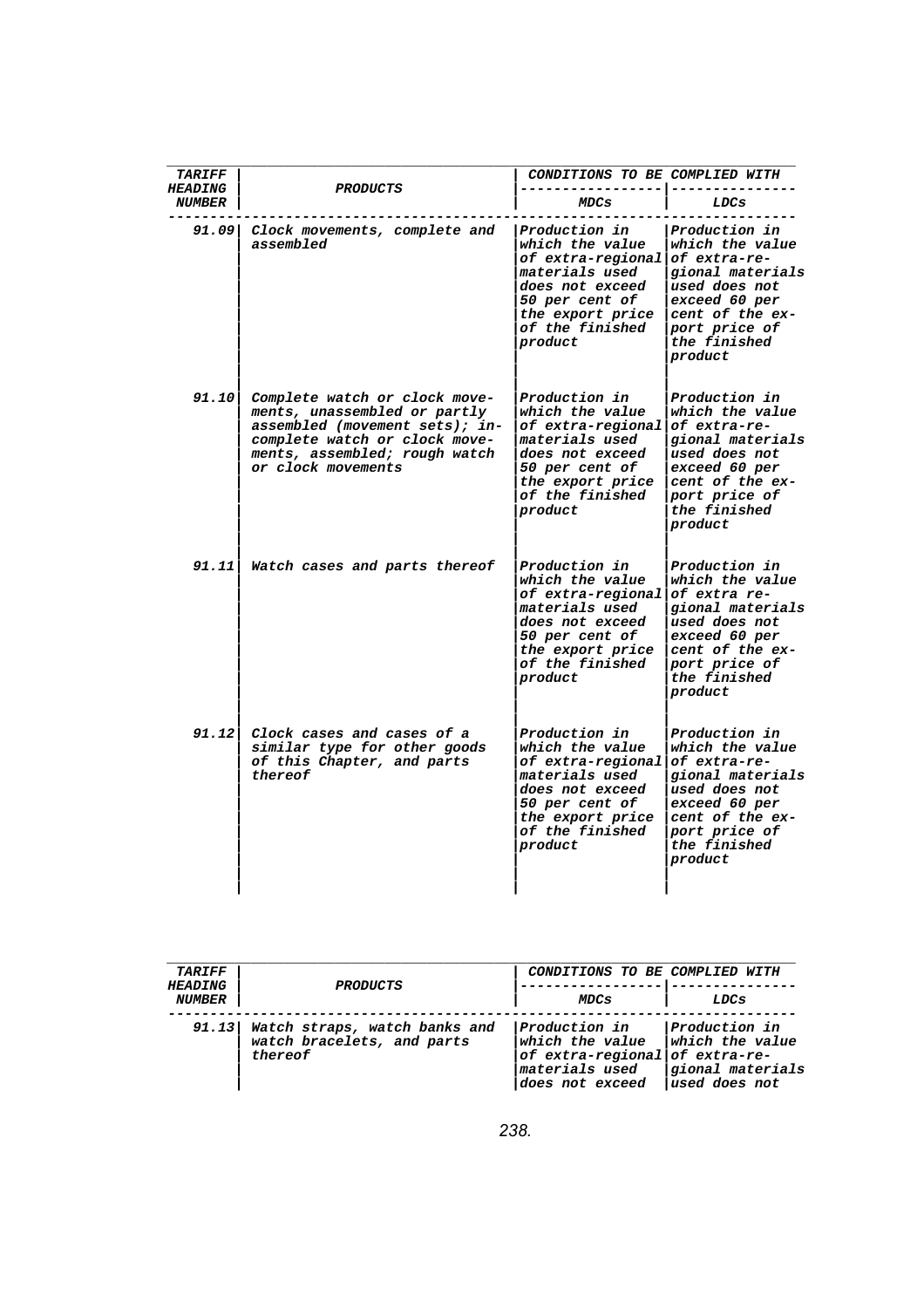|  |                                                                                                      | 50 per cent of<br>the export price<br>of the finished<br>'product                                                                                                                              | /exceed 60 per<br>$/cent$ of the ex-<br><i>port price of</i><br>the finished<br>  product                                                                                |
|--|------------------------------------------------------------------------------------------------------|------------------------------------------------------------------------------------------------------------------------------------------------------------------------------------------------|--------------------------------------------------------------------------------------------------------------------------------------------------------------------------|
|  | 91.14 Other clock or watch parts                                                                     | Production in<br>which the value<br>of extra-regional/of extra-re-<br>materials used<br>does not exceed<br><i> 50 per cent of</i><br>the export price<br>of the finished<br>  product          | Production in<br>which the value<br> gional materials<br>used does not<br>exceed 60 per<br>cent of the ex-<br>port price of<br>the finished)<br>product                  |
|  | 92.01 Pianos, including automatic<br>pianos; harpsichords and other<br>keyboard stringed instruments | <i>Production</i> in<br>which the value<br>of extra-regional/of extra re-<br>/materials used<br>does not exceed<br><i> 50 per cent of</i><br>the export price)<br>of the finished<br>  product | <i>Production in</i><br>which the value<br>gional materials<br>used does not<br>exceed 60 per<br>$/cent$ of the ex-<br><i>port price of</i><br>the finished<br>'product  |
|  | ex 92.02/ Other string musical instru-<br>ments (excluding guitars)                                  | Production in<br>which the value<br>of extra-regional/of extra-re-<br>/materials used<br>does not exceed<br><i> 50 per cent of</i><br>the export price<br>of the finished<br>  product         | <i>Production in</i><br>which the value<br> gional materials<br>used does not<br>exceed 60 per<br>$/cent$ of the ex-<br><i>port price of</i><br>the finished)<br>product |
|  |                                                                                                      |                                                                                                                                                                                                |                                                                                                                                                                          |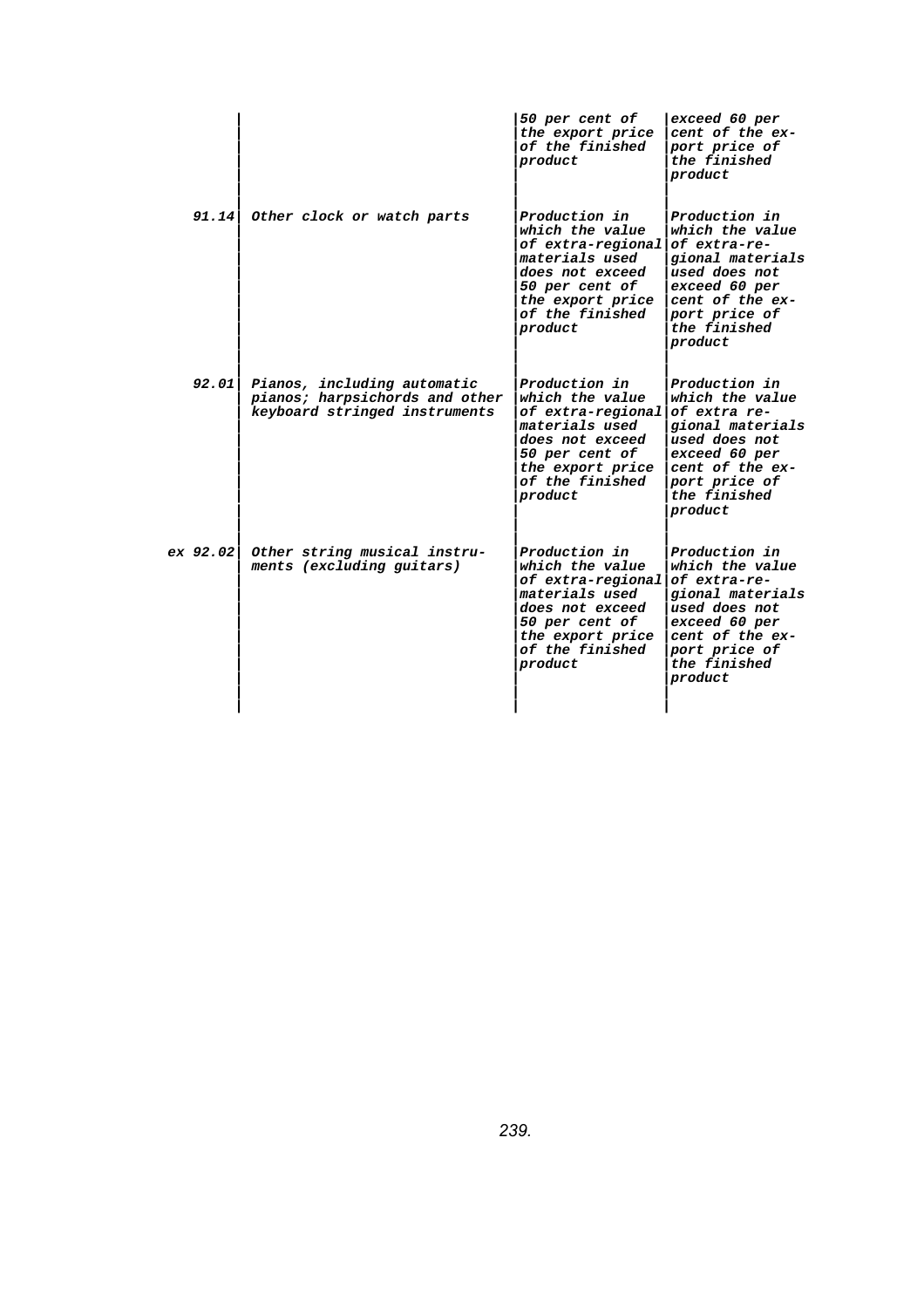| <i><b>TARIFF</b></i>                          |                                                                                                                                                                                               | CONDITIONS TO BE COMPLIED WITH                                                                                                                                                              |                                                                                                                                                              |
|-----------------------------------------------|-----------------------------------------------------------------------------------------------------------------------------------------------------------------------------------------------|---------------------------------------------------------------------------------------------------------------------------------------------------------------------------------------------|--------------------------------------------------------------------------------------------------------------------------------------------------------------|
| <i><b>HEADING</b></i><br><i><b>NUMBER</b></i> | <b>PRODUCTS</b>                                                                                                                                                                               | MDCs                                                                                                                                                                                        | LDCs                                                                                                                                                         |
|                                               | 92.03   Keyboard pipe organs;<br>harmoniums and similar keyboard/which the value<br>instruments with free metal<br>reeds                                                                      | <i>Production in</i><br>of extra-regional/of extra-re-<br>/materials used<br>does not exceed<br><i> 50 per cent of</i><br>the export price (cent of the ex-<br>of the finished<br>  product | <i>Production in</i><br>which the value<br>gional materials<br>used does not<br>exceed 60 per<br><i>port price of</i><br>the finished)<br>  product          |
|                                               | 92.04 Accordions and similar instru- Production in<br>ments; mouth organs                                                                                                                     | which the value<br>of extra-regional/of extra-re-<br>/materials used<br>does not exceed<br><i> 50 per cent of</i><br>the export price (cent of the ex-<br>of the finished<br>  product      | Production in<br>which the value<br><i> gional materials</i><br>used does not<br>exceed 60 per<br><i>port price of</i><br>the finished)<br>  product         |
|                                               | 92.05 Other wind musical instruments: Production in<br>(for example, clarinets,<br>trumpets, bagpipes)                                                                                        | which the value<br>of extra-regional/of extra re-<br>/materials used<br>does not exceed<br><i> 50 per cent of</i><br>the export price (cent of the ex-<br>of the finished<br>  product      | <i>Production in</i><br>which the value<br><i>dional materials</i><br>lused does not<br>exceed 60 per/<br><i>port price of</i><br>the finished)<br>  product |
|                                               | ex 92.06 Percussion musical instruments   Production in<br>(for example, drums, xylo-<br>phones, cymbals, castanets,<br>maraccas) (excluding steelband /materials used<br><i>instruments)</i> | which the value<br>of extra-regional/of extra-re-<br>does not exceed<br><i> 50 per cent of</i><br>the export price (cent of the ex-<br>of the finished<br>  product                         | Production in<br>which the value<br> gional materials<br>used does not<br>exceed 60 per<br><i>port price of</i><br>the finished)<br>  product                |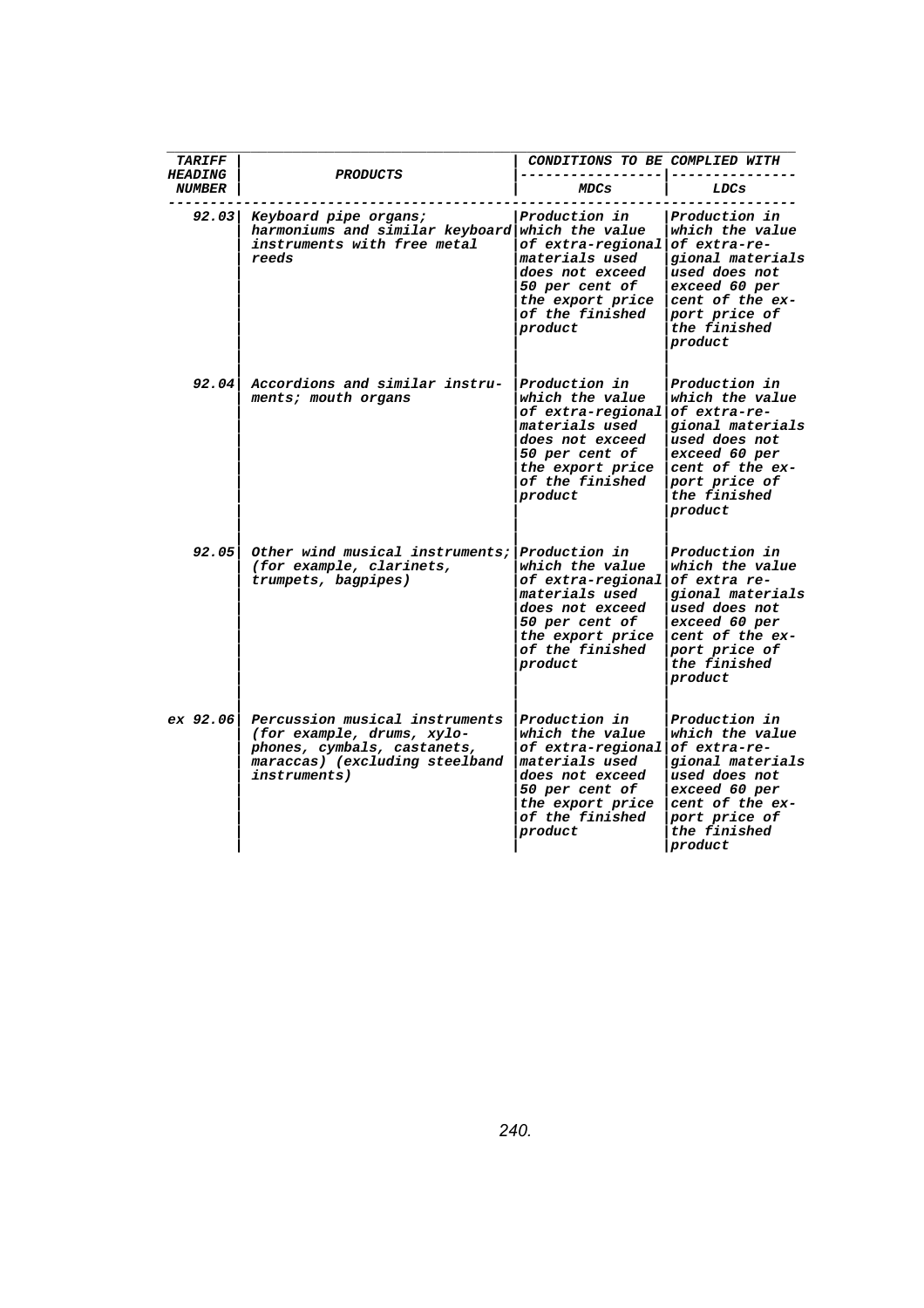| <i><b>TARIFF</b></i>                          |                                                                                                                                                                                                                                                                                                                                                           | CONDITIONS TO BE COMPLIED WITH                                                                                                                                                       |                                                                                                                                                                                      |
|-----------------------------------------------|-----------------------------------------------------------------------------------------------------------------------------------------------------------------------------------------------------------------------------------------------------------------------------------------------------------------------------------------------------------|--------------------------------------------------------------------------------------------------------------------------------------------------------------------------------------|--------------------------------------------------------------------------------------------------------------------------------------------------------------------------------------|
| <i><b>HEADING</b></i><br><i><b>NUMBER</b></i> | <b>PRODUCTS</b>                                                                                                                                                                                                                                                                                                                                           | <b>MDCs</b>                                                                                                                                                                          | LDCs                                                                                                                                                                                 |
|                                               | 92.07   Musical instruments, the sound   Production in<br>of which is produced, or must<br>be amplified, electrically<br>(for example, organs, guitars,<br>accordions)                                                                                                                                                                                    | which the value<br>of extra-regional/of extra-re-<br>materials used<br>does not exceed<br><i>50 per cent of</i><br>the export price (cent of the ex-<br>of the finished<br>  product | <i>Production in</i><br>which the value<br><i> gional materials</i><br>lused does not<br>exceed 60 per<br><i>port price of</i><br>the finished)<br>  product                         |
|                                               | 92.08 Musical boxes, fairground<br>organs, mechanical street<br>organs, mechanical singing<br>birds, musical saws and other<br>musical instruments not falling does not exceed<br>within any other heading of<br>this Chapter; decoy calls of<br>all kinds; whistles, call horns of the finished<br>and other mouth-blown sound<br>signalling instruments | Production in<br>which the value<br>of extra-regional/of extra-re-<br>/materials used<br>50 per cent of<br>the export price (cent of the ex-<br>  product                            | <i>Production in</i><br>which the value<br> gional materials<br>used does not<br>exceed 60 per<br><i>port price of</i><br>the finished)<br>  product                                 |
|                                               | 92.09 Parts (for example, mechanisms<br>for musical boxes) and access-<br>ories (for example, cards,<br>discs and rolls for mechanical (materials used<br>instruments) of musical instru- does not exceed<br>ments; metronomes, tuning<br>forks and pitch pipes of all<br>kinds                                                                           | <i>Production in</i><br>which the value<br>of extra-regional/of extra re-<br><i>50 per cent of</i><br>of the finished<br>  product                                                   | <i>Production in</i><br>which the value<br>gional materials<br>lused does not<br>exceed 60 per<br>the export price (cent of the export)<br><i>price of the</i><br>  finished product |
|                                               | 93.01 Military weapons, other than<br>revolvers, pistols and arms of<br>heading No. 93.07                                                                                                                                                                                                                                                                 | Production in<br>which the value<br>of extra-regional/of extra-re-<br>materials used<br>does not exceed<br><i>50 per cent of</i><br>of the finished<br>  product                     | Production in<br>which the value<br> gional materials<br>used does not<br>exceed 60 per <br>the export price (cent of the export)<br><i>price of the</i><br>  finished product       |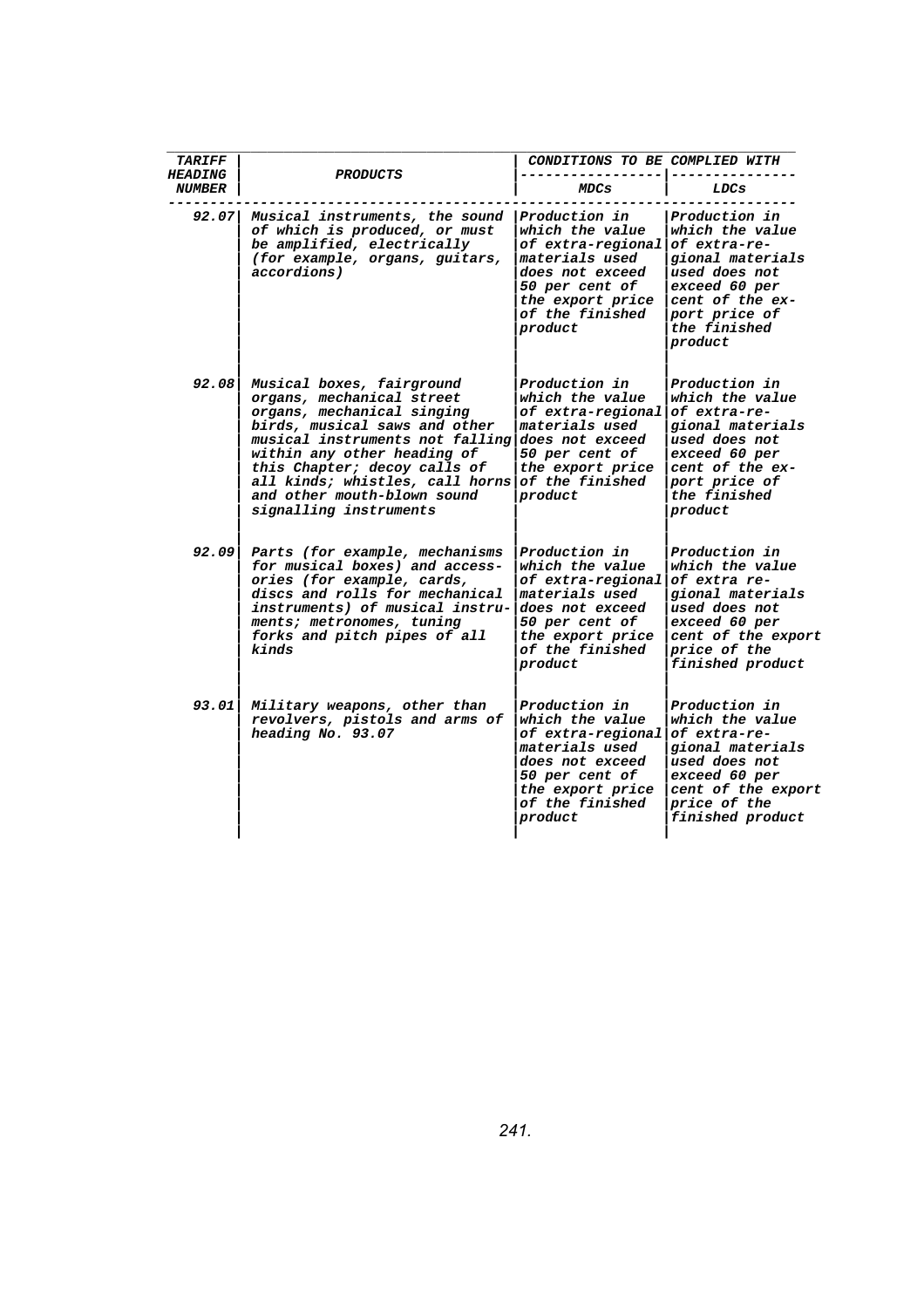| <i><b>TARIFF</b></i><br><i><b>HEADING</b></i> | <b>PRODUCTS</b>                                                                                                                                                                                                                                                                                                                                                                                 | CONDITIONS TO BE COMPLIED WITH                                                                                                                                                                                               | . <i>.</i> .                                                                                                                                         |
|-----------------------------------------------|-------------------------------------------------------------------------------------------------------------------------------------------------------------------------------------------------------------------------------------------------------------------------------------------------------------------------------------------------------------------------------------------------|------------------------------------------------------------------------------------------------------------------------------------------------------------------------------------------------------------------------------|------------------------------------------------------------------------------------------------------------------------------------------------------|
| <i><b>NUMBER</b></i>                          |                                                                                                                                                                                                                                                                                                                                                                                                 | <b>MDCs</b>                                                                                                                                                                                                                  | LDCS                                                                                                                                                 |
|                                               | 93.02 Revolvers and pistols, other<br>$\sqrt{}$ than those of heading No.<br>93.03 or 93.04                                                                                                                                                                                                                                                                                                     | <i>Production in</i><br>which the value<br>of extra-regional/of extra-re-<br>/materials used<br>does not exceed<br>50 per cent of<br>$\sqrt{}$ the export price $\sqrt{}$ cent of the export<br>of the finished<br>  product | <i>Production in</i><br>which the value<br>gional materials<br>used does not<br>exceed 60 per<br><i>price</i> of the<br><i>finished product</i>      |
|                                               | 93.03 Other firearms and similar<br>devices which operate by the<br>firing of an explosive charge<br>(for example, sporting shot-<br>guns and rifles, muzzle-<br>loading firearms, Very pistols  50 per cent of<br>and other devices designed to<br>project only signal flares,<br>pistols and revolvers for<br>firing blank ammunition,<br>captive-bolt humane killers,<br>line-throwing guns) | Production in<br>which the value<br>of extra-regional/of extra-re-<br>materials used<br>does not exceed<br>the export price (cent of the export)<br>of the finished<br>  product                                             | <i>Production in</i><br>which the value<br>gional materials<br>lused does not<br>exceed 60 per<br><i>price</i> of the<br>finished product            |
|                                               | 93.04 Other arms (for example,<br>spring, air or gas guns and<br>pistols, truncheons), excluding of extra-regional of extra re-<br>those of heading No. 93.07                                                                                                                                                                                                                                   | Production in<br>which the value<br>materials used<br>does not exceed<br><i>50 per cent of</i><br>the export price (cent of the ex-<br>of the finished<br>  product                                                          | <i>Production in</i><br>which the value<br>gional materials<br>lused does not<br>exceed 60 per<br><i>port price of</i><br>the finished)<br>  product |
|                                               | 93.05 Parts and accessories of<br>articles of headings Nos. 93.01/which the value<br>to 93.04                                                                                                                                                                                                                                                                                                   | <i>Production in</i><br>of extra-regional/of extra-re-<br>/materials used<br>does not exceed<br>50 per cent of<br>the export price (cent of the ex-<br>of the finished<br>  product                                          | <i>Production in</i><br>which the value<br> gional materials<br>used does not<br>exceed 60 per<br><i>port</i> price of<br>the finished)<br>  product |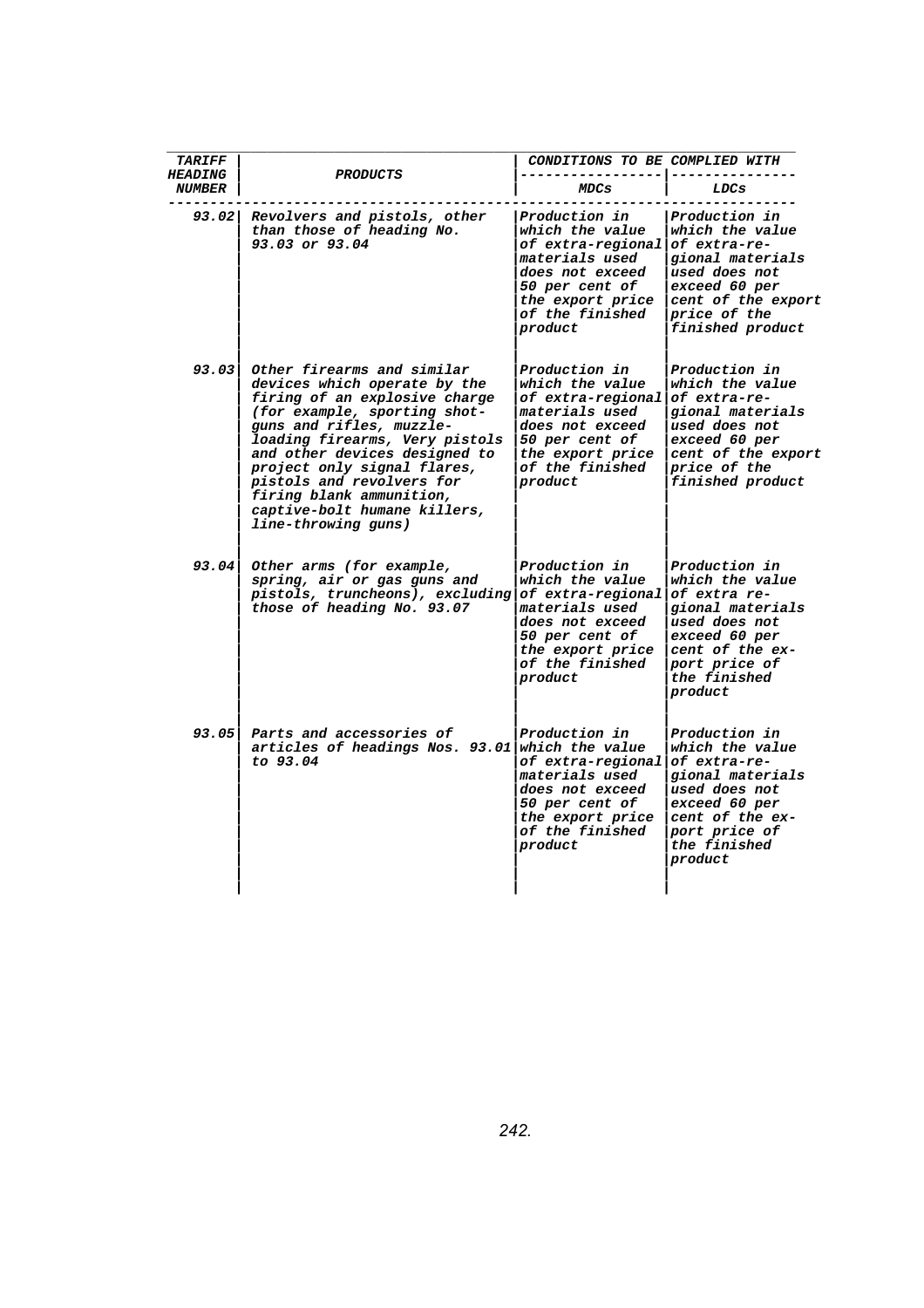| <b><i>TARIFF</i></b><br><i><b>HEADING</b></i> | <b>PRODUCTS</b>                                                                                                                                                                                                                           | CONDITIONS TO BE COMPLIED WITH                                                                                                                                                       |                                                                                                                                                                                 |
|-----------------------------------------------|-------------------------------------------------------------------------------------------------------------------------------------------------------------------------------------------------------------------------------------------|--------------------------------------------------------------------------------------------------------------------------------------------------------------------------------------|---------------------------------------------------------------------------------------------------------------------------------------------------------------------------------|
| <i><b>NUMBER</b></i>                          |                                                                                                                                                                                                                                           | MDCs                                                                                                                                                                                 | LDCs                                                                                                                                                                            |
|                                               | 93.06 Bombs, grenades, torpedoes,<br>mines, missiles, and similar<br>munitions of war and parts<br>thereof; cartridges and other<br>ammunition and projectiles and does not exceed<br>parts thereof, including shot<br>and cartridge wads | <i>Production in</i><br>which the value<br>of extra-regional/of extra-re-<br>/materials used<br>50 per cent of<br>the export price<br>of the finished<br>  product                   | <i>Production in</i><br>which the value<br><i> gional materials</i><br>lused does not<br>exceed 60 per<br>cent of the ex-<br><i>port price of</i><br>the finished)<br>  product |
|                                               | 93.07 Swords, cutlasses, bayonets,<br>lances and similar arms and<br>parts thereof and scabbards<br>and sheaths therefor                                                                                                                  | Production in<br>which the value<br>of extra-regional of extra-re-<br>/materials used<br> does not exceed<br>50 per cent of<br>the export price<br>of the finished<br><i>product</i> | <i>Production in</i><br>which the value<br> gional materials<br>used does not<br>exceed 60 per<br>cent of the export<br><i>price of the</i><br><i>finished product</i>          |
|                                               | ex 94.01/ Office chairs with tilting<br>mechanisms and/or metal support/tilting mech-<br>bases                                                                                                                                            | Produced from<br>anisms and/or/<br>metal support<br>bases of $94.01$ or $94.01$ or from<br>from materials<br>not included in<br>94.01                                                | <i>Produced from</i><br>tilting mechan-<br>lisms and/or metal<br>support bases of<br>/materials not<br>included in 94.01                                                        |
|                                               | ex 94.01/ Other metal chairs of a kind<br>used in offices                                                                                                                                                                                 | Production in<br>which the value<br>of extra-regional/of extra-regional/<br>materials used<br>does not exceed<br>/40 per cent of<br>the export price<br>of the finished<br>  product | <i>Production in</i><br>which the value<br>/materials used<br>does not exceed<br>50 per cent of<br>the export price<br>of the finished<br>  product                             |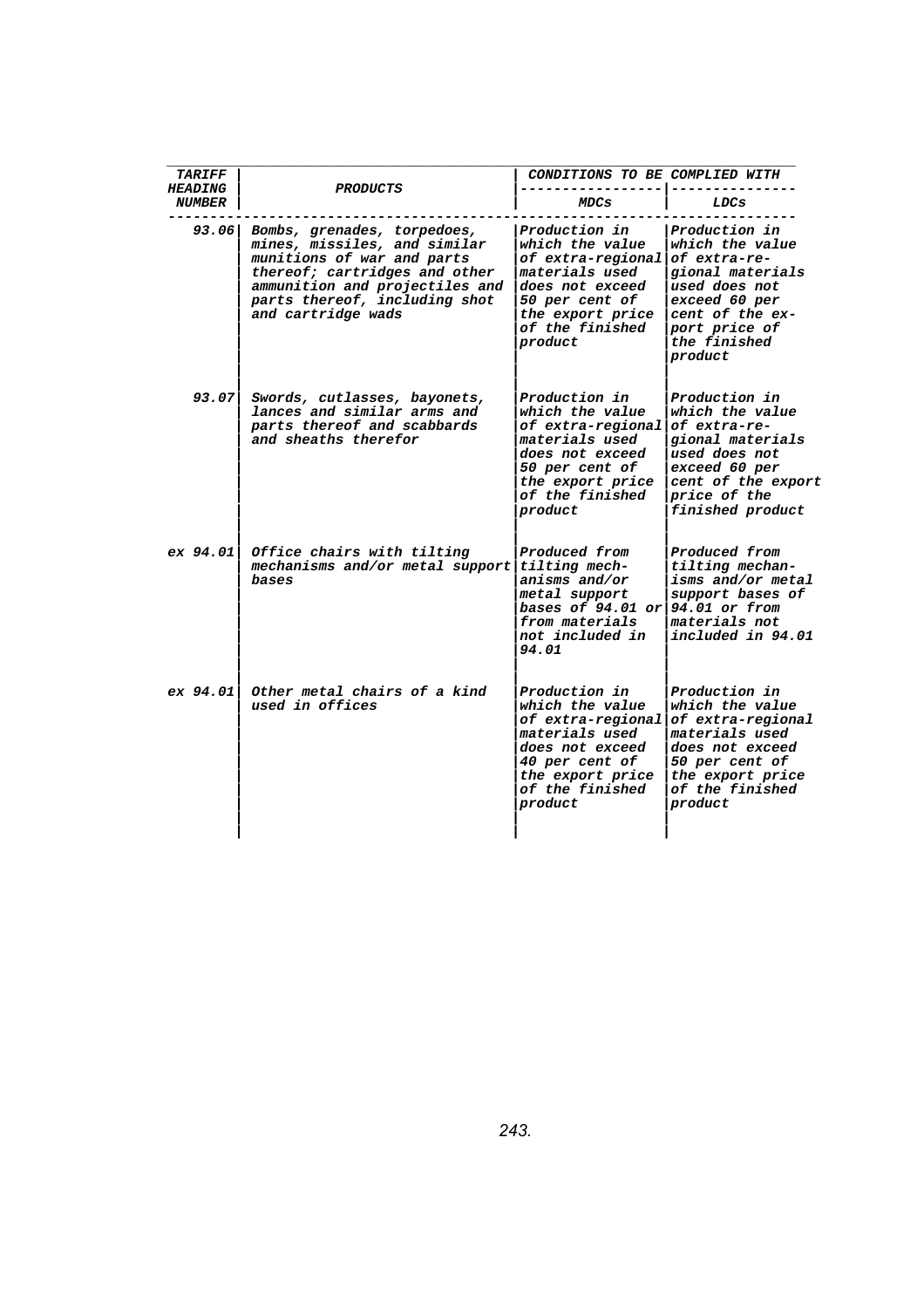| <i><b>TARIFF</b></i><br>HEADING | <b>PRODUCTS</b>                                                                                                                                                                                                                                                                                                                                | CONDITIONS TO BE COMPLIED WITH                                                                                                                                                                        |                                                                                                                                                                 |
|---------------------------------|------------------------------------------------------------------------------------------------------------------------------------------------------------------------------------------------------------------------------------------------------------------------------------------------------------------------------------------------|-------------------------------------------------------------------------------------------------------------------------------------------------------------------------------------------------------|-----------------------------------------------------------------------------------------------------------------------------------------------------------------|
| <i>NUMBER  </i>                 |                                                                                                                                                                                                                                                                                                                                                | <b>MDCs</b>                                                                                                                                                                                           | LDCs                                                                                                                                                            |
|                                 | 94.02/ Medical, surgical, dental or<br>veterinary furniture (for<br>example, operating tables,<br>examination tables, hospital<br>beds with mechanical fittings,<br>dentists' chairs); barbers'<br>chairs and similar chairs,<br>having rotating as well as<br>both reclining and elevating<br>movements; parts of the fore-<br>going articles | <i>Production in</i><br>which the value<br> of extra-regional of extra-re-<br>/materials used<br>does not exceed<br> 50 per cent of<br>the export price  cent of the <br>of the finished<br>  product | <i>Production in</i><br>which the value<br><i> gional materials</i><br>used does not<br>exceed 60 per<br>export price of<br>the finished<br>  product           |
|                                 | ex 94.03/ Other metal furniture of a<br>kind used in offices                                                                                                                                                                                                                                                                                   | Production in<br>which the value<br>of extra-regional/of extra-re-<br>/materials used<br>does not exceed<br><i> 40 per cent of</i><br>the export price (cent of the)<br>of the finished<br>  product  | <i>Production in</i><br>which the value<br>gional materials<br>used does not<br>exceed 50 per/<br>export price of<br>the finished)<br>  product                 |
|                                 | ex 94.04 Articles of bedding and<br>similar furnishing (excluding<br>mattresses, cushions, pouffes<br>and pillows; mattress supports)   materials used                                                                                                                                                                                         | Production in<br>which the value<br>of extra-regional/of extra-re-<br>does not exceed<br><i> 50 per cent of</i><br>the export price<br>of the finished<br>  product                                   | Production in<br>which the value<br><i> gional materials</i><br>used does not<br>exceed 60 per/<br>cent of the<br>export price of<br>the finished)<br>  product |
|                                 | ex 94.06 Prefabricated buildings, of<br>wood                                                                                                                                                                                                                                                                                                   | <i>Produced from</i><br>regional/<br>materials of<br>Chapter 44                                                                                                                                       | Produced from<br>regional/<br>/materials of<br>Chapter 44)                                                                                                      |
|                                 | 95.01/ Wheeled toys designed to be<br>ridden by children (for<br>example, tricycles, scooters,<br>pedal cars); dolls' carriages                                                                                                                                                                                                                | Production in<br>which the value<br>of extra-regional/of extra-re-<br>/materials used<br>does not exceed<br>50 per cent of<br>the export price (cent of the)<br>of the finished<br>  product          | Production in<br>which the value<br>gional materials<br>used does not<br>exceed 60 per <br>export price of<br>the finished)<br>  product                        |

| <b><i>TARIFF</i></b><br><b>HEADING</b> | <b>PRODUCTS</b>                                                                                                                       | CONDITIONS TO BE COMPLIED WITH                                                                               |                                                 |
|----------------------------------------|---------------------------------------------------------------------------------------------------------------------------------------|--------------------------------------------------------------------------------------------------------------|-------------------------------------------------|
| <i><b>NUMBER</b></i>                   |                                                                                                                                       | MDCs                                                                                                         | LDCs                                            |
|                                        | ex 95.04 Articles for funfair, table or<br>parlour games, including pin-<br>tables, billiards, special<br>tables for casino games and | <i>Production in</i><br>which the value (which the value<br>of extra-regional/of extra-re-<br>materials used | <i>Production in</i><br><i>dional</i> materials |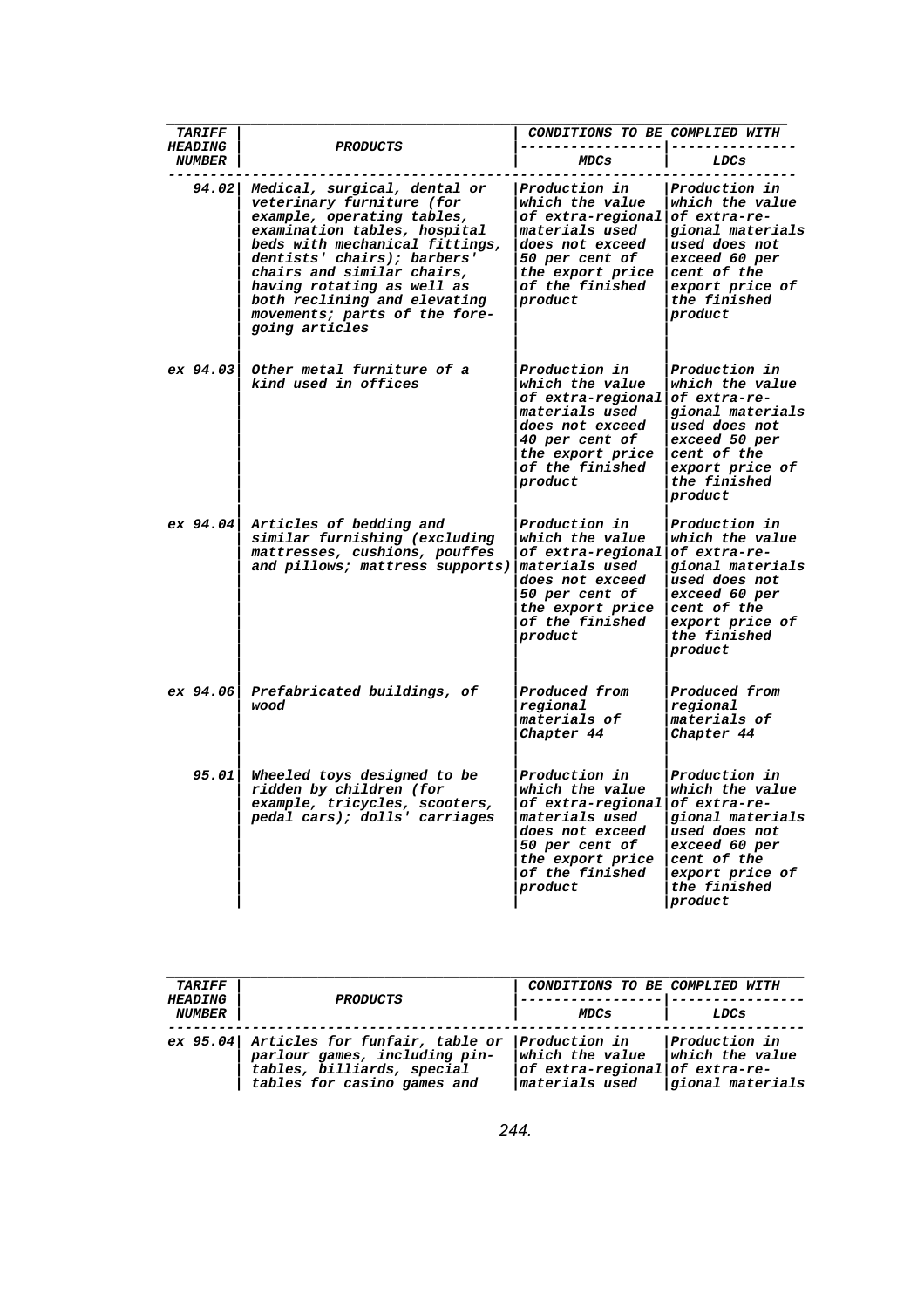| automatic bowling alley equip-<br>ment (excluding draught and<br>chess boards)                                                                                                                                                                                                                               | does not exceed<br>50 per cent of<br>the export price<br>of the finished<br>  product                                                                                        | used does not<br>exceed 60 per<br>cent of the export<br><i>price</i> of the<br>  finished product                                                                   |
|--------------------------------------------------------------------------------------------------------------------------------------------------------------------------------------------------------------------------------------------------------------------------------------------------------------|------------------------------------------------------------------------------------------------------------------------------------------------------------------------------|---------------------------------------------------------------------------------------------------------------------------------------------------------------------|
| ex 95.05 Festive or other entertainment<br>articles, including conjuring<br>tricks and novelty jokes<br>(excluding carnival articles)                                                                                                                                                                        | Production in<br>which the value<br>of extra-regional/of extra-re-<br>materials used<br>does not exceed<br>50 per cent of<br>the export price<br>of the finished<br>'product | <i>Production in</i><br>which the value<br>gional materials<br>used does not<br>exceed 60 per<br>cent of the<br>export price of<br>the finished)<br>  product       |
| ex 95.06 Articles and equipment for<br>gymnastics, athletics, other<br>sports (including table-tennis) of extra-regional of extra-re-<br>or outdoor games, not specified/materials used<br>or included elsewhere in this<br>Chapter; swimming pools and<br>paddling pools (excluding<br>table-tennis boards) | Production in<br>which the value<br>does not exceed<br><i>150 per cent of</i><br>the export price<br>of the finished<br>'product                                             | <i>Production in</i><br>which the value<br><i>dional materials</i><br>used does not<br>exceed 60 per<br>cent of the<br>export price of<br>the finished)<br>'product |
| 95.07 Fishing rods, fish-hooks and<br>other line fishing tackle;<br>fish landing nets, butterfly<br>nets and similar nets; decoy<br>"birds" (other than those of<br>heading No. 92.08 or 97.05) and 50 per cent of<br>similar hunting or shooting<br>requisites                                              | Production in<br>which the value<br>of extra-regional/of extra-re-<br>materials used<br>does not exceed<br>the export price<br>of the finished<br>product                    | Production in<br>which the value<br>gional materials<br>lused does not<br>exceed 60 per<br>cent of the<br>export price of<br>the finished<br>  product              |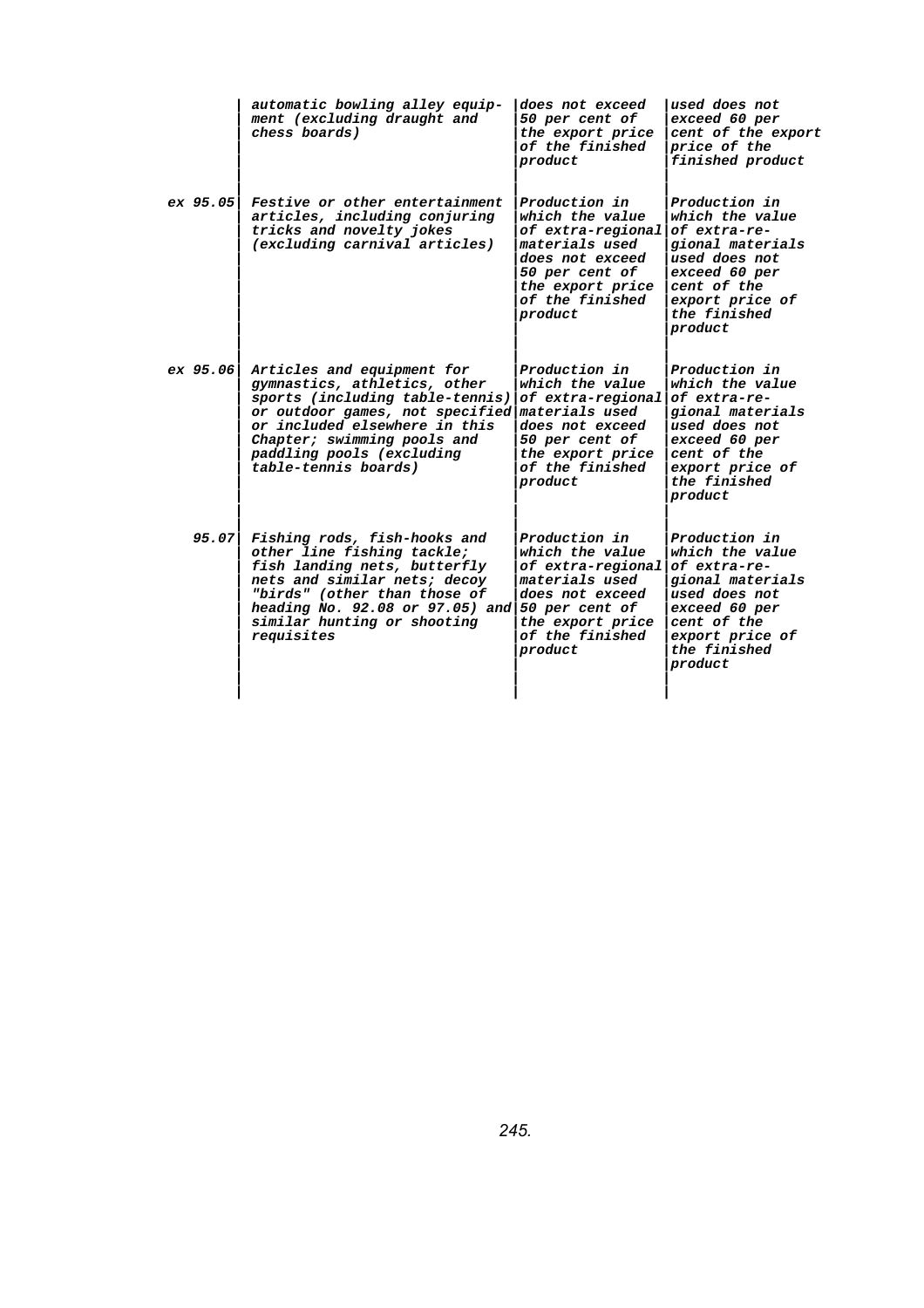| <i><b>TARIFF</b></i><br><b>HEADING</b> | <b>PRODUCTS</b>                                                                                                                                                                     | CONDITIONS TO BE COMPLIED WITH                                                                                                                                                             |                                                                                                                                                                       |
|----------------------------------------|-------------------------------------------------------------------------------------------------------------------------------------------------------------------------------------|--------------------------------------------------------------------------------------------------------------------------------------------------------------------------------------------|-----------------------------------------------------------------------------------------------------------------------------------------------------------------------|
| <i><b>NUMBER</b></i>                   |                                                                                                                                                                                     | <b>MDCs</b>                                                                                                                                                                                | LDCs                                                                                                                                                                  |
|                                        | ex 95.08 Shooting galleries and other<br>fairground amusements (exclud-<br>ing roundabouts and swings);<br>travelling circuses,<br>travelling menageries and<br>travelling theatres | <i>Production in</i><br>which the value<br>of extra-regional/of extra-re-<br>materials used<br>does not exceed<br><i> 50 per cent of</i><br>the export price<br>of the finished<br>product | <i>Production in</i><br>which the value<br><i> gional materials</i><br>used does not<br>exceed 60 per<br>cent of the<br>export price of<br>the finished)<br>  product |
|                                        | ex 96.01/ Worked ivory, bone, tortoise-<br>shell, horn, antlers, coral,<br>mother-of-pearl and other<br>animal carving material                                                     | Production in<br>which the value<br>of extra-regional/of extra-re-<br>materials used<br>does not exceed<br>50 per cent of<br>the export price<br>of the finished<br>product                | <i>Production in</i><br>which the value<br> gional materials<br>used does not<br>exceed 60 per<br>cent of the<br>export price of<br>the finished)<br>  product        |
|                                        | ex 96.02 Worked vegetable or mineral<br>carving material; worked, un-<br>hardened gelatin (except<br>gelatin of heading No. 35.03)                                                  | Production in<br>which the value<br>lof extra-regional of extra-re-<br>/materials used<br>does not exceed<br>50 per cent of<br>the export price<br>of the finished<br>product              | <i>Production in</i><br>which the value<br> gional materials<br>used does not<br>exceed 60 per<br>cent of the<br>export price of<br>the finished)<br>  product        |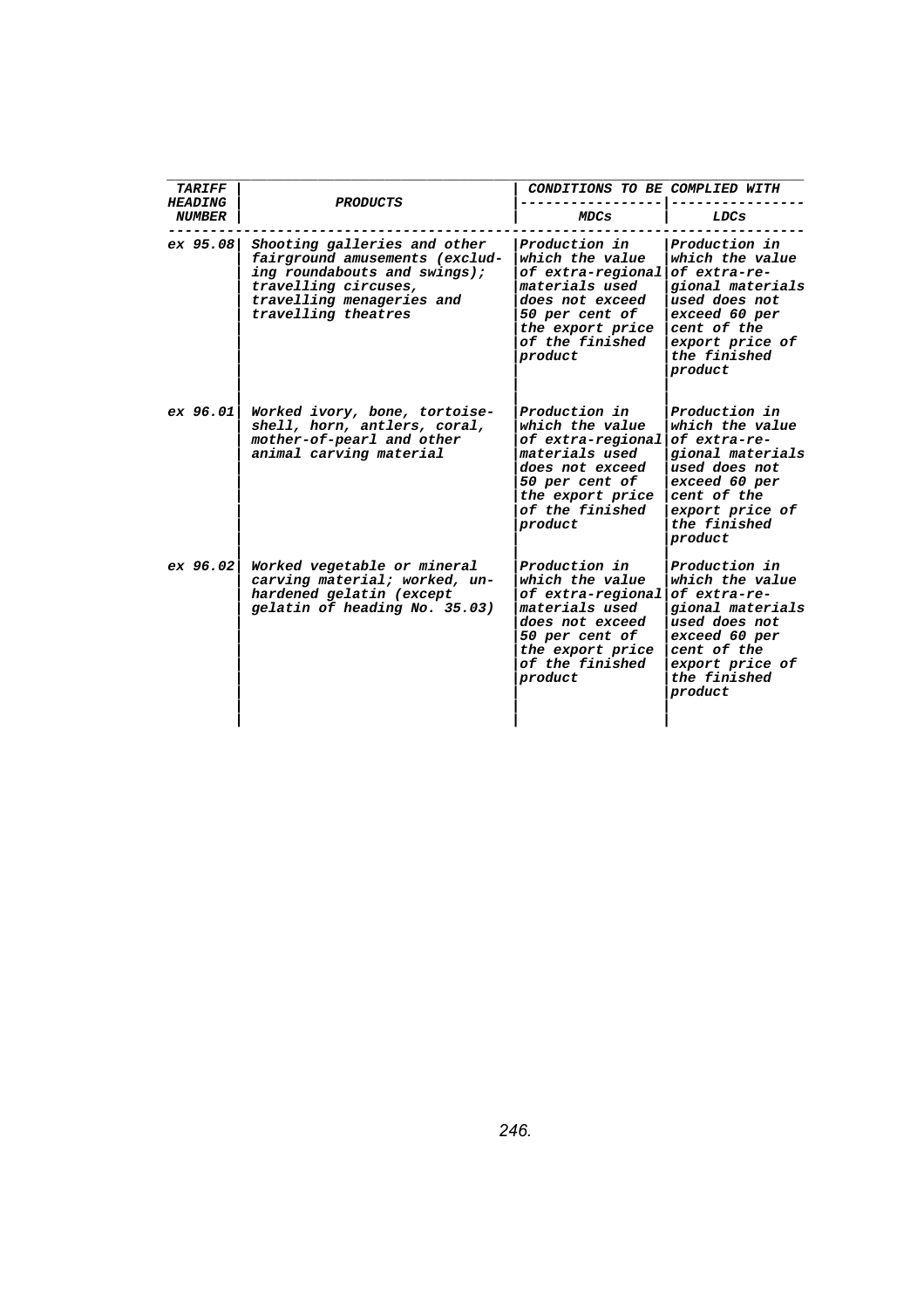| <i><b>TARIFF</b></i>                                      |                                                                                                                                       | CONDITIONS TO BE COMPLIED WITH                                                                                                                                                                                 |                                                                                                                                                         |
|-----------------------------------------------------------|---------------------------------------------------------------------------------------------------------------------------------------|----------------------------------------------------------------------------------------------------------------------------------------------------------------------------------------------------------------|---------------------------------------------------------------------------------------------------------------------------------------------------------|
| <i><b>HEADING</b></i><br><b>PRODUCTS</b><br><b>NUMBER</b> |                                                                                                                                       | MDCs                                                                                                                                                                                                           | LDCs                                                                                                                                                    |
|                                                           | ex 96.03 Brooms, mops and paint rollers, Produced from<br>with handles of wood                                                        | /materials not<br>included in 96.03/included in 96.03<br>and from regional/and from regional<br>handles of<br>Chapter 44                                                                                       | <i>Produced from</i><br><i>materials not</i><br>/handles of<br>Chapter 44                                                                               |
|                                                           | 96.04 Hand sieves and hand riddles                                                                                                    | <i>Production in</i><br>which the value<br>of extra-regional/of extra-re-<br>materials used<br>does not exceed<br>50 per cent of<br>the export price (cent of the<br>of the finished<br>'product               | Production in<br>which the value<br> gional materials<br>used does not<br>exceed 60 per<br>export price of<br>the finished)<br>  product                |
|                                                           | 96.05 Travel sets for personal<br>toilet, sewing or shoe or<br>clothes cleaning                                                       | <i>Production in</i><br>which the value<br>of extra-regional/of extra-re-<br>materials used<br>does not exceed<br>50 per cent of<br>$'$ the export price $ $ cent of the<br>of the finished<br>product         | <i>Production in</i><br>which the value<br><i> gional materials</i><br>used does not<br>/exceed 60 per<br>export price of<br>the finished)<br>  product |
|                                                           | ex 96.06 Press-fasteners, snap-<br>fasteners and press-studs,<br>button moulds and other parts<br>of these articles; button<br>blanks | Production in<br>which the value<br>of extra-regional/of extra-re-<br>/materials used<br>does not exceed<br>50 per cent of<br>$\sqrt{t}$ the export price $\sqrt{t}$ cent of the<br>of the finished<br>product | Production in<br>which the value<br>gional materials<br>used does not<br>exceed 60 per<br>export price of<br>the finished)<br>  product                 |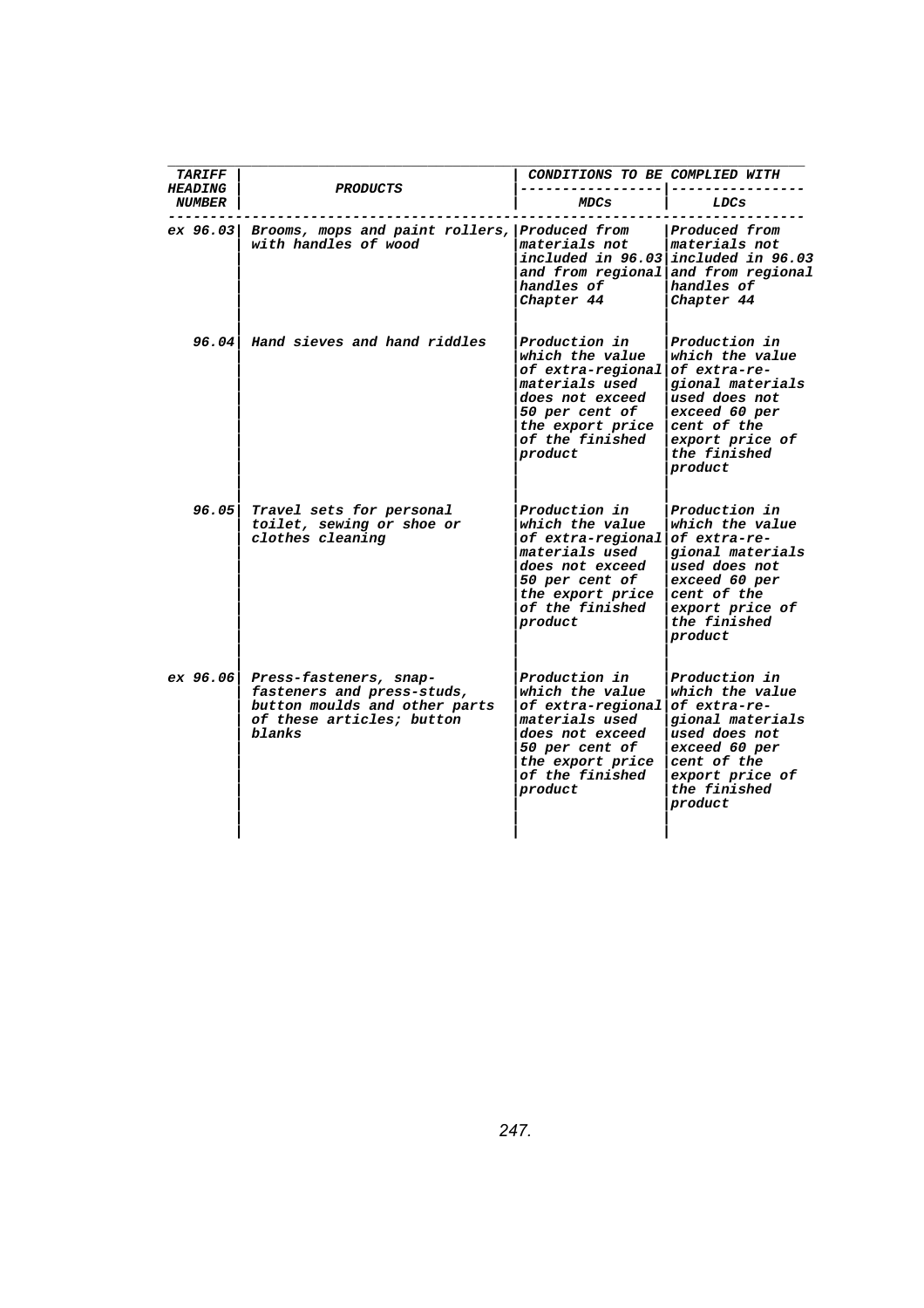| <i><b>TARIFF</b></i>                          |                                                                                                                                                                                                                                                                                                                                                                                                                     | CONDITIONS TO BE COMPLIED WITH                                                                                                                                                                                 |                                                                                                                                                         |
|-----------------------------------------------|---------------------------------------------------------------------------------------------------------------------------------------------------------------------------------------------------------------------------------------------------------------------------------------------------------------------------------------------------------------------------------------------------------------------|----------------------------------------------------------------------------------------------------------------------------------------------------------------------------------------------------------------|---------------------------------------------------------------------------------------------------------------------------------------------------------|
| <i><b>HEADING</b></i><br><i><b>NUMBER</b></i> | <b>PRODUCTS</b>                                                                                                                                                                                                                                                                                                                                                                                                     | <b>MDCs</b>                                                                                                                                                                                                    | LDCs                                                                                                                                                    |
|                                               | ex 96.07  Parts of slide fasteners                                                                                                                                                                                                                                                                                                                                                                                  | <i>Production in</i><br>which the value<br>of extra-regional/of extra-re-<br>materials used<br>does not exceed<br><i> 50 per cent of</i><br>the export price  cent of the <br>of the finished<br>  product     | <i>Production in</i><br>which the value<br>gional materials<br>used does not<br>exceed 60 per<br>export price of<br>the finished)<br>  product          |
|                                               | ex 96.07 Slide fasteners                                                                                                                                                                                                                                                                                                                                                                                            | Production in<br>which the value<br>of extra-regional/of extra-regional/<br>/materials used<br>does not exceed<br><i>A0 per cent of</i><br>the export price (the export price)<br>of the finished<br>  product | Production in<br>which the value<br><i>materials used</i><br>does not exceed<br>50 per cent of<br>of the finished<br>  product                          |
|                                               | 96.08   Ball point pens; felt tipped<br>and other porous-tipped pens<br>and markers; fountain pens,<br>stylograph pens and other pens; materials used<br>duplicating stylos; propelling (does not exceed<br>or sliding pencils; pen-<br>holders, pencil-holder and<br>similar holders; parts (includ- of the finished<br>ing caps and clips) of the<br>foregoing articles, other than<br>those of heading No. 96.09 | <i>Production in</i><br>which the value<br>of extra-regional of extra-re-<br>50 per cent of<br>(the export price (cent of the<br>/product                                                                      | Production in<br>which the value<br><i> gional materials</i><br>used does not<br>exceed 60 per<br>export price of<br>the finished)<br>  product         |
|                                               | ex 96.09 Pencil leads, pastels, drawing Production in<br>charcoals and tailors' chalks which the value                                                                                                                                                                                                                                                                                                              | of extra-regional/of extra-re-<br>/materials used<br>does not exceed<br>50 per cent of<br>the export price  cent of the <br>of the finished<br>  product                                                       | <i>Production in</i><br>which the value<br><i> gional materials</i><br>lused does not<br>exceed 60 per<br>export price of<br>the finished)<br>  product |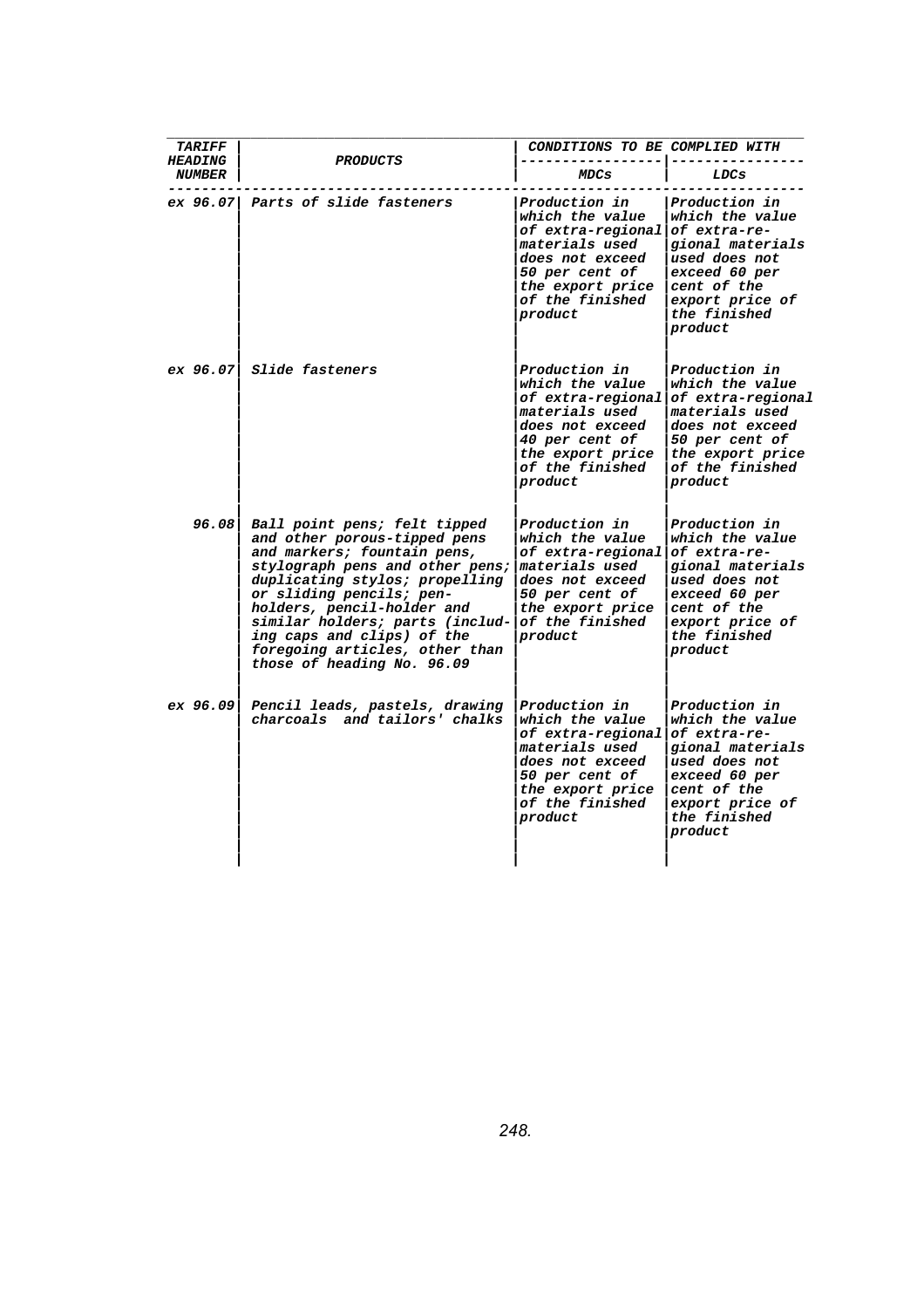| <i><b>TARIFF</b></i>                          |                                                                                                                                                                                                                                        | CONDITIONS TO BE COMPLIED WITH                                                                                                                                                                     |                                                                                                                                                  |
|-----------------------------------------------|----------------------------------------------------------------------------------------------------------------------------------------------------------------------------------------------------------------------------------------|----------------------------------------------------------------------------------------------------------------------------------------------------------------------------------------------------|--------------------------------------------------------------------------------------------------------------------------------------------------|
| <i><b>HEADING</b></i><br><i><b>NUMBER</b></i> | <b>PRODUCTS</b>                                                                                                                                                                                                                        | <b>MDCs</b>                                                                                                                                                                                        | LDCs                                                                                                                                             |
|                                               | 96.10 Slates and boards, with<br>writing or drawing surfaces,<br>whether or not framed                                                                                                                                                 | <i>Production</i> in<br>which the value<br>of extra-regional/of extra-re-<br>materials used<br>does not exceed<br>50 per cent of<br>the export price  cent of the <br>of the finished<br>' product | <i>Production in</i><br>which the value<br>gional materials<br>used does not<br>exceed 60 per<br>export price of<br>the finished)<br>  product   |
|                                               | ex 96.11  Embossing stamps, designed for  Production in<br>operating in the hand; hand-<br>operated composing sticks and<br>hand printing sets incorporat-<br>ing such composing sticks                                                | which the value<br>of extra-regional/of extra-re-<br><i>materials used</i><br>ldoes not exceed<br>50 per cent of<br>the export price  cent of the <br>of the finished<br>'product                  | Production in<br>which the value<br><i> gional materials</i><br>lused does not<br>exceed 60 per<br>export price of<br>the finished)<br>  product |
| 96.12                                         | Typewriter or similar ribbons, (Production in<br>inked or otherwise prepared for which the value<br>giving impressions, whether<br>or not on spools or in cart-<br>ridges; ink-pads, whether or<br>not inked, with or without<br>boxes | of extra-regional/of extra-re-<br>/materials used<br>does not exceed<br>50 per cent of<br>the export price  cent of the <br>of the finished<br>'product                                            | Production in<br>which the value<br>gional materials<br>used does not<br>exceed 60 per<br>export price of<br>the finished)<br>' product          |
|                                               | 96.13 Cigarette lighters and other<br>lighters, whether or not<br>mechanical or electrical, and<br>parts thereof other than flints/materials used<br>and wicks                                                                         | <i>Production in</i><br>which the value<br>of extra-regional/of extra-re-<br>does not exceed<br>50 per cent of<br>the export price  cent of the <br>of the finished<br>'product                    | Production in<br>which the value<br><i> gional materials</i><br>used does not<br>exceed 60 per <br>export price of<br>the finished)<br>  product |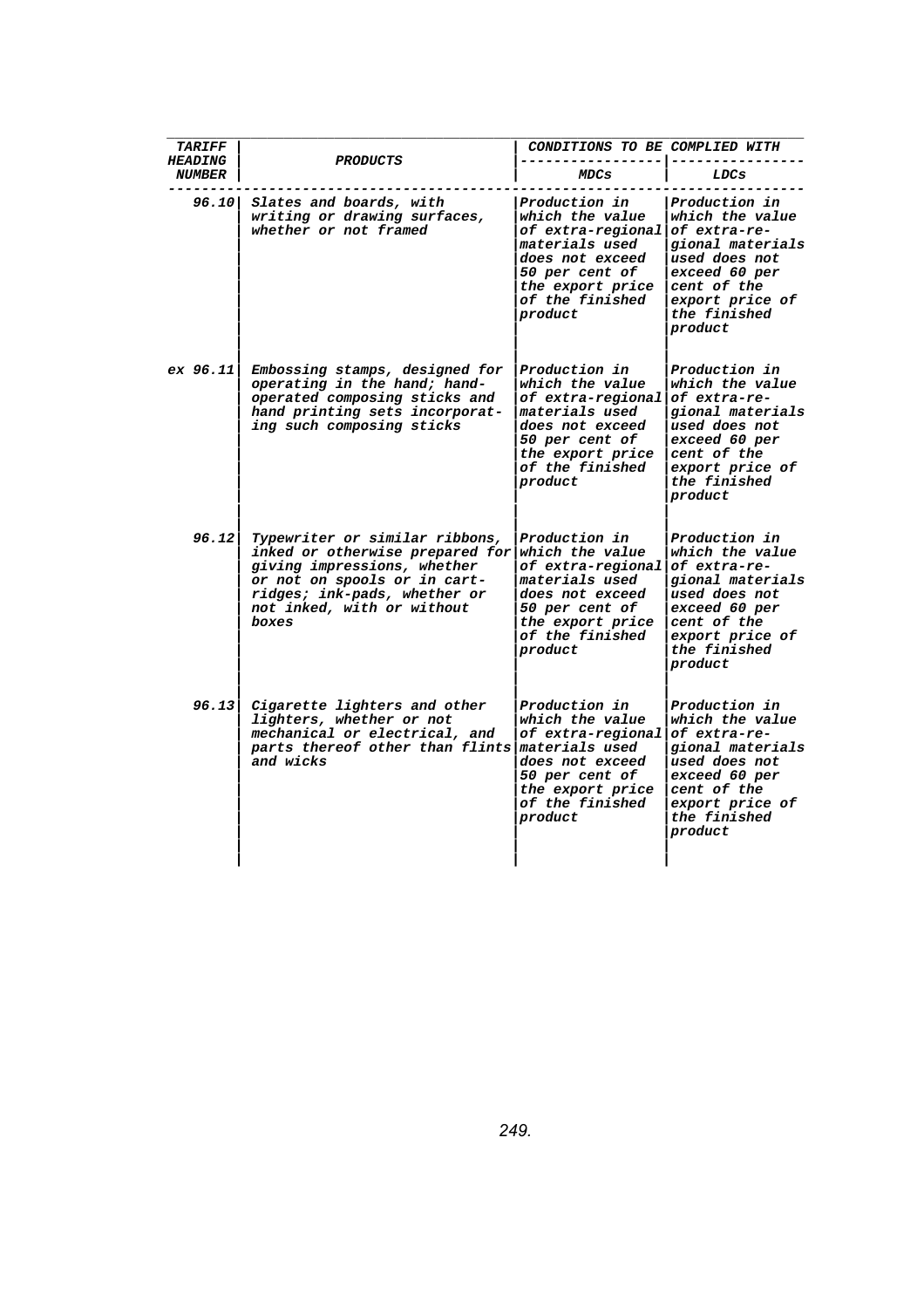| <i><b>TARIFF</b></i><br><i><b>HEADING</b></i> | <b>PRODUCTS</b>                                                                                                                                                                                                 | CONDITIONS TO BE COMPLIED WITH                                                                                                                                                                              |                                                                                                                                                        |
|-----------------------------------------------|-----------------------------------------------------------------------------------------------------------------------------------------------------------------------------------------------------------------|-------------------------------------------------------------------------------------------------------------------------------------------------------------------------------------------------------------|--------------------------------------------------------------------------------------------------------------------------------------------------------|
| <i><b>NUMBER</b></i>                          |                                                                                                                                                                                                                 | <b>MDCs</b>                                                                                                                                                                                                 | LDCs                                                                                                                                                   |
|                                               | 96.14 Smoking pipes (including pipe<br>  bowls) and cigar amd cigarette<br>holders, and parts thereof                                                                                                           | <i>Production in</i><br>which the value<br>lof extra-regional of extra-re-<br>/materials used<br>does not exceed<br><i>50 per cent of</i><br>the export price  cent of the <br>of the finished<br>  product | <i>Production in</i><br>which the value<br>gional materials<br>lused does not<br>exceed 60 per/<br>export price of<br>the finished)<br>'product        |
|                                               | 96.15 Combs, hair-slides and the<br>like; hairpins, curling pins,<br>curling grips, hair-curlers and of extra-regional of extra-re-<br>the like, other than those of<br>heading No. 85.16, and parts<br>thereof | Production in<br>which the value<br>/materials used<br>does not exceed<br>50 per cent of<br>the export price (cent of the<br>of the finished<br>  product                                                   | Production in<br>which the value<br>gional materials<br>used does not<br>exceed 60 per<br>export price of<br>the finished)<br>'product                 |
|                                               | 96.16 Scent sprays and similar<br>toilet sprays, and mounts and<br>heads therefor; powder-puffs<br>and pads for the application<br>of cosmetics or toilet<br>preparations                                       | Production in<br>which the value<br>of extra-regional/of extra-re-<br>/materials used<br>does not exceed<br><i> 50 per cent of</i><br>the export price  cent of the <br>of the finished<br>'product         | Production in<br>which the value<br> gional materials<br>used does not<br>exceed 60 per/<br>export price of<br>the finished)<br>product                |
|                                               | 96.17   Vacuum flasks and other vacuum   Production in<br>vessels, complete with cases;<br>parts thereof other than glass (of extra-regional(of extra-re-<br>inners                                             | which the value<br>/materials used<br>does not exceed<br><i>50 per cent of</i><br>the export price)<br>of the finished<br>  product                                                                         | Production in<br>which the value<br> gional materials<br>used does not<br>exceed 60 per <br>cent of the<br>export price of<br>the finished)<br>product |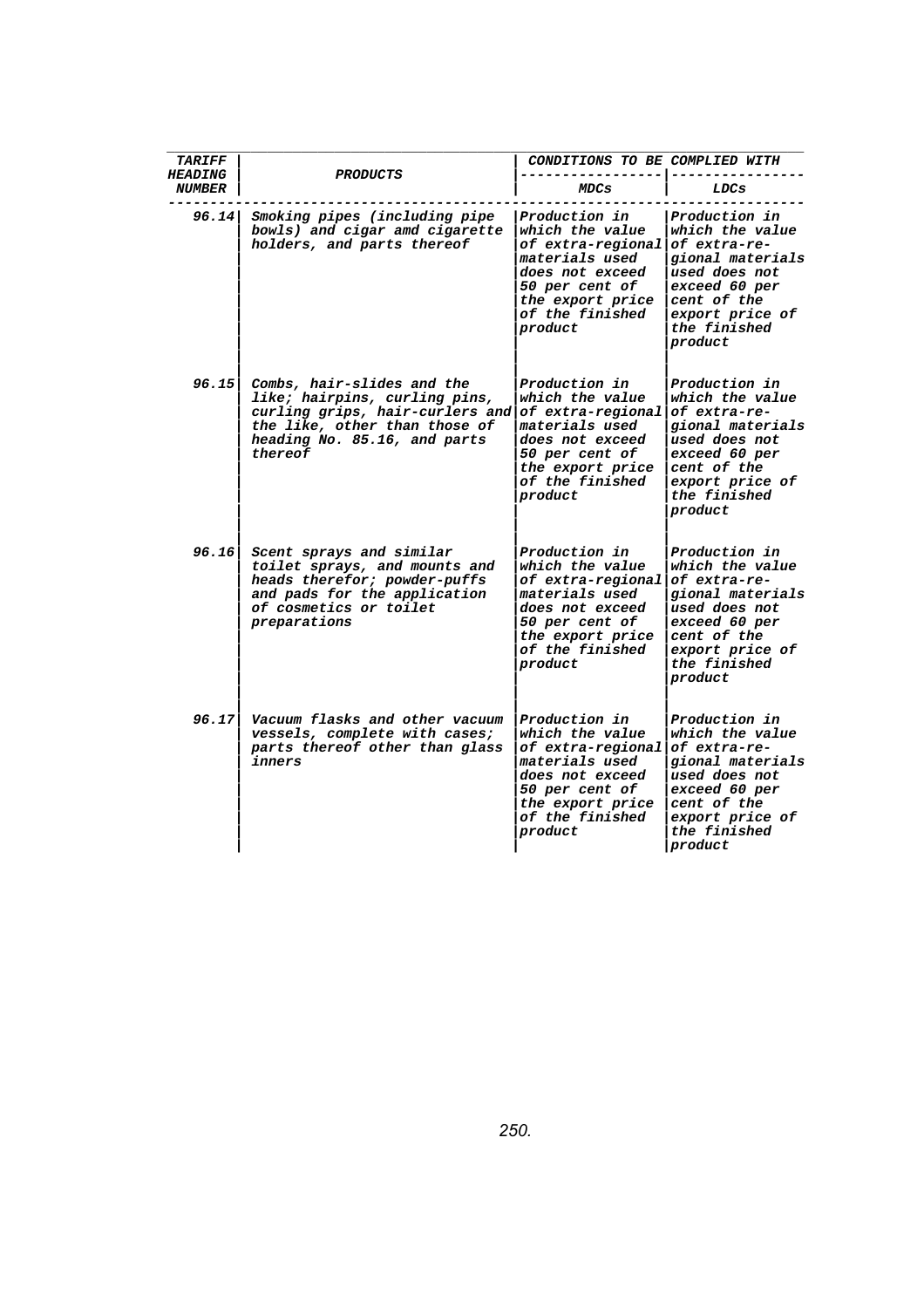| <b><i>TARIFF</i></b><br><i><b>HEADING</b></i><br><i><b>NUMBER</b></i> | <i>PRODUCT</i>                                                                                                            | CONDITIONS TO BE COMPLIED WITH<br>MDCs                                                                                                                                        | LDCs                                                                                                                                                |
|-----------------------------------------------------------------------|---------------------------------------------------------------------------------------------------------------------------|-------------------------------------------------------------------------------------------------------------------------------------------------------------------------------|-----------------------------------------------------------------------------------------------------------------------------------------------------|
|                                                                       | 96.18 Tailors' dummies and other lay<br>figures; automata and other<br>animated displays used for<br>shop window dressing | Production in<br>which the value<br>of extra-regional/of extra-re-<br>materials used<br>does not exceed<br>50 per cent of<br>the export price<br>of the finished<br>' product | Production in<br>which the value<br>qional materials<br>used does not<br>exceed 60 per<br>cent of the<br>export price of<br>the finished<br>product |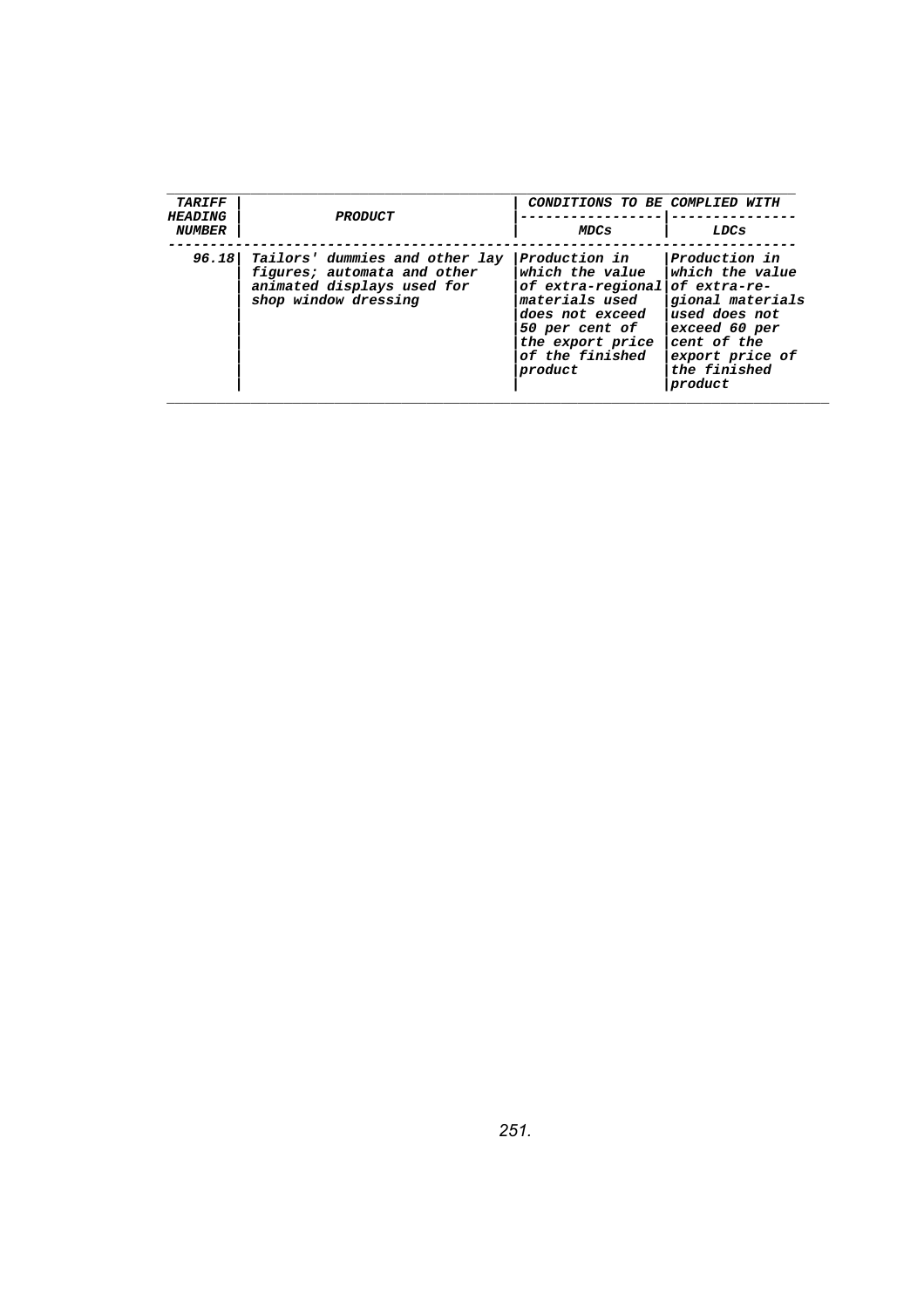### *(b) RULES REGARDING COMMUNITY ORIGIN*

*For the purpose of determining the origin of goods under Article 84 of the Treaty and for the application of that Article and the List, the following Rules shall be applied.*

#### *RULE 1 - Interpretative Provisions*

*1. In determining the place of production of marine products and goods produced therefrom, a vessel of a Member State shall be regarded as part of that State. In determining the place from which goods have been consigned, marine products taken from the sea or goods produced therefrom at sea shall be regarded as having been consigned from a Member State if they were taken by or produced in a vessel of a Member State and have been brought direct to the Community.* 

*2. For the purpose of these Rules a vessel shall be treated as a vessel of a Member State only if -*

- *(a) it is registered in a Member State;*
- *(b) it carries a complement (inclusive of the Master thereof) of which not less than three-fourths are nationals of Member States; and*
- *(c) it is majority owned and operated by -*
	- *(i) nationals of Member States, or*
	- *(ii) a Government of a Member State, or*
	- *(iii) a statutory Corporation of a Member State*

*In this paragraph nationals of Member States shall have the same meaning as in paragraph 5 of Article 32 of this Treaty.*

*3. "Materials" includes raw materials, intermediate products, parts and components used in the process of production, repair, renovation or improvement of the goods.*

*4. Energy, fuel, plant, machinery and tools used in the production, repair, renovation or improvement of goods within the Community and materials used in the maintenance of such plant, machinery and tools, shall be regarded as wholly produced within the Community when determining the origin of these goods.*

*5. Goods other than those to which paragraph 1 of Rule 2 of these Rules applies shall not be treated as being of Community origin if they are produced by any operation or process which consists only of one or more of the following, whether or not there is a change of tariff heading -*

- *(a) operations to ensure the preservation of goods during transport and storage (ventilation, spreading out, drying, chilling, placing in salt, sulphur dioxide or other aqueous solution, removal of damaged parts, and like operations);*
- *(b) simple operations consisting of removal of dust, sifting or screening, sorting, grading, classifying, matching (including the making up of sets of articles), washing, painting and cutting up resulting in the mere reduction in size;*
- *(c) (i) changes of packing;*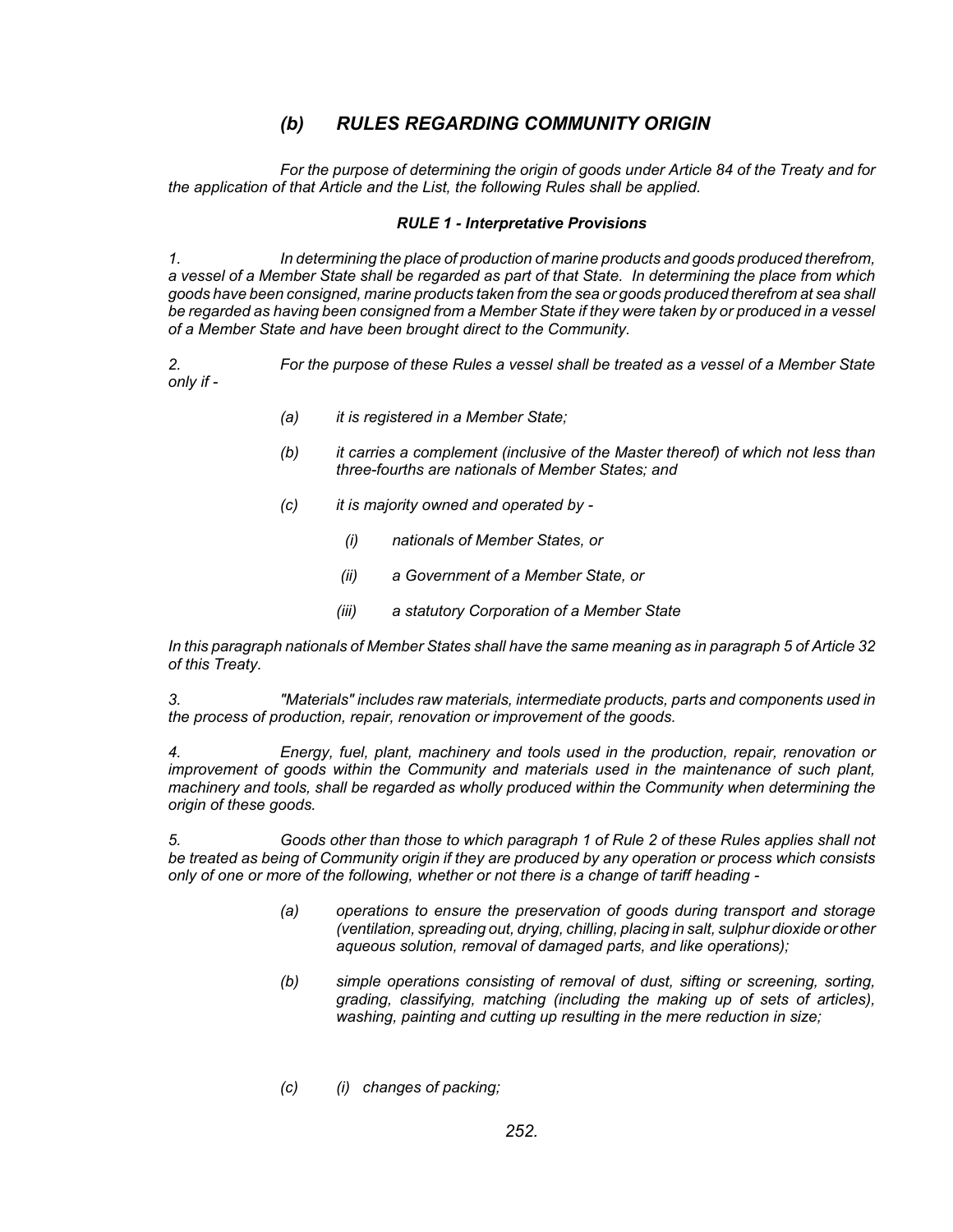- *(ii) simple placing in bottles, flasks, bags,cases, boxes, fixing on cards or boards and other simple packing operations;*
- *(d) affixing marks, labels or other like distinguishing signs on goods or their packaging;*
- *(e) simple mixing of materials imported from outside the Community or of undetermined origin if the characteristics of the goods as a whole are not essentially different from the characteristics of the materials which have been mixed;*
- *(f) operations which consist solely of welding, soldering, fastening, riveting, bolting and like operations, or otherwise putting together of all finished parts or components to constitute a finished product.*

*6. "Chapter" and "tariff heading" in article 84 or in this Schedule shall mean the Chapters and headings of the Harmonised Commodity Description and Coding System.*

*7. For the purpose of sub-paragraph (f) of paragraph 5, the expression "finished parts or components" refers to those articles which are imported into the Community in a form or condition which does not require any further fabrication, change in shape or form, resulting in a change in identity or use or the application of permanent protective/decorative coating for the purposes of incorporation in the finished product.* 

*8. Paragraphs 5(f) and 7 in this Rule shall take effect one year after the entry into force of the amendment of this Schedule, pursuant to the decision of the Council at its Special Meeting in July 1990.*

#### *RULE 2 - Goods wholly produced within the Community*

- *1. The expression "wholly produced" when used with reference to goods means:*
	- *(a) mineral products extracted from the ground within the Community;*
	- *(b) vegetable products harvested within the Community;*
	- *(c) live animals born and raised within the Community;*
	- *(d) products obtained within the Community from live animals;*
	- *(e) products obtained by hunting or fishing conducted within the Community;*
	- *(f) marine products taken from the sea by a vessel of a Member State;*
	- *(g) goods produced within the Community exclusively from one or both of the following -*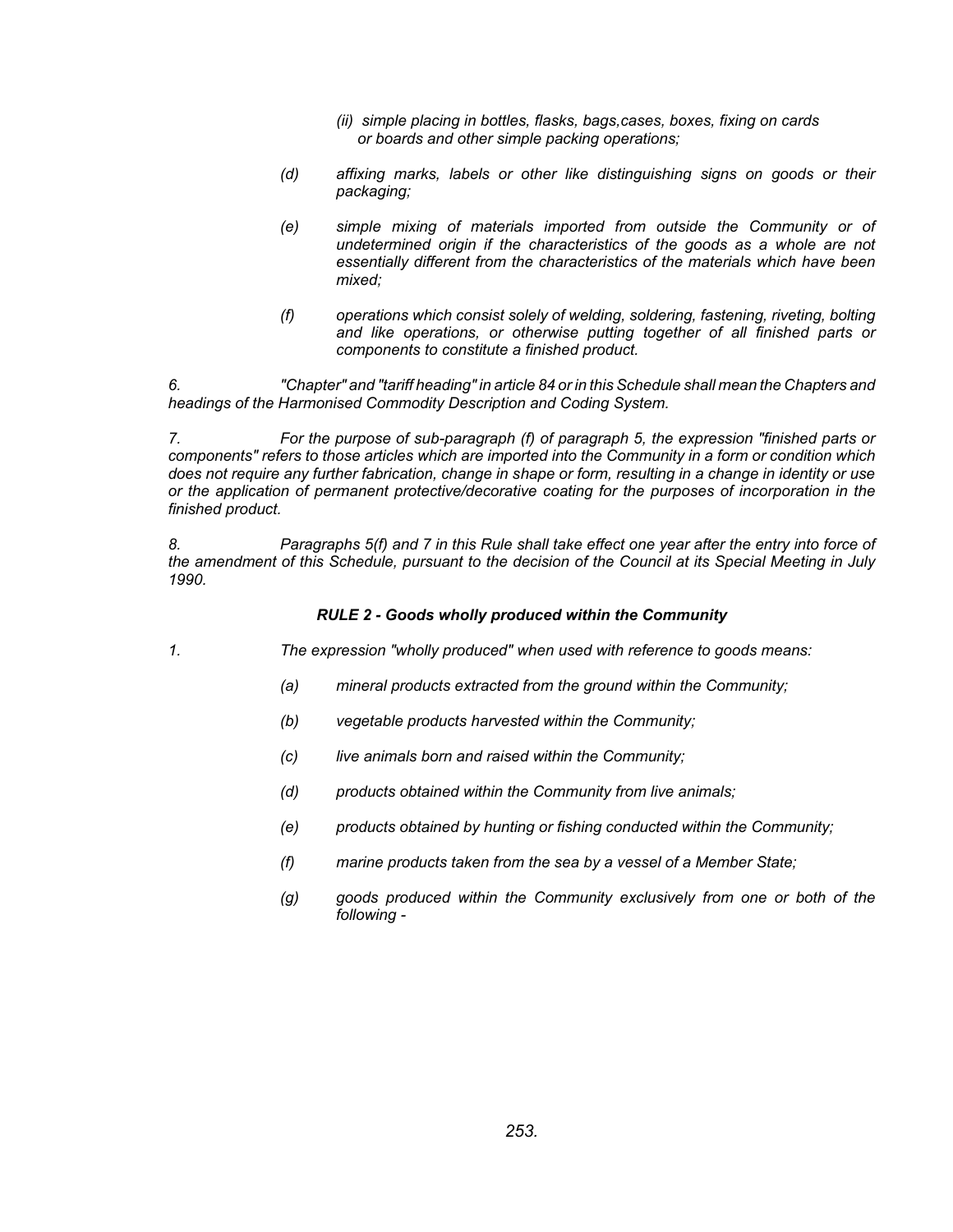- *(i) goods referred to in sub-paragraphs (a) to (f) and (h) and (i) of this paragraph;*
- *(ii) goods containing no materials imported from outside the Community or of undetermined origin, or containing those materials but which would not be regarded as such under paragraph 1 of Rule 3;*

*and shall be taken to include -*

- *(h) used articles fit only for the recovery of materials provided that they have been collected from users within the Community;*
- *(i) scrap and waste resulting from manufacturing operations within the Community.*

*2. Wherever in paragraph 1 of Article 84 of this Treaty goods are required to be wholly produced, the use of small quantities of preservatives, vitamins, colouring and similar materials imported from outside the Community or of undetermined origin shall not affect their eligibility for Community treatment as wholly produced.*

#### *RULE 3 - Application of the criterion of substantial transformation*

*1. Where materials containing any element imported from outside the Community meet the conditions specified in Article 84, those materials shall be regarded as containing no such element.*

- *2. For the purpose of Article 84 -*
	- *(a) the value of any materials imported from outside the Community shall be the customs value determined for them by the Customs Authority in the Member State where they were used in a process of production, less the amount of any transport costs incurred in transit through other Member States;*
	- *(b) if the origin of any materials cannot be determined, such materials shall be deemed to have been imported from outside the Community;*
	- *(c) the export price of the goods shall be the value accepted for this purpose by the Customs Authority in the Member State in which they were produced. It shall be based, mutatis mutandis, on the provision set out in sub-paragraph (a), but shall not include the amounts of transport and insurance costs incurred after the exportation of the goods.*

*3. In the application of the List the conditions to be complied with other than a percentage value-added condition applicable to any goods shall be fulfilled in respect of the whole of the goods, excluding any packing.*

*4. The expressions appearing in the columns headed "conditions to be complied with" in the List and set out below shall be applied in the following manner:*

- *(a) "produced from regional materials of" the materials falling within the tariff headings or Chapters named may be used only if they qualify to be treated as of Community origin within the meaning of Article 84. This does not preclude the use of regional materials in an earlier stage of production;*
- *(b) "produced from materials of" and "produced from" the materials named or designated as the case may be must be used in the condition in which they are described. This does not preclude the use of the materials in an earlier stage of*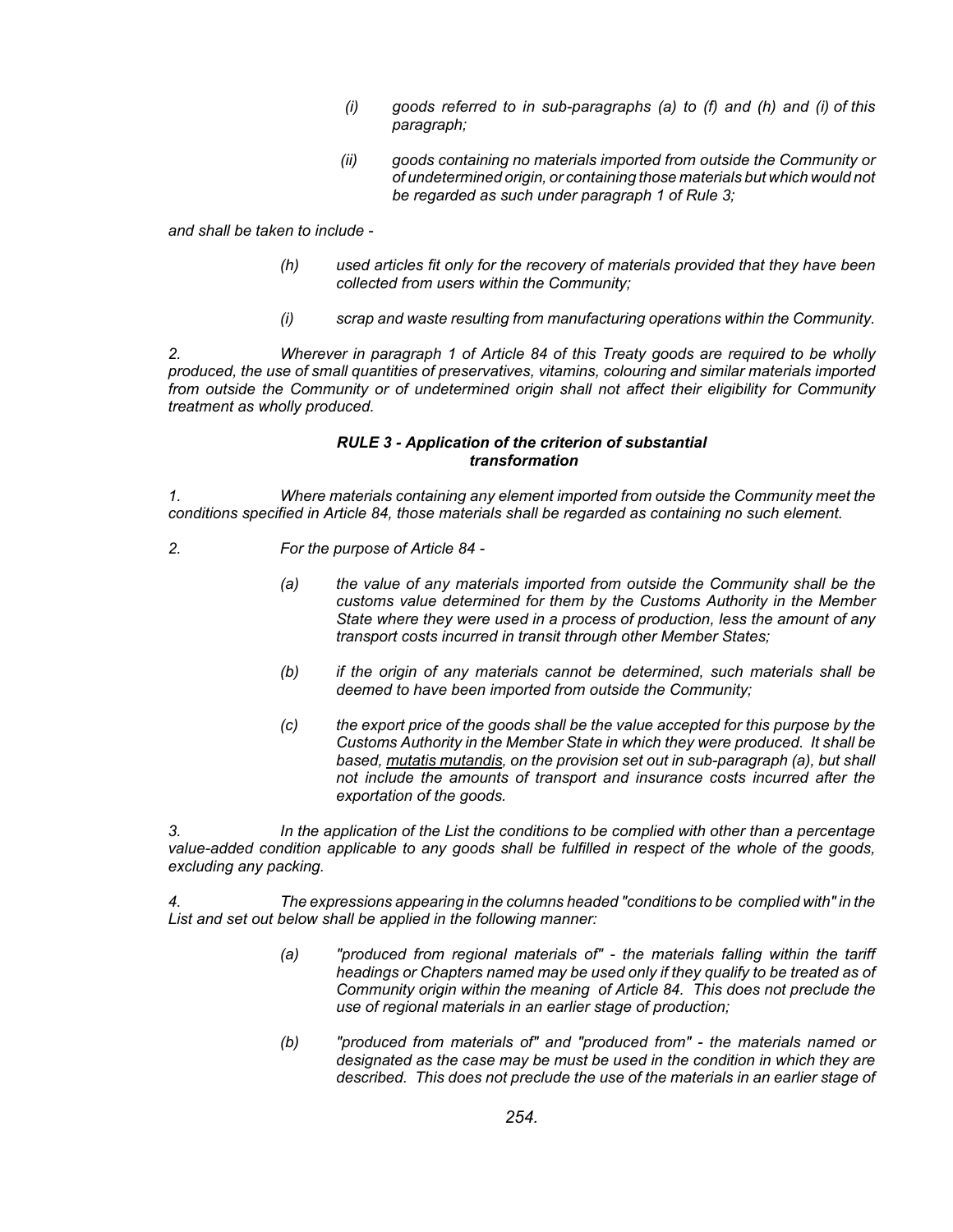*production;*

- *(c) "produced from materials not included in" the materials which fall in the tariff headings named may not be used if they are imported from outside the Community or are of undetermined origin;*
- *(d) "extraregional materials" shall mean materials imported from outside the Community or of undetermined origin;*
- *(e) "chemical transformation" shall mean the forming of the molecule of the finished product by -*
	- *(i) the combination of two or more elements; or*
	- *(ii) any modification of the structure of the molecule of a compound with the exception of ionisation and the addition or removal of water of crystallisation.*

#### *RULE 4 - Unit of Qualification*

- *1. Each article in a consignment shall be considered separately.*
- *2. For the purposes of paragraph 1 of this Rule -*
	- *(a) where the Harmonised Commodity Description and Coding System specifies that a group, set or assembly of articles is to be classified within a single heading, such a group, set or assembly shall be treated as one article;*
	- *(b) tools, parts and accessories which are imported with an article, and the price of which is included in that of the article or for which no separate charge is made, shall be considered as forming a whole with the article, provided that they constitute the standard equipment customarily included on the sale of articles of that kind;*
	- *(c) in cases not within sub-paragraphs (a) and (b), goods shall be treated as a single article if they are so treated for purposes of assessing Customs duties by the importing Member State.*

*3. An unassembled or disassembled article which is imported in more than one consignment because it is not feasible for transport or production reasons to import it in a single consignment shall, if the importer so requests, be treated as one article.*

#### *RULE 5 - Segregation of materials*

*1. For those products or industries where it would be impracticable for the producer physically to segregate materials of similar character but different origin used in the production of goods, such segregation may be replaced by an appropriate accounting system, which ensures that no more goods received Community tariff treatment, than would have been the case, if the producer had been able physically to segregate the materials.* 

*2. Any such accounting system shall conform to such conditions as may be agreed upon by Member States concerned in order to ensure that adequate control measures will be applied.*

### *RULE 6 - Treatment of repaired goods*

- 
- *1. For the purposes of paragraph 4 of Article 84 goods shall be treated as having undergone*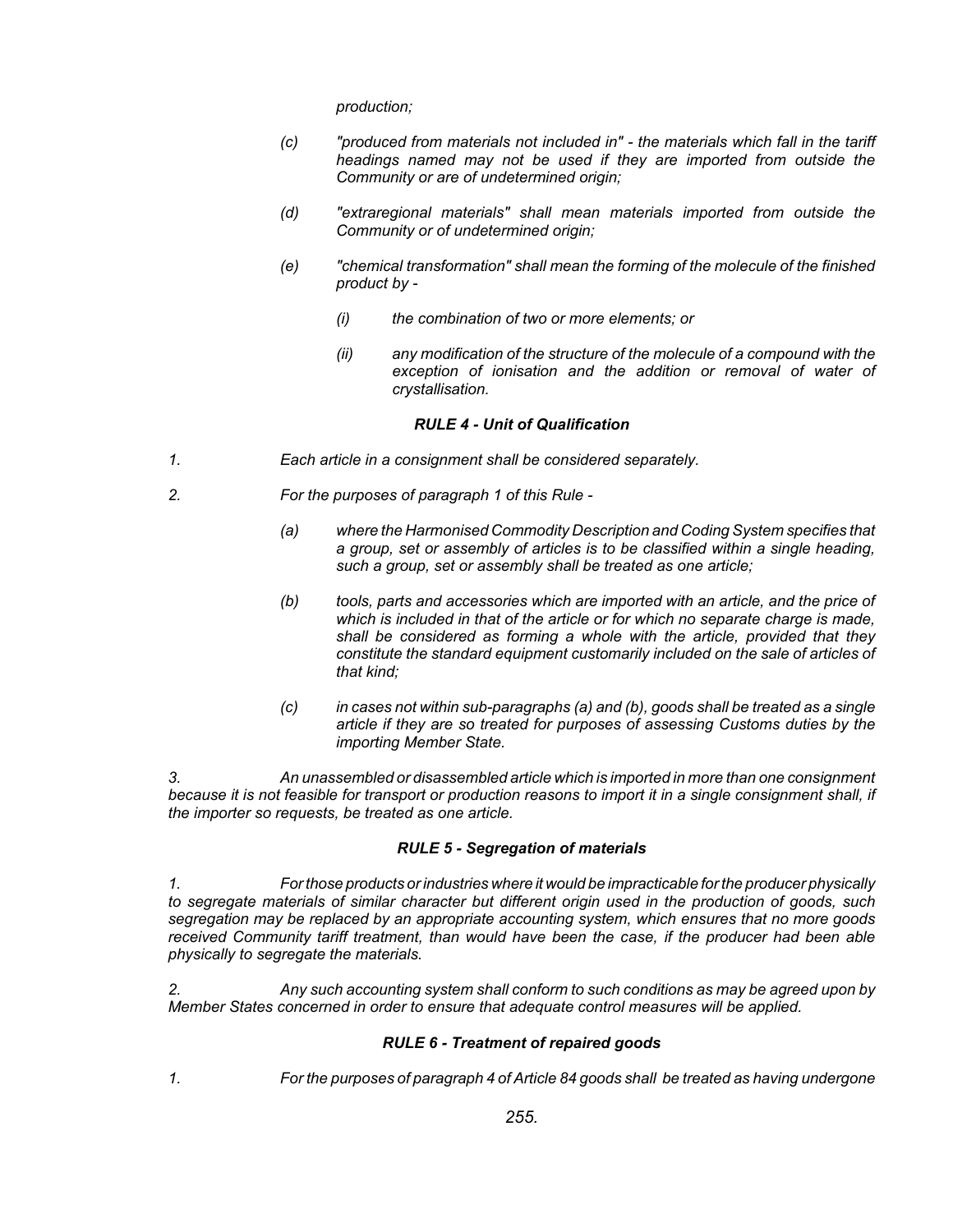*a process of repair, renovation or improvement if the performance of such process within the Community does not result in a change of the form or character of the goods.*

*2. The cost of repair, renovation or improvement shall refer to the cost of all materials which are used plus the costs involved in effecting the repair, renovation or improvement, excluding freight, other transport charges, insurance and other shipping costs.*

#### *RULE 7 - Treatment of Packing*

*1. Where for purposes of assessing Customs duties a Member State treats goods separately from their packing, it may also, in respect of its imports consigned from another Member State, determine separately the origin or such packing.*

*2. Where paragraph 1 of this Rule is not applied, packing of any sort shall be considered as forming a whole with the goods for the purposes only of the application of the percentage value-added conditions. No part of any packing required for the transport or storage of goods shall be considered as having been imported from outside the Community when determining the origin of the goods as a whole.*

#### *RULE 8 - Documentary Evidence*

*1. A claim that goods shall be accepted as eligible for Community tariff treatment shall be supported by appropriate documentary evidence or origin and consignment. The evidence of origin shall consist of a certificate given by a Governmental authority or authorised body nominated by the exporting Member State and notified to the other Member States together with a declaration completed by the exporter of the goods.*

*2. The governmental authority or the authorised body shall obtain a declaration as to the origin of the goods given by the last producer of the goods within the Community. The authority or body shall satisfy themselves as to the accuracy of the evidence provided; where necessary they shall require the production of additional information, and shall carry out any suitable check. If the authorities of the importing Member State so require, a confidential indication of the producer of the goods shall be given.*

*3. Nominations of authorised bodies for the purpose of this Rule may be withdrawn by the exporting Member State if the need arises. Each Member State shall retain, in regard to its imports, the right of refusing to accept certificates from any authorised body which is shown to have repeatedly issued certificates in an improper manner, but such action shall not be taken without adequate prior notification to the exporting Member State of the grounds for dissatisfaction.*

*4. In cases where the Member States concerned recognise that it is impracticable for the producer to make the declaration of origin specified in paragraph 2 of this Rule, the exporter may make that declaration in such form as those Member States may for the purpose specify.*

*5. The certificate and declaration provided for in this Rule shall be in the form prescribed by COTED from time to time.*

*6. COTED may decide that further or different provisions concerning evidence of origin or of consignment shall apply to particular categories of goods or classes or transactions.*

#### *RULE 9 - Verification of Evidence of Origin*

*1. The importing Member State may as necessary require further evidence to support any declaration or certificate of origin furnished under Rule 8.*

*2. The importing Member State shall not prevent the importer from taking delivery of the goods solely on the grounds that it requires such further evidence, but may require security for any duty*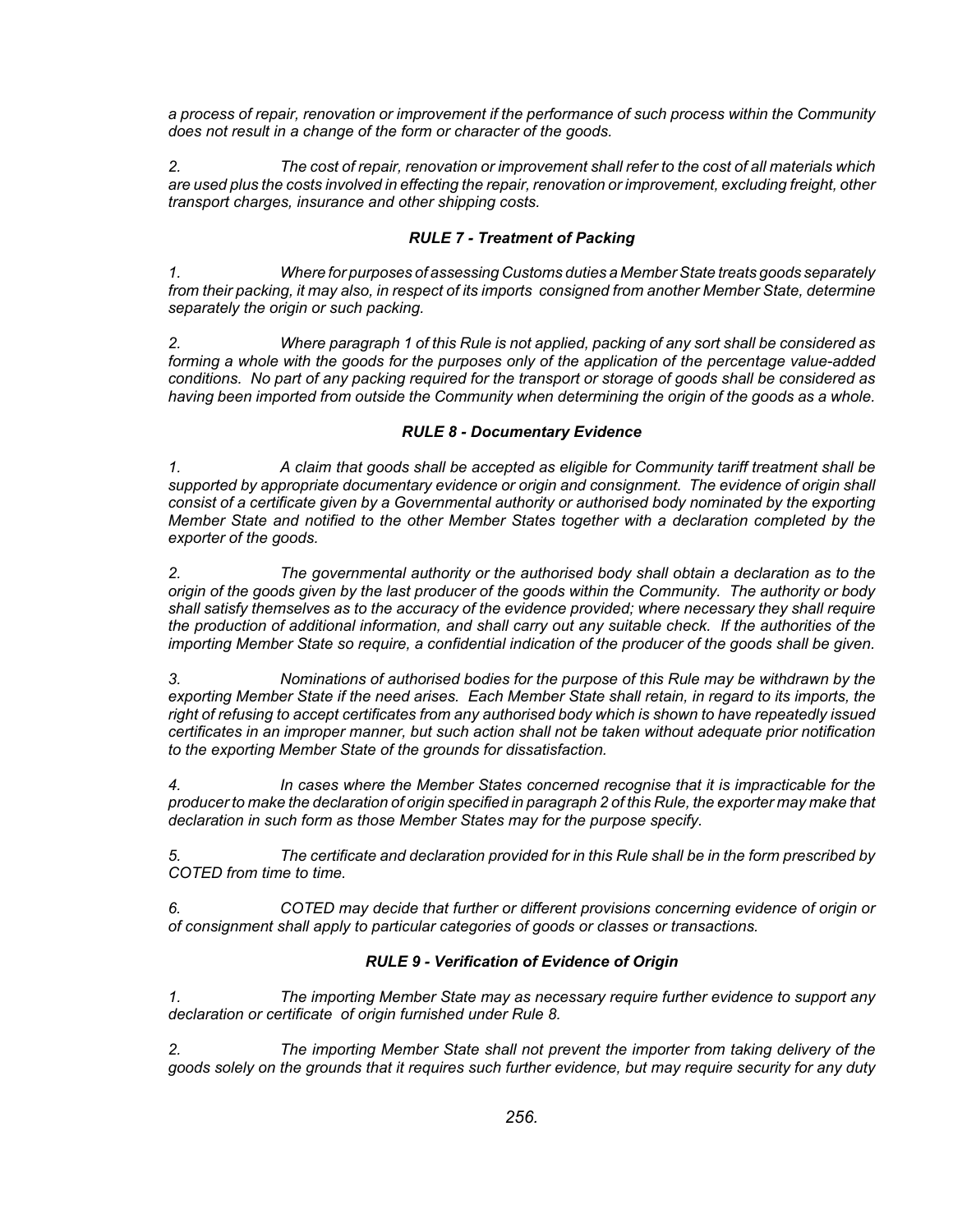*or other charge which may be payable; provided that where goods are subject to any import restrictions or prohibitions, the stipulation for delivery under security shall not apply.*

*3. Where, under paragraph 1 of this Rule, a Member State has required further evidence to be furnished, those concerned in another Member State shall be free to produce it to a governmental authority or an authorised body of the latter State, who shall, after thorough verification of the evidence, furnish an appropriate report to the importing Member State.*

*4. Where it is necessary to do so by reason of its legislation, a Member State may prescribe that requests by the authorities of importing Member States for further evidence from those concerned in the Member State shall be addressed to a specified governmental authority, who shall after thorough verification of the evidence furnish an appropriate report to the importing Member State.*

*5. If the importing Member State wishes an investigation to be made into the accuracy of the evidence which it has received it may make a request to that effect to the other Member State or States concerned.*

*6. Information obtained under the provisions of this Rule by the importing Member State shall be treated as confidential.*

### *RULE 10 - Application of the Safeguard Mechanism*

*1. The information required pursuant to paragraph 4 of Article 84 shall be rendered in writing and shall be such as the Competent Authority may require.*

*2. For the purposes of carrying out his investigations, the Secretary-General may seek such additional information as he considers to be relevant. Replies to the enquiries by the Secretary-General should be sent by telex, telefax or other similar means of communication.*

*3. The Competent Authority shall ensure that no more extraregional materials are used in production for purposes of Common Market treatment than are authorised by the Secretary-General. The Competent Authority shall make available to the Governmental authority or authorised body nominated for his State under paragraph 1 of Rule 8 such information as may be necessary for this purpose.*

*4. The Member States agree to cooperate fully with the Secretary-General in the foregoing provisions of this Rule.*

#### *RULE 11 - Sanctions*

*1. Member States undertake to introduce legislation, making such provision as may be necessary for penalties against persons who, in their State, furnish or cause to be furnished a document which is untrue in a material particular in support of a claim in another Member State that goods should be accepted as eligible for Community tariff treatment. The penalties applicable shall be similar to those applicable in case of untrue declarations in regard to payment of duty on imports.*

*2. A Member State may deal with the offence out of court, if it can be more appropriately dealt with by a compromise penalty or similar administrative procedure.*

*3. A Member State shall be under no obligation to institute or continue court proceedings, or action under paragraph 2 of this Rule:*

- *(a) if it has not been requested to do so by the importing Member State to which the untrue claim was made; or*
- *(b) if, on the evidence available, the proceedings would not be justified.*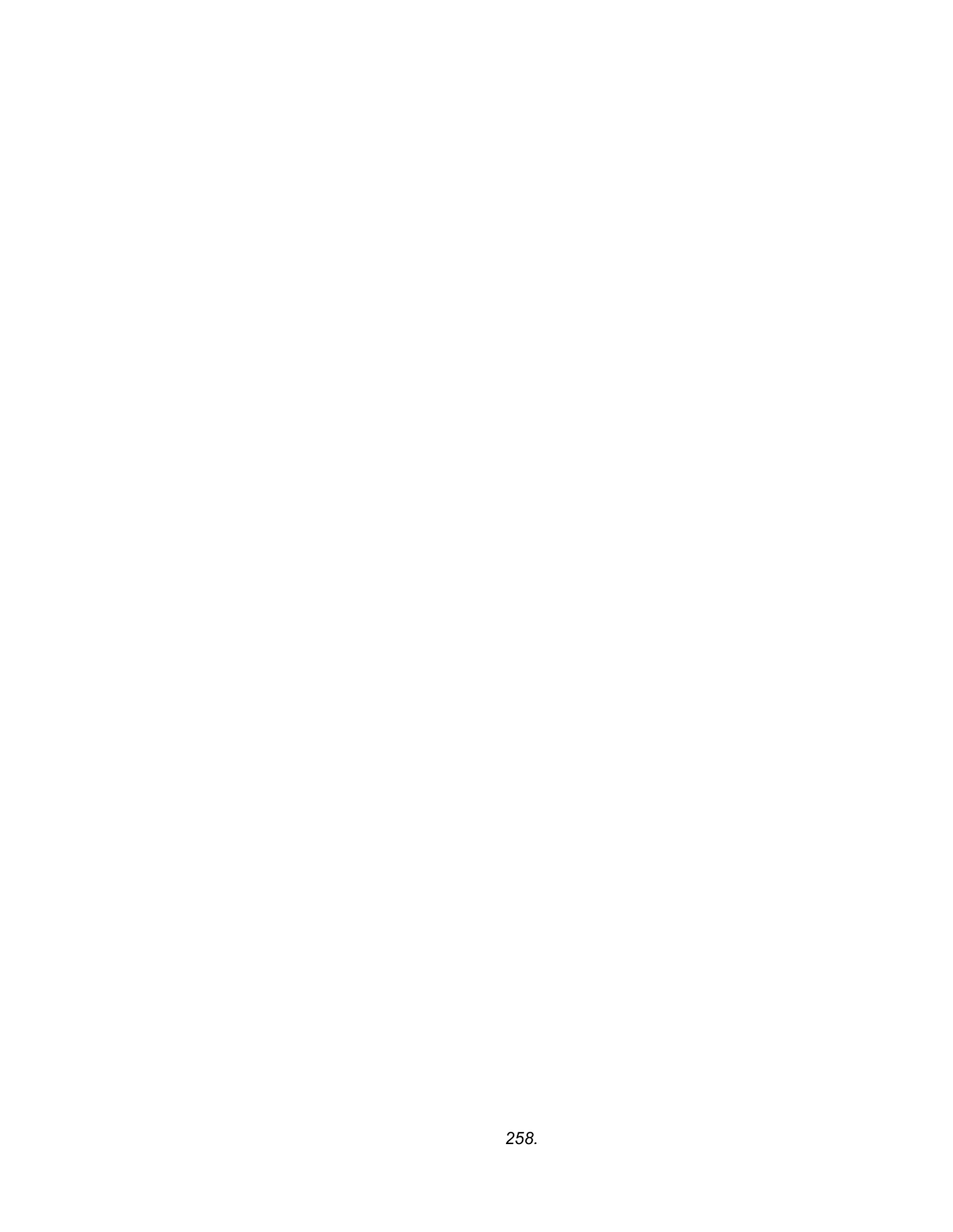# *SCHEDULE II*

## *MARKETING ARRANGEMENTS FOR UNREFINED CANE SUGAR*

*1. Any Member State in which unrefined cane sugar is produced may, subject to paragraph 2 and consistently with any international obligations to which it is subject, apply any quantitative restriction within the meaning of Article 87 on imports into that State of unrefined cane sugar from any other part of the Community.*

*2. Any Member State taking measures in accordance with paragraph 1 shall notify them to COTED, if possible before they come into force.*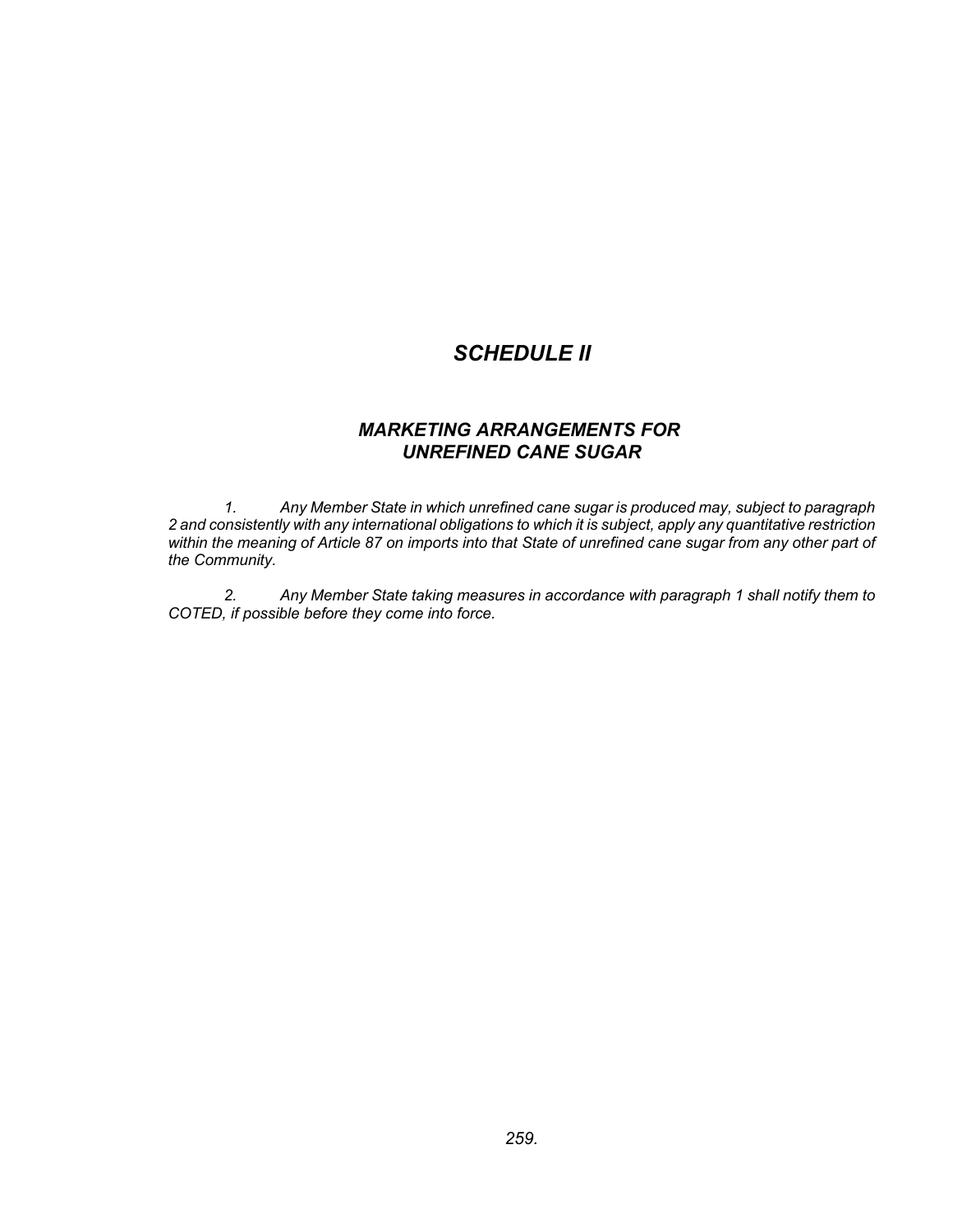# *SCHEDULE III*

## *DEVELOPMENT OF THE OILS AND FATS SUB-SECTOR*

#### *Preamble*

*The Member States:*

*Recognising that it is their policy to -*

- *(ii) enhance the long-term viability of the regional oils and fats industry;*
- *(iii) facilitate the regional marketing of oils produced from indigenous raw materials;*
- *(iv) encourage the development and marketing of a wider range of competitive value-added products especially in the less developed countries;*
- *(v) encourage the role of the private sector in determining the conduct of the trade,*

*Have Agreed as follows:*

#### *PART I Preliminary*

#### *1. Use of Terms*

*In this Schedule, unless the context otherwise requires:*

*"ancillary" means any substance actually required to be used in conjunction with oils and fats in the process leading to a finished product but which cannot be used as a substitute for oils and fats produced within the Community and which is ... included in Appendix I to this Schedule;*

*"(Intra-Regional)Price" means the f.o.b. price of raw materials, refined edible oil and hydrogenated edible fats, when exported from one Member State to another;*

*"oils and fats" means oilseeds, their seedlings and intermediate or final products including margarine, shortening and soaps in the form of toilet and laundry derived therefrom, provided those oilseeds and seedlings qualify as being of Community Origin;*

*"raw materials" means copra and other oilseeds, and unrefined oils qualifying as being of Community Origin;*

*... "substitute" means commodities listed in Appendix II to this Schedule which are put to similar use as, and are in commercial competition with, oils and fats.*

#### *2. Objectives*

- *(a) to support and encourage the viability and expansion and diversification of the Oils and Fats Sub-Sector in the Community;*
- *(b) to promote intra-regional trade in oils and fats and exports to third countries;*
- *(c) to increase competitiveness of the Oils and Fats Sub-Sector;*
- *(d) to improve and promote the production of traditional and non-traditional oilseeds within the Community.*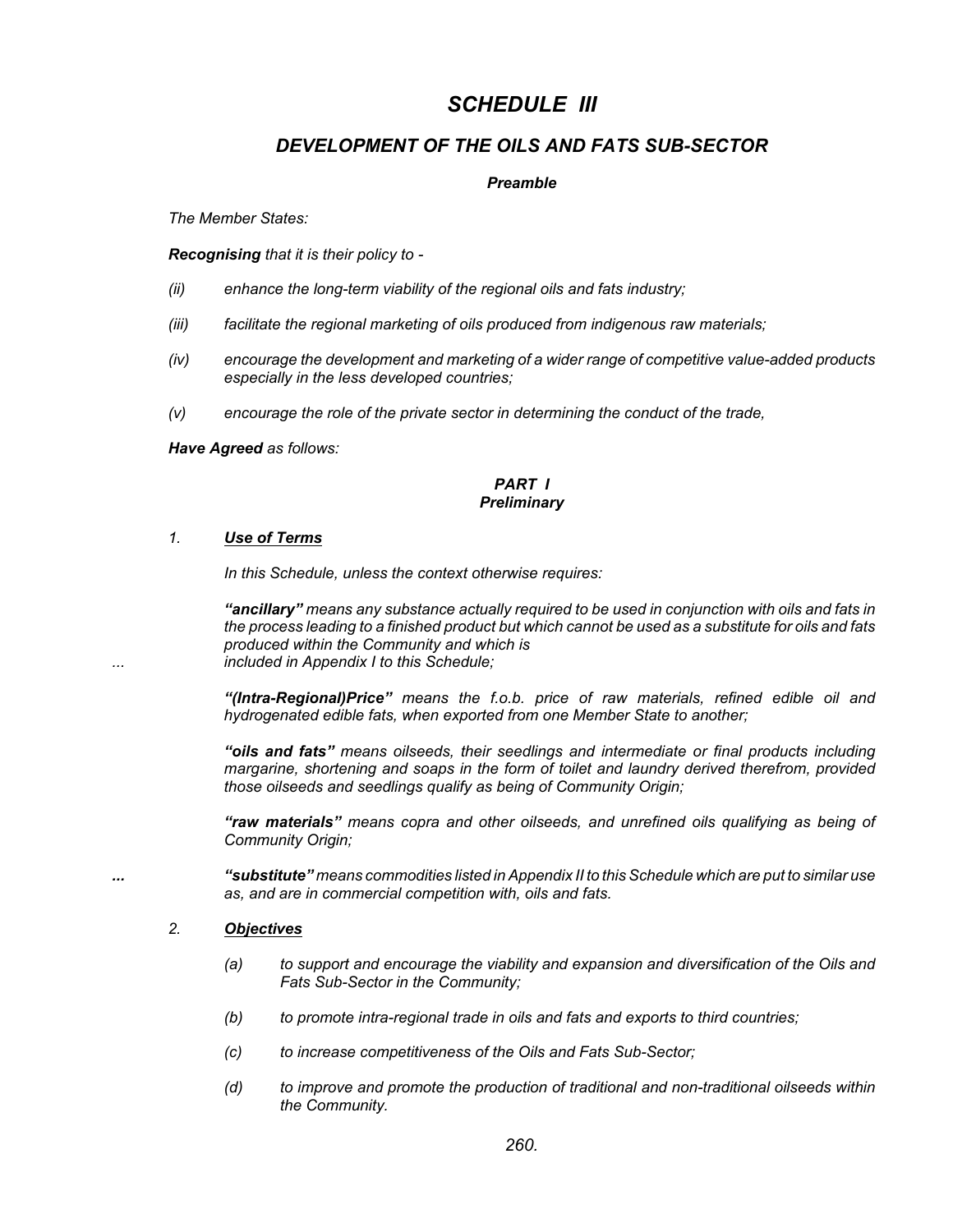#### *PART II Scope of the Schedule*

- *3. The intra-Community reference price of copra and coconut oils shall be determined as a result of consultations and negotiations by a Committee of Buyers and Sellers at the Meeting of representatives of Member States (hereinafter called "the Conference on Oils and Fats"). The resultant prices would be presented by the Committee of Buyers and Sellers to the Conference on Oils and Fats for acceptance and notification to COTED.*
- *4. COTED, on the recommendation of the Conference on Oils and Fats, shall endorse the intra-Community reference price for the ensuing year in respect of:*
	- *(a) copra, which shall be expressed as an f.o.b. price in buyers' containers;*
	- *(b) unrefined coconut oil, which shall be expressed as an f.o.b. price in buyers' containers.*
- *5. (1) The Committee of Buyers and Sellers shall undertake consultations and negotiations to determine -*
	- *(a) the quantities of copra and coconut oil to be purchased and sold by respective buyers and sellers present at the Meeting of the Conference on Oils and Fats;*
	- *(b) the period and other particulars under which the transactions at (a) shall be made;*
	- *(2) The determination of the Committee of Buyers and Sellers with respect to (a) and (b) shall be presented to the Conference on Oils and Fats for acceptance;*
	- *(3) The Conference on Oils and Fats shall notify COTED of the quantities of copra and coconut oil to be traded, the period over which the trade shall be undertaken and other relevant particulars relating to purchase and sale of coconut oil in the Community;*
	- *(4) In the determination of the quantities of coconut oil to be supplied by the sellers, the Committee of Buyers and Sellers shall give consideration to information on the availability of copra and coconut oil from the less developed countries.*
- *4. COTED shall, as necessary, determine the conditions for intra-regional trade in oils and fats, other than coconut oil.*
- *5. COTED shall, as necessary, determine the conditions for the importation and exportation of substitutes.*
- *6. Importation of ancillaries shall be free from restriction.*

#### *PART III*

#### *Implementation of the Schedule*

- *9. (1) Member States shall, not later than 31 January in every year, submit to the Secretary-General in such form as COTED may, from time to time prescribe, its estimates of production, domestic consumption requirements, exports and imports in respect of such oils and fats and substitutes as may be determined by COTED.*
	- *(2) Member States shall provide the Secretary-General, upon request, with such other information as may be required in order to monitor the operation of this Schedule.*
- *10. The Secretary-General, on the basis of information supplied by Member States, shall keep the Member States informed of production and supply capabilities.*
- *11. The Meeting of the Conference on Oils and Fats shall be convened by the Secretary-General at least once per year.*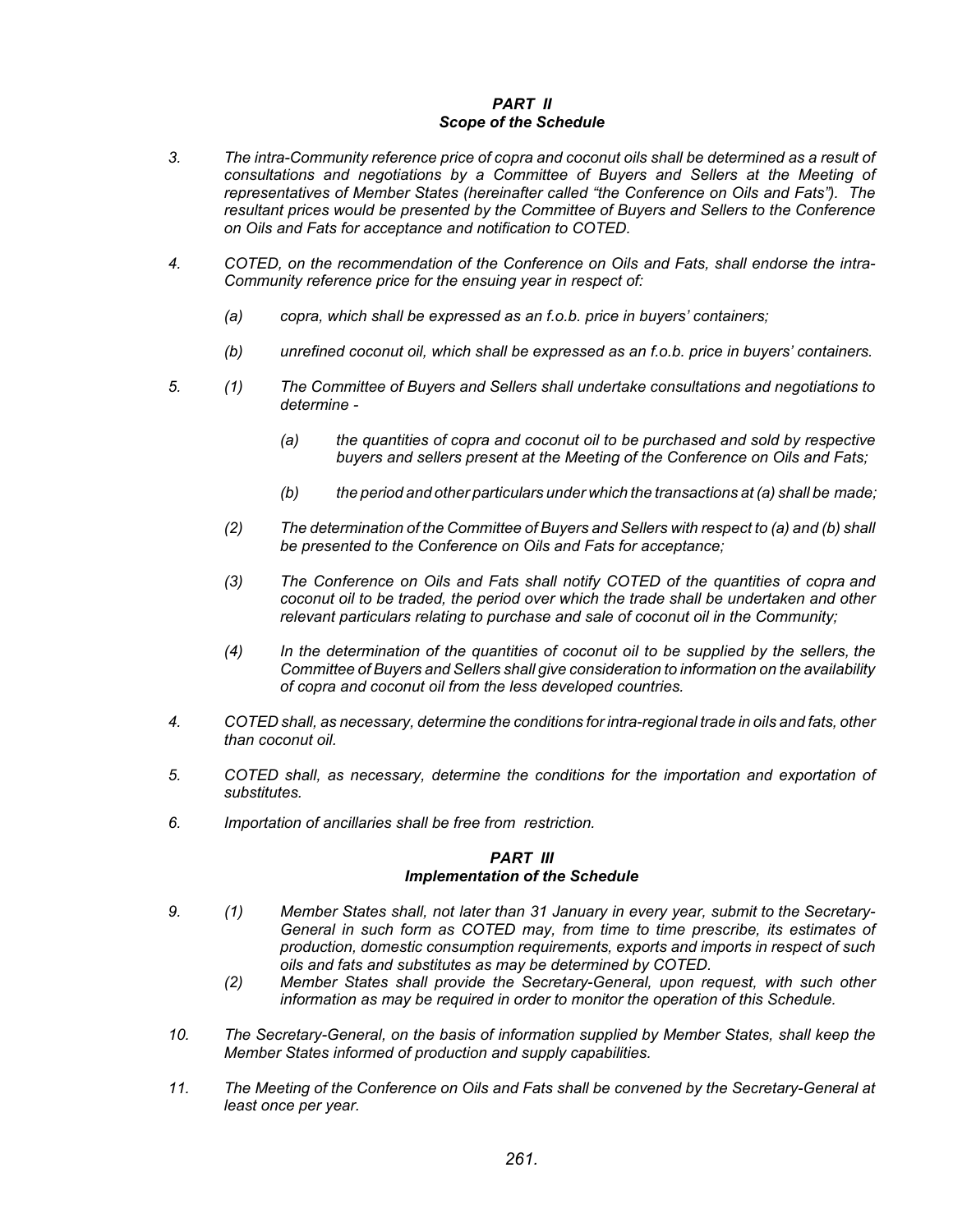- *12. The Secretary-General shall, at the request of a Member State, and with the concurrence of the majority of the Member States, convene a Special Meeting of the Conference on Oils and Fats.*
- *13. (1) The Conference on Oils and Fats shall consist of one delegate (with such advisers as may be considered necessary) to be nominated by each Member State.*
	- *(2) Private sector and other organisations, including the farming community, shall be invited to participate as observers at Meetings of the Conference on Oils and Fats.*
	- *(3) Every Meeting of the Conference on Oils and Fats shall elect its Chairman;*
	- *(4) At every Meeting of the Conference on Oils and Fats, the delegates of six Member States, including two MDCs, shall form a quorum;*
	- *(5) At Meetings of the Conference on Oils and Fats, private sector representatives shall play a more active role in the deliberations through the participation of buyers and sellers. In this regard, the Conference on Oils and Fats shall facilitate the establishment of a Committee of Buyers and Sellers of Copra and Coconut Oil to engage in consultations and negotiations to determine the prices and quantities governing trade in selected oils and fats.*
	- *(6) The Chairman of the Committee of Buyers and Sellers shall submit conclusions to the Conference on Oils and Fats for acceptance.*
	- *(7) Every Meeting of the Conference on Oils and Fats shall be serviced by the Secretariat.*
	- *(8) Recommendations of the Conference on Oils and Fats shall be submitted to COTED for its approval.*
- *14. (1) The Conference on Oils and Fats shall -*
	- *(a) review the operation of this Schedule;*
	- *(b) consider any matter relating to this Schedule referred to the Conference on Oils and Fats by any Member State or any Organ or Body of the Community;*
	- *(c) review regional and international developments affecting the Oils and Fats Sub-Sector;*
	- *(d) make recommendations to support and promote the growth and development of the Oils and Fats Sub-Sector.*
	- *(2) Recommendations emanating from 14(c) and (d) shall be submitted to COTED and Ministers with responsibility for Agriculture for consideration and appropriate action.*
- *15. Member States shall be responsible for the administration of the provisions of this Schedule within their respective countries and, for that purpose, shall enact the necessary legislative or other measures required to give effect to the provisions of this Schedule.*
- *16. Where COTED is satisfied that the action taken by a Member State is not in compliance with the provisions of this Schedule and is likely to prejudice any benefits likely to be derived by another Member State, COTED may recommend measures intended to ameliorate any damage or institute any corrective measures or apply any appropriate sanctions.*
- *17. COTED may, by unanimous decision, recommend the amendment of the provisions of this*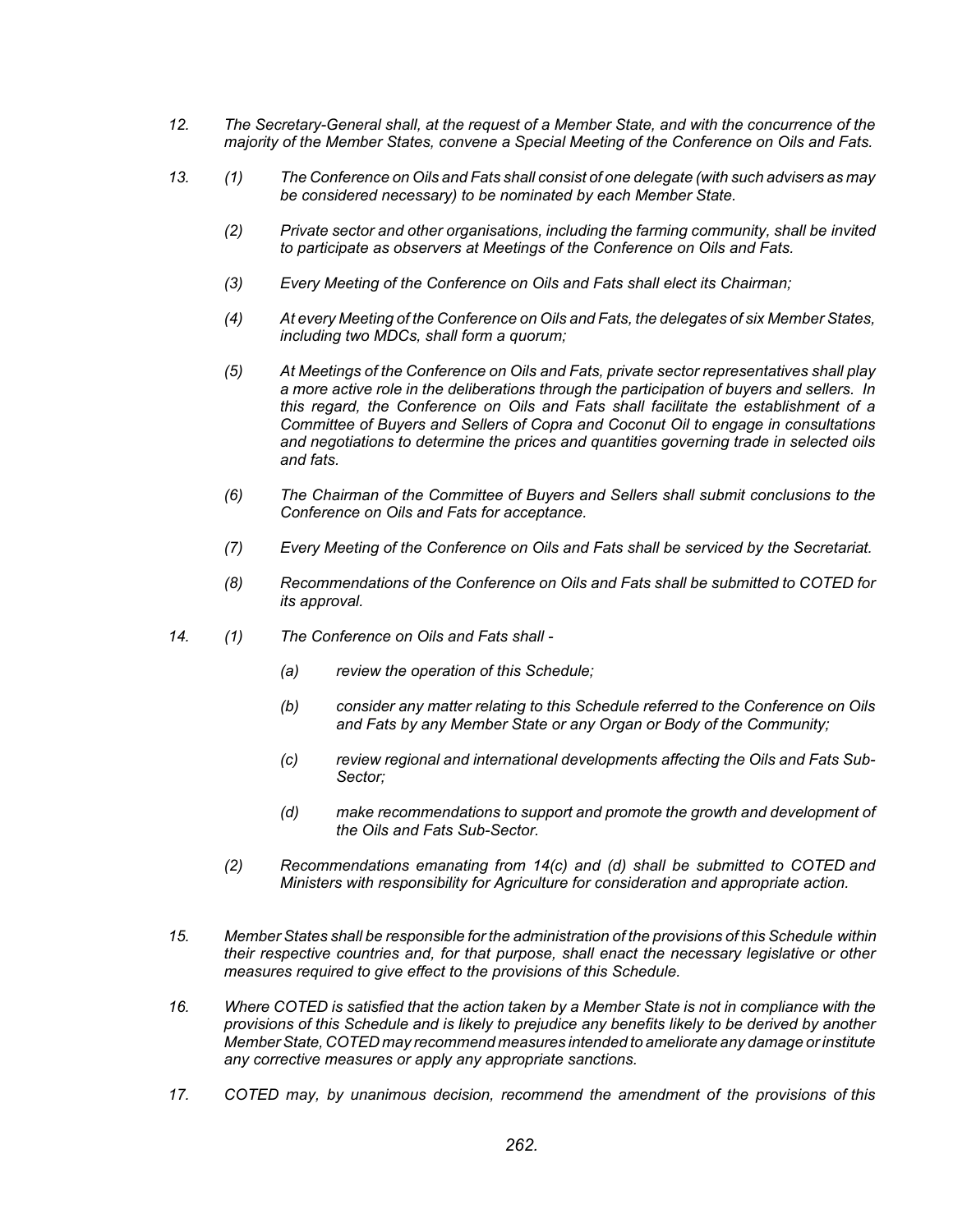*Schedule or the substitution of a new Schedule therefor.*

#### *PART IV Regulation of Inputs in the Community*

- *18. The Member States shall apply the rate of duty set by COTED on all imported oils, fats and their substitutes.*
- *19. (1) (a) In the event of insufficient supply, the Secretary-General acting on behalf of COTED may grant a suspension of the Common External Tariff in accordance with Article 72 of the Treaty.*
	- *(b) In determining the adequacy of supply, the Secretary-General shall take into consideration the allocation and provisions which obtain under this Schedule.*
	- *(2) (a) The Secretary-General may issue a certificate under the Safeguard Mechanism of the Rules of Origin in accordance with Article 73 of the Treaty, in the event of insufficient supply of inputs used in the manufacture of oils and fats products.*
		- *(b) In determining the adequacy of supply, the Secretary-General shall take into consideration the guidelines established by the Conference of Oils and Fats and COTED.*
- *20. The Member States may use automatic licences to monitor imports of oils and fats especially where other methods prove inadequate.*
- *21. No Member State shall use non-automatic licences to regulate or restrict the imports of oils and fats except under paragraph 22.*
- *22. (1) If any Member State considers that-* 
	- *(a) its oils and fats processing industry is being injured as a result of a substantial decrease (10 per cent for LDCs and 25 per cent for MDCs) in internal demand for a domestic product; and*
	- *(b) this decrease in demand is due to an increase in imports consigned from other Member States,*

*that Member State shall take remedial measures in accordance with Chapter V of this Treaty;*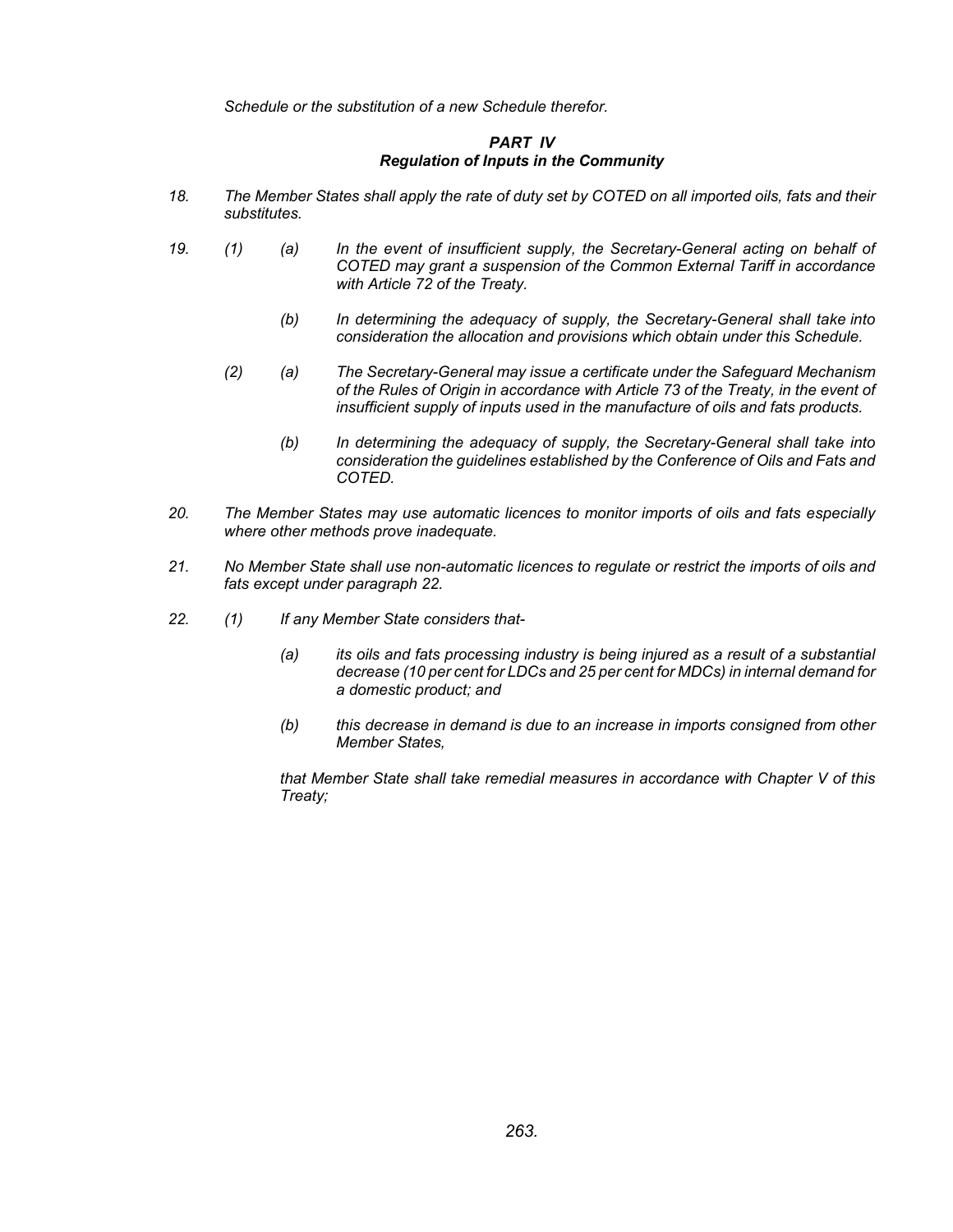*(2) Where in the Community, especially in any of the LDC Member States, a difficulty arises from the importation of oils, fats or their substitutes from third countries, the affected Member State shall, notwithstanding the provisions identified at paragraph 18, 19 and 21, use non-automatic licences and quantitative restrictions in accordance with its international obligations.*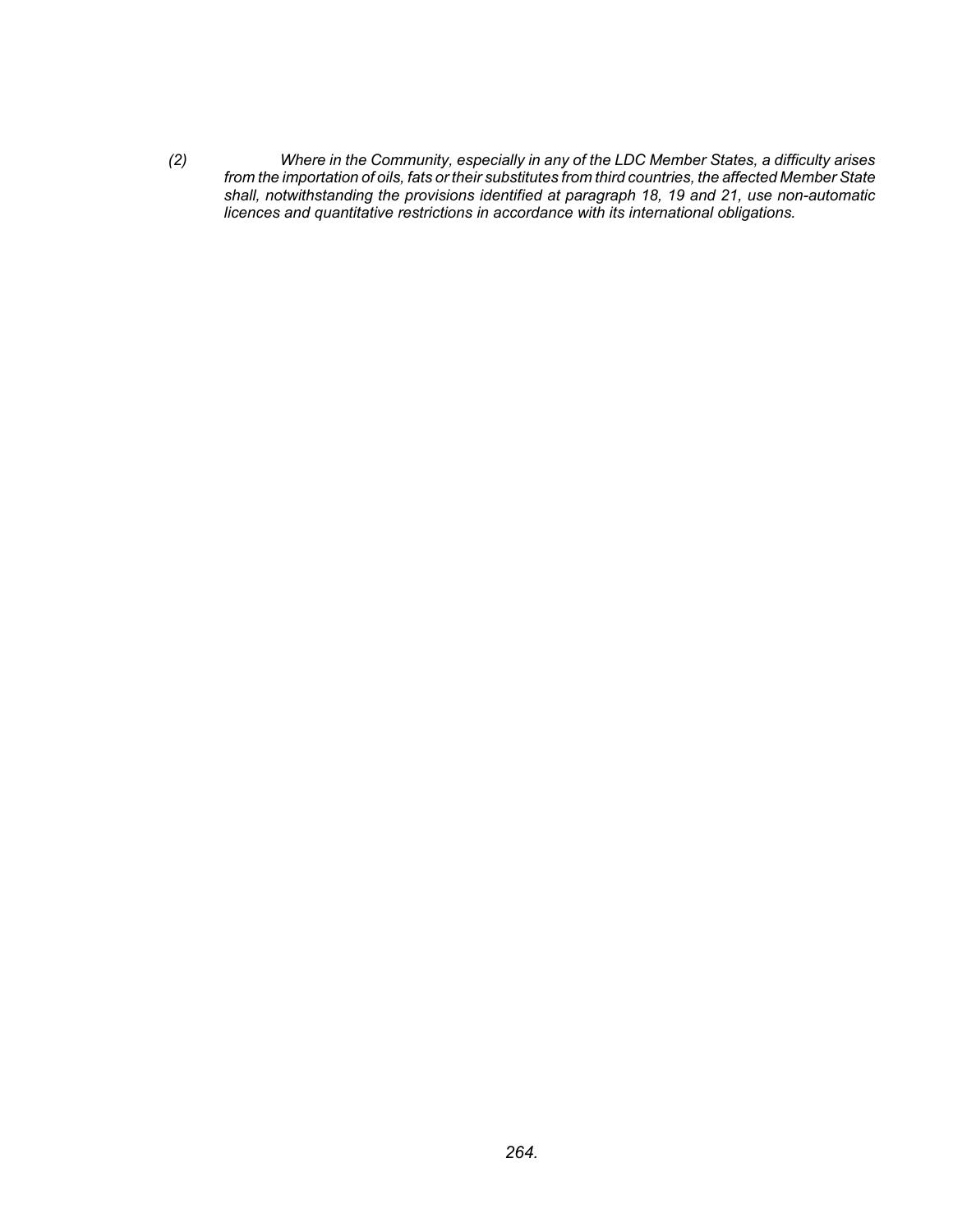## *ANCILLARIES*

Aluminum Sulphate **Ferric Chloride** Ferric Chloride *Animal Grease Filter Aids and Materials Animal Tallow Flavours and Flavouring Materials* Anti-Spattering Agents **Flourescers** Anti-Oxidants **Hexane** Antiseptics **Antiseptics Hydrochloric Acid Hydrogenated Fats** *Bacteriacides and Disinfectants Hydrogenated Oils Bleaching Aids and Materials Cotton Seed, Bleaching Earth Calcium Chloride Soyabean, Palm Kernel, Groundnut Calcium Michel Palm, Whale, Fish or other Oils of a similar kind Caustic Potash Castor Oil Caustic Soda Lanolin* **Colouring Matter and Dyes Milk Powders and Cultures** *Citric Acid Mineral Acids Emulsifiers Soap Perfumes* **Fatty Acids Carbonate** Soda Carbonate *Mineral Salts Sodium Hydrosulphate* **Oleo Stearines** Sodium Sulphate **Organic Acids** Sulphuric Acid **Phosphate and Zinc Oxide Titanium Dioxide** *Preservative Vitamin Concentrates Resin Water Softeners Silicate of Soda Salt*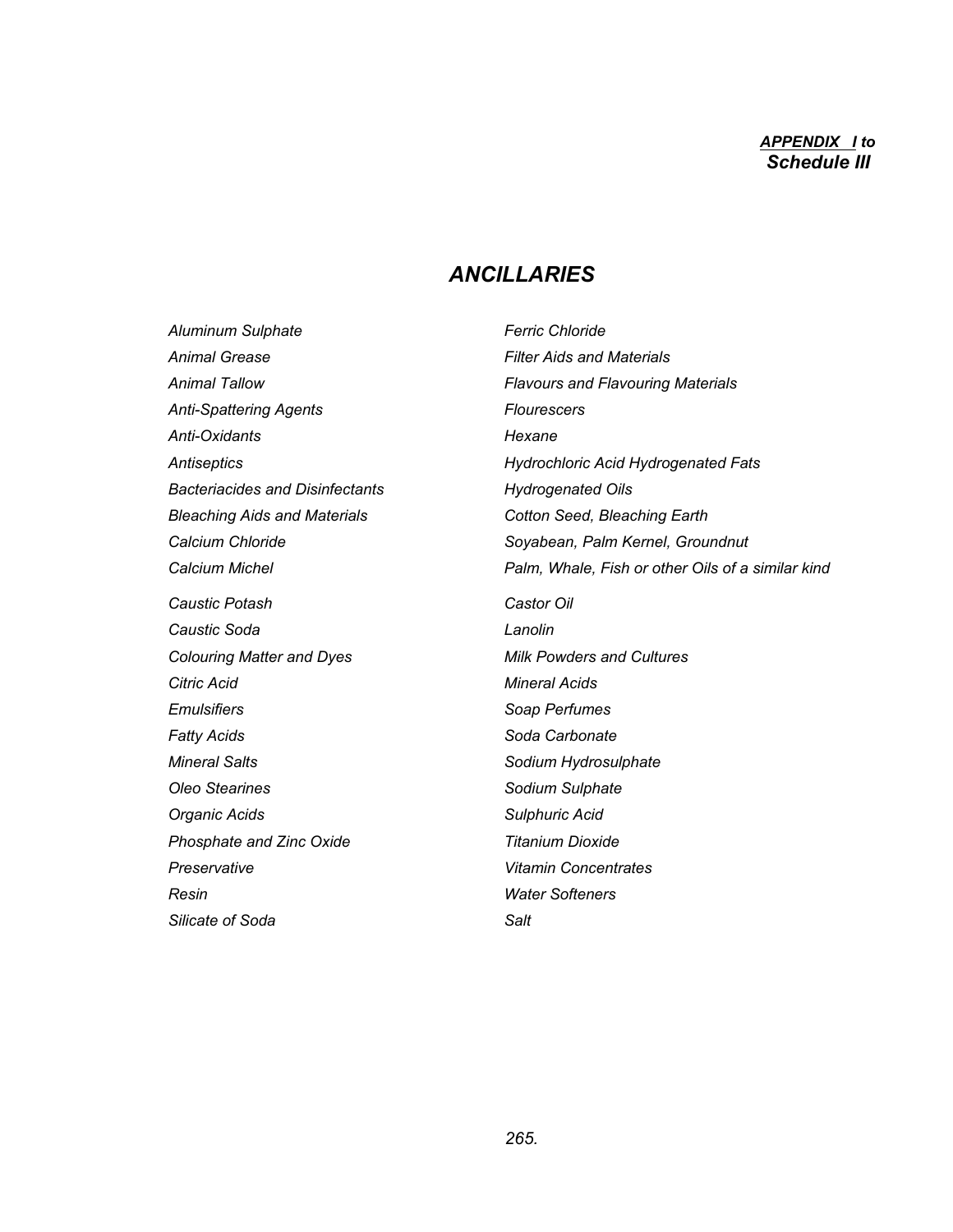# *SUBSTITUTES*

*Oilseeds which do not qualify as being of Community Origin under the provisions of Article 84.*

*Vegetable oils refined or unrefined, derived from materials in the above category.*

*Edible tallow or edible stearines.*

*Soaps including all soaps in block, bar, tablet or powdered form not produced within the Community.*

*Margarine and shortening which do not qualify as being of Common Market Origin under the provisions of Article 84.*

*Compound Lard.*

*Pure Lard.*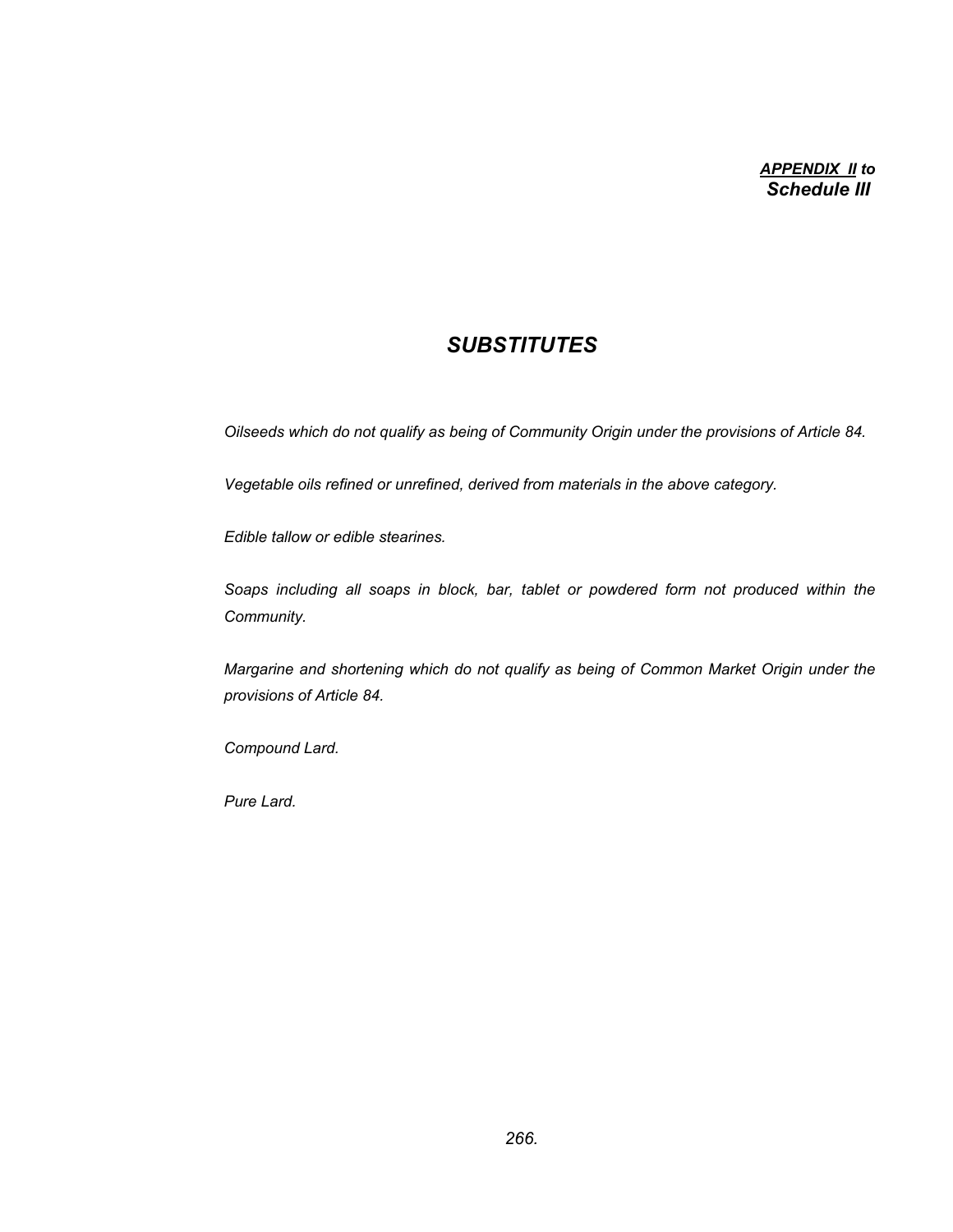# *SCHEDULE IV*

## *PROTECTION OF GUYANESE PETROLEUM PRODUCTS*

*1. Special arrangements to facilitate the establishment of a petroleum refining industry in Guyana are provided in this Schedule.*

*2. Notwithstanding anything in this Chapter, any quantitative restriction within the meaning of Article 87 thereof may, during any period for which the Government of Guyana is a party to any protective agreement in that behalf relating to petroleum product produced in Guyana, be applied on imports into Guyana of that petroleum product from any other part of the Community.*

*Provided that no such restriction shall be so applied on imports of any petroleum product, other than Bunker C, asphalt or road oil during any year except with a view to preventing the importation of that petroleum product into Guyana to any extent in excess of:*

- *(a) one third of such amount of that petroleum product as is reasonably considered by the Government of Guyana to be marketable in Guyana during such year; or*
- *(b) the difference between such amount of that petroleum product as is reasonably considered by the Government of Guyana to be marketable in Guyana during such year and any lesser amount of that petroleum product which is reasonably considered by the said Government to be productible in Guyana during such year,*

*whichever is more.*

*3. During any period first hereinbefore in this Article referred to in connection with a petroleum product produced in Guyana, customs duties shall, at rates not lower than those in force when the CARICOM Single Market and Economy enters into force,be applicable to any permitted imports into Guyana of that petroleum product from outside the Community.*

- *4. Not later than -*
	- *(a) the commencement, during any year, of any period mentioned in paragraph 3 of this Schedule;*
	- *(b) the commencement, during any such period, of any year,*

*Guyana shall notify to COTED the amounts mentioned in paragraph (b) of the proviso to paragraph 2 of this Schedule in relation to that year and shall at the request of any Member State, inform COTED in strictest confidence of the reasons for arriving at any such amounts.*

*5. In this Schedule "that petroleum product" includes any like or substitutable petroleum product.*

*6. These provisions shall not have effect for longer than 15 years from the commencement of a period mentioned in paragraph 3 of this Schedule.* 

# *SCHEDULE V*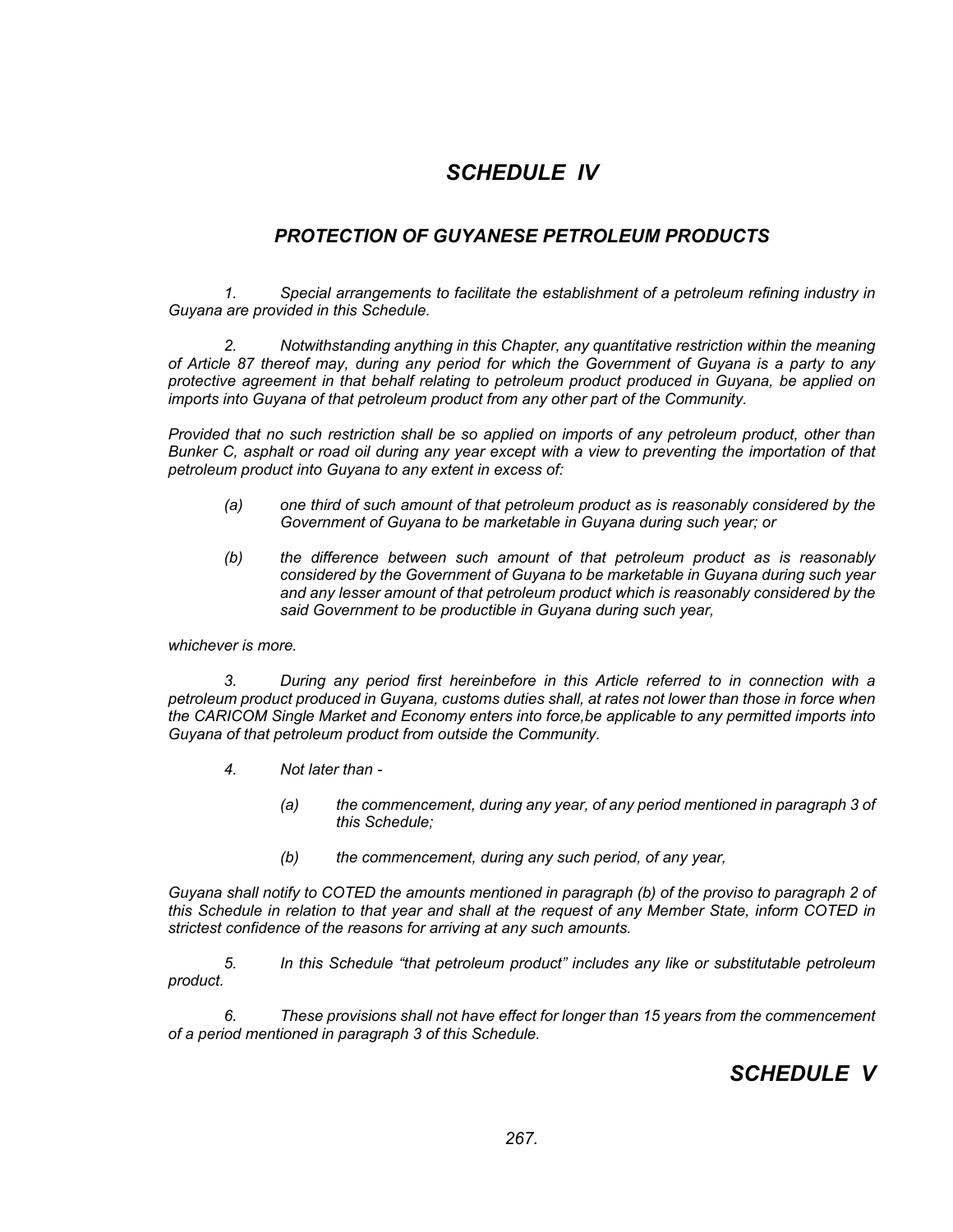## *GOVERNMENT ASSISTANCE*

- *(a) The provision by governments of direct subsidies to a firm or an industry contingent upon export performance.*
- *(b) Currency retention schemes or any similar practices which involve a bonus on exports.*
- *(c) Internal transport and freight charges on export shipments, provided or mandated by governments, on terms more favourable than for domestic shipments.*
- *(d) The Provision by governments or their agencies either directly or indirectly through governmentmandated schemes, of imported or domestic products or services for use in the production of exported goods, on terms or conditions more favourable than for provision of like or directly competitive products or services for use in the production of goods for domestic consumption, if (in the case of products) such terms or conditions are more favourable than those commercially available on world markets to their exporters.*
- *(e) The full or partial exemption remission, or deferral specifically related to exports, of direct taxes or social welfare charges paid or payable by industrial or commercial enterprises.*
- *(f) The allowance of special deductions directly related to exports or export performance, over and above those granted in respect to production for domestic consumption, in the calculation of the base on which direct taxes are charged.*
- *(g) The exemption or remission, in respect of the production and distribution of exported products, of indirect taxes in excess of those levied in respect of the production and distribution of like products when sold for domestic consumption.*
- *(h) The exemption, remission or deferral of prior-stage cumulative indirect taxes on goods or services used in the production of exported products in excess of the exemption, remission or deferral of like prior-stage cumulative indirect taxes on goods or services used in the production of like products when sold for domestic consumption, provided, however, that prior-stage cumulative indirect taxes may be exempted, remitted or deferred on exported products even when not exempted, remitted or deferred on like products when sold for domestic consumption in the production of the exported product (making normal allowance for waste).*
- *(i) The remission or drawback of import charges in excess of those levied on imported inputs that are consumed in the production of the exported product (making normal allowance for waste); provided, however, that in particular cases a firm may use a quantity of home market inputs equal to, and having the same quality and characteristics as, the imported inputs as a substitute for them in order to benefit from the provision if the import and the corresponding export operations both occur within a reasonable time period, not to exceed two years.*
- *(j) The provision by governments (or special institutions controlled by governments) of export credit guarantee or insurance programmes, of insurance or guarantee programmes against increases in the cost of exported products or of exchange risk programmes, at premium rates which are inadequate to cover the long-term operating costs and losses of the programmes.*
- *(k) The grant by governments (or special institutions controlled by and/or acting under the authority of governments) of export credits at rates below those which they actually have to pay for the funds so employed (or would have to pay if they borrowed on international capital markets in order to obtain funds of the same maturity and other credit terms and denominated in the same currency as the export credit), or the payment by them of all or part of the costs incurred by exporters or*